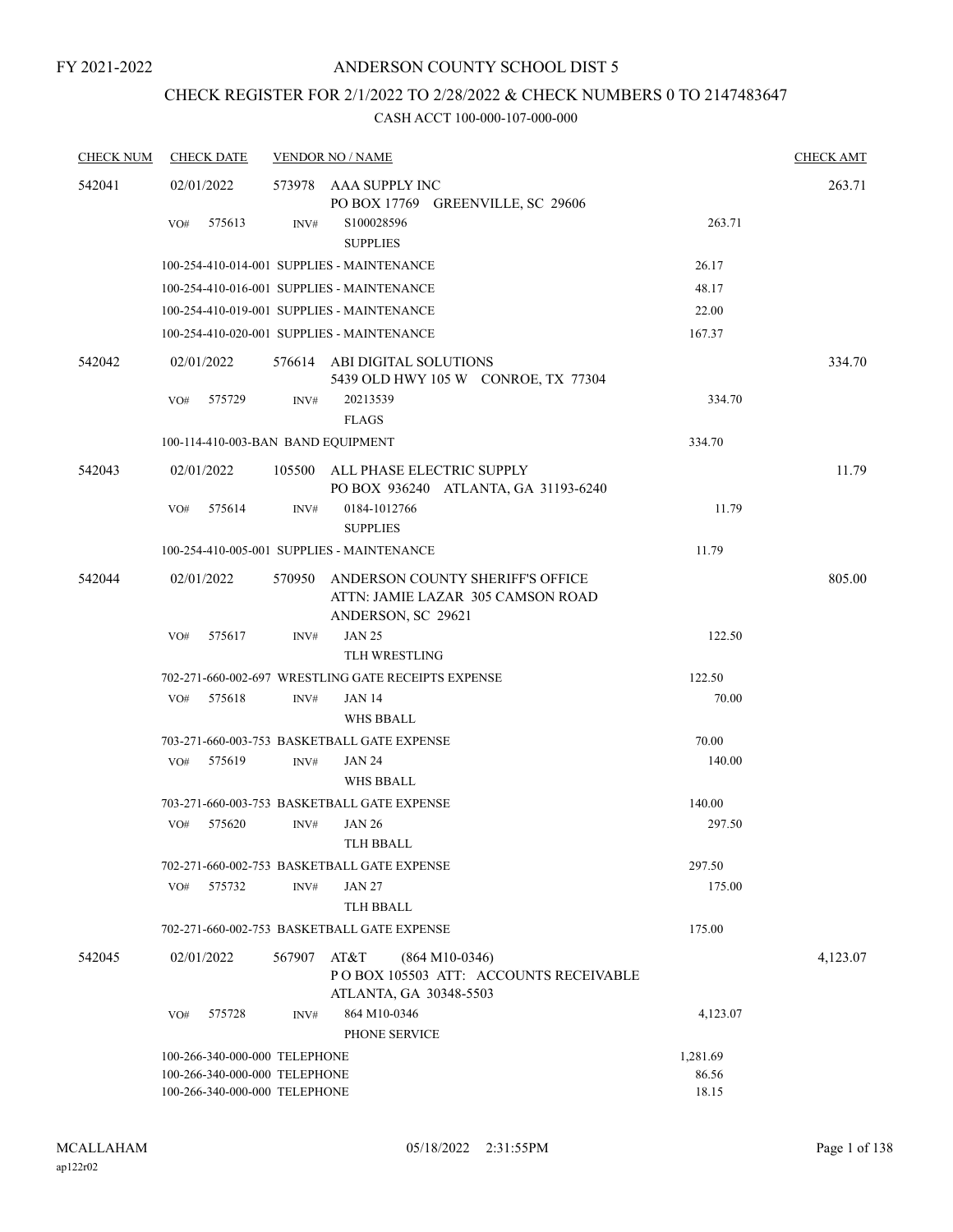# CHECK REGISTER FOR 2/1/2022 TO 2/28/2022 & CHECK NUMBERS 0 TO 2147483647

| <b>CHECK NUM</b> | <b>CHECK DATE</b>             |        | <b>VENDOR NO / NAME</b>                                                                       |        | <b>CHECK AMT</b> |
|------------------|-------------------------------|--------|-----------------------------------------------------------------------------------------------|--------|------------------|
|                  | 100-266-340-000-000 TELEPHONE |        |                                                                                               | 122.46 |                  |
|                  | 100-266-340-001-000 TELEPHONE |        |                                                                                               | 72.44  |                  |
|                  | 100-266-340-002-000 TELEPHONE |        |                                                                                               | 391.84 |                  |
|                  | 100-266-340-003-000 TELEPHONE |        |                                                                                               | 396.71 |                  |
|                  | 100-266-340-005-000 TELEPHONE |        |                                                                                               | 86.56  |                  |
|                  | 100-266-340-006-000 TELEPHONE |        |                                                                                               | 72.23  |                  |
|                  | 100-266-340-007-000 TELEPHONE |        |                                                                                               | 67.28  |                  |
|                  | 100-266-340-008-000 TELEPHONE |        |                                                                                               | 58.71  |                  |
|                  | 100-266-340-009-000 TELEPHONE |        |                                                                                               | 81.50  |                  |
|                  | 100-266-340-010-000 TELEPHONE |        |                                                                                               | 72.23  |                  |
|                  | 100-266-340-011-000 TELEPHONE |        |                                                                                               | 253.43 |                  |
|                  | 100-266-340-012-000 TELEPHONE |        |                                                                                               | 100.19 |                  |
|                  | 100-266-340-013-000 TELEPHONE |        |                                                                                               | 85.75  |                  |
|                  | 100-266-340-014-000 TELEPHONE |        |                                                                                               | 86.56  |                  |
|                  | 100-266-340-015-000 TELEPHONE |        |                                                                                               | 72.91  |                  |
|                  | 100-266-340-016-000 TELEPHONE |        |                                                                                               | 94.25  |                  |
|                  | 100-266-340-017-000 TELEPHONE |        |                                                                                               | 85.75  |                  |
|                  | 100-266-340-018-000 TELEPHONE |        |                                                                                               | 85.75  |                  |
|                  | 100-266-340-019-000 TELEPHONE |        |                                                                                               | 67.85  |                  |
|                  | 100-266-340-020-000 TELEPHONE |        |                                                                                               | 58.71  |                  |
|                  | 100-266-340-021-000 TELEPHONE |        |                                                                                               | 86.56  |                  |
|                  | 100-266-340-023-000 TELEPHONE |        |                                                                                               | 45.59  |                  |
|                  | 124-266-340-024-000 TELEPHONE |        |                                                                                               | 45.19  |                  |
|                  | 131-266-340-031-000 TELEPHONE |        |                                                                                               | 31.67  |                  |
|                  | 600-256-340-000-000 TELEPHONE |        |                                                                                               | 114.55 |                  |
| 542046           | 02/01/2022                    | 570814 | AT&T<br>$(864 M09-9122)$<br>PO BOX 105262 ATTN: ACCOUNTS RECEIVABLE<br>ATLANTA, GA 30348-5262 |        | 935.66           |
|                  | VO#<br>575734                 | INV#   | 864 M09-9122<br><b>SERVICE</b>                                                                | 935.66 |                  |
|                  | 100-266-340-000-000 TELEPHONE |        |                                                                                               | 935.66 |                  |
| 542047           | 02/01/2022                    |        | 576622 BALL SEED COMPANY<br>75 REMITTANCE DR STE 1114 CHICAGO, IL<br>60675-1114               |        | 569.20           |
|                  | 575621<br>VO#                 | INV#   | 98678744<br><b>SUPPLIES</b>                                                                   | 520.60 |                  |
|                  |                               |        | 329-115-410-031-000 SUPPLIES-STATE EQUIPMENT                                                  | 520.60 |                  |
|                  | VO#<br>575622                 | INV#   | 98681647<br><b>SUPPLIES</b>                                                                   | 24.30  |                  |
|                  |                               |        | 329-115-410-031-000 SUPPLIES-STATE EQUIPMENT                                                  | 24.30  |                  |
|                  | 575623<br>VO#                 | INV#   | 98682840<br><b>SUPPLIES</b>                                                                   | 24.30  |                  |
|                  |                               |        | 329-115-410-031-000 SUPPLIES-STATE EQUIPMENT                                                  | 24.30  |                  |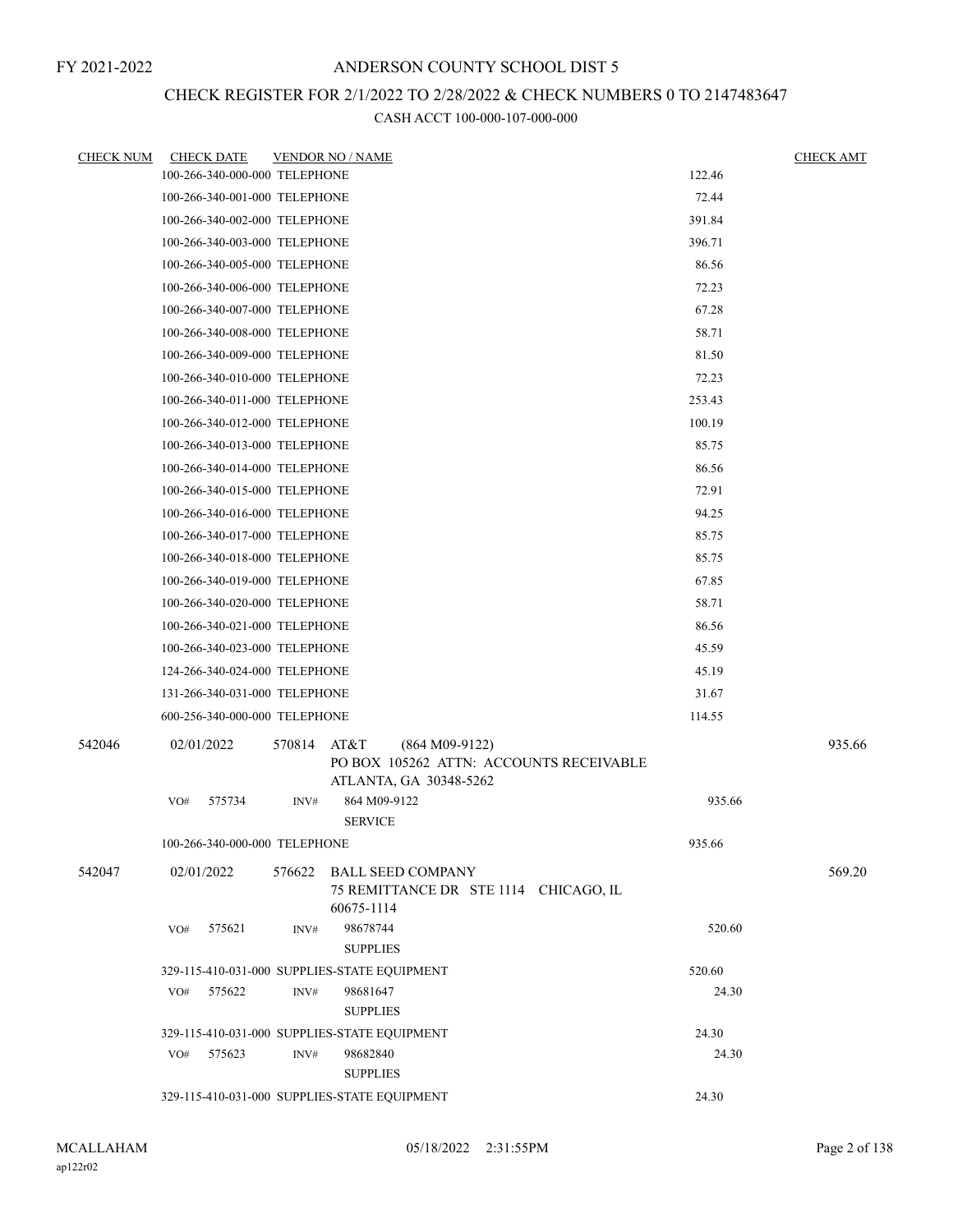### ANDERSON COUNTY SCHOOL DIST 5

# CHECK REGISTER FOR 2/1/2022 TO 2/28/2022 & CHECK NUMBERS 0 TO 2147483647

| <b>CHECK NUM</b> | <b>CHECK DATE</b>                      |        | <b>VENDOR NO / NAME</b>                                                                                        |          | <b>CHECK AMT</b> |
|------------------|----------------------------------------|--------|----------------------------------------------------------------------------------------------------------------|----------|------------------|
| 542048           | 02/01/2022                             | 566585 | BANK OF AMERICA<br>PO BOX 15731 ATT: ACCOUNTS RECEIVABLE<br>WILMINGTON, DE 19886-5731                          |          | 30.00            |
|                  | 575624<br>VO#                          | INV#   | <b>ACCT 7426</b><br><b>PURCHASES</b>                                                                           | 30.00    |                  |
|                  |                                        |        | 100-257-333-000-000 TRIPS AND CONFERENCES                                                                      | 30.00    |                  |
| 542049           | 02/01/2022                             | 576803 | <b>BAREFOOT</b><br>C & G SPORTING GOODS, LLC PO BOX 1277<br>STEPHENVILLE, TX 76401                             |          | 2,055.00         |
|                  | 575735<br>VO#                          | INV#   | 182199<br>15718<br>PO#<br><b>T-SHIRTS</b>                                                                      | 2,055.00 |                  |
|                  |                                        |        | 900-115-410-031-048 FIRST QUALITY - VEX ROBOTICS KITS                                                          | 2,055.00 |                  |
| 542050           | 02/01/2022                             |        | 575063 BAYADA HOME HEALTH CARE, INC.<br>PO BOX 536446 PITTSBURGH, PA 15253-5906                                |          | 1,168.00         |
|                  | VO#<br>575625                          | INV#   | 17084041<br>PO#<br>15586<br><b>SERVICE</b>                                                                     | 1,168.00 |                  |
|                  |                                        |        | 100-213-312-021-MOE NURSING CONTRACTED SERVICES                                                                | 800.00   |                  |
|                  | 203-127-312-021-000 PURCHASED SERVICES |        |                                                                                                                | 368.00   |                  |
| 542051           | 02/01/2022                             |        | 569296 CAPITAL ONE<br>PO BOX 60506 CITY OF INDUSTRY, CA 91716-0506                                             |          | 258.57           |
|                  | VO#<br>575628                          | INV#   | 1639879264<br>ACCT 634851                                                                                      | 258.57   |                  |
|                  |                                        |        | 713-271-660-013-201 MISCELLANEOUS EXPENSE                                                                      | 258.57   |                  |
| 542052           | 02/01/2022                             |        | 569296 CAPITAL ONE<br>PO BOX 60506 CITY OF INDUSTRY, CA 91716-0506                                             |          | 171.24           |
|                  | 575629<br>VO#                          | INV#   | 1639884719<br>ACCT #643505                                                                                     | 171.24   |                  |
|                  |                                        |        | 721-190-660-021-411 MISCELLANEOUS EXPENSE                                                                      | 57.52    |                  |
|                  | 721-190-660-021-429 FACULTY EXPENSE    |        |                                                                                                                | 113.72   |                  |
| 542053           | 02/01/2022                             | 162750 | CENTER ROCK WELDING & FABRICATING INC<br>5005 DOBBINS BRIDGE RD ATT: ACCOUNTS<br>RECEIVABLE ANDERSON, SC 29626 |          | 400.00           |
|                  | 575631<br>VO#                          | INV#   | 2635<br><b>WESTSIDE</b>                                                                                        | 400.00   |                  |
|                  |                                        |        | 100-254-323-003-400 CONTR SERV-HVAC/ELECT/PLUMBING                                                             | 400.00   |                  |
| 542054           | 02/01/2022                             | 566288 | CES CITY ELECTRIC SUPPLY<br>PO BOX 131811 DALLAS, TX 75313                                                     |          | 160.50           |
|                  | 575743<br>VO#                          | INV#   | 165142<br><b>SUPPLIES</b>                                                                                      | 160.50   |                  |
|                  |                                        |        | 100-254-410-000-001 MAINT. SUPPLIES-STRUCTURES                                                                 | 160.50   |                  |
| 542055           | 02/01/2022                             | 570581 | CITY OF ANDERSON POLICE DEPT<br>401 SOUTH MAIN ST ATTN: SARAH YOUNG<br>ANDERSON, SC 29624                      |          | 55,433.52        |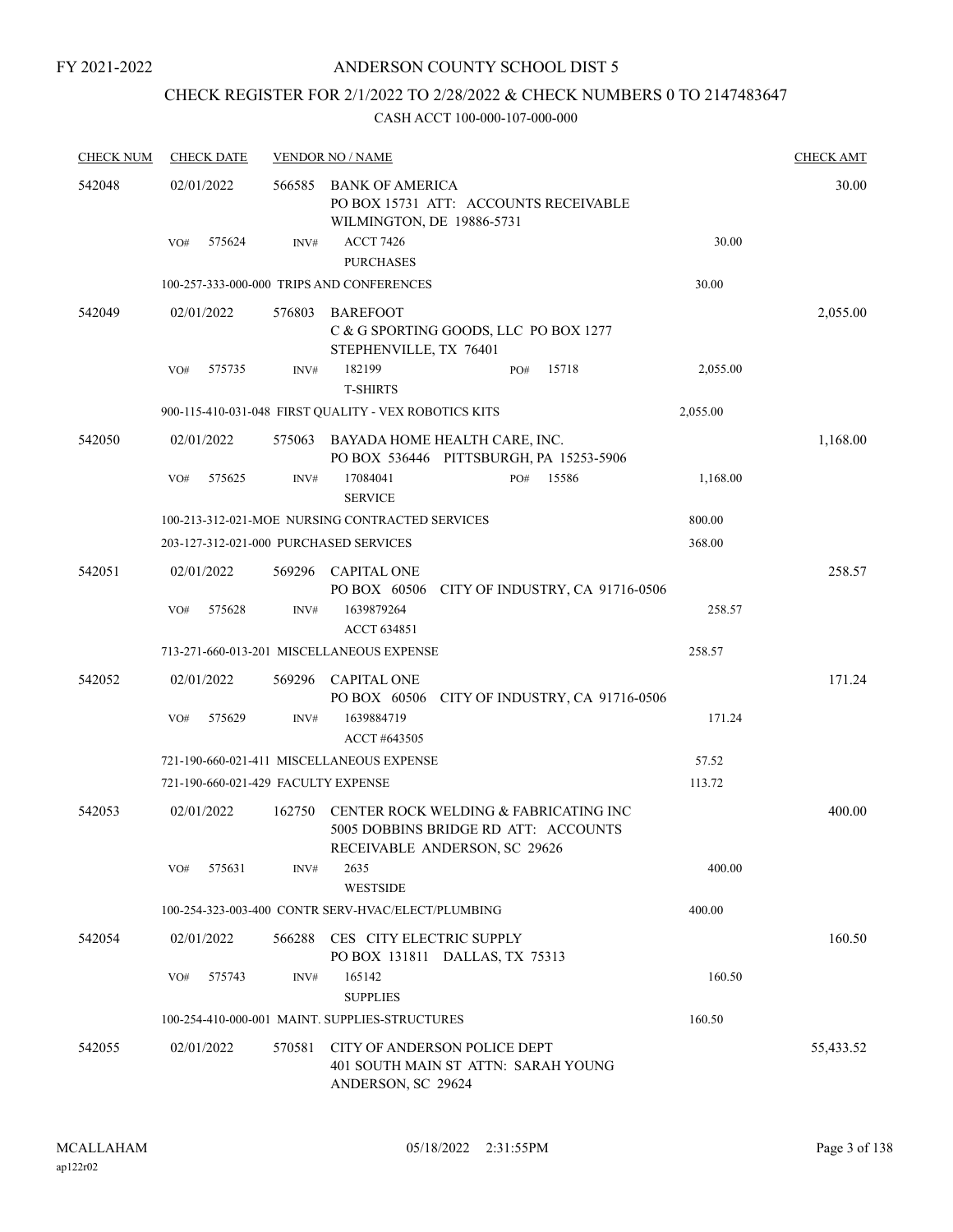# CHECK REGISTER FOR 2/1/2022 TO 2/28/2022 & CHECK NUMBERS 0 TO 2147483647

| <b>CHECK NUM</b> | <b>CHECK DATE</b>                     |        | <b>VENDOR NO / NAME</b>                                                                                                                                                                                                                                                                                  |                                                                            |       |                                                        | <b>CHECK AMT</b> |
|------------------|---------------------------------------|--------|----------------------------------------------------------------------------------------------------------------------------------------------------------------------------------------------------------------------------------------------------------------------------------------------------------|----------------------------------------------------------------------------|-------|--------------------------------------------------------|------------------|
|                  | 575744<br>VO#                         | INV#   | <b>NOV-DEC 2021</b><br><b>SRO</b>                                                                                                                                                                                                                                                                        | PO#                                                                        | 15176 | 55,433.52                                              |                  |
|                  |                                       |        | 100-258-312-000-000 CONTRACTED SERVICES - RESOURCE OFFR                                                                                                                                                                                                                                                  |                                                                            |       | 55,433.52                                              |                  |
| 542056           | 02/01/2022                            | 576495 | COLONY TOOL INC                                                                                                                                                                                                                                                                                          | 518 CONCORD INDUSTRIAL DRIVE SENECA, SC 29672                              |       |                                                        | 2,039.86         |
|                  | 575745<br>VO#                         | INV#   | PO 15670<br><b>SUPPLIES</b>                                                                                                                                                                                                                                                                              | PO#                                                                        | 15670 | 2,039.86                                               |                  |
|                  |                                       |        | 900-115-410-031-053 HAAS FOUND-ADV MANUF (AIT)<br>900-115-410-031-053 HAAS FOUND-ADV MANUF (AIT)<br>900-115-410-031-053 HAAS FOUND-ADV MANUF (AIT)<br>900-115-410-031-053 HAAS FOUND-ADV MANUF (AIT)<br>900-115-410-031-053 HAAS FOUND-ADV MANUF (AIT)<br>900-115-410-031-053 HAAS FOUND-ADV MANUF (AIT) |                                                                            |       | 129.40<br>50.01<br>590.51<br>183.34<br>87.73<br>998.87 |                  |
| 542057           | 02/01/2022                            | 565685 | <b>CORNER BAGEL SHOP</b>                                                                                                                                                                                                                                                                                 |                                                                            |       |                                                        | 54.06            |
|                  | 575633<br>VO#                         | INV#   | 1353<br>JAN 26 LUNCH                                                                                                                                                                                                                                                                                     | 715 EAST GREENVILLE STREET ANDERSON, SC 29621                              |       | 54.06                                                  |                  |
|                  | 100-221-410-000-000 SUPPLIES          |        |                                                                                                                                                                                                                                                                                                          |                                                                            |       | 54.06                                                  |                  |
| 542058           | 02/01/2022                            | 576667 | DEEDY BOOKING                                                                                                                                                                                                                                                                                            | 1956 CARRINGTON CT STONE MOUNTAIN, GA 30087                                |       |                                                        | 3,000.00         |
|                  | VO#<br>575634                         | INV#   | 02092022<br>VISIT 2/8/22                                                                                                                                                                                                                                                                                 |                                                                            |       | 3,000.00                                               |                  |
|                  | 713-271-660-013-220 MUSIC EXPENSE     |        |                                                                                                                                                                                                                                                                                                          |                                                                            |       | 1,000.00                                               |                  |
|                  | 713-271-660-013-228 ART EXPENSE       |        |                                                                                                                                                                                                                                                                                                          |                                                                            |       | 1,000.00                                               |                  |
|                  | 713-271-660-013-305 LIBRARY EXPENSE   |        |                                                                                                                                                                                                                                                                                                          |                                                                            |       | 1,000.00                                               |                  |
| 542059           | 02/01/2022                            | 198651 | DELL MARKETING<br>ATLANTA, GA 30353-4118                                                                                                                                                                                                                                                                 | PO BOX 534118 ATT: ACCOUNTS RECEIVABLE                                     |       |                                                        | 499.69           |
|                  | 575747<br>VO#                         | INV#   | 10554875408<br><b>CHROMEBOOK</b>                                                                                                                                                                                                                                                                         |                                                                            |       | 341.33                                                 |                  |
|                  | 100-212-410-005-000 SUPPLIES          |        |                                                                                                                                                                                                                                                                                                          |                                                                            |       | 341.33                                                 |                  |
|                  | VO#<br>575748                         | INV#   | 10541777290<br><b>TONER</b>                                                                                                                                                                                                                                                                              | PO#                                                                        | 15640 | 158.36                                                 |                  |
|                  |                                       |        | 100-114-410-002-VEN SUPPLY-ADDT'L FOR LOST VENDING                                                                                                                                                                                                                                                       |                                                                            |       | 158.36                                                 |                  |
| 542060           | 02/01/2022                            | 577158 | DGS SPORTS                                                                                                                                                                                                                                                                                               | PO BOX 51349 PIEDMONT, SC 29673                                            |       |                                                        | 3,151.10         |
|                  | 575635<br>VO#                         | INV#   | 20026<br>ROBERT ANDERSON                                                                                                                                                                                                                                                                                 |                                                                            |       | 3,151.10                                               |                  |
|                  | 706-271-660-006-696 WRESTLING EXPENSE |        |                                                                                                                                                                                                                                                                                                          |                                                                            |       | 3,151.10                                               |                  |
| 542061           | 02/01/2022                            | 575808 | 29601                                                                                                                                                                                                                                                                                                    | DUE SOUTH COFFEE ROASTERS<br>1320 HAMPTON AVE. EXT. UNIT 4B GREENVILLE, SC |       |                                                        | 216.25           |
|                  | VO#<br>575749                         | INV#   | R5120<br>AIT COFFEE SHOP                                                                                                                                                                                                                                                                                 |                                                                            |       | 216.25                                                 |                  |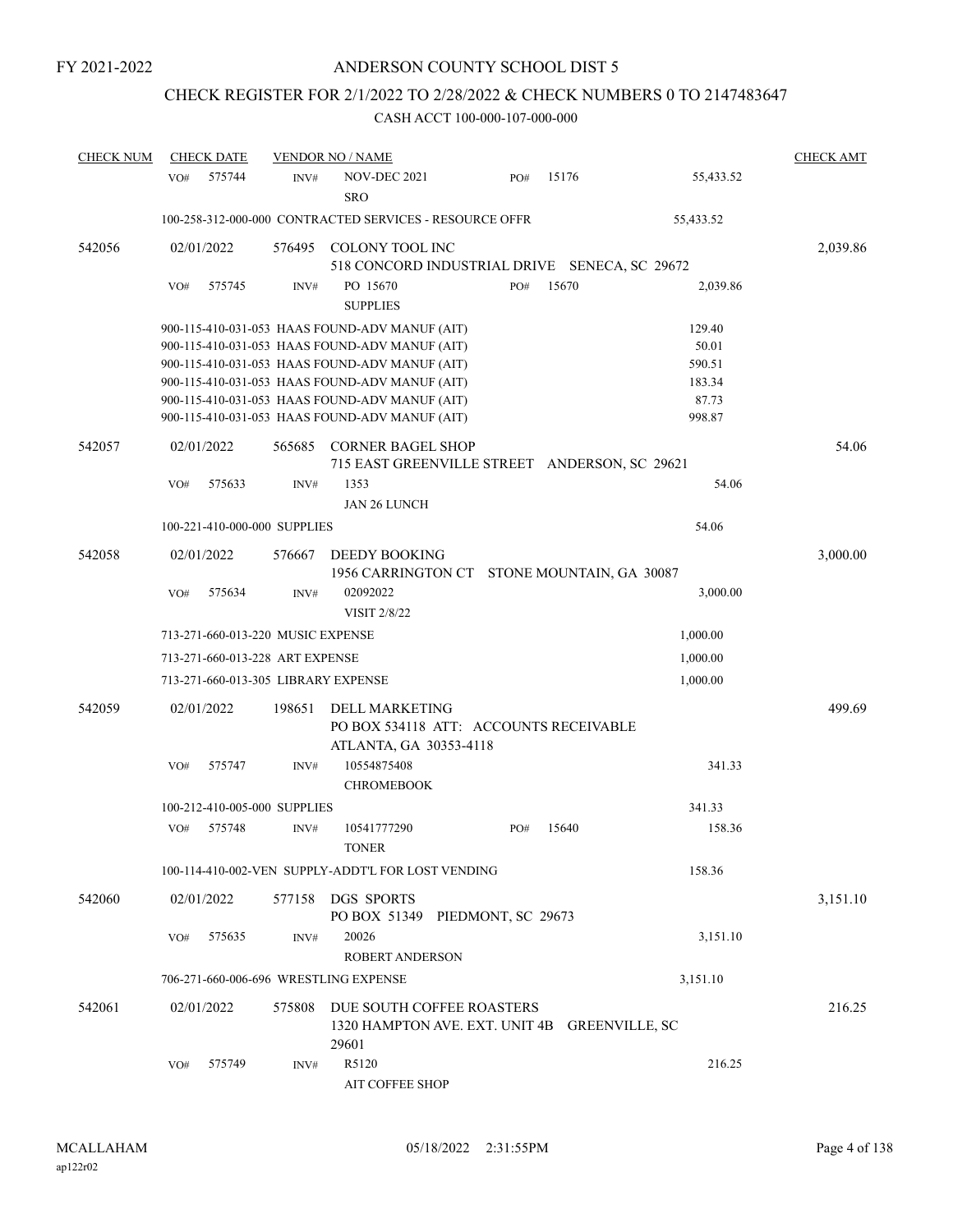## CHECK REGISTER FOR 2/1/2022 TO 2/28/2022 & CHECK NUMBERS 0 TO 2147483647

| <b>CHECK NUM</b> | <b>CHECK DATE</b> |        |      | <b>VENDOR NO / NAME</b>                                                       |     |       |          | <b>CHECK AMT</b> |
|------------------|-------------------|--------|------|-------------------------------------------------------------------------------|-----|-------|----------|------------------|
|                  |                   |        |      | 631-256-460-031-000 PURCHASED FOOD                                            |     |       | 216.25   |                  |
| 542062           | 02/01/2022        |        |      | 577157 EARN IT INC<br>4748 FRANCHISE ST SUITE B NORTH CHARLESTON,<br>SC 29718 |     |       |          | 705.00           |
|                  | VO#               | 575750 | INV# | 4061<br><b>ROBERT ANDERSON</b>                                                |     |       | 705.00   |                  |
|                  |                   |        |      | 706-271-660-006-696 WRESTLING EXPENSE                                         |     |       | 705.00   |                  |
| 542063           | 02/01/2022        |        |      | 576799 EASLEY HIGH SCHOOL<br>154 GREEN WAVE BLVD EASLEY, SC 29642             |     |       |          | 240.00           |
|                  | VO#               | 575751 | INV# | 00006<br><b>WRESTLING ENTRY</b>                                               |     |       | 240.00   |                  |
|                  |                   |        |      | 706-271-660-006-696 WRESTLING EXPENSE                                         |     |       | 240.00   |                  |
| 542064           | 02/01/2022        |        |      | 576971 ESS SOUTH CENTRAL LLC<br>PO BOX 749454 ATLANTA, GA 30374-9454          |     |       |          | 43,840.72        |
|                  | VO#               | 575709 | INV# | 296865<br><b>WK ENDING 1/15/22</b>                                            | PO# | 15078 | 961.05   |                  |
|                  |                   |        |      | 100-112-311-008-000 PURCHASED SERVICE - SUBS                                  |     |       | 116.10   |                  |
|                  |                   |        |      | 100-112-311-012-000 PURCHASED SERVICE - SUBS                                  |     |       | 387.00   |                  |
|                  |                   |        |      | 100-112-311-019-000 PURCHASED SERVICE - SUBS                                  |     |       | 96.75    |                  |
|                  |                   |        |      | 100-145-312-000-000 PURCHASED SERVICES                                        |     |       | 361.20   |                  |
|                  | VO#               | 575710 | INV# | 298239<br><b>WK ENDING 1/22/22</b>                                            | PO# | 15078 | 109.65   |                  |
|                  |                   |        |      | 100-112-311-007-000 PURCHASED SERVICE - SUBS                                  |     |       | 12.90    |                  |
|                  |                   |        |      | 100-112-311-008-000 PURCHASED SERVICE - SUBS                                  |     |       | 19.35    |                  |
|                  |                   |        |      | 100-112-311-009-000 PURCHASED SERVICE - SUBS                                  |     |       | 12.90    |                  |
|                  |                   |        |      | 100-112-311-019-000 PURCHASED SERVICE - SUBS                                  |     |       | 12.90    |                  |
|                  |                   |        |      | 100-113-311-006-000 PURCHASED SERVICE - SUBS                                  |     |       | 12.90    |                  |
|                  |                   |        |      | 100-114-311-003-000 PURCHASED SERVICE - SUBS                                  |     |       | 12.90    |                  |
|                  |                   |        |      | 100-139-311-015-000 PURCHASED SERVICE - SUBS                                  |     |       | 25.80    |                  |
|                  | VO#               | 575711 | INV# | 298237                                                                        | PO# | 15078 | 3,870.00 |                  |
|                  |                   |        |      | <b>WK ENDING 1/22/22</b>                                                      |     |       |          |                  |
|                  |                   |        |      | 100-112-311-010-000 PURCHASED SERVICE - SUBS                                  |     |       | 38.70    |                  |
|                  |                   |        |      | 100-112-311-012-000 PURCHASED SERVICE - SUBS                                  |     |       | 141.90   |                  |
|                  |                   |        |      | 100-112-311-013-000 PURCHASED SERVICE - SUBS                                  |     |       | 12.90    |                  |
|                  |                   |        |      | 100-112-311-014-000 PURCHASED SERVICE - SUBS                                  |     |       | 12.90    |                  |
|                  |                   |        |      | 100-112-311-016-000 PURCHASED SERVICE - SUBS                                  |     |       | 116.10   |                  |
|                  |                   |        |      | 100-112-311-017-000 PURCHASED SERVICE - SUBS                                  |     |       | 1,702.80 |                  |
|                  |                   |        |      | 100-112-311-019-000 PURCHASED SERVICE - SUBS                                  |     |       | 19.35    |                  |
|                  |                   |        |      | 100-113-311-005-000 PURCHASED SERVICE - SUBS                                  |     |       | 387.00   |                  |
|                  |                   |        |      | 100-113-311-006-000 PURCHASED SERVICE - SUBS                                  |     |       | 715.95   |                  |
|                  |                   |        |      | 100-113-311-020-000 PURCHASED SERVICE - SUBS                                  |     |       | 516.00   |                  |
|                  |                   |        |      | 100-113-311-021-000 PURCHASED SERVICE - SUBS                                  |     |       | 38.70    |                  |
|                  |                   |        |      | 100-114-311-002-000 PURCHASED SERVICE - SUBS                                  |     |       | 70.95    |                  |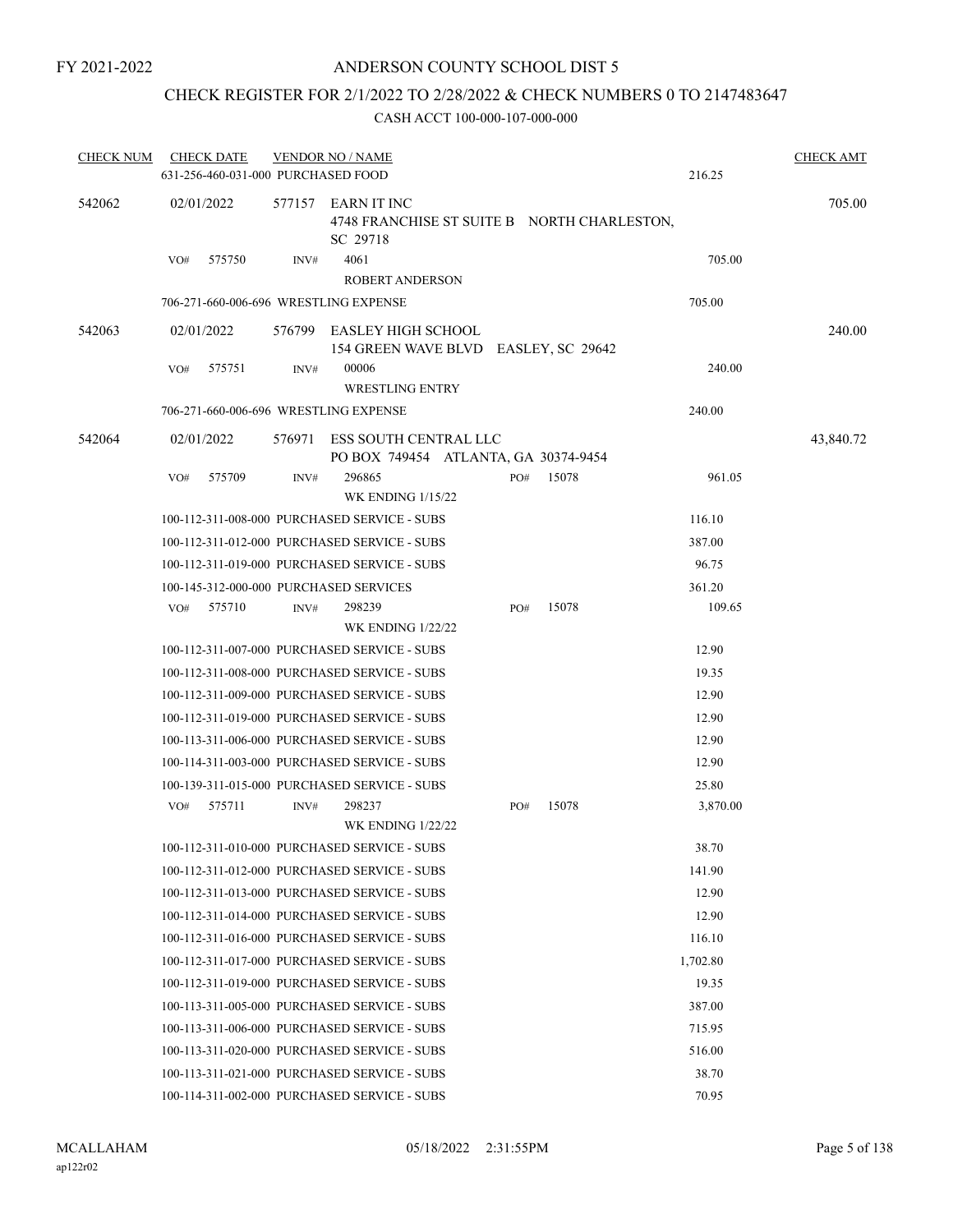# CHECK REGISTER FOR 2/1/2022 TO 2/28/2022 & CHECK NUMBERS 0 TO 2147483647

| <b>CHECK NUM</b> | <b>CHECK DATE</b> | <b>VENDOR NO / NAME</b>                      |     |       |           | <b>CHECK AMT</b> |
|------------------|-------------------|----------------------------------------------|-----|-------|-----------|------------------|
|                  |                   | 100-114-311-003-000 PURCHASED SERVICE - SUBS |     |       | 83.85     |                  |
|                  |                   | 100-139-311-015-000 PURCHASED SERVICE - SUBS |     |       | 12.90     |                  |
|                  | 575712<br>VO#     | 295266<br>INV#                               | PO# | 15078 | 21,507.58 |                  |
|                  |                   | WK ENDING 1/8/22                             |     |       |           |                  |
|                  |                   | 100-112-311-007-000 PURCHASED SERVICE - SUBS |     |       | 277.35    |                  |
|                  |                   | 100-112-311-008-000 PURCHASED SERVICE - SUBS |     |       | 1,496.40  |                  |
|                  |                   | 100-112-311-009-000 PURCHASED SERVICE - SUBS |     |       | 561.15    |                  |
|                  |                   | 100-112-311-010-000 PURCHASED SERVICE - SUBS |     |       | 83.85     |                  |
|                  |                   | 100-112-311-011-000 PURCHASED SERVICE - SUBS |     |       | 651.45    |                  |
|                  |                   | 100-112-311-012-000 PURCHASED SERVICE - SUBS |     |       | 1,161.00  |                  |
|                  |                   | 100-112-311-013-000 PURCHASED SERVICE - SUBS |     |       | 2,331.70  |                  |
|                  |                   | 100-112-311-014-000 PURCHASED SERVICE - SUBS |     |       | 348.30    |                  |
|                  |                   | 100-112-311-016-000 PURCHASED SERVICE - SUBS |     |       | 296.70    |                  |
|                  |                   | 100-112-311-017-000 PURCHASED SERVICE - SUBS |     |       | 2,076.90  |                  |
|                  |                   | 100-112-311-019-000 PURCHASED SERVICE - SUBS |     |       | 757.88    |                  |
|                  |                   | 100-113-311-005-000 PURCHASED SERVICE - SUBS |     |       | 1,064.25  |                  |
|                  |                   | 100-113-311-006-000 PURCHASED SERVICE - SUBS |     |       | 757.88    |                  |
|                  |                   | 100-113-311-020-000 PURCHASED SERVICE - SUBS |     |       | 1,747.96  |                  |
|                  |                   | 100-113-311-021-000 PURCHASED SERVICE - SUBS |     |       | 1,464.15  |                  |
|                  |                   | 100-114-311-002-000 PURCHASED SERVICE - SUBS |     |       | 2,670.30  |                  |
|                  |                   | 100-114-311-003-000 PURCHASED SERVICE - SUBS |     |       | 1,783.43  |                  |
|                  |                   | 100-139-311-015-000 PURCHASED SERVICE - SUBS |     |       | 445.05    |                  |
|                  |                   | 100-139-311-018-000 PURCHASED SERVICE - SUBS |     |       | 806.25    |                  |
|                  |                   | 131-115-311-031-000 PURCHASED SERVICE - SUBS |     |       | 725.63    |                  |
|                  | 575713<br>VO#     | 296861<br>INV#                               | PO# | 15078 | 17,392.44 |                  |
|                  |                   | <b>WK ENDING 1/15/22</b>                     |     |       |           |                  |
|                  |                   | 100-112-311-007-000 PURCHASED SERVICE - SUBS |     |       | 277.35    |                  |
|                  |                   | 100-112-311-008-000 PURCHASED SERVICE - SUBS |     |       | 915.90    |                  |
|                  |                   | 100-112-311-009-000 PURCHASED SERVICE - SUBS |     |       | 973.95    |                  |
|                  |                   | 100-112-311-010-000 PURCHASED SERVICE - SUBS |     |       | 96.75     |                  |
|                  |                   | 100-112-311-011-000 PURCHASED SERVICE - SUBS |     |       | 528.90    |                  |
|                  |                   | 100-112-311-012-000 PURCHASED SERVICE - SUBS |     |       | 606.30    |                  |
|                  |                   | 100-112-311-013-000 PURCHASED SERVICE - SUBS |     |       | 580.50    |                  |
|                  |                   | 100-112-311-014-000 PURCHASED SERVICE - SUBS |     |       | 348.30    |                  |
|                  |                   | 100-112-311-016-000 PURCHASED SERVICE - SUBS |     |       | 748.20    |                  |
|                  |                   | 100-112-311-017-000 PURCHASED SERVICE - SUBS |     |       | 996.53    |                  |
|                  |                   | 100-112-311-019-000 PURCHASED SERVICE - SUBS |     |       | 1,915.65  |                  |
|                  |                   | 100-113-311-005-000 PURCHASED SERVICE - SUBS |     |       | 803.03    |                  |
|                  |                   | 100-113-311-006-000 PURCHASED SERVICE - SUBS |     |       | 696.60    |                  |
|                  |                   | 100-113-311-020-000 PURCHASED SERVICE - SUBS |     |       | 2,083.35  |                  |
|                  |                   | 100-114-311-002-000 PURCHASED SERVICE - SUBS |     |       | 2,302.65  |                  |
|                  |                   | 100-114-311-003-000 PURCHASED SERVICE - SUBS |     |       | 1,296.45  |                  |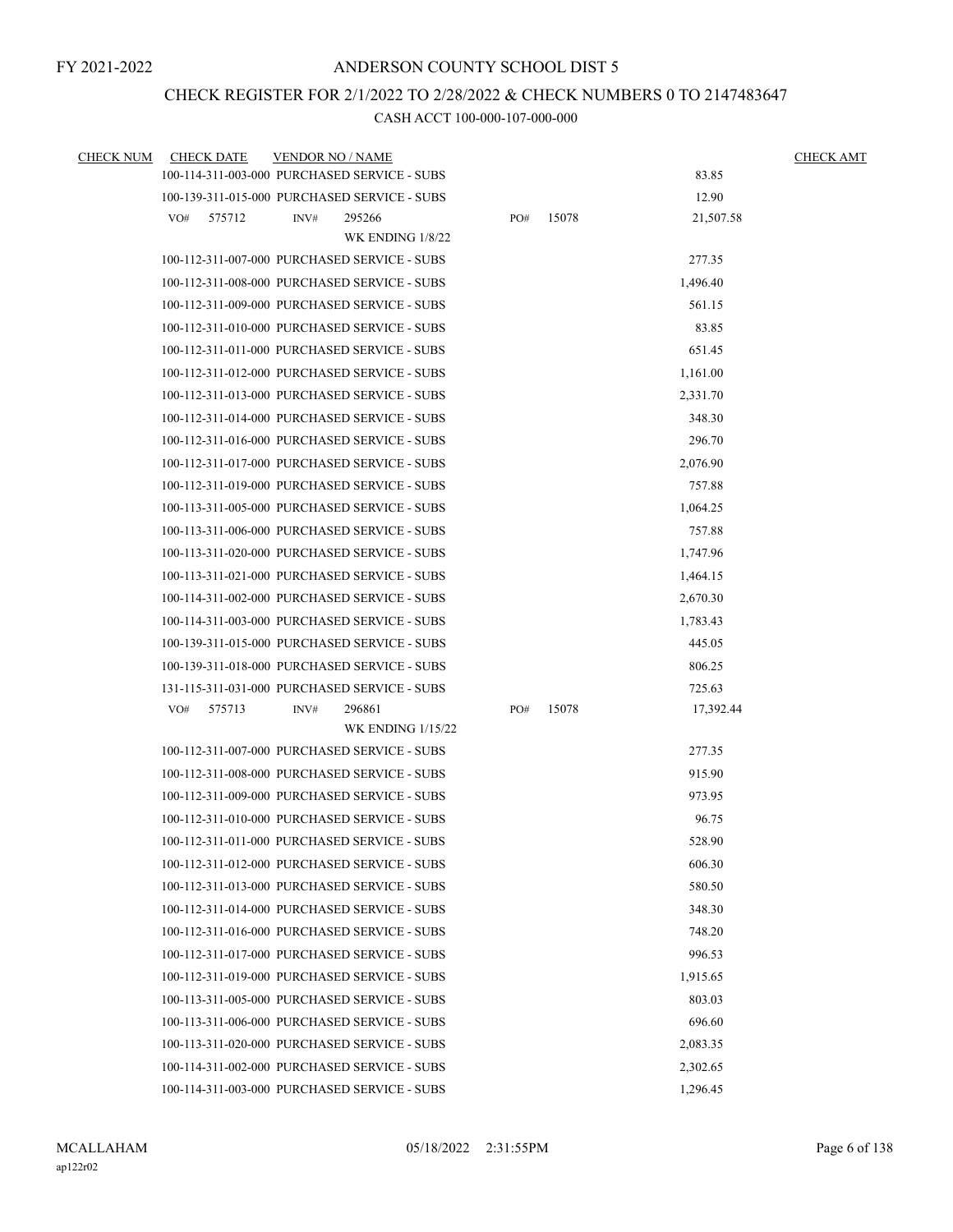## CHECK REGISTER FOR 2/1/2022 TO 2/28/2022 & CHECK NUMBERS 0 TO 2147483647

| <b>CHECK NUM</b> | <b>CHECK DATE</b>                    |        | <b>VENDOR NO / NAME</b><br>100-114-311-021-000 PURCHASED SERVICE - SUBS                              |     |       | 1,760.85  | <b>CHECK AMT</b> |
|------------------|--------------------------------------|--------|------------------------------------------------------------------------------------------------------|-----|-------|-----------|------------------|
|                  |                                      |        | 131-115-311-031-000 PURCHASED SERVICE - SUBS                                                         |     |       | 461.18    |                  |
| 542065           | 02/01/2022<br>575752<br>VO#          | INV#   | 575167 ESTR PUBLICATIONS<br>7464 MAPLELEAF CT COLUMBUS, OH 43235<br>32017INV                         | PO# | 15775 | 45.00     | 45.00            |
|                  | 100-221-410-000-TST SUPPLIES-TESTING |        | <b>TESTING</b>                                                                                       |     |       | 45.00     |                  |
| 542066           | 02/01/2022                           |        | 576400 FANT, THOMAS**<br>822 MARTIN RD STARR, SC 29634                                               |     |       |           | 104.00           |
|                  | VO#<br>575603                        | INV#   | <b>JAN 25</b><br><b>OFFICIAL</b>                                                                     |     |       | 104.00    |                  |
|                  |                                      |        | 706-271-660-006-697 WRESTLING GATE RECEIPTS EXPENSE                                                  |     |       | 104.00    |                  |
| 542067           | 02/01/2022                           |        | 573015 GRATE, TRACY**<br>330 GRATE RD ANDERSON, SC 29625                                             |     |       |           | 62.00            |
|                  | 575716<br>VO#                        | INV#   | <b>JAN 27</b><br><b>BBALL OFFICIAL</b>                                                               |     |       | 62.00     |                  |
|                  |                                      |        | 706-271-660-006-753 BASKETBALL GATE EXPENSE                                                          |     |       | 62.00     |                  |
| 542068           | 02/01/2022                           |        | 569372 GREAT AMERICA LEASING CORP<br>PO BOX 660831 ATT: ACCOUNTS RECEIVABLE<br>DALLAS, TX 75266-0831 |     |       |           | 147.66           |
|                  | VO#<br>575646                        | INV#   | 30851825<br><b>COPIER</b>                                                                            | PO# | 14925 | 147.66    |                  |
|                  | 100-113-410-005-000 SUPPLIES         |        |                                                                                                      |     |       | 147.66    |                  |
| 542069           | 02/01/2022                           |        | 568795 HAAS FACTORY OUTLET<br>PO BOX 405649 ATLANTA, GA 30384-5649                                   |     |       |           | 59,110.25        |
|                  | VO#<br>575647                        | INV#   | 054344<br><b>SUPPLIES</b>                                                                            | PO# | 15376 | 59,110.25 |                  |
|                  |                                      |        | 900-115-410-031-052 ARTHREX DONATION - ADV MANUF (AIT)                                               |     |       | 59,110.25 |                  |
| 542070           | 02/01/2022                           |        | 576027 HOME DEPOT USA, INC<br>PO BOX 404468 ATLANTA, GA 30374-2604                                   |     |       |           | 15,635.05        |
|                  | 575756<br>VO#                        | INV#   | 661403584<br>WHSE SUPPLIES                                                                           | PO# | 15631 | 10,449.62 |                  |
|                  |                                      |        | 100-000-170-000-000 WAREHOUSE INVENTORY                                                              |     |       | 10,449.62 |                  |
|                  | VO#<br>575757                        | INV#   | 662398114<br><b>WHSE SUPPLIES</b>                                                                    | PO# | 15734 | 2,655.95  |                  |
|                  |                                      |        | 100-000-170-000-000 WAREHOUSE INVENTORY                                                              |     |       | 2,655.95  |                  |
|                  | 575758<br>VO#                        | INV#   | 662927045<br><b>WHSE SUPPLIES</b>                                                                    | PO# | 15754 | 2,529.48  |                  |
|                  |                                      |        | 100-000-170-000-000 WAREHOUSE INVENTORY                                                              |     |       | 2,529.48  |                  |
| 542071           | 02/01/2022                           | 563906 | <b>JOLLY FARMER PRODUCTS</b><br>POBOX 787 ATT: ACCOUNTS RECEIVABLE<br>HOULTON, ME 04730              |     |       |           | 81.64            |
|                  | 575657<br>VO#                        | INV#   | N1212223<br><b>SUPPLIES</b>                                                                          |     |       | 81.64     |                  |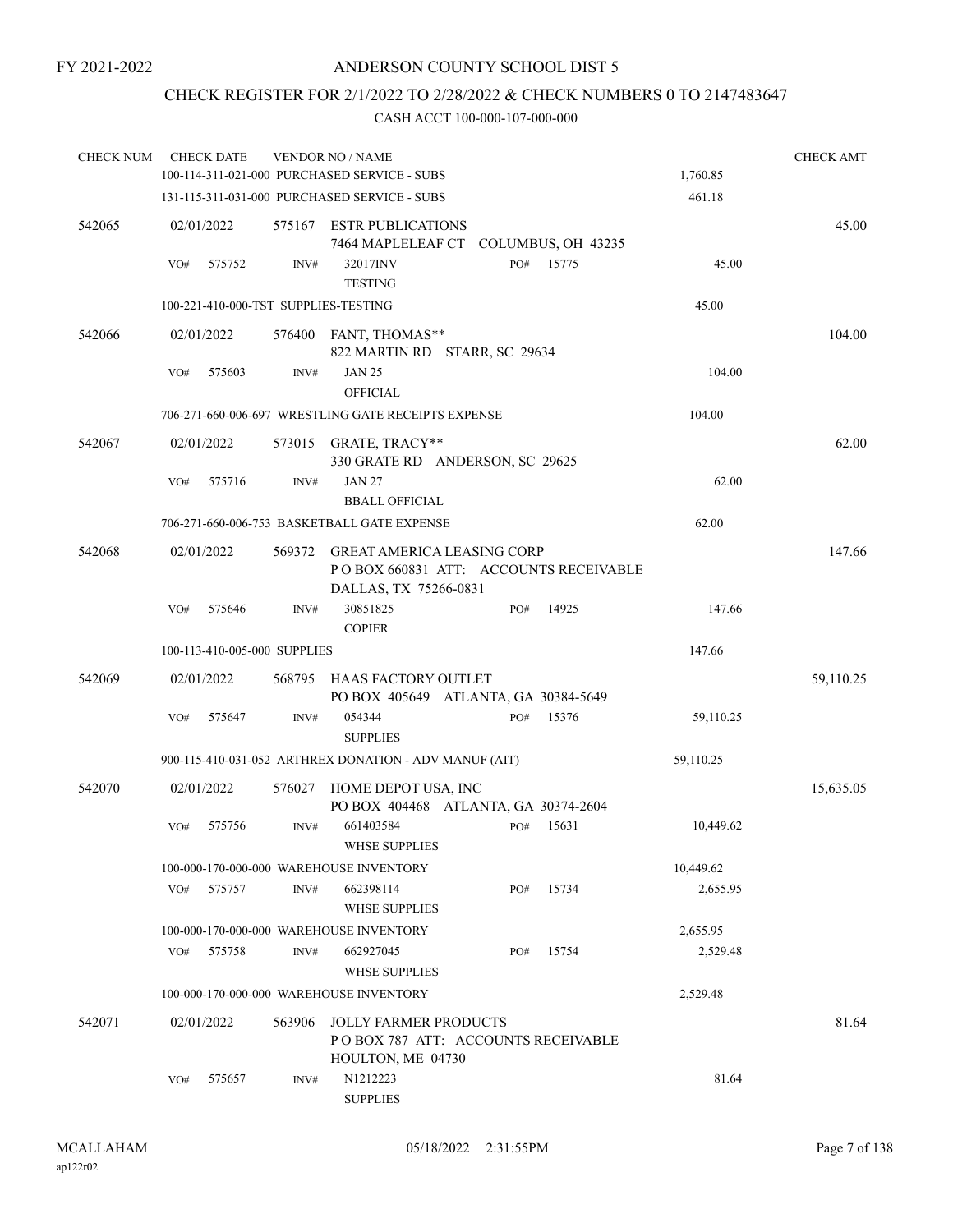### CHECK REGISTER FOR 2/1/2022 TO 2/28/2022 & CHECK NUMBERS 0 TO 2147483647

| <b>CHECK NUM</b> | <b>CHECK DATE</b> |                                                              | <b>VENDOR NO / NAME</b>                                                                                 |     |           |                    | <b>CHECK AMT</b> |
|------------------|-------------------|--------------------------------------------------------------|---------------------------------------------------------------------------------------------------------|-----|-----------|--------------------|------------------|
|                  |                   |                                                              | 731-271-660-031-878 HORTICULTURE EXPENSE                                                                |     |           | 81.64              |                  |
| 542072           | 02/01/2022        | 573245                                                       | KUTA SOFTWARE<br>6308 HOLLAND MEADOW LANE GAITHERSBURG,<br>MD 20882-1236                                |     |           |                    | 682.00           |
|                  | VO#               | 575759<br>INV#                                               | 25957<br><b>WESTSIDE HS</b>                                                                             |     |           | 682.00             |                  |
|                  |                   |                                                              | 100-114-410-003-INQ INQUIRY BASED LEARNING                                                              |     |           | 682.00             |                  |
| 542073           | 02/01/2022        | 313476                                                       | LAKESHORE LEARNING MATERIALS<br>2695 EAST DOMINGUEZ STREET ATT: ACCOUNTS<br>RECEIVABLE CARSON, CA 90895 |     |           |                    | 2,027.92         |
|                  | VO#               | 575760<br>INV#                                               | 578812010322<br><b>MIDWAY ELEM</b>                                                                      |     |           | 2,027.92           |                  |
|                  |                   | 397-113-410-017-000 SUPPLIES                                 |                                                                                                         |     |           | 2,027.92           |                  |
| 542074           | 02/01/2022        | 575843                                                       | LANGUAGE TESTING INTERNATIONAL, INC<br>PO BOX 825497 PHILADELPHIA, PA 19182-5497                        |     |           |                    | 20.00            |
|                  | VO#               | 575761<br>INV#                                               | L51731<br>CUST #11895                                                                                   | PO# | 15778     | 20.00              |                  |
|                  |                   |                                                              | 100-221-312-000-TST PURCHASED SERVICES                                                                  |     |           | 20.00              |                  |
| 542075           | 02/01/2022        |                                                              | 572415 LEWIS, DARRELL**<br>214 ALPINE WAY GREENWOOD, SC 29649                                           |     |           |                    | 108.00           |
|                  | VO#               | 575608<br>INV#                                               | <b>JAN 24</b><br><b>BBALL OFFICIAL</b>                                                                  |     |           | 108.00             |                  |
|                  |                   |                                                              | 703-271-660-003-753 BASKETBALL GATE EXPENSE                                                             |     |           | 108.00             |                  |
| 542076           | 02/01/2022        | 573808                                                       | LOGO'S SIGNS AND SCREEN PRINTING, LLC<br>2704 NORTH MAIN STREET ANDERSON, SC 29621                      |     |           |                    | 518.99           |
|                  | VO#               | 575762<br>INV#                                               | 3980<br><b>SOUTHWOOD</b>                                                                                |     |           | 518.99             |                  |
|                  |                   |                                                              | 721-190-660-021-647 DRAMA HIGH EXPENSE                                                                  |     |           | 518.99             |                  |
| 542077           | 02/01/2022        | 572407                                                       | MATH UNITY, LLC<br>3563 SUELDO STREET SUITE C SAN LUIS OBISPO, CA<br>93401                              |     |           |                    | 3,332.75         |
|                  | VO# 575639        |                                                              | INV# 1416572<br>NEVITT FOREST                                                                           |     | PO# 15746 | 3,332.75           |                  |
|                  |                   | 201-112-410-012-000 SUPPLIES<br>201-112-410-012-000 SUPPLIES |                                                                                                         |     |           | 3,173.98<br>158.77 |                  |
| 542078           | 02/01/2022        | 574358                                                       | MONSTER TECHNOLOGY, LLC<br>8726 S. SEPULVEDA BLVD SUITE D #B-152 LOS<br>ANGELES, CA 90045               |     |           |                    | 768.00           |
|                  | VO#               | 575660<br>INV#                                               | IJH 7904<br><b>TONER</b>                                                                                |     |           | 768.00             |                  |
|                  |                   |                                                              | 717-190-660-017-201 MISCELLANEOUS EXPENSE                                                               |     |           | 768.00             |                  |
| 542079           | 02/01/2022        | 366700                                                       | MUTUAL OF OMAHA<br>PO BOX 2147 OMAHA, NE 68103-2147                                                     |     |           |                    | 7,697.39         |
|                  | VO#               | 575764<br>INV#                                               | 1306939066                                                                                              |     |           | 7,697.39           |                  |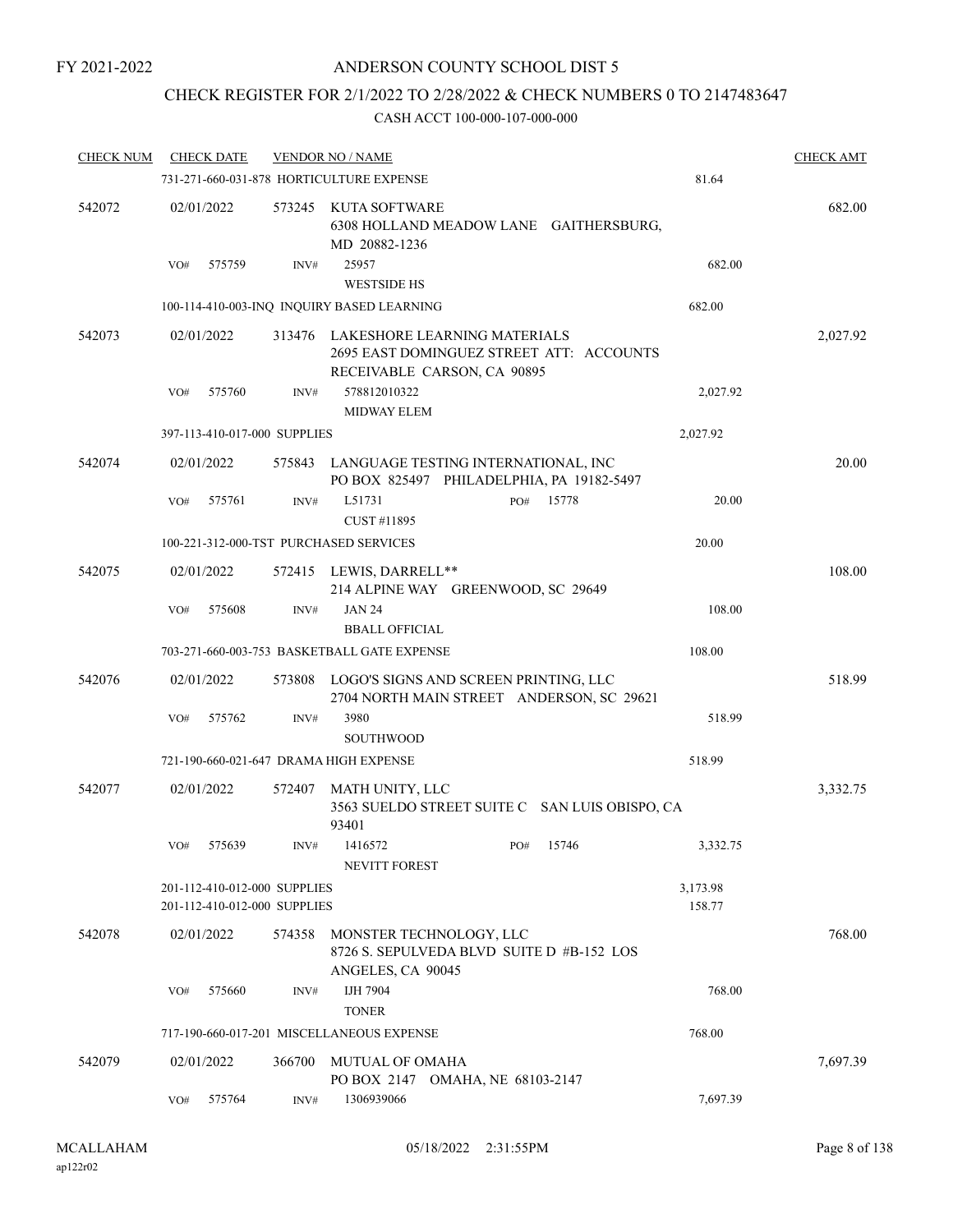### ANDERSON COUNTY SCHOOL DIST 5

## CHECK REGISTER FOR 2/1/2022 TO 2/28/2022 & CHECK NUMBERS 0 TO 2147483647

| <b>CHECK NUM</b> | <b>CHECK DATE</b>                        |        | <b>VENDOR NO / NAME</b>                                     |                                            |          | <b>CHECK AMT</b> |
|------------------|------------------------------------------|--------|-------------------------------------------------------------|--------------------------------------------|----------|------------------|
|                  |                                          |        | #G00018B5                                                   |                                            |          |                  |
|                  | 100-000-450-000-000 MISC. DEDUCTIONS     |        |                                                             |                                            | 7,697.39 |                  |
| 542080           | 02/01/2022                               |        | 577094 NASP INC<br>W4285 LAKE DRIVE WALDO, WI 53093         |                                            |          | 932.00           |
|                  | VO#<br>575661                            | INV#   | 265957<br><b>SOUTHWOOD</b>                                  | 15621<br>PO#                               | 932.00   |                  |
|                  | 100-113-410-021-OPE PE SUPPLIES          |        |                                                             |                                            | 932.00   |                  |
| 542081           | 02/01/2022                               |        | 563430 NATIONAL CENTER FOR YOUTH ISSUES                     | PO BOX 22185 CHATTANOOGA, TN 37422-2185    |          | 556.00           |
|                  | 575765<br>VO#                            | INV#   | PO 15699<br><b>REGISTRATIONS (4)</b>                        | 15699<br>PO#                               | 556.00   |                  |
|                  |                                          |        | 100-212-333-000-000 TRIPS AND CONFERENCES                   |                                            | 556.00   |                  |
| 542082           | 02/01/2022                               |        | 575317 PARTS TOWN, LLC                                      | 27787 NETWORK PLACE CHICAGO, IL 60673-1277 |          | 667.45           |
|                  | 575776<br>VO#                            | INV#   | 28741112<br><b>SUPPLIES</b>                                 |                                            | 399.93   |                  |
|                  | 600-256-323-018-000 REPAIRS TO EQUIPMENT |        |                                                             |                                            | 399.93   |                  |
|                  | 575777<br>VO#                            | INV#   | 28760326<br><b>REPAIR PARTS</b>                             |                                            | 267.52   |                  |
|                  | 600-256-323-014-000 REPAIRS TO EQUIPMENT |        |                                                             |                                            | 267.52   |                  |
| 542083           | 02/01/2022                               | 571253 | POCKET NURSE                                                | P.O. BOX 644898 PITTSBURGH, PA 15264-4898  |          | 817.21           |
|                  | 575778<br>VO#                            | INV#   | 1245505-1<br><b>BLOOD TYPE KITS</b>                         | 15692<br>PO#                               | 817.21   |                  |
|                  |                                          |        | 329-115-410-031-000 SUPPLIES-STATE EQUIPMENT                |                                            | 817.21   |                  |
| 542084           | 02/01/2022                               | 574412 | POWDERSVILLE HIGH SCHOOL<br>GREENVILLE, SC 29611            | 145 HOOD ROAD ATTN: HEATHER RAFFINI        |          | 600.00           |
|                  | 575670<br>VO#                            | INV#   | <b>ORCHESTRA</b><br><b>SOUTHWOOD</b>                        |                                            | 600.00   |                  |
|                  |                                          |        | 721-190-660-021-659 ORCHESTRA HIGH EXPENSE                  |                                            | 600.00   |                  |
| 542085           | 02/01/2022                               | 432500 | REEVES ALUMINUM WORKS, INC<br>RECEIVABLE ANDERSON, SC 29624 | 2410 WEST WHITNER STREET ATT: ACCOUNTS     |          | 32.10            |
|                  | 575671<br>VO#                            | INV#   | 01/24<br><b>SUPPLIES</b>                                    |                                            | 32.10    |                  |
|                  |                                          |        | 100-254-410-007-001 SUPPLIES - MAINTENANCE                  |                                            | 32.10    |                  |
| 542086           | 02/01/2022                               | 576695 | ROBERTS, MARK**                                             | 15 SPRINGDALE DR WILLIAMSTON, SC 29697     |          | 71.00            |
|                  | VO#<br>575717                            | INV#   | <b>JAN 27</b><br><b>BBALL OFFICIAL</b>                      |                                            | 71.00    |                  |
|                  |                                          |        | 706-271-660-006-753 BASKETBALL GATE EXPENSE                 |                                            | 71.00    |                  |
| 542087           | 02/01/2022                               | 573559 | SARGENT, DWAYNE**                                           |                                            |          | 108.00           |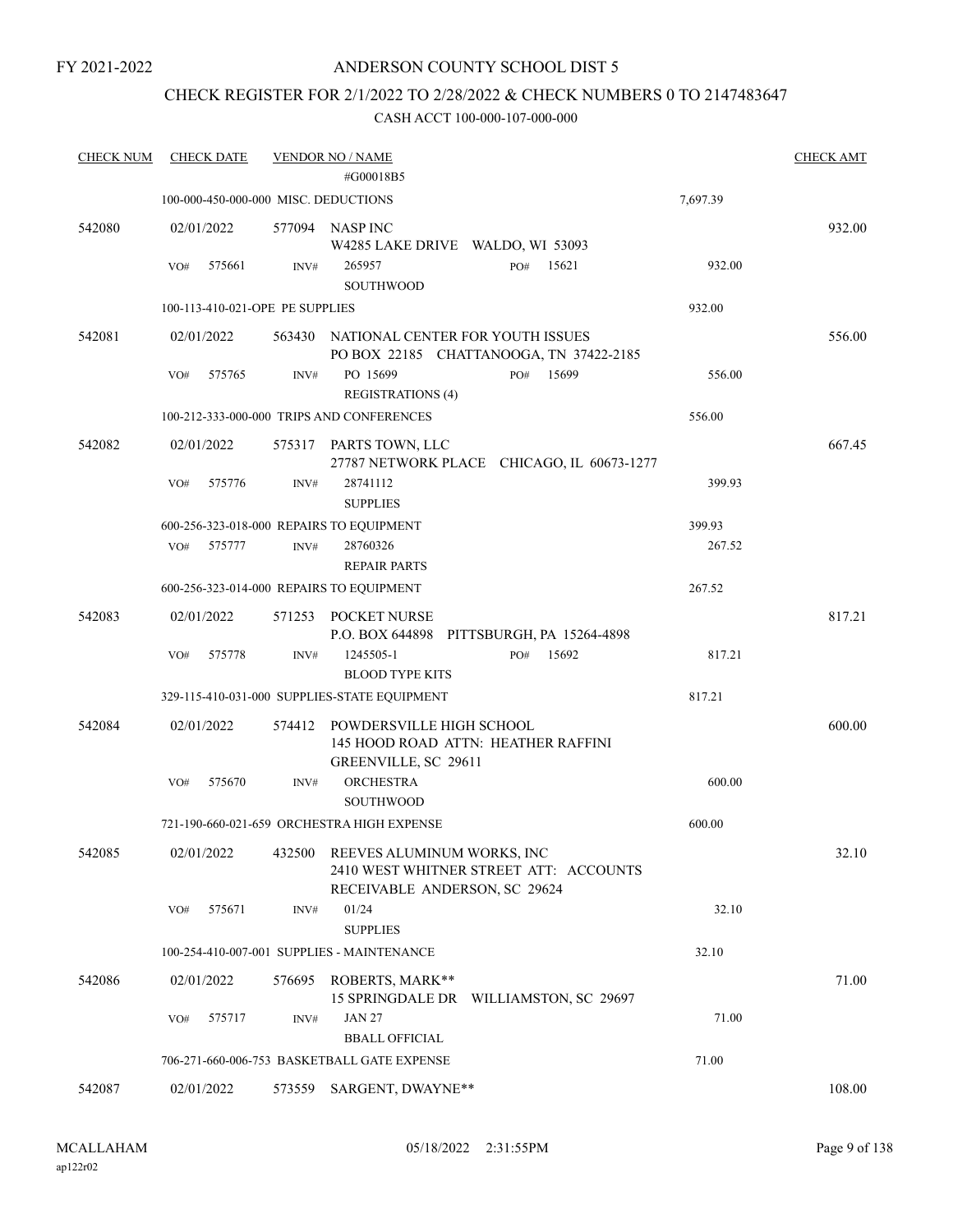### ANDERSON COUNTY SCHOOL DIST 5

### CHECK REGISTER FOR 2/1/2022 TO 2/28/2022 & CHECK NUMBERS 0 TO 2147483647

| <b>CHECK NUM</b> |     | <b>CHECK DATE</b> |                              | <b>VENDOR NO / NAME</b>                      |          | <b>CHECK AMT</b> |
|------------------|-----|-------------------|------------------------------|----------------------------------------------|----------|------------------|
|                  |     |                   |                              | 206 TWIN PONDS CT GREENWOOD, SC 29649        |          |                  |
|                  | VO# | 575607            | INV#                         | <b>JAN 24</b>                                | 108.00   |                  |
|                  |     |                   |                              | <b>BBALL OFFICIAL</b>                        |          |                  |
|                  |     |                   |                              | 703-271-660-003-753 BASKETBALL GATE EXPENSE  | 108.00   |                  |
|                  |     |                   |                              |                                              |          |                  |
| 542088           |     | 02/01/2022        | 564374                       | SCASL                                        |          | 477.00           |
|                  |     |                   |                              | SC ASSOC OF SCHOOL LIBRARIANS PO BOX 2442    |          |                  |
|                  |     |                   |                              | COLUMBIA, SC 29202                           |          |                  |
|                  | VO# | 575779            | INV#                         | 131                                          | 477.00   |                  |
|                  |     |                   |                              | <b>REGISTRATION</b>                          |          |                  |
|                  |     |                   |                              | 100-222-333-000-MDA MEDIA SPECIALIST TRAVEL  | 477.00   |                  |
| 542089           |     | 02/01/2022        | 563542                       | SC FFA ASSOCIATION                           |          | 190.00           |
|                  |     |                   |                              | PO BOX 1746 CLEMSON, SC 29633                |          |                  |
|                  | VO# | 575780            | INV#                         | 2022 ALOT                                    | 190.00   |                  |
|                  |     |                   |                              |                                              |          |                  |
|                  |     |                   |                              | <b>REGISTRATION</b>                          |          |                  |
|                  |     |                   |                              | 329-115-410-031-000 SUPPLIES-STATE EQUIPMENT | 190.00   |                  |
| 542090           |     | 02/01/2022        | 478800                       | <b>SC LAW ENFORCEMENT DIVISION</b>           |          | 25.00            |
|                  |     |                   |                              | POBOX 21398 -- FINANCE COLUMBIA, SC          |          |                  |
|                  |     |                   |                              | 29221-1398                                   |          |                  |
|                  | VO# | 575781            | INV#                         | <b>QUARLES</b>                               | 25.00    |                  |
|                  |     |                   |                              | <b>BACKGROUND CK</b>                         |          |                  |
|                  |     |                   | 600-256-410-000-000 SUPPLIES |                                              | 25.00    |                  |
|                  |     |                   |                              |                                              |          |                  |
| 542091           |     | 02/01/2022        | 451250                       | SC SCHOOL FOR THE DEAF & BLIND               |          | 4,520.00         |
|                  |     |                   |                              | 355 CEDAR SPRINGS ROAD ATT: ACCOUNTS         |          |                  |
|                  |     |                   |                              | RECEIVABLE SPARTANBURG, SC 29302-4699        |          |                  |
|                  | VO# | 575782            | INV#                         | 2000527829<br>15791<br>PO#                   | 4,520.00 |                  |
|                  |     |                   |                              | CUST #3045003                                |          |                  |
|                  |     |                   |                              | 203-127-312-000-000 PURCHASED SERVICES       | 4,520.00 |                  |
| 542092           |     | 02/01/2022        | 568954                       | <b>SHRED A WAY</b>                           |          | 95.00            |
|                  |     |                   |                              | PO BOX 51132 ATT: ACCOUNTS RECEIVABLE        |          |                  |
|                  |     |                   |                              | PIEDMONT, SC 29673                           |          |                  |
|                  | VO# | 575804            | INV#                         | A98096                                       | 95.00    |                  |
|                  |     |                   |                              | <b>WESTSIDE</b>                              |          |                  |
|                  |     |                   |                              |                                              |          |                  |
|                  |     |                   | 100-233-410-003-000 SUPPLIES |                                              | 95.00    |                  |
| 542093           |     | 02/01/2022        | 571007                       | SIMPLIFIED OFFICE SYSTEMS                    |          | 80.92            |
|                  |     |                   |                              | 6220 BUSH RIVER ROAD COLUMBIA, SC 29212      |          |                  |
|                  | VO# | 575805            | INV#                         | 210601-0009                                  | 80.92    |                  |
|                  |     |                   |                              | <b>COPIES</b>                                |          |                  |
|                  |     |                   | 100-115-410-003-000 SUPPLIES |                                              | 80.92    |                  |
| 542094           |     | 02/01/2022        | 576908                       | <b>SPIDER LEARNING INC</b>                   |          | 16,127.50        |
|                  |     |                   |                              | PO BOX 435 MORGAN, PA 15064                  |          |                  |
|                  | VO# | 575807            | INV#                         | 15804<br>15804<br>PO#                        | 2,230.00 |                  |
|                  |     |                   |                              | <b>LICENSE</b>                               |          |                  |
|                  |     |                   |                              |                                              |          |                  |
|                  |     |                   |                              | 218-126-445-002-4LL SPED SOFTWARE/MATERIALS  | 1,115.00 |                  |
|                  |     |                   |                              | 218-126-445-003-4LL SPED SOFTWARE/MATERIALS  | 1,115.00 |                  |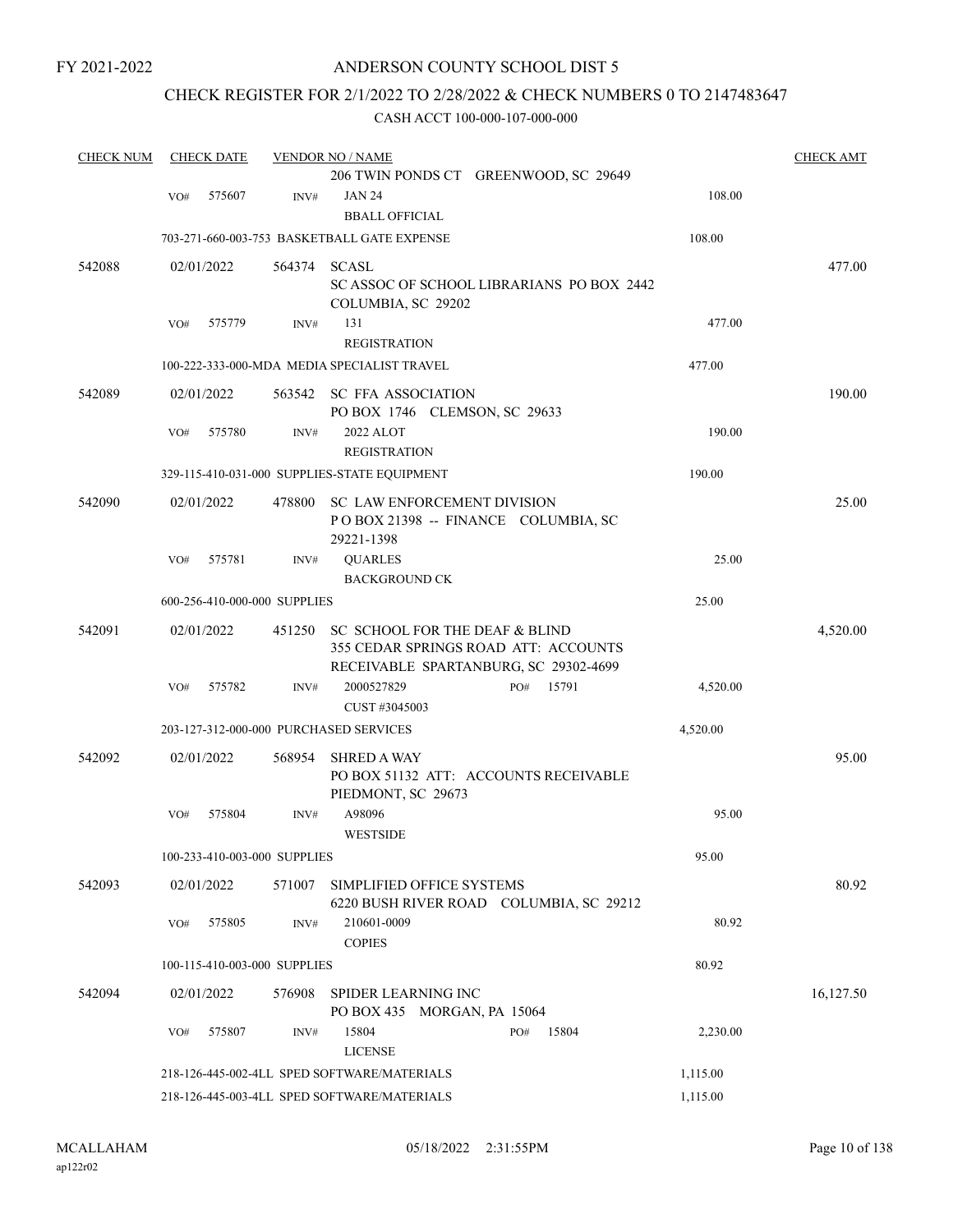# CHECK REGISTER FOR 2/1/2022 TO 2/28/2022 & CHECK NUMBERS 0 TO 2147483647

| <b>CHECK NUM</b> | <b>CHECK DATE</b>                       |        | <b>VENDOR NO / NAME</b>                                                                       |     |       |           | <b>CHECK AMT</b> |
|------------------|-----------------------------------------|--------|-----------------------------------------------------------------------------------------------|-----|-------|-----------|------------------|
|                  | 575808<br>VO#                           | INV#   | 15803<br><b>LICENSE</b>                                                                       | PO# | 15803 | 13,897.50 |                  |
|                  |                                         |        | 218-126-445-002-4LL SPED SOFTWARE/MATERIALS                                                   |     |       | 6,948.75  |                  |
|                  |                                         |        | 218-126-445-003-4LL SPED SOFTWARE/MATERIALS                                                   |     |       | 6,948.75  |                  |
| 542095           | 02/01/2022                              |        | 573869 STEVE WEISS MUSIC<br>2324 WYANDOTTE ROAD WILLOW GROVE, PA 19090                        |     |       |           | 2,587.22         |
|                  | 575809<br>VO#                           | INV#   | 1095485.2<br><b>WESTSIDE</b>                                                                  |     |       | 123.00    |                  |
|                  | 100-114-410-003-BAN BAND EQUIPMENT      |        |                                                                                               |     |       | 123.00    |                  |
|                  | 575810<br>VO#                           | INV#   | 1106845.1<br>TL HANNA                                                                         |     |       | 2,093.22  |                  |
|                  | 100-114-410-002-BAN BAND EQUIPMENT      |        |                                                                                               |     |       | 2,093.22  |                  |
|                  | 575811<br>VO#                           | INV#   | 1069273.4<br><b>TL HANNA</b>                                                                  |     |       | 371.00    |                  |
|                  | 100-114-410-002-BAN BAND EQUIPMENT      |        |                                                                                               |     |       | 371.00    |                  |
| 542096           | 02/01/2022                              |        | 576973 SUNBELT STAFFING, LLC<br>PO BOX 934411 ATLANTA, GA 31193-4411                          |     |       |           | 2,240.00         |
|                  | 575812<br>VO#                           | INV#   | 20303977<br><b>SERVICES</b>                                                                   | PO# | 15422 | 2,240.00  |                  |
|                  | 203-127-312-000-000 PURCHASED SERVICES  |        |                                                                                               |     |       | 2,240.00  |                  |
| 542097           | 02/01/2022                              | 574695 | TEACHER INNOVATIONS, INC<br>POBOX 549 YORKVILLE, IL 60560                                     |     |       |           | 600.00           |
|                  | VO#<br>575813                           | INV#   | 817063<br><b>MCCANTS</b>                                                                      |     |       | 600.00    |                  |
|                  | 100-113-410-005-000 SUPPLIES            |        |                                                                                               |     |       | 600.00    |                  |
| 542098           | 02/01/2022                              | 501590 | THE PARENT INSTITUTE<br>POBOX 7474 ATT: ACCOUNTS RECEIVABLE<br>FAIRFAX STATION, VA 22039-7474 |     |       |           | 229.00           |
|                  | 575695<br>VO#                           | INV#   | 79543<br><b>NEVITT FOREST</b>                                                                 | PO# | 15762 | 229.00    |                  |
|                  | 201-188-410-012-000 SUPPLIES- PARENTING |        |                                                                                               |     |       | 229.00    |                  |
| 542099           | 02/01/2022                              |        | 501700 THE PRINTER<br>A DIVISION OF LITTLE PRINTING P.O. BOX 630<br>ANDERSON, SC 29622        |     |       |           | 655.05           |
|                  | 575814<br>VO#                           | INV#   | 29631<br><b>WESTSIDE</b>                                                                      |     |       | 655.05    |                  |
|                  | 100-233-410-003-000 SUPPLIES            |        |                                                                                               |     |       | 655.05    |                  |
| 542100           | 02/01/2022                              | 576955 | THERAPIA STAFFING<br>PO BOX 207841 DALLAS, TX 75320                                           |     |       |           | 1,993.25         |
|                  | 575696<br>VO#                           | INV#   | 34360<br><b>JAN SERVICES</b>                                                                  | PO# | 15630 | 1,993.25  |                  |
|                  | 203-127-312-000-000 PURCHASED SERVICES  |        |                                                                                               |     |       | 1,993.25  |                  |
| 542101           | 02/01/2022                              | 572346 | TILLMAN, DAMOND**                                                                             |     |       |           | 99.00            |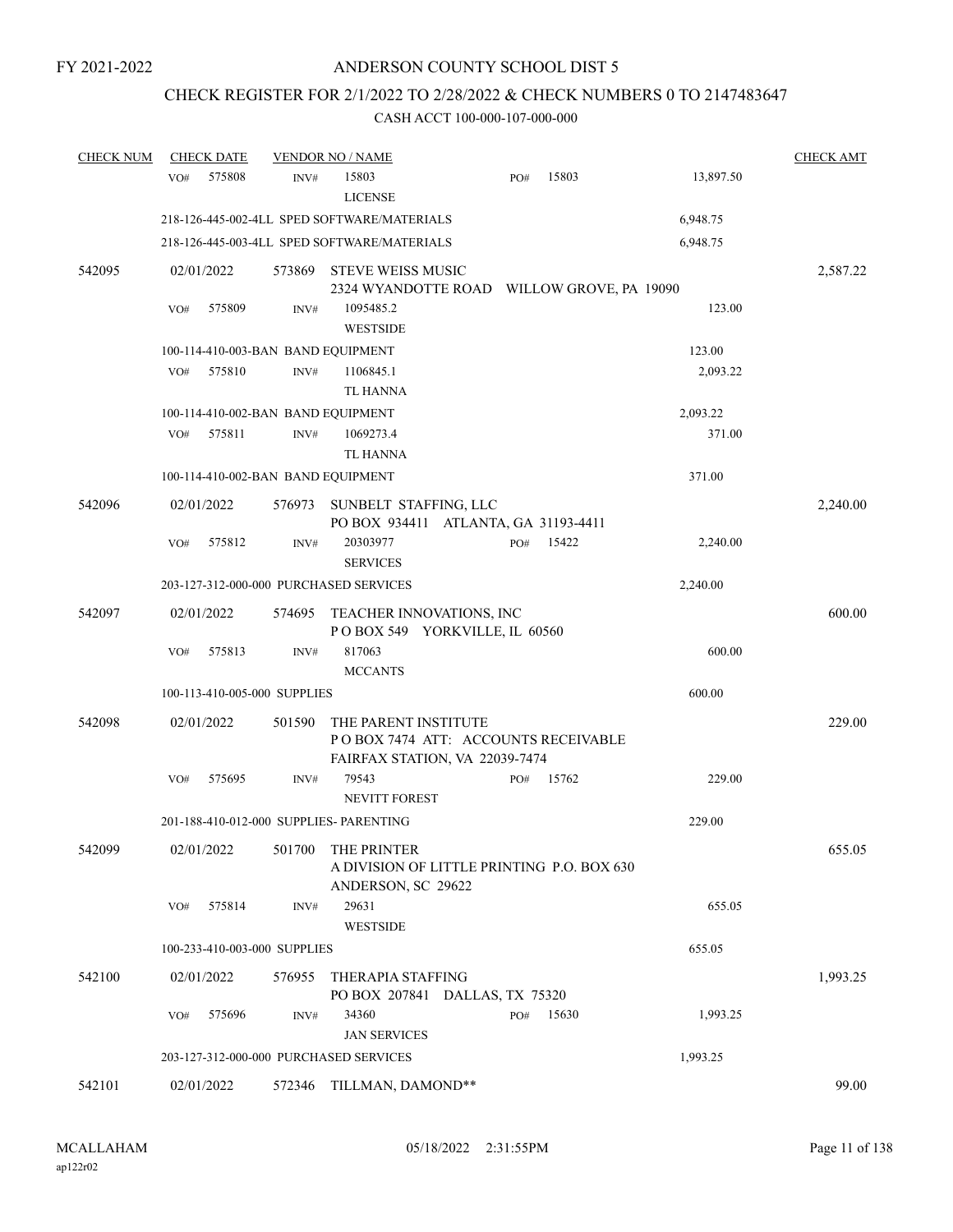### ANDERSON COUNTY SCHOOL DIST 5

### CHECK REGISTER FOR 2/1/2022 TO 2/28/2022 & CHECK NUMBERS 0 TO 2147483647

| <b>CHECK NUM</b> |     | <b>CHECK DATE</b> |                              | <b>VENDOR NO / NAME</b>                                                                    |     |       |          | <b>CHECK AMT</b> |
|------------------|-----|-------------------|------------------------------|--------------------------------------------------------------------------------------------|-----|-------|----------|------------------|
|                  |     |                   |                              | PO BOX 433 CALHOUN FALLS, SC 29628                                                         |     |       |          |                  |
|                  | VO# | 575606            | INV#                         | <b>JAN 24</b>                                                                              |     |       | 99.00    |                  |
|                  |     |                   |                              | <b>BBALL OFFICIAL</b>                                                                      |     |       |          |                  |
|                  |     |                   |                              | 703-271-660-003-753 BASKETBALL GATE EXPENSE                                                |     |       | 99.00    |                  |
| 542102           |     | 02/01/2022        |                              | 571546 TUCKER MATERIALS, INC<br>P.O. BOX 8 MAULDIN, SC 29662                               |     |       |          | 102.72           |
|                  | VO# | 575697            | INV#                         | 7218702<br><b>SUPPLIES</b>                                                                 |     |       | 102.72   |                  |
|                  |     |                   |                              | 100-254-410-003-001 SUPPLIES - MAINTENANCE                                                 |     |       | 102.72   |                  |
| 542103           |     | 02/01/2022        | 564442                       | UNITED CHEMICAL & SUPPLY CO<br>POBOX 5066 ATT: ACCOUNTS RECEIVABLE<br>GREENVILLE, SC 29606 |     |       |          | 2,284.45         |
|                  | VO# | 575698            | INV#                         | 644627<br><b>ICE MACHINE</b>                                                               |     |       | 2,284.45 |                  |
|                  |     |                   |                              | 515-253-520-000-HQ1 DOWNTOWN PROJECT BLDG 1                                                |     |       | 2,284.45 |                  |
| 542104           |     | 02/01/2022        |                              | 573815 UNITED REFRIGERATION, INC<br>PO BOX 740703 ATLANTA, GA 30374-0703                   |     |       |          | 333.48           |
|                  | VO# | 575699            | INV#                         | 82619289<br><b>SUPPLIES</b>                                                                |     |       | 27.06    |                  |
|                  |     |                   |                              | 100-254-410-000-001 MAINT. SUPPLIES-STRUCTURES                                             |     |       | 27.06    |                  |
|                  | VO# | 575816            | INV#                         | 82559976<br><b>SUPPLIES</b>                                                                |     |       | 306.42   |                  |
|                  |     |                   |                              | 600-256-323-017-000 REPAIRS TO EQUIPMENT                                                   |     |       | 306.42   |                  |
| 542105           |     | 02/01/2022        | 576674                       | UPSTATE INDUSTRIAL SUPPLIES INC<br>PO BOX 469 SANDY SPRINGS, SC 29677                      |     |       |          | 1,411.46         |
|                  | VO# | 575817            | INV#                         | 72180<br><b>WORKSTATION</b>                                                                | PO# | 15476 | 709.86   |                  |
|                  |     |                   |                              | 329-115-410-031-000 SUPPLIES-STATE EQUIPMENT                                               |     |       | 709.86   |                  |
|                  | VO# | 575818            | INV#                         | 73201<br><b>SUPPLIES</b>                                                                   | PO# | 15782 | 701.60   |                  |
|                  |     |                   |                              | 900-115-410-031-053 HAAS FOUND-ADV MANUF (AIT)                                             |     |       | 701.60   |                  |
| 542106           |     | 02/01/2022        |                              | 573163 US GAMES<br>PO BOX 660176 DALLAS, TX 75266-0176                                     |     |       |          | 890.15           |
|                  | VO# | 575819            | INV#                         | 915613510<br><b>CENTERVILLE ELEM</b>                                                       |     |       | 890.15   |                  |
|                  |     |                   | 937-113-410-007-000 SUPPLIES |                                                                                            |     |       | 890.15   |                  |
| 542107           |     | 02/01/2022        | 576048                       | VITAL RECORDS HOLDINGS, LLC<br>DEPT 5874 PO BOX 11407 BIRMINGHAM, AL                       |     |       |          | 2,679.35         |
|                  |     |                   |                              | 35246-5874                                                                                 |     |       |          |                  |
|                  | VO# | 575700            | INV#                         | 64855<br><b>SERVICE</b>                                                                    |     |       | 1,369.52 |                  |
|                  |     |                   |                              | 203-127-312-000-000 PURCHASED SERVICES                                                     |     |       | 1,369.52 |                  |
|                  | VO# | 575820            | INV#                         | 64856<br>CUST #34014                                                                       |     |       | 1,309.83 |                  |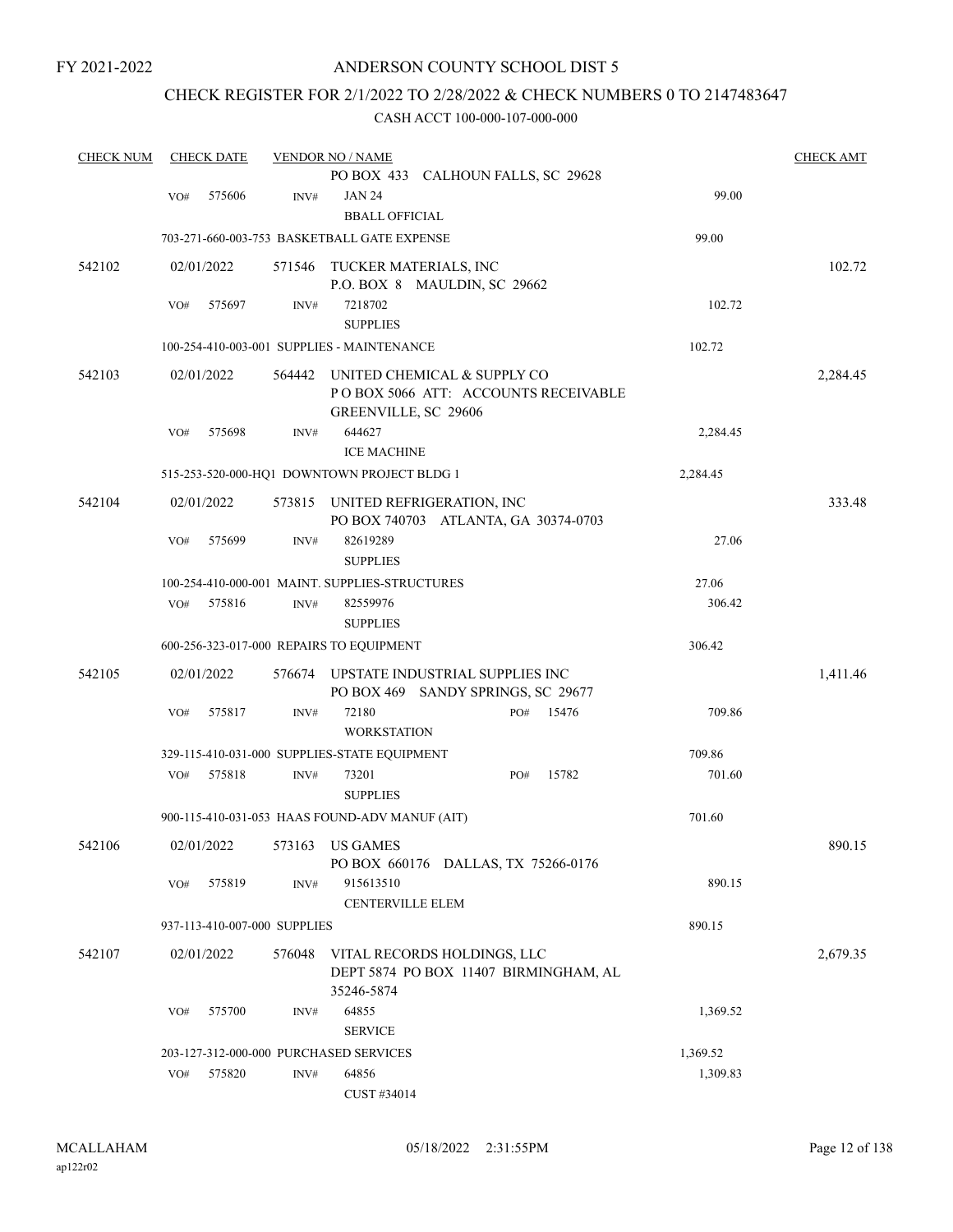# CHECK REGISTER FOR 2/1/2022 TO 2/28/2022 & CHECK NUMBERS 0 TO 2147483647

| <b>CHECK NUM</b> | <b>CHECK DATE</b>                                            |        | <b>VENDOR NO / NAME</b>                            |                                                                            |       |          | <b>CHECK AMT</b> |
|------------------|--------------------------------------------------------------|--------|----------------------------------------------------|----------------------------------------------------------------------------|-------|----------|------------------|
|                  | 397-114-410-002-000 SUPPLIES                                 |        |                                                    |                                                                            |       | 1,309.83 |                  |
| 542108           | 02/01/2022                                                   |        |                                                    | 573864 WELLS FARGO VENDOR FIN SERV<br>PO BOX 105743 ATLANTA, GA 30348-5743 |       |          | 2,026.89         |
|                  | 575701<br>VO#                                                | INV#   | 5018356800<br><b>COPIER</b>                        |                                                                            |       | 252.52   |                  |
|                  | 723-190-660-023-913 COPIER EXPENSE                           |        |                                                    |                                                                            |       | 252.52   |                  |
|                  | 575702<br>VO#                                                | INV#   | 5018160514<br><b>COPIER</b>                        |                                                                            |       | 55.46    |                  |
|                  | 723-190-660-023-913 COPIER EXPENSE                           |        |                                                    |                                                                            |       | 55.46    |                  |
|                  | 575703<br>VO#                                                | INV#   | 5018304904<br><b>COPIER</b>                        |                                                                            |       | 174.41   |                  |
|                  | 723-190-660-023-913 COPIER EXPENSE                           |        |                                                    |                                                                            |       | 174.41   |                  |
|                  | 575704<br>VO#                                                | INV#   | 5018544459<br><b>COPIER</b>                        | PO#                                                                        | 15086 | 136.70   |                  |
|                  | 100-113-410-006-000 SUPPLIES                                 |        |                                                    | 136.70                                                                     |       |          |                  |
|                  | VO# 575705                                                   | INV#   | 5018506534<br><b>COPIER</b>                        | PO#                                                                        | 14998 | 355.24   |                  |
|                  | 100-114-410-021-000 SUPPLIES                                 |        |                                                    |                                                                            |       | 355.24   |                  |
|                  | 575706<br>VO#                                                | INV#   | 5018553938<br><b>COPIER</b>                        | PO#                                                                        | 15006 | 314.44   |                  |
|                  | 329-115-690-031-000 OTHER OBJECTS-WBL                        |        |                                                    |                                                                            |       | 314.44   |                  |
|                  | 575707<br>VO#                                                | INV#   | 5018531934<br><b>COPIER</b>                        | PO#                                                                        | 15002 | 460.10   |                  |
|                  |                                                              |        | 100-113-410-005-VEN SUPPLY-ADDT'L FOR LOST VENDING |                                                                            |       | 460.10   |                  |
|                  | VO# 575714                                                   | INV#   | 5018554006<br><b>COPIER</b>                        |                                                                            |       | 55.46    |                  |
|                  | 723-190-660-023-913 COPIER EXPENSE                           |        |                                                    |                                                                            |       | 55.46    |                  |
|                  | 575715<br>VO#                                                | INV#   | 8018701581<br><b>COPIER</b>                        | PO#                                                                        | 15082 | 222.56   |                  |
|                  | 100-147-410-018-000 SUPPLIES                                 |        |                                                    |                                                                            |       | 222.56   |                  |
| 542109           | 02/03/2022                                                   | 105500 |                                                    | ALL PHASE ELECTRIC SUPPLY<br>PO BOX 936240 ATLANTA, GA 31193-6240          |       |          | 261.86           |
|                  | VO#<br>575915                                                | INV#   | 0184-1013036<br><b>SUPPLIES</b>                    |                                                                            |       | 261.86   |                  |
|                  |                                                              |        | 131-254-410-031-001 SUPPLIES - MAINTENANCE         |                                                                            |       | 261.86   |                  |
| 542110           | 02/03/2022                                                   | 576412 | AMAZON CAPITAL SERVICES                            | PO BOX 035184 SEATTLE, WA 98124-5184                                       |       |          | 4,445.92         |
|                  | 575890<br>VO#                                                | INV#   | <b>PURCHASES</b><br>#A2QG7V7TDJIMYY                |                                                                            |       | 4,445.92 |                  |
|                  |                                                              |        | 100-113-410-021-VEN SUPPLY-ADDT'L FOR LOST VENDING |                                                                            |       | 105.46   |                  |
|                  | 100-114-410-001-ALT SUPPLIES<br>100-114-410-001-ALT SUPPLIES |        |                                                    | 184.01<br>187.24                                                           |       |          |                  |
|                  | 100-114-410-001-ALT SUPPLIES                                 |        |                                                    | 239.39                                                                     |       |          |                  |
|                  | 100-221-410-000-TST SUPPLIES-TESTING                         |        | 89.73                                              |                                                                            |       |          |                  |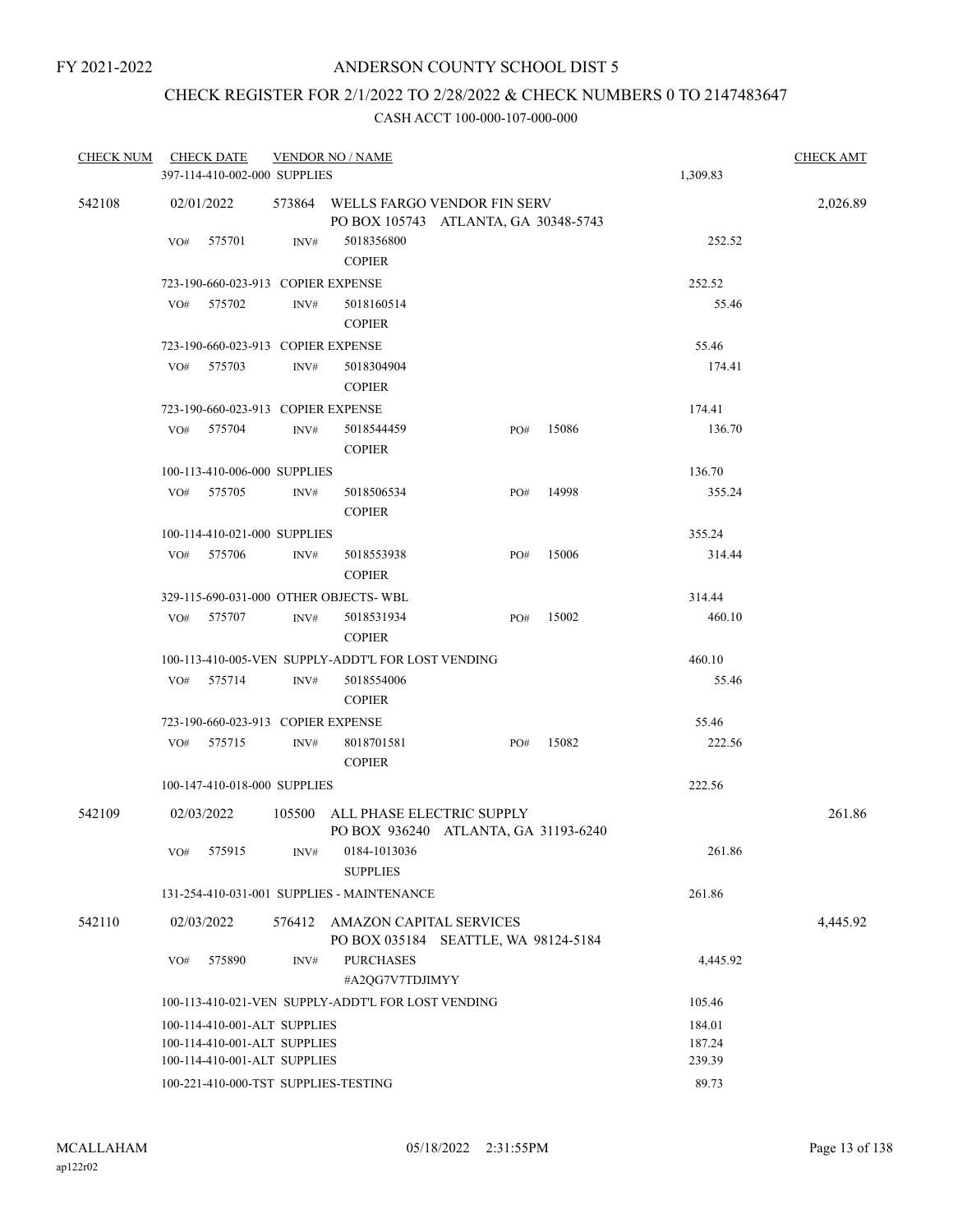### CHECK REGISTER FOR 2/1/2022 TO 2/28/2022 & CHECK NUMBERS 0 TO 2147483647

| <b>CHECK NUM</b> | <b>CHECK DATE</b>                      |        | <b>VENDOR NO / NAME</b>                                                                     | <b>CHECK AMT</b> |           |  |
|------------------|----------------------------------------|--------|---------------------------------------------------------------------------------------------|------------------|-----------|--|
|                  | 100-233-410-006-000 SUPPLIES           |        |                                                                                             | 220.37           |           |  |
|                  | 100-254-410-000-000 CUSTODIAL SUPPLIES |        |                                                                                             | 488.94           |           |  |
|                  | 124-114-410-024-000 SUPPLIES           |        |                                                                                             | 147.63           |           |  |
|                  | 131-115-410-031-000 SUPPLIES           |        |                                                                                             | 399.31           |           |  |
|                  | 201-112-410-007-000 SUPPLIES           |        |                                                                                             | 731.13           |           |  |
|                  | 201-112-410-010-000 SUPPLIES           |        |                                                                                             | 72.72            |           |  |
|                  | 201-112-410-010-000 SUPPLIES           |        |                                                                                             | $-72.72$         |           |  |
|                  | 338-112-410-013-EAR SUPPLIES           |        |                                                                                             | 95.85            |           |  |
|                  | 702-271-660-002-420 LAB FEES EXPENSE   |        |                                                                                             | 65.20            |           |  |
|                  |                                        |        | 702-271-660-002-663 ATHLETIC GENERAL EXPENSE                                                | 29.41            |           |  |
|                  |                                        |        | 702-271-660-002-663 ATHLETIC GENERAL EXPENSE<br>716-271-660-016-201 MISCELLANEOUS EXPENSE   | 147.05           |           |  |
|                  |                                        |        |                                                                                             | 69.54            |           |  |
|                  |                                        |        | 717-190-660-017-201 MISCELLANEOUS EXPENSE                                                   | 20.84            |           |  |
|                  | 937-113-410-019-000 SUPPLIES           |        |                                                                                             | 1,224.82         |           |  |
| 542111           | 02/03/2022                             | 570950 | ANDERSON COUNTY SHERIFF'S OFFICE<br>ATTN: JAMIE LAZAR 305 CAMSON ROAD<br>ANDERSON, SC 29621 |                  | 927.50    |  |
|                  | 575834<br>VO#                          | INV#   | <b>JAN 27</b>                                                                               | 70.00            |           |  |
|                  |                                        |        | <b>GLENVIEW BBALL</b>                                                                       |                  |           |  |
|                  |                                        |        | 720-271-660-020-753 BASKETBALL GATE EXPENSE                                                 | 70.00            |           |  |
|                  | VO#<br>575835                          | INV#   | <b>JAN 28</b>                                                                               | 122.50           |           |  |
|                  |                                        |        | <b>TLH WRESTLING</b>                                                                        |                  |           |  |
|                  |                                        |        | 702-271-660-002-697 WRESTLING GATE RECEIPTS EXPENSE                                         | 122.50           |           |  |
|                  | 575836<br>VO#                          | INV#   | <b>JAN 25</b>                                                                               | 175.00           |           |  |
|                  |                                        |        | WHS BBALL                                                                                   |                  |           |  |
|                  |                                        |        | 703-271-660-003-753 BASKETBALL GATE EXPENSE                                                 | 175.00           |           |  |
|                  | 575837<br>VO#                          | INV#   | <b>JAN 28</b><br><b>WHS BBALL</b>                                                           | 420.00           |           |  |
|                  |                                        |        | 703-271-660-003-753 BASKETBALL GATE EXPENSE                                                 | 420.00           |           |  |
|                  | 575897<br>VO#                          | INV#   | <b>JAN 26</b>                                                                               | 70.00            |           |  |
|                  |                                        |        | <b>GLENVIEW</b>                                                                             |                  |           |  |
|                  | 338-113-312-020-EAR PURCHASED SERVICES |        |                                                                                             | 70.00            |           |  |
|                  | 575898<br>VO#                          | INV#   | <b>JAN 27</b>                                                                               | 70.00            |           |  |
|                  |                                        |        | <b>GLENVIEW</b>                                                                             |                  |           |  |
|                  | 338-113-312-020-EAR PURCHASED SERVICES |        |                                                                                             | 70.00            |           |  |
| 542112           | 02/03/2022                             | 115100 | ANDERSON SCHOOL DISTRICT ONE<br>PO BOX 99 ATTN: CYNDI DURHAM WILLIAMSTON,<br>SC 29697       |                  | 55,242.89 |  |
|                  | 575839<br>VO#                          | INV#   | <b>ADULT ED</b>                                                                             | 55,242.89        |           |  |
|                  |                                        |        | <b>REIMBURSEMENT</b>                                                                        |                  |           |  |
|                  |                                        |        | 243-181-112-023-AD1 SALARIES-BASIC/ AD1, AD2                                                | 29,223.00        |           |  |
|                  | 243-181-210-023-AD1 SOCIAL SECURITY    |        |                                                                                             | 2,235.56         |           |  |
|                  | 243-181-220-023-AD1 RETIREMENT         |        |                                                                                             | 3,269.54         |           |  |
|                  |                                        |        | 243-182-112-023-AD1 SALARIES-SECONDARY/ AD1, AD2                                            | 4,084.98         |           |  |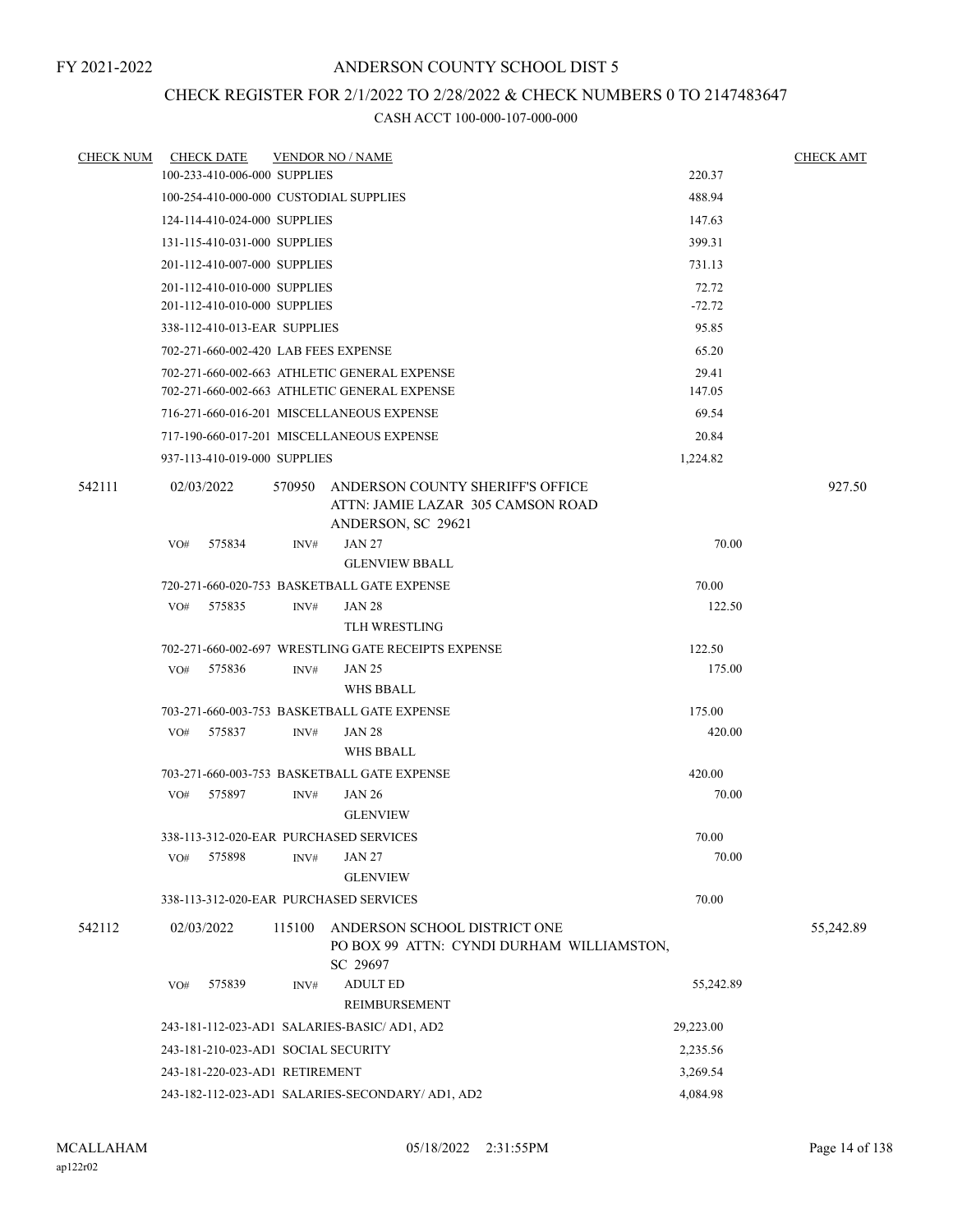# CHECK REGISTER FOR 2/1/2022 TO 2/28/2022 & CHECK NUMBERS 0 TO 2147483647

| <b>CHECK NUM</b> | <b>CHECK DATE</b>                                        |        | <b>VENDOR NO / NAME</b>                                                                                    |          | <b>CHECK AMT</b> |
|------------------|----------------------------------------------------------|--------|------------------------------------------------------------------------------------------------------------|----------|------------------|
|                  | 243-182-210-023-AD1 SOCIAL SECURITY                      |        |                                                                                                            | 120.63   |                  |
|                  | 243-182-220-023-AD1 RETIREMENT                           |        |                                                                                                            | 1,055.56 |                  |
|                  |                                                          |        | 243-223-111-023-AD1 OTHER ADMIN SALARIES-INTAKE COORD.                                                     | 5,698.28 |                  |
|                  | 243-223-210-023-AD1 SOCIAL SECURITY                      |        | 253.59                                                                                                     |          |                  |
|                  | 243-223-220-023-AD1 RETIREMENT                           |        | 578.46                                                                                                     |          |                  |
|                  | 243-254-312-023-AD1 UTILITIES, RENT, TELEPHONE/ AD1, AD2 |        | 3,559.64                                                                                                   |          |                  |
|                  | 243-254-410-023-AD1 CUSTODIAL SUPPLIES                   |        |                                                                                                            | 5,163.65 |                  |
| 542113           | 02/03/2022                                               | 576381 | BACKGROUND INVESTIGATION BUREAU, LLC<br>9710 NORTHCROSS CENTER CT, STE 100<br>HUNTERSVILLE, NC 28078       |          | 13.95            |
|                  | 575900<br>VO#                                            | INV#   | AND005020122-1                                                                                             | 13.95    |                  |
|                  |                                                          |        | <b>SEARCH</b>                                                                                              |          |                  |
|                  |                                                          |        | 100-390-399-000-000 MISC.PURCH.SERV.- BACKGROUND CKS                                                       | 13.95    |                  |
| 542114           | 02/03/2022                                               | 564814 | <b>BROOKWOOD FARMS, INC</b><br>POBOX 277 ATT: ACCOUNTS RECEIVABLE SILER<br>CITY, NC 27344                  |          | 1,450.00         |
|                  | 575840<br>VO#                                            | INV#   | 0137977<br><b>FOOD</b>                                                                                     | 1,450.00 |                  |
|                  |                                                          |        | 600-000-172-000-000 FOOD SERV INVEN. FOOD                                                                  | 1,450.00 |                  |
| 542115           | 02/03/2022                                               | 576890 | BUCK, RANDY**                                                                                              |          | 270.00           |
|                  |                                                          |        | PO BOX 14293 ANDERSON, SC 29624                                                                            |          |                  |
|                  | 575841<br>VO#                                            | INV#   | 1569                                                                                                       | 270.00   |                  |
|                  |                                                          |        | <b>REPAIR</b>                                                                                              |          |                  |
|                  |                                                          |        | 100-255-323-000-ACT ACTIVITY BUS CONTRACTED SERVICES                                                       | 270.00   |                  |
| 542116           | 02/03/2022                                               | 148385 | BUREAU OF EDUCATION & RESEARCH<br>INSITUTE FOR EDUCATIONAL DEVELOPMENT PO<br>BOX 718 MEDINA, WA 98039-0718 |          | 1,116.00         |
|                  | 575870<br>VO#                                            | INV#   | 5065381<br>15739<br>PO#<br><b>SEMINARS</b>                                                                 | 1,116.00 |                  |
|                  |                                                          |        | 201-224-333-019-000 TRIPS AND CONFERENCES                                                                  | 1,116.00 |                  |
| 542117           | 02/03/2022                                               | 569296 | <b>CAPITAL ONE</b>                                                                                         |          | 122.76           |
|                  |                                                          |        | PO BOX 60506 CITY OF INDUSTRY, CA 91716-0506                                                               |          |                  |
|                  | 575901<br>VO#                                            | INV#   | 636837<br>1639893496                                                                                       | 122.76   |                  |
|                  |                                                          |        | 712-271-660-012-201 MISCELLANEOUS EXPENSE                                                                  | 90.86    |                  |
|                  | 712-271-660-012-315 HOSPITALITY EXPENSE                  |        |                                                                                                            | 31.90    |                  |
| 542118           | 02/03/2022                                               | 569296 | <b>CAPITAL ONE</b>                                                                                         |          | 88.06            |
|                  |                                                          |        | PO BOX 60506<br>CITY OF INDUSTRY, CA 91716-0506                                                            |          |                  |
|                  | 575902<br>VO#                                            | INV#   | 609839<br>1639890749                                                                                       | 88.06    |                  |
|                  | 802-147-410-018-000 SUPPLIES - RETENTION                 |        |                                                                                                            | 88.06    |                  |
| 542119           | 02/03/2022                                               | 162750 | CENTER ROCK WELDING & FABRICATING INC                                                                      |          | 350.00           |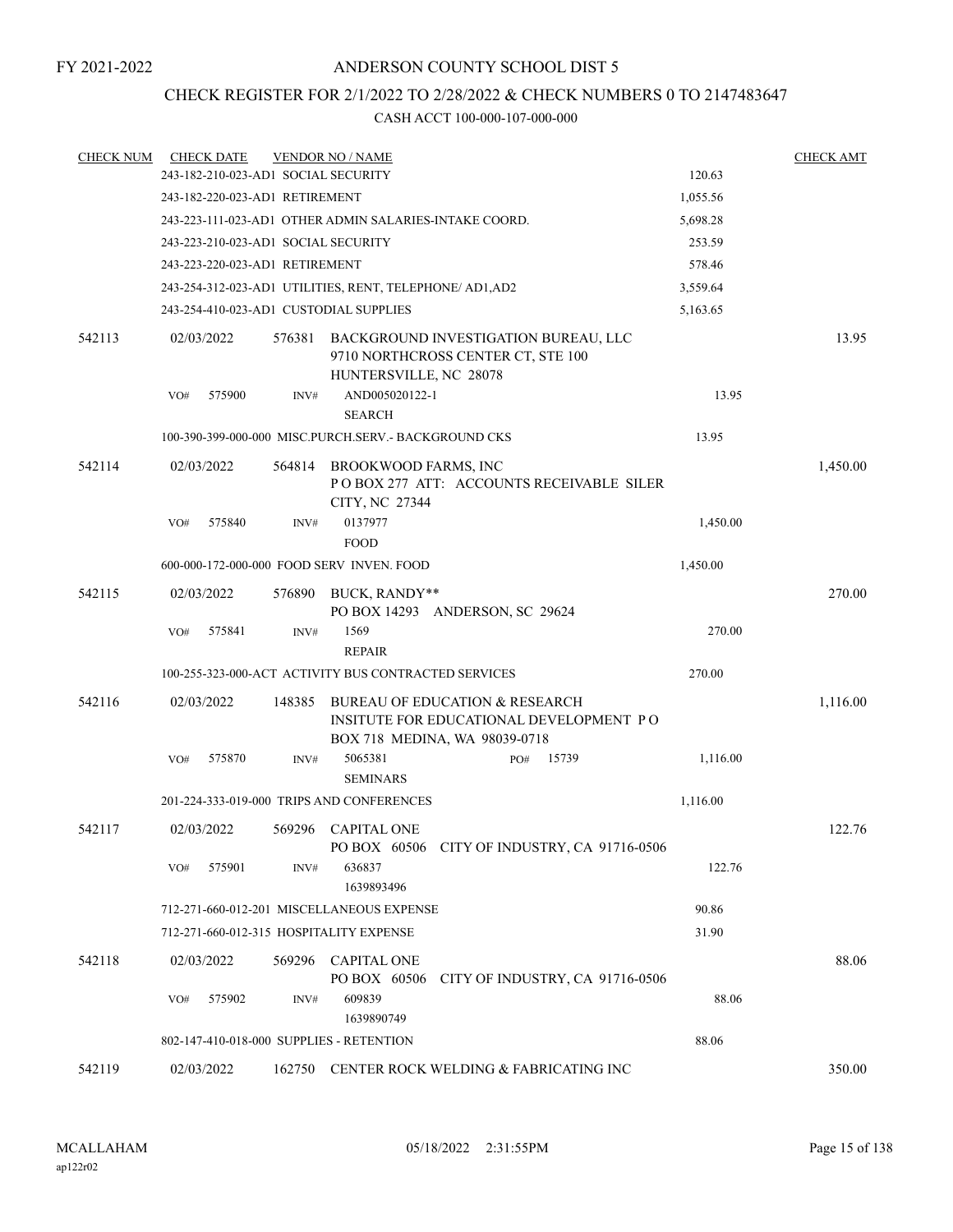### ANDERSON COUNTY SCHOOL DIST 5

### CHECK REGISTER FOR 2/1/2022 TO 2/28/2022 & CHECK NUMBERS 0 TO 2147483647

| <b>CHECK NUM</b> |     | <b>CHECK DATE</b>                 |        | <b>VENDOR NO / NAME</b>                                                                   |     |                          |           | <b>CHECK AMT</b> |
|------------------|-----|-----------------------------------|--------|-------------------------------------------------------------------------------------------|-----|--------------------------|-----------|------------------|
|                  |     |                                   |        | 5005 DOBBINS BRIDGE RD ATT: ACCOUNTS<br>RECEIVABLE ANDERSON, SC 29626                     |     |                          |           |                  |
|                  | VO# | 575952                            | INV#   | 2643                                                                                      |     |                          | 350.00    |                  |
|                  |     |                                   |        | REPLACE GREASE PIT DOORS                                                                  |     |                          |           |                  |
|                  |     |                                   |        | 600-256-332-016-000 IN DISTRICT TRAVEL                                                    |     |                          | 350.00    |                  |
| 542120           |     | 02/03/2022                        | 576513 | CENTRICITY<br>11790 SUNRISE VALLEY DR T100 RESTON, VA 20191                               |     |                          |           | 30.00            |
|                  | VO# | 575842                            | INV#   | 130336-1<br><b>TSHIRTS</b>                                                                |     |                          | 30.00     |                  |
|                  |     | 131-115-410-031-000 SUPPLIES      |        |                                                                                           |     |                          | 30.00     |                  |
| 542121           |     | 02/03/2022                        | 566288 | CES CITY ELECTRIC SUPPLY<br>PO BOX 131811 DALLAS, TX 75313                                |     |                          |           | 52.49            |
|                  | VO# | 575965                            | INV#   | 165277<br><b>SUPPLIES</b>                                                                 |     |                          | 52.49     |                  |
|                  |     |                                   |        | 100-254-410-008-001 SUPPLIES - MAINTENANCE                                                |     |                          | 52.49     |                  |
|                  |     |                                   |        |                                                                                           |     |                          |           |                  |
| 542122           |     | 02/03/2022                        | 570581 | CITY OF ANDERSON POLICE DEPT<br>401 SOUTH MAIN ST ATTN: SARAH YOUNG<br>ANDERSON, SC 29624 |     |                          |           | 11,529.17        |
|                  | VO# | 575843                            | INV#   | <b>NOV-DEC 2021</b><br><b>CROSSING GUARDS</b>                                             | PO# | 15175                    | 10,497.17 |                  |
|                  |     |                                   |        | 100-258-690-000-000 CROSSING GUARDS                                                       |     |                          | 10,497.17 |                  |
|                  | VO# | 575909                            | INV#   | 023                                                                                       |     |                          | 1,032.00  |                  |
|                  |     |                                   |        | <b>ADULT ED</b>                                                                           |     |                          |           |                  |
|                  |     |                                   |        | 356-258-312-023-000 CONTRACTED SECURITY                                                   |     |                          | 1,032.00  |                  |
| 542123           |     | 02/03/2022                        | 569704 | CONVERGED NETWORKS, LLC<br><b>2 STILL SHADOW DRIVE</b>                                    |     | SUITE G CHARLESTON,      |           | 320.85           |
|                  | VO# | 575844                            | INV#   | SC 29414<br>8476<br><b>SOUTHWOOD</b>                                                      | PO# | 15252                    | 165.85    |                  |
|                  |     | 100-114-410-001-ALT SUPPLIES      |        |                                                                                           |     |                          | 165.85    |                  |
|                  | VO# | 575845                            | INV#   | 8477                                                                                      | PO# | 15650                    | 155.00    |                  |
|                  |     |                                   |        | SOUTHWOOD                                                                                 |     |                          |           |                  |
|                  |     | 124-114-410-024-000 SUPPLIES      |        |                                                                                           |     |                          | 155.00    |                  |
| 542124           |     | 02/03/2022                        | 576667 | DEEDY BOOKING<br>1956 CARRINGTON CT                                                       |     | STONE MOUNTAIN, GA 30087 |           | 3,000.00         |
|                  | VO# | 575846                            | INV#   | <b>FEB 8 VISIT</b><br><b>CALHOUN ELEM</b>                                                 | PO# | 15827                    | 3,000.00  |                  |
|                  |     |                                   |        | 201-112-312-014-000 CONTRACTED SERVICES/AUTHOR                                            |     |                          | 3,000.00  |                  |
| 542125           |     | 02/03/2022                        | 576667 | <b>DEEDY BOOKING</b>                                                                      |     |                          |           | 3,000.00         |
|                  |     |                                   |        | 1956 CARRINGTON CT                                                                        |     | STONE MOUNTAIN, GA 30087 |           |                  |
|                  | VO# | 575847                            | INV#   | FEB 8 VISIT<br>NEVITT FOREST                                                              | PO# | 15827                    | 3,000.00  |                  |
|                  |     | 201-224-312-012-000 PD CONSULTANT |        |                                                                                           |     |                          | 3,000.00  |                  |
| 542126           |     | 02/03/2022                        |        | 211302 DUKE ENERGY                                                                        |     |                          |           | 17,885.12        |
|                  |     |                                   |        |                                                                                           |     |                          |           |                  |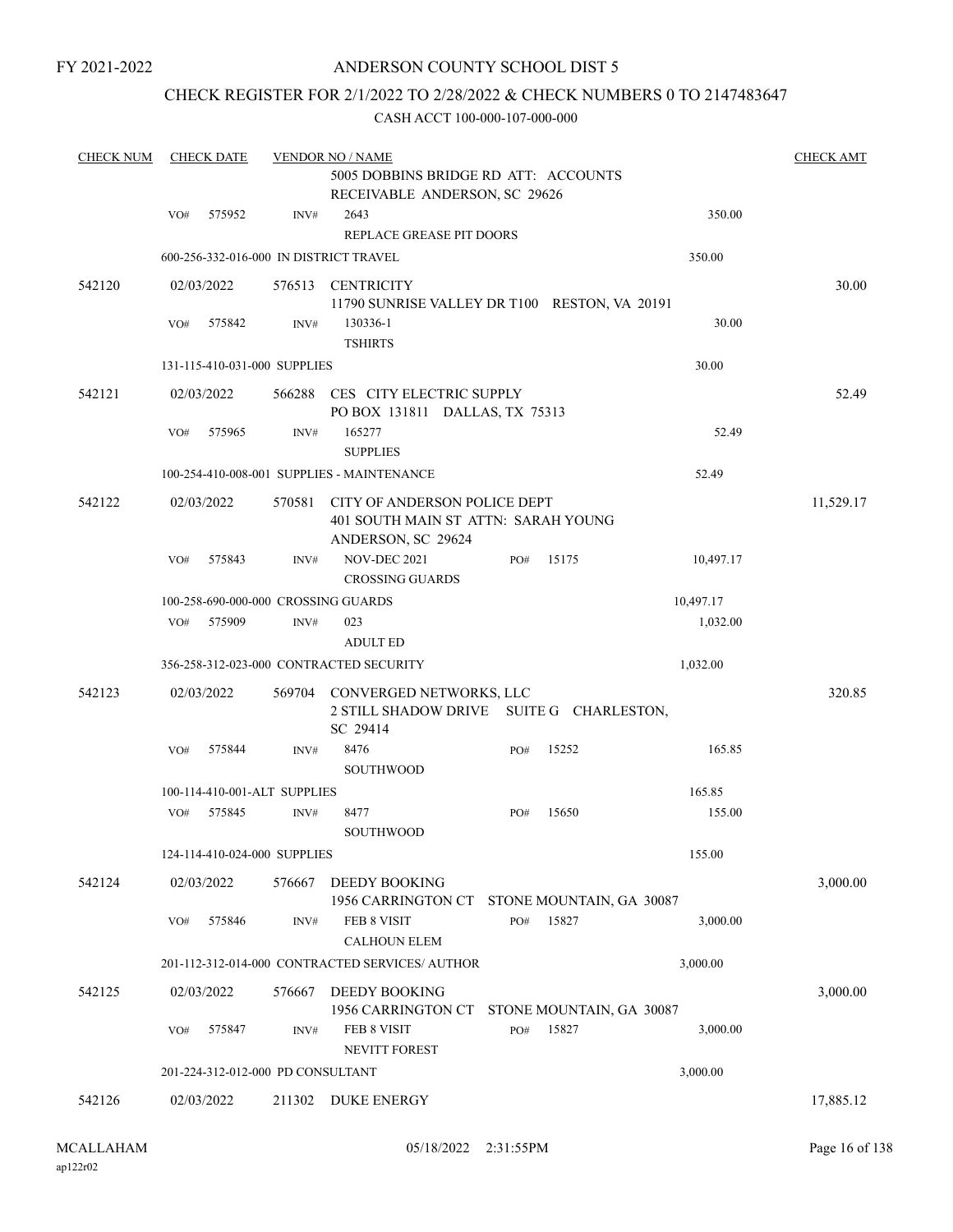### ANDERSON COUNTY SCHOOL DIST 5

#### CHECK REGISTER FOR 2/1/2022 TO 2/28/2022 & CHECK NUMBERS 0 TO 2147483647

| <b>CHECK NUM</b> | <b>CHECK DATE</b>                     |        | <b>VENDOR NO / NAME</b>                                                             |                   | <b>CHECK AMT</b> |
|------------------|---------------------------------------|--------|-------------------------------------------------------------------------------------|-------------------|------------------|
|                  |                                       |        | PO BOX 1094 CHARLOTTE, NC 28201-1094                                                |                   |                  |
|                  | 575940<br>VO#                         | INV#   | 01/26/22                                                                            | 17,885.12         |                  |
|                  |                                       |        | <b>ELECTRICITY</b>                                                                  |                   |                  |
|                  |                                       |        | 100-254-470-001-000 ENERGY-ELECTRICITY & WATER                                      | 3,937.33          |                  |
|                  |                                       |        | 100-254-470-008-000 ENERGY-ELECTRICITY & WATER                                      | 20.50             |                  |
|                  |                                       |        | 100-254-470-009-000 ENERGY-ELECTRICITY & WATER                                      | 34.10             |                  |
|                  |                                       |        | 100-254-470-010-000 ENERGY-ELECTRICITY & WATER                                      | 4,768.10          |                  |
|                  |                                       |        | 100-254-470-016-000 ENERGY-ELECTRICITY & WATER                                      | 3,432.09          |                  |
|                  |                                       |        | 100-254-470-019-000 ENERGY-ELECTRICITY & WATER                                      | 3,353.42          |                  |
|                  |                                       |        | 100-254-470-023-000 ENERGY-ELECTRICITY & WATER                                      | 2,339.58          |                  |
| 542127           | 02/03/2022                            | 576799 | EASLEY HIGH SCHOOL<br>154 GREEN WAVE BLVD EASLEY, SC 29642                          |                   | 20.00            |
|                  | 575848<br>VO#                         | INV#   | <b>BAND CLINIC</b>                                                                  | 20.00             |                  |
|                  |                                       |        | <b>GLENVIEW MIDDLE</b>                                                              |                   |                  |
|                  | 720-271-660-020-601 BAND CLUB EXPENSE |        |                                                                                     | 20.00             |                  |
| 542128           | 02/03/2022                            | 563495 | ELECTRIC CITY UTILITIES<br>CITY OF ANDERSON 601 SOUTH MAIN ST<br>ANDERSON, SC 29624 |                   | 10,140.05        |
|                  | VO#<br>575941                         | INV#   | 375617171<br><b>WATER/SEWER\</b>                                                    | 2,980.11          |                  |
|                  |                                       |        | 100-254-470-019-000 ENERGY-ELECTRICITY & WATER                                      | 2,980.11          |                  |
|                  | 575942<br>VO#                         | INV#   | 195057822                                                                           | 2,023.77          |                  |
|                  |                                       |        | <b>WATER/SEWER\</b>                                                                 |                   |                  |
|                  |                                       |        | 100-254-470-007-000 ENERGY-ELECTRICITY & WATER                                      | 2,023.77          |                  |
|                  | VO#<br>575943                         | INV#   | 500008010<br><b>WATER/SEWER\</b>                                                    | 23.93             |                  |
|                  |                                       |        | 100-254-470-019-000 ENERGY-ELECTRICITY & WATER                                      | 23.93             |                  |
|                  | 575944<br>VO#                         | INV#   | 385710771<br><b>WATER/SEWER\</b>                                                    | 4,057.31          |                  |
|                  |                                       |        | 100-254-470-003-000 ENERGY-ELECTRICITY & WATER                                      | 4,057.31          |                  |
|                  | VO#<br>575945                         | INV#   | 500072531<br><b>WATER/SEWER\</b>                                                    | 867.72            |                  |
|                  |                                       |        | 131-254-470-031-000 ENERGY-ELECTRICITY/WATER                                        | 867.72            |                  |
|                  | 575946<br>VO#                         | INV#   | 195403781<br><b>WATER/SEWER\</b>                                                    | 187.21            |                  |
|                  |                                       |        | 100-254-470-000-000 ENERGY-ELECTRICITY & WATER                                      | 187.21            |                  |
| 542129           | 02/03/2022                            | 576971 | ESS SOUTH CENTRAL LLC<br>PO BOX 749454 ATLANTA, GA 30374-9454                       |                   | 8,707.50         |
|                  | VO#<br>575850                         | INV#   | 296864<br>PO#<br><b>WK ENDING 1/15/22</b>                                           | 15304<br>1,799.55 |                  |
|                  |                                       |        | 100-213-311-008-000 PURCHASED SERVICE - SUBS                                        | 619.20            |                  |
|                  |                                       |        | 100-213-311-009-000 PURCHASED SERVICE - SUBS                                        | 619.20            |                  |
|                  |                                       |        | 100-213-311-018-000 PURCHASED SERVICE - SUBS                                        | 96.75             |                  |
|                  |                                       |        | 100-213-311-019-000 PURCHASED SERVICE - SUBS                                        | 309.60            |                  |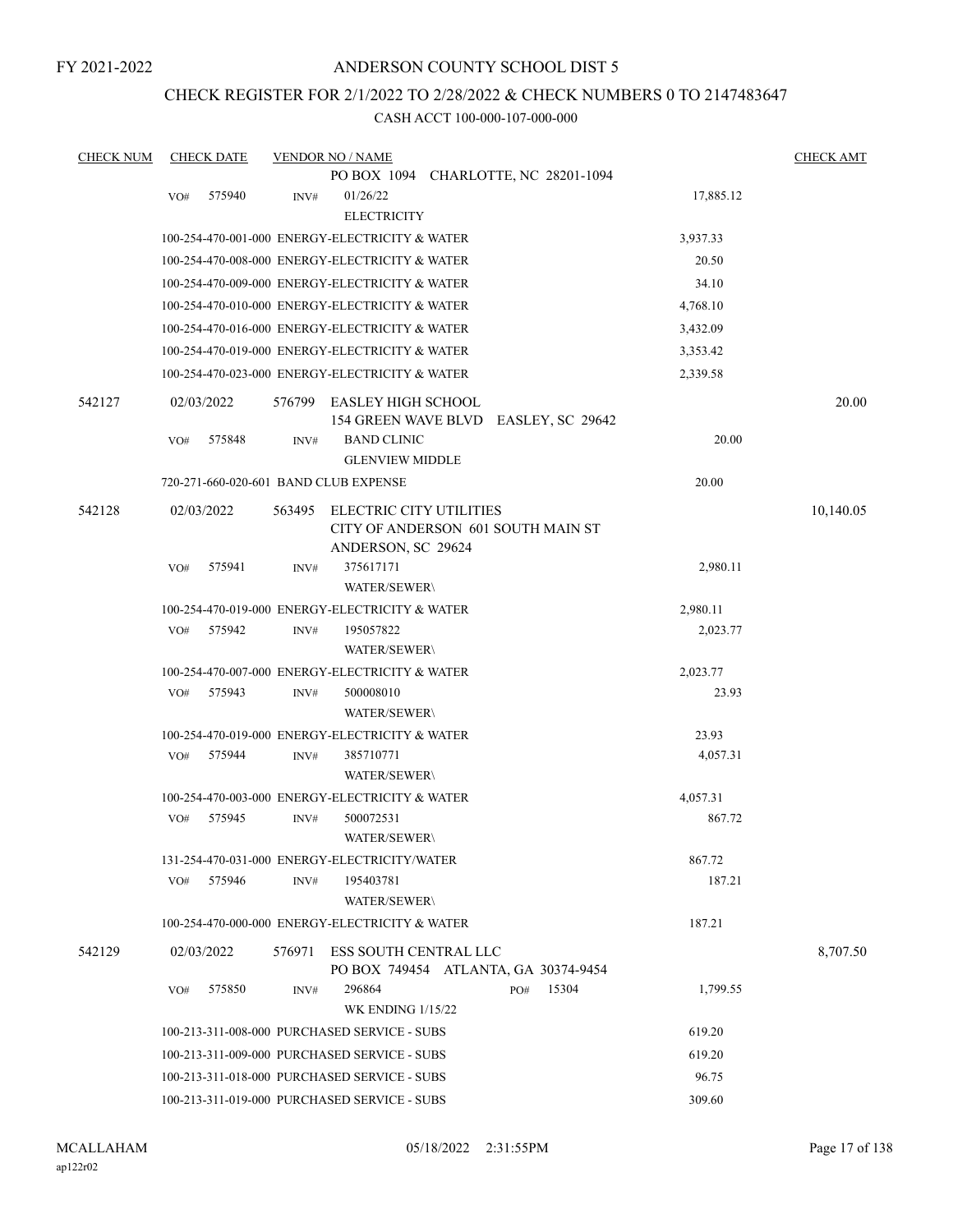### CHECK REGISTER FOR 2/1/2022 TO 2/28/2022 & CHECK NUMBERS 0 TO 2147483647

| <b>CHECK NUM</b> |     | <b>CHECK DATE</b> |                          | <b>VENDOR NO / NAME</b>                                                                               |     |       |          | <b>CHECK AMT</b> |
|------------------|-----|-------------------|--------------------------|-------------------------------------------------------------------------------------------------------|-----|-------|----------|------------------|
|                  |     |                   |                          | 100-213-311-020-000 PURCHASED SERVICE - SUBS                                                          |     |       | 154.80   |                  |
|                  | VO# | 575851            | INV#                     | 295269                                                                                                | PO# | 15304 | 2,012.40 |                  |
|                  |     |                   |                          | WK ENDING 1/8/22                                                                                      |     |       |          |                  |
|                  |     |                   |                          | 100-213-311-008-000 PURCHASED SERVICE - SUBS                                                          |     |       | 309.60   |                  |
|                  |     |                   |                          | 100-213-311-009-000 PURCHASED SERVICE - SUBS                                                          |     |       | 774.00   |                  |
|                  |     |                   |                          | 100-213-311-012-000 PURCHASED SERVICE - SUBS                                                          |     |       | 464.40   |                  |
|                  |     |                   |                          | 100-213-311-016-000 PURCHASED SERVICE - SUBS                                                          |     |       | 309.60   |                  |
|                  |     |                   |                          | 100-213-311-019-000 PURCHASED SERVICE - SUBS                                                          |     |       | 154.80   |                  |
|                  | VO# | 575852            | INV#                     | 298238                                                                                                | PO# | 15304 | 309.60   |                  |
|                  |     |                   | <b>WK ENDING 1/22/22</b> |                                                                                                       |     |       |          |                  |
|                  |     |                   |                          | 100-213-311-009-000 PURCHASED SERVICE - SUBS                                                          |     |       | 309.60   |                  |
|                  | VO# | 575853            | INV#                     | 290964                                                                                                | PO# | 15304 | 2,322.00 |                  |
|                  |     |                   |                          | <b>WK ENDING 12/18/21</b>                                                                             |     |       |          |                  |
|                  |     |                   |                          | 100-213-311-005-000 PURCHASED SERVICE - SUBS                                                          |     |       | 774.00   |                  |
|                  |     |                   |                          | 100-213-311-006-000 PURCHASED SERVICE - SUBS                                                          |     |       | 309.60   |                  |
|                  |     |                   |                          | 100-213-311-009-000 PURCHASED SERVICE - SUBS                                                          |     |       | 774.00   |                  |
|                  |     |                   |                          | 100-213-311-017-000 PURCHASED SERVICE - SUBS                                                          |     |       | 464.40   |                  |
|                  | VO# | 575854            | INV#                     | 289543                                                                                                | PO# | 15304 | 2,263.95 |                  |
|                  |     |                   |                          | <b>WK ENDING 12/11/21</b>                                                                             |     |       |          |                  |
|                  |     |                   |                          | 100-213-311-005-000 PURCHASED SERVICE - SUBS                                                          |     |       | 464.40   |                  |
|                  |     |                   |                          | 100-213-311-006-000 PURCHASED SERVICE - SUBS                                                          |     |       | 309.60   |                  |
|                  |     |                   |                          | 100-213-311-009-000 PURCHASED SERVICE - SUBS                                                          |     |       | 774.00   |                  |
|                  |     |                   |                          | 100-213-311-016-000 PURCHASED SERVICE - SUBS                                                          |     |       | 309.60   |                  |
|                  |     |                   |                          | 100-213-311-017-000 PURCHASED SERVICE - SUBS                                                          |     |       | 154.80   |                  |
|                  |     |                   |                          | 100-213-311-018-000 PURCHASED SERVICE - SUBS                                                          |     |       | 96.75    |                  |
|                  |     |                   |                          | 131-213-311-031-000 PURCHASED SERVICE - SUBS                                                          |     |       | 154.80   |                  |
| 542130           |     | 02/03/2022        | 576889                   | EXPRESS OIL CENTRALIZED BILLING<br>DEPT 5964 PO BOX 11407 BIRMINGHAM, AL                              |     | 46.68 |          |                  |
|                  |     |                   |                          | 35246-5964                                                                                            |     |       |          |                  |
|                  | VO# | 575916            | INV#                     | 00751-8344                                                                                            |     |       | 46.68    |                  |
|                  |     |                   |                          | OIL CHANGE                                                                                            |     |       |          |                  |
|                  |     |                   |                          | 100-254-412-000-001 TRUCK SERVICE - MAINTENANCE                                                       |     |       | 46.68    |                  |
| 542131           |     | 02/03/2022        | 249700                   | GLENN PLUMBING COMPANY, INC<br>481 EAST WHITNER STREET ATT: ACCOUNTS<br>RECEIVABLE ANDERSON, SC 29624 |     |       | 3,470.70 |                  |
|                  | VO# | 575924            | INV#                     | 0122215                                                                                               |     |       | 2,470.00 |                  |
|                  |     |                   |                          | <b>HOMELAND PARK</b>                                                                                  |     |       |          |                  |
|                  |     |                   |                          | 100-254-323-011-400 CONTR SERV-HVAC/ELECT/PLUMBING                                                    |     |       | 2,470.00 |                  |
|                  | VO# | 575925            | INV#                     | 0122081                                                                                               |     |       | 428.69   |                  |
|                  |     |                   |                          | <b>TLH</b>                                                                                            |     |       |          |                  |
|                  |     |                   |                          | 100-254-323-002-400 CONTR SERV-HVAC/ELECT/PLUMBING                                                    |     |       | 428.69   |                  |
|                  | VO# | 575926            | INV#                     | 1221005<br>WESTSIDE                                                                                   |     |       | 572.01   |                  |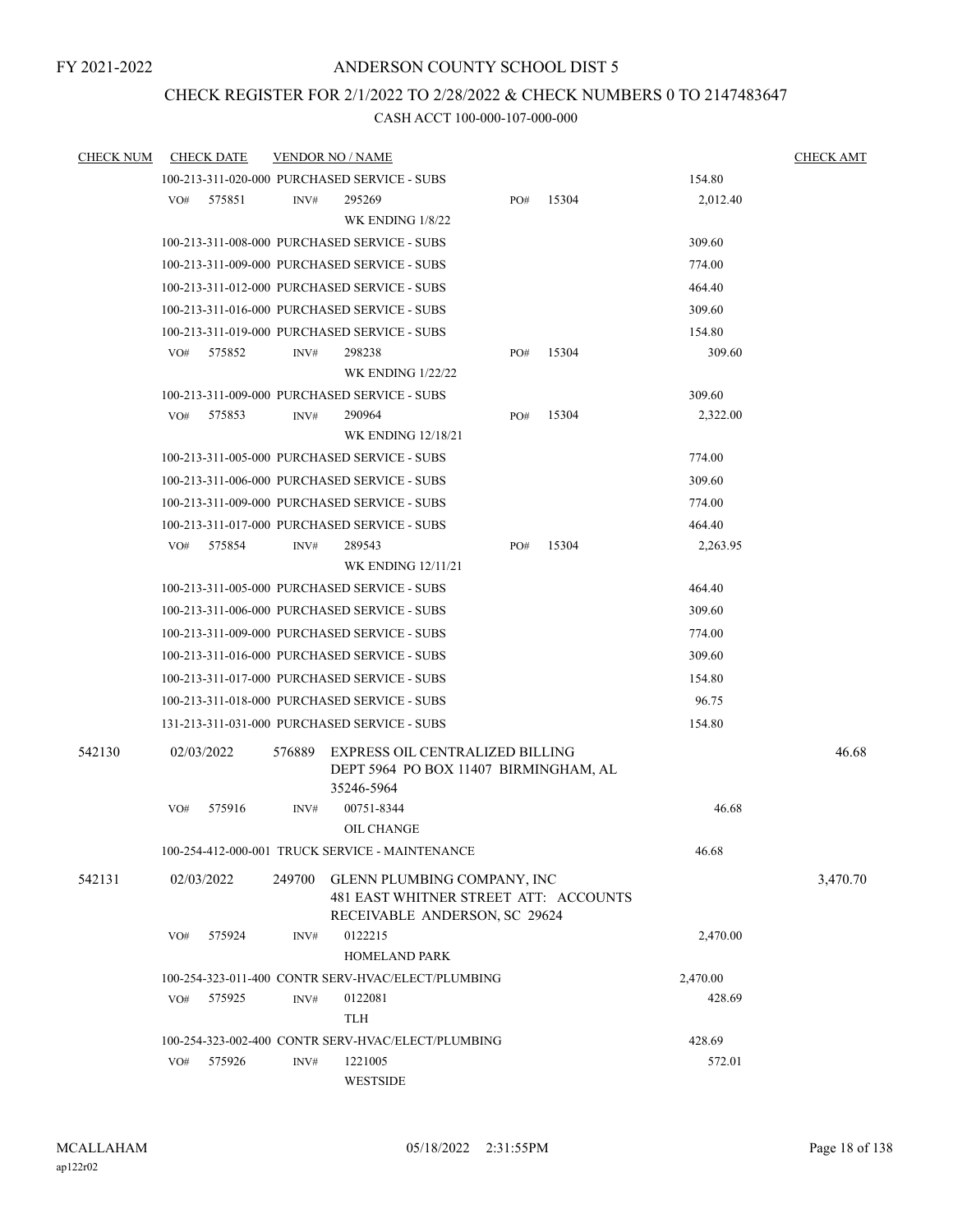# CHECK REGISTER FOR 2/1/2022 TO 2/28/2022 & CHECK NUMBERS 0 TO 2147483647

| <b>CHECK NUM</b> | <b>CHECK DATE</b>                                                                |        | <b>VENDOR NO / NAME</b><br>100-254-323-003-400 CONTR SERV-HVAC/ELECT/PLUMBING                                         | 572.01          | <b>CHECK AMT</b> |
|------------------|----------------------------------------------------------------------------------|--------|-----------------------------------------------------------------------------------------------------------------------|-----------------|------------------|
| 542132           | 02/03/2022                                                                       |        | 257450 GUNNELS, LOYD STEVE**<br>220 HAZELWOOD AVENUE ANDERSON, SC 29626                                               |                 | 62.00            |
|                  | 575980<br>VO#                                                                    | INV#   | 01/31/22<br><b>MCCANTS</b>                                                                                            | 62.00           |                  |
|                  |                                                                                  |        | 720-271-660-020-753 BASKETBALL GATE EXPENSE                                                                           | 62.00           |                  |
| 542133           | 02/03/2022                                                                       | 577023 | HALLS ATLANTA WHOLESALE FLORIST<br><b>GLOBAL FLOWERS SOUTH CAROLINA 824 EAST</b><br>FAIRPLAY BLVD FAIR PLAY, SC 29643 |                 | 105.00           |
|                  | 575855<br>VO#                                                                    | INV#   | 115736                                                                                                                | 105.00          |                  |
|                  |                                                                                  |        | <b>ACCT #5719</b>                                                                                                     |                 |                  |
|                  |                                                                                  |        | 329-115-410-031-000 SUPPLIES-STATE EQUIPMENT                                                                          | 105.00          |                  |
| 542134           | 02/03/2022                                                                       | 568255 | HENRY SCHEIN INC<br>BOX 371952 ATT: ACCOUNTS RECEIVABLE<br>PITTSBURGH, PA 15250-7952                                  |                 | 53.10            |
|                  | 575857<br>VO#                                                                    | INV#   | 98197173<br><b>SUPPLIES</b>                                                                                           | 53.10           |                  |
|                  | 100-271-410-000-000 SUPPLIES                                                     |        |                                                                                                                       | 53.10           |                  |
| 542135           | 02/03/2022                                                                       | 574001 | HEUER PUBLISHING LLC<br>PO BOX 248 CEDAR RAPIDS, IA 52406                                                             |                 | 219.50           |
|                  | 575858<br>VO#                                                                    | INV#   | 51894<br><b>GLENVIEW MS</b>                                                                                           | 219.50          |                  |
|                  | 720-271-660-020-606 DRAMA CLUB EXPENSE<br>720-271-660-020-606 DRAMA CLUB EXPENSE |        |                                                                                                                       | 202.50<br>17.00 |                  |
| 542136           | 02/03/2022                                                                       | 268000 | HOFFMAN & HOFFMAN, INC<br>PO BOX 896000 ATT: ACCOUNTS RECEIVABLE<br>CHARLOTTE, NC 28289                               |                 | 461.71           |
|                  | 575929<br>VO#                                                                    | INV#   | 618231                                                                                                                | 461.71          |                  |
|                  |                                                                                  |        | <b>MOTOR</b>                                                                                                          |                 |                  |
|                  |                                                                                  |        | 100-254-410-021-001 SUPPLIES - MAINTENANCE                                                                            | 461.71          |                  |
| 542137           | 02/03/2022                                                                       | 270200 | HOMELAND PARK WATER & SEWER DISTRICT<br>POBOX 13003 ATT: ACCOUNTS RECEIVABLE<br>ANDERSON, SC 29624-0001               |                 | 485.02           |
|                  | 575947<br>VO#                                                                    | INV#   | 03039-0<br>WATER/SEWER\                                                                                               | 485.02          |                  |
|                  |                                                                                  |        | 100-254-470-011-000 ENERGY-ELECTRICITY & WATER                                                                        | 485.02          |                  |
| 542138           | 02/03/2022                                                                       | 313476 | LAKESHORE LEARNING MATERIALS<br>2695 EAST DOMINGUEZ STREET ATT: ACCOUNTS<br>RECEIVABLE CARSON, CA 90895               |                 | 3,775.97         |
|                  | 575958<br>VO#                                                                    | INV#   | 204968122821<br>PO#<br>15675<br><b>UNIFIX CUBES</b>                                                                   | 3,775.97        |                  |
|                  | 397-112-410-013-000 SUPPLIES                                                     |        |                                                                                                                       | 3,775.97        |                  |
| 542139           | 02/03/2022                                                                       |        | 576372 LANGSTON, ROBERT**<br>40 PUCKETT MILL WAY CENTRAL, SC 29630                                                    |                 | 124.80           |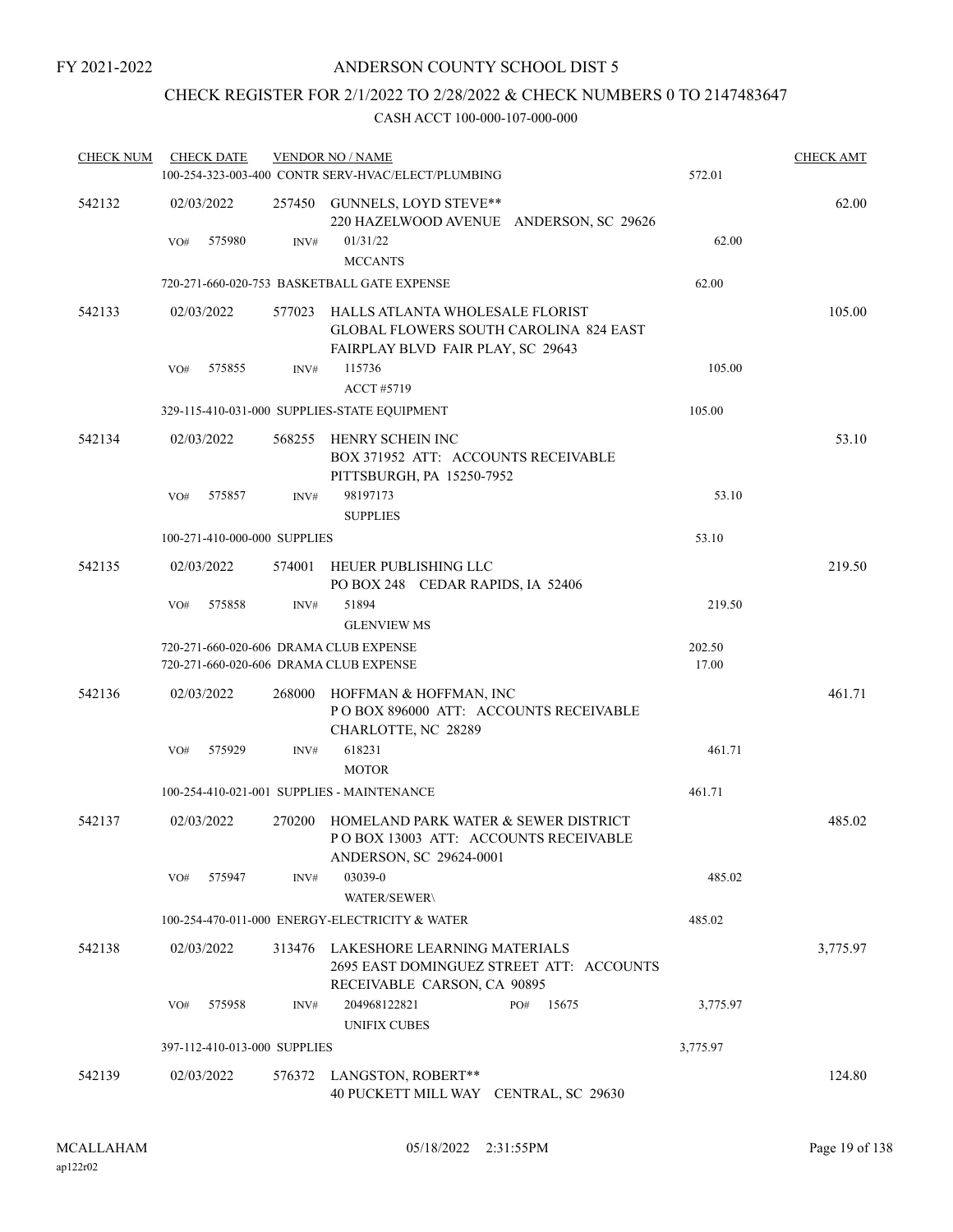# CHECK REGISTER FOR 2/1/2022 TO 2/28/2022 & CHECK NUMBERS 0 TO 2147483647

| <b>CHECK NUM</b> | <b>CHECK DATE</b>                   |                | <b>VENDOR NO / NAME</b>                                                                                   |          | <b>CHECK AMT</b> |
|------------------|-------------------------------------|----------------|-----------------------------------------------------------------------------------------------------------|----------|------------------|
|                  | 575833<br>VO#                       | INV#           | <b>JAN 28</b>                                                                                             | 124.80   |                  |
|                  |                                     |                | <b>BBALL OFFICIAL</b>                                                                                     |          |                  |
|                  |                                     |                | 703-271-660-003-753 BASKETBALL GATE EXPENSE                                                               | 124.80   |                  |
| 542140           | 02/03/2022                          | 320795         | LESLEY COURTS AND PAVING, INC<br>3104 OLD WILLIAMSTON ROAD ATT: ACCOUNTS<br>RECEIVABLE ANDERSON, SC 29621 |          | 2,400.00         |
|                  | 575964<br>VO#                       | INV#           | 3651<br>PROJECT CHALLENGE                                                                                 | 2,400.00 |                  |
|                  |                                     |                | 100-254-323-023-400 CONTR SERV.-HVAC/ELECT/PLUMBING                                                       | 2,400.00 |                  |
| 542141           | 02/03/2022                          | 572611         | LLOYD ROOFING COMPANY, INC<br>PO BOX 49308 GREENWOOD, SC 29649                                            |          | 2,068.00         |
|                  | 575968<br>VO#                       | INV#           | 35934<br><b>MIDWAY</b>                                                                                    | 2,068.00 |                  |
|                  |                                     |                | 100-254-323-017-400 CONTR SERV-HVAC/ELECT/PLUMBING                                                        | 2,068.00 |                  |
| 542142           | 02/03/2022                          | 577161         | MOORE, RICHARD**<br>PO BOX 98 FRANKLIN SPRINGS, GA 30639                                                  |          | 2,014.29         |
|                  | 575985<br>VO#                       | INV#           | 11072022a<br><b>WESTSIDE HS</b>                                                                           | 2,014.29 |                  |
|                  | 100-271-410-003-000 SUPPLIES        |                |                                                                                                           | 2,014.29 |                  |
| 542143           | 02/03/2022                          | 365675         | MURPHY, JAMES T (PETE)**<br>921 CRICKET LANE ANDERSON, SC 29621                                           |          | 134.00           |
|                  | 575976<br>VO#                       | INV#           | 01/25/22<br><b>PICKENS</b>                                                                                | 72.00    |                  |
|                  |                                     |                | 703-271-660-003-753 BASKETBALL GATE EXPENSE                                                               | 72.00    |                  |
|                  | 575981<br>VO#                       | $\text{INV}\#$ | 01/31/22                                                                                                  | 62.00    |                  |
|                  |                                     |                | <b>MCCANTS</b>                                                                                            |          |                  |
|                  |                                     |                | 720-271-660-020-753 BASKETBALL GATE EXPENSE                                                               | 62.00    |                  |
| 542144           | 02/03/2022                          | 567126         | MUSIC & ARTS CENTER<br>5295 WESTVIEW DR SUITE 300 ATTN: CA<br>FREDERICK, MD 21703                         |          | 2,512.32         |
|                  | 575951<br>VO#                       | INV#           | 029911791<br>PO#<br>14729<br>029872313,02872788                                                           | 2,512.32 |                  |
|                  |                                     |                | 100-114-314-002-000 BAND REPAIRS ACCOUNT                                                                  | 1,335.32 |                  |
|                  |                                     |                | 100-114-314-003-000 BAND REPAIRS ACCOUNT                                                                  | 1,177.00 |                  |
| 542145           | 02/03/2022                          | 379100         | NATURE'S CORNER FLORIST<br>1205 WHITEHALL ROAD ATT: ACCOUNTS                                              |          | 68.50            |
|                  | 575868<br>VO#                       | INV#           | RECEIVABLE ANDERSON, SC 29625<br>28737<br><b>ACCT 100097</b>                                              | 68.50    |                  |
|                  | 723-190-660-023-973 FACULTY EXPENSE |                |                                                                                                           | 68.50    |                  |
| 542146           | 02/03/2022                          | 574909         | NCTIES REGISTRATION<br>1277 UNIVERSITY OF OREGON EUGENE, OR<br>97403-1277                                 |          | 420.00           |
|                  | 575869<br>VO#                       | INV#           | 784561<br>15685<br>PO#                                                                                    | 420.00   |                  |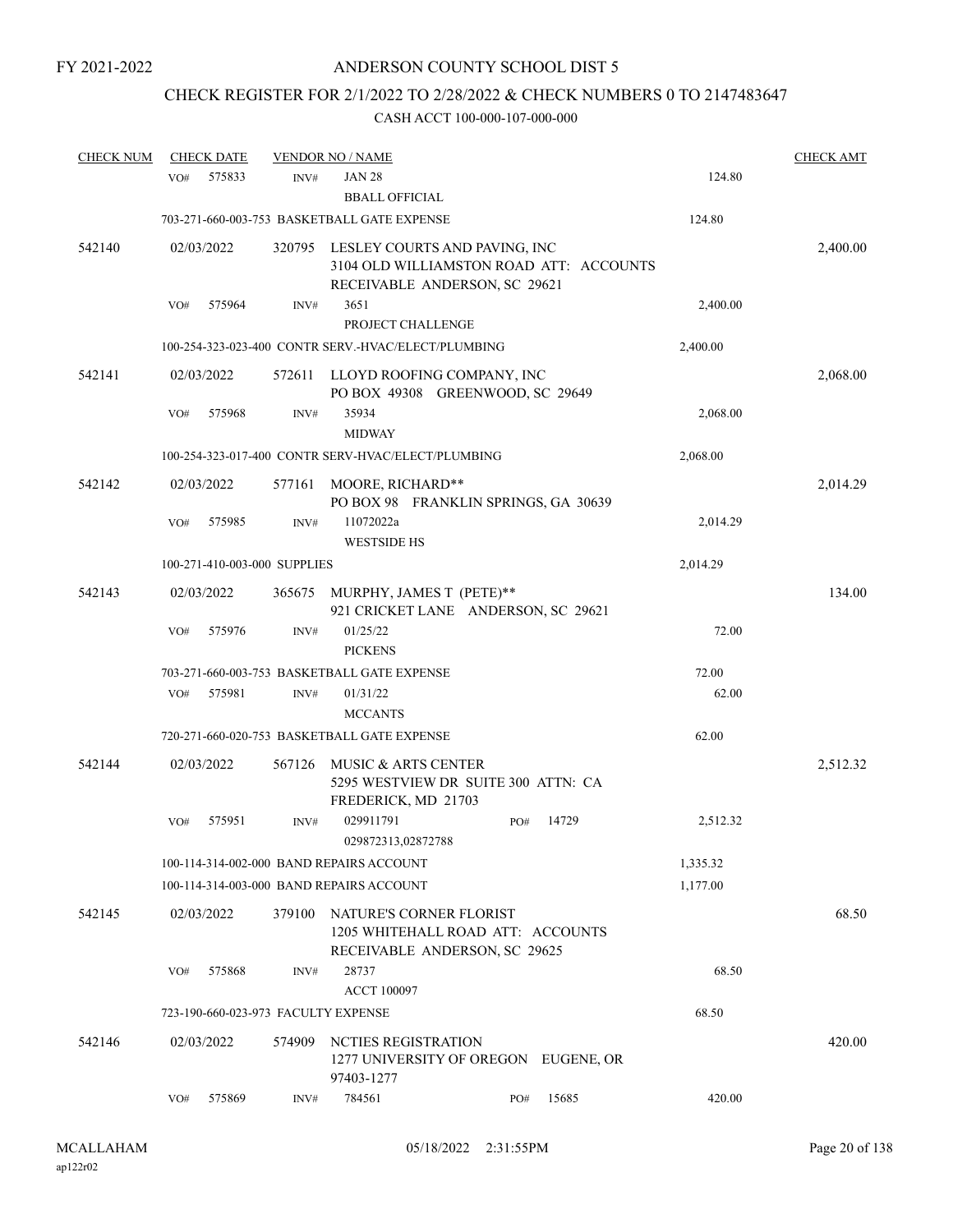### CHECK REGISTER FOR 2/1/2022 TO 2/28/2022 & CHECK NUMBERS 0 TO 2147483647

| <b>CHECK NUM</b> | <b>CHECK DATE</b>                     |        | <b>VENDOR NO / NAME</b><br><b>REGISTRATIONS</b>                         |     |                       |           | <b>CHECK AMT</b> |
|------------------|---------------------------------------|--------|-------------------------------------------------------------------------|-----|-----------------------|-----------|------------------|
|                  |                                       |        | 263-224-333-000-P11 TECHNOLOGY LITERACY TRIPS                           |     |                       | 420.00    |                  |
| 542147           | 02/03/2022                            |        | 577159 NEUDER, TY**<br>1011 HARTS COVE WAY SENECA, SC 29678             |     |                       |           | 69.20            |
|                  | VO#<br>575832                         | INV#   | jan 27<br><b>BBALL OFFICIAL</b>                                         |     |                       | 69.20     |                  |
|                  |                                       |        | 720-271-660-020-753 BASKETBALL GATE EXPENSE                             |     |                       | 69.20     |                  |
| 542148           | 02/03/2022                            | 577100 | PALMETTO STATE LITERACY ASSOCIATION<br>PO BOX 10101 ROCK HILL, SC 29730 |     |                       |           | 1,225.00         |
|                  | 575938<br>VO#                         | INV#   | <b>REGISTRATION</b><br><b>CENTERVILLE</b>                               | PO# | 15835                 | 1,225.00  |                  |
|                  |                                       |        | 201-224-333-007-000 TRIPS AND CONFERENCES                               |     |                       | 1,225.00  |                  |
| 542149           | 02/03/2022                            | 568036 | PIEDMONT NATURAL GAS<br>PO BOX 1246 CHARLOTTE, NC 28201-1246            |     |                       |           | 15,877.71        |
|                  | VO#<br>575939                         | INV#   | 01/24/22<br><b>NATURAL GAS</b>                                          |     |                       | 15,877.71 |                  |
|                  | 100-254-472-002-000 ENERGY-GAS        |        |                                                                         |     |                       | 4,416.80  |                  |
|                  | 100-254-472-005-000 ENERGY-GAS        |        |                                                                         |     |                       | 2,758.98  |                  |
|                  | 100-254-472-009-000 ENERGY-GAS        |        |                                                                         |     |                       | 235.04    |                  |
|                  | 100-254-472-013-000 ENERGY-GAS        |        |                                                                         |     |                       | 1,185.94  |                  |
|                  | 100-254-472-014-000 ENERGY-GAS        |        |                                                                         |     |                       | 1,528.28  |                  |
|                  | 100-254-472-019-000 ENERGY-GAS        |        |                                                                         |     |                       | 1,745.31  |                  |
|                  | 100-254-472-020-000 ENERGY-GAS        |        |                                                                         |     |                       | 820.50    |                  |
|                  | 100-254-472-023-000 ENERGY-GAS        |        |                                                                         |     |                       | 1,656.94  |                  |
|                  | 600-256-470-002-000 ENERGY            |        |                                                                         |     |                       | 72.55     |                  |
|                  | 600-256-470-009-000 ENERGY            |        |                                                                         |     |                       | 1,047.24  |                  |
|                  | 600-256-470-017-000 ENERGY            |        |                                                                         |     |                       | 236.63    |                  |
|                  | 600-256-470-019-000 ENERGY            |        |                                                                         |     |                       | 173.50    |                  |
| 542150           | 02/03/2022                            | 576957 | PORTIONPAC CHEMICAL CORP<br>PO BOX 67 OTTAWA, IL 61350-0067             |     |                       |           | 1,153.29         |
|                  | 575878<br>VO#                         | INV#   | 236332<br><b>SFSPAC</b>                                                 |     | $PO#$ 15014           | 1,153.29  |                  |
|                  | 600-256-410-002-CHE CHEMICAL SUPPLIES |        |                                                                         |     |                       | 192.22    |                  |
|                  | 600-256-410-003-CHE CHEMICAL SUPPLIES |        |                                                                         |     |                       | 192.22    |                  |
|                  | 600-256-410-008-CHE CHEMICAL SUPPLIES |        |                                                                         |     |                       | 192.22    |                  |
|                  | 600-256-410-011-CHE CHEMICAL SUPPLIES |        |                                                                         |     |                       | 192.21    |                  |
|                  | 600-256-410-012-CHE CHEMICAL SUPPLIES |        |                                                                         |     |                       | 192.21    |                  |
|                  | 600-256-410-016-CHE CHEMICAL SUPPLIES |        |                                                                         |     |                       | 192.21    |                  |
| 542151           | 02/03/2022                            | 563967 | PROMOTIONS UNLIMITED<br>1200 WOODRUFF RD STE G-13<br>29607              |     | <b>GREENVILLE, SC</b> |           | 5,617.50         |
|                  | 575912<br>VO#                         | INV#   | 23885<br><b>JACKETS</b>                                                 | PO# | 15461                 | 5,617.50  |                  |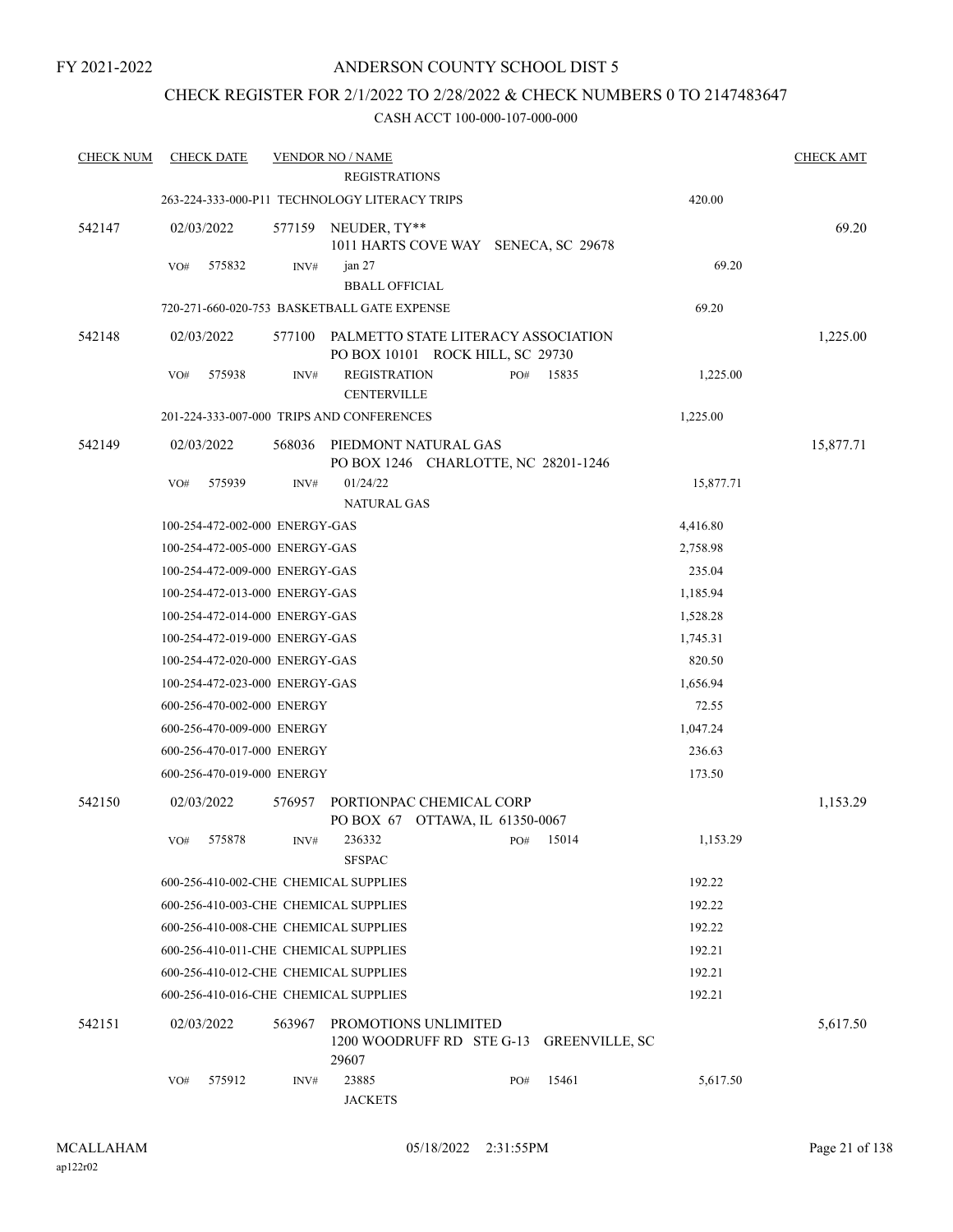### ANDERSON COUNTY SCHOOL DIST 5

### CHECK REGISTER FOR 2/1/2022 TO 2/28/2022 & CHECK NUMBERS 0 TO 2147483647

| <b>CHECK NUM</b> | <b>CHECK DATE</b>                  |        | <b>VENDOR NO / NAME</b>                                                                 |              |          | <b>CHECK AMT</b> |  |
|------------------|------------------------------------|--------|-----------------------------------------------------------------------------------------|--------------|----------|------------------|--|
|                  | 100-255-410-000-UNI UNIFORMS       |        |                                                                                         |              | 5,617.50 |                  |  |
| 542152           | 02/03/2022                         | 572955 | PSAT<br>12192 COLLECTION CENTER DRIVE CHICAGO, IL<br>60693                              |              |          | 1,936.00         |  |
|                  | VO#<br>575879                      | INV#   | 382202709A<br><b>CUST #AI419397</b>                                                     |              | 1,072.00 |                  |  |
|                  |                                    |        | 721-190-660-021-522 PSAT TESTING EXPENSE                                                |              | 1,072.00 |                  |  |
|                  | 575979<br>VO#                      | INV#   | 382298509A                                                                              |              | 864.00   |                  |  |
|                  |                                    |        | PSAT/NMSQT                                                                              |              |          |                  |  |
|                  |                                    |        | 720-271-660-020-522 PSAT TESTING EXPENSE                                                |              | 864.00   |                  |  |
| 542153           | 02/03/2022                         | 577122 | RAPIDWRISTBANDS.COM<br>1100 HERCULES AVE, STE 320 HOUSTON, TX 77058                     |              |          | 420.00           |  |
|                  | 575959<br>VO#                      | INV#   | 177469<br><b>WRISTBANDS</b>                                                             |              | 420.00   |                  |  |
|                  | 100-112-410-012-000 SUPPLIES       |        |                                                                                         |              | 420.00   |                  |  |
| 542154           | 02/03/2022                         |        | 572850 ROBERT ANDERSON PETTY CASH<br>, ---                                              |              |          | 400.00           |  |
|                  | VO#<br>575905                      | INV#   | 02/07/22<br><b>BASKETBALL</b>                                                           |              | 400.00   |                  |  |
|                  |                                    |        | 706-271-660-006-666 CONCESSIONS EXPENSE                                                 |              | 200.00   |                  |  |
|                  |                                    |        | 706-271-660-006-753 BASKETBALL GATE EXPENSE                                             |              | 200.00   |                  |  |
|                  | 02/03/2022                         | 573474 | <b>SCBDA</b>                                                                            |              |          | 20.00            |  |
| 542155           |                                    |        | WALHALLA HS - CHRIS UDELL 4701 HWY 11<br>WALHALLA, SC 29691                             |              |          |                  |  |
|                  | 575982<br>VO#                      | INV#   | ALL STATE BAND<br><b>SOUTHWOOD</b>                                                      |              | 20.00    |                  |  |
|                  |                                    |        | 721-190-660-021-411 MISCELLANEOUS EXPENSE                                               |              | 20.00    |                  |  |
| 542156           | 02/03/2022                         | 448513 | SC DEPT OF EDUC/ TRANSPORTATION<br>1429 SENATE STREET ROOM 1104-D COLUMBIA, SC<br>29201 |              |          | 569.00           |  |
|                  | 575913<br>VO#                      | INV#   | 236<br>DAMAGE ASSESSMENT                                                                |              | 569.00   |                  |  |
|                  |                                    |        | 100-255-323-000-000 CONTRACTED SERVICES                                                 |              | 569.00   |                  |  |
| 542157           | 02/03/2022                         | 573869 | STEVE WEISS MUSIC<br>2324 WYANDOTTE ROAD WILLOW GROVE, PA 19090                         |              |          | 690.85           |  |
|                  | 575885<br>VO#                      | INV#   | 1095485.1<br><b>WESTSIDE HS</b>                                                         |              | 690.85   |                  |  |
|                  | 100-114-410-003-BAN BAND EQUIPMENT |        |                                                                                         |              | 690.85   |                  |  |
| 542158           | 02/03/2022                         | 571368 | STRAIGHT PATHS LANDSCAPE<br>PO BOX 5542 ANDERSON, SC 29623-0542                         |              |          | 1,687.50         |  |
|                  | 575930<br>VO#                      | INV#   | 645<br><b>MAINTENANCE</b>                                                               | 14868<br>PO# | 1,687.50 |                  |  |
|                  |                                    |        | 131-254-323-031-305 CONTRACT SERV.-GROUNDS                                              |              | 1,687.50 |                  |  |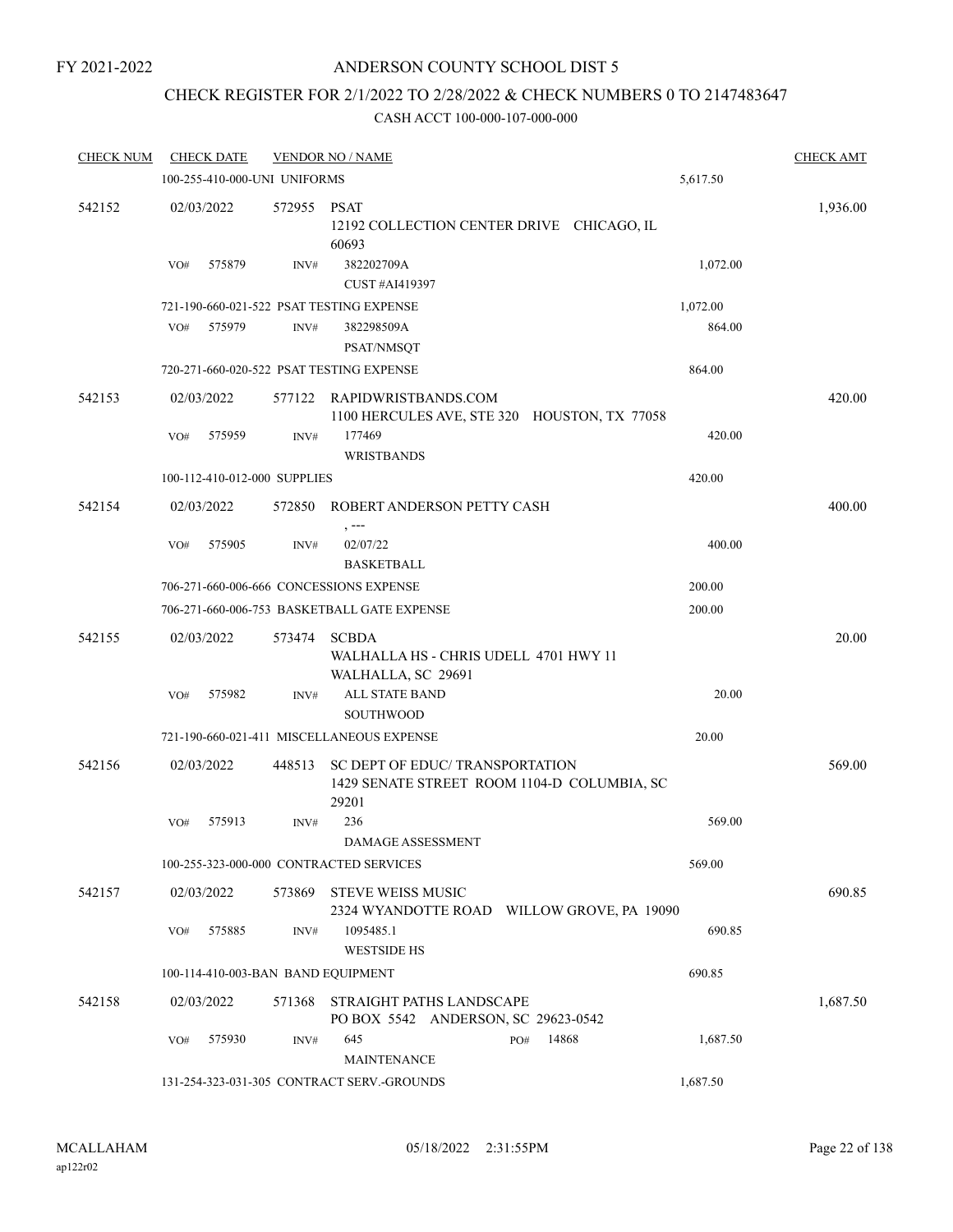# CHECK REGISTER FOR 2/1/2022 TO 2/28/2022 & CHECK NUMBERS 0 TO 2147483647

| <b>CHECK NUM</b> | <b>CHECK DATE</b>                  |        | <b>VENDOR NO / NAME</b>                                                                               |          | <b>CHECK AMT</b> |
|------------------|------------------------------------|--------|-------------------------------------------------------------------------------------------------------|----------|------------------|
| 542159           | 02/03/2022                         |        | 576616 STUDENTS OF HISTORY INC<br>171 BROAD ST BOX 8474 RED BANK, NJ 07701                            |          | 840.00           |
|                  | 575886<br>VO#                      | INV#   | 1012<br><b>WESTSIDE HS</b>                                                                            | 840.00   |                  |
|                  | 100-233-410-003-000 SUPPLIES       |        |                                                                                                       | 840.00   |                  |
| 542160           | 02/03/2022                         |        | 573161 SUNBELT RENTALS<br>PO BOX 409211 ATLANTA, GA 30384-9211                                        |          | 928.76           |
|                  | 575962<br>VO#                      | INV#   | 121574237<br>PO# 15732<br><b>FORKLIFT</b>                                                             | 928.76   |                  |
|                  | 131-115-410-031-000 SUPPLIES       |        |                                                                                                       | 928.76   |                  |
| 542161           | 02/03/2022                         | 493375 | SUPER DUPER PUBLICATIONS<br>PO BOX 24997 ATT: ACCOUNTS RECEIVABLE<br><b>GREENVILLE, SC 29616-2497</b> |          | 25.57            |
|                  | 575907<br>VO#                      | INV#   | 2710436A<br>15735<br>PO#<br><b>BOOKS</b>                                                              | 25.57    |                  |
|                  | 283-127-410-000-000 SUPPLIES       |        |                                                                                                       | 25.57    |                  |
| 542162           | 02/03/2022                         |        | 572801 SWEETWATER<br>5501 US HIGHWAY 30 W FORT WAYNE, IN 46818                                        |          | 1,097.04         |
|                  | 575975<br>VO#                      | INV#   | 30777475<br><b>SUPPLIES</b>                                                                           | 1,097.04 |                  |
|                  | 309-113-410-021-000 SUPPLIES       |        |                                                                                                       | 400.00   |                  |
|                  | 817-113-410-021-000 SUPPLIES       |        |                                                                                                       | 697.04   |                  |
| 542163           | 02/03/2022                         | 501311 | THE COLLEGE BOARD<br>PO BOX 30171 NEW YORK, NY 10087-0171                                             |          | 324.00           |
|                  | 575953<br>VO#                      | INV#   | 382288993<br>15820<br>PO#<br>PSAT/NMSQT                                                               | 324.00   |                  |
|                  |                                    |        | 319-221-312-000-000 PURCHASED SERVICES-TESTING                                                        | 324.00   |                  |
| 542164           | 02/03/2022                         | 577011 | THOMPSON CONSTRUCTION GROUP<br>100 N MAIN STREET SUMTER, SC 29150                                     |          | 9,000.00         |
|                  | 575887<br>VO#                      | INV#   | 287411<br><b>AIT KITCHEN</b>                                                                          | 9,000.00 |                  |
|                  |                                    |        | 505-253-520-031-CUL CULINARY CONSTRUCTION                                                             | 9,000.00 |                  |
| 542165           | 02/03/2022                         | 577160 | TRESONA MULTIMEDIA LLC<br>7349 N VIA-PASEO DEL SUR, SUITE 515 BOX 477<br>SCOTTSDALE, AZ 85258         |          | 860.00           |
|                  | 575983<br>VO#                      | INV#   | 377897<br><b>LICENSING</b>                                                                            | 440.00   |                  |
|                  | 100-114-410-002-BAN BAND EQUIPMENT |        |                                                                                                       | 440.00   |                  |
|                  | 575984<br>VO#                      | INV#   | 377896                                                                                                | 420.00   |                  |
|                  |                                    |        | <b>LICENSING</b>                                                                                      |          |                  |
|                  | 100-114-410-002-BAN BAND EQUIPMENT |        |                                                                                                       | 420.00   |                  |
| 542166           | 02/03/2022                         |        | 564442 UNITED CHEMICAL & SUPPLY CO                                                                    |          | 7,359.46         |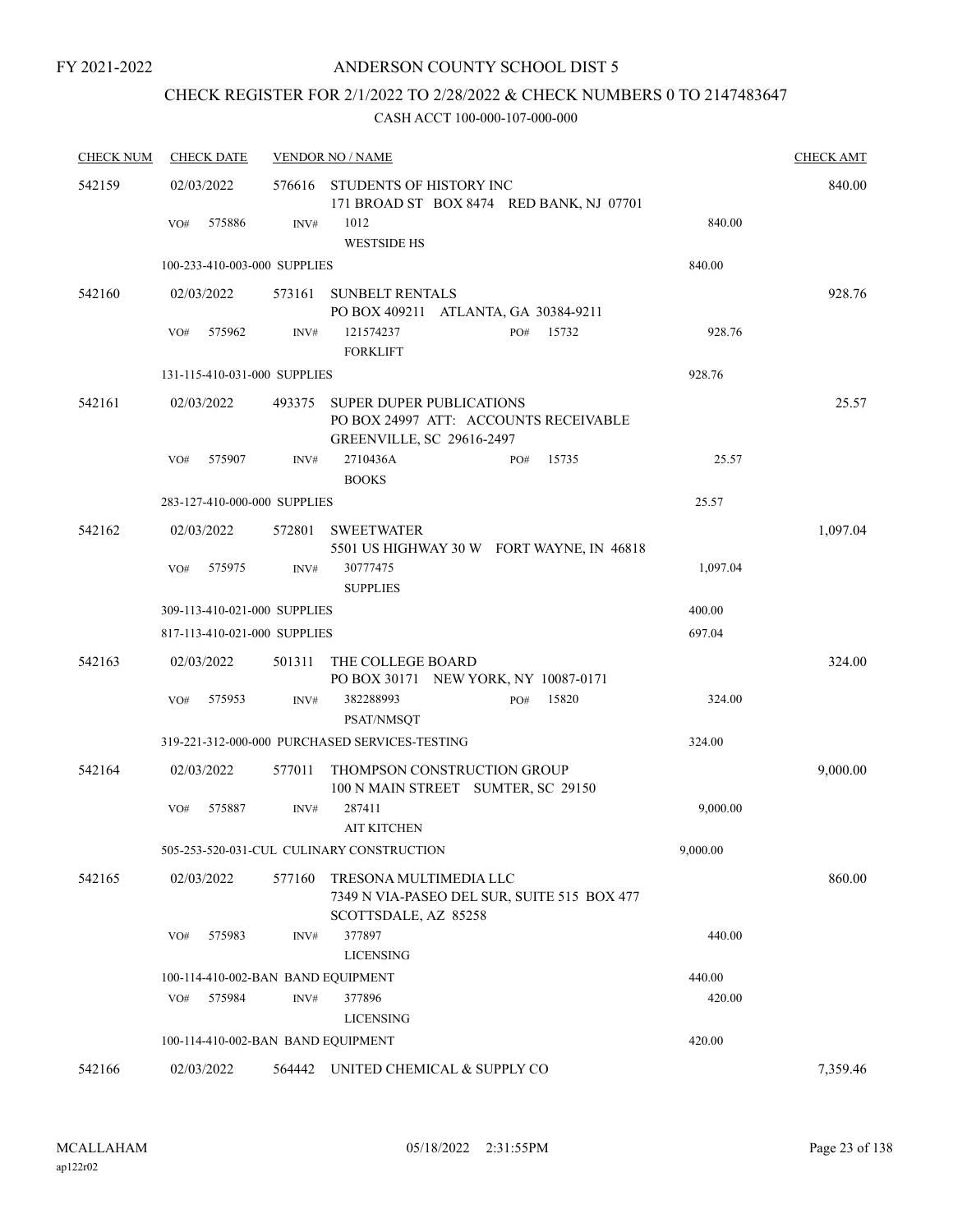### ANDERSON COUNTY SCHOOL DIST 5

### CHECK REGISTER FOR 2/1/2022 TO 2/28/2022 & CHECK NUMBERS 0 TO 2147483647

| <b>CHECK NUM</b> |     | <b>CHECK DATE</b>            |        | <b>VENDOR NO / NAME</b>                                                                     |     |       |          | <b>CHECK AMT</b> |
|------------------|-----|------------------------------|--------|---------------------------------------------------------------------------------------------|-----|-------|----------|------------------|
|                  |     |                              |        | PO BOX 5066 ATT: ACCOUNTS RECEIVABLE<br>GREENVILLE, SC 29606                                |     |       |          |                  |
|                  | VO# | 575888                       | INV#   | 640613-1<br><b>FOOD TRAYS</b>                                                               | PO# | 15414 | 7,359.46 |                  |
|                  |     |                              |        | 600-000-171-000-000 FOOD SERV. - INVEN. SUPPLIES                                            |     |       | 7,359.46 |                  |
| 542167           |     | 02/03/2022                   | 572513 | UNITED LASER<br>P.O. BOX 6889 FLORENCE, SC 29501                                            |     |       |          | 426.93           |
|                  | VO# | 575889                       | INV#   | 2227496<br><b>TONER</b>                                                                     |     |       | 321.00   |                  |
|                  |     | 600-256-410-000-000 SUPPLIES |        |                                                                                             |     |       | 321.00   |                  |
|                  | VO# | 575972                       | INV#   | 2229078<br><b>TONER</b>                                                                     |     |       | 105.93   |                  |
|                  |     | 100-113-410-020-000 SUPPLIES |        |                                                                                             |     |       | 105.93   |                  |
| 542168           |     | 02/03/2022                   |        | 573815 UNITED REFRIGERATION, INC<br>PO BOX 740703 ATLANTA, GA 30374-0703                    |     |       |          | 226.84           |
|                  | VO# | 575934                       | INV#   | 82576439-00<br><b>SUPPLIES</b>                                                              |     |       | 226.84   |                  |
|                  |     |                              |        | 100-254-410-023-001 SUPPLIES-MAINTENANCE                                                    |     |       | 226.84   |                  |
| 542169           |     | 02/08/2022                   | 448425 | 2022 EDUCATION & BUSINESS SUMMIT<br>PO BOX 1358 COLUMBIA, SC 29202                          |     |       |          | 199.00           |
|                  | VO# | 576054                       | INV#   | <b>REGISTRATION</b><br><b>JAMES FOWLER</b>                                                  |     |       | 199.00   |                  |
|                  |     |                              |        | 207-224-333-031-004 TRIPS AND CONFERENCES                                                   |     |       | 199.00   |                  |
| 542170           |     | 02/08/2022                   | 573301 | ABC BANNERS & SIGNS, INC.<br>103 SULLIVAN LANE ANDERSON, SC 29625                           |     |       |          | 160.50           |
|                  | VO# | 576003                       | INV#   | 20190329-856<br><b>SIGNS</b>                                                                |     |       | 160.50   |                  |
|                  |     |                              |        | 100-255-360-000-000 PRINTING AND BINDING                                                    |     |       | 160.50   |                  |
| 542171           |     | 02/08/2022                   | 570950 | ANDERSON COUNTY SHERIFF'S OFFICE<br>ATTN: JAMIE LAZAR 305 CAMSON ROAD<br>ANDERSON, SC 29621 |     |       |          | 927.50           |
|                  | VO# | 576008                       | INV#   | FEB <sub>1</sub><br><b>WESTSIDE</b>                                                         |     |       | 560.00   |                  |
|                  |     | 100-114-410-003-000 SUPPLIES |        |                                                                                             |     |       | 140.00   |                  |
|                  |     |                              |        | 703-271-660-003-753 BASKETBALL GATE EXPENSE                                                 |     |       | 420.00   |                  |
|                  | VO# | 576009                       | INV#   | FEB <sub>1</sub><br>TL HANNA                                                                |     |       | 280.00   |                  |
|                  |     |                              |        | 702-271-660-002-753 BASKETBALL GATE EXPENSE                                                 |     |       | 280.00   |                  |
|                  | VO# | 576101                       | INV#   | <b>JAN 31</b><br><b>GLENVIEW</b>                                                            |     |       | 87.50    |                  |
|                  |     |                              |        | 720-271-660-020-753 BASKETBALL GATE EXPENSE                                                 |     |       | 87.50    |                  |
| 542172           |     | 02/08/2022                   | 566091 | ANDERSON'S IT'S ELEMENTARY<br>POBOX 1151 MINNEAPOLIS, MN 55440-1151                         |     |       |          | 260.00           |
|                  | VO# | 576102                       | INV#   | 9907316                                                                                     |     |       | 260.00   |                  |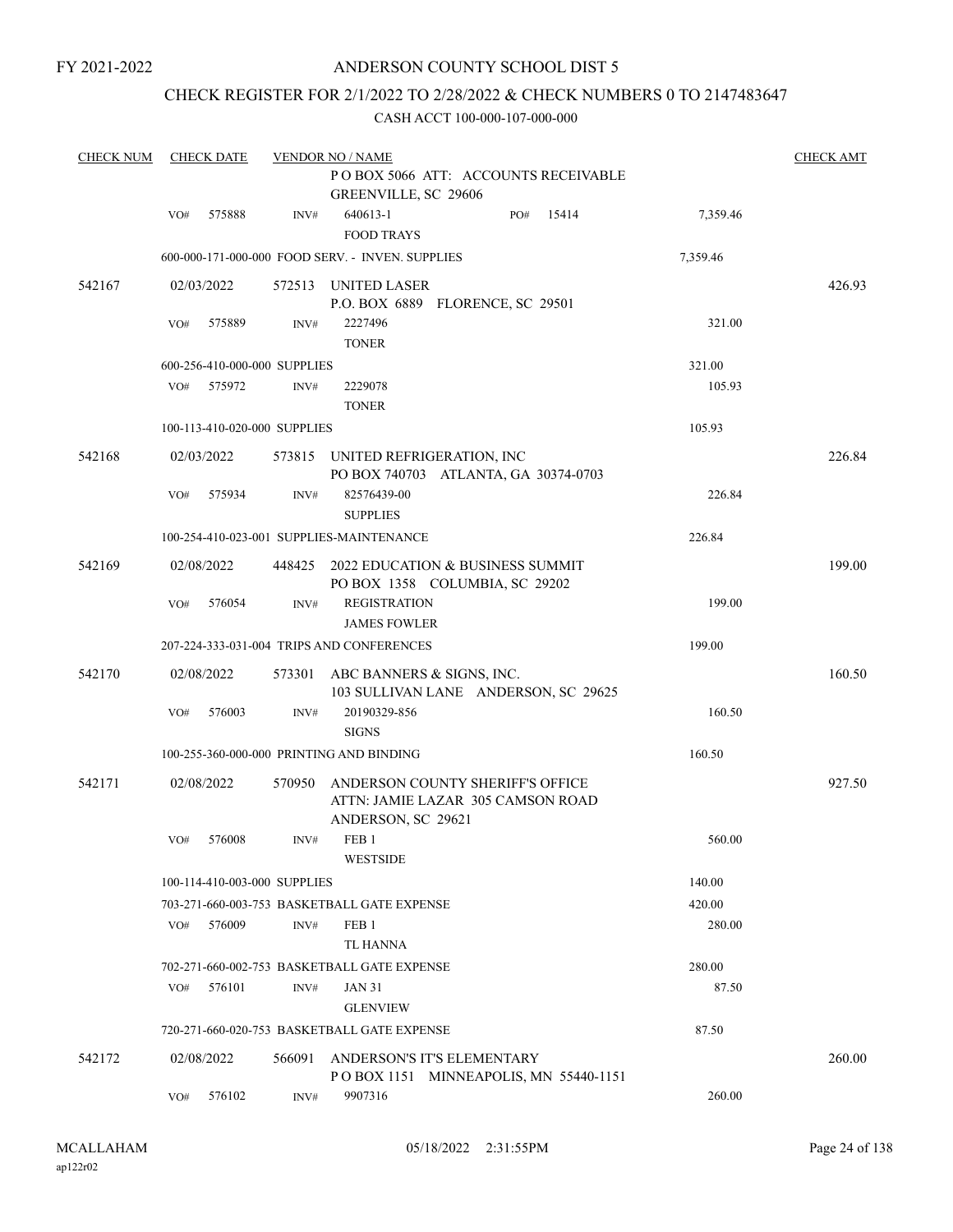### ANDERSON COUNTY SCHOOL DIST 5

# CHECK REGISTER FOR 2/1/2022 TO 2/28/2022 & CHECK NUMBERS 0 TO 2147483647

| <b>CHECK NUM</b> | <b>CHECK DATE</b>                       |                | <b>VENDOR NO / NAME</b>                                                                            |              |                 | <b>CHECK AMT</b> |
|------------------|-----------------------------------------|----------------|----------------------------------------------------------------------------------------------------|--------------|-----------------|------------------|
|                  |                                         |                | <b>CALHOUN ELEM</b>                                                                                |              |                 |                  |
|                  | 100-113-410-014-000 SUPPLIES            |                |                                                                                                    |              | 260.00          |                  |
| 542173           | 02/08/2022                              | 569356         | <b>BATTERIES PLUS - 251</b><br>3319-D NORTH MAIN ST ATT: ACCOUNTS<br>RECEIVABLE ANDERSON, SC 29621 |              |                 | 17.92            |
|                  | 576011<br>VO#                           | INV#           | P48504461<br><b>SUPPLIES</b>                                                                       |              | 17.92           |                  |
|                  |                                         |                | 100-254-410-021-001 SUPPLIES - MAINTENANCE                                                         |              | 17.92           |                  |
| 542174           | 02/08/2022                              | 152900         | CAMPBELL-BROWN, INC<br>PO BOX 26685 CHARLOTTE, NC 28221                                            |              |                 | 256.77           |
|                  | 576105<br>VO#                           | $\text{INV}\#$ | 341948<br><b>REPAIR PARTS</b>                                                                      |              | 256.77          |                  |
|                  |                                         |                | 100-255-323-000-000 CONTRACTED SERVICES                                                            |              | 256.77          |                  |
| 542175           | 02/08/2022                              | 574109         | CAROLINA FLORIST SUPPLY LLC<br>1131 PLANTATION ROAD ANDERSON, SC 29621                             |              |                 | 46.82            |
|                  | VO#<br>576013                           | INV#           | SO27397<br><b>NEVITT FOREST</b>                                                                    |              | 46.82           |                  |
|                  |                                         |                | 712-271-660-012-324 POSTIVE BEHAVIOR I.S. EXPENSE                                                  |              | 46.82           |                  |
| 542176           | 02/08/2022                              | 572302         | CERTIPORT, INC<br>13036 COLLECTIONS CENTER DR CHICAGO, IL 60693                                    |              |                 | 3,640.00         |
|                  | 576014<br>VO#                           | INV#           | 14963913<br><b>LICENSE</b>                                                                         | 15027<br>PO# | 3,640.00        |                  |
|                  |                                         |                | 207-115-410-031-006 SUPPLIES-IMPROVE PRGS                                                          |              | 3,640.00        |                  |
| 542177           | 02/08/2022                              | 569437         | CHASTAIN, DENNIS L<br>CHASTAIN'S HEATING & AIR 504 BLUME ROAD<br>ANDERSON, SC 29625                |              |                 | 1,300.00         |
|                  | 576015<br>VO#                           | INV#           | 100<br><b>CLEANING</b>                                                                             |              | 1,300.00        |                  |
|                  | 100-255-323-000-000 CONTRACTED SERVICES |                |                                                                                                    |              | 1,300.00        |                  |
| 542178           | 02/08/2022                              | 570581         | CITY OF ANDERSON POLICE DEPT<br>401 SOUTH MAIN ST ATTN: SARAH YOUNG<br>ANDERSON, SC 29624          |              |                 | 87.50            |
|                  | 576016<br>VO#                           | INV#           | <b>JAN 31</b><br><b>MCCANTS</b>                                                                    |              | 87.50           |                  |
|                  |                                         |                | 705-271-660-005-753 BASKETBALL GATE EXPENSE                                                        |              | 87.50           |                  |
| 542179           | 02/08/2022                              | 576495         | COLONY TOOL INC<br>518 CONCORD INDUSTRIAL DRIVE SENECA, SC 29672                                   |              |                 | 255.10           |
|                  | 576017<br>VO#                           | INV#           | 90122,90323<br><b>SUPPLIES</b>                                                                     | 15694<br>PO# | 255.10          |                  |
|                  |                                         |                | 329-115-410-031-000 SUPPLIES-STATE EQUIPMENT<br>329-115-410-031-000 SUPPLIES-STATE EQUIPMENT       |              | 241.30<br>13.80 |                  |
| 542180           | 02/08/2022                              | 565014         | COTHRAN, STEVE G.**<br>355 KNOLLWOOD DRIVE ANDERSON, SC 29625                                      |              |                 | 62.00            |
|                  | 575991<br>VO#                           | INV#           | <b>JAN 31</b>                                                                                      |              | 62.00           |                  |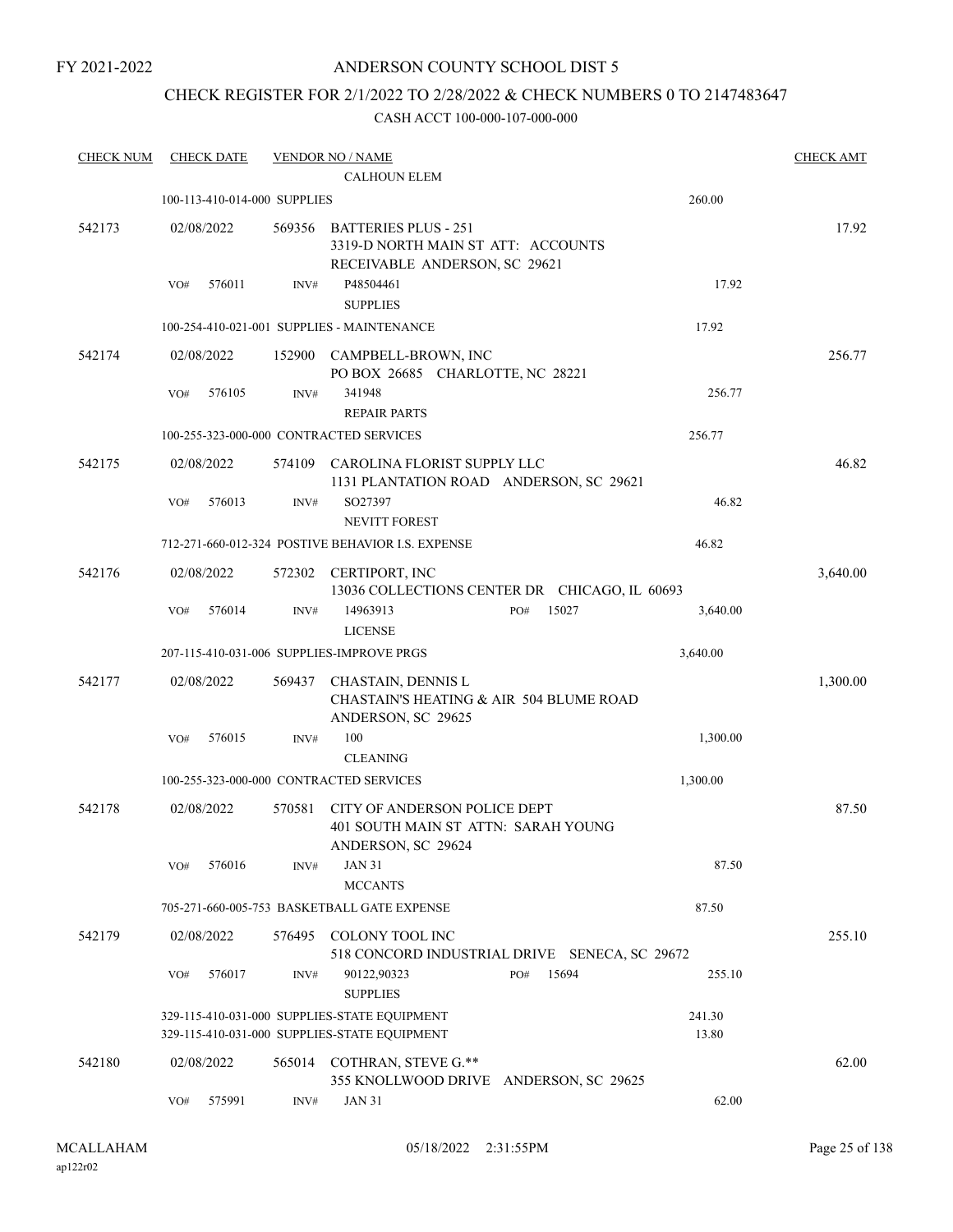### CHECK REGISTER FOR 2/1/2022 TO 2/28/2022 & CHECK NUMBERS 0 TO 2147483647

| <b>CHECK NUM</b> | <b>CHECK DATE</b>            |                                | <b>VENDOR NO / NAME</b><br><b>BBALL OFFICIAL</b>                                                           |                                         |                | <b>CHECK AMT</b> |
|------------------|------------------------------|--------------------------------|------------------------------------------------------------------------------------------------------------|-----------------------------------------|----------------|------------------|
|                  |                              |                                | 705-271-660-005-753 BASKETBALL GATE EXPENSE                                                                |                                         | 62.00          |                  |
| 542181           | 02/08/2022                   | 198651                         | <b>DELL MARKETING</b><br>ATLANTA, GA 30353-4118                                                            | PO BOX 534118 ATT: ACCOUNTS RECEIVABLE  |                | 702.99           |
|                  | 576106<br>VO#                | INV#                           | 10557728409<br><b>PRINTER</b>                                                                              |                                         | 702.99         |                  |
|                  |                              |                                | 723-190-660-023-911 MISCELLANEOUS- ADULT ED EXPENSE                                                        |                                         | 702.99         |                  |
| 542182           | 02/08/2022                   | 573076                         | ESSENTIAL EDUCATION                                                                                        | 895 NW GRANT AVE CORVALLIS, OR 97330    |                | 549.34           |
|                  | 576107<br>VO#                | INV#                           | 28209<br><b>SALES TAX</b>                                                                                  |                                         | 549.34         |                  |
|                  |                              |                                | 124-114-445-024-000 TECHNOLOGY SUPPLIES                                                                    |                                         | 84.00          |                  |
|                  | 243-182-410-023-REV SUPPLIES |                                |                                                                                                            |                                         | 196.00         |                  |
|                  |                              | 356-181-410-023-000 SUPPLIES   |                                                                                                            |                                         | 187.25         |                  |
|                  |                              |                                | 723-190-660-023-911 MISCELLANEOUS- ADULT ED EXPENSE<br>723-190-660-023-911 MISCELLANEOUS- ADULT ED EXPENSE |                                         | 42.03<br>40.06 |                  |
| 542183           | 02/08/2022                   | 573015                         | GRATE, TRACY**<br>330 GRATE RD ANDERSON, SC 29625                                                          |                                         |                | 98.00            |
|                  | 575989<br>VO#                | INV#                           | FEB <sub>1</sub><br><b>BBALL OFFICIAL</b>                                                                  |                                         | 98.00          |                  |
|                  |                              |                                | 703-271-660-003-753 BASKETBALL GATE EXPENSE                                                                |                                         | 98.00          |                  |
| 542184           | 02/08/2022                   | 569372                         | <b>GREAT AMERICA LEASING CORP</b><br>DALLAS, TX 75266-0831                                                 | POBOX 660831 ATT: ACCOUNTS RECEIVABLE   |                | 1,769.52         |
|                  | 576113<br>VO#                | INV#                           | 30960739<br><b>COPIER</b>                                                                                  | 14926<br>PO#                            | 1,769.52       |                  |
|                  |                              | 100-252-325-000-000 RENTALS    |                                                                                                            |                                         | 1,769.52       |                  |
| 542185           | 02/08/2022                   | 257450                         | GUNNELS, LOYD STEVE**                                                                                      | 220 HAZELWOOD AVENUE ANDERSON, SC 29626 |                | 48.00            |
|                  | 576083<br>VO#                | INV#                           | FEB <sub>3</sub><br><b>BBALL OFFICIAL</b>                                                                  |                                         | 48.00          |                  |
|                  |                              |                                | 720-271-660-020-753 BASKETBALL GATE EXPENSE                                                                |                                         | 48.00          |                  |
| 542186           | 02/08/2022                   |                                | 574279 HALLIGAN MAHONEY & WILLIAMS<br>PO BOX 11367 COLUMBIA, SC 29211-1367                                 |                                         |                | 3,573.75         |
|                  | 576023<br>VO#                | INV#                           | 16588<br><b>JAN SERVICES</b>                                                                               |                                         | 3,573.75       |                  |
|                  |                              | 100-231-319-000-000 LEGAL FEES |                                                                                                            |                                         | 3,573.75       |                  |
| 542187           | 02/08/2022                   |                                | 576169 HALL, SANDY GARY**<br>210 HALL RD IVA, SC 29655                                                     |                                         |                | 71.90            |
|                  | 576087<br>VO#                | INV#                           | FEB <sub>3</sub><br><b>BBALL OFFICIAL</b>                                                                  |                                         | 71.90          |                  |
|                  |                              |                                | 706-271-660-006-753 BASKETBALL GATE EXPENSE                                                                |                                         | 71.90          |                  |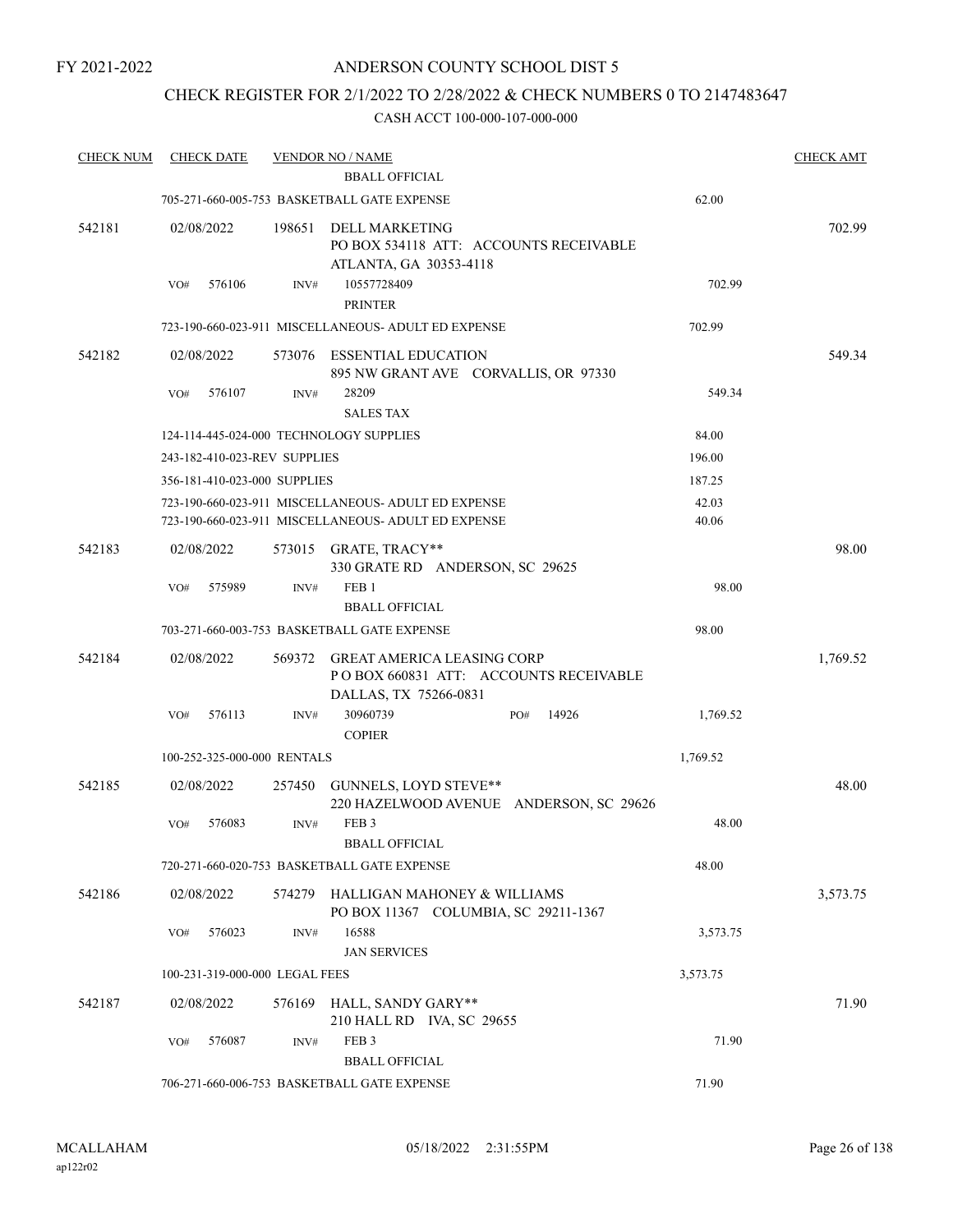# CHECK REGISTER FOR 2/1/2022 TO 2/28/2022 & CHECK NUMBERS 0 TO 2147483647

| <b>CHECK NUM</b> | <b>CHECK DATE</b>            |                | <b>VENDOR NO / NAME</b>                                                                                 |              |                  | <b>CHECK AMT</b> |
|------------------|------------------------------|----------------|---------------------------------------------------------------------------------------------------------|--------------|------------------|------------------|
| 542188           | 02/08/2022                   |                | 567789 HAMBY, TIMOTHY**<br>326 CHAFFIN ROAD IVA, SC 29655                                               |              |                  | 91.90            |
|                  | 576086<br>VO#                | INV#           | FEB <sub>3</sub><br><b>BBALL OFFICIAL</b>                                                               |              | 91.90            |                  |
|                  |                              |                | 706-271-660-006-753 BASKETBALL GATE EXPENSE                                                             |              | 91.90            |                  |
| 542189           | 02/08/2022                   |                | 576917 HOLSTON GASES INC<br>545 W. BAXTER AVENUE KNOXVILLE, TN 37921                                    |              |                  | 257.87           |
|                  | 576025<br>VO#                | INV#           | 88251,85813<br><b>SUPPLIES</b>                                                                          | 15272<br>PO# | 257.87           |                  |
|                  |                              |                | 329-115-410-031-000 SUPPLIES-STATE EQUIPMENT<br>329-115-410-031-000 SUPPLIES-STATE EQUIPMENT            |              | 143.80<br>114.07 |                  |
| 542190           | 02/08/2022                   | 300850         | JR WILES SUPPLIES<br>811 HIGHWAY 28 BYPASS ATT: ACCOUNTS<br>RECEIVABLE ANDERSON, SC 29624               |              |                  | 321.00           |
|                  | 576027<br>VO#                | INV#           | 14098<br><b>SUPPLIES</b>                                                                                |              | 321.00           |                  |
|                  |                              |                | 100-254-410-003-001 SUPPLIES - MAINTENANCE                                                              |              | 321.00           |                  |
| 542191           | 02/08/2022                   | 313476         | LAKESHORE LEARNING MATERIALS<br>2695 EAST DOMINGUEZ STREET ATT: ACCOUNTS<br>RECEIVABLE CARSON, CA 90895 |              |                  | 6,858.66         |
|                  | 576031<br>VO#                | INV#           | 299246011922<br><b>HOMELAND PARK</b>                                                                    | PO#<br>15768 | 1,443.64         |                  |
|                  | 201-112-410-011-000 SUPPLIES |                |                                                                                                         |              | 1,443.64         |                  |
|                  | 576032<br>VO#                | $\text{INV}\#$ | 303665011922<br>HOMELAND PARK                                                                           | 15772<br>PO# | 1,036.40         |                  |
|                  | 201-112-410-011-000 SUPPLIES |                |                                                                                                         |              | 1,036.40         |                  |
|                  | 576033<br>VO#                | INV#           | 303681011922<br><b>CALHOUN ELEM</b>                                                                     | PO#<br>15771 | 2,239.15         |                  |
|                  | 201-112-410-014-000 SUPPLIES |                |                                                                                                         |              | 2,239.15         |                  |
|                  | 576034<br>VO#                | INV#           | 294517011422<br><b>HOMELAND PARK</b>                                                                    | 15749<br>PO# | 2,139.47         |                  |
|                  | 201-112-410-011-000 SUPPLIES |                |                                                                                                         |              | 2,139.47         |                  |
| 542192           | 02/08/2022                   | 574229         | LAWRENCE, STEWARD**<br>240 BAUCOM PARK DRIVE GREER, SC 29650                                            |              |                  | 117.80           |
|                  | 575990<br>VO#                | INV#           | FEB <sub>1</sub><br><b>BBALL OFFICIAL</b>                                                               |              | 117.80           |                  |
|                  |                              |                | 703-271-660-003-753 BASKETBALL GATE EXPENSE                                                             |              | 117.80           |                  |
| 542193           | 02/08/2022                   | 564723         | MATRIX CONSTRUCTION CO, INC<br>POBOX 1807 ATT: ACCOUNTS RECEIVABLE<br>ANDERSON, SC 29622-1807           |              |                  | 405,111.49       |
|                  | 576115<br>VO#                | INV#           | APP 200020-9<br><b>BUS FACILITY</b>                                                                     |              | 64,038.87        |                  |
|                  |                              |                | 505-253-540-000-BLD TRANSPORTATION RENOVATIONS                                                          |              | 64,038.87        |                  |
|                  | VO# 576116                   | INV#           | APP 200020-8                                                                                            |              | 341,072.62       |                  |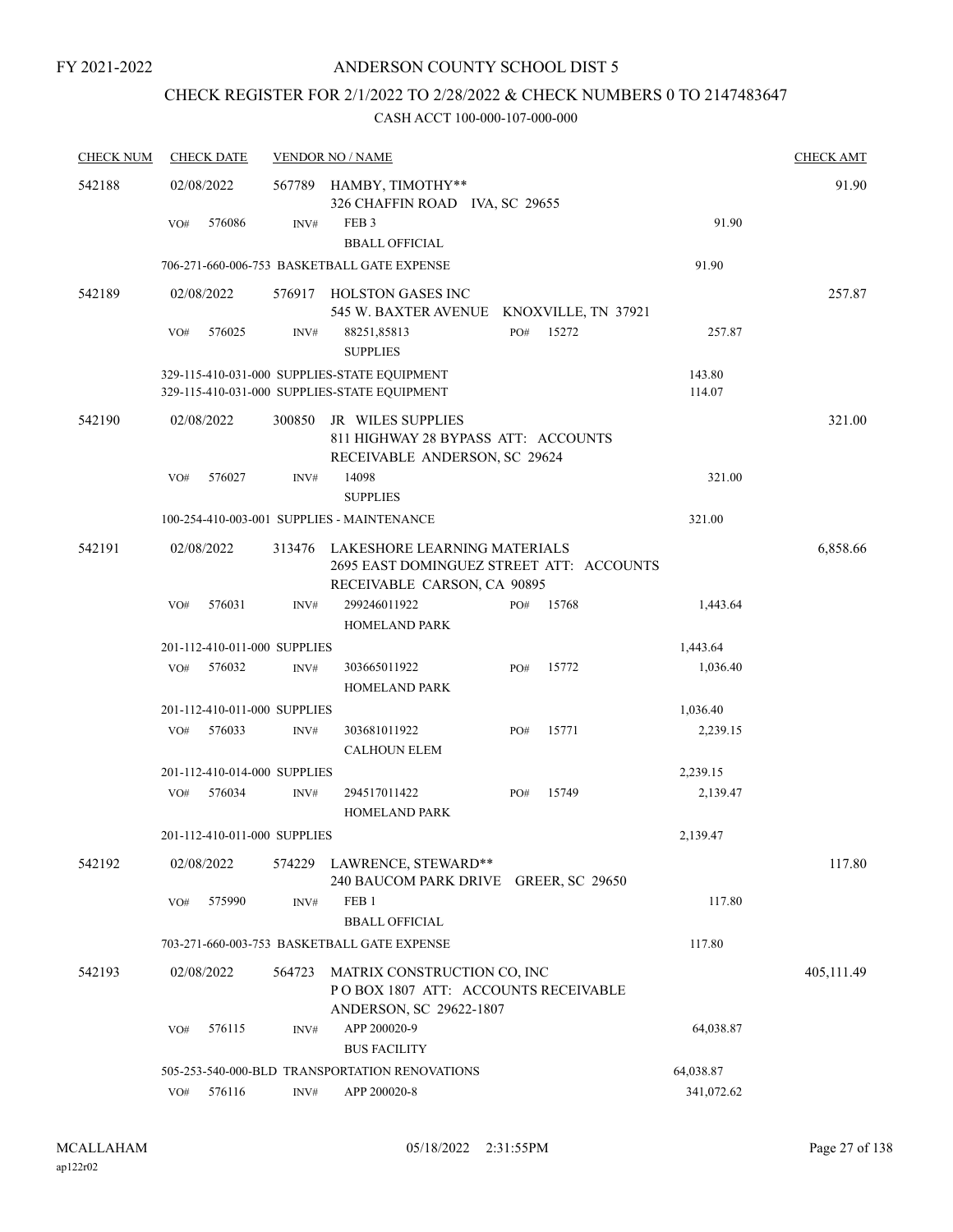### ANDERSON COUNTY SCHOOL DIST 5

### CHECK REGISTER FOR 2/1/2022 TO 2/28/2022 & CHECK NUMBERS 0 TO 2147483647

| <b>CHECK NUM</b> | <b>CHECK DATE</b> |                              | <b>VENDOR NO / NAME</b>                           |                                                                      |            | <b>CHECK AMT</b> |
|------------------|-------------------|------------------------------|---------------------------------------------------|----------------------------------------------------------------------|------------|------------------|
|                  |                   |                              | <b>BUS FACILITY</b>                               |                                                                      |            |                  |
|                  |                   |                              | 505-253-540-000-BLD TRANSPORTATION RENOVATIONS    |                                                                      | 341,072.62 |                  |
| 542194           | 02/08/2022        |                              | 577105 MATTISON, SIDNEY**<br>29630                | 811 ISSAQUEENA TRAIL APT 2202 CENTRAL, SC                            |            | 25.00            |
|                  | 576085<br>VO#     | INV#                         | FEB <sub>1</sub>                                  |                                                                      | 25.00      |                  |
|                  |                   |                              | <b>CLOCK OPERATOR</b>                             |                                                                      |            |                  |
|                  |                   |                              | 706-271-660-006-753 BASKETBALL GATE EXPENSE       |                                                                      | 25.00      |                  |
| 542195           | 02/08/2022        |                              | 569972 MELISSA KOWALSKI                           | 125 SAINT JAMES COURT ANDERSON, SC 29621                             |            | 24.10            |
|                  | 575993<br>VO#     | INV#                         | <b>TL HANNA</b><br>LUNCH REFUND                   |                                                                      | 24.10      |                  |
|                  |                   |                              | 600-000-474-002-000 REVENUES COLLECTED IN ADVANCE |                                                                      | 24.10      |                  |
| 542196           | 02/08/2022        | 576413                       |                                                   | MOBILE COMMUNICATIONS AMERICA INC<br>PO BOX 1458 CHARLOTTE, NC 28201 |            | 241.50           |
|                  | VO#<br>576035     | INV#                         | 280002300-2<br><b>REPAIR</b>                      |                                                                      | 241.50     |                  |
|                  |                   |                              | 100-255-323-000-000 CONTRACTED SERVICES           |                                                                      | 241.50     |                  |
| 542197           | 02/08/2022        | 365675                       | MURPHY, JAMES T (PETE)**                          | 921 CRICKET LANE ANDERSON, SC 29621                                  |            | 48.00            |
|                  | 576084<br>VO#     | INV#                         | FEB <sub>3</sub><br><b>BBALL OFFICIAL</b>         |                                                                      | 48.00      |                  |
|                  |                   |                              | 720-271-660-020-753 BASKETBALL GATE EXPENSE       |                                                                      | 48.00      |                  |
| 542198           | 02/08/2022        |                              | 576659 OGLESBY, TUWANDA                           | 402 BROOK FOREST DR ANDERSON, SC 29621                               |            | 62.90            |
|                  | 575987<br>VO#     | INV#                         | FEB <sub>1</sub><br><b>BBALL OFFICIAL</b>         |                                                                      | 62.90      |                  |
|                  |                   |                              | 706-271-660-006-753 BASKETBALL GATE EXPENSE       |                                                                      | 62.90      |                  |
| 542199           | 02/08/2022        | 569027                       | O'REILLY AUTO PARTS<br>SPRINGFIELD, MO 65801-9464 | POBOX 9464 ATT: ACCOUNTS RECEIVABLE                                  |            | 40.64            |
|                  | VO# 576044        |                              | $INV#$ 1430-295097<br><b>SUPPLIES</b>             |                                                                      | 40.64      |                  |
|                  |                   |                              | 100-254-412-000-001 TRUCK SERVICE - MAINTENANCE   |                                                                      | 40.64      |                  |
| 542200           | 02/08/2022        |                              | 397350 PAPER SUPPLY INC.<br>ANDERSON, SC 29622    | POBOX 166 ATT: ACCOUNTS RECEIVABLE                                   |            | 85.60            |
|                  | 576045<br>VO#     | INV#                         | 117880<br><b>PLASTIC CUPS</b>                     |                                                                      | 85.60      |                  |
|                  |                   | 631-256-410-031-000 SUPPLIES |                                                   |                                                                      | 85.60      |                  |
| 542201           | 02/08/2022        |                              | 571253 POCKET NURSE                               | P.O. BOX 644898 PITTSBURGH, PA 15264-4898                            |            | 483.41           |
|                  | VO#<br>576046     | INV#                         | 1248887-1                                         | PO# 15783                                                            | 483.41     |                  |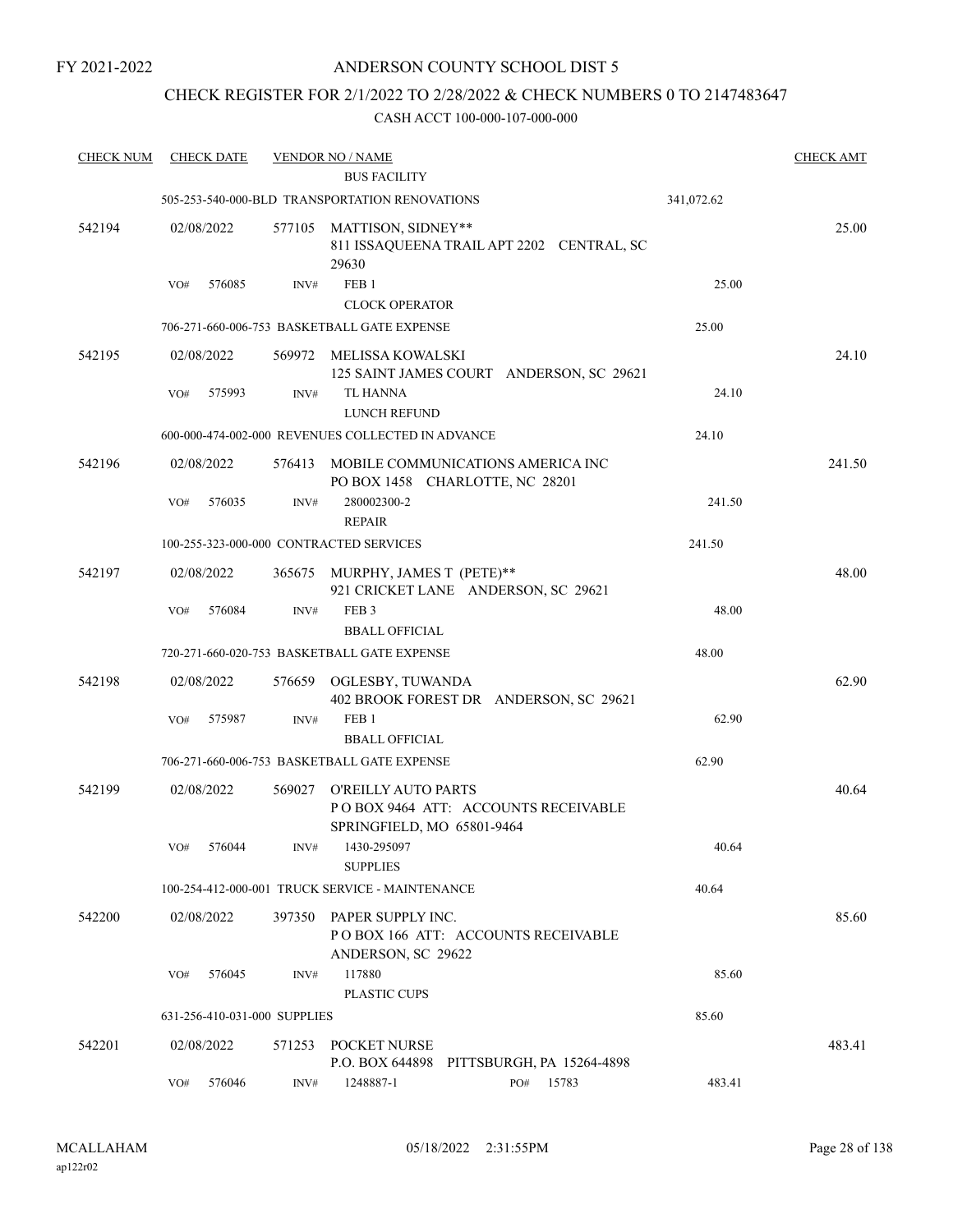### CHECK REGISTER FOR 2/1/2022 TO 2/28/2022 & CHECK NUMBERS 0 TO 2147483647

| <b>CHECK NUM</b> | <b>CHECK DATE</b>                        |             | <b>VENDOR NO / NAME</b>                                                   |     |       |           | <b>CHECK AMT</b> |
|------------------|------------------------------------------|-------------|---------------------------------------------------------------------------|-----|-------|-----------|------------------|
|                  |                                          |             | CUST #025605                                                              |     |       |           |                  |
|                  |                                          |             | 329-115-410-031-000 SUPPLIES-STATE EQUIPMENT                              |     |       | 483.41    |                  |
| 542202           | 02/08/2022                               | 563967      | PROMOTIONS UNLIMITED<br>1200 WOODRUFF RD STE G-13 GREENVILLE, SC<br>29607 |     |       |           | 821.76           |
|                  | VO#<br>576120                            | INV#        | 23947                                                                     |     |       | 821.76    |                  |
|                  |                                          |             | <b>CUST #ACSD5</b>                                                        |     |       |           |                  |
|                  |                                          |             | 100-255-323-000-000 CONTRACTED SERVICES                                   |     |       | 821.76    |                  |
| 542203           | 02/08/2022                               | 572955 PSAT | 12192 COLLECTION CENTER DRIVE CHICAGO, IL<br>60693                        |     |       |           | 12,678.00        |
|                  | 576049<br>VO#                            | INV#        | 382295856A<br>CUST#AI419389                                               |     |       | 798.00    |                  |
|                  | 706-271-660-006-522 PSAT TESTING EXPENSE |             |                                                                           |     |       | 798.00    |                  |
|                  | 576050<br>VO#                            | INV#        | 382295165A<br><b>CUST # AI410050</b>                                      | PO# | 15841 | 10,440.00 |                  |
|                  |                                          |             | 319-221-312-000-000 PURCHASED SERVICES-TESTING                            |     |       | 10,440.00 |                  |
|                  | 576051<br>VO#                            | INV#        | 382296619A                                                                |     |       | 1,440.00  |                  |
|                  |                                          |             | CUST # AI419001                                                           |     |       |           |                  |
|                  |                                          |             | 705-271-660-005-411 MISCELLANEOUS EXPENSE                                 |     |       | 18.00     |                  |
|                  | 705-271-660-005-522 PSAT TESTING EXPENSE |             |                                                                           |     |       | 1,422.00  |                  |
|                  |                                          |             |                                                                           |     |       |           |                  |
| 542204           | 02/08/2022                               | 576504      | QUADIENT, INC<br>PO BOX 123689, DEPT 3689 DALLAS, TX 75312-3689           |     |       |           | 3,518.16         |
|                  | 576121<br>VO#                            | INV#        | 16597881<br><b>MAILING SYSTEM</b>                                         | PO# | 15711 | 3,518.16  |                  |
|                  |                                          |             | 515-253-520-000-HQ1 DOWNTOWN PROJECT BLDG 1                               |     |       | 3,518.16  |                  |
|                  |                                          |             |                                                                           |     |       |           |                  |
| 542205           | 02/08/2022                               | 572850      | ROBERT ANDERSON PETTY CASH<br>$, -- -$                                    |     |       |           | 400.00           |
|                  | 576122<br>VO#                            | INV#        | <b>FEB 10</b><br><b>BASKETBALL</b>                                        |     |       | 400.00    |                  |
|                  |                                          |             | 706-271-660-006-666 CONCESSIONS EXPENSE                                   |     |       | 200.00    |                  |
|                  |                                          |             | 706-271-660-006-753 BASKETBALL GATE EXPENSE                               |     |       | 200.00    |                  |
| 542206           | 02/08/2022                               |             | 443275 ROTARY CLUB OF ANDERSON<br>PO BOX 688 ANDERSON, SC 29622           |     |       |           | 1,000.00         |
|                  | VO#<br>576053                            | INV#        | <b>GOLD SPONSOR</b><br><b>DANCING HEROES</b>                              |     |       | 1,000.00  |                  |
|                  |                                          |             | 100-390-410-000-000 SUPPLIES AND MATERIALS                                |     |       | 1,000.00  |                  |
| 542207           | 02/08/2022                               | 566961      | SAWYER, STEVE**                                                           |     |       |           | 124.00           |
|                  | 575986<br>VO#                            | INV#        | 110 GRACEVIEW EAST ANDERSON, SC 29625<br>FEB <sub>1</sub>                 |     |       | 62.00     |                  |
|                  |                                          |             | <b>BBALL OFFICIAL</b>                                                     |     |       |           |                  |
|                  |                                          |             | 706-271-660-006-753 BASKETBALL GATE EXPENSE                               |     |       | 62.00     |                  |
|                  | VO#<br>575992                            | INV#        | <b>JAN 31</b>                                                             |     |       | 62.00     |                  |
|                  |                                          |             | <b>BBALL OFFICIAL</b>                                                     |     |       |           |                  |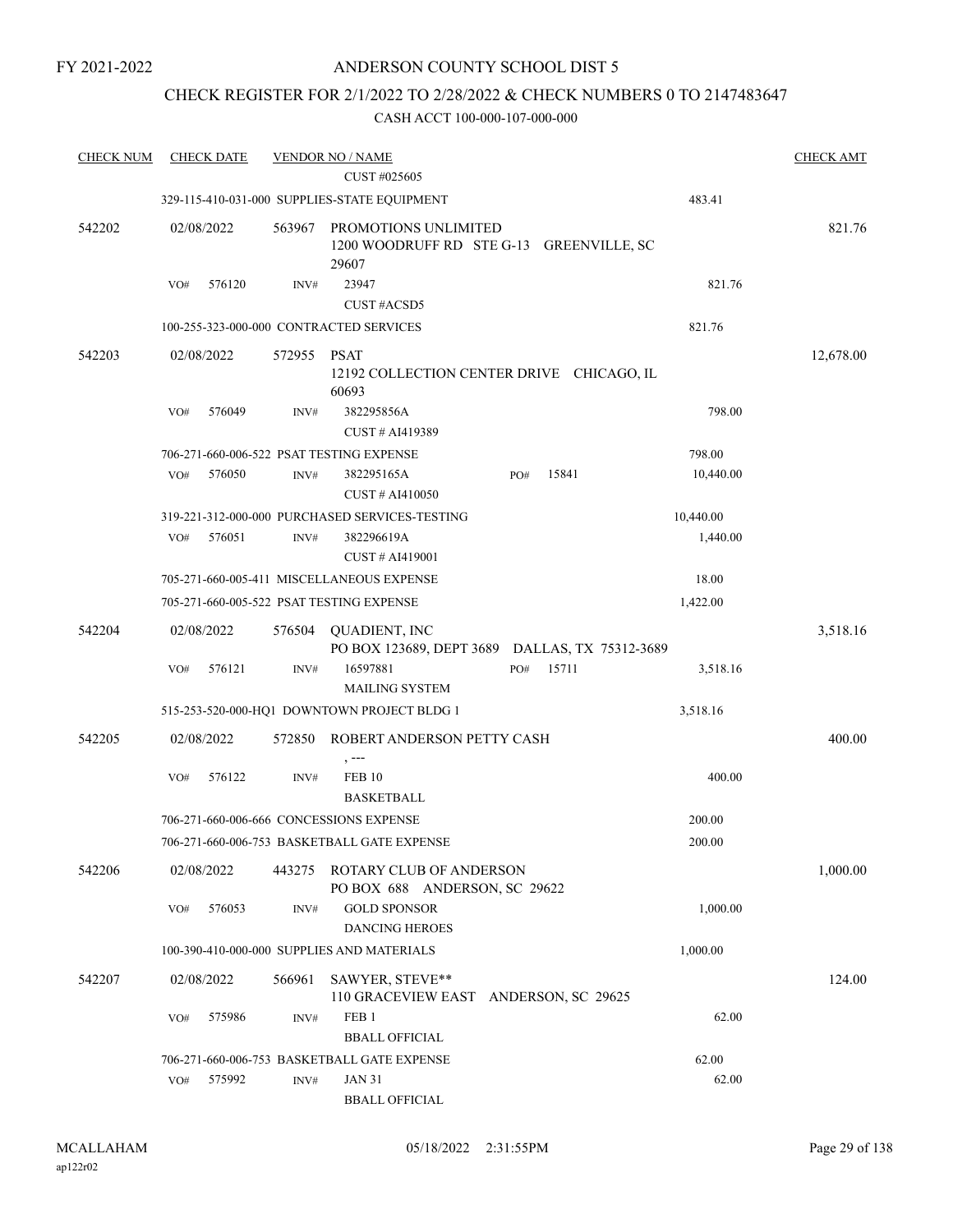### CHECK REGISTER FOR 2/1/2022 TO 2/28/2022 & CHECK NUMBERS 0 TO 2147483647

| <b>CHECK NUM</b> | <b>CHECK DATE</b>            |        | <b>VENDOR NO / NAME</b>                                                                          |        | <b>CHECK AMT</b> |
|------------------|------------------------------|--------|--------------------------------------------------------------------------------------------------|--------|------------------|
|                  |                              |        | 705-271-660-005-753 BASKETBALL GATE EXPENSE                                                      | 62.00  |                  |
| 542208           | 02/08/2022                   |        | 566995 SC DEPT OF JUVENILE JUSTICE<br>POBOX 21069 ATT: FISCAL AFFAIRS COLUMBIA, SC<br>29221-1069 |        | 600.09           |
|                  | VO#<br>576123                | INV#   | 2000528440<br>CUST #3045003                                                                      | 600.09 |                  |
|                  |                              |        | 100-412-720-000-000 PAYMENTS TO OTHER GOV'T UNITS                                                | 600.09 |                  |
| 542209           | 02/08/2022                   | 568954 | <b>SHRED A WAY</b><br>PO BOX 51132 ATT: ACCOUNTS RECEIVABLE<br>PIEDMONT, SC 29673                |        | 436.00           |
|                  | 576058<br>VO#                | INV#   | A98857<br><b>MIDWAY ELEM</b>                                                                     | 65.00  |                  |
|                  |                              |        | 717-190-660-017-201 MISCELLANEOUS EXPENSE                                                        | 65.00  |                  |
|                  | 576059<br>VO#                | INV#   | A98826<br><b>ADULT ED</b>                                                                        | 33.00  |                  |
|                  |                              |        | 723-190-660-023-911 MISCELLANEOUS- ADULT ED EXPENSE                                              | 33.00  |                  |
|                  | 576060<br>VO#                | INV#   | A98836<br><b>WEST MARKET</b>                                                                     | 38.00  |                  |
|                  |                              |        | 718-271-660-018-201 MISCELLANEOUS EXPENSE                                                        | 38.00  |                  |
|                  | 576061<br>VO#                | INV#   | A98894<br><b>VARENNES</b>                                                                        | 38.00  |                  |
|                  |                              |        | 716-271-660-016-201 MISCELLANEOUS EXPENSE                                                        | 38.00  |                  |
|                  | 576062<br>VO#                | INV#   | A98858<br>TL HANNA                                                                               | 53.00  |                  |
|                  | 100-114-410-002-000 SUPPLIES |        |                                                                                                  | 53.00  |                  |
|                  | 576063<br>VO#                | INV#   | A98927<br><b>MCCANTS</b>                                                                         | 48.00  |                  |
|                  |                              |        | 100-113-410-005-VEN SUPPLY-ADDT'L FOR LOST VENDING                                               | 48.00  |                  |
|                  | 576064<br>VO#                | INV#   | A40447<br><b>CHARTER SCHOOL</b>                                                                  | 50.00  |                  |
|                  | 124-114-410-024-000 SUPPLIES |        |                                                                                                  | 50.00  |                  |
|                  | 576126<br>VO#                | INV#   | A98859<br>NORTH POINTE                                                                           | 38.00  |                  |
|                  |                              |        | 713-271-660-013-201 MISCELLANEOUS EXPENSE                                                        | 38.00  |                  |
|                  | 576127<br>VO#                | INV#   | A98835<br>ROBERT ANDERSON                                                                        | 73.00  |                  |
|                  |                              |        | 706-271-660-006-411 MISCELLANEOUS EXPENSE                                                        | 73.00  |                  |
| 542210           | 02/08/2022                   | 573272 | <b>SHRED IT USA</b>                                                                              |        | 350.85           |
|                  | 576128<br>VO#                | INV#   | 28883 NETWORK PLACE CHICAGO, IL 60673-1288<br>8000868372<br><b>CALHOUN ELEM</b>                  | 86.64  |                  |
|                  |                              |        | 714-271-660-014-201 MISCELLANEOUS EXPENSE                                                        | 86.64  |                  |
|                  | 576129<br>VO#                | INV#   | 8000676794<br><b>CALHOUN ELEM</b>                                                                | 83.73  |                  |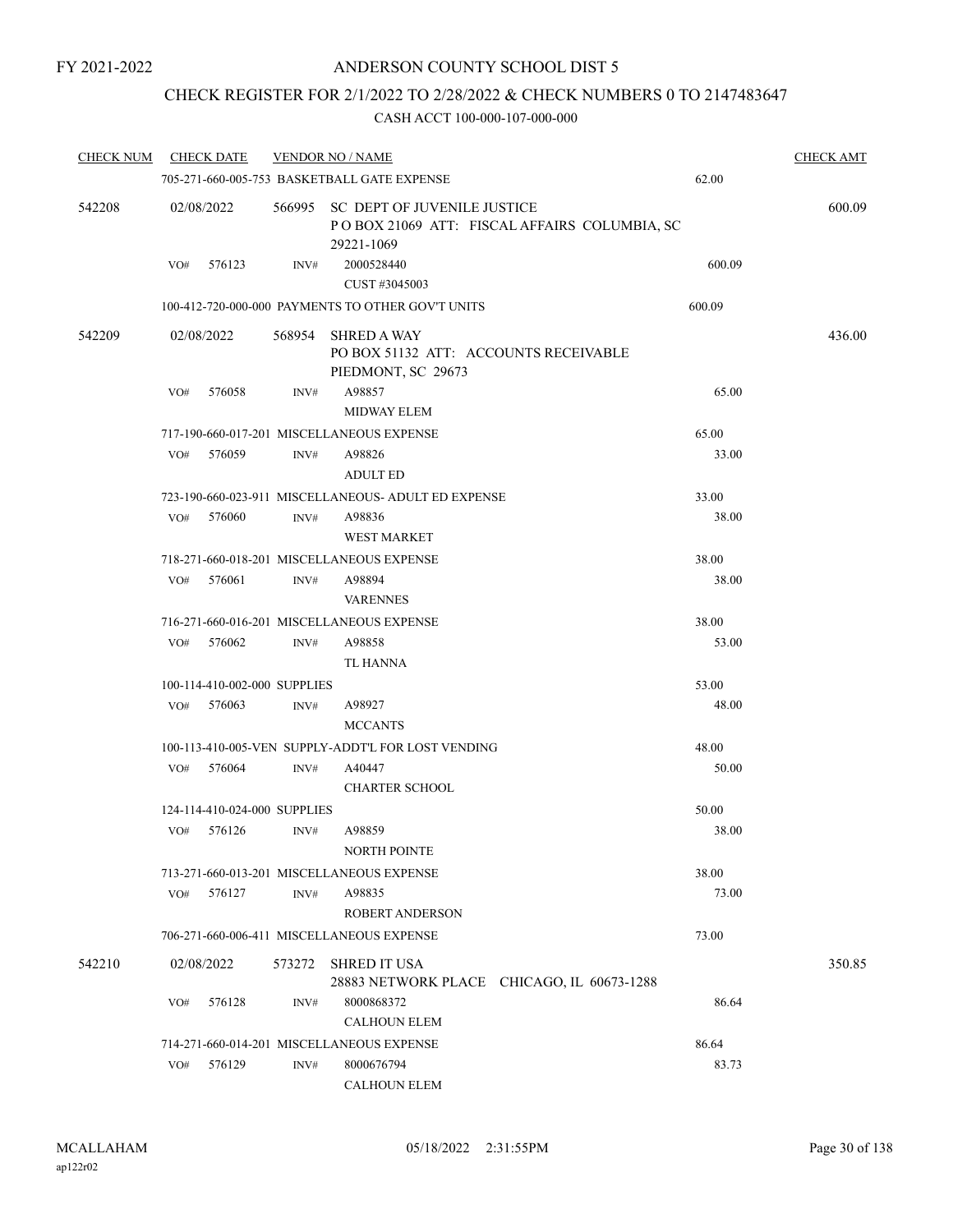### CHECK REGISTER FOR 2/1/2022 TO 2/28/2022 & CHECK NUMBERS 0 TO 2147483647

| <b>CHECK NUM</b> |     | <b>CHECK DATE</b>                  |        | <b>VENDOR NO / NAME</b>                                                     |          | <b>CHECK AMT</b> |
|------------------|-----|------------------------------------|--------|-----------------------------------------------------------------------------|----------|------------------|
|                  |     |                                    |        | 714-271-660-014-201 MISCELLANEOUS EXPENSE                                   | 83.73    |                  |
|                  | VO# | 576130                             | INV#   | 8000310528                                                                  | 83.73    |                  |
|                  |     |                                    |        | <b>CALHOUN ELEM</b>                                                         |          |                  |
|                  |     |                                    |        | 714-271-660-014-201 MISCELLANEOUS EXPENSE                                   | 83.73    |                  |
|                  | VO# | 576131                             | INV#   | 8000094120                                                                  | 96.75    |                  |
|                  |     |                                    |        | <b>CALHOUN ELEM</b>                                                         |          |                  |
|                  |     |                                    |        | 714-271-660-014-201 MISCELLANEOUS EXPENSE                                   | 96.75    |                  |
| 542211           |     | 02/08/2022                         |        | 571007 SIMPLIFIED OFFICE SYSTEMS<br>6220 BUSH RIVER ROAD COLUMBIA, SC 29212 |          | 1,115.88         |
|                  | VO# | 576065                             | INV#   | 211208-0174<br><b>COPIES</b>                                                | 1,056.12 |                  |
|                  |     | 201-112-490-007-000 COPIER COST    |        |                                                                             | 1,056.12 |                  |
|                  | VO# | 576132                             | INV#   | 220201-0044<br><b>COPIER</b>                                                | 59.76    |                  |
|                  |     | 713-271-660-013-362 COPIER EXPENSE |        |                                                                             | 59.76    |                  |
| 542212           |     | 02/08/2022                         |        | 475500 SLAPPY, JAMES E**<br>PO BOX 1754 ANDERSON, SC 29622                  |          | 98.00            |
|                  | VO# | 575988                             | INV#   | FEB <sub>1</sub><br><b>BBALL OFFICIAL</b>                                   | 98.00    |                  |
|                  |     |                                    |        | 703-271-660-003-753 BASKETBALL GATE EXPENSE                                 | 98.00    |                  |
| 542213           |     | 02/08/2022                         |        | 482701 SOUTHWOOD PETTY CASH<br>$, --$                                       |          | 500.00           |
|                  | VO# | 576133                             | INV#   | FEB 10<br><b>CINDERELLA</b>                                                 | 500.00   |                  |
|                  |     |                                    |        | 721-190-660-021-514 PRODUCTIONS EXPENSE                                     | 500.00   |                  |
| 542214           |     | 02/08/2022                         |        | 571484 STAPLES ADVANTAGE<br>PO BOX 105748 ATLANTA, GA 30348-5748            |          | 160.84           |
|                  | VO# | 576134                             | INV#   | 3499544614<br><b>CUST# ATL 1052465</b>                                      | 160.84   |                  |
|                  |     | 100-113-410-014-000 SUPPLIES       |        |                                                                             | 43.98    |                  |
|                  |     | 100-233-410-014-000 SUPPLIES       |        |                                                                             | 116.86   |                  |
| 542215           |     |                                    |        | 02/08/2022 576477 TASHA HAWORTH<br>3611 E RIVER ST ANDERSON, SC 29621       |          | 7.00             |
|                  | VO# | 549499                             | INV#   | NEVITT FOREST<br>FIELD TRIP REFUND                                          | 7.00     |                  |
|                  |     |                                    |        | 100-271-312-012-C19 CANCELLED FIELD TRIPS                                   | 7.00     |                  |
| 542216           |     | 02/08/2022                         | 572122 | THE ELECTRIC CITY NEWS<br>POBOX 1015 ANDERSON, SC 29622                     |          | 675.00           |
|                  | VO# | 576135                             | INV#   | 7952<br><b>SPORTS ADS</b>                                                   | 675.00   |                  |
|                  |     |                                    |        | 100-263-360-000-000 PRINTING AND BINDING                                    | 675.00   |                  |
| 542217           |     | 02/08/2022                         |        | 577021 THERAPYNOTES LLC<br>630 DRESHER ROAD HORSHAM, PA 19044               |          | 119.00           |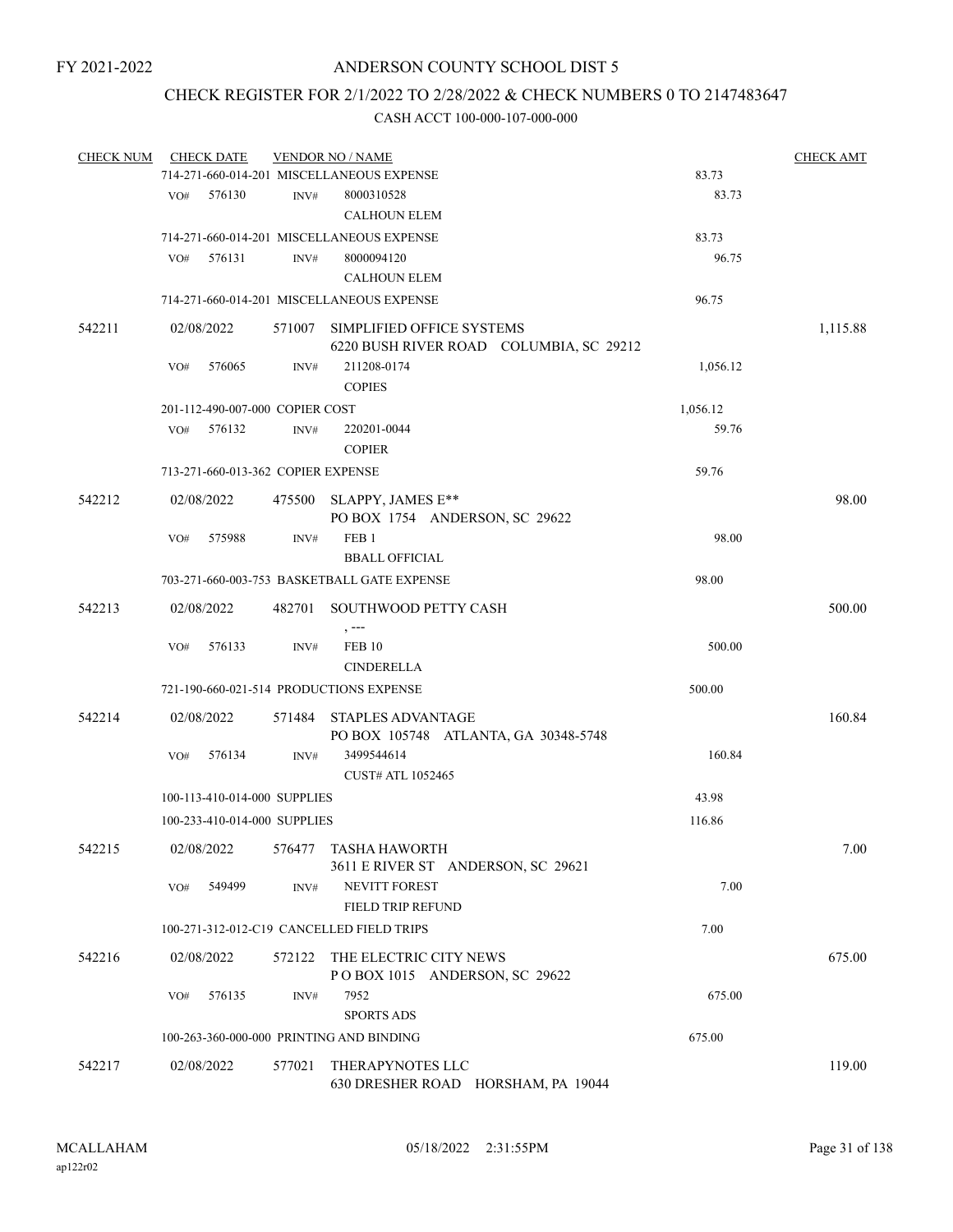# CHECK REGISTER FOR 2/1/2022 TO 2/28/2022 & CHECK NUMBERS 0 TO 2147483647

| <b>CHECK NUM</b> | <b>CHECK DATE</b>                  |        | <b>VENDOR NO / NAME</b>                           |                                                                           |       |          | <b>CHECK AMT</b> |
|------------------|------------------------------------|--------|---------------------------------------------------|---------------------------------------------------------------------------|-------|----------|------------------|
|                  | 576066<br>VO#                      | INV#   | 5368822<br><b>SERVICE</b>                         | PO#                                                                       | 15271 | 119.00   |                  |
|                  |                                    |        | 100-221-312-000-MHC MENTAL HEALTH PUCHASE SERVICE |                                                                           |       | 119.00   |                  |
| 542218           | 02/08/2022                         | 564241 | THOMSON REUTERS<br>STREAM, IL 60197-6292          | WEST PAYMENT CENTER PO BOX 6292 CAROL                                     |       |          | 29.32            |
|                  | 576067<br>VO#                      | INV#   | 845353199<br>ACCT 1000451151                      |                                                                           |       | 29.32    |                  |
|                  | 100-232-640-000-000 DUES AND FEES  |        |                                                   |                                                                           |       | 29.32    |                  |
| 542219           | 02/08/2022                         | 576283 | PA 19176-0612                                     | TRACTOR SUPPLY COMPANY<br>DEPT 30 - 1205692138 PO BOX 70612 PHILADELPHIA, |       |          | 229.93           |
|                  | 576068<br>VO#                      | INV#   | <b>PURCHASES</b><br>ACCT 0569-2138                |                                                                           |       | 229.93   |                  |
|                  |                                    |        | 329-115-410-031-000 SUPPLIES-STATE EQUIPMENT      |                                                                           |       | 229.93   |                  |
| 542220           | 02/08/2022                         |        |                                                   | 573815 UNITED REFRIGERATION, INC<br>PO BOX 740703 ATLANTA, GA 30374-0703  |       |          | 1,176.08         |
|                  | 576070<br>VO#                      | INV#   | 82730029<br><b>SUPPLIES</b>                       |                                                                           |       | 1,128.57 |                  |
|                  |                                    |        | 100-254-410-021-001 SUPPLIES - MAINTENANCE        |                                                                           |       | 1,128.57 |                  |
|                  | 576071<br>VO#                      | INV#   | 82696968<br><b>SUPPLIES</b>                       |                                                                           |       | 47.51    |                  |
|                  |                                    |        | 131-254-410-031-001 SUPPLIES - MAINTENANCE        |                                                                           |       | 47.51    |                  |
| 542221           | 02/08/2022                         | 576674 |                                                   | UPSTATE INDUSTRIAL SUPPLIES INC<br>PO BOX 469 SANDY SPRINGS, SC 29677     |       |          | 239.02           |
|                  | 576072<br>VO#                      | INV#   | 73376<br><b>SUPPLIES</b>                          |                                                                           |       | 239.02   |                  |
|                  |                                    |        | 900-115-410-031-053 HAAS FOUND-ADV MANUF (AIT)    |                                                                           |       | 239.02   |                  |
| 542222           | 02/08/2022                         | 576048 | 35246-5874                                        | VITAL RECORDS HOLDINGS, LLC<br>DEPT 5874 PO BOX 11407 BIRMINGHAM, AL      |       |          | 171.72           |
|                  | VO#<br>576074                      | INV#   | 2411802<br><b>SERVICE</b>                         |                                                                           |       | 85.86    |                  |
|                  | 100-232-312-000-REC RECORDS        |        |                                                   |                                                                           |       | 85.86    |                  |
|                  | 576075<br>VO#                      | INV#   | 2363525<br><b>SERVICE</b>                         |                                                                           |       | 85.86    |                  |
|                  | 100-232-312-000-REC RECORDS        |        |                                                   |                                                                           |       | 85.86    |                  |
| 542223           | 02/08/2022                         | 573864 |                                                   | WELLS FARGO VENDOR FIN SERV<br>PO BOX 105743 ATLANTA, GA 30348-5743       |       |          | 426.93           |
|                  | 576076<br>VO#                      | INV#   | 5048745456<br><b>COPIER</b>                       |                                                                           |       | 252.52   |                  |
|                  | 723-190-660-023-913 COPIER EXPENSE |        |                                                   |                                                                           |       | 252.52   |                  |
|                  | 576077<br>VO#                      | INV#   | 5018680779<br><b>COPIER</b>                       |                                                                           |       | 174.41   |                  |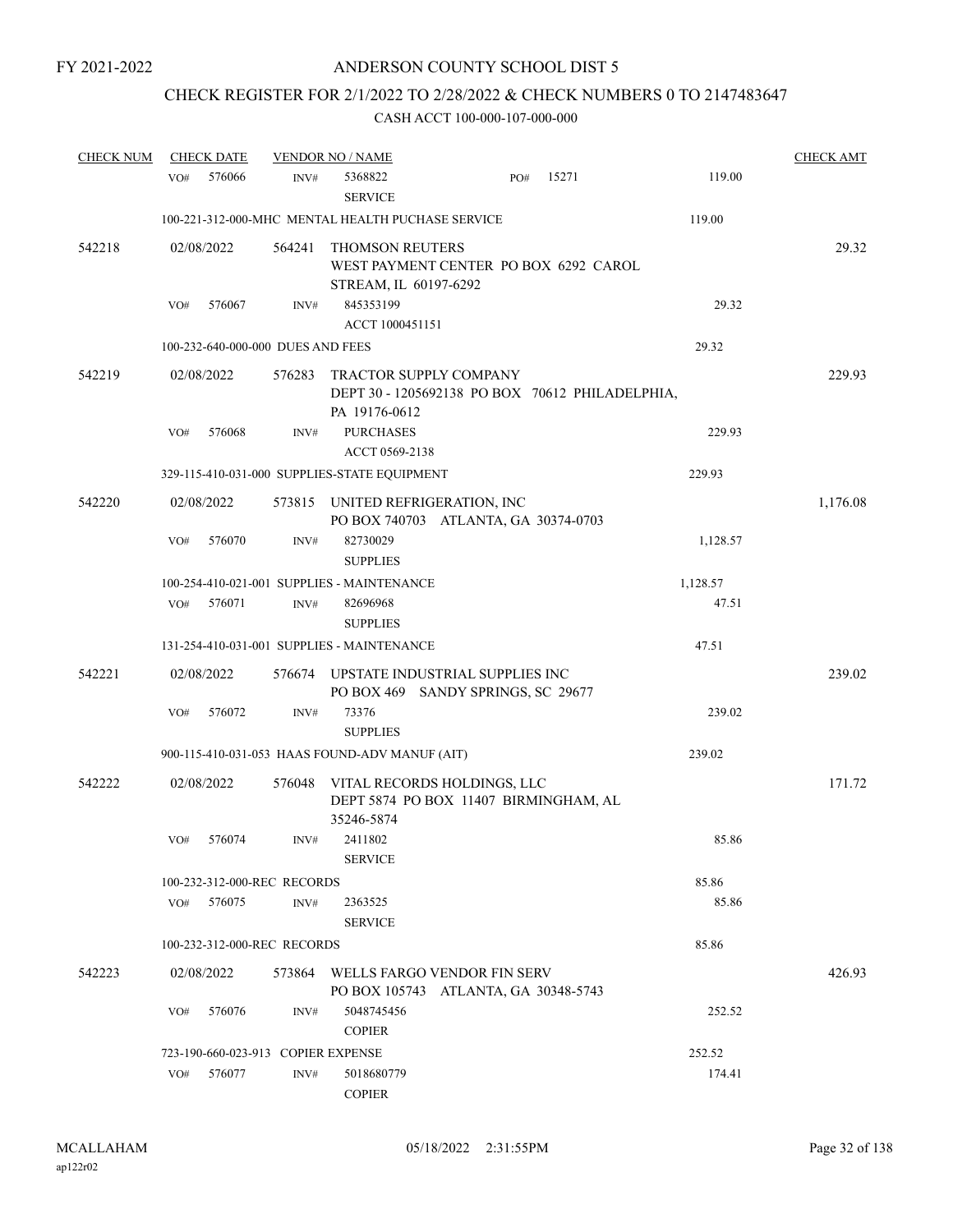# CHECK REGISTER FOR 2/1/2022 TO 2/28/2022 & CHECK NUMBERS 0 TO 2147483647

| <b>CHECK NUM</b> |     | <b>CHECK DATE</b>                  |        | <b>VENDOR NO / NAME</b>                                                                                        |              |          | <b>CHECK AMT</b> |
|------------------|-----|------------------------------------|--------|----------------------------------------------------------------------------------------------------------------|--------------|----------|------------------|
|                  |     | 723-190-660-023-913 COPIER EXPENSE |        |                                                                                                                |              | 174.41   |                  |
| 542224           |     | 02/08/2022                         |        | 577163 WILLIAMS, ELIZABETH**<br>445 CHEVES DRIVE CHARLESTON, SC 29412                                          |              |          | 200.00           |
|                  | VO# | 576092                             | INV#   | FEB <sub>3</sub><br><b>TRAVEL EXPENSES</b>                                                                     |              | 200.00   |                  |
|                  |     |                                    |        | 702-271-660-002-600 ART CLUB EXPENSE                                                                           |              | 200.00   |                  |
| 542225           |     | 02/10/2022                         |        | 570950 ANDERSON COUNTY SHERIFF'S OFFICE<br>ATTN: JAMIE LAZAR 305 CAMSON ROAD<br>ANDERSON, SC 29621             |              |          | 1,417.50         |
|                  | VO# | 576160                             | INV#   | FEB <sub>3</sub><br><b>TL HANNA</b>                                                                            |              | 157.50   |                  |
|                  |     |                                    |        | 702-271-660-002-753 BASKETBALL GATE EXPENSE                                                                    |              | 157.50   |                  |
|                  | VO# | 576161                             | INV#   | FEB <sub>3</sub><br><b>WESTSIDE</b>                                                                            |              | 490.00   |                  |
|                  |     |                                    |        | 703-271-660-003-410 GENERAL ADMINISTRATION EXPENSE                                                             |              | 122.50   |                  |
|                  |     |                                    |        | 703-271-660-003-753 BASKETBALL GATE EXPENSE                                                                    |              | 367.50   |                  |
|                  | VO# | 576230                             | INV#   | FEB <sub>3</sub><br><b>GLENVIEW</b>                                                                            |              | 87.50    |                  |
|                  |     |                                    |        | 720-271-660-020-753 BASKETBALL GATE EXPENSE                                                                    |              | 87.50    |                  |
|                  | VO# | 576231                             | INV#   | FEB 7<br>TL HANNA                                                                                              |              | 157.50   |                  |
|                  |     |                                    |        | 702-271-660-002-753 BASKETBALL GATE EXPENSE                                                                    |              | 157.50   |                  |
|                  | VO# | 576232                             | INV#   | <b>JAN 27</b><br><b>ROBERT ANDERSON</b>                                                                        |              | 105.00   |                  |
|                  |     |                                    |        | 706-271-660-006-753 BASKETBALL GATE EXPENSE                                                                    |              | 105.00   |                  |
|                  | VO# | 576233                             | INV#   | <b>SPORTS</b><br><b>ROBERT ANDERSON</b>                                                                        |              | 420.00   |                  |
|                  |     |                                    |        | 706-271-660-006-697 WRESTLING GATE RECEIPTS EXPENSE                                                            |              | 87.50    |                  |
|                  |     |                                    |        | 706-271-660-006-753 BASKETBALL GATE EXPENSE                                                                    |              | 332.50   |                  |
| 542226           |     | 02/10/2022                         | 570258 | ANDERSON FORD<br>3900 CLEMSON BOULEVARD ANDERSON, SC 29621                                                     |              |          | 348.50           |
|                  | VO# | 576234                             | INV#   | 652943<br><b>DIESEL SERVICE</b>                                                                                |              | 348.50   |                  |
|                  |     |                                    |        | 100-254-412-000-001 TRUCK SERVICE - MAINTENANCE                                                                |              | 348.50   |                  |
| 542227           |     | 02/10/2022                         | 116800 | ANDERSON TILE & CARPET DIST CO, INC<br>1109 WHITEHALL ROAD ATT: ACCOUNTS<br>RECEIVABLE ANDERSON, SC 29625-2127 |              |          | 1,511.49         |
|                  | VO# | 576162                             | INV#   | 22644<br><b>CARPET</b>                                                                                         | PO#<br>15474 | 1,511.49 |                  |
|                  |     | 505-254-410-010-CAR CARPET         |        |                                                                                                                |              | 1,511.49 |                  |
| 542228           |     | 02/10/2022                         | 570528 | ASIAN FOOD SOLUTIONS, INC<br>5600 ELMHURST CIRCLE OVIEDO, FL 32765                                             |              |          | 8,294.64         |
|                  | VO# | 576235                             | INV#   | 2061A-IN<br><b>FOOD</b>                                                                                        |              | 8,294.64 |                  |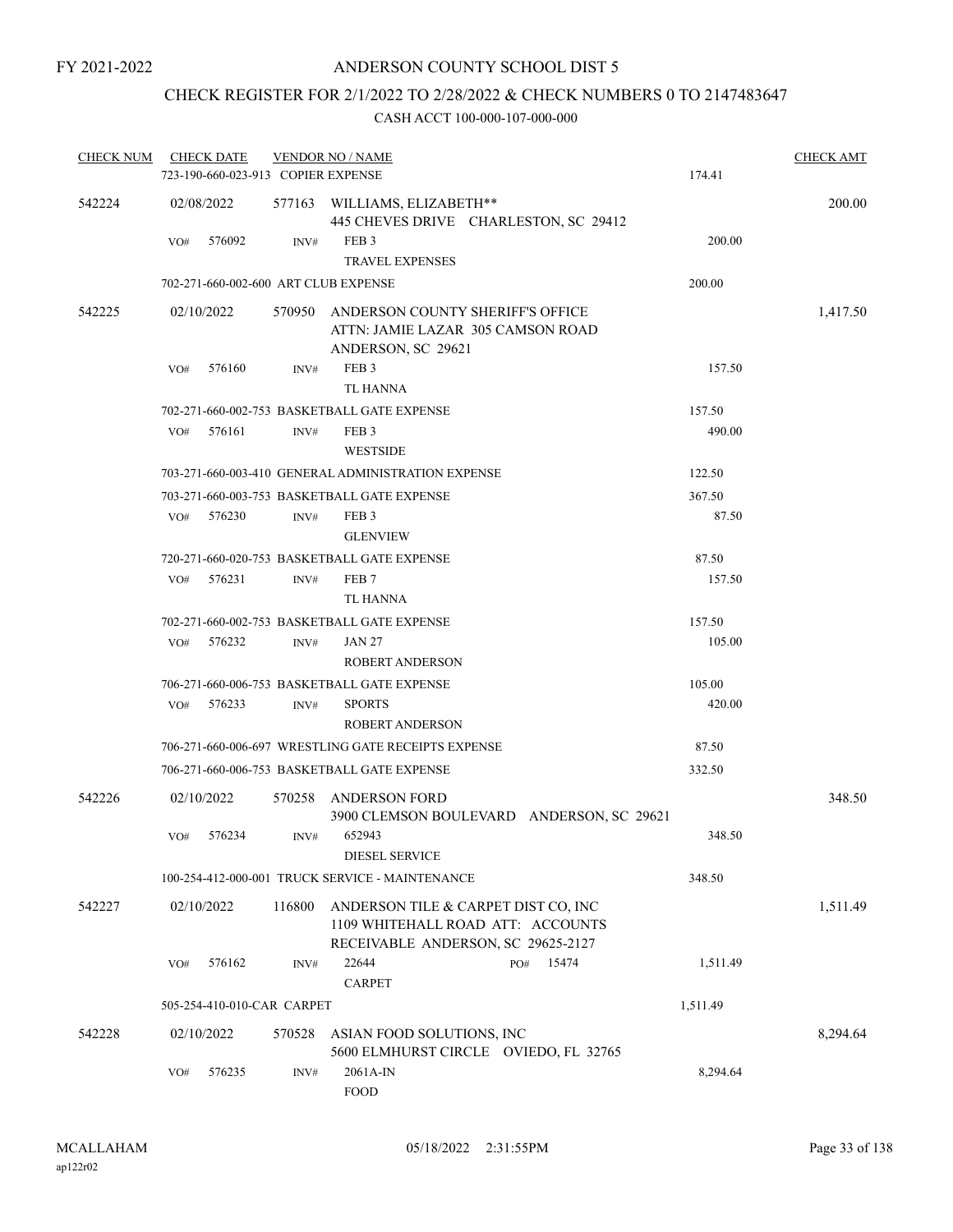### ANDERSON COUNTY SCHOOL DIST 5

# CHECK REGISTER FOR 2/1/2022 TO 2/28/2022 & CHECK NUMBERS 0 TO 2147483647

| <b>CHECK NUM</b> |     | <b>CHECK DATE</b> |        | <b>VENDOR NO / NAME</b>                                                                      |     |       |                 | <b>CHECK AMT</b> |
|------------------|-----|-------------------|--------|----------------------------------------------------------------------------------------------|-----|-------|-----------------|------------------|
|                  |     |                   |        | 600-000-172-000-000 FOOD SERV INVEN. FOOD                                                    |     |       | 8,294.64        |                  |
| 542229           |     | 02/10/2022        |        | 577093 BAKER ROOFING COMPANY<br>517 MERCURY STREET RALEIGH, NC 27603                         |     |       |                 | 5,000.00         |
|                  | VO# | 576163            | INV#   | 179446<br><b>CANOPY APP 1</b>                                                                | PO# | 15614 | 5,000.00        |                  |
|                  |     |                   |        | 100-254-323-023-CAN CANOPY REPLACEMENT                                                       |     |       | 5,000.00        |                  |
| 542230           |     | 02/10/2022        | 566585 | BANK OF AMERICA<br>PO BOX 15731 ATT: ACCOUNTS RECEIVABLE<br>WILMINGTON, DE 19886-5731        |     |       |                 | 2,791.97         |
|                  | VO# | 576236            | INV#   | <b>PURCHASES</b><br>7779 & 1172                                                              |     |       | 2,791.97        |                  |
|                  |     |                   |        | 201-224-333-010-000 TRIPS AND CONFERENCES                                                    |     |       | 1,797.00        |                  |
|                  |     |                   |        | 900-188-410-000-006 HOMELESS SUPPLIES                                                        |     |       | 994.97          |                  |
| 542231           |     | 02/10/2022        | 577171 | BEAR PAW CREEK LLC<br>PO BOX 193 MILLER, MO 65707                                            |     |       |                 | 310.00           |
|                  | VO# | 576269            | INV#   | 57999                                                                                        |     |       | 310.00          |                  |
|                  |     |                   |        | <b>MIDWAY ELEM</b>                                                                           |     |       |                 |                  |
|                  |     |                   |        | 218-112-410-017-01A ART/MUSIC/PE SUPPLIES                                                    |     |       | 310.00          |                  |
| 542232           |     | 02/10/2022        | 167800 | CHICK-FIL-A<br>3526 CLEMSON BOULEVARD ATT: MARY STEPHENS<br>ANDERSON, SC 29625               |     |       |                 | 241.16           |
|                  | VO# | 576165            | INV#   | <b>HEART BISCUITS</b><br>WHITEHALL ELEM                                                      |     |       | 241.16          |                  |
|                  |     |                   |        | 802-112-410-019-000 SUPPLIES - RETENTION                                                     |     |       | 241.16          |                  |
| 542233           |     | 02/10/2022        | 570050 | DRAMATIC PUBLISHING<br>311 WASHINGTON STREET ATT: ACCOUNTS<br>RECEIVABLE WOODSTOCK, IL 60098 |     |       |                 | 326.60           |
|                  | VO# | 576242            | INV#   | 100106318                                                                                    |     |       | 326.60          |                  |
|                  |     |                   |        | <b>GLENVIEW</b>                                                                              |     |       |                 |                  |
|                  |     |                   |        | 720-271-660-020-606 DRAMA CLUB EXPENSE<br>720-271-660-020-606 DRAMA CLUB EXPENSE             |     |       | 309.00<br>17.60 |                  |
| 542234           |     | 02/10/2022        |        | 211302 DUKE ENERGY<br>PO BOX 1094 CHARLOTTE, NC 28201-1094                                   |     |       |                 | 41,495.42        |
|                  | VO# | 576279            | INV#   | DUE FEB 25<br><b>UTILITIES</b>                                                               |     |       | 41,495.42       |                  |
|                  |     |                   |        | 100-254-470-000-000 ENERGY-ELECTRICITY & WATER                                               |     |       | 3,899.48        |                  |
|                  |     |                   |        | 100-254-470-001-000 ENERGY-ELECTRICITY & WATER                                               |     |       | 82.99           |                  |
|                  |     |                   |        | 100-254-470-002-000 ENERGY-ELECTRICITY & WATER                                               |     |       | 1,853.55        |                  |
|                  |     |                   |        | 100-254-470-003-000 ENERGY-ELECTRICITY & WATER                                               |     |       | 15,219.33       |                  |
|                  |     |                   |        | 100-254-470-005-000 ENERGY-ELECTRICITY & WATER                                               |     |       | 78.85           |                  |
|                  |     |                   |        | 100-254-470-007-000 ENERGY-ELECTRICITY & WATER                                               |     |       | 7,443.11        |                  |
|                  |     |                   |        | 100-254-470-009-000 ENERGY-ELECTRICITY & WATER                                               |     |       | 3,528.12        |                  |
|                  |     |                   |        | 100-254-470-012-000 ENERGY-ELECTRICITY & WATER                                               |     |       | 28.04           |                  |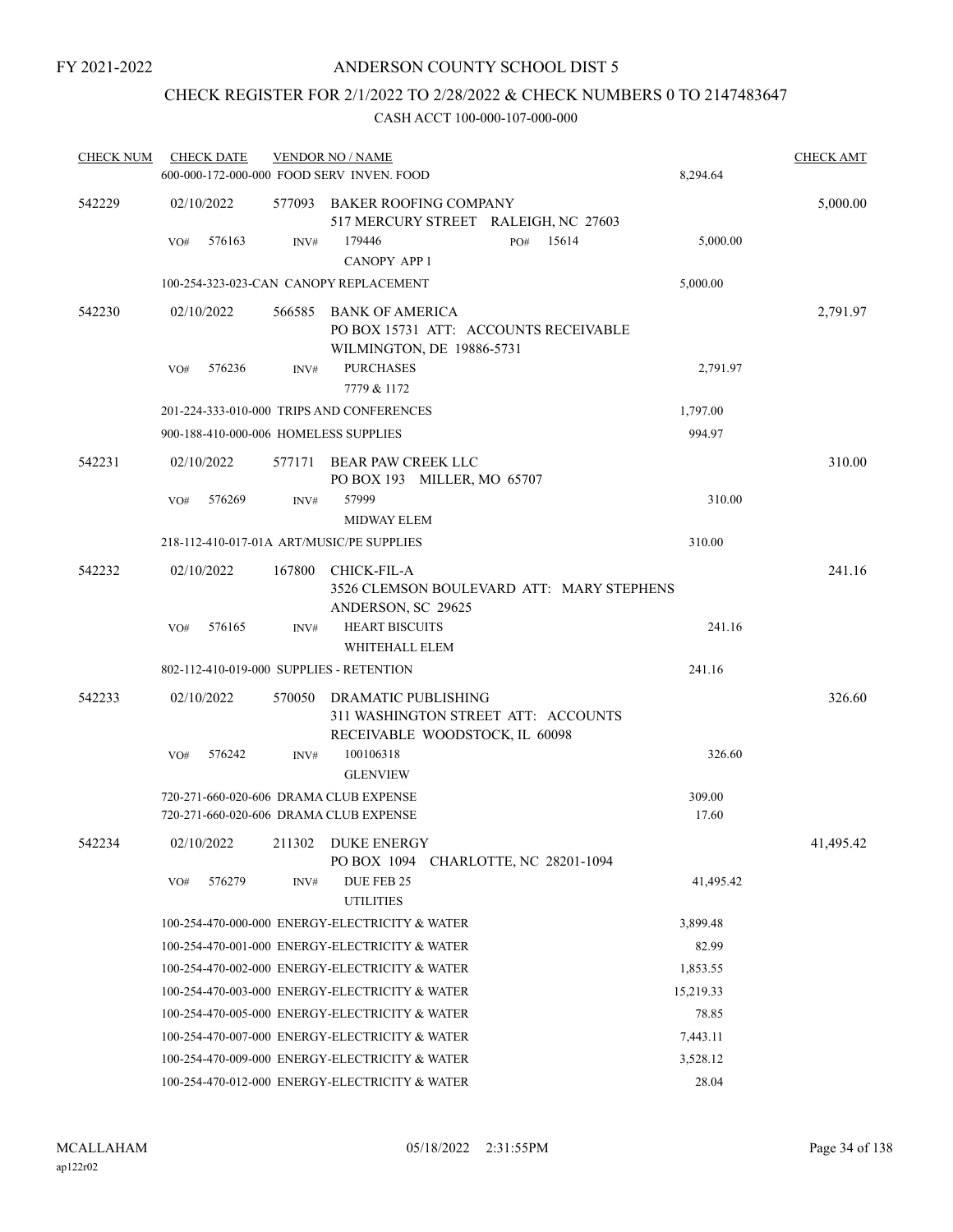#### CHECK REGISTER FOR 2/1/2022 TO 2/28/2022 & CHECK NUMBERS 0 TO 2147483647

| <b>CHECK NUM</b> |     | <b>CHECK DATE</b>            |        | <b>VENDOR NO / NAME</b>                                                              |     |       |           | <b>CHECK AMT</b> |
|------------------|-----|------------------------------|--------|--------------------------------------------------------------------------------------|-----|-------|-----------|------------------|
|                  |     |                              |        | 100-254-470-014-000 ENERGY-ELECTRICITY & WATER                                       |     |       | 55.65     |                  |
|                  |     |                              |        | 100-254-470-015-000 ENERGY-ELECTRICITY & WATER                                       |     |       | 25.18     |                  |
|                  |     |                              |        | 100-254-470-016-000 ENERGY-ELECTRICITY & WATER                                       |     |       | 19.96     |                  |
|                  |     |                              |        | 100-254-470-018-000 ENERGY-ELECTRICITY & WATER                                       |     |       | 2,852.38  |                  |
|                  |     |                              |        | 100-254-470-019-000 ENERGY-ELECTRICITY & WATER                                       |     |       | 23.99     |                  |
|                  |     |                              |        | 131-254-470-031-000 ENERGY-ELECTRICITY/WATER                                         |     |       | 6,384.79  |                  |
| 542235           |     | 02/10/2022                   | 577167 | DUKES, RONNIE**<br>101 PRAIRIE WOLF RUN DUNCAN, SC 29334                             |     |       |           | 134.00           |
|                  | VO# | 576154                       | INV#   | FEB <sub>3</sub><br><b>BBALL OFFICIAL</b>                                            |     |       | 134.00    |                  |
|                  |     |                              |        | 703-271-660-003-753 BASKETBALL GATE EXPENSE                                          |     |       | 134.00    |                  |
| 542236           |     | 02/10/2022                   | 576569 | EGROUP HOLDING COMPANY, LLC<br>PO BOX 38 MOUNT PLEASANT, SC 29465                    |     |       |           | 912.74           |
|                  | VO# | 576168                       | INV#   | 24060<br><b>AZURE</b>                                                                |     |       | 912.74    |                  |
|                  |     |                              |        | 100-266-445-000-000 SOFTWARE TECHNOLOGY                                              |     |       | 912.74    |                  |
| 542237           |     | 02/10/2022                   | 179840 | ENCORE TECHNOLOGY GROUP LLC<br>DEPT 720017 P.O. BOX 1335 CHARLOTTE, NC<br>28201-1335 |     |       |           | 26,513.15        |
|                  | VO# | 576167                       | INV#   | 160626<br><b>POWER SUPPLY</b>                                                        | PO# | 15517 | 1,277.58  |                  |
|                  |     |                              |        | 505-253-540-000-BLD TRANSPORTATION RENOVATIONS                                       |     |       | 1,277.58  |                  |
|                  | VO# | 576243                       | INV#   | 160856<br>TECHNOLOGY                                                                 | PO# | 14938 | 25,235.57 |                  |
|                  |     |                              |        | 515-253-520-000-HQ1 DOWNTOWN PROJECT BLDG 1                                          |     |       | 25,235.57 |                  |
| 542238           |     | 02/10/2022                   | 233400 | FEDEX<br>PO BOX 371461 ATT: ACCOUNTS RECEIVABLE<br>PITTSBURGH, PA 15250-7461         |     |       |           | 34.91            |
|                  | VO# | 576245                       | INV#   | 7-647-41836<br><b>SHIPPING</b>                                                       |     |       | 34.91     |                  |
|                  |     | 201-223-410-000-000 SUPPLIES |        |                                                                                      |     |       | 34.91     |                  |
| 542239           |     | 02/10/2022                   |        | 572335 FRALEY, KRIS M**<br>305 N SILVER RIDGE DRIVE GREER, SC 29651                  |     |       |           | 127.70           |
|                  | VO# | 576155                       | INV#   | FEB <sub>3</sub><br><b>BBALL OFFICIAL</b>                                            |     |       | 127.70    |                  |
|                  |     |                              |        | 703-271-660-003-753 BASKETBALL GATE EXPENSE                                          |     |       | 127.70    |                  |
| 542240           |     | 02/10/2022                   | 569352 | FRONTLINE TECHNOLOGIES<br>PO BOX 780577 PHILADELPHIA, PA 19178-0577                  |     |       |           | 3,907.50         |
|                  | VO# | 576171                       | INV#   | 151600<br><b>SERVICE FEE</b>                                                         | PO# | 14904 | 3,907.50  |                  |
|                  |     |                              |        | 283-213-316-000-000 HEALTHMASTER DATA PROCESSING                                     |     |       | 3,907.50  |                  |
| 542241           |     | 02/10/2022                   | 574009 | FUN EXPRESS, LLC<br>PO BOX 14463 DES MOINES, IA 50306                                |     |       |           | 705.88           |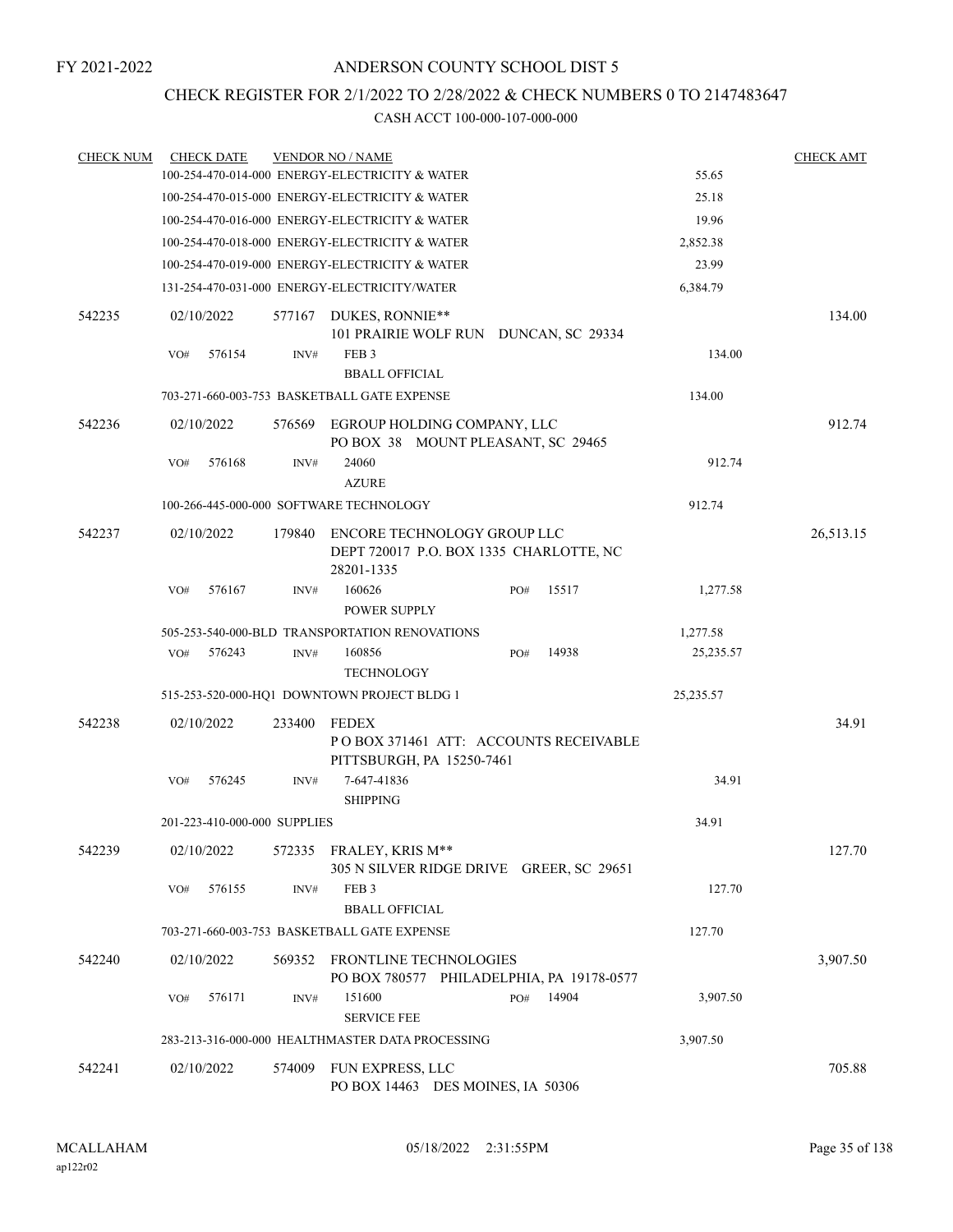# CHECK REGISTER FOR 2/1/2022 TO 2/28/2022 & CHECK NUMBERS 0 TO 2147483647

| <b>CHECK NUM</b> | <b>CHECK DATE</b>                   |        | <b>VENDOR NO / NAME</b>                                                                                                                                                                                                                                |                                                    | <b>CHECK AMT</b> |
|------------------|-------------------------------------|--------|--------------------------------------------------------------------------------------------------------------------------------------------------------------------------------------------------------------------------------------------------------|----------------------------------------------------|------------------|
|                  | 576172<br>VO#                       | INV#   | 714693214-02<br><b>NORTH POINTE</b>                                                                                                                                                                                                                    | 705.88                                             |                  |
|                  |                                     |        | 713-271-660-013-201 MISCELLANEOUS EXPENSE                                                                                                                                                                                                              | 705.88                                             |                  |
| 542242           | 02/10/2022                          |        | 569972 GASHES CREEK BAPTIST CEMETERY<br>308 GASHES CREEK RD ASHEVILLE, NC 28803                                                                                                                                                                        |                                                    | 25.00            |
|                  | 576158<br>VO#                       | INV#   | <b>SOUTHWOOD</b><br><b>GOSNELL MEMORIAL</b>                                                                                                                                                                                                            | 25.00                                              |                  |
|                  | 721-190-660-021-429 FACULTY EXPENSE |        |                                                                                                                                                                                                                                                        | 25.00                                              |                  |
| 542243           | 02/10/2022                          |        | 257450 GUNNELS, LOYD STEVE**<br>220 HAZELWOOD AVENUE ANDERSON, SC 29626                                                                                                                                                                                |                                                    | 62.90            |
|                  | VO#<br>576216                       | INV#   | FEB <sub>7</sub><br><b>BBALL OFFICIAL</b>                                                                                                                                                                                                              | 62.90                                              |                  |
|                  |                                     |        | 706-271-660-006-753 BASKETBALL GATE EXPENSE                                                                                                                                                                                                            | 62.90                                              |                  |
| 542244           | 02/10/2022                          | 259400 | HAMMOND WATER DISTRICT<br>4315 HWY 29 NORTH BELTON, SC 29627-9796                                                                                                                                                                                      |                                                    | 12,290.08        |
|                  | 576278<br>VO#                       | INV#   | NOV - JAN<br><b>UTILITIES</b>                                                                                                                                                                                                                          | 12,290.08                                          |                  |
|                  |                                     |        | 100-254-470-002-000 ENERGY-ELECTRICITY & WATER<br>100-254-470-002-000 ENERGY-ELECTRICITY & WATER<br>100-254-470-002-000 ENERGY-ELECTRICITY & WATER<br>100-254-470-002-000 ENERGY-ELECTRICITY & WATER<br>100-254-470-002-000 ENERGY-ELECTRICITY & WATER | 120.20<br>4,238.39<br>1,094.45<br>271.35<br>200.50 |                  |
|                  |                                     |        | 100-254-470-013-000 ENERGY-ELECTRICITY & WATER                                                                                                                                                                                                         |                                                    |                  |
|                  |                                     |        | 100-254-470-013-000 ENERGY-ELECTRICITY & WATER                                                                                                                                                                                                         | 1,107.82<br>120.20                                 |                  |
|                  |                                     |        | 100-254-470-017-000 ENERGY-ELECTRICITY & WATER                                                                                                                                                                                                         | 3,859.74                                           |                  |
|                  |                                     |        | 100-254-470-020-000 ENERGY-ELECTRICITY & WATER<br>100-254-470-020-000 ENERGY-ELECTRICITY & WATER                                                                                                                                                       | 120.20<br>1,157.23                                 |                  |
| 542245           | 02/10/2022                          |        | 575547 HELLO LITERACY<br>1116 MINNIE DRIVE RALEIGH, NC 27603                                                                                                                                                                                           |                                                    | 567.00           |
|                  | VO#<br>576270                       | INV#   | 2092022<br>15836<br>PO#<br>WHITEHALL ELEM                                                                                                                                                                                                              | 567.00                                             |                  |
|                  |                                     |        | 201-224-333-019-000 TRIPS AND CONFERENCES                                                                                                                                                                                                              | 567.00                                             |                  |
| 542246           | 02/10/2022                          | 576477 | KALA CHAPPERLEAR<br>149 MEDITERRANEAN AVE ANDRESON, SC 29621                                                                                                                                                                                           |                                                    | 12.00            |
|                  | 550116<br>VO#                       | INV#   | <b>MIDWAY</b><br>FIELD TRIP REFUND                                                                                                                                                                                                                     | 12.00                                              |                  |
|                  |                                     |        | 100-271-312-017-C19 CANCELLED FIELD TRIPS                                                                                                                                                                                                              | 12.00                                              |                  |
| 542247           | 02/10/2022                          | 577121 | KERR, ALYSSA**<br>503 FOUNTAINBLEU BLVD ANDERSON, SC 29625                                                                                                                                                                                             |                                                    | 35.00            |
|                  | 576215<br>VO#                       | INV#   | <b>JAN 24</b><br><b>VIDEO TEAM</b>                                                                                                                                                                                                                     | 35.00                                              |                  |
|                  | 100-271-112-003-000 SALARIES        |        |                                                                                                                                                                                                                                                        | 35.00                                              |                  |
| 542248           | 02/10/2022                          | 569972 | <b>KIMBERLY DAVIS</b><br>604 TIMBERLAKE RD ANDERSON, SC 29625                                                                                                                                                                                          |                                                    | 50.00            |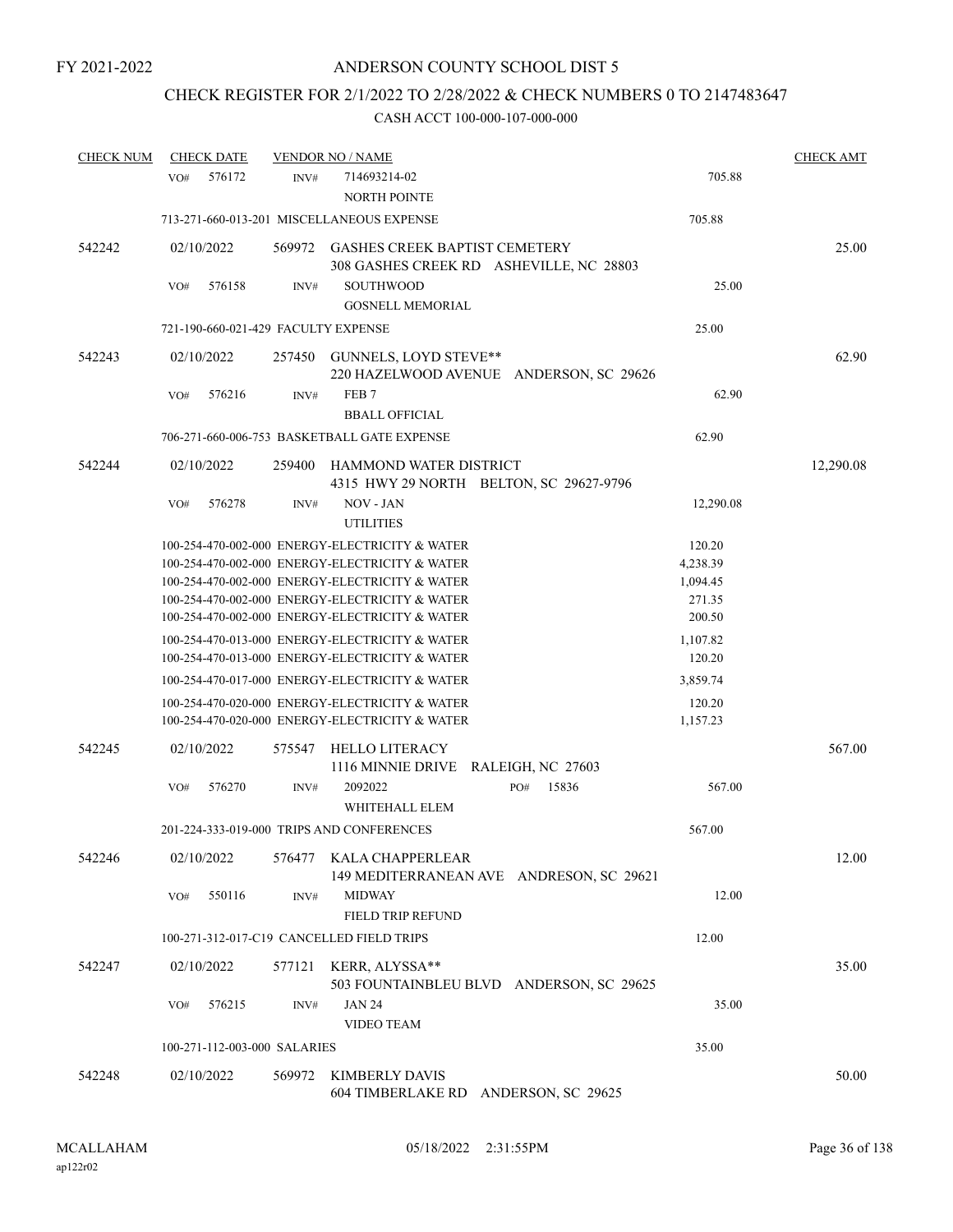# CHECK REGISTER FOR 2/1/2022 TO 2/28/2022 & CHECK NUMBERS 0 TO 2147483647

| <b>CHECK NUM</b> | <b>CHECK DATE</b>            |        | <b>VENDOR NO / NAME</b>                                                                                        |        | <b>CHECK AMT</b> |
|------------------|------------------------------|--------|----------------------------------------------------------------------------------------------------------------|--------|------------------|
|                  | 555166<br>VO#                | INV#   | <b>WESTSIDE</b><br>LUNCH REFUND                                                                                | 50.00  |                  |
|                  |                              |        | 600-000-474-003-000 REVENUES COLLECTED IN ADVANCE                                                              | 50.00  |                  |
| 542249           | 02/10/2022                   |        | 313476 LAKESHORE LEARNING MATERIALS<br>2695 EAST DOMINGUEZ STREET ATT: ACCOUNTS<br>RECEIVABLE CARSON, CA 90895 |        | 219.48           |
|                  | 576250<br>VO#                | INV#   | 345110020222<br><b>CALHOUN ELEM</b>                                                                            | 219.48 |                  |
|                  |                              |        | 714-271-660-014-201 MISCELLANEOUS EXPENSE                                                                      | 219.48 |                  |
| 542250           | 02/10/2022                   |        | 575843 LANGUAGE TESTING INTERNATIONAL, INC<br>PO BOX 825497 PHILADELPHIA, PA 19182-5497                        |        | 20.00            |
|                  | 576271<br>VO#                | INV#   | L52019<br>PO#<br>15849<br>CUST #0011895                                                                        | 20.00  |                  |
|                  |                              |        | 100-221-312-000-TST PURCHASED SERVICES                                                                         | 20.00  |                  |
| 542251           | 02/10/2022                   |        | 577105 MATTISON, SIDNEY**<br>811 ISSAQUEENA TRAIL APT 2202 CENTRAL, SC<br>29630                                |        | 25.00            |
|                  | 576218<br>VO#                | INV#   | FEB <sub>7</sub>                                                                                               | 25.00  |                  |
|                  |                              |        | <b>BBALL OFFICIAL</b>                                                                                          |        |                  |
|                  |                              |        | 706-271-660-006-753 BASKETBALL GATE EXPENSE                                                                    | 25.00  |                  |
| 542252           | 02/10/2022                   |        | 576956 MAXIM STAFFING SOLUTIONS<br>12558 COLLECTIONS CENTER DRIVE CHICAGO, IL<br>60693                         |        | 85.00            |
|                  | 576176<br>VO#                | INV#   | E4794450143<br><b>SERVICES</b>                                                                                 | 85.00  |                  |
|                  |                              |        | 218-126-312-000-01B SPED BCBA CONTRACT                                                                         | 85.00  |                  |
| 542253           | 02/10/2022                   |        | 365675 MURPHY, JAMES T (PETE)**<br>921 CRICKET LANE ANDERSON, SC 29621                                         |        | 62.90            |
|                  | 576217<br>VO#                | INV#   | FEB <sub>7</sub><br><b>BBALL OFFICIAL</b>                                                                      | 62.90  |                  |
|                  |                              |        | 706-271-660-006-753 BASKETBALL GATE EXPENSE                                                                    | 62.90  |                  |
| 542254           |                              |        | 02/10/2022 567126 MUSIC & ARTS CENTER<br>5295 WESTVIEW DR SUITE 300 ATTN: CA<br>FREDERICK, MD 21703            |        | 53.91            |
|                  | 576177<br>VO#                | INV#   | 030185487<br>SOUTHWOOD                                                                                         | 53.91  |                  |
|                  |                              |        | 100-113-410-021-COB CHORUS, ORCHESTRA & BAND                                                                   | 53.91  |                  |
| 542255           | 02/10/2022                   | 569027 | O'REILLY AUTO PARTS<br>POBOX 9464 ATT: ACCOUNTS RECEIVABLE<br>SPRINGFIELD, MO 65801-9464                       |        | 30.71            |
|                  | 576253<br>VO#                | INV#   | 1430-296827<br><b>SUPPLIES</b>                                                                                 | 30.71  |                  |
|                  | 100-255-410-000-000 SUPPLIES |        |                                                                                                                | 30.71  |                  |
| 542256           | 02/10/2022                   |        | 568036 PIEDMONT NATURAL GAS                                                                                    |        | 1,298.30         |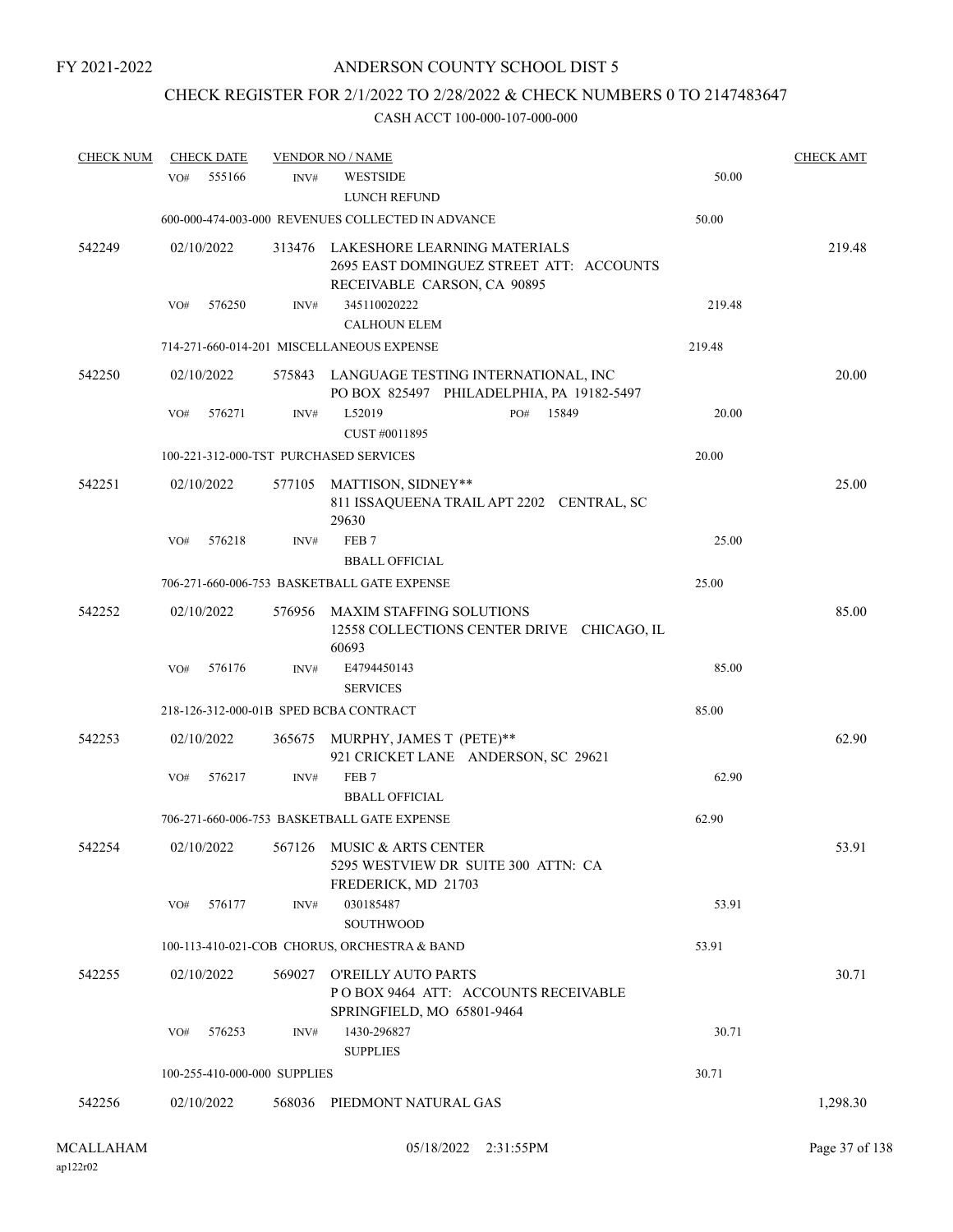## ANDERSON COUNTY SCHOOL DIST 5

## CHECK REGISTER FOR 2/1/2022 TO 2/28/2022 & CHECK NUMBERS 0 TO 2147483647

| <b>CHECK NUM</b> | <b>CHECK DATE</b>               |        |                | <b>VENDOR NO / NAME</b>                                                                            |     |                                           |          | <b>CHECK AMT</b> |
|------------------|---------------------------------|--------|----------------|----------------------------------------------------------------------------------------------------|-----|-------------------------------------------|----------|------------------|
|                  |                                 |        |                | PO BOX 1246 CHARLOTTE, NC 28201-1246                                                               |     |                                           |          |                  |
|                  | VO#                             | 576277 | INV#           | DUE FEB 17<br><b>UTILITIES</b>                                                                     |     |                                           | 1,298.30 |                  |
|                  | 100-254-472-000-000 ENERGY-GAS  |        |                |                                                                                                    |     |                                           | 24.72    |                  |
|                  | 100-254-472-001-000 ENERGY-GAS  |        |                |                                                                                                    |     |                                           | 56.03    |                  |
|                  | 100-254-472-015-000 ENERGY-GAS  |        |                |                                                                                                    |     |                                           | 478.91   |                  |
|                  | 100-254-472-021-000 ENERGY- GAS |        |                |                                                                                                    |     |                                           | 54.92    |                  |
|                  | 600-256-470-011-000 ENERGY      |        |                |                                                                                                    |     |                                           | 200.40   |                  |
|                  | 600-256-470-015-000 ENERGY      |        |                |                                                                                                    |     |                                           | 135.41   |                  |
|                  | 600-256-470-016-000 ENERGY      |        |                |                                                                                                    |     |                                           | 160.98   |                  |
|                  | 600-256-470-021-000 ENERGY      |        |                |                                                                                                    |     |                                           | 186.93   |                  |
| 542257           | 02/10/2022                      |        |                | 572248 PINE GROVE, INC<br>POBOX 100 ELGIN, SC 29045-0100                                           |     |                                           |          | 2,158.40         |
|                  | VO#                             | 576184 | INV#           | KAY2022ED0222<br><b>FEB SERVICES</b>                                                               | PO# | 15397                                     | 2,158.40 |                  |
|                  |                                 |        |                | 230-127-312-000-000 PURCHASED SERVICES-LD/DD/OHI                                                   |     |                                           | 2,158.40 |                  |
| 542258           | 02/10/2022                      |        |                | 571652 PROSOURCE LLC<br>P.O. BOX 5339 GREENVILLE, SC 29606                                         |     |                                           |          | 135.07           |
|                  | VO#                             | 576185 | INV#           | S2428561<br><b>SUPPLIES</b>                                                                        |     |                                           | 135.07   |                  |
|                  |                                 |        |                | 100-254-410-000-001 MAINT. SUPPLIES-STRUCTURES                                                     |     |                                           | 57.93    |                  |
|                  |                                 |        |                | 100-254-410-007-001 SUPPLIES - MAINTENANCE                                                         |     |                                           | 38.57    |                  |
|                  |                                 |        |                | 100-254-410-018-001 SUPPLIES - MAINTENANCE                                                         |     |                                           | 38.57    |                  |
| 542259           | 02/10/2022                      |        | 572955         | PSAT<br>60693                                                                                      |     | 12192 COLLECTION CENTER DRIVE CHICAGO, IL |          | 7,032.00         |
|                  | VO#                             | 576255 | INV#           | 382292892A<br><b>WESTSIDE</b>                                                                      | PO# | 15844                                     | 7,032.00 |                  |
|                  |                                 |        |                | 319-221-312-000-000 PURCHASED SERVICES-TESTING                                                     |     |                                           | 7,032.00 |                  |
| 542260           | 02/10/2022                      |        | 572850         | ROBERT ANDERSON PETTY CASH<br>$, --$                                                               |     |                                           |          | 500.00           |
|                  | VO#                             | 576187 | $\text{INV}\#$ | <b>FEB 12</b><br><b>CHAMPIONSHIP GAME</b>                                                          |     |                                           | 500.00   |                  |
|                  |                                 |        |                | 706-271-660-006-666 CONCESSIONS EXPENSE                                                            |     |                                           | 200.00   |                  |
|                  |                                 |        |                | 706-271-660-006-753 BASKETBALL GATE EXPENSE                                                        |     |                                           | 300.00   |                  |
| 542261           | 02/10/2022                      |        | 564333         | SC DEPT OF EDUCATION<br>1429 SENATE STREET SUE BARR-CHIEF<br>INFORMATION OFFICE COLUMBIA, SC 29201 |     |                                           |          | 2,469.13         |
|                  | VO#                             | 576188 | INV#           | 2022-01-0405<br><b>SERVICES</b>                                                                    |     |                                           | 2,469.13 |                  |
|                  |                                 |        |                | 100-266-345-000-000 TECHNOLOGY INFRASTRUCTURE                                                      |     |                                           | 2,469.13 |                  |
| 542262           | 02/10/2022                      |        | 576350         | SEGRA                                                                                              |     |                                           |          | 151.03           |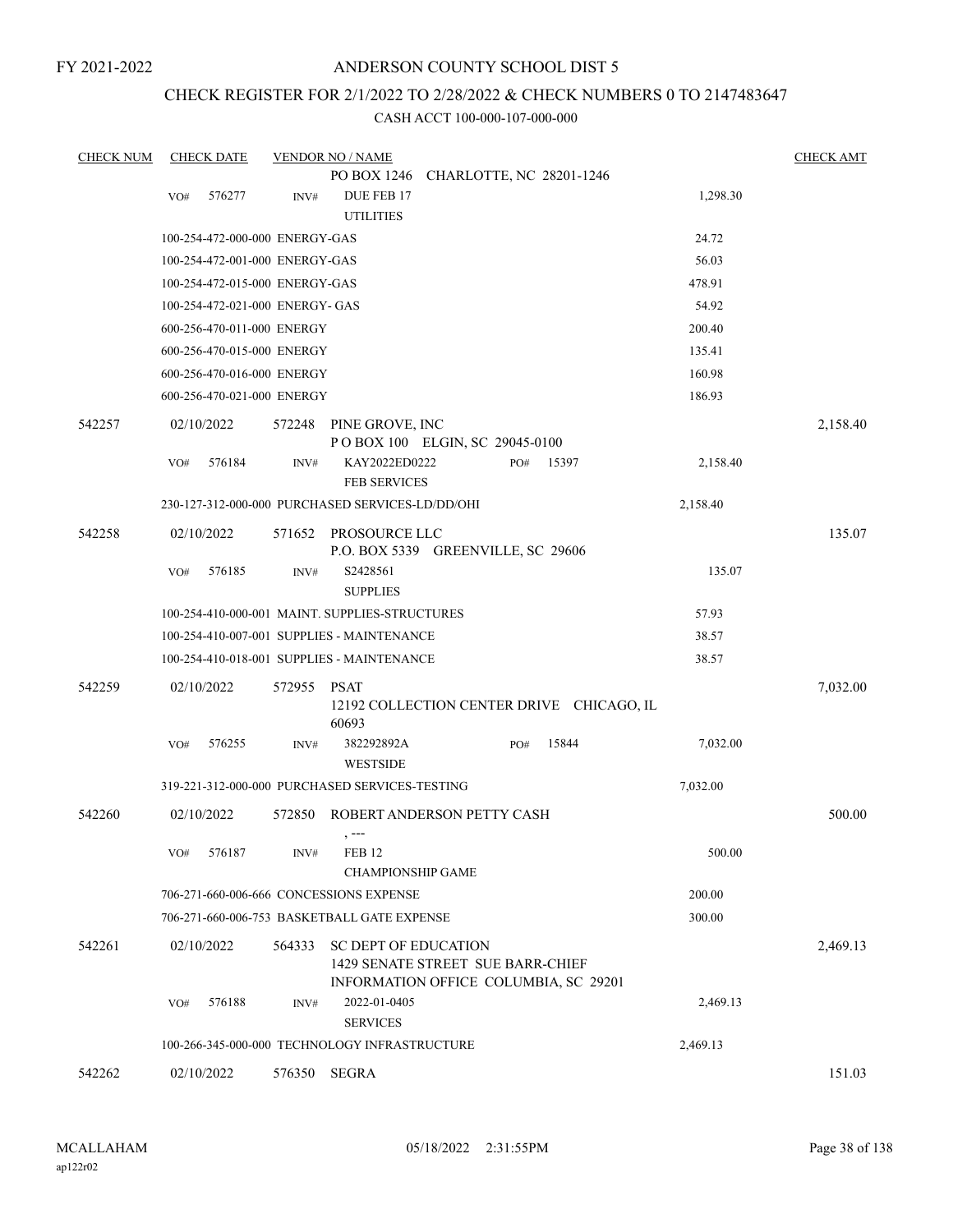## ANDERSON COUNTY SCHOOL DIST 5

## CHECK REGISTER FOR 2/1/2022 TO 2/28/2022 & CHECK NUMBERS 0 TO 2147483647

| <b>CHECK NUM</b> |     | <b>CHECK DATE</b>             |        | <b>VENDOR NO / NAME</b>                                                                  |     |       |        | <b>CHECK AMT</b> |
|------------------|-----|-------------------------------|--------|------------------------------------------------------------------------------------------|-----|-------|--------|------------------|
|                  |     |                               |        | SC TELECOMMUNICATIONS GROUP PO BOX 631140<br>CINCINNATI, OH 45263-1140                   |     |       |        |                  |
|                  | VO# | 576193                        | INV#   | 2143024                                                                                  |     |       | 151.03 |                  |
|                  |     |                               |        | <b>SERVICE</b>                                                                           |     |       |        |                  |
|                  |     | 100-266-340-000-000 TELEPHONE |        |                                                                                          |     |       | 1.24   |                  |
|                  |     | 100-266-340-000-000 TELEPHONE |        |                                                                                          |     |       | 0.46   |                  |
|                  |     | 100-266-340-000-000 TELEPHONE |        |                                                                                          |     |       | 56.53  |                  |
|                  |     | 100-266-340-000-000 TELEPHONE |        |                                                                                          |     |       | 2.59   |                  |
|                  |     | 100-266-340-001-000 TELEPHONE |        |                                                                                          |     |       | 3.42   |                  |
|                  |     | 100-266-340-002-000 TELEPHONE |        |                                                                                          |     |       | 15.09  |                  |
|                  |     | 100-266-340-003-000 TELEPHONE |        |                                                                                          |     |       | 8.93   |                  |
|                  |     | 100-266-340-005-000 TELEPHONE |        |                                                                                          |     |       | 0.16   |                  |
|                  |     | 100-266-340-007-000 TELEPHONE |        |                                                                                          |     |       | 3.49   |                  |
|                  |     | 100-266-340-008-000 TELEPHONE |        |                                                                                          |     |       | 3.64   |                  |
|                  |     | 100-266-340-009-000 TELEPHONE |        |                                                                                          |     |       | 11.43  |                  |
|                  |     | 100-266-340-010-000 TELEPHONE |        |                                                                                          |     |       | 3.24   |                  |
|                  |     | 100-266-340-011-000 TELEPHONE |        |                                                                                          |     |       | 7.51   |                  |
|                  |     | 100-266-340-012-000 TELEPHONE |        |                                                                                          |     |       | 1.92   |                  |
|                  |     | 100-266-340-014-000 TELEPHONE |        |                                                                                          |     |       | 7.61   |                  |
|                  |     | 100-266-340-015-000 TELEPHONE |        |                                                                                          |     |       | 2.02   |                  |
|                  |     | 100-266-340-016-000 TELEPHONE |        |                                                                                          |     |       | 1.90   |                  |
|                  |     | 100-266-340-017-000 TELEPHONE |        |                                                                                          |     |       | 5.41   |                  |
|                  |     | 100-266-340-018-000 TELEPHONE |        |                                                                                          |     |       | 0.04   |                  |
|                  |     | 100-266-340-019-000 TELEPHONE |        |                                                                                          |     |       | 9.34   |                  |
|                  |     | 100-266-340-021-000 TELEPHONE |        |                                                                                          |     |       | 5.01   |                  |
|                  |     | 124-266-340-024-000 TELEPHONE |        |                                                                                          |     |       | 0.05   |                  |
| 542263           |     | 02/10/2022                    | 569520 | SHI INTERNATIONAL CORP<br>POBOX 952121 ATT: ACCOUNTS RECEIVABLE<br>DALLAS, TX 75395-2121 |     |       |        | 131.25           |
|                  | VO# | 576200                        | INV#   | B14690423<br><b>ACROBAT PRO</b>                                                          | PO# | 15811 | 131.25 |                  |
|                  |     |                               |        | 100-266-345-000-000 TECHNOLOGY INFRASTRUCTURE                                            |     |       | 131.25 |                  |
| 542264           |     | 02/10/2022                    | 571007 | SIMPLIFIED OFFICE SYSTEMS<br>6220 BUSH RIVER ROAD COLUMBIA, SC 29212                     |     |       |        | 527.67           |
|                  | VO# | 576260                        | INV#   | 220207-0061<br><b>COPIES</b>                                                             |     |       | 268.51 |                  |
|                  |     |                               |        | 706-271-660-006-411 MISCELLANEOUS EXPENSE                                                |     |       | 268.51 |                  |
|                  | VO# | 576261                        | INV#   | 220207-0062                                                                              |     |       | 259.16 |                  |
|                  |     |                               |        | <b>COPIES</b>                                                                            |     |       |        |                  |
|                  |     |                               |        | 706-271-660-006-411 MISCELLANEOUS EXPENSE                                                |     |       | 259.16 |                  |
| 542265           |     | 02/10/2022                    | 569972 | SIX MILE BAPTIST CHURCH<br>PO BOX 134 SIX MILE, SC 29682                                 |     |       |        | 25.00            |
|                  | VO# | 576157                        | INV#   | SOUTHWOOD<br><b>KESSLER MEMORIAL</b>                                                     |     |       | 25.00  |                  |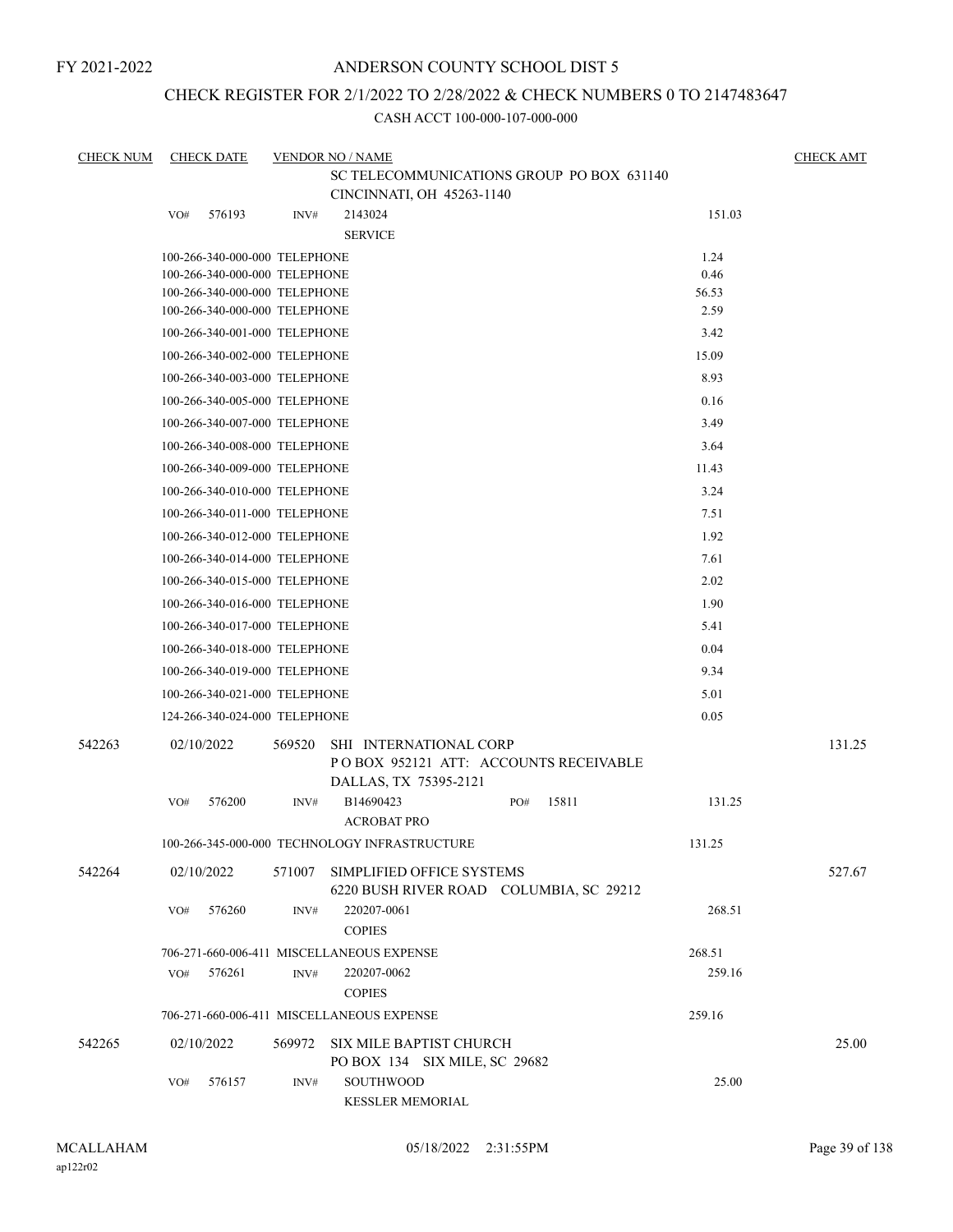## ANDERSON COUNTY SCHOOL DIST 5

## CHECK REGISTER FOR 2/1/2022 TO 2/28/2022 & CHECK NUMBERS 0 TO 2147483647

| <b>CHECK NUM</b> | <b>CHECK DATE</b> |                                        | <b>VENDOR NO / NAME</b>                                                                                |     |       |          | <b>CHECK AMT</b> |
|------------------|-------------------|----------------------------------------|--------------------------------------------------------------------------------------------------------|-----|-------|----------|------------------|
|                  |                   | 721-190-660-021-429 FACULTY EXPENSE    |                                                                                                        |     |       | 25.00    |                  |
| 542266           | 02/10/2022        | 576615                                 | SOLUTIONZ<br>120 INTERSTATE N PARKWAY SUITE 314 ATLANTA,<br>GA 30339                                   |     |       |          | 1,193.16         |
|                  | VO#<br>576201     | INV#                                   | 424092<br><b>SMART LICENSES</b>                                                                        | PO# | 15607 | 1,193.16 |                  |
|                  |                   |                                        | 100-114-445-000-000 DISTRICT WIDE SOFTWARE                                                             |     |       | 1,193.16 |                  |
| 542267           | 02/10/2022        | 576973                                 | SUNBELT STAFFING, LLC<br>PO BOX 934411 ATLANTA, GA 31193-4411                                          |     |       |          | 3,100.00         |
|                  | 576203<br>VO#     | INV#                                   | 20308934<br><b>SERVICE</b>                                                                             | PO# | 15422 | 3,100.00 |                  |
|                  |                   |                                        | 203-127-312-000-000 PURCHASED SERVICES                                                                 |     |       | 3,100.00 |                  |
| 542268           | 02/10/2022        | 576713                                 | TALX CORPORATION<br>EQUIFAX VERIFICATION SERVICES 4076 PAYSPHERE<br>CIRCLE CHICAGO, IL 60674           |     |       |          | 15.94            |
|                  | 576244<br>VO#     | INV#                                   | 2051161084<br><b>SERVICES</b>                                                                          |     |       | 15.94    |                  |
|                  |                   |                                        | 723-190-660-023-911 MISCELLANEOUS- ADULT ED EXPENSE                                                    |     |       | 15.94    |                  |
| 542269           | 02/10/2022        | 576955                                 | THERAPIA STAFFING<br>PO BOX 207841 DALLAS, TX 75320                                                    |     |       |          | 1,423.75         |
|                  | VO#<br>576205     | INV#                                   | 34554<br><b>SERVICES</b>                                                                               | PO# | 15630 | 1,423.75 |                  |
|                  |                   | 203-127-312-000-000 PURCHASED SERVICES |                                                                                                        |     |       | 1,423.75 |                  |
| 542270           | 02/10/2022        | 576122                                 | THERE IS HOPE COUNSELING, LLC<br>ROYCE V. MILLER 144 THOMAS GREEN BLVD, SUITE<br>223 CLEMSON, SC 29631 |     |       |          | 2,625.00         |
|                  | 576206<br>VO#     | INV#                                   | 161811<br><b>SERVICE</b>                                                                               | PO# | 15430 | 1,050.00 |                  |
|                  |                   |                                        | 237-128-313-002-021 STUDENT SERVICES/ COUNSELOR                                                        |     |       | 525.00   |                  |
|                  |                   |                                        | 237-128-313-003-021 STUDENT SERVICES/ COUNSELOR                                                        |     |       | 525.00   |                  |
|                  | 576207<br>VO#     | INV#                                   | 161810<br><b>SERVICE</b>                                                                               | PO# | 15430 | 1,575.00 |                  |
|                  |                   |                                        | 237-128-313-002-021 STUDENT SERVICES/ COUNSELOR                                                        |     |       | 787.50   |                  |
|                  |                   |                                        | 237-128-313-003-021 STUDENT SERVICES/ COUNSELOR                                                        |     |       | 787.50   |                  |
| 542271           | 02/10/2022        |                                        | 576791 THE WW WILLIAMS COMPANY LLC<br>PO BOX 772022 DETROIT, MI 48277-2022                             |     |       |          | 3,228.92         |
|                  | 576265<br>VO#     | INV#                                   | 068W12489<br><b>REPAIR</b>                                                                             | PO# | 14934 | 1,203.87 |                  |
|                  |                   |                                        | 100-255-323-000-ACT ACTIVITY BUS CONTRACTED SERVICES                                                   |     |       | 1,203.87 |                  |
|                  | 576266<br>VO#     | INV#                                   | 068W12490<br><b>REPAIR</b>                                                                             | PO# | 14934 | 666.55   |                  |
|                  |                   |                                        | 100-255-323-000-ACT ACTIVITY BUS CONTRACTED SERVICES                                                   |     |       | 666.55   |                  |
|                  | 576267<br>VO#     | INV#                                   | 068W12491<br><b>REPAIR</b>                                                                             | PO# | 14934 | 165.00   |                  |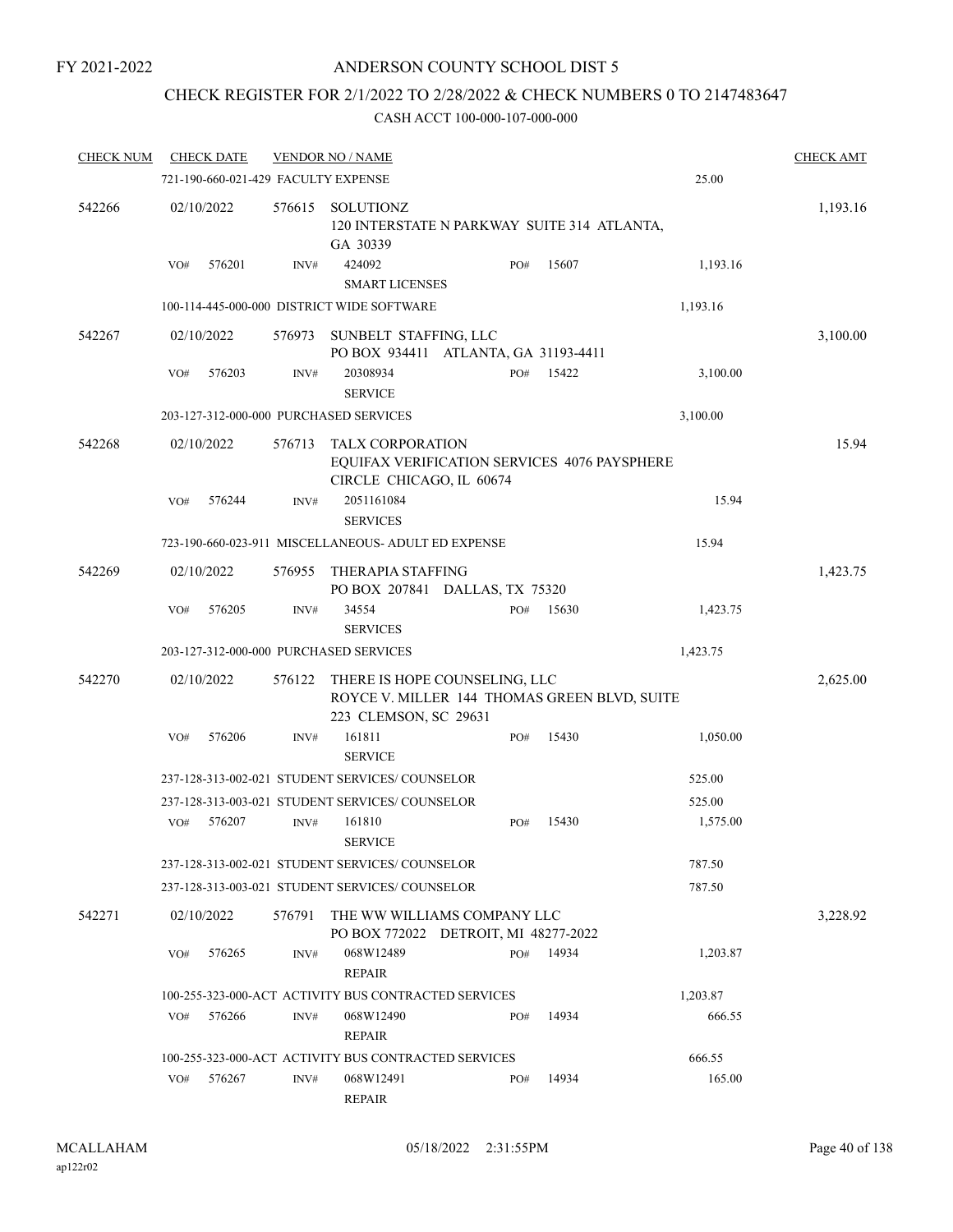# CHECK REGISTER FOR 2/1/2022 TO 2/28/2022 & CHECK NUMBERS 0 TO 2147483647

| <b>CHECK NUM</b> | <b>CHECK DATE</b>                                    |        | <b>VENDOR NO / NAME</b>                                           |     |       |            | <b>CHECK AMT</b> |
|------------------|------------------------------------------------------|--------|-------------------------------------------------------------------|-----|-------|------------|------------------|
|                  | 100-255-323-000-ACT ACTIVITY BUS CONTRACTED SERVICES |        |                                                                   |     |       | 165.00     |                  |
|                  | VO#<br>576268                                        | INV#   | 068W11670<br><b>REPAIR</b>                                        | PO# | 14934 | 1,193.50   |                  |
|                  | 100-255-323-000-ACT ACTIVITY BUS CONTRACTED SERVICES |        |                                                                   |     |       | 1,193.50   |                  |
| 542272           | 02/10/2022                                           | 572346 | TILLMAN, DAMOND**<br>PO BOX 433 CALHOUN FALLS, SC 29628           |     |       |            | 125.00           |
|                  | 576156<br>VO#                                        | INV#   | FEB <sub>3</sub><br><b>BBALL OFFICIAL</b>                         |     |       | 125.00     |                  |
|                  | 703-271-660-003-753 BASKETBALL GATE EXPENSE          |        |                                                                   |     |       | 125.00     |                  |
| 542273           | 02/10/2022                                           | 573815 | UNITED REFRIGERATION, INC<br>PO BOX 740703 ATLANTA, GA 30374-0703 |     |       |            | 148.28           |
|                  | VO#<br>576262                                        | INV#   | 82903096<br><b>SUPPLIES</b>                                       |     |       | 58.32      |                  |
|                  | 100-254-410-000-001 MAINT. SUPPLIES-STRUCTURES       |        |                                                                   |     |       | 58.32      |                  |
|                  | 576263<br>VO#                                        | INV#   | 82883324<br><b>SUPPLIES</b>                                       |     |       | 64.49      |                  |
|                  | 100-254-410-006-001 SUPPLIES - MAINTENANCE           |        |                                                                   |     |       | 64.49      |                  |
|                  | 576264<br>VO#                                        | INV#   | 82922531<br><b>SUPPLIES</b>                                       |     |       | 25.47      |                  |
|                  | 100-254-410-000-001 MAINT. SUPPLIES-STRUCTURES       |        |                                                                   |     |       | 25.47      |                  |
| 542274           | 02/10/2022                                           | 510790 | <b>US FOODSERVICE</b><br>POBOX 602292 CHARLOTTE, NC 28260-2292    |     |       |            | 255,579.48       |
|                  | VO#<br>576280                                        | INV#   | 20950515<br><b>FOOD &amp; SUPPLIES</b>                            |     |       | 255,579.48 |                  |
|                  | 600-256-410-002-000 SUPPLIES                         |        |                                                                   |     |       | 2,127.47   |                  |
|                  | 600-256-410-003-000 SUPPLIES                         |        |                                                                   |     |       | 2,032.30   |                  |
|                  | 600-256-410-005-000 SUPPLIES                         |        |                                                                   |     |       | 900.32     |                  |
|                  | 600-256-410-006-000 SUPPLIES                         |        |                                                                   |     |       | 1,684.50   |                  |
|                  | 600-256-410-007-000 SUPPLIES                         |        |                                                                   |     |       | 873.39     |                  |
|                  | 600-256-410-008-000 SUPPLIES                         |        |                                                                   |     |       | 1,010.37   |                  |
|                  | 600-256-410-009-000 SUPPLIES                         |        |                                                                   |     |       | 1,573.53   |                  |
|                  | 600-256-410-010-000 SUPPLIES                         |        |                                                                   |     |       | 1,175.88   |                  |
|                  | 600-256-410-011-000 SUPPLIES                         |        |                                                                   |     |       | 1,467.51   |                  |
|                  | 600-256-410-012-000 SUPPLIES                         |        |                                                                   |     |       | 834.98     |                  |
|                  | 600-256-410-013-000 SUPPLIES                         |        |                                                                   |     |       | 1,579.11   |                  |
|                  | 600-256-410-014-000 SUPPLIES                         |        |                                                                   |     |       | 1,143.40   |                  |
|                  | 600-256-410-015-000 SUPPLIES                         |        |                                                                   |     |       | 207.80     |                  |
|                  | 600-256-410-016-000 SUPPLIES                         |        |                                                                   |     |       | 979.41     |                  |
|                  | 600-256-410-017-000 SUPPLIES                         |        |                                                                   |     |       | 1,329.56   |                  |
|                  | 600-256-410-018-000 SUPPLIES                         |        |                                                                   |     |       | 713.43     |                  |
|                  | 600-256-410-019-000 SUPPLIES                         |        |                                                                   |     |       | 1,257.54   |                  |
|                  | 600-256-410-020-000 SUPPLIES                         |        |                                                                   |     |       | 1,508.99   |                  |
|                  | 600-256-410-021-000 SUPPLIES                         |        |                                                                   |     |       | 1,311.21   |                  |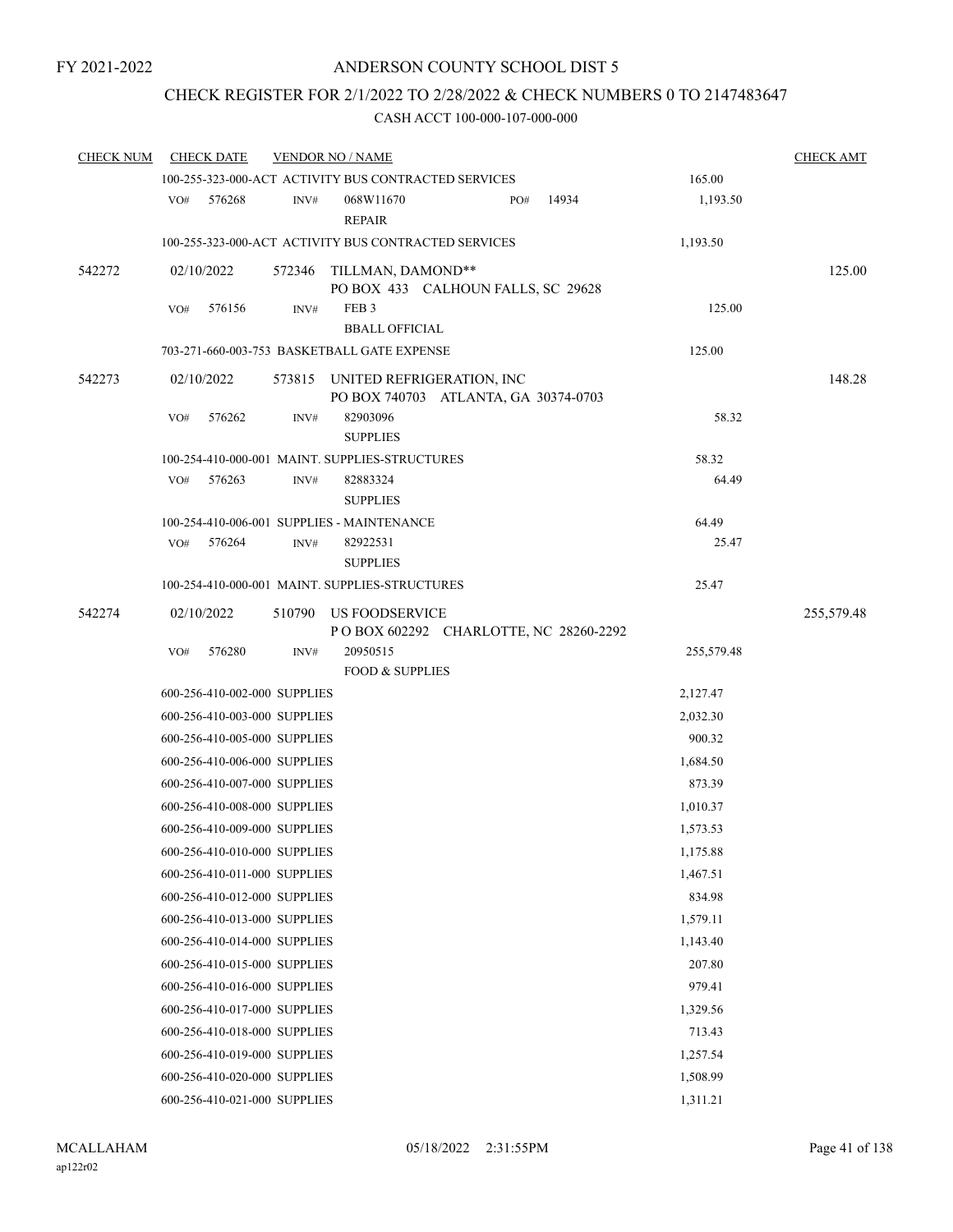# CHECK REGISTER FOR 2/1/2022 TO 2/28/2022 & CHECK NUMBERS 0 TO 2147483647

| <b>CHECK NUM</b> | <b>CHECK DATE</b>            | <b>VENDOR NO / NAME</b>                    |           | <b>CHECK AMT</b> |
|------------------|------------------------------|--------------------------------------------|-----------|------------------|
|                  | 600-256-460-002-000 FOOD     |                                            | 28,616.88 |                  |
|                  | 600-256-460-003-000 FOOD     |                                            | 26,512.72 |                  |
|                  | 600-256-460-005-000 FOOD     |                                            | 9,167.52  |                  |
|                  | 600-256-460-006-000 FOOD     |                                            | 19,563.14 |                  |
|                  | 600-256-460-007-000 FOOD     |                                            | 12,008.62 |                  |
|                  | 600-256-460-008-000 FOOD     |                                            | 11,723.03 |                  |
|                  | 600-256-460-009-000 FOOD     |                                            | 9,298.01  |                  |
|                  | 600-256-460-010-000 FOOD     |                                            | 10,216.21 |                  |
|                  | 600-256-460-011-000 FOOD     |                                            | 12,139.18 |                  |
|                  | 600-256-460-012-000 FOOD     |                                            | 9,184.63  |                  |
|                  | 600-256-460-013-000 FOOD     |                                            | 8,661.25  |                  |
|                  | 600-256-460-014-000 FOOD     |                                            | 10,488.57 |                  |
|                  | 600-256-460-015-000 FOOD     |                                            | 1,211.66  |                  |
|                  | 600-256-460-016-000 FOOD     |                                            | 9,673.00  |                  |
|                  | 600-256-460-017-000 FOOD     |                                            | 8,001.72  |                  |
|                  | 600-256-460-018-000 FOOD     |                                            | 4,287.86  |                  |
|                  | 600-256-460-019-000 FOOD     |                                            | 6,136.85  |                  |
|                  | 600-256-460-020-000 FOOD     |                                            | 14,856.32 |                  |
|                  | 600-256-460-021-000 FOOD     |                                            | 14,704.08 |                  |
|                  | 631-256-410-031-000 SUPPLIES |                                            | 705.39    |                  |
|                  |                              | 631-256-460-031-000 PURCHASED FOOD         | 4,712.14  |                  |
| 542275           | 02/10/2022                   | 510790<br>US FOODSERVICE                   |           | 2,368.00         |
|                  |                              | P O BOX 602292 CHARLOTTE, NC 28260-2292    |           |                  |
|                  | 576281<br>VO#                | 60813458<br>INV#                           | 2,368.00  |                  |
|                  |                              | <b>USDA FOODS</b>                          |           |                  |
|                  |                              | 600-256-462-002-000 COMMODITY DISTRIBUTION | 164.00    |                  |
|                  |                              | 600-256-462-003-000 COMMODITY DISTRIBUTION | 188.00    |                  |
|                  |                              | 600-256-462-005-000 COMMODITY DISTRIBUTION | 136.00    |                  |
|                  |                              | 600-256-462-006-000 COMMODITY DISTRIBUTION | 256.00    |                  |
|                  |                              | 600-256-462-007-000 COMMODITY DISTRIBUTION | 156.00    |                  |
|                  |                              | 600-256-462-008-000 COMMODITY DISTRIBUTION | 172.00    |                  |
|                  |                              | 600-256-462-009-000 COMMODITY DISTRIBUTION | 44.00     |                  |
|                  |                              | 600-256-462-010-000 COMMODITY DISTRIBUTION | 40.00     |                  |
|                  |                              | 600-256-462-011-000 COMMODITY DISTRIBUTION | 184.00    |                  |
|                  |                              | 600-256-462-012-000 COMMODITY DISTRIBUTION | 68.00     |                  |
|                  |                              | 600-256-462-013-000 COMMODITY DISTRIBUTION | 112.00    |                  |
|                  |                              | 600-256-462-014-000 COMMODITY DISTRIBUTION | 96.00     |                  |
|                  |                              | 600-256-462-015-000 COMMODITY DISTRIBUTION | 32.00     |                  |
|                  |                              | 600-256-462-016-000 COMMODITY DISTRIBUTION | 140.00    |                  |
|                  |                              | 600-256-462-017-000 COMMODITY DISTRIBUTION | 108.00    |                  |
|                  |                              | 600-256-462-018-000 COMMODITY DISTRIBUTION | 84.00     |                  |
|                  |                              | 600-256-462-019-000 COMMODITY DISTRIBUTION | 56.00     |                  |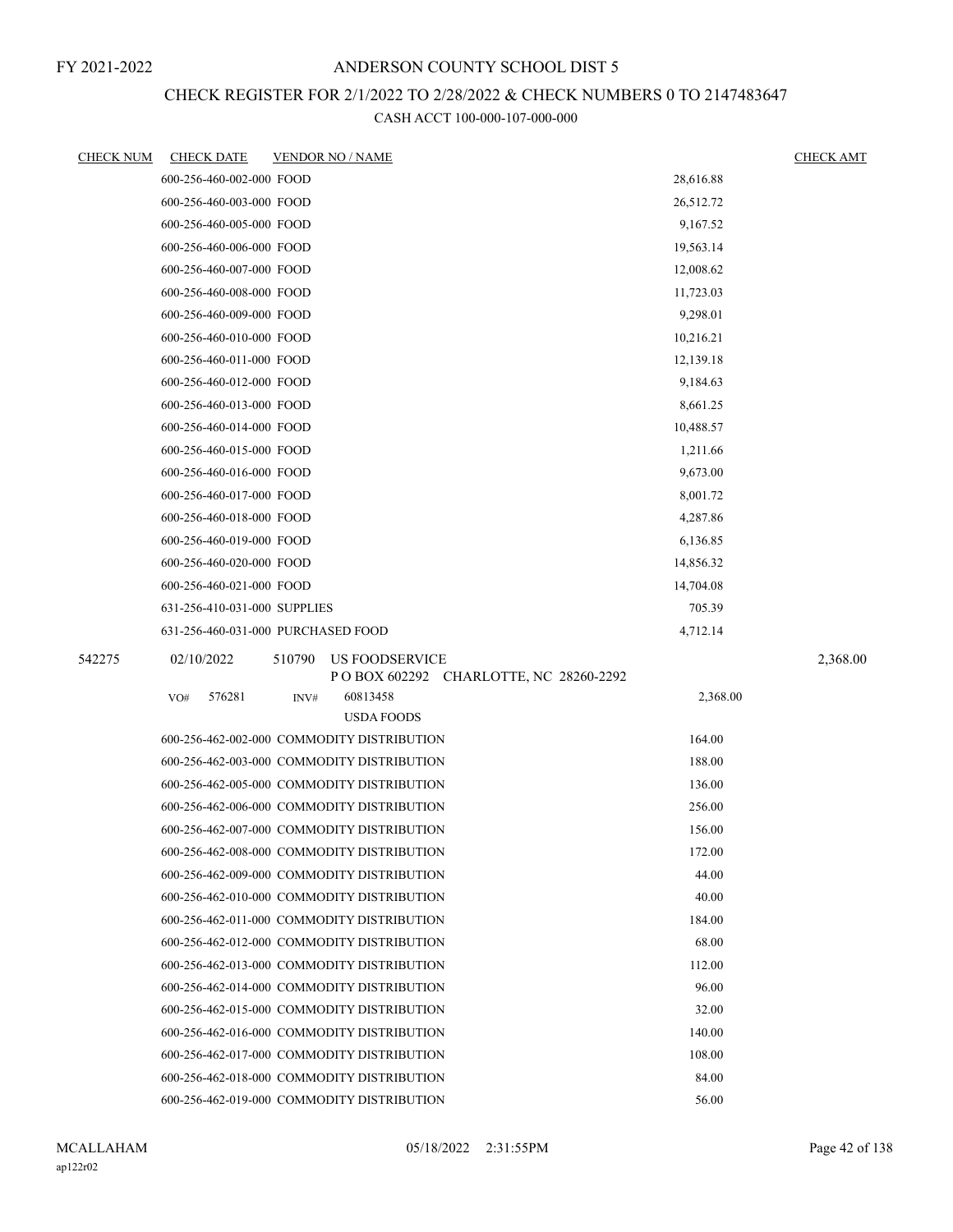## CHECK REGISTER FOR 2/1/2022 TO 2/28/2022 & CHECK NUMBERS 0 TO 2147483647

| <b>CHECK NUM</b> | <b>CHECK DATE</b>                      |        | <b>VENDOR NO / NAME</b>                                         |       |                                           |           | <b>CHECK AMT</b> |
|------------------|----------------------------------------|--------|-----------------------------------------------------------------|-------|-------------------------------------------|-----------|------------------|
|                  |                                        |        | 600-256-462-020-000 COMMODITY DISTRIBUTION                      |       |                                           | 216.00    |                  |
|                  |                                        |        | 600-256-462-021-000 COMMODITY DISTRIBUTION                      |       |                                           | 116.00    |                  |
| 542276           | 02/10/2022                             | 519401 | VERIZON<br>POBOX 660108 DALLAS, TX 75266-0652                   |       |                                           |           | 5,289.69         |
|                  | 576210<br>VO#                          | INV#   | 9898112685<br><b>SERVICE</b>                                    |       |                                           | 5,289.69  |                  |
|                  | 100-266-340-000-000 TELEPHONE          |        |                                                                 |       |                                           | 4,390.36  |                  |
|                  | 100-266-340-001-000 TELEPHONE          |        |                                                                 |       |                                           | 38.01     |                  |
|                  | 100-266-340-002-000 TELEPHONE          |        |                                                                 |       |                                           | 122.72    |                  |
|                  | 100-266-340-003-000 TELEPHONE          |        |                                                                 |       |                                           | 86.90     |                  |
|                  | 100-266-340-006-000 TELEPHONE          |        |                                                                 |       |                                           | 17.89     |                  |
|                  | 100-266-340-007-000 TELEPHONE          |        |                                                                 |       |                                           | 13.70     |                  |
|                  | 100-266-340-008-000 TELEPHONE          |        |                                                                 |       |                                           | 13.70     |                  |
|                  | 100-266-340-009-000 TELEPHONE          |        |                                                                 |       |                                           | 13.70     |                  |
|                  | 100-266-340-010-000 TELEPHONE          |        |                                                                 |       |                                           | 13.70     |                  |
|                  | 100-266-340-012-000 TELEPHONE          |        |                                                                 |       |                                           | 66.58     |                  |
|                  | 100-266-340-013-000 TELEPHONE          |        |                                                                 |       |                                           | 13.70     |                  |
|                  | 100-266-340-014-000 TELEPHONE          |        |                                                                 |       |                                           | 13.70     |                  |
|                  | 100-266-340-016-000 TELEPHONE          |        |                                                                 |       |                                           | 45.79     |                  |
|                  | 100-266-340-017-000 TELEPHONE          |        |                                                                 |       |                                           | 13.70     |                  |
|                  | 100-266-340-018-000 TELEPHONE          |        |                                                                 |       |                                           | 13.70     |                  |
|                  | 100-266-340-019-000 TELEPHONE          |        |                                                                 |       |                                           | 13.70     |                  |
|                  | 100-266-340-020-000 TELEPHONE          |        |                                                                 |       |                                           | 17.89     |                  |
|                  | 131-266-340-031-000 TELEPHONE          |        |                                                                 |       |                                           | 146.68    |                  |
|                  | 338-221-340-000-EAR TELEPHONE          |        |                                                                 |       |                                           | 38.01     |                  |
|                  | 600-256-340-000-000 TELEPHONE          |        |                                                                 |       |                                           | 146.67    |                  |
|                  | 900-188-340-000-006 HOMELESS TELEPHONE |        |                                                                 |       |                                           | 48.89     |                  |
| 542277           | 02/10/2022                             | 565833 | WEX BANK<br>CAROL STREAM, IL 60197-6293                         |       | WRIGHT EXPRESS FLEET SERVICES PO BOX 6293 |           | 3,486.30         |
|                  | 576209<br>VO#                          |        | INV# 78307850<br><b>FUEL</b>                                    |       |                                           | 3,486.30  |                  |
|                  | 100-255-411-000-000 GASOLINE           |        |                                                                 |       |                                           | 3,486.30  |                  |
| 542278           | 02/15/2022                             | 576412 | AMAZON CAPITAL SERVICES<br>PO BOX 035184 SEATTLE, WA 98124-5184 |       |                                           |           | 12,787.19        |
|                  | 576406<br>VO#                          | INV#   | A2QG7V7TDJIMYY<br><b>PURCHASES</b>                              |       |                                           | 12,787.19 |                  |
|                  |                                        |        | 100-113-410-005-INQ INQUIRY BASED LEARNING                      |       |                                           | 149.72    |                  |
|                  |                                        |        | 100-113-410-021-VEN SUPPLY-ADDT'L FOR LOST VENDING              |       |                                           | 189.49    |                  |
|                  | 100-114-410-001-ALT SUPPLIES           |        |                                                                 |       |                                           | 132.01    |                  |
|                  | 100-114-410-001-ALT SUPPLIES           |        |                                                                 | 14.67 |                                           |           |                  |
|                  | 100-114-410-001-ALT SUPPLIES           |        |                                                                 |       |                                           | 80.24     |                  |
|                  | 100-114-410-001-ALT SUPPLIES           |        |                                                                 |       |                                           | $-96.29$  |                  |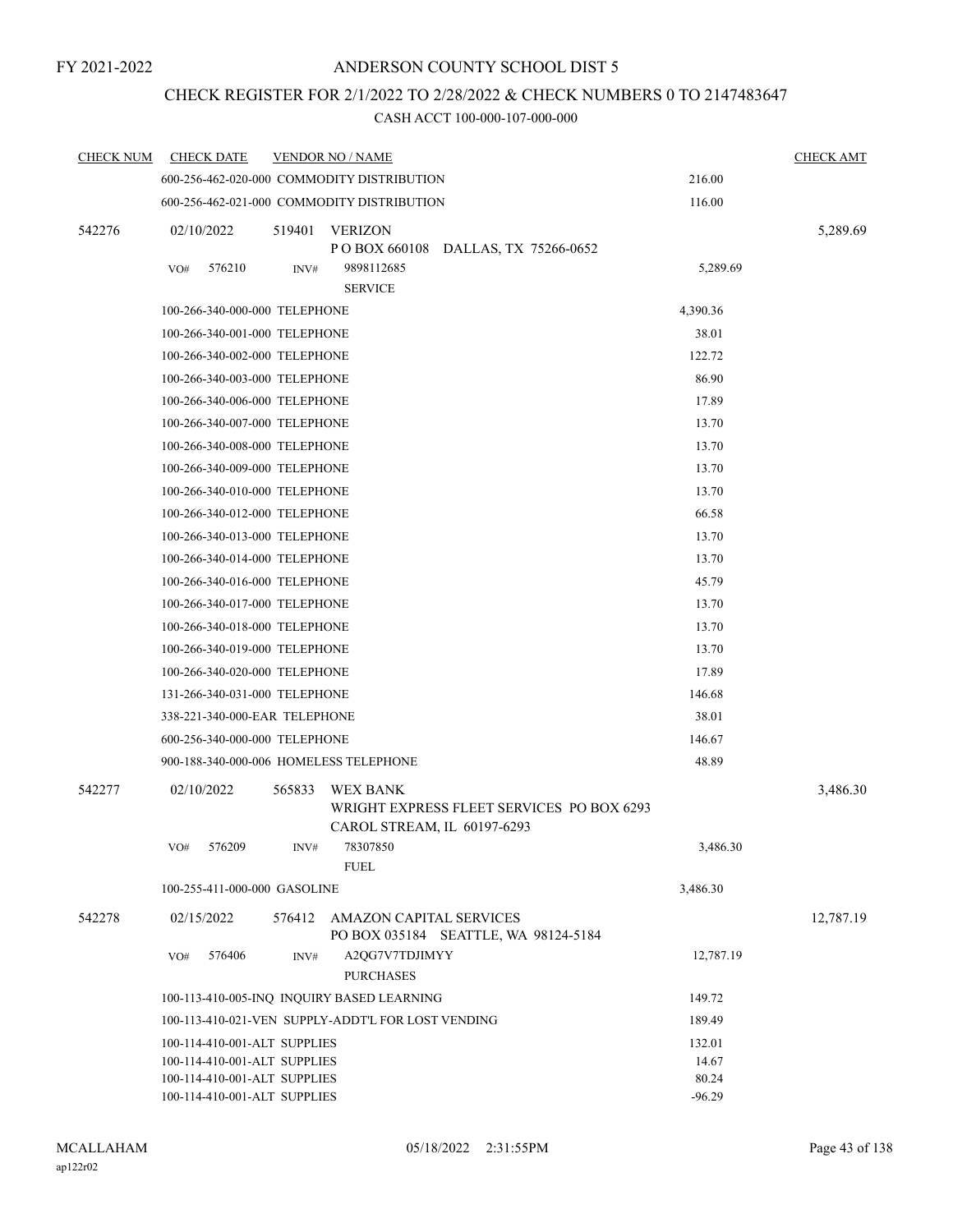# CHECK REGISTER FOR 2/1/2022 TO 2/28/2022 & CHECK NUMBERS 0 TO 2147483647

| <b>CHECK NUM</b> | <b>CHECK DATE</b>                         | <b>VENDOR NO / NAME</b> | <b>CHECK AMT</b>                                                                       |                 |        |
|------------------|-------------------------------------------|-------------------------|----------------------------------------------------------------------------------------|-----------------|--------|
|                  | 100-114-410-002-ROT ROTC                  |                         |                                                                                        | 120.38          |        |
|                  | 100-114-410-002-SCI SCIENCE MATERIALS     |                         |                                                                                        | 39.50           |        |
|                  | 100-114-410-002-SCI SCIENCE MATERIALS     |                         | 32.70                                                                                  |                 |        |
|                  | 100-221-410-000-MHC MHC SUPPLIES          |                         | 56.98                                                                                  |                 |        |
|                  | 100-221-410-000-MHC MHC SUPPLIES          |                         |                                                                                        | 187.25          |        |
|                  | 100-221-410-000-MHC MHC SUPPLIES          |                         |                                                                                        | $-187.25$       |        |
|                  | 100-221-410-000-TST SUPPLIES-TESTING      |                         |                                                                                        | 53.37           |        |
|                  | 100-221-410-003-CDF CDF Supplies          |                         |                                                                                        | 77.50           |        |
|                  |                                           |                         | 100-266-345-000-000 TECHNOLOGY INFRASTRUCTURE                                          | 135.71          |        |
|                  | 131-115-410-031-000 SUPPLIES              |                         |                                                                                        | 2,307.17        |        |
|                  | 201-112-410-011-000 SUPPLIES              |                         |                                                                                        | 187.11          |        |
|                  | 201-112-410-012-000 SUPPLIES              |                         |                                                                                        | 68.77           |        |
|                  | 201-112-410-012-000 SUPPLIES              |                         |                                                                                        | 2,194.29        |        |
|                  | 201-112-410-014-000 SUPPLIES              |                         |                                                                                        | 721.44          |        |
|                  | 201-112-410-019-000 SUPPLIES              |                         |                                                                                        | 222.16          |        |
|                  | 203-127-410-000-000 SUPPLIES              |                         |                                                                                        | 46.98           |        |
|                  | 218-112-410-017-01A ART/MUSIC/PE SUPPLIES |                         |                                                                                        | 1,267.50        |        |
|                  | 283-126-410-008-000 SUPPLIES - SPEECH     |                         |                                                                                        | 14.11           |        |
|                  | 326-112-410-000-000 SCIENCE KITS SUPPLIES |                         |                                                                                        | 293.93          |        |
|                  | 326-112-410-000-000 SCIENCE KITS SUPPLIES |                         |                                                                                        | 76.20           |        |
|                  |                                           |                         | 705-271-660-005-411 MISCELLANEOUS EXPENSE                                              | 211.85          |        |
|                  |                                           |                         | 705-271-660-005-411 MISCELLANEOUS EXPENSE                                              | $-93.09$        |        |
|                  |                                           |                         | 705-271-660-005-411 MISCELLANEOUS EXPENSE<br>705-271-660-005-411 MISCELLANEOUS EXPENSE | $-93.09$        |        |
|                  |                                           |                         |                                                                                        | $-93.09$        |        |
|                  | 705-271-660-005-442 SPECIAL ED EXPENSE    |                         |                                                                                        | 209.70          |        |
|                  |                                           |                         | 706-271-660-006-411 MISCELLANEOUS EXPENSE<br>706-271-660-006-411 MISCELLANEOUS EXPENSE | 509.15<br>81.55 |        |
|                  |                                           |                         |                                                                                        |                 |        |
|                  | 707-190-660-007-288 LITERACY EXPENSE      |                         |                                                                                        | 114.90          |        |
|                  |                                           |                         | 709-271-660-009-201 MISCELLANEOUS EXPENSE                                              | 1,124.52        |        |
|                  | 709-271-660-009-394 4K TUITION EXPENSE    |                         |                                                                                        | 225.58          |        |
|                  |                                           |                         | 712-271-660-012-324 POSTIVE BEHAVIOR I.S. EXPENSE                                      | 24.57           |        |
|                  |                                           |                         | 712-271-660-012-324 POSTIVE BEHAVIOR I.S. EXPENSE                                      | 55.94           |        |
|                  | 731-271-660-031-871 MEDIA FILM EXPENSE    |                         |                                                                                        | 74.86           |        |
|                  |                                           |                         | 969-183-410-023-000 HSED READINESS SUPPLIES                                            | 2,048.20        |        |
| 542279           | 02/15/2022                                | 570950                  | ANDERSON COUNTY SHERIFF'S OFFICE                                                       |                 | 980.00 |
|                  |                                           |                         | ATTN: JAMIE LAZAR 305 CAMSON ROAD                                                      |                 |        |
|                  |                                           |                         | ANDERSON, SC 29621                                                                     |                 |        |
|                  | 576297<br>VO#                             | INV#                    | FEB 8                                                                                  | 210.00          |        |
|                  |                                           |                         | WHS BASKETBALL                                                                         |                 |        |
|                  |                                           |                         | 703-271-660-003-410 GENERAL ADMINISTRATION EXPENSE                                     | 105.00          |        |
|                  |                                           |                         | 703-271-660-003-753 BASKETBALL GATE EXPENSE                                            | 105.00          |        |
|                  | 576298<br>VO#                             | INV#                    | FEB <sub>5</sub>                                                                       | 280.00          |        |
|                  |                                           |                         | WHS WRESTLING                                                                          |                 |        |
|                  |                                           |                         | 703-271-660-003-697 WRESTLING GATE RECEIPTS EXPENSE                                    | 280.00          |        |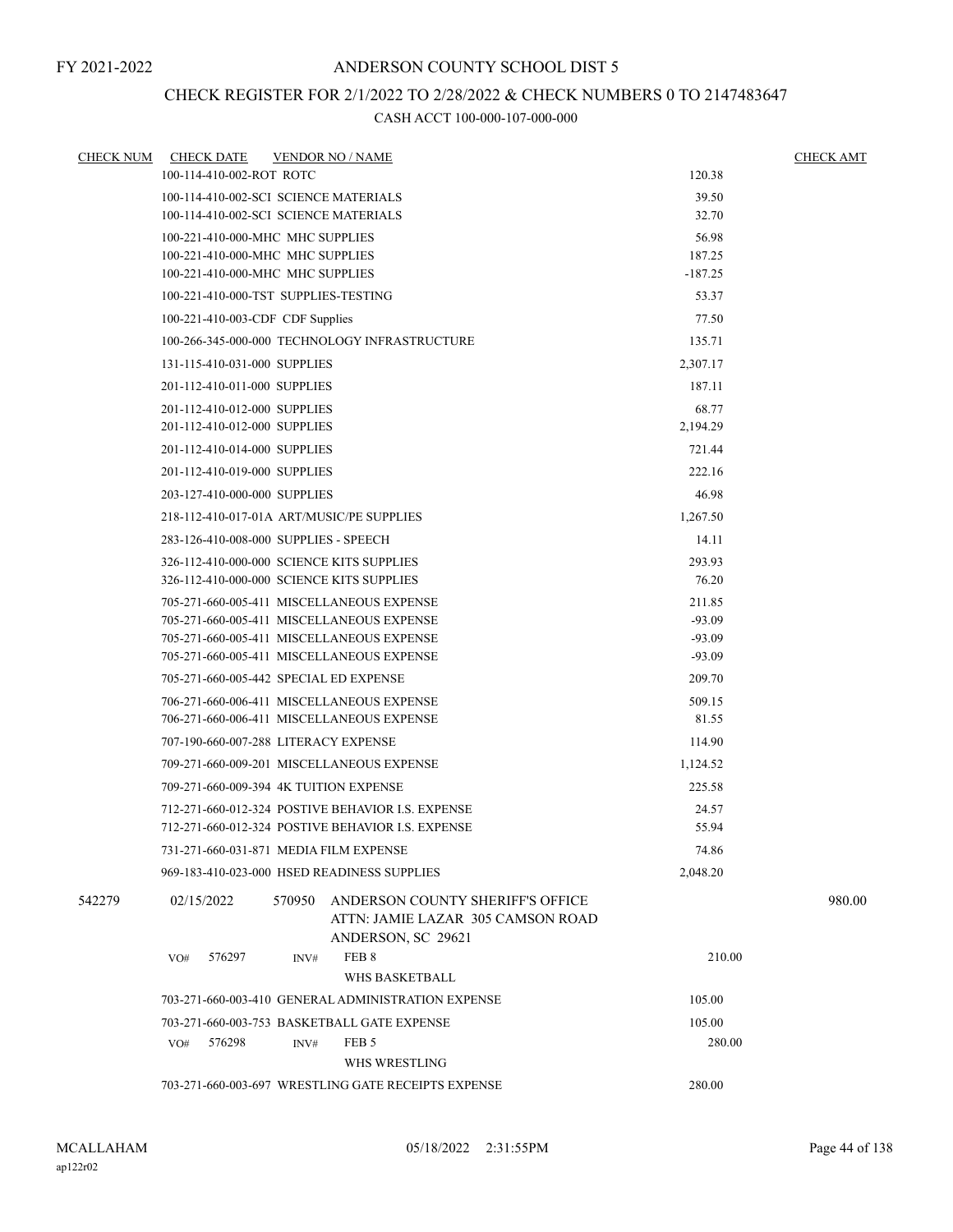# CHECK REGISTER FOR 2/1/2022 TO 2/28/2022 & CHECK NUMBERS 0 TO 2147483647

| <b>CHECK NUM</b> | <b>CHECK DATE</b> |        |                               | <b>VENDOR NO / NAME</b>                      |                                                                                   |       |           | <b>CHECK AMT</b> |
|------------------|-------------------|--------|-------------------------------|----------------------------------------------|-----------------------------------------------------------------------------------|-------|-----------|------------------|
|                  | VO#               | 576384 | INV#                          | 02/10/22<br><b>WESTSIDE</b>                  |                                                                                   |       | 490.00    |                  |
|                  |                   |        | 100-114-410-003-000 SUPPLIES  |                                              |                                                                                   |       | 122.50    |                  |
|                  |                   |        |                               | 703-271-660-003-753 BASKETBALL GATE EXPENSE  |                                                                                   |       | 367.50    |                  |
| 542280           | 02/15/2022        |        | 112250                        | 29622-8002                                   | ANDERSON COUNTY FINANCE DEPT<br>POBOX 8002 ATT: ALEX MCLEES ANDERSON, SC          |       |           | 40,729.68        |
|                  | VO#               | 576299 | INV#                          | <b>NOV 2021</b><br><b>SRO GRANT</b>          | PO#                                                                               | 15174 | 34,913.17 |                  |
|                  |                   |        |                               |                                              | 100-258-312-000-000 CONTRACTED SERVICES - RESOURCE OFFR                           |       | 34,913.17 |                  |
|                  | VO#               | 576300 | INV#                          | <b>NOV 2021</b><br><b>AIT SRO GRANT</b>      | PO#                                                                               | 15173 | 5,816.51  |                  |
|                  |                   |        |                               | 131-258-312-031-000 SECURITY CONTRACT-SRO    |                                                                                   |       | 5,816.51  |                  |
| 542281           | 02/15/2022        |        | 570003                        | AT&T<br>STREAM, IL 60197                     | $(803 M24-8701)$<br>PO BOX 9011 ATT: ACCOUNTS RECEIVABLE CAROL                    |       |           | 1,624.07         |
|                  | VO#               | 576367 | INV#                          | 000017694044<br><b>SERIVCE</b>               |                                                                                   |       | 1,624.07  |                  |
|                  |                   |        | 100-266-340-000-000 TELEPHONE |                                              |                                                                                   |       | 1,624.07  |                  |
| 542282           | 02/15/2022        |        | 577083                        | BATES, CASEY**                               | 275 GRIFFIN FARM RD HONEA PATH, SC 29654                                          |       |           | 300.00           |
|                  | VO#               | 576363 | INV#                          | 101<br><b>HEADPIECES</b>                     |                                                                                   |       | 300.00    |                  |
|                  |                   |        |                               | 714-271-660-014-328 PRODUCTIONS EXPENSE      |                                                                                   |       | 300.00    |                  |
| 542283           | 02/15/2022        |        |                               | 576490 BWI COMPANIES INC                     | PO BOX 1410 GREER, SC 29652-1410                                                  |       |           | 769.97           |
|                  | VO#               | 576306 | INV#                          | 16977491<br><b>SUPPLIES</b>                  |                                                                                   |       | 769.97    |                  |
|                  |                   |        |                               | 329-115-410-031-000 SUPPLIES-STATE EQUIPMENT |                                                                                   |       | 769.97    |                  |
| 542284           | 02/15/2022        |        | 160602                        | CDW GOVERNMENT                               | 75 REMITTANCE DRIVE SUITE 1515 ATT:<br>ACCOUNTS RECEIVABLE CHICAGO, IL 60675-1515 |       |           | 32.89            |
|                  | VO#               | 576308 | INV#                          | P875402<br><b>SUPPLIES</b>                   | PO#                                                                               | 15543 | 32.89     |                  |
|                  |                   |        |                               | 329-115-410-031-000 SUPPLIES-STATE EQUIPMENT |                                                                                   |       | 32.89     |                  |
| 542285           | 02/15/2022        |        | 571748                        | <b>COLONIAL LIFE</b><br>29202-0903           | PREMIUM PROCESSING PO BOX 903 COLUMBIA, SC                                        |       |           | 50,103.41        |
|                  | VO#               | 576309 | INV#                          | <b>JAN 2022</b><br><b>BCN E4041711</b>       |                                                                                   |       | 50,103.41 |                  |
|                  |                   |        |                               | 100-000-469-000-000 LIFE INSURANCE PAYABLE   |                                                                                   |       | 50,103.41 |                  |
| 542286           | 02/15/2022        |        | 572873                        | CRAIG, JAMES**                               | 224 TROTTERS RIDGE LANE SIMPSONVILLE, SC 29681                                    |       |           | 125.00           |
|                  | VO#               | 576382 | INV#                          | 02/10/22                                     |                                                                                   |       | 125.00    |                  |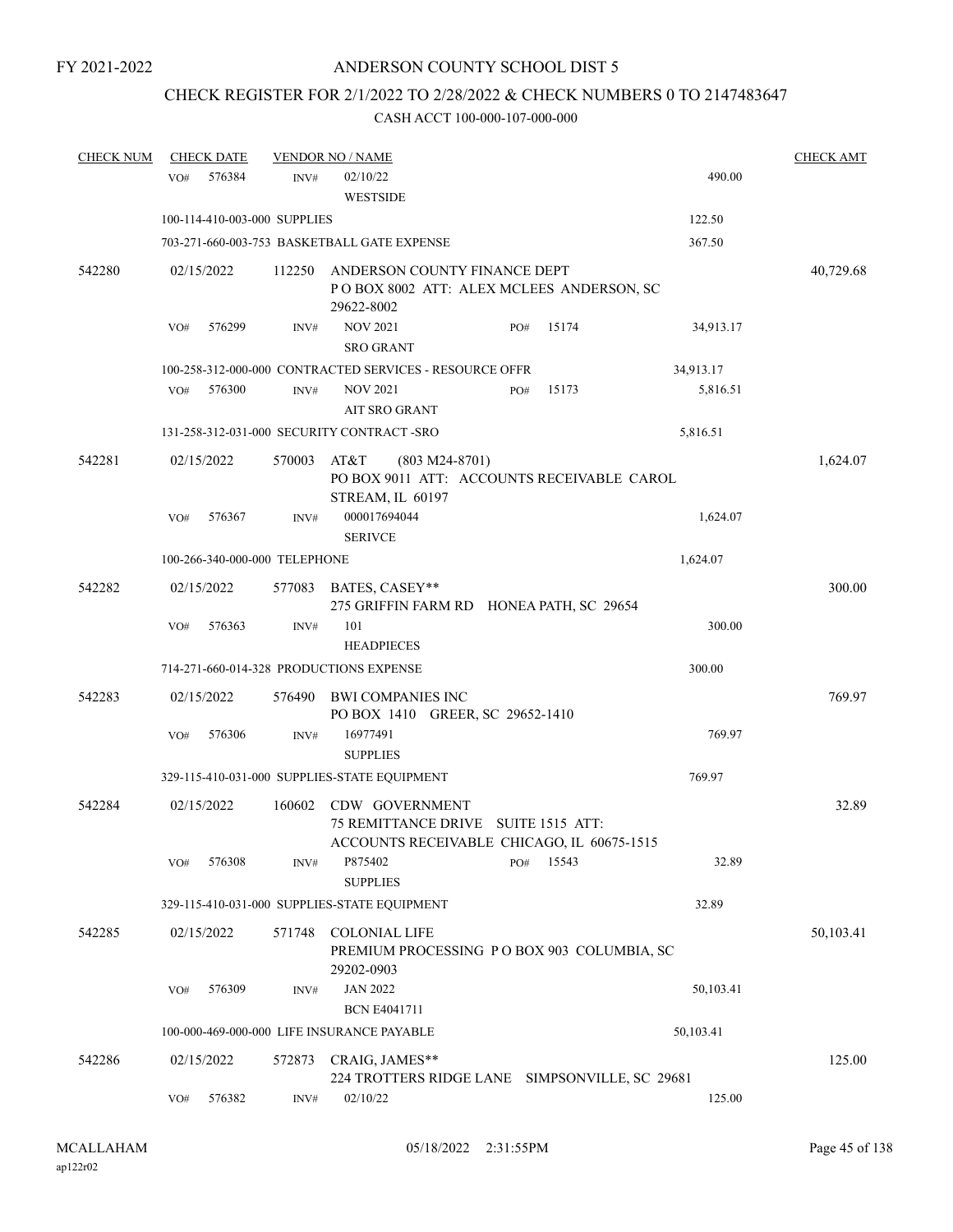## ANDERSON COUNTY SCHOOL DIST 5

# CHECK REGISTER FOR 2/1/2022 TO 2/28/2022 & CHECK NUMBERS 0 TO 2147483647

| <b>CHECK NUM</b> | <b>CHECK DATE</b>                  |        | <b>VENDOR NO / NAME</b>                                                              |          | <b>CHECK AMT</b> |
|------------------|------------------------------------|--------|--------------------------------------------------------------------------------------|----------|------------------|
|                  |                                    |        | <b>PICKENS</b>                                                                       |          |                  |
|                  |                                    |        | 703-271-660-003-753 BASKETBALL GATE EXPENSE                                          | 125.00   |                  |
| 542287           | 02/15/2022                         | 179840 | ENCORE TECHNOLOGY GROUP LLC<br>DEPT 720017 P.O. BOX 1335 CHARLOTTE, NC<br>28201-1335 |          | 2,736.76         |
|                  | 576369<br>VO#                      | INV#   | 15317<br>161655<br>PO#<br><b>SOUTH FANT</b>                                          | 2,736.76 |                  |
|                  | 225-266-545-000-009 CISCO SWITCHES |        |                                                                                      | 2,736.76 |                  |
| 542288           | 02/15/2022                         | 232600 | FASTENAL COMPANY<br>POBOX 1286 ATT: ACCOUNTS RECEIVABLE<br>WINONA, MN 55987-1286     |          | 51.84            |
|                  | 576392<br>VO#                      | INV#   | 159979<br><b>SPRAY BOTTLE NOZZLES</b>                                                | 51.84    |                  |
|                  | 100-255-410-000-000 SUPPLIES       |        |                                                                                      | 51.84    |                  |
| 542289           | 02/15/2022                         |        | 574009 FUN EXPRESS, LLC<br>PO BOX 14463 DES MOINES, IA 50306                         |          | 265.52           |
|                  | 576313<br>VO#                      | INV#   | 714720090-01<br><b>NEVITT FOREST</b>                                                 | 123.02   |                  |
|                  |                                    |        | 712-271-660-012-324 POSTIVE BEHAVIOR I.S. EXPENSE                                    | 123.02   |                  |
|                  | 576314<br>VO#                      | INV#   | 714693214-01                                                                         | 142.50   |                  |
|                  |                                    |        | <b>NORTH POINTE</b>                                                                  |          |                  |
|                  |                                    |        | 713-271-660-013-201 MISCELLANEOUS EXPENSE                                            | 142.50   |                  |
| 542290           | 02/15/2022                         | 576692 | GIBSON, CADEN**<br>3901 ALLSTON ST ANDERSON, SC 29624                                |          | 72.00            |
|                  | 576293<br>VO#                      | INV#   | FEB <sub>8</sub><br><b>BBALL OFFICIAL</b>                                            | 72.00    |                  |
|                  |                                    |        | 703-271-660-003-753 BASKETBALL GATE EXPENSE                                          | 72.00    |                  |
| 542291           | 02/15/2022                         | 249575 | GLEATON, CEDRIC A.<br>5229 SLATER RD ANDERSON, SC 29625                              |          | 98.00            |
|                  | VO#<br>576383                      | INV#   | 02/10/22<br><b>PICKENS</b>                                                           | 98.00    |                  |
|                  |                                    |        | 703-271-660-003-753 BASKETBALL GATE EXPENSE                                          | 98.00    |                  |
| 542292           | 02/15/2022                         | 573370 | GREEN GRIDIRON, INC.<br>1200 DONALDSON RD GREENVILLE, SC 29605                       |          | 1,365.00         |
|                  | 576317<br>VO#                      | INV#   | 1012774<br><b>WESTSIDE HS</b>                                                        | 1,365.00 |                  |
|                  | 100-271-410-003-000 SUPPLIES       |        |                                                                                      | 1,365.00 |                  |
| 542293           | 02/15/2022                         | 567789 | HAMBY, TIMOTHY**<br>326 CHAFFIN ROAD IVA, SC 29655                                   |          | 84.60            |
|                  | VO#<br>576294                      | INV#   | FEB <sub>8</sub>                                                                     | 84.60    |                  |
|                  |                                    |        | <b>BBALL OFFICIAL</b><br>703-271-660-003-753 BASKETBALL GATE EXPENSE                 | 84.60    |                  |
|                  |                                    |        |                                                                                      |          |                  |
| 542294           | 02/15/2022                         | 576917 | HOLSTON GASES INC                                                                    |          | 7,646.52         |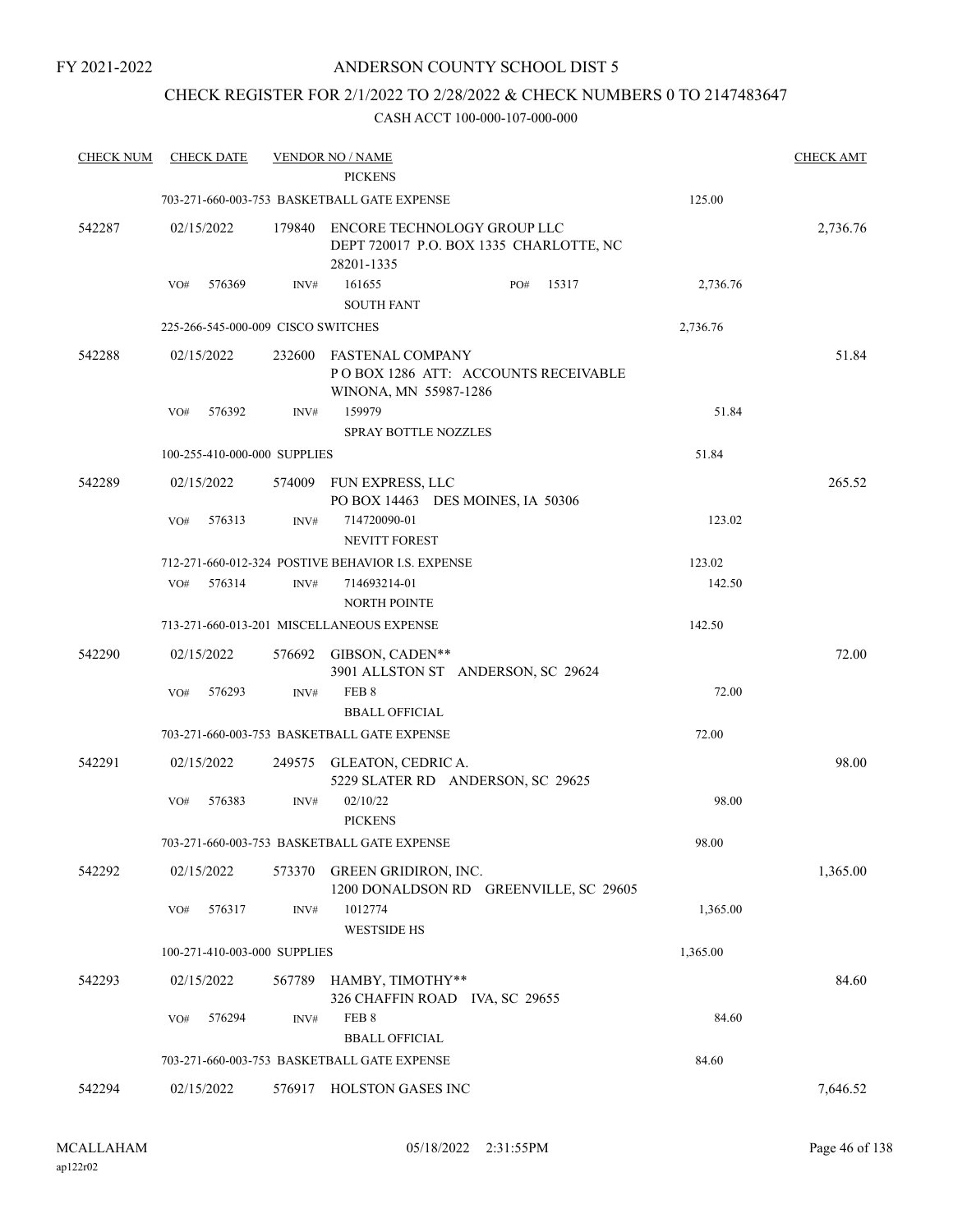## CHECK REGISTER FOR 2/1/2022 TO 2/28/2022 & CHECK NUMBERS 0 TO 2147483647

| <b>CHECK NUM</b> |     | <b>CHECK DATE</b>                 |        | <b>VENDOR NO / NAME</b>                                                                                                                      |     |       |                           | <b>CHECK AMT</b> |
|------------------|-----|-----------------------------------|--------|----------------------------------------------------------------------------------------------------------------------------------------------|-----|-------|---------------------------|------------------|
|                  |     |                                   |        | 545 W. BAXTER AVENUE KNOXVILLE, TN 37921                                                                                                     |     |       |                           |                  |
|                  | VO# | 576318                            | INV#   | 162945<br><b>SUPPLIES</b>                                                                                                                    | PO# | 15520 | 7,646.52                  |                  |
|                  |     |                                   |        | 329-115-410-031-000 SUPPLIES-STATE EQUIPMENT                                                                                                 |     |       | 7,646.52                  |                  |
| 542295           |     | 02/15/2022                        | 575096 | HOPE KING TEACHING RESOURCES INC<br>1021 MOORHEAD PLACE PENDLETON, SC 29670                                                                  |     |       |                           | 3,320.00         |
|                  | VO# | 576320                            | INV#   | <b>REGISTRATIONS</b><br>GYTCHRLTT2022PLZ00DX                                                                                                 | PO# | 15822 | 3,320.00                  |                  |
|                  |     |                                   |        | 201-224-333-014-000 TRIPS AND CONFERENCES                                                                                                    |     |       | 3,320.00                  |                  |
| 542296           |     | 02/15/2022                        | 563906 | <b>JOLLY FARMER PRODUCTS</b><br>POBOX 787 ATT: ACCOUNTS RECEIVABLE<br>HOULTON, ME 04730                                                      |     |       |                           | 483.28           |
|                  | VO# | 576319                            | INV#   | N1213337<br><b>SUPPLIES</b>                                                                                                                  | PO# | 15687 | 483.28                    |                  |
|                  |     |                                   |        | 329-115-410-031-000 SUPPLIES-STATE EQUIPMENT<br>329-115-410-031-000 SUPPLIES-STATE EQUIPMENT<br>329-115-410-031-000 SUPPLIES-STATE EQUIPMENT |     |       | 169.98<br>11.66<br>301.64 |                  |
| 542297           |     | 02/15/2022                        | 259635 | LEARNING WITHOUT TEARS<br>806 WEST DIAMOND AVENUE, SUITE 230 ATT:<br>ACCOUNTS RECEIVABLE GAITHERSBURG, MD 20878                              |     |       |                           | 83.69            |
|                  | VO# | 576379                            | INV#   | 137380<br><b>BOOKS</b>                                                                                                                       |     |       | 83.69                     |                  |
|                  |     | 100-112-410-014-000 SUPPLIES      |        |                                                                                                                                              |     |       | 83.69                     |                  |
| 542298           |     | 02/15/2022                        | 329300 | LOW-RAY COMPANY, INC<br>1809 WEST WHITNER STREET ATT: ACCOUNTS<br>RECEIVABLE ANDERSON, SC 29624                                              |     |       |                           | 309.53           |
|                  | VO# | 576391                            | INV#   | 8154<br><b>BUS WASHING MATERIALS</b>                                                                                                         |     |       | 309.53                    |                  |
|                  |     | 100-255-410-000-000 SUPPLIES      |        |                                                                                                                                              |     |       | 309.53                    |                  |
| 542299           |     | 02/15/2022                        | 568647 | MANSFIELD OIL COMPANY<br>PO BOX 733706 DALLAS, TX 75373-3706                                                                                 |     |       |                           | 3,794.57         |
|                  | VO# | 576403                            | INV#   | 735667<br><b>FUEL</b>                                                                                                                        |     |       | 3,794.57                  |                  |
|                  |     | 100-254-411-000-001 GASOLINE      |        |                                                                                                                                              |     |       | 3,584.79                  |                  |
|                  |     | 100-255-411-000-000 GASOLINE      |        |                                                                                                                                              |     |       | 154.97                    |                  |
|                  |     | 600-256-690-021-000 OTHER OBJECTS |        |                                                                                                                                              |     |       | 54.81                     |                  |
| 542300           |     | 02/15/2022                        | 576302 | MARYLAND CHILD SUPPORT ACCOUNT<br>PO BOX 17396 BALTIMORE, MD 21297-1396                                                                      |     |       |                           | 255.89           |
|                  | VO# | 576358                            | INV#   | 2/15 PAYROLL<br><b>DEDUCTIONS</b>                                                                                                            |     |       | 255.89                    |                  |
|                  |     |                                   |        | 100-000-435-000-000 WAGE GARNISH/CH SUPPORT                                                                                                  |     |       | 255.89                    |                  |
| 542301           |     | 02/15/2022                        | 572407 | MATH UNITY, LLC<br>3563 SUELDO STREET SUITE C SAN LUIS OBISPO, CA<br>93401                                                                   |     |       |                           | 3,088.28         |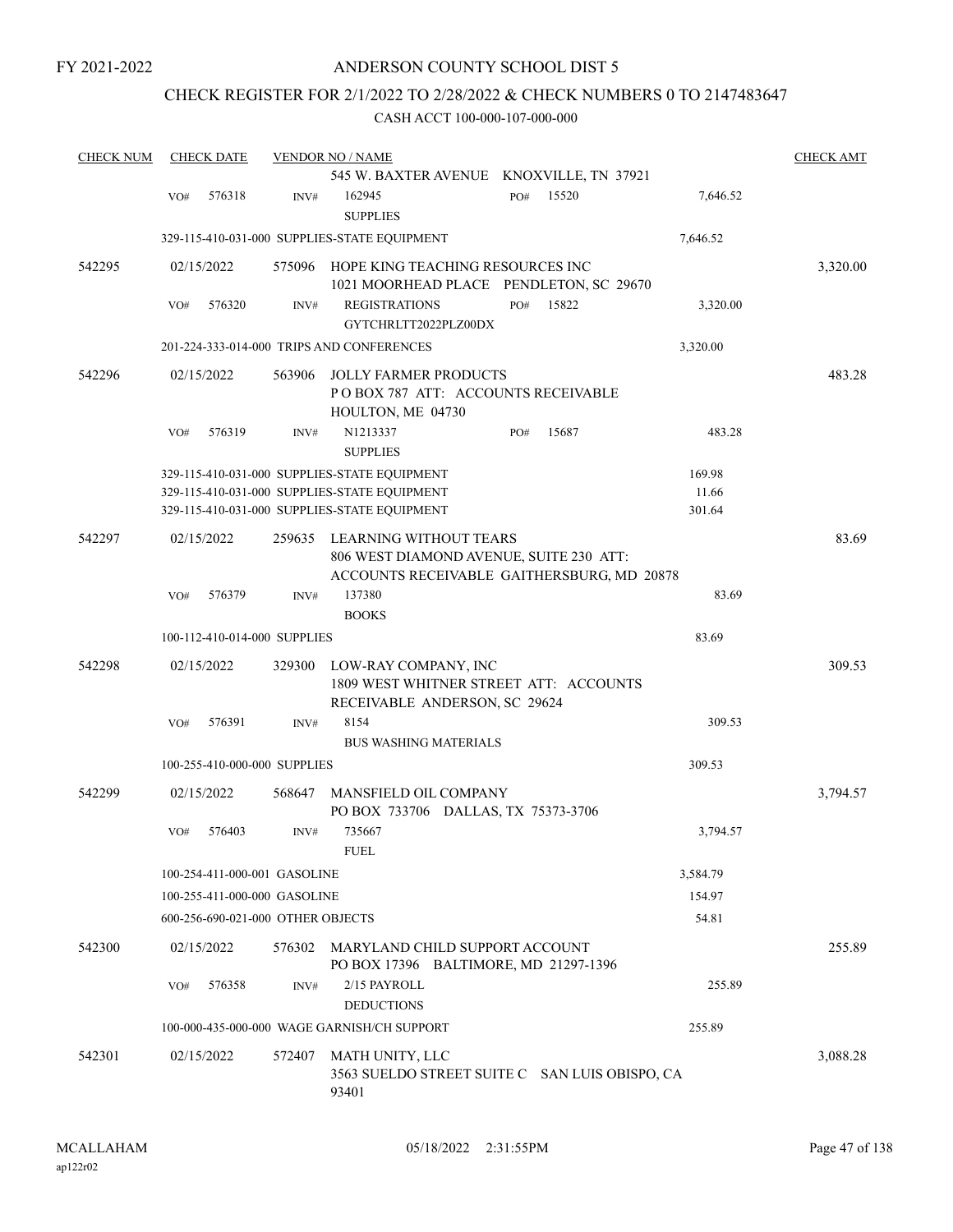# CHECK REGISTER FOR 2/1/2022 TO 2/28/2022 & CHECK NUMBERS 0 TO 2147483647

| <b>CHECK NUM</b> | <b>CHECK DATE</b>                                                                  |                | <b>VENDOR NO / NAME</b>                                                                          |     |       |                    | <b>CHECK AMT</b> |
|------------------|------------------------------------------------------------------------------------|----------------|--------------------------------------------------------------------------------------------------|-----|-------|--------------------|------------------|
|                  | 576389<br>VO#                                                                      | INV#           | 1416595<br>VIRTUAL FMN STEAM                                                                     | PO# | 15825 | 3,088.28           |                  |
|                  | 201-188-410-014-000 SUPPLIES- PARENTING<br>201-188-410-014-000 SUPPLIES- PARENTING |                |                                                                                                  |     |       | 2,937.24<br>151.04 |                  |
| 542302           | 02/15/2022                                                                         |                | 574634 MCKENZIE, EDWARD**<br>964 JESSE BYRD RD HARTSVILLE, SC 29550                              |     |       |                    | 3,160.00         |
|                  | 576321<br>VO#                                                                      | INV#           | 290<br><b>BUS SERVICE</b>                                                                        | PO# | 14881 | 3,160.00           |                  |
|                  |                                                                                    |                | 100-255-323-000-000 CONTRACTED SERVICES                                                          |     |       | 3,160.00           |                  |
| 542303           | 02/15/2022                                                                         | 576413         | MOBILE COMMUNICATIONS AMERICA INC<br>PO BOX 1458 CHARLOTTE, NC 28201                             |     |       |                    | 300.00           |
|                  | VO#<br>576399                                                                      | INV#           | 280002431-1<br><b>LABOR</b>                                                                      |     |       | 300.00             |                  |
|                  |                                                                                    |                | 100-255-323-000-000 CONTRACTED SERVICES                                                          |     |       | 300.00             |                  |
| 542304           | 02/15/2022                                                                         | 572758         | NATIONAL ASSO FOR MUSIC EDUCATION<br>PO BOX 70704 PHILADELPHIA, PA 19176-0704                    |     |       |                    | 133.00           |
|                  | VO#<br>576378                                                                      | INV#           | 000435958<br><b>MARY BETH STEPHENS</b>                                                           |     |       | 133.00             |                  |
|                  |                                                                                    |                | 817-112-333-014-000 TRIPS AND CONFERENCES                                                        |     |       | 133.00             |                  |
| 542305           | 02/15/2022                                                                         |                | 569972 NIESHALA LEE<br>119 BAILEY ST ANDERSON, SC 29621                                          |     |       |                    | 146.50           |
|                  | 576296<br>VO#                                                                      | $\text{INV}\#$ | <b>REFUND</b><br><b>FIELD TRIP</b>                                                               |     |       | 146.50             |                  |
|                  |                                                                                    |                | 714-271-660-014-355 FIELD TRIPS GRADE 5 EXPENSE                                                  |     |       | 146.50             |                  |
| 542306           | 02/15/2022                                                                         |                | 574487 NORTH POINTE PETTY CASH                                                                   |     |       |                    | 84.32            |
|                  | VO#<br>576324                                                                      | INV#           | <b>LUNCH</b><br>REIMBURSEMENT                                                                    |     |       | 84.32              |                  |
|                  |                                                                                    |                | 713-271-660-013-201 MISCELLANEOUS EXPENSE                                                        |     |       | 84.32              |                  |
| 542307           | 02/15/2022                                                                         | 576813         | NORTHWESTERN SUPPLY INC<br>PO BOX 10 RICHLAND, SC 29675                                          |     |       |                    | 379.54           |
|                  | VO# 576325                                                                         |                | INV# NWS213367<br><b>SUPPLIES</b>                                                                |     |       | 379.54             |                  |
|                  |                                                                                    |                | 100-254-410-000-001 MAINT. SUPPLIES-STRUCTURES                                                   |     |       | 379.54             |                  |
| 542308           | 02/15/2022                                                                         | 571457 NWEA    | PO BOX 2745 PORTLAND, OR 97208-2745                                                              |     |       |                    | 2,554.63         |
|                  | 576326<br>VO#                                                                      | INV#           | ID 2297<br><b>LICENSE</b>                                                                        | PO# | 15823 | 2,554.63           |                  |
|                  | 318-113-312-000-000 PURCHASED SERVICES                                             |                |                                                                                                  |     |       | 2,554.63           |                  |
| 542309           | 02/15/2022                                                                         | 569027         | <b>O'REILLY AUTO PARTS</b><br>PO BOX 9464 ATT: ACCOUNTS RECEIVABLE<br>SPRINGFIELD, MO 65801-9464 |     |       |                    | 34.72            |
|                  | 576393<br>VO#                                                                      | INV#           | 1430-297426                                                                                      |     |       | 34.72              |                  |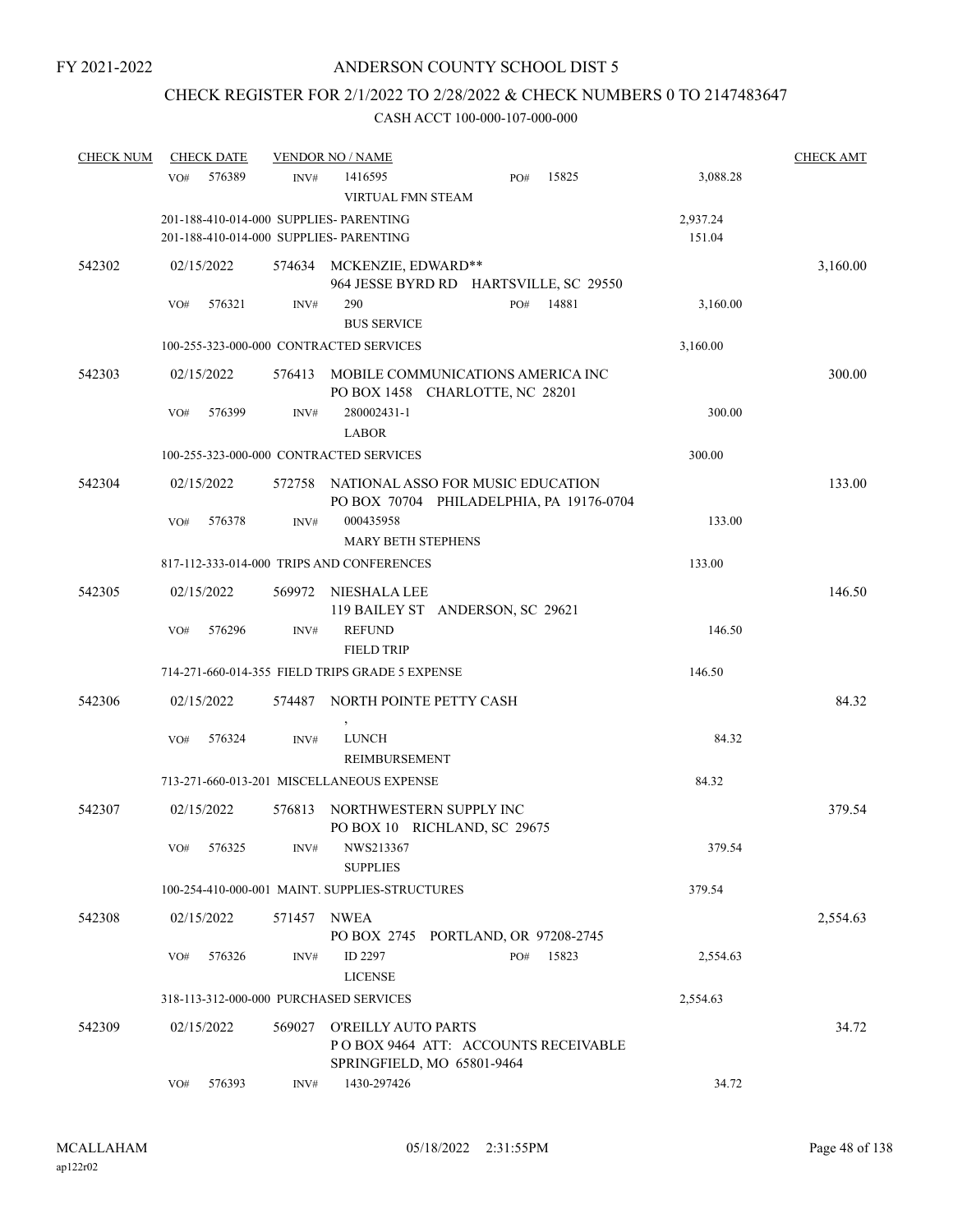## ANDERSON COUNTY SCHOOL DIST 5

## CHECK REGISTER FOR 2/1/2022 TO 2/28/2022 & CHECK NUMBERS 0 TO 2147483647

| <b>CHECK NUM</b> | <b>CHECK DATE</b>                       |        | <b>VENDOR NO / NAME</b>                                                                   |          | <b>CHECK AMT</b> |
|------------------|-----------------------------------------|--------|-------------------------------------------------------------------------------------------|----------|------------------|
|                  |                                         |        | <b>WASH WAX SUPPLIES</b>                                                                  |          |                  |
|                  | 100-255-410-000-000 SUPPLIES            |        |                                                                                           | 34.72    |                  |
| 542310           | 02/15/2022                              |        | 575053 PRITCHETT, WILLIAM ZACHERY**<br>143 LONGWOOD LANE EASLEY, SC 29642                 |          | 176.30           |
|                  | 576295<br>VO#                           | INV#   | FEB <sub>5</sub><br><b>WRESTLING</b>                                                      | 176.30   |                  |
|                  |                                         |        | 703-271-660-003-697 WRESTLING GATE RECEIPTS EXPENSE                                       | 176.30   |                  |
| 542311           | 02/15/2022                              |        | 563967 PROMOTIONS UNLIMITED<br>1200 WOODRUFF RD STE G-13 GREENVILLE, SC<br>29607          |          | 700.85           |
|                  | 576335<br>VO#                           | INV#   | 24015<br><b>JACKETS</b>                                                                   | 700.85   |                  |
|                  |                                         |        | 100-255-323-000-000 CONTRACTED SERVICES                                                   | 700.85   |                  |
| 542312           | 02/15/2022                              |        | 576456 RED FOX DISTRIBUTION LLC<br>104 COMMERCE BLVD EASLEY, SC 29642                     |          | 436.39           |
|                  | VO#<br>576336                           | INV#   | 1644<br><b>SUPPLIES</b>                                                                   | 436.39   |                  |
|                  | 631-256-460-031-000 PURCHASED FOOD      |        |                                                                                           | 436.39   |                  |
| 542313           | 02/15/2022                              |        | 572780 SAFETY & COMPLIANCE MGMT INC<br>P.O. BOX 615 ROCK SPRING, GA 30739                 |          | 1,326.40         |
|                  | 576372<br>VO#                           | INV#   | 26921<br><b>SCREENING</b>                                                                 | 663.20   |                  |
|                  | 100-271-312-003-TST DRUG TESTING        |        |                                                                                           | 663.20   |                  |
|                  | 576373<br>VO#                           | INV#   | 26921<br><b>SCREENING</b>                                                                 | 663.20   |                  |
|                  | 100-271-312-002-TST DRUG TESTING        |        |                                                                                           | 663.20   |                  |
| 542314           | 02/15/2022                              | 566995 | SC DEPT OF JUVENILE JUSTICE<br>POBOX 21069 ATT: FISCAL AFFAIRS COLUMBIA, SC<br>29221-1069 |          | 335.83           |
|                  | 576385<br>VO#                           | INV#   | 2000530803<br><b>PROVISO</b>                                                              | 335.83   |                  |
|                  |                                         |        | 100-412-720-000-000 PAYMENTS TO OTHER GOV'T UNITS                                         | 335.83   |                  |
| 542315           | 02/15/2022                              | 568980 | SC DEPT OF REVENUE<br>PO BOX 2535 COLUMBIA, SC 29202-2535                                 |          | 530.00           |
|                  | 576357<br>VO#                           | INV#   | 2/15 PAYROLL<br><b>DEDUCTIONS</b>                                                         | 530.00   |                  |
|                  | 100-000-440-000-000 SC STATE TAX LEVY   |        |                                                                                           | 530.00   |                  |
| 542316           | 02/15/2022                              | 565265 | SCHOOLDUDE.COM<br>PO BOX 936580 ATLANTA, GA 31193-6580                                    |          | 7,002.05         |
|                  | 576338<br>VO#                           | INV#   | 15862<br>103680<br>PO#<br>22/23 RENEWAL                                                   | 7,002.05 |                  |
|                  | 100-254-323-000-400 CONTRACT SRVS.-HVAC |        |                                                                                           | 7,002.05 |                  |
| 542317           | 02/15/2022                              |        | 478800 SC LAW ENFORCEMENT DIVISION                                                        |          | 25.00            |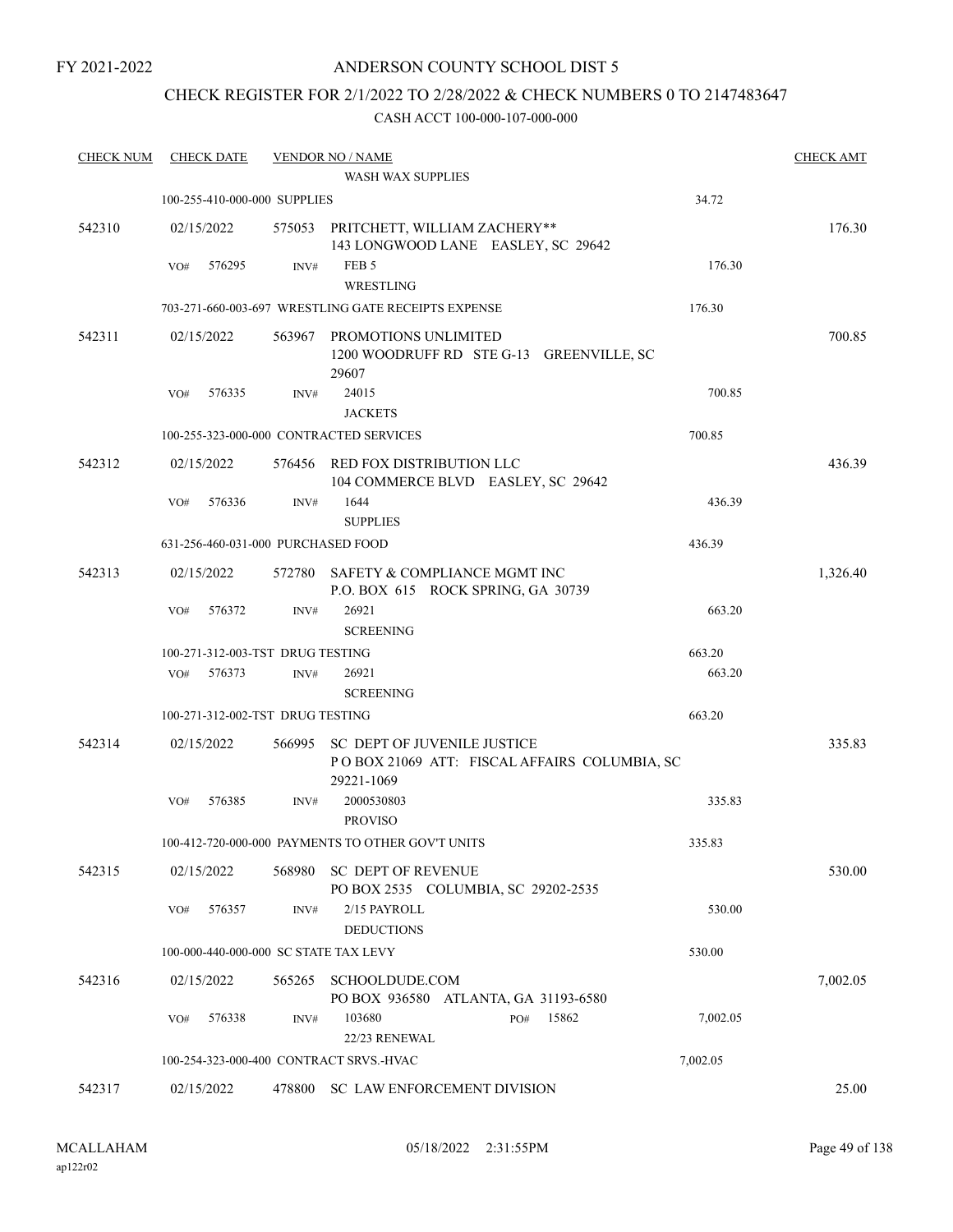## ANDERSON COUNTY SCHOOL DIST 5

## CHECK REGISTER FOR 2/1/2022 TO 2/28/2022 & CHECK NUMBERS 0 TO 2147483647

| <b>CHECK NUM</b> | <b>CHECK DATE</b>                      |        | <b>VENDOR NO / NAME</b>                                                           |          | <b>CHECK AMT</b> |
|------------------|----------------------------------------|--------|-----------------------------------------------------------------------------------|----------|------------------|
|                  |                                        |        | POBOX 21398 -- FINANCE COLUMBIA, SC<br>29221-1398                                 |          |                  |
|                  | 576337<br>VO#                          | INV#   | <b>ALLEN SCOTT</b>                                                                | 25.00    |                  |
|                  |                                        |        | <b>RECORD CHECK</b>                                                               |          |                  |
|                  | 100-254-312-000-SLD SLED CHECKS        |        |                                                                                   | 25.00    |                  |
| 542318           | 02/15/2022                             | 450701 | SC RETIREMENT SYSTEM (SPP)<br>POBOX 11960 CAPITOL STATION COLUMBIA, SC<br>29211   |          | 494.72           |
|                  | 576355<br>VO#                          | INV#   | 2/15 PAYROLL<br><b>DEDUCTIONS</b>                                                 | 494.72   |                  |
|                  |                                        |        | 100-000-438-000-000 RETIREMENT SERV PURCHASE                                      | 494.72   |                  |
| 542319           | 02/15/2022                             | 576084 | SC STATE DISBURSEMENT UNIT<br>PO BOX 100303 COLUMBIA, SC 29202-3303               |          | 662.39           |
|                  | 576359<br>VO#                          | INV#   | 2/15 PAYROLL<br><b>DEDUCTIONS</b>                                                 | 662.39   |                  |
|                  |                                        |        | 100-000-435-000-000 WAGE GARNISH/CH SUPPORT                                       | 662.39   |                  |
| 542320           | 02/15/2022                             | 568954 | <b>SHRED A WAY</b><br>PO BOX 51132 ATT: ACCOUNTS RECEIVABLE<br>PIEDMONT, SC 29673 |          | 95.00            |
|                  | 576347<br>VO#                          | INV#   | A98839<br><b>WESTSIDE</b>                                                         | 95.00    |                  |
|                  | 100-233-410-003-000 SUPPLIES           |        |                                                                                   | 95.00    |                  |
| 542321           | 02/15/2022                             | 576762 | <b>SMF</b><br>1550 N. INDUSTRIAL PARK RD MINONK, IL<br>61760-0157                 |          | 743.66           |
|                  | 576348<br>VO#                          | INV#   | 162438<br>15812<br>PO#<br><b>SUPPLIES</b>                                         | 743.66   |                  |
|                  |                                        |        | 329-115-410-031-000 SUPPLIES-STATE EQUIPMENT                                      | 743.66   |                  |
| 542322           | 02/15/2022                             | 576973 | SUNBELT STAFFING, LLC<br>PO BOX 934411 ATLANTA, GA 31193-4411                     |          | 3,060.00         |
|                  | 576349<br>VO#                          | INV#   | 20312291<br>15422<br>PO#<br><b>SERVICES</b>                                       | 3,060.00 |                  |
|                  | 203-127-312-000-000 PURCHASED SERVICES |        |                                                                                   | 3,060.00 |                  |
| 542323           | 02/15/2022                             | 572801 | <b>SWEETWATER</b><br>5501 US HIGHWAY 30 W FORT WAYNE, IN 46818                    |          | 2,585.66         |
|                  | 576374<br>VO#                          | INV#   | 30536711<br><b>SUPPLIES</b>                                                       | 2,585.66 |                  |
|                  | 100-114-410-002-BAN BAND EQUIPMENT     |        |                                                                                   | 2,585.66 |                  |
| 542324           | 02/15/2022                             | 576955 | THERAPIA STAFFING<br>PO BOX 207841 DALLAS, TX 75320                               |          | 2,428.75         |
|                  | 576350<br>VO#                          | INV#   | 15630<br>34852<br>PO#<br><b>SERVICES</b>                                          | 2,428.75 |                  |
|                  | 203-127-312-000-000 PURCHASED SERVICES |        |                                                                                   | 2,428.75 |                  |
| 542325           | 02/15/2022                             | 576122 | THERE IS HOPE COUNSELING, LLC                                                     |          | 1,575.00         |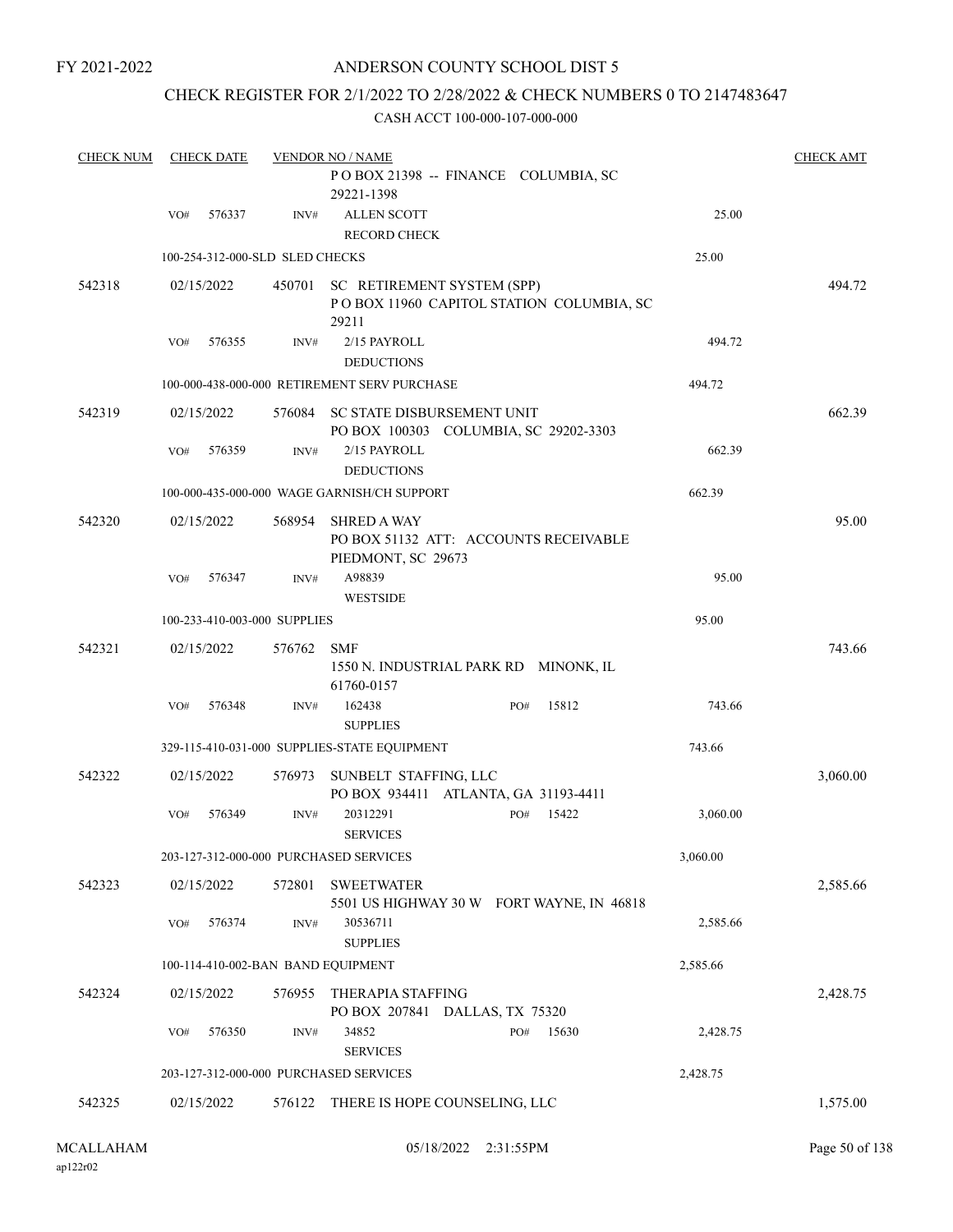## ANDERSON COUNTY SCHOOL DIST 5

## CHECK REGISTER FOR 2/1/2022 TO 2/28/2022 & CHECK NUMBERS 0 TO 2147483647

| <b>CHECK NUM</b> |     | <b>CHECK DATE</b>            |                | <b>VENDOR NO / NAME</b>                                                            |     |       |          | <b>CHECK AMT</b> |
|------------------|-----|------------------------------|----------------|------------------------------------------------------------------------------------|-----|-------|----------|------------------|
|                  |     |                              |                | ROYCE V. MILLER 144 THOMAS GREEN BLVD, SUITE<br>223 CLEMSON, SC 29631              |     |       |          |                  |
|                  | VO# | 576390                       | INV#           | 161812<br><b>COUNSELING</b>                                                        | PO# | 15430 | 1,575.00 |                  |
|                  |     |                              |                | 237-128-313-002-021 STUDENT SERVICES/COUNSELOR                                     |     |       | 787.50   |                  |
|                  |     |                              |                | 237-128-313-003-021 STUDENT SERVICES/ COUNSELOR                                    |     |       | 787.50   |                  |
| 542326           |     | 02/15/2022                   | 576791         | THE WW WILLIAMS COMPANY LLC<br>PO BOX 772022 DETROIT, MI 48277-2022                |     |       |          | 2,105.75         |
|                  | VO# | 576402                       | $\text{INV}\#$ | 068W12120<br>068W12357                                                             | PO# | 14934 | 2,105.75 |                  |
|                  |     |                              |                | 100-255-323-000-ACT ACTIVITY BUS CONTRACTED SERVICES                               |     |       | 2,105.75 |                  |
| 542327           |     | 02/15/2022                   | 573815         | UNITED REFRIGERATION, INC<br>PO BOX 740703 ATLANTA, GA 30374-0703                  |     |       |          | 513.60           |
|                  | VO# | 576352                       | INV#           | 82922086<br><b>SUPPLIES</b>                                                        |     |       | 513.60   |                  |
|                  |     |                              |                | 600-256-323-012-000 REPAIRS TO EQUIPMENT                                           |     |       | 513.60   |                  |
| 542328           |     | 02/15/2022                   | 564298         | UNITED WAY OF ANDERSON COUNTY<br>POBOX 2067 ANDERSON, SC 29622                     |     |       |          | 2,327.22         |
|                  | VO# | 576356                       | INV#           | 2/15 PAYROLL<br><b>DEDUCTIONS</b>                                                  |     |       | 2,327.22 |                  |
|                  |     |                              |                | 100-000-455-000-000 UNITED FUND - PAYABLE                                          |     |       | 2,327.22 |                  |
| 542329           |     | 02/15/2022                   | 567862         | USA TESTPREP LLC<br>PO BOX 746845 ATLANTA, GA 30374                                |     |       |          | 266.58           |
|                  | VO# | 576388                       | INV#           | CI-003402<br><b>SUBSCRIPTIONS</b>                                                  | PO# | 15759 | 266.58   |                  |
|                  |     |                              |                | 201-112-445-012-000 TECHNOLOGY SUPPLIES                                            |     |       | 266.58   |                  |
| 542330           |     | 02/15/2022                   | 576048         | VITAL RECORDS HOLDINGS, LLC<br>DEPT 5874 PO BOX 11407 BIRMINGHAM, AL<br>35246-5874 |     |       |          | 58.03            |
|                  | VO# | 576353                       | INV#           | 2440712<br><b>STORAGE FEE</b>                                                      |     |       | 58.03    |                  |
|                  |     |                              |                | 100-264-312-000-000 PURCHASED SERVICES                                             |     |       | 58.03    |                  |
| 542331           |     | 02/15/2022                   | 573864         | WELLS FARGO VENDOR FIN SERV<br>PO BOX 105743 ATLANTA, GA 30348-5743                |     |       |          | 214.00           |
|                  | VO# | 576354                       | INV#           | 5018915934<br><b>COPIER</b>                                                        | PO# | 15085 | 214.00   |                  |
|                  |     | 100-112-410-017-000 SUPPLIES |                |                                                                                    |     |       | 214.00   |                  |
| 542332           |     | 02/17/2022                   | 576477         | ALENA MITCHELL<br>603 BROOKGREEN DR ANDERSON, SC 29625                             |     |       |          | 10.00            |
|                  | VO# | 548925                       | INV#           | WHITEHALL<br><b>FIELD TRIP REFUNDS</b>                                             |     |       | 10.00    |                  |
|                  |     |                              |                | 100-271-312-019-C19 CANCELLED FIELD TRIPS                                          |     |       | 10.00    |                  |
| 542333           |     | 02/17/2022                   | 570950         | ANDERSON COUNTY SHERIFF'S OFFICE                                                   |     |       |          | 647.50           |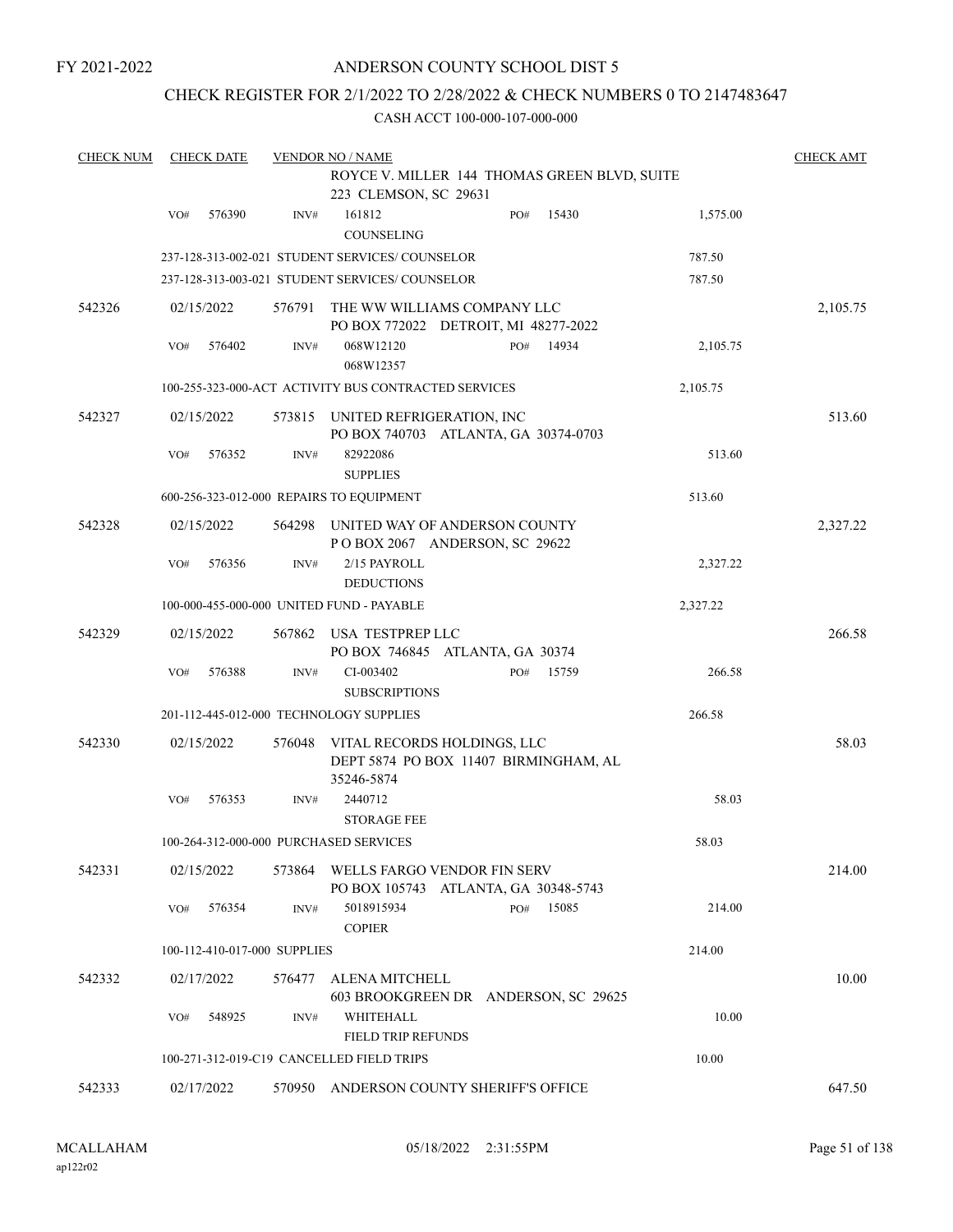## ANDERSON COUNTY SCHOOL DIST 5

## CHECK REGISTER FOR 2/1/2022 TO 2/28/2022 & CHECK NUMBERS 0 TO 2147483647

| <b>CHECK NUM</b> |     | <b>CHECK DATE</b> |        | <b>VENDOR NO / NAME</b>                                                                                  |     |                                 |                | <b>CHECK AMT</b> |
|------------------|-----|-------------------|--------|----------------------------------------------------------------------------------------------------------|-----|---------------------------------|----------------|------------------|
|                  |     |                   |        | ATTN: JAMIE LAZAR 305 CAMSON ROAD<br>ANDERSON, SC 29621                                                  |     |                                 |                |                  |
|                  | VO# | 576430            | INV#   | <b>FEB 12</b><br><b>TL HANNA BAND</b>                                                                    |     |                                 | 332.50         |                  |
|                  |     |                   |        | 702-271-660-002-601 BAND CLUB EXPENSE                                                                    |     |                                 | 332.50         |                  |
|                  | VO# | 576431            | INV#   | <b>FEB 11</b><br>TLH BBALL                                                                               |     |                                 | 315.00         |                  |
|                  |     |                   |        | 702-271-660-002-753 BASKETBALL GATE EXPENSE                                                              |     |                                 | 315.00         |                  |
| 542334           |     | 02/17/2022        | 112250 | ANDERSON COUNTY FINANCE DEPT<br>POBOX 8002 ATT: ALEX MCLEES ANDERSON, SC<br>29622-8002                   |     |                                 |                | 114,693.19       |
|                  | VO# | 576432            | INV#   | <b>DEC 2021</b><br><b>SRO GRANT</b>                                                                      | PO# | 15174                           | 106,468.48     |                  |
|                  |     |                   |        | 100-258-312-000-000 CONTRACTED SERVICES - RESOURCE OFFR                                                  |     |                                 | 106,468.48     |                  |
|                  | VO# | 576433            | INV#   | <b>DEC 2021</b><br><b>AIT SRO GRANT</b>                                                                  | PO# | 15173                           | 8,224.71       |                  |
|                  |     |                   |        | 131-258-312-031-000 SECURITY CONTRACT -SRO                                                               |     |                                 | 8,224.71       |                  |
| 542335           |     | 02/17/2022        | 575868 | AVEANNA HEALTHCARE<br>PO BOX 746256 ATLANTA, GA 30374-6256                                               |     |                                 |                | 1,958.64         |
|                  | VO# | 576481            | INV#   | 3068372<br><b>JAN SERVICE</b>                                                                            | PO# | 15431                           | 1,958.64       |                  |
|                  |     |                   |        | 203-127-312-017-000 PURCHASED SERVICES                                                                   |     |                                 | 1,958.64       |                  |
| 542336           |     | 02/17/2022        | 577169 | BAREFOOT CNC INC<br>333 SANFORD DR MORGANTON, NC 28655                                                   |     |                                 |                | 1,290.42         |
|                  | VO# | 576482            | INV#   | BF 2021-0573<br>MASTERCAM RENEWAL                                                                        | PO# | 15876                           | 1,290.42       |                  |
|                  |     |                   |        | 900-115-410-031-053 HAAS FOUND-ADV MANUF (AIT)                                                           |     |                                 | 1,290.42       |                  |
| 542337           |     | 02/17/2022        | 563977 | BOYLAN, JIM**<br>66 DEVONHALL WAY TAYLORS, SC 29303                                                      |     |                                 |                | 134.80           |
|                  | VO# | 573224            | INV#   | <b>NOV 12</b><br><b>FOOTBALL OFFICIAL</b>                                                                |     |                                 | 134.80         |                  |
|                  |     |                   |        | 703-271-660-003-671 FOOTBALL GATE RECEIPTS EXPENSE                                                       |     |                                 | 134.80         |                  |
| 542338           |     | 02/17/2022        | 569296 | <b>CAPITAL ONE</b><br>PO BOX 60506                                                                       |     | CITY OF INDUSTRY, CA 91716-0506 |                | 212.35           |
|                  | VO# | 576483            | INV#   | 1640379759<br>ACCT 611456                                                                                |     |                                 | 212.35         |                  |
|                  |     |                   |        | 100-113-410-020-VEN SUPPLY-ADDT'L FOR LOST VENDING<br>100-113-410-020-VEN SUPPLY-ADDT'L FOR LOST VENDING |     |                                 | 53.52<br>78.12 |                  |
|                  |     |                   |        | 720-271-660-020-411 MISCELLANEOUS EXPENSE<br>720-271-660-020-411 MISCELLANEOUS EXPENSE                   |     |                                 | 18.52<br>40.88 |                  |
|                  |     |                   |        | 720-271-660-020-752 BASKETBALL GIRLS EXPENSE                                                             |     |                                 | 21.31          |                  |
| 542339           |     | 02/17/2022        | 569296 | <b>CAPITAL ONE</b><br>PO BOX 60506                                                                       |     | CITY OF INDUSTRY, CA 91716-0506 |                | 29.85            |
|                  | VO# | 576484            | INV#   | 1640381409                                                                                               |     |                                 | 29.85          |                  |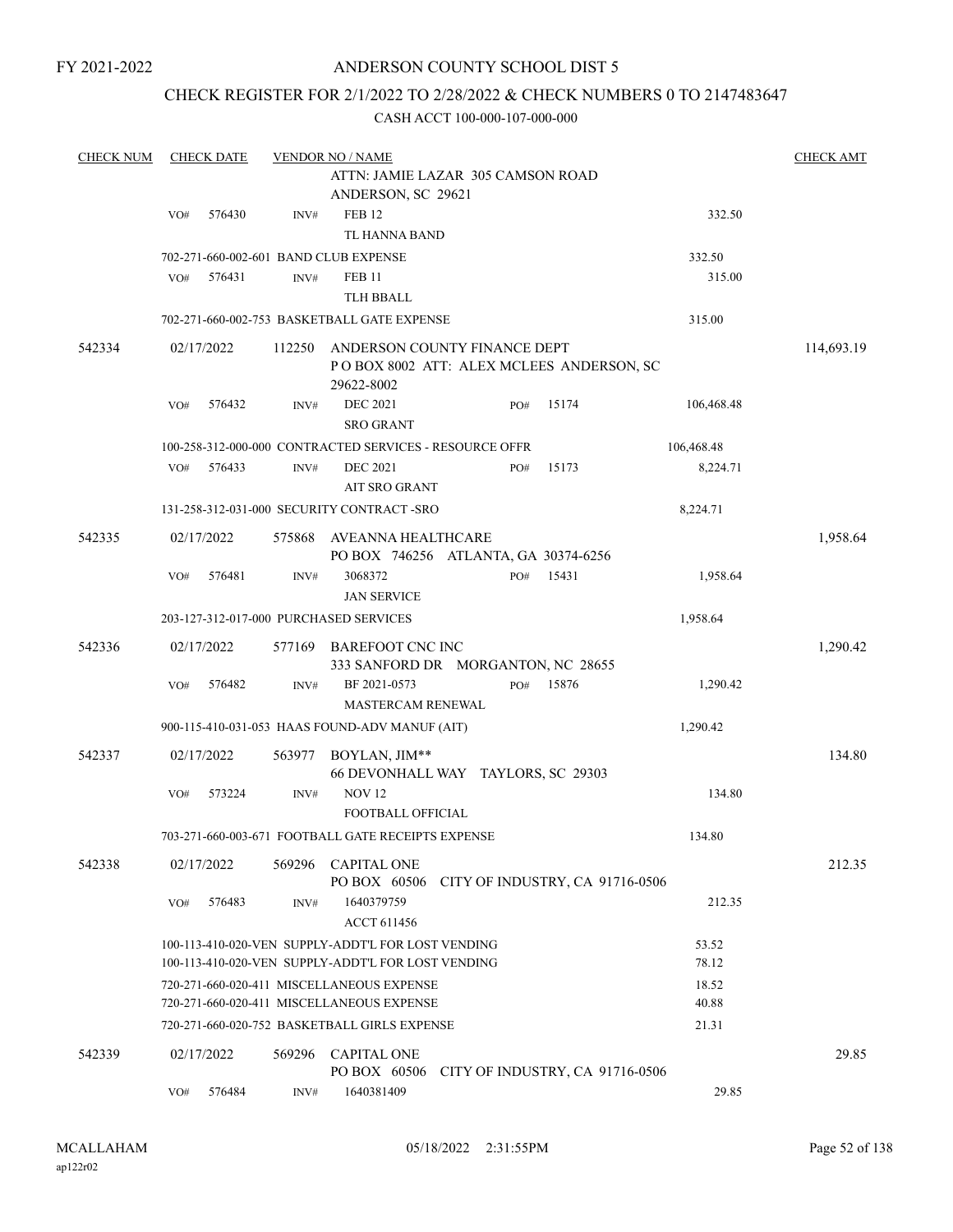## ANDERSON COUNTY SCHOOL DIST 5

## CHECK REGISTER FOR 2/1/2022 TO 2/28/2022 & CHECK NUMBERS 0 TO 2147483647

| <b>CHECK NUM</b> | <b>CHECK DATE</b> |                                    | <b>VENDOR NO / NAME</b>                                                            |     |       |           | <b>CHECK AMT</b> |
|------------------|-------------------|------------------------------------|------------------------------------------------------------------------------------|-----|-------|-----------|------------------|
|                  |                   |                                    | <b>ACCT 646540</b>                                                                 |     |       |           |                  |
|                  |                   |                                    | 702-271-660-002-410 GENERAL ADMINISTRATION EXPENSE                                 |     |       | 29.85     |                  |
| 542340           | 02/17/2022        |                                    | 566288 CES CITY ELECTRIC SUPPLY<br>PO BOX 131811 DALLAS, TX 75313                  |     |       |           | 30.02            |
|                  | VO#<br>576436     | INV#                               | 165533<br><b>SUPPLIES</b>                                                          |     |       | 30.02     |                  |
|                  |                   |                                    | 131-254-410-031-001 SUPPLIES - MAINTENANCE                                         |     |       | 30.02     |                  |
| 542341           | 02/17/2022        |                                    | 576495 COLONY TOOL INC<br>518 CONCORD INDUSTRIAL DRIVE SENECA, SC 29672            |     |       |           | 100.58           |
|                  | 576485<br>VO#     | INV#                               | 90652<br><b>SUPPLIES</b>                                                           | PO# | 15865 | 100.58    |                  |
|                  |                   |                                    | 900-115-410-031-053 HAAS FOUND-ADV MANUF (AIT)                                     |     |       | 100.58    |                  |
| 542342           | 02/17/2022        |                                    | 576996 CONCORD THEATRICALS CORP<br>250 W 57TH STREET, 6TH FLOOR NEW YORK, NY       |     |       |           | 150.00           |
|                  | VO#<br>576437     | INV#                               | 10107<br>REQ# 430002<br>#101-009-469672                                            |     |       | 150.00    |                  |
|                  |                   |                                    | 721-190-660-021-514 PRODUCTIONS EXPENSE                                            |     |       | 150.00    |                  |
| 542343           | 02/17/2022        |                                    | 573518 COSTUMECURIO INC<br>1704A LAURENS RD GREENVILLE, SC 29607                   |     |       |           | 800.00           |
|                  | 576438<br>VO#     | INV#                               | 2210<br><b>ROBERT ANDERSON</b>                                                     |     |       | 800.00    |                  |
|                  |                   |                                    | 100-113-410-006-COB CHORUS, ORCHESTRA & BAND                                       |     |       | 800.00    |                  |
| 542344           | 02/17/2022        | 198651                             | DELL MARKETING<br>PO BOX 534118 ATT: ACCOUNTS RECEIVABLE<br>ATLANTA, GA 30353-4118 |     |       |           | 749.00           |
|                  | 576487<br>VO#     | INV#                               | 10557136204<br><b>TONER</b>                                                        | PO# | 15817 | 749.00    |                  |
|                  |                   | 100-213-410-000-000 SUPPLIES       |                                                                                    |     |       | 749.00    |                  |
| 542345           | 02/17/2022        | 577181                             | DIESEL TRUCK REPAIR LLC<br>416 MCGEE ROAD ANDERSON, SC 29625                       |     |       |           | 1,106.48         |
|                  | VO# 576440        | INV#                               | 2416<br><b>WESTSIDE BAND</b>                                                       |     |       | 1,106.48  |                  |
|                  |                   | 100-114-410-003-BAN BAND EQUIPMENT |                                                                                    |     |       | 1,106.48  |                  |
| 542346           | 02/17/2022        | 211302                             | <b>DUKE ENERGY</b><br>PO BOX 1094 CHARLOTTE, NC 28201-1094                         |     |       |           | 64,505.05        |
|                  | 576505<br>VO#     | INV#                               | DUE MARCH 7<br><b>UTILITIES</b>                                                    |     |       | 64,505.05 |                  |
|                  |                   |                                    | 100-254-470-000-000 ENERGY-ELECTRICITY & WATER                                     |     |       | 314.91    |                  |
|                  |                   |                                    | 100-254-470-000-000 ENERGY-ELECTRICITY & WATER                                     |     |       | 474.05    |                  |
|                  |                   |                                    | 100-254-470-001-000 ENERGY-ELECTRICITY & WATER                                     |     |       | 244.07    |                  |
|                  |                   |                                    | 100-254-470-002-000 ENERGY-ELECTRICITY & WATER                                     |     |       | 13,520.50 |                  |
|                  |                   |                                    | 100-254-470-005-000 ENERGY-ELECTRICITY & WATER                                     |     |       | 12,088.18 |                  |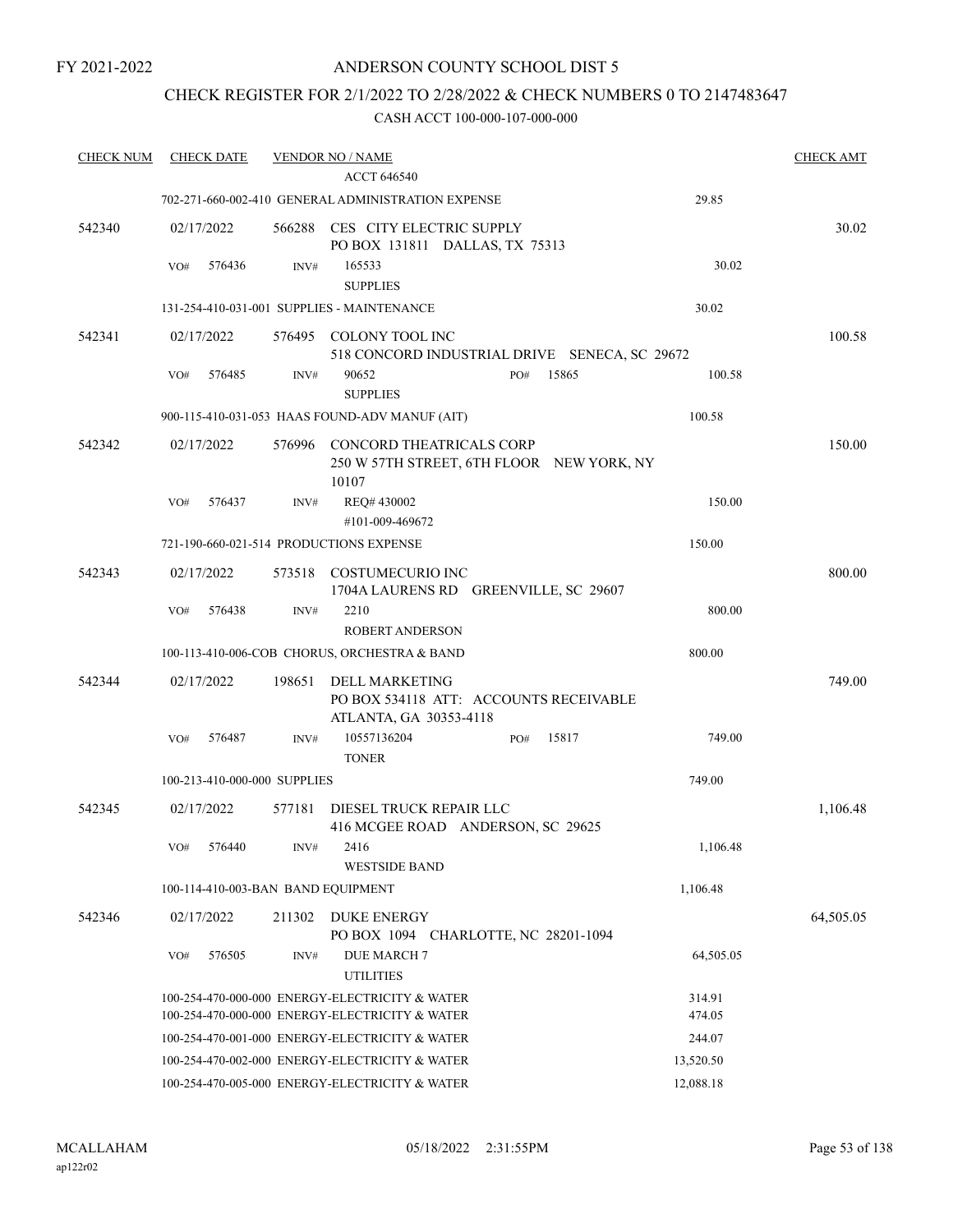## CHECK REGISTER FOR 2/1/2022 TO 2/28/2022 & CHECK NUMBERS 0 TO 2147483647

| <b>CHECK NUM</b> | <b>CHECK DATE</b> |                                      | <b>VENDOR NO / NAME</b>                                                             |                                          |           | <b>CHECK AMT</b> |
|------------------|-------------------|--------------------------------------|-------------------------------------------------------------------------------------|------------------------------------------|-----------|------------------|
|                  |                   |                                      | 100-254-470-006-000 ENERGY-ELECTRICITY & WATER                                      |                                          | 14,181.63 |                  |
|                  |                   |                                      | 100-254-470-008-000 ENERGY-ELECTRICITY & WATER                                      |                                          | 5,683.11  |                  |
|                  |                   |                                      | 100-254-470-011-000 ENERGY-ELECTRICITY & WATER                                      |                                          | 3,036.50  |                  |
|                  |                   |                                      | 100-254-470-012-000 ENERGY-ELECTRICITY & WATER                                      |                                          | 4,990.94  |                  |
|                  |                   |                                      | 100-254-470-014-000 ENERGY-ELECTRICITY & WATER                                      |                                          | 44.37     |                  |
|                  |                   |                                      | 100-254-470-015-000 ENERGY-ELECTRICITY & WATER                                      |                                          | 1,605.06  |                  |
|                  |                   |                                      | 100-254-470-021-000 ENERGY-ELECTRICITY & WATER                                      |                                          | 8,006.81  |                  |
|                  |                   | 600-256-470-026-000 ENERGY           |                                                                                     |                                          | 314.92    |                  |
| 542347           | 02/17/2022        | 563495                               | ELECTRIC CITY UTILITIES<br>CITY OF ANDERSON 601 SOUTH MAIN ST<br>ANDERSON, SC 29624 |                                          |           | 984.03           |
|                  | 576502<br>VO#     | INV#                                 | 295758061<br><b>UTILITIES</b>                                                       |                                          | 759.22    |                  |
|                  |                   |                                      | 100-254-470-012-000 ENERGY-ELECTRICITY & WATER                                      |                                          | 759.22    |                  |
|                  | VO#<br>576503     | INV#                                 | 495402011                                                                           |                                          | 199.04    |                  |
|                  |                   |                                      | <b>UTILITIES</b>                                                                    |                                          |           |                  |
|                  |                   |                                      | 100-254-470-000-000 ENERGY-ELECTRICITY & WATER                                      |                                          | 199.04    |                  |
|                  | 576504<br>VO#     | INV#                                 | 500079017                                                                           |                                          | 25.77     |                  |
|                  |                   |                                      | <b>UTILITIES</b>                                                                    |                                          |           |                  |
|                  |                   |                                      | 100-254-470-000-000 ENERGY-ELECTRICITY & WATER                                      |                                          | 25.77     |                  |
| 542348           | 02/17/2022        | 575167                               | ESTR PUBLICATIONS                                                                   | 7464 MAPLELEAF CT COLUMBUS, OH 43235     |           | 25.00            |
|                  | VO#<br>576441     | INV#                                 | 32073INV<br><b>TRS 2.0</b>                                                          | 15852<br>PO#                             | 25.00     |                  |
|                  |                   | 100-221-410-000-TST SUPPLIES-TESTING |                                                                                     |                                          | 25.00     |                  |
| 542349           | 02/17/2022        | 574009                               | FUN EXPRESS, LLC<br>PO BOX 14463 DES MOINES, IA 50306                               |                                          |           | 105.69           |
|                  | 576488<br>VO#     | INV#                                 | 714739665-01                                                                        |                                          | 105.69    |                  |
|                  |                   |                                      | <b>MIDWAY ELEM</b>                                                                  |                                          |           |                  |
|                  |                   |                                      | 717-190-660-017-201 MISCELLANEOUS EXPENSE                                           |                                          | 105.69    |                  |
| 542350           | 02/17/2022        |                                      | 577175 HANSEN, CHRISTOPHER**<br>118 TAYLORS TRL ANDERSON, SC 29621                  |                                          |           | 250.00           |
|                  | 576448<br>VO#     | INV#                                 | <b>CHORUS</b><br><b>SOUTHWOOD</b>                                                   |                                          | 250.00    |                  |
|                  |                   | 100-114-410-021-CHR CHORUS SUPPLIES  |                                                                                     |                                          | 250.00    |                  |
| 542351           | 02/17/2022        |                                      | 576917 HOLSTON GASES INC                                                            | 545 W. BAXTER AVENUE KNOXVILLE, TN 37921 |           | 461.59           |
|                  | 576449<br>VO#     | INV#                                 | 267015<br><b>SUPPLIES</b>                                                           |                                          | 461.59    |                  |
|                  |                   | 731-271-660-031-867 WELDING EXPENSE  |                                                                                     |                                          | 461.59    |                  |
|                  |                   |                                      |                                                                                     |                                          |           |                  |
| 542352           | 02/17/2022        | 566702                               | HONEA, GREGORY L**<br>205 SISTERS WAY SENECA, SC 29672                              |                                          |           | 77.50            |
|                  | 573227<br>VO#     | INV#                                 | <b>NOV 12</b>                                                                       |                                          | 77.50     |                  |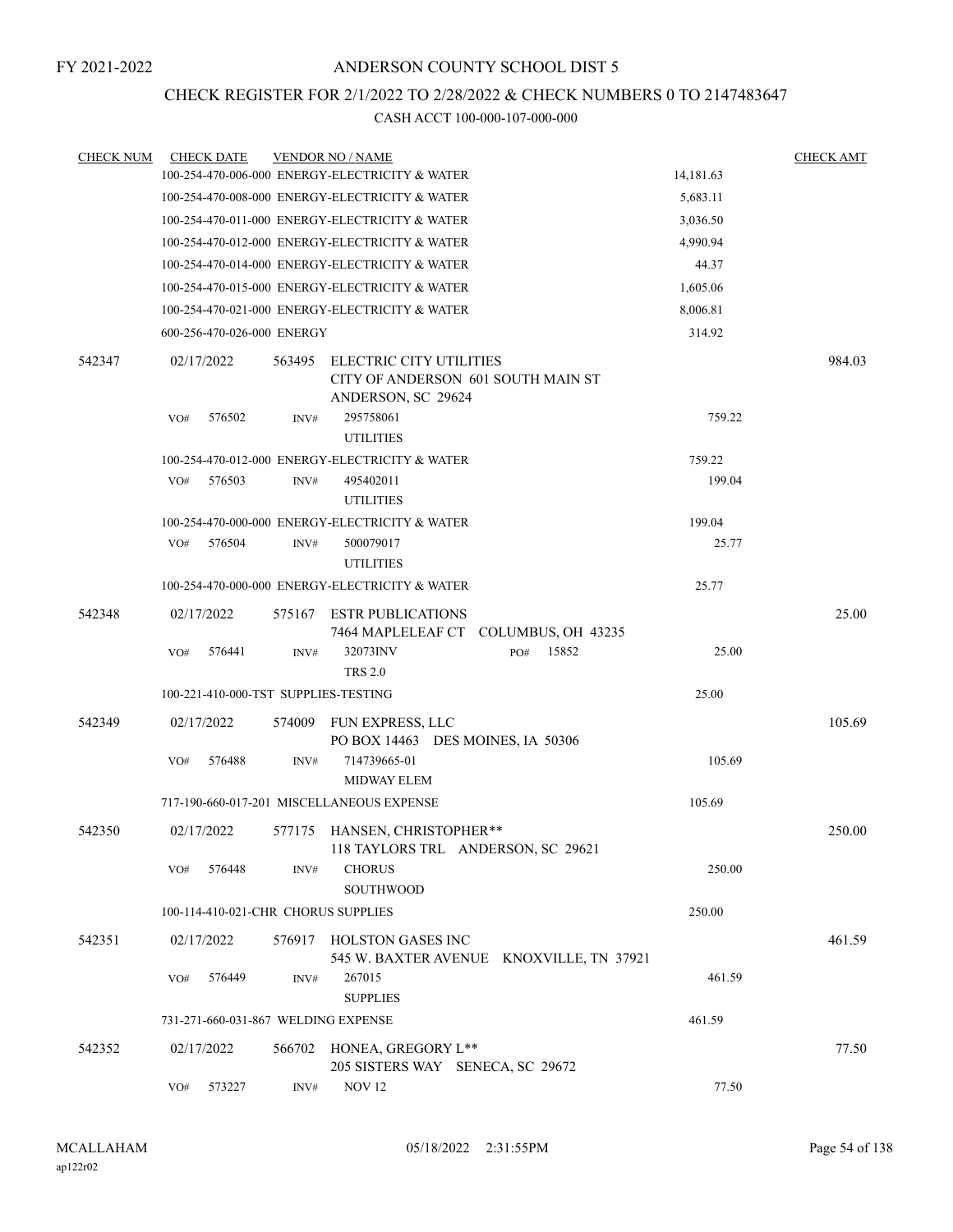## ANDERSON COUNTY SCHOOL DIST 5

## CHECK REGISTER FOR 2/1/2022 TO 2/28/2022 & CHECK NUMBERS 0 TO 2147483647

| <b>CHECK NUM</b> | <b>CHECK DATE</b>                       |        | <b>VENDOR NO / NAME</b>                                                                                   |                    | <b>CHECK AMT</b> |
|------------------|-----------------------------------------|--------|-----------------------------------------------------------------------------------------------------------|--------------------|------------------|
|                  |                                         |        | FOOTBALL OFFICIAL                                                                                         |                    |                  |
|                  |                                         |        | 703-271-660-003-671 FOOTBALL GATE RECEIPTS EXPENSE                                                        | 77.50              |                  |
| 542353           | 02/17/2022                              | 313476 | LAKESHORE LEARNING MATERIALS<br>2695 EAST DOMINGUEZ STREET ATT: ACCOUNTS<br>RECEIVABLE CARSON, CA 90895   |                    | 1,926.27         |
|                  | VO#<br>576452                           | INV#   | 587093012722                                                                                              | 1,926.27           |                  |
|                  |                                         |        | <b>MIDWAY ELEM</b>                                                                                        |                    |                  |
|                  | 397-112-410-017-000 SUPPLIES            |        |                                                                                                           | 1,926.27           |                  |
| 542354           | 02/17/2022                              |        | 576047 LANGUAGE LINE SERVICES INC<br>PO BOX 202564 DALLAS, TX 75320                                       |                    | 283.21           |
|                  | 576453<br>VO#                           | INV#   | 10451381<br><b>JAN SERVICES</b>                                                                           | 283.21             |                  |
|                  | 100-221-312-000-000 PURCHASED SERVICES  |        |                                                                                                           | 283.21             |                  |
| 542355           | 02/17/2022                              | 320795 | LESLEY COURTS AND PAVING, INC<br>3104 OLD WILLIAMSTON ROAD ATT: ACCOUNTS<br>RECEIVABLE ANDERSON, SC 29621 |                    | 26,500.00        |
|                  | VO#<br>576454                           | INV#   | 3653<br>PO#                                                                                               | 15163<br>26,500.00 |                  |
|                  |                                         |        | <b>CONCORD ELEM</b>                                                                                       |                    |                  |
|                  | 505-254-323-009-PAV PAVING              |        |                                                                                                           | 26,500.00          |                  |
| 542356           | 02/17/2022                              | 569972 | LINDA SNIDER<br>209 FIELDCREST DR ANDERSON, SC 29625                                                      |                    | 17.40            |
|                  | 564606<br>VO#                           | INV#   | LUNCH REFUND<br><b>WESTSIDE</b>                                                                           | 17.40              |                  |
|                  |                                         |        | 600-000-474-003-000 REVENUES COLLECTED IN ADVANCE                                                         | 17.40              |                  |
| 542357           | 02/17/2022                              |        | 569972 LONI BONNER<br>304 SWEETGUM ANDERSON, SC 29621                                                     |                    | 30.00            |
|                  | 569869<br>VO#                           | INV#   | <b>NORTH POINTE</b><br><b>MATERIAL FEE</b>                                                                | 30.00              |                  |
|                  |                                         |        | 713-271-660-013-210 MATERIAL FEES EXPENSE                                                                 | 30.00              |                  |
| 542358           | 02/17/2022                              | 576956 | <b>MAXIM STAFFING SOLUTIONS</b><br>12558 COLLECTIONS CENTER DRIVE CHICAGO, IL<br>60693                    |                    | 340.00           |
|                  | 576456<br>VO#                           | INV#   | E4923540143<br><b>SERVICES</b>                                                                            | 340.00             |                  |
|                  | 218-126-312-000-01B SPED BCBA CONTRACT  |        |                                                                                                           | 340.00             |                  |
| 542359           | 02/17/2022                              | 569461 | METROGROUP, INC<br>50-23 TWENTY-THIRD STREET LONG ISLAND CITY,                                            |                    | 2,343.01         |
|                  | 576457<br>VO#                           | INV#   | NY 11101<br>PI 795054<br>PO#<br><b>HVAC SERVICES</b>                                                      | 15287<br>2,343.01  |                  |
|                  | 100-254-323-000-400 CONTRACT SRVS.-HVAC |        |                                                                                                           | 25.35              |                  |
|                  |                                         |        | 100-254-323-001-400 CONTR SERV-HVAC/ELECT/PLUMBING                                                        | 52.43              |                  |
|                  |                                         |        | 100-254-323-002-400 CONTR SERV-HVAC/ELECT/PLUMBING                                                        | 471.91             |                  |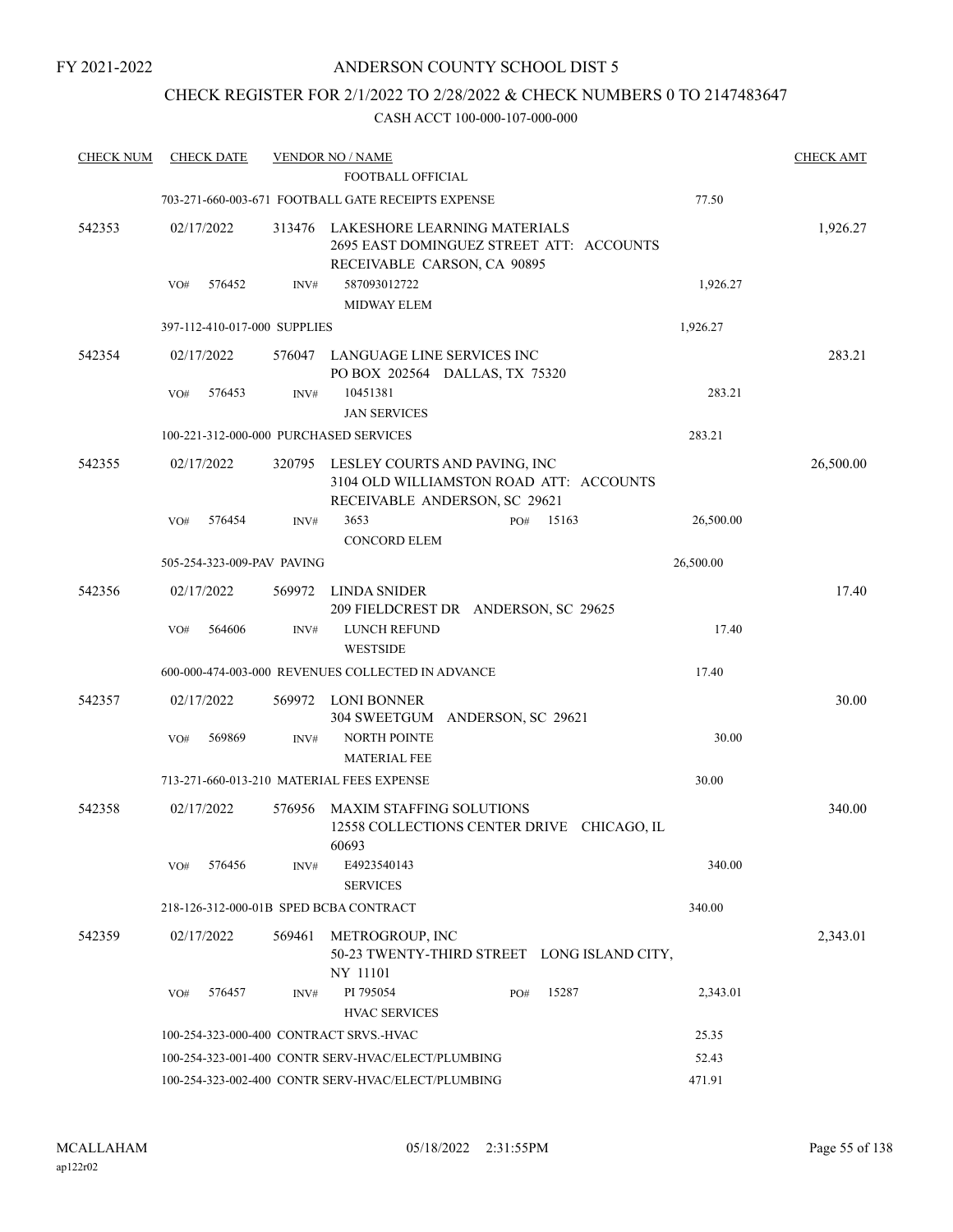## CHECK REGISTER FOR 2/1/2022 TO 2/28/2022 & CHECK NUMBERS 0 TO 2147483647

| <b>CHECK NUM</b> | <b>CHECK DATE</b>               |        | <b>VENDOR NO / NAME</b>                                                  |           | <b>CHECK AMT</b> |
|------------------|---------------------------------|--------|--------------------------------------------------------------------------|-----------|------------------|
|                  |                                 |        | 100-254-323-003-400 CONTR SERV-HVAC/ELECT/PLUMBING                       | 407.45    |                  |
|                  |                                 |        | 100-254-323-005-400 CONTR SERV-HVAC/ELECT/PLUMBING                       | 8.05      |                  |
|                  |                                 |        | 100-254-323-007-400 CONTR SERV-HVAC/ELECT/PLUMBING                       | 25.35     |                  |
|                  |                                 |        | 100-254-323-008-400 CONTR SERV-HVAC/ELECT/PLUMBING                       | 25.35     |                  |
|                  |                                 |        | 100-254-323-010-400 CONTR SERV-HVAC/ELECT/PLUMBING                       | 135.24    |                  |
|                  |                                 |        | 100-254-323-011-400 CONTR SERV-HVAC/ELECT/PLUMBING                       | 25.35     |                  |
|                  |                                 |        | 100-254-323-012-400 CONTR SERV-HVAC/ELECT/PLUMBING                       | 110.15    |                  |
|                  |                                 |        | 100-254-323-014-400 CONTR SERV-HVAC/ELECT/PLUMBING                       | 346.62    |                  |
|                  |                                 |        | 100-254-323-015-400 CONTR SERV-HVAC/ELECT/PLUMBING                       | 25.35     |                  |
|                  |                                 |        | 100-254-323-016-400 CONTR SERV-HVAC/ELECT/PLUMBING                       | 332.17    |                  |
|                  |                                 |        | 100-254-323-017-400 CONTR SERV-HVAC/ELECT/PLUMBING                       | 25.35     |                  |
|                  |                                 |        | 100-254-323-019-400 CONTR SERV-HVAC/ELECT/PLUMBING                       | 170.71    |                  |
|                  |                                 |        | 100-254-323-021-400 CONTR SERV-HVAC/ELECT/PLUMBING                       | 156.18    |                  |
| 542360           | 02/17/2022                      | 363375 | MOORE, R TODD**<br>150 KINGSLAND WAY PIEDMONT, SC 29673                  |           | 70.50            |
|                  | 576427<br>VO#                   | INV#   | <b>FEB 10</b><br><b>BBALL OFFICIAL</b>                                   | 70.50     |                  |
|                  |                                 |        | 706-271-660-006-753 BASKETBALL GATE EXPENSE                              | 70.50     |                  |
| 542361           | 02/17/2022                      | 568036 | PIEDMONT NATURAL GAS<br>PO BOX 1246 CHARLOTTE, NC 28201-1246             |           | 19,167.45        |
|                  | 576501<br>VO#                   | INV#   | DUE FEB 21<br><b>UTILITIES</b>                                           | 19,167.45 |                  |
|                  | 100-254-472-000-000 ENERGY-GAS  |        |                                                                          | 1,138.97  |                  |
|                  | 100-254-472-001-000 ENERGY-GAS  |        |                                                                          | 8,674.90  |                  |
|                  | 100-254-472-011-000 ENERGY-GAS  |        |                                                                          | 1,217.91  |                  |
|                  | 100-254-472-012-000 ENERGY-GAS  |        |                                                                          | 1,502.56  |                  |
|                  | 100-254-472-015-000 ENERGY-GAS  |        |                                                                          | 1,651.56  |                  |
|                  | 100-254-472-016-000 ENERGY-GAS  |        |                                                                          | 2,181.07  |                  |
|                  | 100-254-472-021-000 ENERGY- GAS |        |                                                                          | 2,639.28  |                  |
|                  | 600-256-470-012-000 ENERGY      |        |                                                                          | 161.20    |                  |
| 542362           | 02/17/2022                      | 575998 | PRO KITCHEN ONLINE LLC<br>2115 COMMERCE DR CAYCE, SC 29033               |           | 1,099.06         |
|                  | 576462<br>VO#                   | INV#   | 36607<br><b>SUPPLIES</b>                                                 | 173.08    |                  |
|                  | 600-256-410-006-000 SUPPLIES    |        |                                                                          | 173.08    |                  |
|                  | 576463<br>VO#                   | INV#   | 36608<br><b>SUPPLIES</b>                                                 | 925.98    |                  |
|                  | 600-256-410-000-000 SUPPLIES    |        |                                                                          | 567.25    |                  |
|                  | 600-256-410-009-000 SUPPLIES    |        |                                                                          | 358.73    |                  |
| 542363           | 02/17/2022                      |        | 576682 ROBERTS, MACKENZIE**<br>15 SPRINGDALE DRIVE WILLIAMSTON, SC 29697 |           | 57.00            |
|                  | 576428<br>VO#                   | INV#   | <b>FEB 10</b>                                                            | 57.00     |                  |
|                  |                                 |        | <b>BBALL OFFICIAL</b>                                                    |           |                  |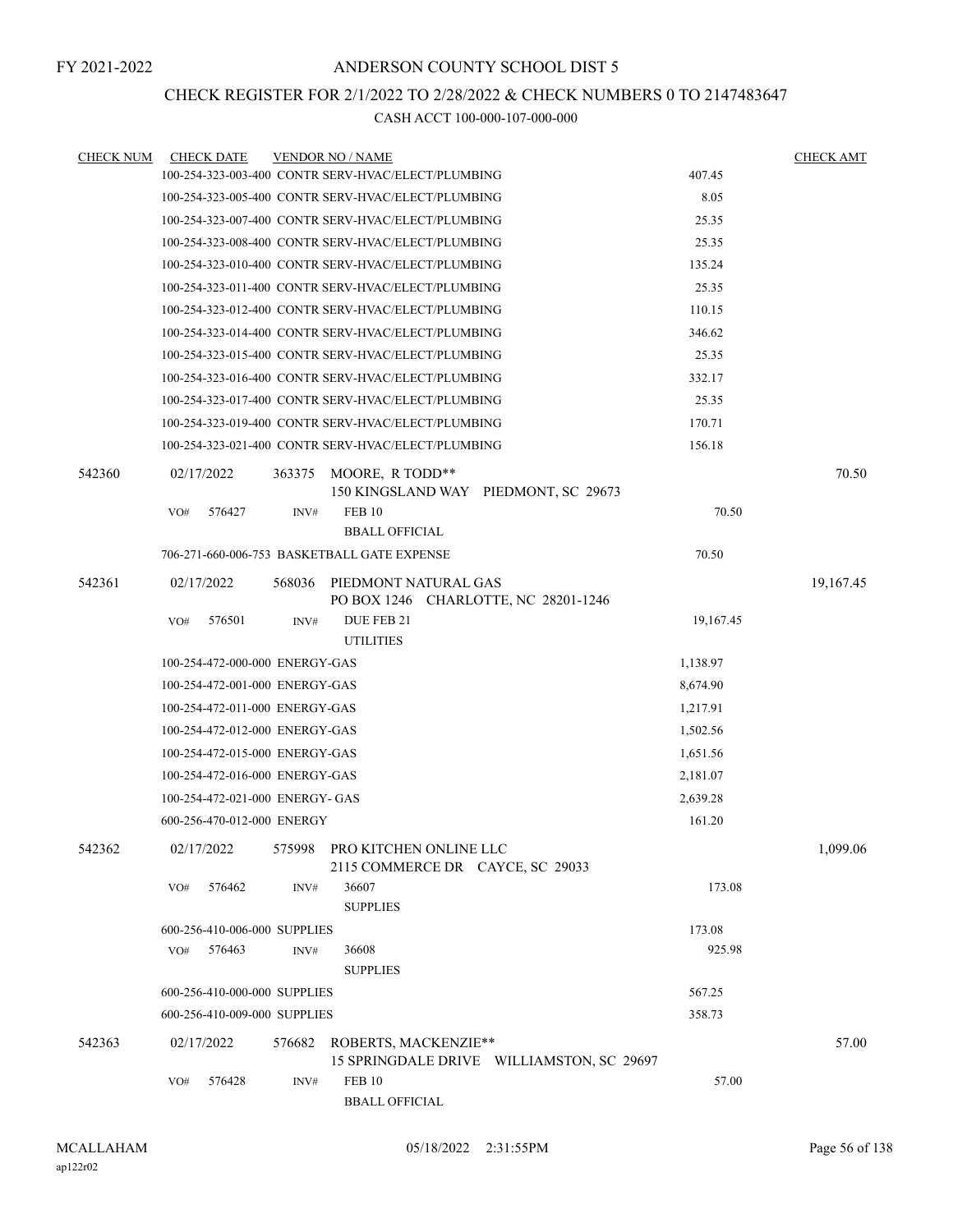## ANDERSON COUNTY SCHOOL DIST 5

## CHECK REGISTER FOR 2/1/2022 TO 2/28/2022 & CHECK NUMBERS 0 TO 2147483647

| <b>CHECK NUM</b> | <b>CHECK DATE</b>                        |        | <b>VENDOR NO / NAME</b>                                                     |                                            |          | <b>CHECK AMT</b> |
|------------------|------------------------------------------|--------|-----------------------------------------------------------------------------|--------------------------------------------|----------|------------------|
|                  |                                          |        | 706-271-660-006-753 BASKETBALL GATE EXPENSE                                 |                                            | 57.00    |                  |
| 542364           | 02/17/2022                               |        | 577183 ROBINSON, MELVIN**                                                   | 55 GRAND RIVER LANE SIMPSONVILLE, SC 29680 |          | 125.00           |
|                  | 576425<br>VO#                            | INV#   | <b>FEB 10</b><br><b>BBALL OFFICIAL</b>                                      |                                            | 125.00   |                  |
|                  |                                          |        | 703-271-660-003-753 BASKETBALL GATE EXPENSE                                 |                                            | 125.00   |                  |
| 542365           | 02/17/2022                               | 577182 | SC OUTDOOR LASER TAG<br>6950 HWY 72 E CARLTON, GA 30627                     |                                            |          | 625.00           |
|                  | 576465<br>VO#                            | INV#   | 000064<br><b>ROBERT ANDERSON</b>                                            |                                            | 625.00   |                  |
|                  | 802-113-410-006-000 SUPPLIES - RETENTION |        |                                                                             |                                            | 625.00   |                  |
| 542366           | 02/17/2022                               | 573474 | <b>SCBDA</b><br>WALHALLA HS - CHRIS UDELL 4701 HWY 11<br>WALHALLA, SC 29691 |                                            |          | 20.00            |
|                  | 576464<br>VO#                            | INV#   | <b>REGISTRATION</b><br><b>SOUTHWOOD</b>                                     |                                            | 20.00    |                  |
|                  | 721-190-660-021-637 BAND MS/HS EXPENSE   |        |                                                                             |                                            | 20.00    |                  |
| 542367           | 02/17/2022                               |        | 577184 SCOTT, SHENA**<br>108 HAYNIE DRIVE BELTON, SC 29627                  |                                            |          | 200.00           |
|                  | VO#<br>576426                            | INV#   | DEC-FEB<br><b>TLH BOOKKEEPER</b>                                            |                                            | 200.00   |                  |
|                  |                                          |        | 702-271-660-002-753 BASKETBALL GATE EXPENSE                                 |                                            | 200.00   |                  |
| 542368           | 02/17/2022                               | 576762 | SMF<br>1550 N. INDUSTRIAL PARK RD MINONK, IL<br>61760-0157                  |                                            |          | 2,345.35         |
|                  | 576469<br>VO#                            | INV#   | 162464<br><b>SUPPLIES</b>                                                   | 15809<br>PO#                               | 2,345.35 |                  |
|                  |                                          |        | 900-115-410-031-053 HAAS FOUND-ADV MANUF (AIT)                              |                                            | 2,345.35 |                  |
| 542369           | 02/17/2022                               | 482701 | SOUTHWOOD PETTY CASH<br>, ---                                               |                                            |          | 200.00           |
|                  | 576470<br>VO#                            | INV#   | <b>FEB 17</b><br><b>CINDERELLA</b>                                          |                                            | 200.00   |                  |
|                  | 721-190-660-021-514 PRODUCTIONS EXPENSE  |        |                                                                             |                                            | 200.00   |                  |
| 542370           | 02/17/2022                               | 576955 | <b>THERAPIA STAFFING</b><br>PO BOX 207841 DALLAS, TX 75320                  |                                            |          | 1,876.00         |
|                  | 576471<br>VO#                            | INV#   | 35077<br><b>SERVICES</b>                                                    | 15630<br>PO#                               | 1,876.00 |                  |
|                  | 203-127-312-000-000 PURCHASED SERVICES   |        |                                                                             |                                            | 1,876.00 |                  |
| 542371           | 02/17/2022                               | 564952 | TOLEDO PHYSICAL EDUCATION SUPPLY<br>PO BOX 5618 TOLEDO, OH 43613            |                                            |          | 1,523.29         |
|                  | 576472<br>VO#                            | INV#   | 306332<br>MIDWAY ELEM                                                       |                                            | 1,523.29 |                  |
|                  | 937-113-410-017-000 SUPPLIES             |        |                                                                             |                                            | 1,523.29 |                  |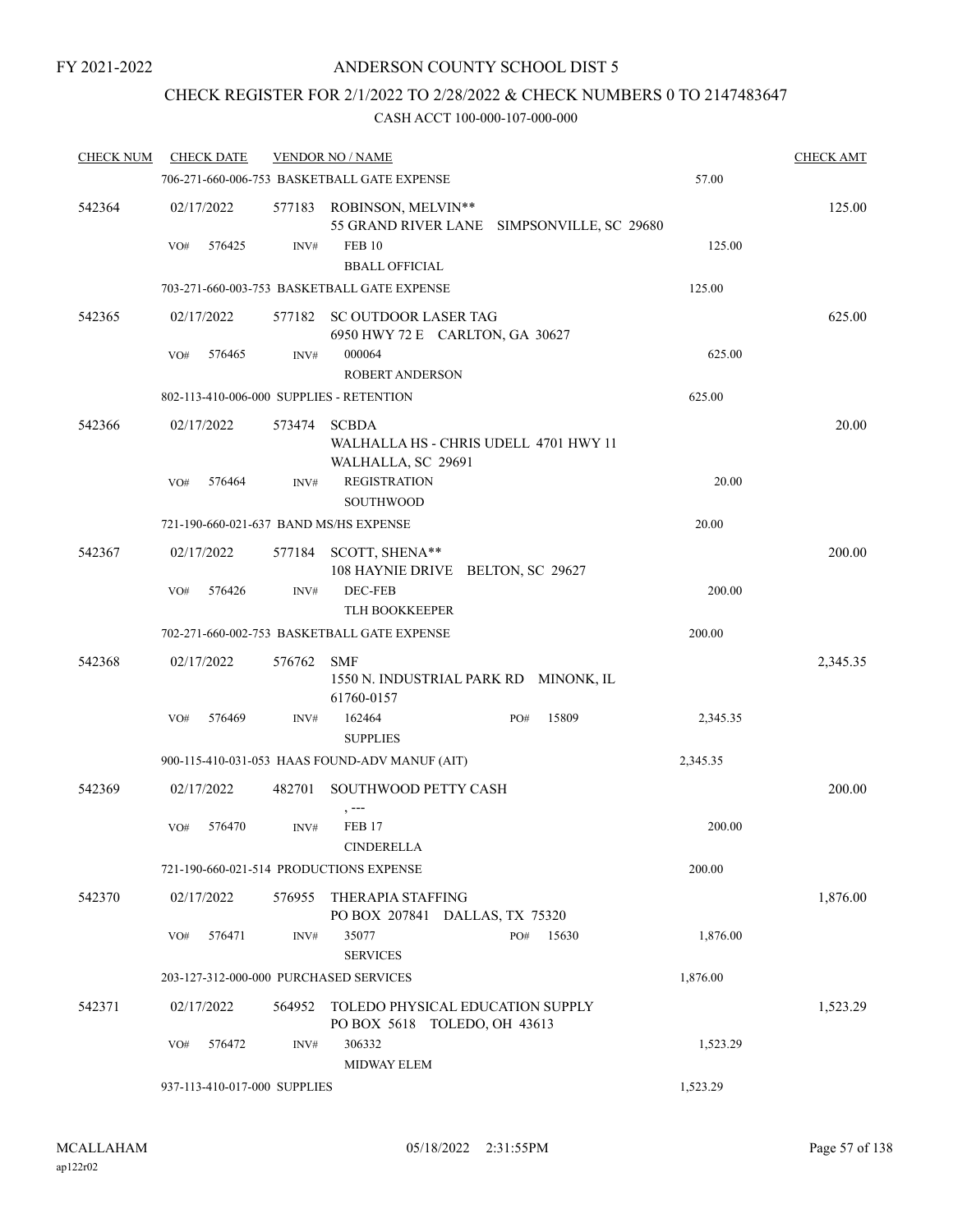# CHECK REGISTER FOR 2/1/2022 TO 2/28/2022 & CHECK NUMBERS 0 TO 2147483647

| <b>CHECK NUM</b> | <b>CHECK DATE</b> |                                      | <b>VENDOR NO / NAME</b>                                                                          |     |                                           |          | <b>CHECK AMT</b> |
|------------------|-------------------|--------------------------------------|--------------------------------------------------------------------------------------------------|-----|-------------------------------------------|----------|------------------|
| 542372           | 02/17/2022        |                                      | 573815 UNITED REFRIGERATION, INC<br>PO BOX 740703 ATLANTA, GA 30374-0703                         |     |                                           |          | 33.69            |
|                  | VO#               | 576473<br>INV#                       | 82995422<br><b>SUPPLIES</b>                                                                      |     |                                           | 33.69    |                  |
|                  |                   |                                      | 100-254-410-000-001 MAINT. SUPPLIES-STRUCTURES                                                   |     |                                           | 33.69    |                  |
| 542373           | 02/17/2022        | 564298                               | UNITED WAY OF ANDERSON COUNTY<br>POBOX 2067 ANDERSON, SC 29622                                   |     |                                           |          | 130.00           |
|                  | VO#               | 576474<br>INV#                       | <b>DONATION</b><br><b>FUNDRAISER</b>                                                             |     |                                           | 130.00   |                  |
|                  |                   | 895-001-999-000-0UW UNITED WAY       |                                                                                                  |     |                                           | 130.00   |                  |
| 542374           | 02/17/2022        | 568866                               | USI EDUCATION & GOVERNMENT SALES<br>POBOX 4105 ATT: ACCOUNTS RECEIVABLE<br>WOBURN, MA 01888-4105 |     |                                           |          | 1,138.39         |
|                  | VO#               | 576475<br>INV#                       | 0394209600011<br><b>NEW PROSPECT</b>                                                             |     |                                           | 1,138.39 |                  |
|                  |                   | 100-112-410-010-000 SUPPLIES         |                                                                                                  |     |                                           | 1,138.39 |                  |
| 542375           | 02/17/2022        | 573326                               | <b>VERNIER</b>                                                                                   |     | 13979 SW MILLIKAN WAY BEAVERTON, OR 97005 |          | 2,911.37         |
|                  | VO#               | 576476<br>INV#                       | 5414971<br><b>SUPPLIES</b>                                                                       | PO# | 15585                                     | 2,911.37 |                  |
|                  |                   | 218-114-410-003-7LL SCIENCE SUPPLIES |                                                                                                  |     |                                           | 2,911.37 |                  |
| 542376           | 02/17/2022        | 573864                               | WELLS FARGO VENDOR FIN SERV<br>PO BOX 105743 ATLANTA, GA 30348-5743                              |     |                                           |          | 1,174.86         |
|                  | VO#               | 576477<br>INV#                       | 5018903706<br><b>COPIER</b>                                                                      |     |                                           | 354.04   |                  |
|                  |                   | 723-190-660-023-913 COPIER EXPENSE   |                                                                                                  |     |                                           | 354.04   |                  |
|                  | VO#               | 576478<br>INV#                       | 5018880165<br><b>COPIER</b>                                                                      | PO# | 15003                                     | 226.31   |                  |
|                  |                   |                                      | 100-255-323-000-000 CONTRACTED SERVICES                                                          |     |                                           | 226.31   |                  |
|                  | VO#               | 576479<br>INV#                       | 5018806927<br><b>COPIER</b>                                                                      | PO# | 15084                                     | 369.15   |                  |
|                  |                   | 100-113-410-020-000 SUPPLIES         |                                                                                                  |     |                                           | 369.15   |                  |
|                  | VO#               | 576480<br>INV#                       | 5018921998<br><b>COPIER</b>                                                                      | PO# | 15001                                     | 225.36   |                  |
|                  |                   | 100-147-410-015-000 SUPPLIES         |                                                                                                  |     |                                           | 225.36   |                  |
| 542377           | 02/17/2022        | 570117                               | WOOTEN, STANLEY**<br>13 COKER CIRCLE WILLIAMSTON, SC 29697                                       |     |                                           |          | 72.60            |
|                  | VO#               | 563078<br>INV#                       | 04/27/21<br><b>OFFICIAL</b>                                                                      |     |                                           | 72.60    |                  |
|                  |                   |                                      | 703-271-660-003-690 BASEBALL GATE RECEIPTS EXPENSE                                               |     |                                           | 72.60    |                  |
| 542378           | 02/22/2022        | 102550                               | ACCURATE LABEL DESIGNS<br>P.O. BOX 895 CUMMING, GA 30028                                         |     |                                           |          | 219.95           |
|                  | VO#               | 576618<br>INV#                       | 171803                                                                                           |     |                                           | 219.95   |                  |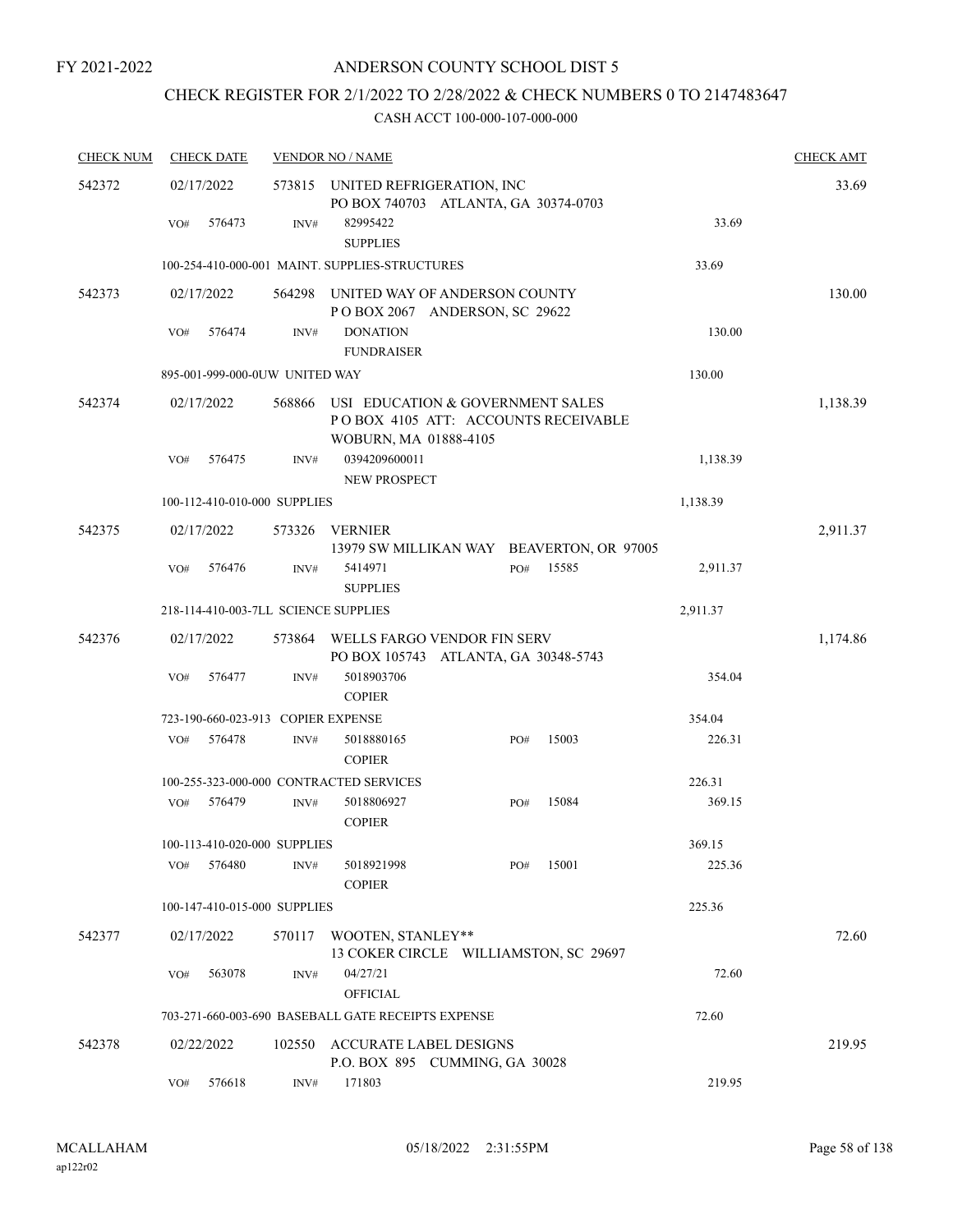## CHECK REGISTER FOR 2/1/2022 TO 2/28/2022 & CHECK NUMBERS 0 TO 2147483647

| <b>CHECK NUM</b> | <b>CHECK DATE</b>                       |        | <b>VENDOR NO / NAME</b>                                                                                                |                       |       |           | <b>CHECK AMT</b> |
|------------------|-----------------------------------------|--------|------------------------------------------------------------------------------------------------------------------------|-----------------------|-------|-----------|------------------|
|                  |                                         |        | <b>CONCORD ELEM</b>                                                                                                    |                       |       |           |                  |
|                  | 709-271-660-009-357 FIELD TRIPS EXPENSE |        |                                                                                                                        |                       |       | 219.95    |                  |
| 542379           | 02/22/2022                              | 575641 | ANDERSON-OCONEE-PICKENS MENTAL HEALTH CE<br>200 MCGEE ROAD ATTN: KEVIN WOODS, FINANCE<br>DEPARTMENT ANDERSON, SC 29625 |                       |       |           | 18,750.00        |
|                  | VO#<br>576619                           | INV#   | 02152022-D503                                                                                                          | PO#                   | 15342 | 18,750.00 |                  |
|                  |                                         |        | <b>3RD QUARTER</b>                                                                                                     |                       |       |           |                  |
|                  |                                         |        | 100-211-312-000-MHC MENTAL HEALTH COUNSELORS                                                                           |                       |       | 18,750.00 |                  |
| 542380           | 02/22/2022                              | 567918 | BERNHARDT HOUSE OF VIOLINS LLC<br>5 CATEECHEE AVE ATT: ACCOUNTS RECEIVABLE<br>GREENVILLE, SC 29605                     |                       |       |           | 111.71           |
|                  | 576523<br>VO#                           | INV#   | 8781<br><b>SOUTHWOOD</b>                                                                                               |                       |       | 111.71    |                  |
|                  | 817-113-410-021-000 SUPPLIES            |        |                                                                                                                        |                       |       | 111.71    |                  |
| 542381           | 02/22/2022                              | 574045 | <b>BORDEN DAIRY</b><br>PO BOX 208769                                                                                   | DALLAS, TX 75320-8769 |       |           | 30,889.86        |
|                  | VO#<br>576620                           | INV#   | 4051096<br><b>CUST 138365</b>                                                                                          |                       |       | 30,889.86 |                  |
|                  | 100-271-410-002-000 SUPPLIES            |        |                                                                                                                        |                       |       | 668.46    |                  |
|                  | 600-256-460-002-000 FOOD                |        |                                                                                                                        |                       |       | 1,486.54  |                  |
|                  | 600-256-460-003-000 FOOD                |        |                                                                                                                        |                       |       | 1,786.82  |                  |
|                  | 600-256-460-005-000 FOOD                |        |                                                                                                                        |                       |       | 1,114.67  |                  |
|                  | 600-256-460-006-000 FOOD                |        |                                                                                                                        |                       |       | 2,666.18  |                  |
|                  | 600-256-460-007-000 FOOD                |        |                                                                                                                        |                       |       | 1,852.88  |                  |
|                  | 600-256-460-008-000 FOOD                |        |                                                                                                                        |                       |       | 3,309.81  |                  |
|                  | 600-256-460-009-000 FOOD                |        |                                                                                                                        |                       |       | 1,310.01  |                  |
|                  | 600-256-460-010-000 FOOD                |        |                                                                                                                        |                       |       | 1,746.31  |                  |
|                  | 600-256-460-011-000 FOOD                |        |                                                                                                                        |                       |       | 1,758.15  |                  |
|                  | 600-256-460-012-000 FOOD                |        |                                                                                                                        |                       |       | 1,991.59  |                  |
|                  | 600-256-460-013-000 FOOD                |        |                                                                                                                        |                       |       | 1,531.70  |                  |
|                  | 600-256-460-014-000 FOOD                |        |                                                                                                                        |                       |       | 1,635.27  |                  |
|                  | 600-256-460-015-000 FOOD                |        |                                                                                                                        |                       |       | 528.32    |                  |
|                  | 600-256-460-016-000 FOOD                |        |                                                                                                                        |                       |       | 1,333.06  |                  |
|                  | 600-256-460-017-000 FOOD                |        |                                                                                                                        |                       |       | 1,470.91  |                  |
|                  | 600-256-460-018-000 FOOD                |        |                                                                                                                        |                       |       | 983.28    |                  |
|                  | 600-256-460-019-000 FOOD                |        |                                                                                                                        |                       |       | 1,715.75  |                  |
|                  | 600-256-460-020-000 FOOD                |        |                                                                                                                        |                       |       | 1,244.39  |                  |
|                  | 600-256-460-021-000 FOOD                |        |                                                                                                                        |                       |       | 524.53    |                  |
|                  | 631-256-460-031-000 PURCHASED FOOD      |        |                                                                                                                        |                       |       | 231.23    |                  |
| 542382           | 02/22/2022                              | 575869 | <b>BURR &amp; FORMAN</b>                                                                                               |                       |       |           | 5,323.50         |
|                  |                                         |        | PO BOX 830719 BIRMINGHAM, AL 35283-0719                                                                                |                       |       |           |                  |
|                  | 576621<br>VO#                           | INV#   | 1291502<br><b>SERVICES</b>                                                                                             | PO#                   | 15907 | 2,488.50  |                  |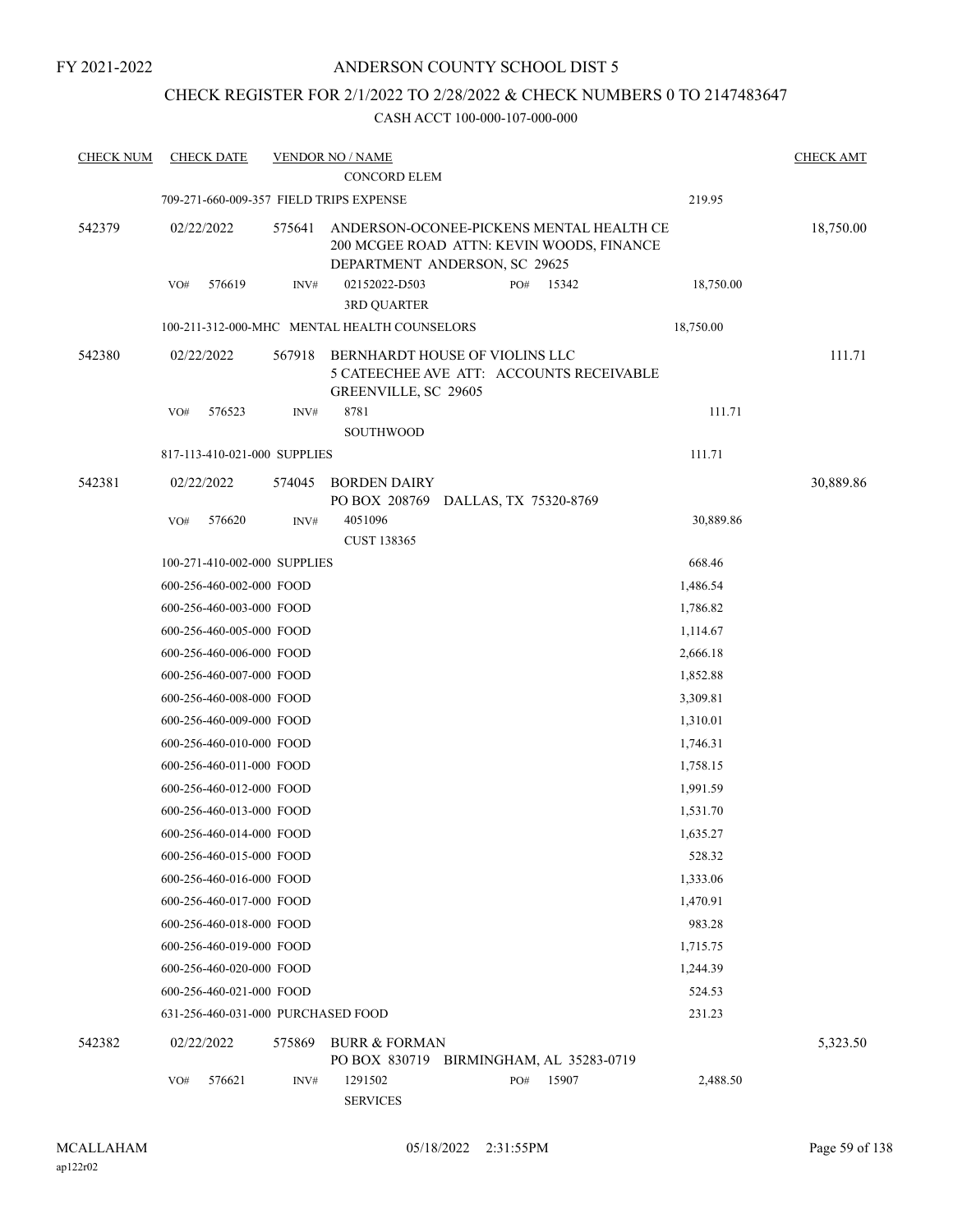# CHECK REGISTER FOR 2/1/2022 TO 2/28/2022 & CHECK NUMBERS 0 TO 2147483647

| <b>CHECK NUM</b> |     | <b>CHECK DATE</b> |                                | <b>VENDOR NO / NAME</b>                                                                             |     |       |                 | <b>CHECK AMT</b> |
|------------------|-----|-------------------|--------------------------------|-----------------------------------------------------------------------------------------------------|-----|-------|-----------------|------------------|
|                  |     |                   | 100-254-323-002-LAN HANNA LAND |                                                                                                     |     |       | 2,488.50        |                  |
|                  | VO# | 576622            | $\text{INV}\#$                 | 1291503<br><b>SERVICES</b>                                                                          | PO# | 15906 | 2,835.00        |                  |
|                  |     |                   | 100-254-323-002-LAN HANNA LAND |                                                                                                     |     |       | 2,835.00        |                  |
| 542383           |     | 02/22/2022        |                                | 152495 CAMCOR, INC<br>POBOX 1899 ATT: ACCOUNTS RECEIVABLE                                           |     |       |                 | 579.19           |
|                  |     |                   |                                | BURLINGTON, NC 27216-1899                                                                           |     |       |                 |                  |
|                  | VO# | 576526            | INV#                           | 2524373<br><b>SUPPLIES</b>                                                                          | PO# | 15636 | 579.19          |                  |
|                  |     |                   |                                | 100-266-314-013-000 REPAIRS TO EQUIPMENT                                                            |     |       | 579.19          |                  |
| 542384           |     | 02/22/2022        | 160602                         | CDW GOVERNMENT<br>75 REMITTANCE DRIVE SUITE 1515 ATT:<br>ACCOUNTS RECEIVABLE CHICAGO, IL 60675-1515 |     |       |                 | 380.03           |
|                  | VO# | 576527            | INV#                           | 902201,795297<br>CUST #1650908                                                                      | PO# | 15693 | 380.03          |                  |
|                  |     |                   |                                | 329-115-410-031-000 SUPPLIES-STATE EQUIPMENT<br>329-115-410-031-000 SUPPLIES-STATE EQUIPMENT        |     |       | 18.26<br>361.77 |                  |
| 542385           |     | 02/22/2022        | 566288                         | CES CITY ELECTRIC SUPPLY<br>PO BOX 131811 DALLAS, TX 75313                                          |     |       |                 | 1,258.91         |
|                  | VO# | 576528            | INV#                           | 164552<br><b>SUPPLIES</b>                                                                           |     |       | 20.28           |                  |
|                  |     |                   |                                | 100-254-410-002-001 SUPPLIES - MAINTENANCE                                                          |     |       | 20.28           |                  |
|                  | VO# | 576623            | INV#                           | 165586<br><b>SUPPLIES</b>                                                                           |     |       | 8.13            |                  |
|                  |     |                   |                                | 100-254-410-023-001 SUPPLIES-MAINTENANCE                                                            |     |       | 8.13            |                  |
|                  | VO# | 576624            | INV#                           | 165571<br><b>SUPPLIES</b>                                                                           |     |       | 1,230.50        |                  |
|                  |     |                   |                                | 100-254-410-002-001 SUPPLIES - MAINTENANCE                                                          |     |       | 1,230.50        |                  |
| 542386           |     | 02/22/2022        | 568558                         | <b>CHARTER COMMUNICATIONS</b><br>PO BOX 94188 PALATINE, IL 60094-4188                               |     |       |                 | 89.08            |
|                  | VO# | 576529            | INV#                           | 663728020622<br><b>SERVICE</b>                                                                      |     |       | 89.08           |                  |
|                  |     |                   | 100-266-340-000-000 TELEPHONE  |                                                                                                     |     |       | 89.08           |                  |
| 542387           |     | 02/22/2022        | 570581                         | CITY OF ANDERSON POLICE DEPT<br>401 SOUTH MAIN ST ATTN: SARAH YOUNG<br>ANDERSON, SC 29624           |     |       |                 | 32,543.82        |
|                  | VO# | 576530            | INV#                           | PAYMENT#5<br><b>SRO GRANT</b>                                                                       | PO# | 15176 | 28,221.46       |                  |
|                  |     |                   |                                | 100-258-312-000-000 CONTRACTED SERVICES - RESOURCE OFFR                                             |     |       | 28,221.46       |                  |
|                  | VO# | 576531            | INV#                           | PAYMENT#5<br><b>CROSSING GUARDS</b>                                                                 | PO# | 15175 | 4,322.36        |                  |
|                  |     |                   |                                | 100-258-690-000-000 CROSSING GUARDS                                                                 |     |       | 4,322.36        |                  |
| 542388           |     | 02/22/2022        | 575386                         | ELECTRIC CITY HEATING & COOLING                                                                     |     |       |                 | 13,487.00        |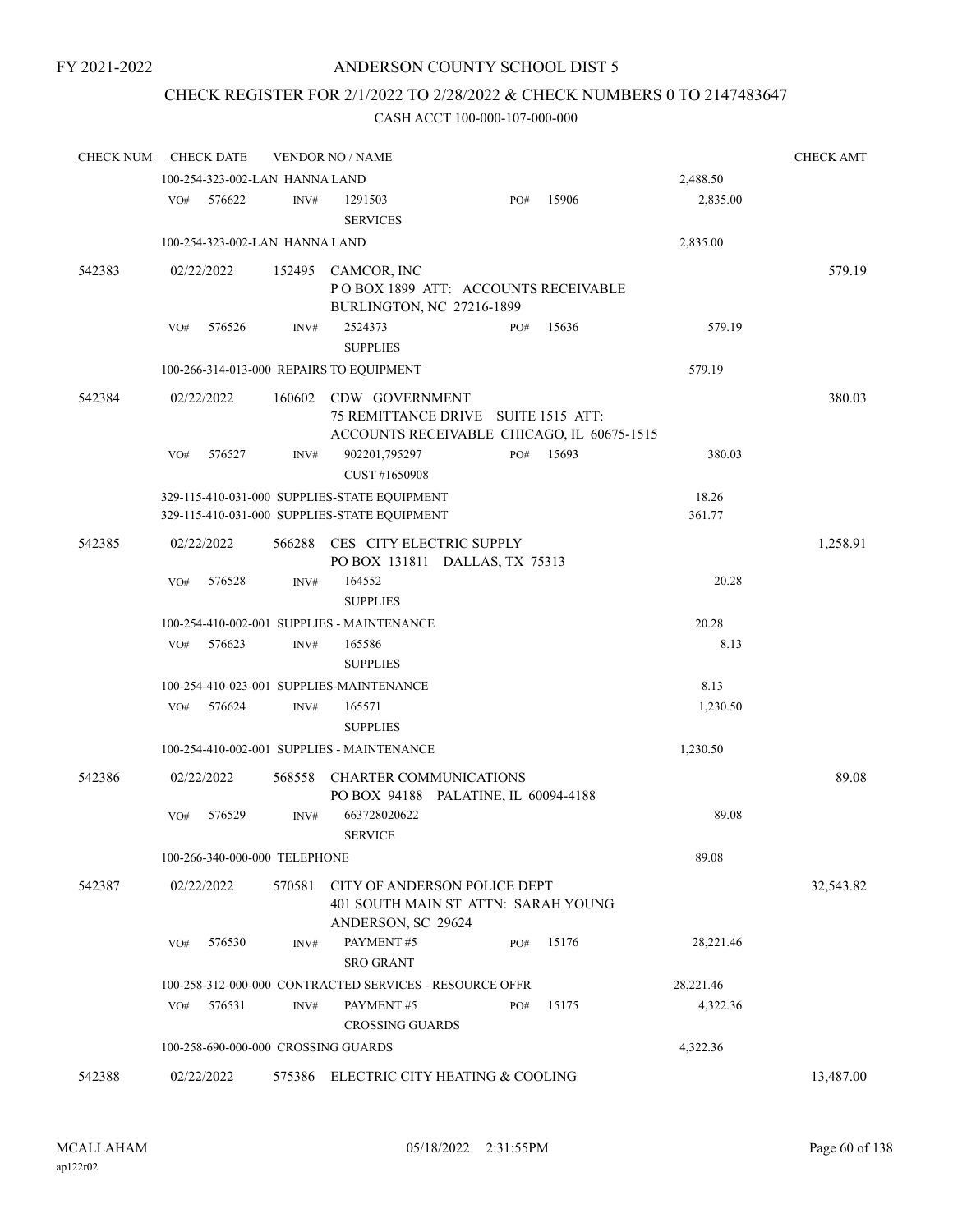## ANDERSON COUNTY SCHOOL DIST 5

## CHECK REGISTER FOR 2/1/2022 TO 2/28/2022 & CHECK NUMBERS 0 TO 2147483647

| <b>CHECK NUM</b> | <b>CHECK DATE</b>                       |        | <b>VENDOR NO / NAME</b>                                                                               | <b>CHECK AMT</b> |
|------------------|-----------------------------------------|--------|-------------------------------------------------------------------------------------------------------|------------------|
|                  |                                         |        | 1310 GEORGE ALBERT LAKE ROAD ANDERSON, SC<br>29624                                                    |                  |
|                  | 576540<br>VO#                           | INV#   | 3915<br>15807<br>13,487.00<br>PO#                                                                     |                  |
|                  |                                         |        | <b>SOUTHWOOD</b>                                                                                      |                  |
|                  |                                         |        | 100-254-323-021-400 CONTR SERV-HVAC/ELECT/PLUMBING<br>13,487.00                                       |                  |
| 542389           | 02/22/2022                              | 179840 | ENCORE TECHNOLOGY GROUP LLC<br>DEPT 720017 P.O. BOX 1335 CHARLOTTE, NC<br>28201-1335                  | 6,800.00         |
|                  | 576541<br>VO#                           | INV#   | 161880<br>15860<br>6,800.00<br>PO#<br><b>SERVICES</b>                                                 |                  |
|                  | 100-266-312-000-000 PURCHASED SERVICES  |        | 6,800.00                                                                                              |                  |
| 542390           | 02/22/2022                              | 232600 | <b>FASTENAL COMPANY</b><br>POBOX 1286 ATT: ACCOUNTS RECEIVABLE<br>WINONA, MN 55987-1286               | 299.19           |
|                  | 576542<br>VO#                           | INV#   | <b>SCAND160001</b><br>299.19<br><b>BROOMS</b>                                                         |                  |
|                  | 100-255-410-000-000 SUPPLIES            |        | 299.19                                                                                                |                  |
| 542391           | 02/22/2022                              | 577138 | <b>GENERAL MACHINE OF ANDERSON INC</b><br>120 DOUBLETREE DRIVE ANDERSON, SC 29625                     | 75.00            |
|                  | 576544<br>VO#                           | INV#   | 50249<br>75.00<br>WELDMENT                                                                            |                  |
|                  |                                         |        | 600-256-323-014-000 REPAIRS TO EQUIPMENT<br>75.00                                                     |                  |
| 542392           | 02/22/2022                              | 576027 | HOME DEPOT USA, INC                                                                                   | 2,529.48         |
|                  | VO#<br>576631                           | INV#   | PO BOX 404468 ATLANTA, GA 30374-2604<br>667052187<br>15840<br>PO#<br>2,529.48<br><b>WHSE SUPPLIES</b> |                  |
|                  |                                         |        | 100-000-170-000-000 WAREHOUSE INVENTORY<br>2,529.48                                                   |                  |
|                  |                                         |        |                                                                                                       |                  |
| 542393           | 02/22/2022                              | 577173 | HONEYCUTT, JERRY**<br>7296 CASCADING PINES DRIVE<br>TEGA CAY, SC 29708                                | 750.00           |
|                  | 576632<br>VO#                           | INV#   | 15881<br>JH 021822<br>750.00<br>PO#<br>PE PROGRAM                                                     |                  |
|                  |                                         |        | 750.00<br>100-224-312-000-000 STAFF DEV - PURCHASED SERVICE                                           |                  |
| 542394           | 02/22/2022                              | 568005 | HRP ASSOCIATES, INC<br>197 SCOTT SWAMP ROAD ATT: ACCOUNTS<br>RECEIVABLE FARMINGTON, CT 06032          | 2,100.00         |
|                  | 576633<br>VO#                           | INV#   | 15846<br>131148<br>2,100.00<br>PO#<br>PROJ# AND5001.P1                                                |                  |
|                  | 515-253-520-002-LAN LAND                |        | 2,100.00                                                                                              |                  |
| 542395           | 02/22/2022                              | 569972 | <b>HUNTER DOVE</b>                                                                                    | 46.68            |
|                  |                                         |        | 5568 HWY 187 ANDERSON, SC 29625                                                                       |                  |
|                  | 576617<br>VO#                           | INV#   | PET SMART<br>46.68<br><b>REIMBURSEMENT</b>                                                            |                  |
|                  | 731-271-660-031-877 VET SCIENCE EXPENSE |        | 46.68                                                                                                 |                  |
| 542396           | 02/22/2022                              |        | 563906 JOLLY FARMER PRODUCTS                                                                          | 663.31           |
|                  |                                         |        |                                                                                                       |                  |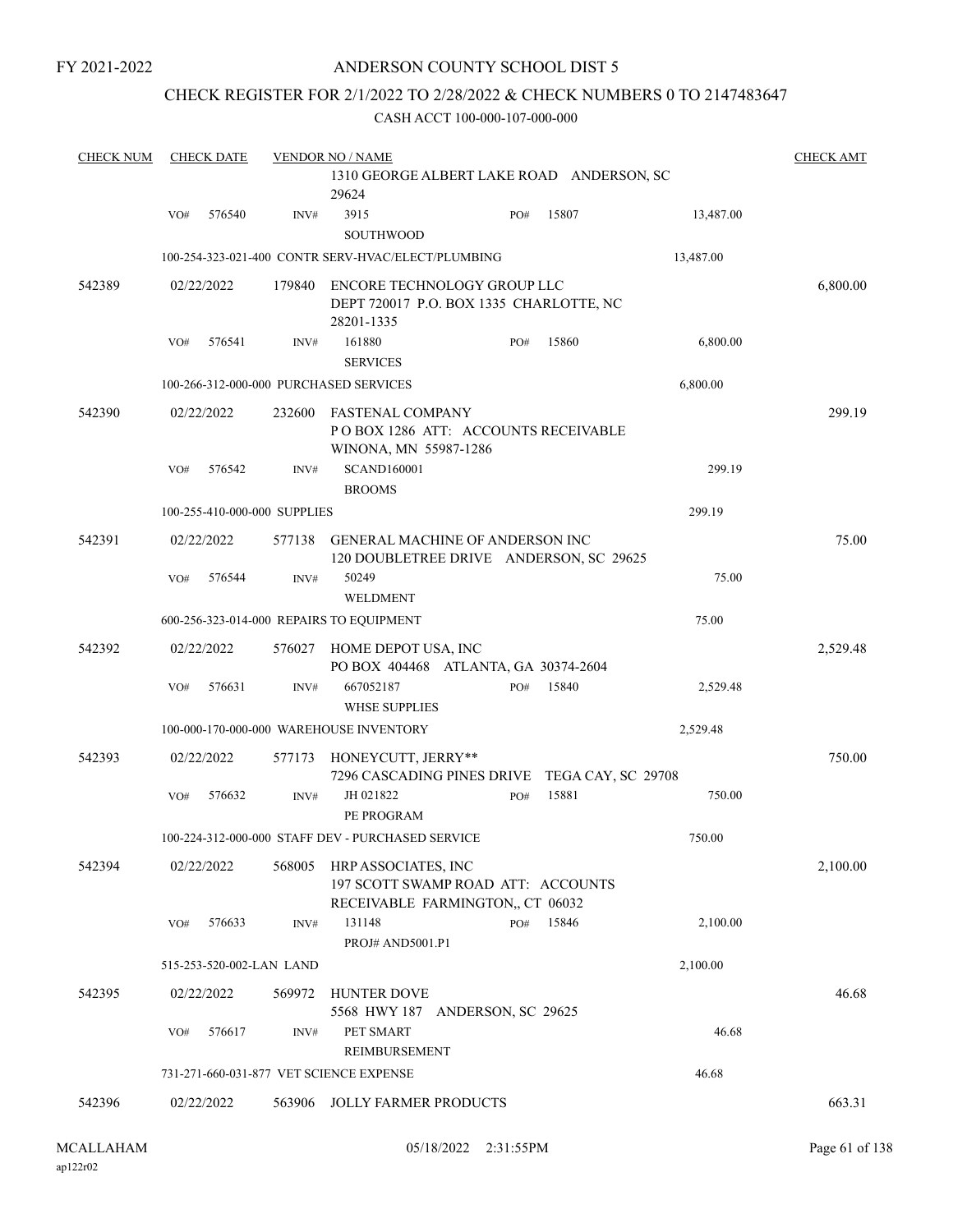## ANDERSON COUNTY SCHOOL DIST 5

## CHECK REGISTER FOR 2/1/2022 TO 2/28/2022 & CHECK NUMBERS 0 TO 2147483647

| <b>CHECK NUM</b> |     | <b>CHECK DATE</b> |                                  | <b>VENDOR NO / NAME</b>                                                                |     |       |           | <b>CHECK AMT</b> |
|------------------|-----|-------------------|----------------------------------|----------------------------------------------------------------------------------------|-----|-------|-----------|------------------|
|                  |     |                   |                                  | POBOX 787 ATT: ACCOUNTS RECEIVABLE<br>HOULTON, ME 04730                                |     |       |           |                  |
|                  | VO# | 576546            | INV#                             | N1214517                                                                               | PO# | 15687 | 663.31    |                  |
|                  |     |                   |                                  | CUST#112655                                                                            |     |       |           |                  |
|                  |     |                   |                                  | 329-115-410-031-000 SUPPLIES-STATE EQUIPMENT                                           |     |       | 663.31    |                  |
| 542397           |     | 02/22/2022        | 572407                           | MATH UNITY, LLC<br>3563 SUELDO STREET SUITE C SAN LUIS OBISPO, CA<br>93401             |     |       |           | 1,145.03         |
|                  | VO# | 576637            | INV#                             | 1416614<br>WHITEHALL                                                                   | PO# | 15867 | 1,145.03  |                  |
|                  |     |                   |                                  | 201-188-410-019-000 SUPPLIES- PARENTING                                                |     |       | 1,145.03  |                  |
| 542398           |     | 02/22/2022        | 576956                           | <b>MAXIM STAFFING SOLUTIONS</b><br>12558 COLLECTIONS CENTER DRIVE CHICAGO, IL<br>60693 |     |       |           | 510.00           |
|                  | VO# | 576553            | INV#                             | E4986040143<br><b>SERVICES</b>                                                         |     |       | 510.00    |                  |
|                  |     |                   |                                  | 218-126-312-000-01B SPED BCBA CONTRACT                                                 |     |       | 510.00    |                  |
| 542399           |     | 02/22/2022        | 575334                           | MCDONALD, JOHN EARL**                                                                  |     |       |           | 2,450.00         |
|                  |     |                   |                                  | MACS ELECTRICAL COMPANY, LLC 505 SUNSET<br>DRIVE ANDERSON, SC 29625                    |     |       |           |                  |
|                  | VO# | 576552            | INV#                             | 2022-131<br><b>CAREER CAMPUS</b>                                                       |     |       | 2,450.00  |                  |
|                  |     |                   | 100-254-323-001-ENT VAN ENTRANCE |                                                                                        |     |       | 2,450.00  |                  |
| 542400           |     | 02/22/2022        | 569988                           | MCMILLAN PAZDAN SMITH, LLC<br>DEPT 999450 PO BOX 537044 ATLANTA, GA 30353-7044         |     |       |           | 41,303.39        |
|                  | VO# | 576638            | INV#                             | 02200162<br>PROJ #021591                                                               |     |       | 6,178.50  |                  |
|                  |     |                   |                                  | 100-254-323-003-HVC ASBESTOS SURVEY                                                    |     |       | 6,178.50  |                  |
|                  | VO# | 576639            | INV#                             | 02200161<br>PROJ #021590                                                               |     |       | 5,887.50  |                  |
|                  |     |                   |                                  | 100-254-323-019-HVC ASBESTOS SURVEY                                                    |     |       | 5,887.50  |                  |
|                  | VO# | 576640            | INV#                             | 02200160<br>PROJ #021589                                                               |     |       | 4,837.50  |                  |
|                  |     |                   |                                  | 100-254-323-014-HVC ASBESTOS SURVEY                                                    |     |       | 4,837.50  |                  |
|                  | VO# | 576641            | INV#                             | 02200155<br>PROJ #021277                                                               |     |       | 12,140.89 |                  |
|                  |     |                   |                                  | 515-253-520-003-SCI SCIENCE BLD UPGRADE                                                |     |       | 12,140.89 |                  |
|                  | VO# | 576642            | $\text{INV}\#$                   | 02200163<br>PROJ #020529                                                               |     |       | 8,140.00  |                  |
|                  |     |                   |                                  | 515-253-520-000-HQ2 DOWNTOWN PROJECT BLDG 2                                            |     |       | 8,140.00  |                  |
|                  | VO# | 576643            | INV#                             | 02200144<br>PROJ #020475                                                               |     |       | 3,180.00  |                  |
|                  |     |                   |                                  | 515-253-520-000-HQ1 DOWNTOWN PROJECT BLDG 1                                            |     |       | 3,180.00  |                  |
|                  | VO# | 576644            | INV#                             | 02200127<br>PROJ #020136                                                               |     |       | 315.00    |                  |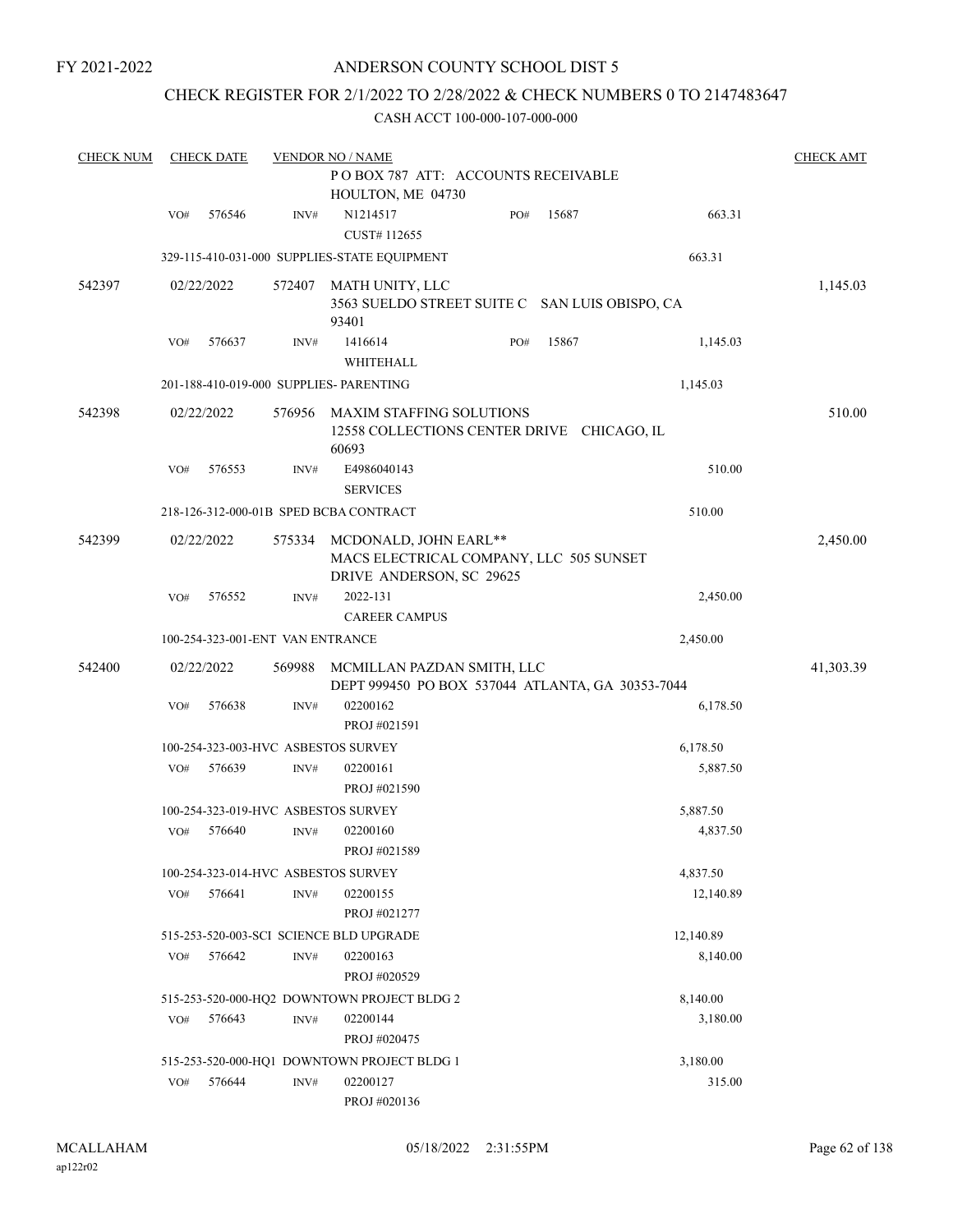## CHECK REGISTER FOR 2/1/2022 TO 2/28/2022 & CHECK NUMBERS 0 TO 2147483647

| <b>CHECK NUM</b> | <b>CHECK DATE</b> |        |        | <b>VENDOR NO / NAME</b>                                                                                     |     |                           |          | <b>CHECK AMT</b> |
|------------------|-------------------|--------|--------|-------------------------------------------------------------------------------------------------------------|-----|---------------------------|----------|------------------|
|                  |                   |        |        | 505-253-540-000-BLD TRANSPORTATION RENOVATIONS                                                              |     |                           | 315.00   |                  |
|                  | VO#               | 576645 | INV#   | 02200156                                                                                                    |     |                           | 624.00   |                  |
|                  |                   |        |        | PROJ #021278                                                                                                |     |                           |          |                  |
|                  |                   |        |        | 505-254-323-002-TEN TENNIS COURT REPAIR                                                                     |     |                           | 312.00   |                  |
|                  |                   |        |        | 505-254-323-003-TEN TENNIS COURT REPAIR                                                                     |     |                           | 312.00   |                  |
| 542401           | 02/22/2022        |        |        | 569423 NATIONAL STUDENT CLEARINGHOUSE<br>POBOX 826576 PHILADELPHIA, PA 19182-6576                           |     |                           |          | 595.00           |
|                  | VO#               | 576554 | INV#   | HS2204036<br>CUST #10025107                                                                                 |     |                           | 595.00   |                  |
|                  |                   |        |        | 124-114-312-024-000 PURCHASED SERVICE                                                                       |     |                           | 595.00   |                  |
| 542402           | 02/22/2022        |        | 382750 | NEW FOUNDATIONS CHILDREN & FAM SVCS INC<br>2300 STANDRIDGE ROAD ATT: DONNA HARRINGTON<br>ANDERSON, SC 29625 |     |                           |          | 2,812.98         |
|                  | VO#               | 576646 | INV#   | 1923<br><b>JAN EXPENSES</b>                                                                                 | PO# | 15904                     | 2,812.98 |                  |
|                  |                   |        |        | 221-113-312-000-NFH ADMIN COORD/VOC FACIL/TUTORS                                                            |     |                           | 2,812.98 |                  |
| 542403           | 02/22/2022        |        | 577191 | PAREDI, MARY**<br>EPIC MOMENTS PHOTO BOOTH 125 BUTLER RD<br>LYMAN, SC 29365                                 |     |                           |          | 449.00           |
|                  | VO#               | 576652 | INV#   | 105345<br><b>TL HANNA 4/2/22</b>                                                                            |     |                           | 449.00   |                  |
|                  |                   |        |        | 702-271-660-002-440 JUNIORS EXPENSE                                                                         |     |                           | 449.00   |                  |
| 542404           | 02/22/2022        |        |        | 575317 PARTS TOWN, LLC                                                                                      |     |                           |          | 546.40           |
|                  |                   |        |        | 27787 NETWORK PLACE CHICAGO, IL 60673-1277                                                                  |     |                           |          |                  |
|                  | VO#               | 576565 | INV#   | 28962829<br><b>REPAIR PARTS</b>                                                                             |     |                           | 447.71   |                  |
|                  |                   |        |        | 600-256-323-019-000 REPAIRS TO EQUIPMENT                                                                    |     |                           | 447.71   |                  |
|                  | VO#               | 576566 | INV#   | 28937323<br><b>REPAIR PARTS</b>                                                                             |     |                           | 25.95    |                  |
|                  |                   |        |        | 600-256-323-012-000 REPAIRS TO EQUIPMENT                                                                    |     |                           | 25.95    |                  |
|                  | VO#               | 576567 | INV#   | 28989651                                                                                                    |     |                           | 72.74    |                  |
|                  |                   |        |        | <b>REPAIR PARTS</b>                                                                                         |     |                           |          |                  |
|                  |                   |        |        | 600-256-323-005-000 REPAIRS TO EQUIPMENT                                                                    |     |                           | 24.25    |                  |
|                  |                   |        |        | 600-256-323-006-000 REPAIRS TO EQUIPMENT                                                                    |     |                           | 24.25    |                  |
|                  |                   |        |        | 600-256-323-014-000 REPAIRS TO EQUIPMENT                                                                    |     |                           | 24.24    |                  |
| 542405           | 02/22/2022        |        | 571253 | <b>POCKET NURSE</b><br>P.O. BOX 644898                                                                      |     | PITTSBURGH, PA 15264-4898 |          | 27.25            |
|                  | VO#               | 576568 | INV#   | 1248887-2                                                                                                   | PO# | 15783                     | 27.25    |                  |
|                  |                   |        |        | CUST #025605                                                                                                |     |                           |          |                  |
|                  |                   |        |        | 329-115-410-031-000 SUPPLIES-STATE EQUIPMENT                                                                |     |                           | 27.25    |                  |
| 542406           | 02/22/2022        |        | 572274 | PRINTGLOBE, LLC<br>3500 COMSOUTH DRIVE STE 100 AUSTIN, TX 78744                                             |     |                           |          | 1,659.85         |
|                  | VO#               | 576570 | INV#   | 530650                                                                                                      | PO# | 15722                     | 328.67   |                  |
|                  |                   |        |        |                                                                                                             |     |                           |          |                  |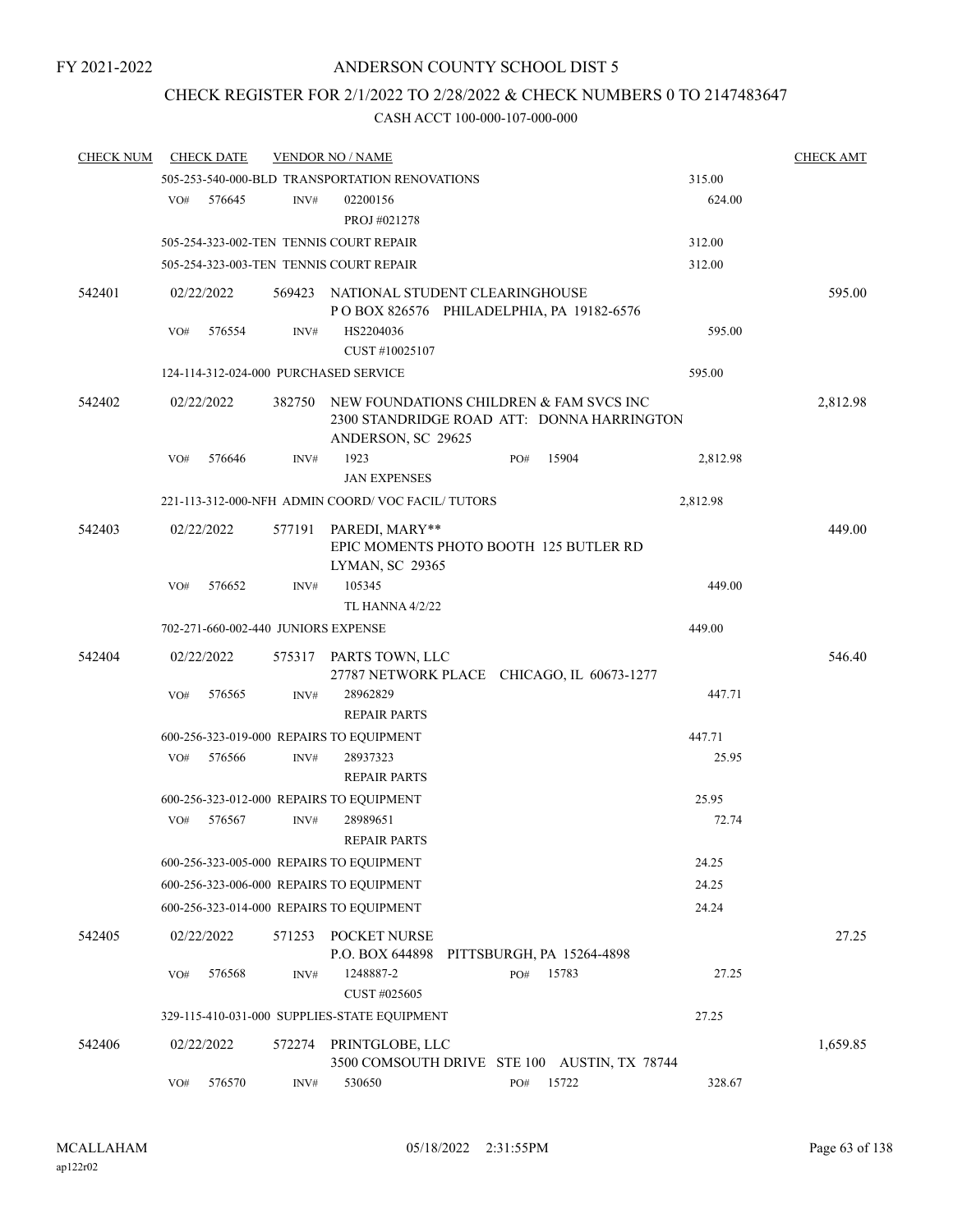## ANDERSON COUNTY SCHOOL DIST 5

## CHECK REGISTER FOR 2/1/2022 TO 2/28/2022 & CHECK NUMBERS 0 TO 2147483647

| <b>CHECK NUM</b> |     | <b>CHECK DATE</b> |                              | <b>VENDOR NO / NAME</b>                                                              |     |       |          | <b>CHECK AMT</b> |
|------------------|-----|-------------------|------------------------------|--------------------------------------------------------------------------------------|-----|-------|----------|------------------|
|                  |     |                   |                              | <b>COASTERS</b>                                                                      |     |       |          |                  |
|                  |     |                   |                              | 515-253-520-000-HQ1 DOWNTOWN PROJECT BLDG 1                                          |     |       | 328.67   |                  |
|                  | VO# | 576571            | INV#                         | 530652                                                                               | PO# | 15723 | 278.59   |                  |
|                  |     |                   |                              | <b>GLASSWARE</b>                                                                     |     |       |          |                  |
|                  |     |                   |                              | 515-253-520-000-HQ1 DOWNTOWN PROJECT BLDG 1                                          |     |       | 278.59   |                  |
|                  | VO# | 576572            | $\text{INV}\#$               | 533319                                                                               | PO# | 15813 | 381.83   |                  |
|                  |     |                   |                              | <b>BOTTLED WATER</b>                                                                 |     |       |          |                  |
|                  |     |                   |                              | 515-253-520-000-HQ1 DOWNTOWN PROJECT BLDG 1                                          |     |       | 381.83   |                  |
|                  | VO# | 576573            | INV#                         | 530654                                                                               | PO# | 15724 | 277.78   |                  |
|                  |     |                   |                              | <b>GLASSWARE</b>                                                                     |     |       |          |                  |
|                  |     |                   |                              | 515-253-520-000-HQ1 DOWNTOWN PROJECT BLDG 1                                          |     |       | 277.78   |                  |
|                  | VO# | 576574            | INV#                         | 533449                                                                               | PO# | 15721 | 272.60   |                  |
|                  |     |                   |                              | <b>COFFEE MUGS</b>                                                                   |     |       |          |                  |
|                  |     |                   |                              | 515-253-520-000-HQ1 DOWNTOWN PROJECT BLDG 1                                          |     |       | 272.60   |                  |
|                  | VO# | 576575            | INV#                         | 534453                                                                               |     |       | 120.38   |                  |
|                  |     |                   |                              | <b>NAPKINS</b>                                                                       |     |       |          |                  |
|                  |     |                   |                              | 515-253-520-000-HQ1 DOWNTOWN PROJECT BLDG 1                                          |     |       | 120.38   |                  |
| 542407           |     | 02/22/2022        |                              | 575998 PRO KITCHEN ONLINE LLC                                                        |     |       |          | 673.65           |
|                  |     |                   |                              | 2115 COMMERCE DR CAYCE, SC 29033                                                     |     |       |          |                  |
|                  | VO# | 576577            | INV#                         | 36606                                                                                | PO# | 14813 | 527.34   |                  |
|                  |     |                   |                              | <b>STEAM TABLE PANS</b>                                                              |     |       |          |                  |
|                  |     |                   | 600-256-410-020-000 SUPPLIES |                                                                                      |     |       | 527.34   |                  |
|                  | VO# | 576653            | INV#                         | 36605                                                                                |     |       | 146.31   |                  |
|                  |     |                   |                              | <b>SUPPLIES</b>                                                                      |     |       |          |                  |
|                  |     |                   | 600-256-410-006-000 SUPPLIES |                                                                                      |     |       | 18.45    |                  |
|                  |     |                   | 600-256-410-008-000 SUPPLIES |                                                                                      |     |       | 127.86   |                  |
| 542408           |     | 02/22/2022        | 576504                       | QUADIENT, INC                                                                        |     |       |          | 38.52            |
|                  |     |                   |                              | PO BOX 123689, DEPT 3689 DALLAS, TX 75312-3689                                       |     |       |          |                  |
|                  | VO# | 576579            | INV#                         | 59065237                                                                             |     |       | 38.52    |                  |
|                  |     |                   |                              | EP70 PLUS                                                                            |     |       |          |                  |
|                  |     |                   |                              | 515-253-520-000-HQ1 DOWNTOWN PROJECT BLDG 1                                          |     |       | 38.52    |                  |
| 542409           |     |                   |                              | 02/22/2022 431095 REALLY GOOD STUFF, LLC                                             |     |       |          | 355.80           |
|                  |     |                   |                              | PO BOX 734329 CHICAGO, IL 60673-4329                                                 |     |       |          |                  |
|                  | VO# | 576580            | INV#                         | 7865725                                                                              | PO# | 15444 | 355.80   |                  |
|                  |     |                   |                              | CENTERVILLE ELEM                                                                     |     |       |          |                  |
|                  |     |                   | 201-112-410-007-000 SUPPLIES |                                                                                      |     |       | 355.80   |                  |
| 542410           |     | 02/22/2022        |                              | 442400 ROPER MOUNTAIN SCIENCE CENTER<br>402 ROPER MOUNTAIN ROAD GREENVILLE, SC 29615 |     |       |          | 1,620.00         |
|                  | VO# | 576581            | INV#                         | <b>CENTERVILLE</b>                                                                   |     |       | 1,620.00 |                  |
|                  |     |                   |                              | VISIT 2/15/22                                                                        |     |       |          |                  |
|                  |     |                   |                              | 707-190-660-007-354 FIELD TRIPS GRADE 4 EXPENSE                                      |     |       | 1,620.00 |                  |
|                  |     |                   |                              |                                                                                      |     |       |          |                  |
| 542411           |     | 02/22/2022        | 568954                       | <b>SHRED A WAY</b><br>PO BOX 51132 ATT: ACCOUNTS RECEIVABLE                          |     |       |          | 70.00            |
|                  |     |                   |                              | PIEDMONT, SC 29673                                                                   |     |       |          |                  |
|                  |     |                   |                              |                                                                                      |     |       |          |                  |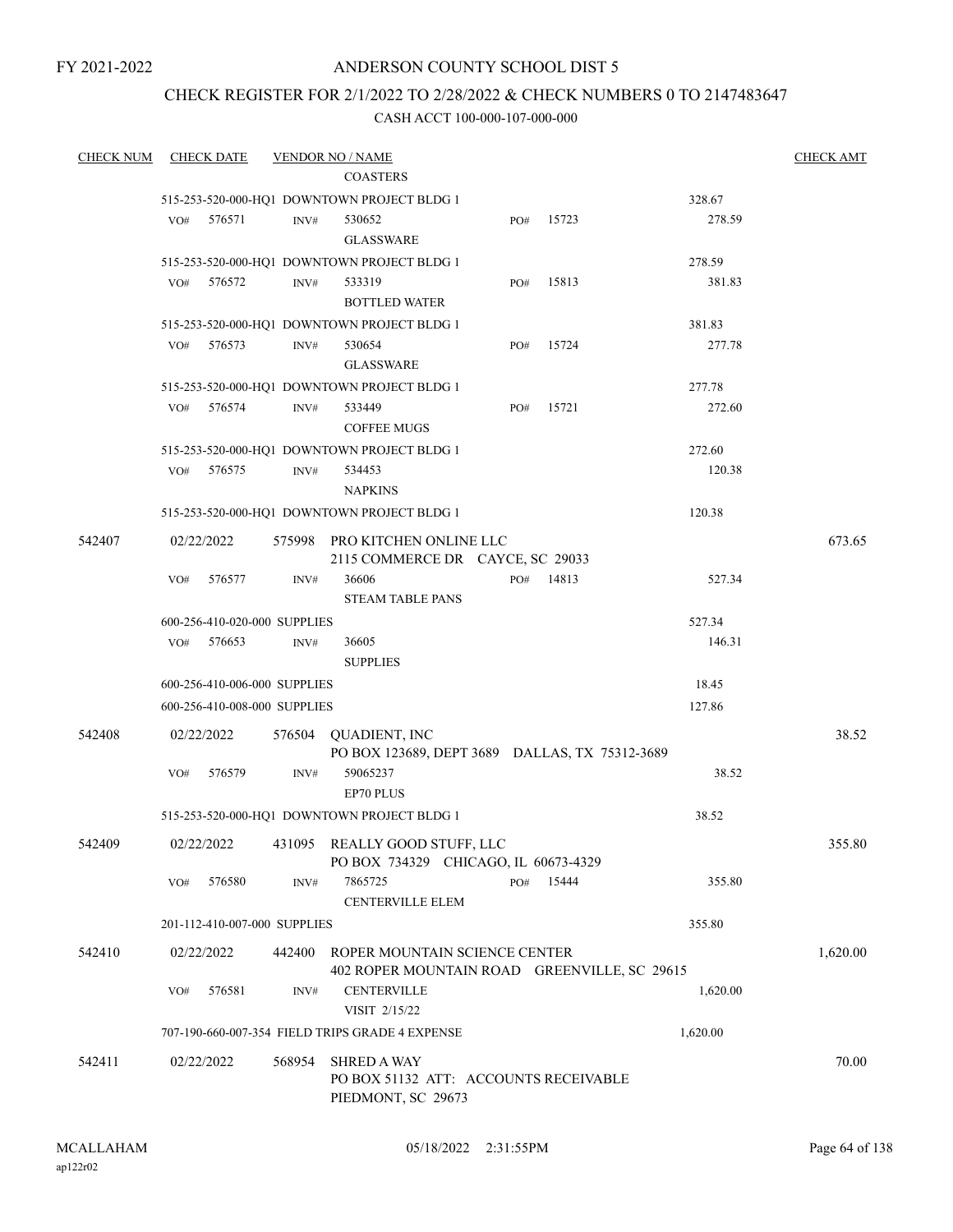# CHECK REGISTER FOR 2/1/2022 TO 2/28/2022 & CHECK NUMBERS 0 TO 2147483647

| <b>CHECK NUM</b> | <b>CHECK DATE</b>                                                                  |        | <b>VENDOR NO / NAME</b>                                                                                |       |       |                  | <b>CHECK AMT</b> |
|------------------|------------------------------------------------------------------------------------|--------|--------------------------------------------------------------------------------------------------------|-------|-------|------------------|------------------|
|                  | 576591<br>VO#                                                                      | INV#   | A40210<br>DISTRICT OFFICE                                                                              |       |       | 70.00            |                  |
|                  | 100-252-312-000-000 PURCHASED SERVICES                                             |        |                                                                                                        |       |       | 70.00            |                  |
| 542412           | 02/22/2022                                                                         | 569927 | <b>SOFTDOCS</b><br>807 BLUFF ROAD ATT: ACCOUNTS RECEIVABLE<br>COLUMBIA, SC 29201                       |       |       |                  | 549.31           |
|                  | 576592<br>VO#                                                                      | INV#   | 48672<br>1095 FORMS                                                                                    |       |       | 549.31           |                  |
|                  | 100-264-410-000-000 SUPPLIES                                                       |        |                                                                                                        |       |       | 549.31           |                  |
| 542413           | 02/22/2022                                                                         | 571778 | SOUTHEAST INDUSTRIAL EQUIPMENT<br>PO BOX 63230 CHARLOTTE, NC 28263-3230                                |       |       |                  | 1,016.50         |
|                  | 576593<br>VO#                                                                      | INV#   | 02R7944065<br><b>RENTAL</b>                                                                            | PO#   | 15505 | 1,016.50         |                  |
|                  |                                                                                    |        | 505-253-540-000-BLD TRANSPORTATION RENOVATIONS                                                         |       |       | 1,016.50         |                  |
| 542414           | 02/22/2022                                                                         | 576908 | SPIDER LEARNING INC<br>PO BOX 435 MORGAN, PA 15064                                                     |       |       |                  | 4,500.00         |
|                  | 576594<br>VO#                                                                      | INV#   | <b>AND5 PD22-23</b><br>PROFESSIONAL DEV                                                                | $PO#$ | 15903 | 4,500.00         |                  |
|                  |                                                                                    |        | 218-126-445-002-4LL SPED SOFTWARE/MATERIALS                                                            |       |       | 2,250.00         |                  |
|                  |                                                                                    |        | 218-126-445-003-4LL SPED SOFTWARE/MATERIALS                                                            |       |       | 2,250.00         |                  |
| 542415           | 02/22/2022                                                                         | 576973 | SUNBELT STAFFING, LLC<br>PO BOX 934411 ATLANTA, GA 31193-4411                                          |       |       |                  | 3,020.00         |
|                  | VO#<br>576595                                                                      | INV#   | 20321843<br><b>SERVICE</b>                                                                             | PO#   | 15422 | 3,020.00         |                  |
|                  | 203-127-312-000-000 PURCHASED SERVICES                                             |        |                                                                                                        |       |       | 3,020.00         |                  |
| 542416           | 02/22/2022                                                                         | 576122 | THERE IS HOPE COUNSELING, LLC<br>ROYCE V. MILLER 144 THOMAS GREEN BLVD, SUITE<br>223 CLEMSON, SC 29631 |       |       |                  | 1,050.00         |
|                  | VO#<br>576596                                                                      | INV#   | 161813<br><b>SERVICE</b>                                                                               | PO#   | 15430 | 1,050.00         |                  |
|                  |                                                                                    |        | 237-128-313-002-021 STUDENT SERVICES/ COUNSELOR                                                        |       |       | 525.00           |                  |
|                  |                                                                                    |        | 237-128-313-003-021 STUDENT SERVICES/ COUNSELOR                                                        |       |       | 525.00           |                  |
| 542417           | 02/22/2022                                                                         | 577011 | THOMPSON CONSTRUCTION GROUP<br>100 N MAIN STREET SUMTER, SC 29150                                      |       |       |                  | 380,683.87       |
|                  | 576597<br>VO#                                                                      | INV#   | 200900007<br>PROJ #21172009                                                                            |       |       | 380,683.87       |                  |
|                  |                                                                                    |        | 515-253-520-000-HQ1 DOWNTOWN PROJECT BLDG 1                                                            |       |       | 380,683.87       |                  |
| 542418           | 02/22/2022                                                                         | 576283 | TRACTOR SUPPLY COMPANY<br>DEPT 30 - 1205692138 PO BOX 70612 PHILADELPHIA,<br>PA 19176-0612             |       |       |                  | 269.35           |
|                  | 576598<br>VO#                                                                      | INV#   | <b>PURCHASES</b><br>ACCT 0569-2138                                                                     |       |       | 269.35           |                  |
|                  | 731-271-660-031-877 VET SCIENCE EXPENSE<br>731-271-660-031-877 VET SCIENCE EXPENSE |        |                                                                                                        |       |       | 131.59<br>137.76 |                  |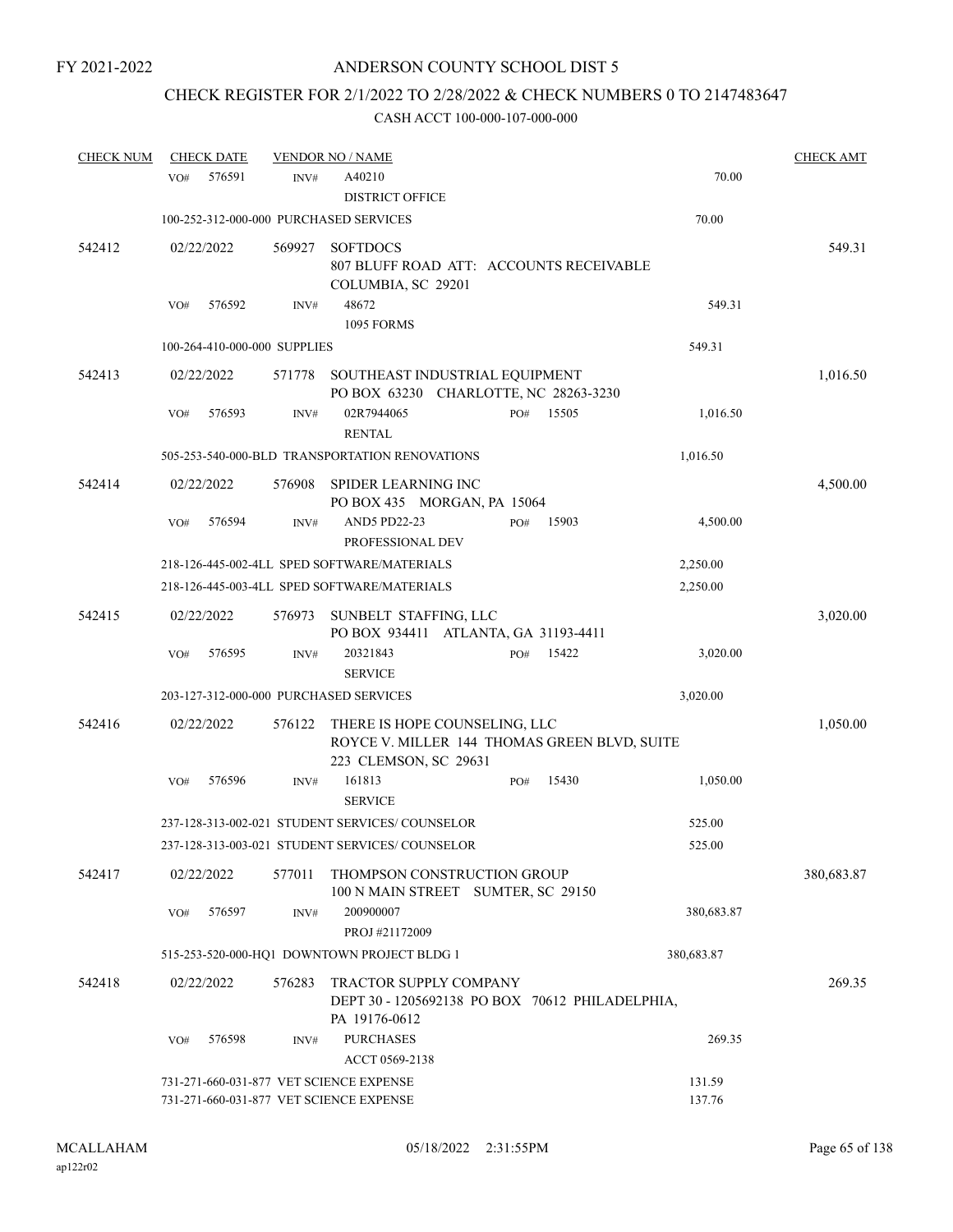## CHECK REGISTER FOR 2/1/2022 TO 2/28/2022 & CHECK NUMBERS 0 TO 2147483647

| <b>CHECK NUM</b> |     | <b>CHECK DATE</b>               |        | <b>VENDOR NO / NAME</b>                                                                           |     |       |           | <b>CHECK AMT</b> |
|------------------|-----|---------------------------------|--------|---------------------------------------------------------------------------------------------------|-----|-------|-----------|------------------|
| 542419           |     | 02/22/2022                      |        | 564442 UNITED CHEMICAL & SUPPLY CO<br>POBOX 5066 ATT: ACCOUNTS RECEIVABLE<br>GREENVILLE, SC 29606 |     |       |           | 1,189.49         |
|                  | VO# | 576599                          | INV#   | 644666<br><b>WET/DRY VAC</b>                                                                      |     |       | 1,189.49  |                  |
|                  |     |                                 |        | 515-253-520-000-HQ1 DOWNTOWN PROJECT BLDG 1                                                       |     |       | 1,189.49  |                  |
| 542420           |     | 02/22/2022                      |        | 572513 UNITED LASER<br>P.O. BOX 6889 FLORENCE, SC 29501                                           |     |       |           | 707.27           |
|                  | VO# | 576600                          | INV#   | 2247147<br><b>NEVITT FOREST</b>                                                                   | PO# | 15898 | 707.27    |                  |
|                  |     | 201-112-490-012-000 COPIER COST |        |                                                                                                   |     |       | 707.27    |                  |
| 542421           |     | 02/22/2022                      |        | 573815 UNITED REFRIGERATION, INC<br>PO BOX 740703 ATLANTA, GA 30374-0703                          |     |       |           | 616.27           |
|                  | VO# | 576601                          | INV#   | 82982636<br><b>SUPPLIES</b>                                                                       |     |       | 514.64    |                  |
|                  |     |                                 |        | 100-254-410-005-001 SUPPLIES - MAINTENANCE                                                        |     |       | 514.64    |                  |
|                  | VO# | 576602                          | INV#   | 82948821<br><b>SUPPLIES</b>                                                                       |     |       | 101.63    |                  |
|                  |     |                                 |        | 600-256-323-012-000 REPAIRS TO EQUIPMENT                                                          |     |       | 101.63    |                  |
| 542422           |     | 02/22/2022                      |        | 573864 WELLS FARGO VENDOR FIN SERV<br>PO BOX 105743 ATLANTA, GA 30348-5743                        |     |       |           | 355.24           |
|                  | VO# | 576603                          | INV#   | 5018921990<br><b>COPIER</b>                                                                       | PO# | 14998 | 355.24    |                  |
|                  |     | 100-114-410-021-000 SUPPLIES    |        |                                                                                                   |     |       | 355.24    |                  |
| 542423           |     | 02/24/2022                      | 570950 | ANDERSON COUNTY SHERIFF'S OFFICE<br>ATTN: JAMIE LAZAR 305 CAMSON ROAD<br>ANDERSON, SC 29621       |     |       |           | 682.50           |
|                  | VO# | 576678                          | INV#   | <b>FEB 19</b><br>TLH STRENGTH MEET                                                                |     |       | 140.00    |                  |
|                  |     |                                 |        | 702-271-660-002-694 WEIGHT ROOM EXPENSE                                                           |     |       | 140.00    |                  |
|                  | VO# | 576679                          | INV#   | <b>BBALL</b><br>ROBERT ANDERSON                                                                   |     |       | 402.50    |                  |
|                  |     |                                 |        | 706-271-660-006-753 BASKETBALL GATE EXPENSE                                                       |     |       | 402.50    |                  |
|                  | VO# | 576680                          | INV#   | <b>FEB 12</b><br><b>ROBERT ANDERSON</b>                                                           |     |       | 140.00    |                  |
|                  |     |                                 |        | 706-271-660-006-753 BASKETBALL GATE EXPENSE                                                       |     |       | 140.00    |                  |
| 542424           |     | 02/24/2022                      | 112250 | ANDERSON COUNTY FINANCE DEPT<br>POBOX 8002 ATT: ALEX MCLEES ANDERSON, SC<br>29622-8002            |     |       |           | 81,411.07        |
|                  | VO# | 576681                          | INV#   | <b>JAN 2022</b><br><b>SRO GRANT</b>                                                               | PO# | 15174 | 75,622.94 |                  |
|                  |     |                                 |        | 100-258-312-000-000 CONTRACTED SERVICES - RESOURCE OFFR                                           |     |       | 75,622.94 |                  |
|                  | VO# | 576682                          | INV#   | <b>JAN 2022</b><br><b>AIT SRO</b>                                                                 | PO# | 15173 | 5,788.13  |                  |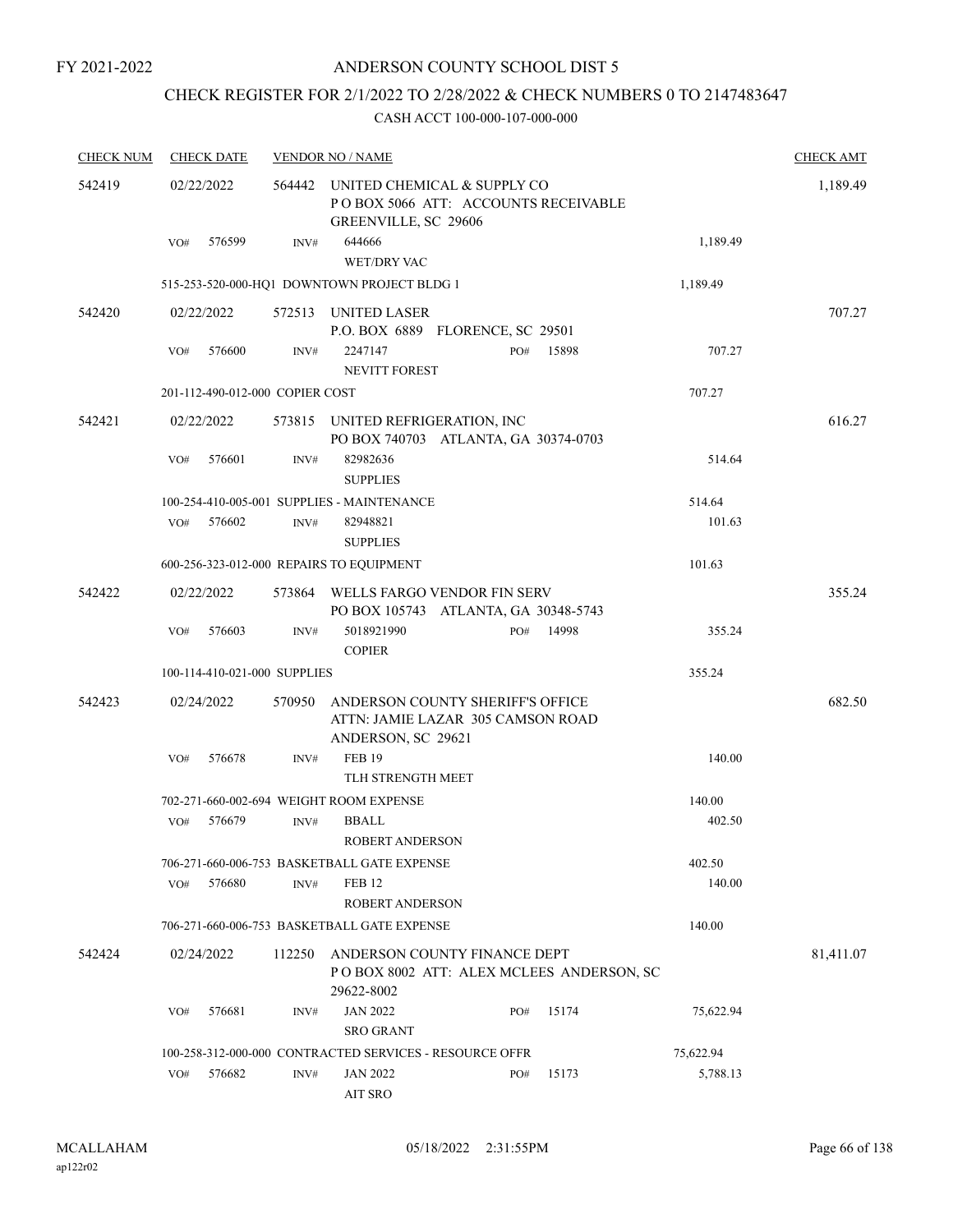## CHECK REGISTER FOR 2/1/2022 TO 2/28/2022 & CHECK NUMBERS 0 TO 2147483647

| <b>CHECK NUM</b> | <b>CHECK DATE</b>                                                                                                            |             | <b>VENDOR NO / NAME</b><br>131-258-312-031-000 SECURITY CONTRACT -SRO                  | 5,788.13                         | <b>CHECK AMT</b> |
|------------------|------------------------------------------------------------------------------------------------------------------------------|-------------|----------------------------------------------------------------------------------------|----------------------------------|------------------|
| 542425           | 02/24/2022                                                                                                                   | 569972      | ANGELA SWINGER<br>4006 BELHAVEN RD BELTON, SC 29627                                    |                                  | 16.40            |
|                  | 564741<br>VO#                                                                                                                | INV#        | TL HANNA<br><b>LUNCH REFUND</b>                                                        | 16.40                            |                  |
|                  |                                                                                                                              |             | 600-000-474-002-000 REVENUES COLLECTED IN ADVANCE                                      | 16.40                            |                  |
| 542426           | 02/24/2022                                                                                                                   |             | 115205 ASD5 GENERAL FUND PETTY CASH                                                    |                                  | 126.96           |
|                  | 576762<br>VO#                                                                                                                | INV#        | <b>EXPENSES</b><br>REIMBURSEMENT                                                       | 126.96                           |                  |
|                  | 100-252-410-000-000 SUPPLIES                                                                                                 |             |                                                                                        | 7.38                             |                  |
|                  | 852-252-410-000-000 SUPPLIES<br>852-252-410-000-000 SUPPLIES<br>852-252-410-000-000 SUPPLIES<br>852-252-410-000-000 SUPPLIES |             |                                                                                        | 18.67<br>49.76<br>18.84<br>12.31 |                  |
|                  |                                                                                                                              |             | 900-188-313-000-006 HOMELESS STUDENT SERVICES/TUTORS                                   | 20.00                            |                  |
| 542427           | 02/24/2022                                                                                                                   | 570814 AT&T | $(864 M09-9122)$<br>PO BOX 105262 ATTN: ACCOUNTS RECEIVABLE<br>ATLANTA, GA 30348-5262  |                                  | 935.66           |
|                  | 576763<br>VO#                                                                                                                | INV#        | 864 M09-9122<br><b>PHONE</b>                                                           | 935.66                           |                  |
|                  | 100-266-340-000-000 TELEPHONE                                                                                                |             |                                                                                        | 935.66                           |                  |
| 542428           | 02/24/2022                                                                                                                   | 576622      | BALL SEED COMPANY<br>75 REMITTANCE DR STE 1114 CHICAGO, IL<br>60675-1114               |                                  | 17.14            |
|                  | 576683<br>VO#                                                                                                                | INV#        | DEC & JAN<br><b>FINANCE CHARGES</b>                                                    | 17.14                            |                  |
|                  | 131-115-410-031-000 SUPPLIES                                                                                                 |             |                                                                                        | 17.14                            |                  |
| 542429           | 02/24/2022                                                                                                                   |             | 569972 BROOKE TIMMS<br>3007 BRACKENBERRY DR ANDERSON, SC 29621                         |                                  | 41.00            |
|                  | 569870<br>VO#                                                                                                                | INV#        | <b>NORTH POINTE</b><br><b>MATERIAL FEE</b>                                             | 41.00                            |                  |
|                  |                                                                                                                              |             | 713-271-660-013-207 TECHNOLOGY FEE EXPENSE                                             | 20.00                            |                  |
|                  |                                                                                                                              |             | 713-271-660-013-210 MATERIAL FEES EXPENSE<br>713-271-660-013-210 MATERIAL FEES EXPENSE | 15.00<br>6.00                    |                  |
| 542430           | 02/24/2022                                                                                                                   | 576766      | BRYAR & COMPANY LLC<br>7611 HWY 76 SUITE B PENDLETON, SC 29670                         |                                  | 318.86           |
|                  | 576731<br>VO#                                                                                                                | INV#        | 3120<br>ROBERT ANDERSON                                                                | 318.86                           |                  |
|                  |                                                                                                                              |             | 706-271-660-006-663 ATHLETIC GENERAL EXPENSE                                           | 318.86                           |                  |
| 542431           | 02/24/2022                                                                                                                   | 575869      | <b>BURR &amp; FORMAN</b><br>PO BOX 830719 BIRMINGHAM, AL 35283-0719                    |                                  | 364.00           |
|                  | 576684<br>VO#                                                                                                                | INV#        | 1292862<br><b>JAN SERVICES</b>                                                         | 364.00                           |                  |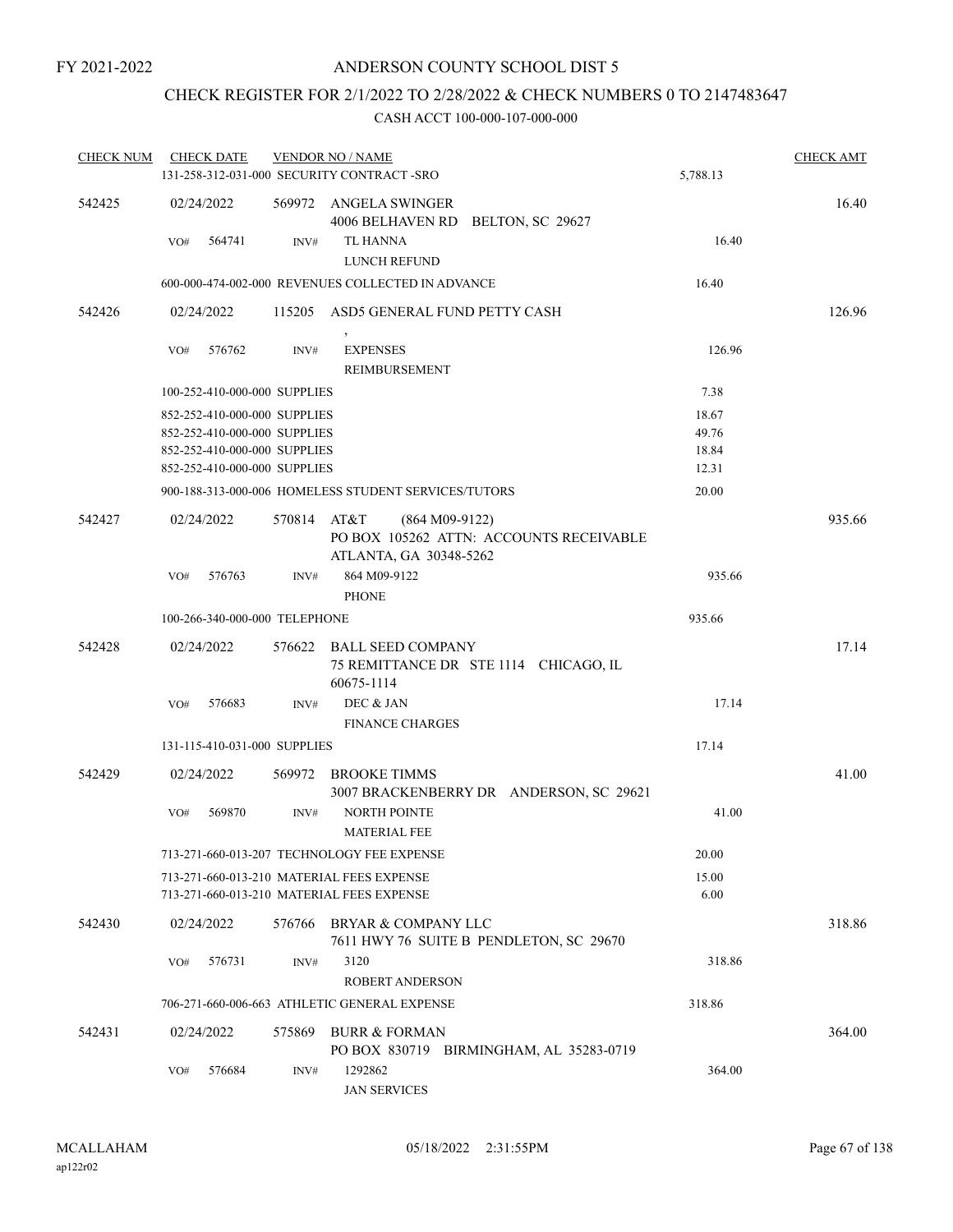## ANDERSON COUNTY SCHOOL DIST 5

# CHECK REGISTER FOR 2/1/2022 TO 2/28/2022 & CHECK NUMBERS 0 TO 2147483647

| <b>CHECK NUM</b> | <b>CHECK DATE</b>                   |        | <b>VENDOR NO / NAME</b>                                                            |                                               |                  | <b>CHECK AMT</b> |
|------------------|-------------------------------------|--------|------------------------------------------------------------------------------------|-----------------------------------------------|------------------|------------------|
|                  | 100-231-319-000-000 LEGAL FEES      |        |                                                                                    |                                               | 364.00           |                  |
| 542432           | 02/24/2022                          | 569296 | <b>CAPITAL ONE</b><br>PO BOX 60506                                                 | CITY OF INDUSTRY, CA 91716-0506               |                  | 2,327.07         |
|                  | 576685<br>VO#                       | INV#   | 1640379755<br><b>ACCT 611452</b>                                                   |                                               | 2,327.07         |                  |
|                  |                                     |        | 706-271-660-006-411 MISCELLANEOUS EXPENSE                                          |                                               | 93.79            |                  |
|                  |                                     |        | 706-271-660-006-411 MISCELLANEOUS EXPENSE                                          |                                               | 41.69            |                  |
|                  |                                     |        | 706-271-660-006-666 CONCESSIONS EXPENSE                                            |                                               | 315.80           |                  |
|                  |                                     |        | 706-271-660-006-666 CONCESSIONS EXPENSE                                            |                                               | 685.50           |                  |
|                  |                                     |        | 706-271-660-006-666 CONCESSIONS EXPENSE                                            |                                               | 296.28           |                  |
|                  |                                     |        | 706-271-660-006-666 CONCESSIONS EXPENSE                                            |                                               | 0.00             |                  |
|                  |                                     |        | 706-271-660-006-666 CONCESSIONS EXPENSE                                            |                                               | 132.76<br>377.90 |                  |
|                  |                                     |        | 706-271-660-006-666 CONCESSIONS EXPENSE<br>706-271-660-006-666 CONCESSIONS EXPENSE |                                               | 31.88            |                  |
|                  |                                     |        | 706-271-660-006-666 CONCESSIONS EXPENSE                                            |                                               | 61.18            |                  |
|                  |                                     |        | 706-271-660-006-666 CONCESSIONS EXPENSE                                            |                                               | 112.99           |                  |
|                  |                                     |        | 706-271-660-006-666 CONCESSIONS EXPENSE                                            |                                               | 17.06            |                  |
|                  |                                     |        | 706-271-660-006-751 BASKETBALL BOYS EXPENSE                                        |                                               | 53.41            |                  |
|                  |                                     |        | 706-271-660-006-752 BASKETBALL GIRLS EXPENSE                                       |                                               | 106.83           |                  |
| 542433           | 02/24/2022                          | 568535 | CHAMPION COACH, INC.                                                               | 145 BEN HAMBY LANE GREENVILLE, SC 29615       |                  | 1,000.00         |
|                  | 576767<br>VO#                       | INV#   | 47022<br><b>CENTERVILLE ELEM</b>                                                   |                                               | 1,000.00         |                  |
|                  |                                     |        | 707-190-660-007-353 FIELD TRIPS GRADE 3 EXPENSE                                    |                                               | 1,000.00         |                  |
| 542434           | 02/24/2022                          | 568558 | <b>CHARTER COMMUNICATIONS</b><br>PO BOX 94188 PALATINE, IL 60094-4188              |                                               |                  | 2,399.00         |
|                  | 576686<br>VO#                       | INV#   | 867030020922<br><b>SERVICE</b>                                                     |                                               | 2,399.00         |                  |
|                  | 100-266-340-000-000 TELEPHONE       |        |                                                                                    |                                               | 2,399.00         |                  |
| 542435           | 02/24/2022                          | 571440 | <b>CLEMSON UNIVERSITY</b><br>PEARMAN BLVD CLEMSON, SC 29634                        | ADMINISTRATIVE SERVICES BUILDING 108 SILAS N. |                  | 50.00            |
|                  | 576687<br>VO#                       | INV#   | DAIRY 1<br><b>CALVES</b>                                                           |                                               | 50.00            |                  |
|                  |                                     |        | 731-271-660-031-877 VET SCIENCE EXPENSE                                            |                                               | 50.00            |                  |
| 542436           | 02/24/2022                          |        | 569972 COVENANT BAPTIST CHURCH                                                     | 4521 LIBERTY HWY ANDERSON, SC 29621           |                  | 50.00            |
|                  | 576688<br>VO#                       | INV#   | <b>MEMORIAL</b><br><b>GRACE PRICE</b>                                              |                                               | 50.00            |                  |
|                  | 100-231-334-000-000 TRUSTEE EXPENSE |        |                                                                                    |                                               | 50.00            |                  |
| 542437           | 02/24/2022                          |        | 569972 COVENANT BAPTIST CHURCH                                                     | 4521 LIBERTY HWY ANDERSON, SC 29621           |                  | 25.00            |
|                  | 576768<br>VO#                       | INV#   | <b>MEMORIAL</b><br><b>GRACE PRICE</b>                                              |                                               | 25.00            |                  |
|                  |                                     |        | 721-190-660-021-411 MISCELLANEOUS EXPENSE                                          |                                               | 25.00            |                  |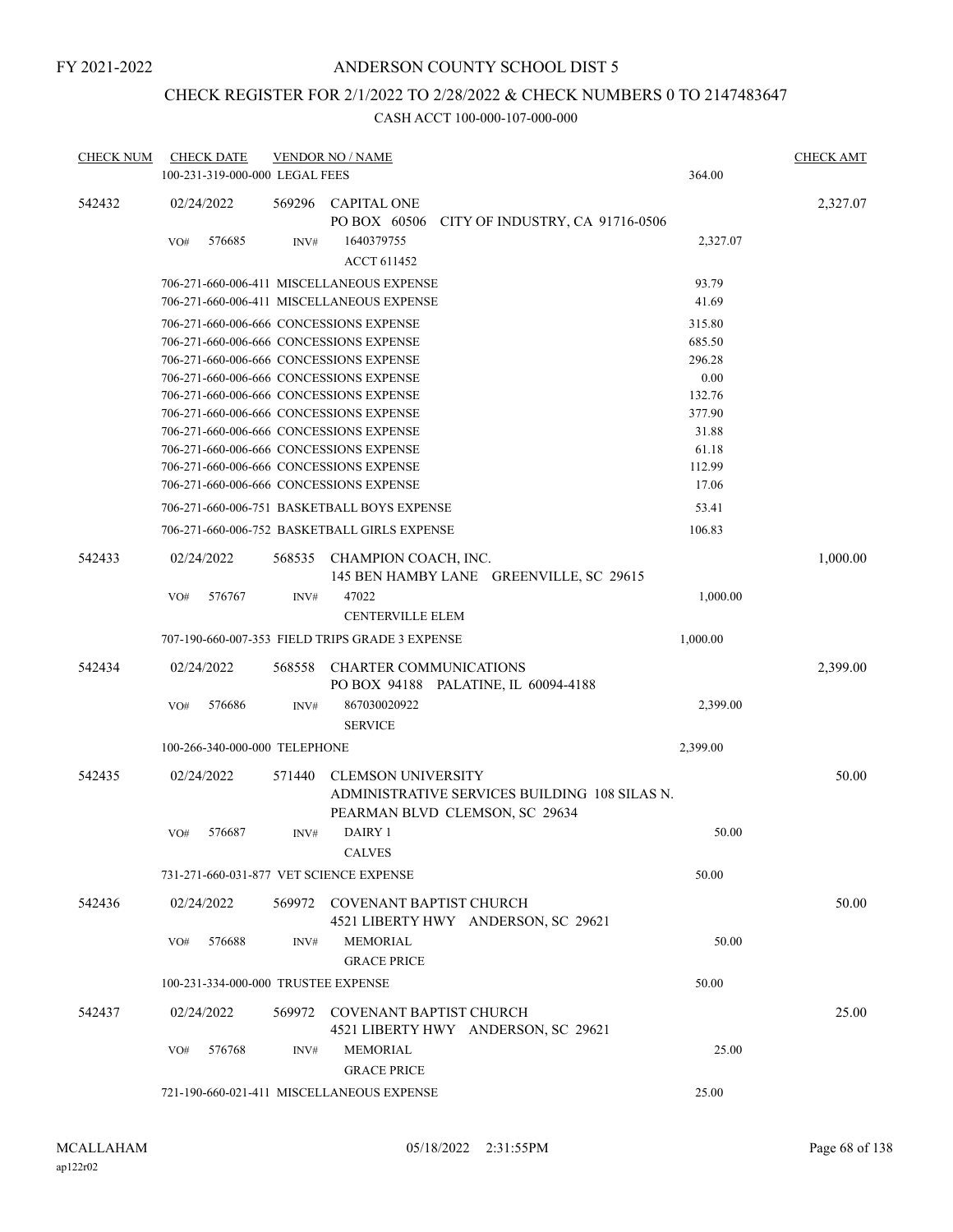## ANDERSON COUNTY SCHOOL DIST 5

# CHECK REGISTER FOR 2/1/2022 TO 2/28/2022 & CHECK NUMBERS 0 TO 2147483647

| <b>CHECK NUM</b> | <b>CHECK DATE</b>                        |        | <b>VENDOR NO / NAME</b>                                                                      |     |       |           | <b>CHECK AMT</b> |
|------------------|------------------------------------------|--------|----------------------------------------------------------------------------------------------|-----|-------|-----------|------------------|
| 542438           | 02/24/2022                               | 572386 | DEAD HORSE PRODUCTIONS, LLC<br>713 E GREENVILLE STREET SUITE D PMB 307<br>ANDERSON, SC 29621 |     |       |           | 20.00            |
|                  | 576769<br>VO#                            | INV#   | <b>LION KING</b><br><b>CALHOUN ELEM</b>                                                      |     |       | 20.00     |                  |
|                  | 714-271-660-014-328 PRODUCTIONS EXPENSE  |        |                                                                                              |     |       | 20.00     |                  |
| 542439           | 02/24/2022                               | 198651 | <b>DELL MARKETING</b><br>PO BOX 534118 ATT: ACCOUNTS RECEIVABLE<br>ATLANTA, GA 30353-4118    |     |       |           | 6,468.15         |
|                  | 576690<br>VO#                            | INV#   | 10561066801<br><b>SUPPLIES</b>                                                               | PO# | 15899 | 41.73     |                  |
|                  | 100-266-314-000-000 REPAIRS TO EQUIPMENT |        |                                                                                              |     |       | 41.73     |                  |
|                  | 576691<br>VO#                            | INV#   | 10559884867<br><b>PRINTERS</b>                                                               | PO# | 15873 | 6,426.42  |                  |
|                  |                                          |        | 515-253-520-000-HQ1 DOWNTOWN PROJECT BLDG 1                                                  |     |       | 6,426.42  |                  |
| 542440           | 02/24/2022                               |        | 573762 DONALD, JOHNNY<br>BOARD OF TRUSTEES 2010 BOLT DRIVE ANDERSON,<br>SC 29621             |     |       |           | 817.52           |
|                  | 576654<br>VO#                            | INV#   | FEB 16-20<br><b>HILTON HEAD</b>                                                              |     |       | 324.00    |                  |
|                  | 100-231-334-000-000 TRUSTEE EXPENSE      |        |                                                                                              |     |       | 324.00    |                  |
|                  | 576655<br>VO#                            | INV#   | FEB 16-20<br><b>HILTON HEAD</b>                                                              |     |       | 493.52    |                  |
|                  | 100-231-334-000-000 TRUSTEE EXPENSE      |        |                                                                                              |     |       | 493.52    |                  |
| 542441           | 02/24/2022                               | 569972 | DORIENNE WILLIAMS<br>113 LAURELWOOD ANDERSON, SC 29621                                       |     |       |           | 10.00            |
|                  | 567817<br>VO#                            | INV#   | <b>CALHOUN</b><br><b>OVERPAYMENT</b>                                                         |     |       | 10.00     |                  |
|                  |                                          |        | 714-271-660-014-210 MATERIAL FEES EXPENSE                                                    |     |       | 10.00     |                  |
| 542442           | 02/24/2022                               | 569972 | DRU WINCHESTER<br>151 ASHTON LANE ANDERSON, SC 29621                                         |     |       |           | 12.20            |
|                  | VO#<br>569874                            | INV#   | NORTH POINTE<br><b>MATERIAL FEE</b>                                                          |     |       | 12.20     |                  |
|                  |                                          |        | 713-271-660-013-210 MATERIAL FEES EXPENSE                                                    |     |       | 12.20     |                  |
| 542443           | 02/24/2022                               | 211302 | <b>DUKE ENERGY</b><br>PO BOX 1094 CHARLOTTE, NC 28201-1094                                   |     |       |           | 42,460.45        |
|                  | 576744<br>VO#                            | INV#   | <b>DUE MARCH 14</b><br><b>UTILITIES</b>                                                      |     |       | 42,460.45 |                  |
|                  |                                          |        | 100-254-470-000-000 ENERGY-ELECTRICITY & WATER                                               |     |       | 10.22     |                  |
|                  |                                          |        | 100-254-470-001-000 ENERGY-ELECTRICITY & WATER                                               |     |       | 4,557.44  |                  |
|                  |                                          |        | 100-254-470-013-000 ENERGY-ELECTRICITY & WATER                                               |     |       | 9,878.11  |                  |
|                  |                                          |        | 100-254-470-014-000 ENERGY-ELECTRICITY & WATER                                               |     |       | 4,510.69  |                  |
|                  | 100-254-470-014-THR UTILITIES - THEATRE  |        |                                                                                              |     |       | 1,252.87  |                  |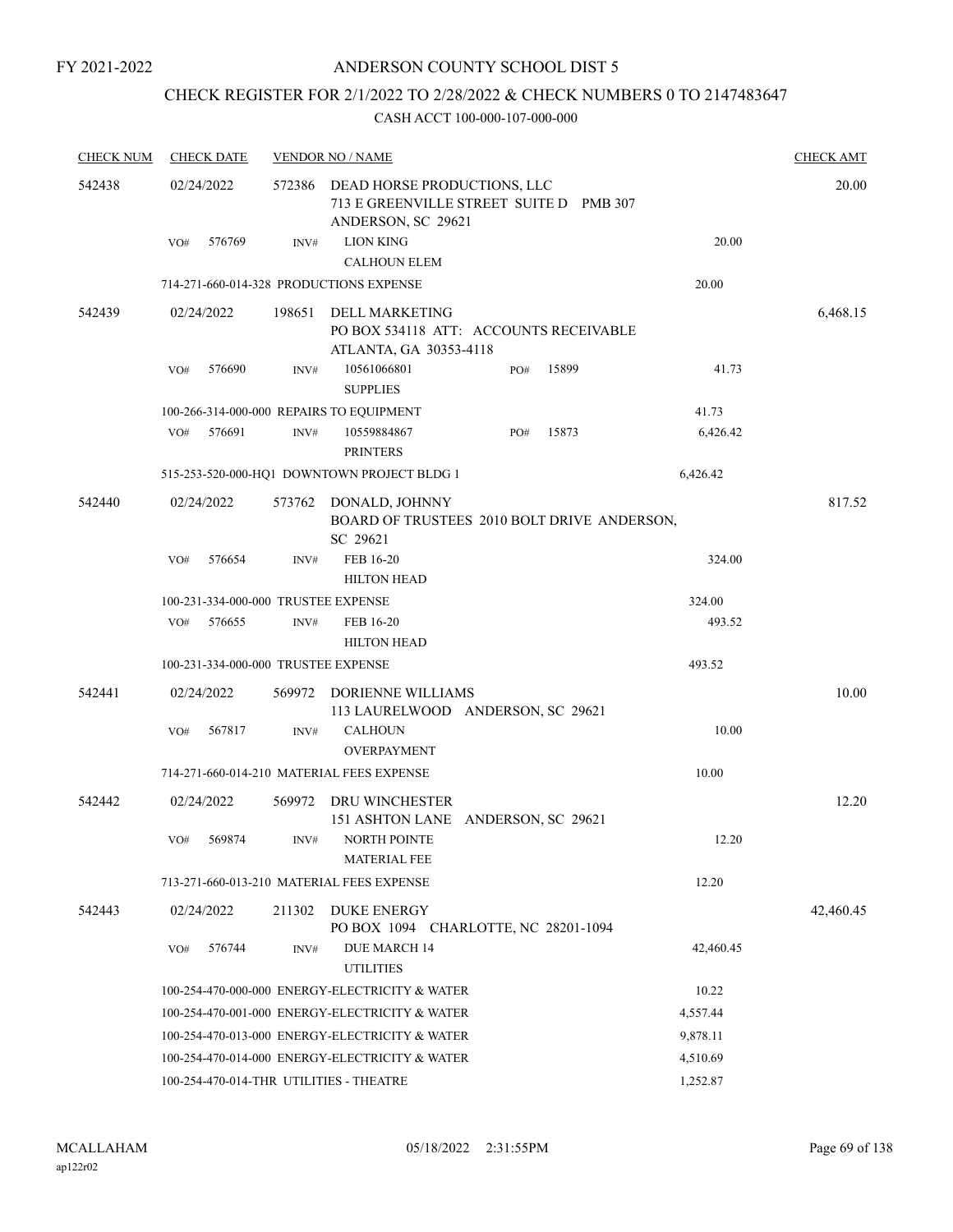## CHECK REGISTER FOR 2/1/2022 TO 2/28/2022 & CHECK NUMBERS 0 TO 2147483647

| <b>CHECK NUM</b> |            | <b>CHECK DATE</b> |        | <b>VENDOR NO / NAME</b>                                                             |     |       |           | <b>CHECK AMT</b> |
|------------------|------------|-------------------|--------|-------------------------------------------------------------------------------------|-----|-------|-----------|------------------|
|                  |            |                   |        | 100-254-470-016-000 ENERGY-ELECTRICITY & WATER                                      |     |       | 3,511.05  |                  |
|                  |            |                   |        | 100-254-470-017-000 ENERGY-ELECTRICITY & WATER                                      |     |       | 7,429.49  |                  |
|                  |            |                   |        | 100-254-470-020-000 ENERGY-ELECTRICITY & WATER                                      |     |       | 11,220.43 |                  |
|                  |            |                   |        | 100-254-470-023-000 ENERGY-ELECTRICITY & WATER                                      |     |       | 90.15     |                  |
| 542444           | 02/24/2022 |                   | 569972 | EDUARDO DIAZ<br>105 EVONSHIRE BLVD ANDERSON, SC 29621                               |     |       |           | 30.00            |
|                  | VO#        | 569854            | INV#   | <b>NORTH POINTE</b><br><b>MATERIAL FEE</b>                                          |     |       | 30.00     |                  |
|                  |            |                   |        | 713-271-660-013-210 MATERIAL FEES EXPENSE                                           |     |       | 30.00     |                  |
|                  |            |                   |        |                                                                                     |     |       |           |                  |
| 542445           | 02/24/2022 |                   | 563495 | ELECTRIC CITY UTILITIES<br>CITY OF ANDERSON 601 SOUTH MAIN ST<br>ANDERSON, SC 29624 |     |       |           | 4,930.60         |
|                  | VO#        | 576745            | INV#   | 165357731<br><b>UTILITIES</b>                                                       |     |       | 91.40     |                  |
|                  |            |                   |        | 100-254-470-023-000 ENERGY-ELECTRICITY & WATER                                      |     |       | 91.40     |                  |
|                  | VO#        | 576746            | INV#   | 145157672                                                                           |     |       | 929.36    |                  |
|                  |            |                   |        | <b>UTILITIES</b>                                                                    |     |       |           |                  |
|                  |            |                   |        | 100-254-470-009-000 ENERGY-ELECTRICITY & WATER                                      |     |       | 929.36    |                  |
|                  | VO#        | 576747            | INV#   | 125257581<br><b>UTILITIES</b>                                                       |     |       | 1,535.74  |                  |
|                  |            |                   |        | 100-254-470-014-000 ENERGY-ELECTRICITY & WATER                                      |     |       | 1,535.74  |                  |
|                  | VO#        | 576748            | INV#   | 136057641<br><b>UTILITIES</b>                                                       |     |       | 2,374.10  |                  |
|                  |            |                   |        | 100-254-470-005-000 ENERGY-ELECTRICITY & WATER                                      |     |       | 2,374.10  |                  |
| 542446           | 02/24/2022 |                   | 576971 | ESS SOUTH CENTRAL LLC<br>PO BOX 749454 ATLANTA, GA 30374-9454                       |     |       |           | 25,603.30        |
|                  | VO#        | 576734            | INV#   | 304924<br>WK ENDING 2/12                                                            | PO# | 15078 | 20,591.65 |                  |
|                  |            |                   |        | 100-112-311-000-000 PURCHASED SERVICE - SUBS                                        |     |       | 580.50    |                  |
|                  |            |                   |        | 100-112-311-007-000 PURCHASED SERVICE - SUBS                                        |     |       | 354.75    |                  |
|                  |            |                   |        | 100-112-311-008-000 PURCHASED SERVICE - SUBS                                        |     |       | 1,006.20  |                  |
|                  |            |                   |        | 100-112-311-009-000 PURCHASED SERVICE - SUBS                                        |     |       | 212.85    |                  |
|                  |            |                   |        | 100-112-311-010-000 PURCHASED SERVICE - SUBS                                        |     |       | 728.85    |                  |
|                  |            |                   |        | 100-112-311-011-000 PURCHASED SERVICE - SUBS                                        |     |       | 657.90    |                  |
|                  |            |                   |        | 100-112-311-012-000 PURCHASED SERVICE - SUBS                                        |     |       | 741.75    |                  |
|                  |            |                   |        | 100-112-311-013-000 PURCHASED SERVICE - SUBS                                        |     |       | 516.00    |                  |
|                  |            |                   |        | 100-112-311-014-000 PURCHASED SERVICE - SUBS                                        |     |       | 1,270.65  |                  |
|                  |            |                   |        | 100-112-311-016-000 PURCHASED SERVICE - SUBS                                        |     |       | 167.70    |                  |
|                  |            |                   |        | 100-112-311-017-000 PURCHASED SERVICE - SUBS                                        |     |       | 1,883.41  |                  |
|                  |            |                   |        | 100-112-311-019-000 PURCHASED SERVICE - SUBS                                        |     |       | 632.10    |                  |
|                  |            |                   |        | 100-113-311-000-000 PURCHASED SERVICES - SUBS                                       |     |       | 1,354.50  |                  |
|                  |            |                   |        | 100-113-311-005-000 PURCHASED SERVICE - SUBS                                        |     |       | 2,064.00  |                  |
|                  |            |                   |        | 100-113-311-006-000 PURCHASED SERVICE - SUBS                                        |     |       | 1,238.41  |                  |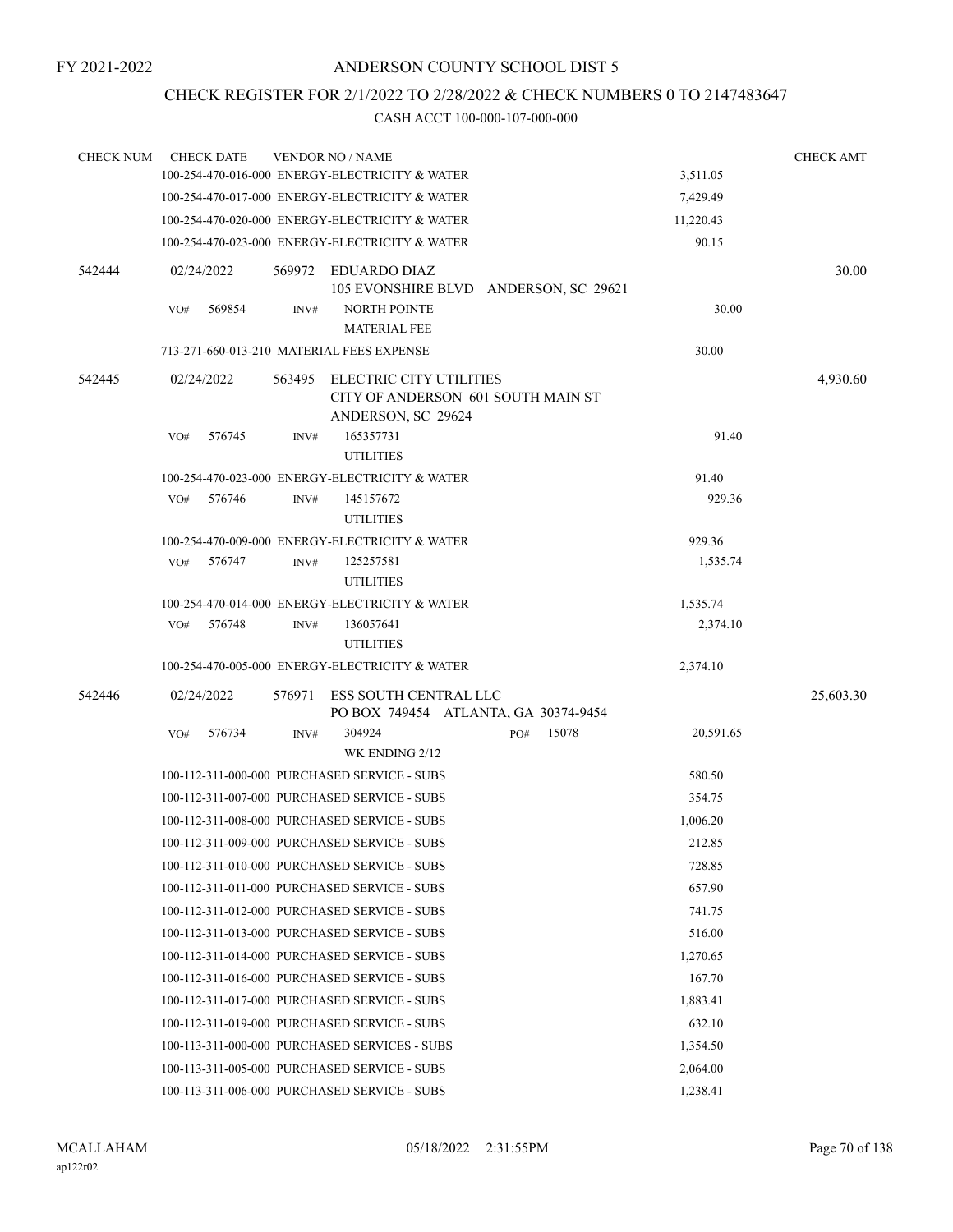## CHECK REGISTER FOR 2/1/2022 TO 2/28/2022 & CHECK NUMBERS 0 TO 2147483647

| <b>CHECK NUM</b> | <b>CHECK DATE</b>                                |        | <b>VENDOR NO / NAME</b>                                                     |     |       |          | <b>CHECK AMT</b> |
|------------------|--------------------------------------------------|--------|-----------------------------------------------------------------------------|-----|-------|----------|------------------|
|                  |                                                  |        | 100-113-311-020-000 PURCHASED SERVICE - SUBS                                |     |       | 741.75   |                  |
|                  |                                                  |        | 100-113-311-021-000 PURCHASED SERVICE - SUBS                                |     |       | 606.30   |                  |
|                  |                                                  |        | 100-114-311-000-000 PURCHASED SERVICE - SUBS                                |     |       | 483.75   |                  |
|                  |                                                  |        | 100-114-311-001-ALT PURCHASED SERVICE - SUBS                                |     |       | 0.00     |                  |
|                  |                                                  |        | 100-114-311-002-000 PURCHASED SERVICE - SUBS                                |     |       | 2,302.65 |                  |
|                  |                                                  |        | 100-114-311-003-000 PURCHASED SERVICE - SUBS                                |     |       | 1,680.23 |                  |
|                  |                                                  |        | 100-139-311-018-000 PURCHASED SERVICE - SUBS                                |     |       | 522.45   |                  |
|                  |                                                  |        | 131-115-311-031-000 PURCHASED SERVICE - SUBS                                |     |       | 844.95   |                  |
|                  | VO#<br>576735                                    | INV#   | 304928                                                                      | PO# | 15078 | 1,593.15 |                  |
|                  |                                                  |        | WK ENDING 2/12                                                              |     |       |          |                  |
|                  |                                                  |        | 100-112-311-010-000 PURCHASED SERVICE - SUBS                                |     |       | 483.75   |                  |
|                  |                                                  |        | 100-112-311-013-000 PURCHASED SERVICE - SUBS                                |     |       | 116.10   |                  |
|                  |                                                  |        | 100-112-311-017-000 PURCHASED SERVICE - SUBS                                |     |       | 96.75    |                  |
|                  |                                                  |        | 100-112-311-019-000 PURCHASED SERVICE - SUBS                                |     |       | 264.45   |                  |
|                  |                                                  |        | 100-139-311-018-000 PURCHASED SERVICE - SUBS                                |     |       | 180.60   |                  |
|                  | 100-145-312-000-000 PURCHASED SERVICES           |        |                                                                             |     |       | 451.50   |                  |
|                  | 576736<br>VO#                                    | INV#   | 304925                                                                      | PO# | 15078 | 335.40   |                  |
|                  |                                                  |        | WK ENDING 2/12                                                              |     |       |          |                  |
|                  |                                                  |        | 100-112-311-009-000 PURCHASED SERVICE - SUBS                                |     |       | 83.85    |                  |
|                  |                                                  |        | 100-112-311-014-000 PURCHASED SERVICE - SUBS                                |     |       | 251.55   |                  |
|                  | VO#<br>576737                                    | INV#   | 302129                                                                      | PO# | 15078 | 335.40   |                  |
|                  |                                                  |        | WK ENDING 2/05                                                              |     |       |          |                  |
|                  |                                                  |        | 100-112-311-012-000 PURCHASED SERVICE - SUBS                                |     |       | 83.85    |                  |
|                  |                                                  |        | 100-139-311-015-000 PURCHASED SERVICE - SUBS                                |     |       | 83.85    |                  |
|                  | 100-264-312-000-000 PURCHASED SERVICES<br>576738 |        | 302132                                                                      |     | 15078 | 167.70   |                  |
|                  | VO#                                              | INV#   | WK ENDING 2/05                                                              | PO# |       | 2,663.85 |                  |
|                  |                                                  |        | 100-112-311-010-000 PURCHASED SERVICE - SUBS                                |     |       | 483.75   |                  |
|                  |                                                  |        | 100-112-311-014-000 PURCHASED SERVICE - SUBS                                |     |       | 438.60   |                  |
|                  |                                                  |        | 100-113-311-006-000 PURCHASED SERVICE - SUBS                                |     |       | 522.45   |                  |
|                  |                                                  |        | 100-139-311-015-000 PURCHASED SERVICE - SUBS                                |     |       | 767.55   |                  |
|                  | 100-145-312-000-000 PURCHASED SERVICES           |        |                                                                             |     |       | 451.50   |                  |
|                  | 576739<br>VO#                                    | INV#   | 301445                                                                      | PO# | 15078 | 83.85    |                  |
|                  |                                                  |        | WK ENDING 1/29                                                              |     |       |          |                  |
|                  |                                                  |        | 100-112-311-009-000 PURCHASED SERVICE - SUBS                                |     |       | 83.85    |                  |
| 542447           | 02/24/2022                                       | 576692 | GIBSON, CADEN**                                                             |     |       |          | 48.00            |
|                  |                                                  |        | 3901 ALLSTON ST ANDERSON, SC 29624                                          |     |       |          |                  |
|                  | VO#<br>576722                                    | INV#   | <b>FEB 12</b>                                                               |     |       | 48.00    |                  |
|                  |                                                  |        | <b>BBALL OFFICIAL</b>                                                       |     |       |          |                  |
|                  |                                                  |        | 706-271-660-006-753 BASKETBALL GATE EXPENSE                                 |     |       | 48.00    |                  |
| 542448           | 02/24/2022                                       | 569372 | <b>GREAT AMERICA LEASING CORP</b><br>PO BOX 660831 ATT: ACCOUNTS RECEIVABLE |     |       |          | 119.84           |
|                  |                                                  |        | DALLAS, TX 75266-0831                                                       |     |       |          |                  |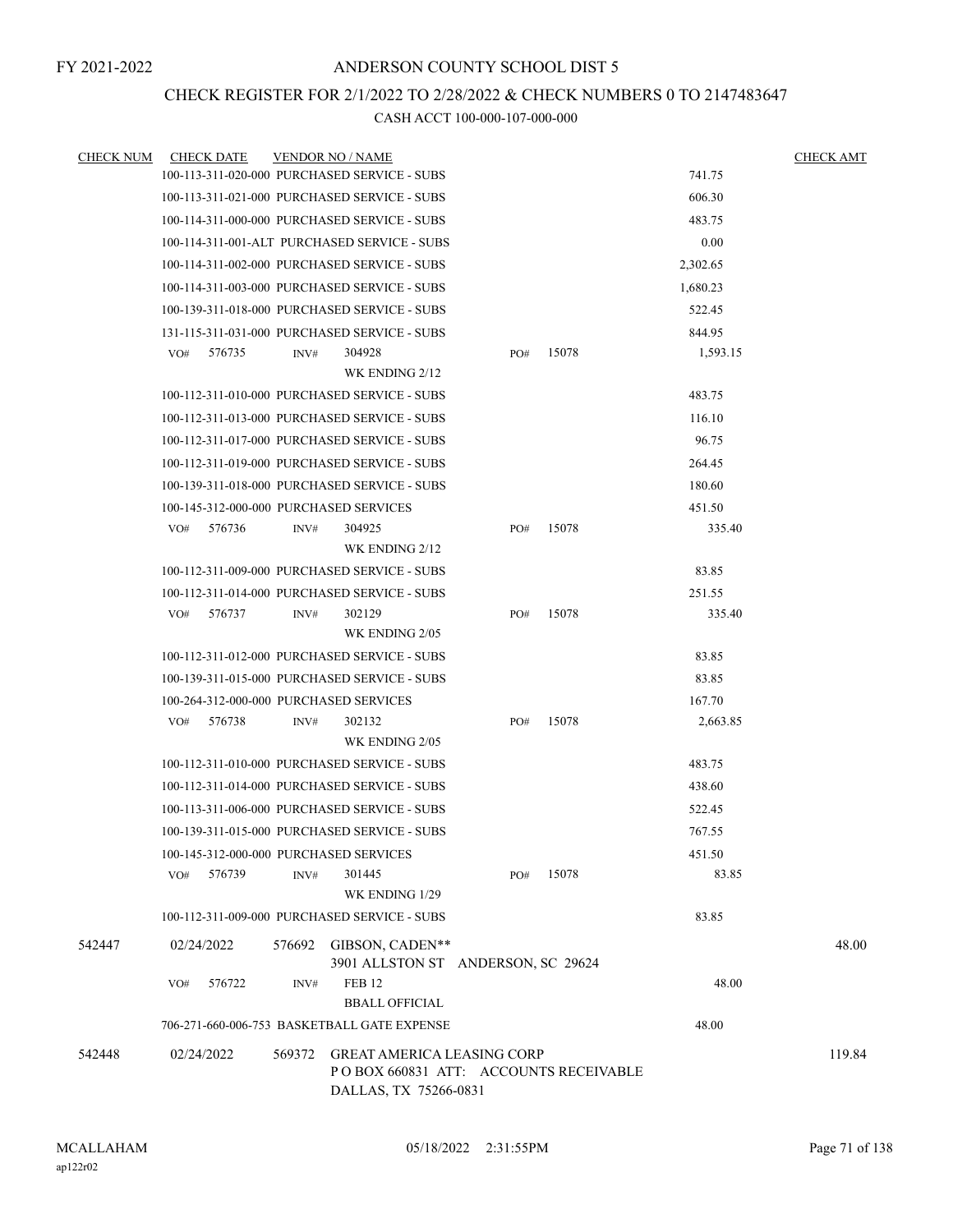# CHECK REGISTER FOR 2/1/2022 TO 2/28/2022 & CHECK NUMBERS 0 TO 2147483647

| <b>CHECK NUM</b> | <b>CHECK DATE</b>                       |        | <b>VENDOR NO / NAME</b>                                                                 |     |       |          | <b>CHECK AMT</b> |
|------------------|-----------------------------------------|--------|-----------------------------------------------------------------------------------------|-----|-------|----------|------------------|
|                  | 576694<br>VO#                           | INV#   | 31045752<br><b>COPIER</b>                                                               | PO# | 14925 | 119.84   |                  |
|                  | 100-113-410-005-000 SUPPLIES            |        |                                                                                         |     |       | 119.84   |                  |
| 542449           | 02/24/2022                              |        | 257450 GUNNELS, LOYD STEVE**<br>220 HAZELWOOD AVENUE ANDERSON, SC 29626                 |     |       |          | 48.90            |
|                  | 576723<br>VO#                           | INV#   | <b>FEB 12</b><br><b>BBALL OFFICIAL</b>                                                  |     |       | 48.90    |                  |
|                  |                                         |        | 706-271-660-006-753 BASKETBALL GATE EXPENSE                                             |     |       | 48.90    |                  |
| 542450           | 02/24/2022                              |        | 575837 HAND2MIND, INC<br>6642 EAGLE WAY CHICAGO, IL 60678-1066                          |     |       |          | 1,091.36         |
|                  | 576695<br>VO#                           | INV#   | 60390758<br>WHITEHALL ELEM                                                              | PO# | 15833 | 1,091.36 |                  |
|                  | 201-112-410-019-000 SUPPLIES            |        |                                                                                         |     |       | 1,091.36 |                  |
| 542451           | 02/24/2022                              |        | 576027 HOME DEPOT USA, INC<br>PO BOX 404468 ATLANTA, GA 30374-2604                      |     |       |          | 704.98           |
|                  | 576772<br>VO#                           | INV#   | 669170383<br><b>SUPPLIES</b>                                                            |     |       | 384.77   |                  |
|                  |                                         |        | 100-254-410-000-001 MAINT. SUPPLIES-STRUCTURES                                          |     |       | 384.77   |                  |
|                  | VO#<br>576773                           | INV#   | 668917628<br><b>SUPPLIES</b>                                                            |     |       | 320.21   |                  |
|                  |                                         |        | 100-254-410-000-001 MAINT. SUPPLIES-STRUCTURES                                          |     |       | 320.21   |                  |
| 542452           | 02/24/2022                              | 569972 | HUNTER DOVE<br>5568 HWY 187 ANDERSON, SC 29625                                          |     |       |          | 50.00            |
|                  | 576675<br>VO#                           | INV#   | <b>HENS</b><br>REIMBURSEMENT                                                            |     |       | 50.00    |                  |
|                  | 731-271-660-031-877 VET SCIENCE EXPENSE |        |                                                                                         |     |       | 50.00    |                  |
| 542453           | 02/24/2022                              |        | 577121 KERR, ALYSSA**<br>503 FOUNTAINBLEU BLVD ANDERSON, SC 29625                       |     |       |          | 70.00            |
|                  | VO#<br>576673                           | INV#   | <b>WHS BBALL</b><br><b>VIDEO TEAM</b>                                                   |     |       | 35.00    |                  |
|                  | 100-271-112-003-000 SALARIES            |        |                                                                                         |     |       | 35.00    |                  |
|                  | $VO#$ 576674 INV#                       |        | <b>WHS BBALL</b><br><b>VIDEO TEAM</b>                                                   |     |       | 35.00    |                  |
|                  | 100-271-112-003-000 SALARIES            |        |                                                                                         |     |       | 35.00    |                  |
| 542454           | 02/24/2022                              |        | 575843 LANGUAGE TESTING INTERNATIONAL, INC<br>PO BOX 825497 PHILADELPHIA, PA 19182-5497 |     |       |          | 1,285.00         |
|                  | 576699<br>VO#                           | INV#   | L52539<br>CUST #0011895                                                                 | PO# | 15917 | 1,285.00 |                  |
|                  | 100-221-312-000-TST PURCHASED SERVICES  |        |                                                                                         |     |       | 1,285.00 |                  |
| 542455           | 02/24/2022                              | 329401 | LOWES BUSINESS ACCOUNT<br>PO BOX 530954 CREDIT SERVICES ATLANTA, GA<br>30353-0954       |     |       |          | 913.88           |
|                  | 576741<br>VO#                           | INV#   | <b>PURCHASES</b>                                                                        |     |       | 913.88   |                  |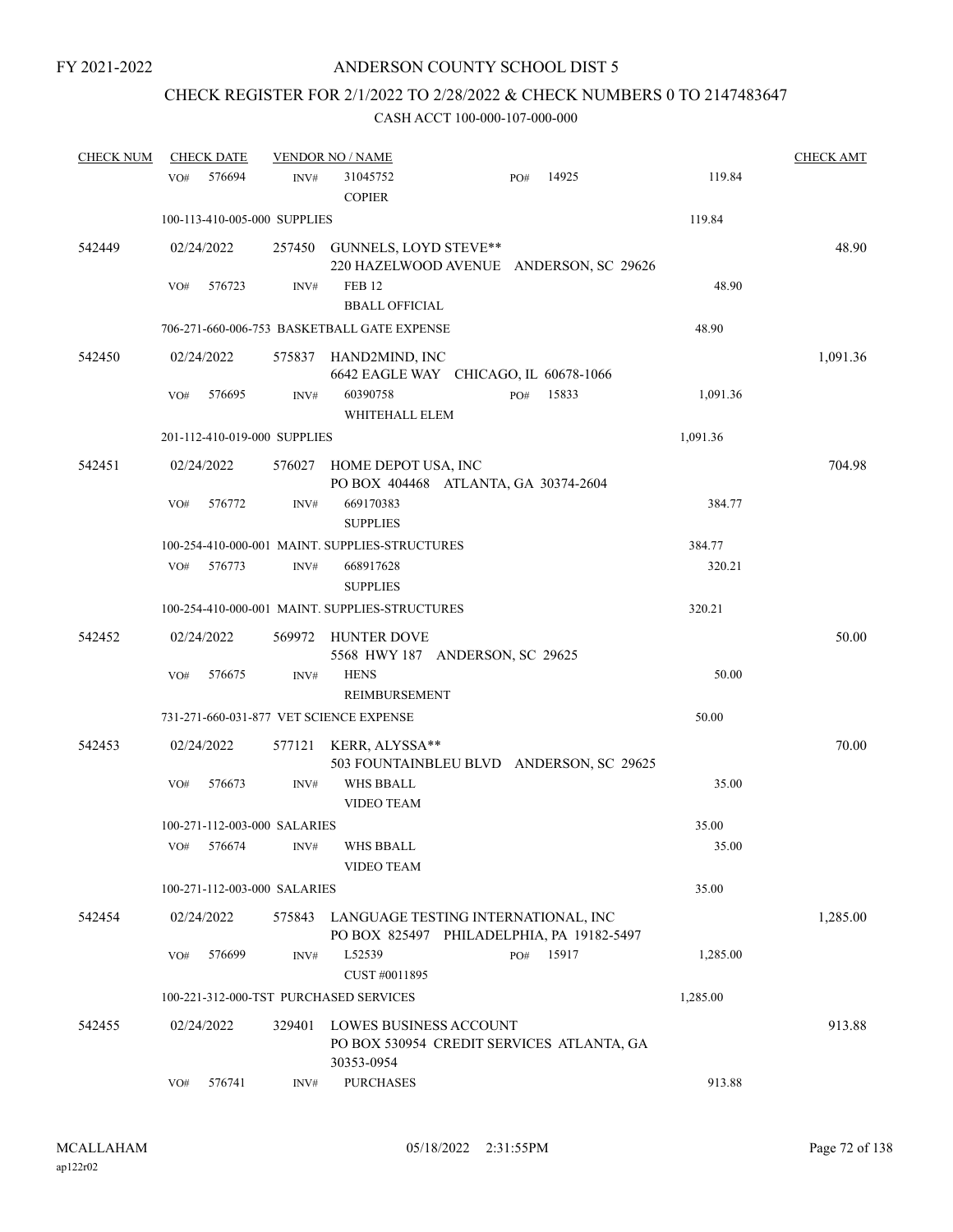### CHECK REGISTER FOR 2/1/2022 TO 2/28/2022 & CHECK NUMBERS 0 TO 2147483647

| <b>CHECK NUM</b> | <b>CHECK DATE</b> |                                | <b>VENDOR NO / NAME</b>                        |                                           |          | <b>CHECK AMT</b> |
|------------------|-------------------|--------------------------------|------------------------------------------------|-------------------------------------------|----------|------------------|
|                  |                   |                                | 9800 728800 8                                  |                                           |          |                  |
|                  |                   |                                | 329-115-410-031-000 SUPPLIES-STATE EQUIPMENT   |                                           | 393.96   |                  |
|                  |                   |                                | 329-115-410-031-000 SUPPLIES-STATE EQUIPMENT   |                                           | 519.92   |                  |
| 542456           | 02/24/2022        | 329401                         | <b>LOWES BUSINESS ACCOUNT</b><br>30353-0954    | PO BOX 530954 CREDIT SERVICES ATLANTA, GA |          | 2,054.75         |
|                  | 576742<br>VO#     | INV#                           | <b>PURCHASES</b>                               |                                           | 2,054.75 |                  |
|                  |                   |                                | 9800 728800 8                                  |                                           |          |                  |
|                  |                   | 100-221-410-000-000 SUPPLIES   |                                                |                                           | 763.35   |                  |
|                  |                   |                                | 100-254-410-000-001 MAINT. SUPPLIES-STRUCTURES |                                           | 499.59   |                  |
|                  |                   |                                | 100-254-410-002-001 SUPPLIES - MAINTENANCE     |                                           | 39.37    |                  |
|                  |                   |                                | 100-254-410-003-001 SUPPLIES - MAINTENANCE     |                                           | 53.48    |                  |
|                  |                   |                                | 100-254-410-006-001 SUPPLIES - MAINTENANCE     |                                           | 36.53    |                  |
|                  |                   |                                | 100-254-410-007-001 SUPPLIES - MAINTENANCE     |                                           | 10.84    |                  |
|                  |                   |                                | 100-254-410-009-001 SUPPLIES - MAINTENANCE     |                                           | 10.15    |                  |
|                  |                   |                                | 100-254-410-018-001 SUPPLIES - MAINTENANCE     |                                           | 11.52    |                  |
|                  |                   |                                | 100-254-410-023-001 SUPPLIES-MAINTENANCE       |                                           | 20.06    |                  |
|                  |                   | 505-114-410-002-DWR DISHWASHER |                                                |                                           | 609.86   |                  |
| 542457           | 02/24/2022        | 577105                         | MATTISON, SIDNEY**<br>29630                    | 811 ISSAQUEENA TRAIL APT 2202 CENTRAL, SC |          | 175.00           |
|                  | 576726<br>VO#     | INV#                           | JAN4                                           |                                           | 25.00    |                  |
|                  |                   |                                | <b>BBALL CLOCK</b>                             |                                           |          |                  |
|                  |                   |                                | 706-271-660-006-753 BASKETBALL GATE EXPENSE    |                                           | 25.00    |                  |
|                  | 576727<br>VO#     | INV#                           | <b>JAN 10</b>                                  |                                           | 25.00    |                  |
|                  |                   |                                | <b>BBALL CLOCK</b>                             |                                           |          |                  |
|                  |                   |                                | 706-271-660-006-753 BASKETBALL GATE EXPENSE    |                                           | 25.00    |                  |
|                  | VO#<br>576728     | INV#                           | <b>FEB 10</b>                                  |                                           | 25.00    |                  |
|                  |                   |                                | <b>BBALL CLOCK</b>                             |                                           |          |                  |
|                  |                   |                                | 706-271-660-006-753 BASKETBALL GATE EXPENSE    |                                           | 25.00    |                  |
|                  | 576729<br>VO#     | INV#                           | <b>FEB 12</b>                                  |                                           | 100.00   |                  |
|                  |                   |                                | <b>BBALL CLOCK</b>                             |                                           |          |                  |
|                  |                   |                                | 706-271-660-006-753 BASKETBALL GATE EXPENSE    |                                           | 100.00   |                  |
| 542458           | 02/24/2022        | 574358                         | MONSTER TECHNOLOGY, LLC<br>ANGELES, CA 90045   | 8726 S. SEPULVEDA BLVD SUITE D #B-152 LOS |          | 605.00           |
|                  | 576701<br>VO#     | INV#                           | IJH-8402<br><b>TONER</b>                       |                                           | 605.00   |                  |
|                  |                   | 100-112-410-016-000 SUPPLIES   |                                                |                                           | 605.00   |                  |
| 542459           | 02/24/2022        | 365675                         | MURPHY, JAMES T (PETE)**                       |                                           |          | 48.90            |
|                  |                   |                                | 921 CRICKET LANE ANDERSON, SC 29621            |                                           |          |                  |
|                  | 576724<br>VO#     | INV#                           | <b>FEB 12</b>                                  |                                           | 48.90    |                  |
|                  |                   |                                | <b>BBALL OFFICIAL</b>                          |                                           |          |                  |
|                  |                   |                                | 706-271-660-006-753 BASKETBALL GATE EXPENSE    |                                           | 48.90    |                  |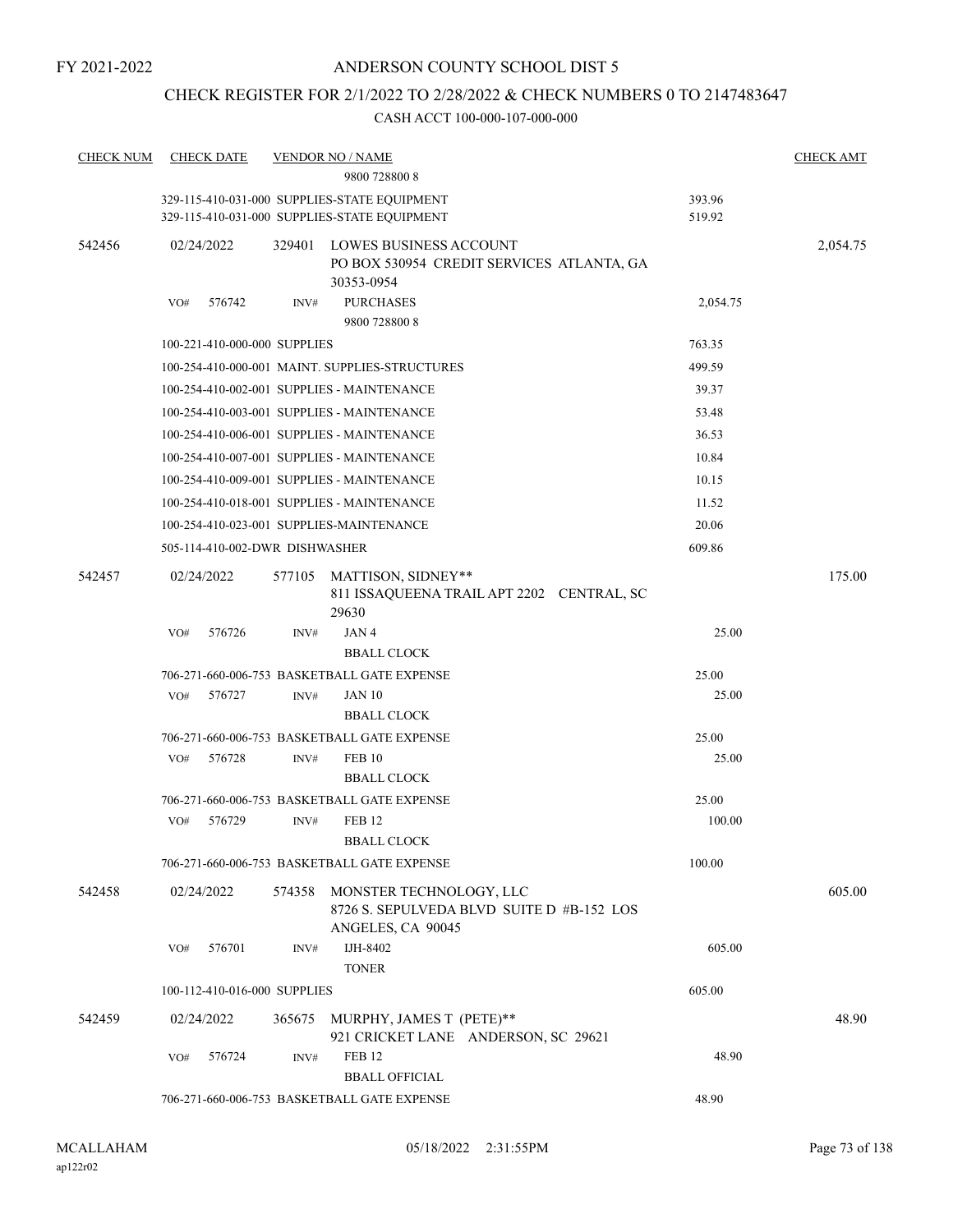# CHECK REGISTER FOR 2/1/2022 TO 2/28/2022 & CHECK NUMBERS 0 TO 2147483647

| <b>CHECK NUM</b> | <b>CHECK DATE</b>                                                |        | <b>VENDOR NO / NAME</b>                                                                              |                  | <b>CHECK AMT</b> |
|------------------|------------------------------------------------------------------|--------|------------------------------------------------------------------------------------------------------|------------------|------------------|
| 542460           | 02/24/2022                                                       |        | 571836 NLS SPECIALTIES, INC<br>POBOX 1897 KENNESAW, GA 30156                                         |                  | 715.00           |
|                  | 576779<br>VO#                                                    | INV#   | 3323<br><b>SOUTH FANT</b>                                                                            | 715.00           |                  |
|                  | 810-147-410-015-000 SUPPLIES                                     |        |                                                                                                      | 715.00           |                  |
| 542461           | 02/24/2022                                                       |        | 576268 PACKER, EDWARD**<br>212 ANDALUSIAN TRAIL ANDERSON, SC 29621                                   |                  | 85.00            |
|                  | 572438<br>VO#                                                    | INV#   | OCT <sub>27</sub><br>FOOTBALL OFFICIAL                                                               | 85.00            |                  |
|                  |                                                                  |        | 706-271-660-006-671 FOOTBALL GATE RECEIPTS EXPENSE                                                   | 85.00            |                  |
| 542462           | 02/24/2022                                                       | 568036 | PIEDMONT NATURAL GAS<br>PO BOX 1246 CHARLOTTE, NC 28201-1246                                         |                  | 18,725.33        |
|                  | VO#<br>576749                                                    | INV#   | <b>DUE MARCH 3</b><br><b>UTILITIES</b>                                                               | 18,725.33        |                  |
|                  | 100-254-472-000-000 ENERGY-GAS<br>100-254-472-000-000 ENERGY-GAS |        |                                                                                                      | 101.32<br>308.02 |                  |
|                  | 100-254-472-003-000 ENERGY-GAS                                   |        |                                                                                                      | 8,036.27         |                  |
|                  | 100-254-472-005-000 ENERGY-GAS                                   |        |                                                                                                      | 29.19            |                  |
|                  | 100-254-472-006-000 ENERGY-GAS                                   |        |                                                                                                      | 1,584.43         |                  |
|                  | 100-254-472-007-000 ENERGY-GAS                                   |        |                                                                                                      | 1,759.16         |                  |
|                  | 100-254-472-010-000 ENERGY-GAS                                   |        |                                                                                                      | 1,104.98         |                  |
|                  | 100-254-472-023-000 ENERGY-GAS                                   |        |                                                                                                      | 24.72            |                  |
|                  | 131-254-472-031-000 ENERGY-NATURAL GAS                           |        |                                                                                                      | 4,128.84         |                  |
|                  | 600-256-470-003-000 ENERGY                                       |        |                                                                                                      | 76.82            |                  |
|                  | 600-256-470-005-000 ENERGY                                       |        |                                                                                                      | 151.14           |                  |
|                  | 600-256-470-007-000 ENERGY                                       |        |                                                                                                      | 111.98           |                  |
|                  | 600-256-470-008-000 ENERGY                                       |        |                                                                                                      | 225.97           |                  |
|                  | 600-256-470-010-000 ENERGY                                       |        |                                                                                                      | 230.24           |                  |
|                  | 600-256-470-014-000 ENERGY                                       |        |                                                                                                      | 239.51           |                  |
|                  | 600-256-470-018-000 ENERGY                                       |        |                                                                                                      | 612.74           |                  |
| 542463           | 02/24/2022                                                       |        | 572100 PLAY SAFE EDUCATIONAL HEALTH<br>713 E GREENVILLE STREET SUITE D BOX 230<br>ANDERSON, SC 29621 |                  | 1,000.00         |
|                  | 576708<br>VO#                                                    | INV#   | 02212022<br><b>COMEBACK AWARDS</b>                                                                   | 1,000.00         |                  |
|                  |                                                                  |        | 100-390-410-000-000 SUPPLIES AND MATERIALS                                                           | 1,000.00         |                  |
| 542464           | 02/24/2022                                                       | 563967 | PROMOTIONS UNLIMITED<br>1200 WOODRUFF RD STE G-13 GREENVILLE, SC<br>29607                            |                  | 882.75           |
|                  | VO#<br>576710                                                    | INV#   | 24014<br>15461<br>PO#<br><b>SAFETY VESTS</b>                                                         | 882.75           |                  |
|                  | 100-255-410-000-UNI UNIFORMS                                     |        |                                                                                                      | 882.75           |                  |
| 542465           | 02/24/2022                                                       |        | 577194 PUCKETT, FRANK**                                                                              |                  | 142.10           |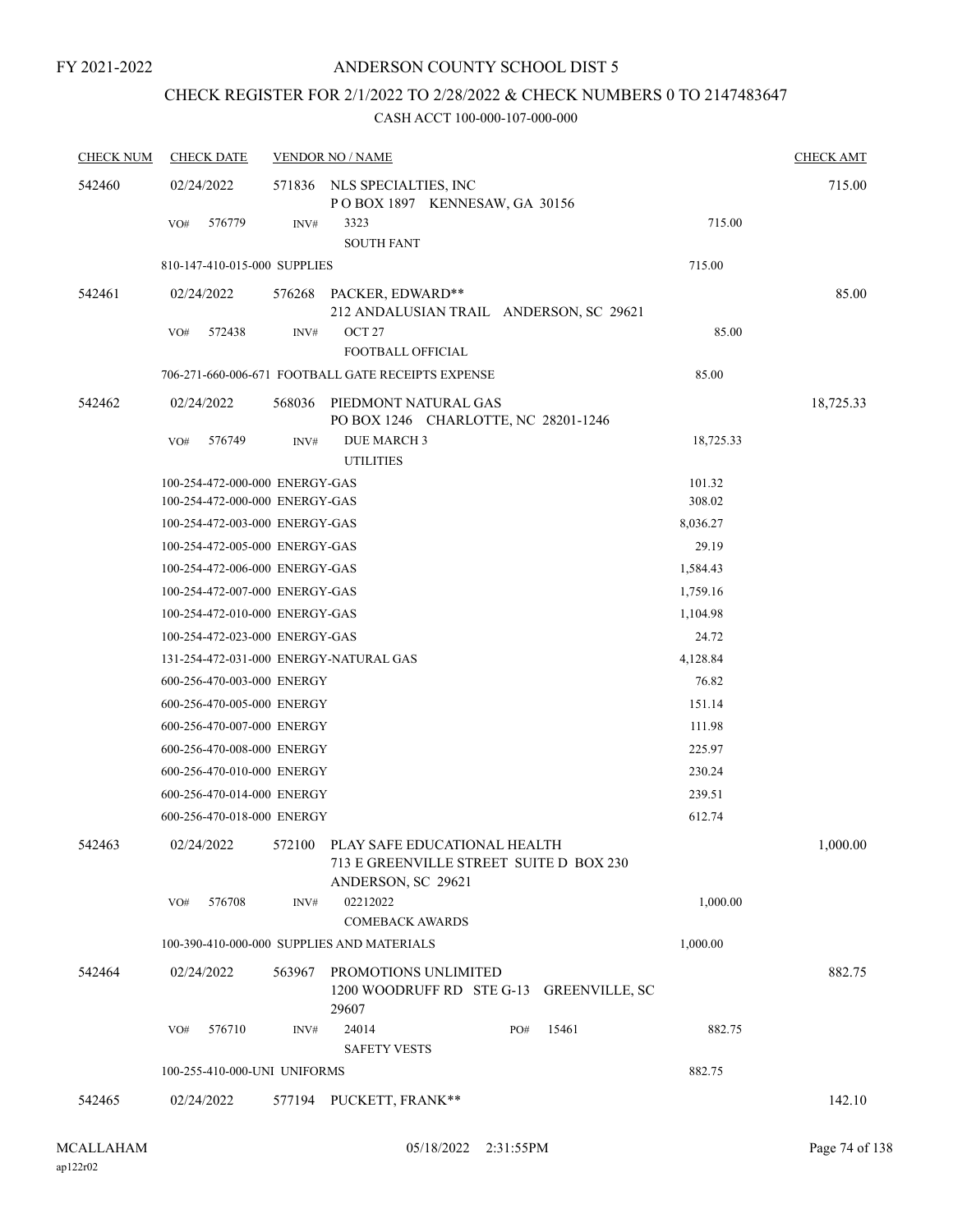### ANDERSON COUNTY SCHOOL DIST 5

### CHECK REGISTER FOR 2/1/2022 TO 2/28/2022 & CHECK NUMBERS 0 TO 2147483647

| <b>CHECK NUM</b> | <b>CHECK DATE</b>                      |        | <b>VENDOR NO / NAME</b>                                                         |          | <b>CHECK AMT</b> |
|------------------|----------------------------------------|--------|---------------------------------------------------------------------------------|----------|------------------|
|                  |                                        |        | PO BOX 683 MCCORMICK, SC 29835                                                  |          |                  |
|                  | 576754<br>VO#                          | INV#   | <b>DEC 10</b>                                                                   | 142.10   |                  |
|                  |                                        |        | <b>BBALL OFFICIAL</b>                                                           |          |                  |
|                  |                                        |        | 703-271-660-003-753 BASKETBALL GATE EXPENSE                                     | 142.10   |                  |
| 542466           | 02/24/2022                             |        | 576504 QUADIENT, INC                                                            |          | 458.28           |
|                  |                                        |        | PO BOX 123689, DEPT 3689 DALLAS, TX 75312-3689                                  |          |                  |
|                  | 576711<br>VO#                          | INV#   | 59053191                                                                        | 458.28   |                  |
|                  |                                        |        | <b>METER RENTAL</b>                                                             |          |                  |
|                  | 100-252-410-000-000 SUPPLIES           |        |                                                                                 | 458.28   |                  |
| 542467           | 02/24/2022                             | 430400 | RAYMOND GEDDES & CO, INC                                                        |          | 36.54            |
|                  |                                        |        | 7110 BELAIR ROAD SUITE 200 ATT: ACCOUNTS<br>RECEIVABLE BALTIMORE, MD 21206-1147 |          |                  |
|                  | VO#<br>576712                          | INV#   | 802632                                                                          | 36.54    |                  |
|                  |                                        |        | <b>CONCORD ELEM</b>                                                             |          |                  |
|                  |                                        |        | 709-271-660-009-360 SCHOOL STORE/COUNCIL EXPENSE                                | 36.54    |                  |
| 542468           | 02/24/2022                             | 572126 | SERVICE ASSOCIATES, INC<br>225 COOK STREET RURAL HALL, NC 27045                 |          | 1,218.75         |
|                  | 576714<br>VO#                          | INV#   | 5777                                                                            | 1,218.75 |                  |
|                  |                                        |        | <b>JAN SERVICES</b>                                                             |          |                  |
|                  | 100-266-312-000-000 PURCHASED SERVICES |        |                                                                                 | 1,218.75 |                  |
| 542469           | 02/24/2022                             | 564862 | SETON IDENTIFICATION PRODUCTS                                                   |          | 964.33           |
|                  |                                        |        | PO BOX 95904 CHICAGO, IL 60694-5904                                             |          |                  |
|                  | 576715<br>VO#                          | INV#   | 9349230391                                                                      | 964.33   |                  |
|                  |                                        |        | PARKING DECALS                                                                  |          |                  |
|                  |                                        |        | 731-271-660-031-811 MISCELLANEOUS EXPENSE                                       | 964.33   |                  |
| 542470           | 02/24/2022                             | 575768 | SMITH, NOAH**                                                                   |          | 70.50            |
|                  |                                        |        | 104 LAUREL LANE SENECA, SC 29678                                                |          |                  |
|                  | 576721<br>VO#                          | INV#   | <b>FEB 12</b>                                                                   | 70.50    |                  |
|                  |                                        |        | <b>BBALL OFFICIAL</b>                                                           |          |                  |
|                  |                                        |        | 706-271-660-006-753 BASKETBALL GATE EXPENSE                                     | 70.50    |                  |
| 542471           | 02/24/2022                             | 570995 | STAFFORD, JERRY                                                                 |          | 482.24           |
|                  |                                        |        | 1105 CENTERVILLE ROAD ANDERSON, SC 29625                                        |          |                  |
|                  | 576788<br>VO#                          | INV#   | <b>HANNA ROTC</b>                                                               | 482.24   |                  |
|                  |                                        |        | <b>MAINTENANCE</b>                                                              |          |                  |
|                  |                                        |        | 702-271-660-002-656 ROTC/ NAVY GENERAL EXPENSE                                  | 482.24   |                  |
| 542472           | 02/24/2022                             | 572801 | <b>SWEETWATER</b>                                                               |          | 39.58            |
|                  |                                        |        | 5501 US HIGHWAY 30 W FORT WAYNE, IN 46818                                       |          |                  |
|                  | VO#<br>576789                          | INV#   | 30762734                                                                        | 39.58    |                  |
|                  |                                        |        | <b>SUPPLIES</b>                                                                 |          |                  |
|                  |                                        |        | 100-114-410-002-002 COLOR GUARD/DRUM LINE                                       | 39.58    |                  |
|                  |                                        |        |                                                                                 |          |                  |
| 542473           | 02/24/2022                             |        | 577192 TANG MATH LLC<br>PO BOX 777850 HENDERSON, NV 89077                       |          | 950.00           |
|                  | 576716<br>VO#                          | INV#   | 23742                                                                           | 950.00   |                  |
|                  |                                        |        |                                                                                 |          |                  |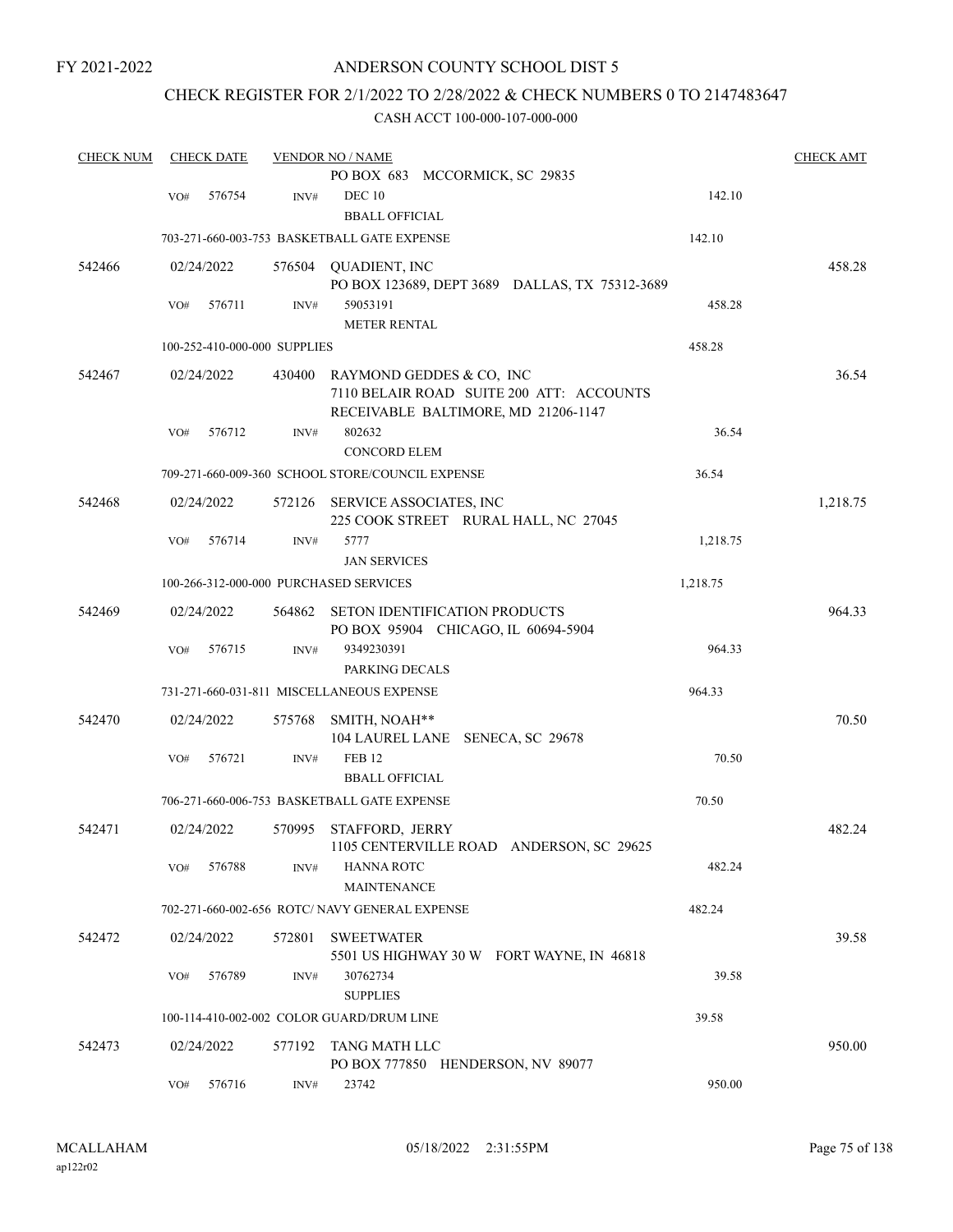### ANDERSON COUNTY SCHOOL DIST 5

### CHECK REGISTER FOR 2/1/2022 TO 2/28/2022 & CHECK NUMBERS 0 TO 2147483647

| <b>CHECK NUM</b> | <b>CHECK DATE</b>                      |        | <b>VENDOR NO / NAME</b>                                                                     |     |       |          | <b>CHECK AMT</b> |
|------------------|----------------------------------------|--------|---------------------------------------------------------------------------------------------|-----|-------|----------|------------------|
|                  |                                        |        | <b>NEW PROSPECT</b>                                                                         |     |       |          |                  |
|                  | 201-224-312-010-000 PD CONSULTANT      |        |                                                                                             |     |       | 950.00   |                  |
| 542474           | 02/24/2022                             |        | 576955 THERAPIA STAFFING<br>PO BOX 207841 DALLAS, TX 75320                                  |     |       |          | 2,546.00         |
|                  | VO#<br>576717                          | INV#   | 35297<br><b>FEB SERVICES</b>                                                                | PO# | 15630 | 2,546.00 |                  |
|                  | 203-127-312-000-000 PURCHASED SERVICES |        |                                                                                             |     |       | 2,546.00 |                  |
| 542475           | 02/24/2022                             |        | 575747 TOLLISON, JOSEPH**                                                                   |     |       |          | 70.50            |
|                  |                                        |        | 608 MAJOR RD PIEDMONT, SC 29673                                                             |     |       |          |                  |
|                  | VO#<br>576725                          | INV#   | <b>FEB 12</b><br><b>BBALL OFFICIAL</b>                                                      |     |       | 70.50    |                  |
|                  |                                        |        | 706-271-660-006-753 BASKETBALL GATE EXPENSE                                                 |     |       | 70.50    |                  |
| 542476           | 02/24/2022                             |        | 575734 TURNER, JERMALE**<br>108 MIDDLETON DR APT O 108 PIEDMONT, SC 29673                   |     |       |          | 56.10            |
|                  | VO#<br>576720                          | INV#   | <b>FEB 12</b><br><b>BBALL OFFICIAL</b>                                                      |     |       | 56.10    |                  |
|                  |                                        |        | 706-271-660-006-753 BASKETBALL GATE EXPENSE                                                 |     |       | 56.10    |                  |
| 542477           | 02/24/2022                             |        | 565807 UNIVERSITY OF GEORGIA CLINIC<br>C/O JAY CHAPMAN PO BOX 1472 ATHENS, GA<br>30603-1472 |     |       |          | 375.00           |
|                  | 576790<br>VO#                          | INV#   | <b>REGISTRATION</b><br><b>MCCANTS MIDDLE</b>                                                |     |       | 375.00   |                  |
|                  | 705-271-660-005-674 FOOTBALL EXPENSE   |        |                                                                                             |     |       | 375.00   |                  |
| 542478           | 02/24/2022                             |        | 576048 VITAL RECORDS HOLDINGS, LLC                                                          |     |       |          | 85.86            |
|                  |                                        |        | DEPT 5874 PO BOX 11407 BIRMINGHAM, AL<br>35246-5874                                         |     |       |          |                  |
|                  | 576718<br>VO#                          | INV#   | 2440713<br><b>MONTHLY FEES</b>                                                              |     |       | 85.86    |                  |
|                  | 100-232-312-000-REC RECORDS            |        |                                                                                             |     |       | 85.86    |                  |
| 542479           | 02/24/2022                             |        | 573864 WELLS FARGO VENDOR FIN SERV                                                          |     |       |          | 911.24           |
|                  |                                        |        | PO BOX 105743 ATLANTA, GA 30348-5743                                                        |     |       |          |                  |
|                  | 576794<br>VO#                          | INV#   | 5018977620<br><b>COPIER</b>                                                                 | PO# | 15086 | 136.70   |                  |
|                  | 100-113-410-006-000 SUPPLIES           |        |                                                                                             |     |       | 136.70   |                  |
|                  | 576795<br>VO#                          | INV#   | 5018973883<br><b>COPIER</b>                                                                 | PO# | 15002 | 460.10   |                  |
|                  |                                        |        | 100-113-410-005-VEN SUPPLY-ADDT'L FOR LOST VENDING                                          |     |       | 460.10   |                  |
|                  | 576796<br>VO#                          | INV#   | 5018981313<br><b>COPIER</b>                                                                 | PO# | 15006 | 314.44   |                  |
|                  | 329-115-690-031-000 OTHER OBJECTS-WBL  |        |                                                                                             |     |       | 314.44   |                  |
| 542480           | 02/24/2022                             | 571542 | ZUGG, PAUL<br>BOARD OF TRUSTEES 532 STAGECOACH DRIVE<br>ANDERSON, SC 29625                  |     |       |          | 774.80           |
|                  | 576656<br>VO#                          | INV#   | FEB 17-20                                                                                   |     |       | 243.00   |                  |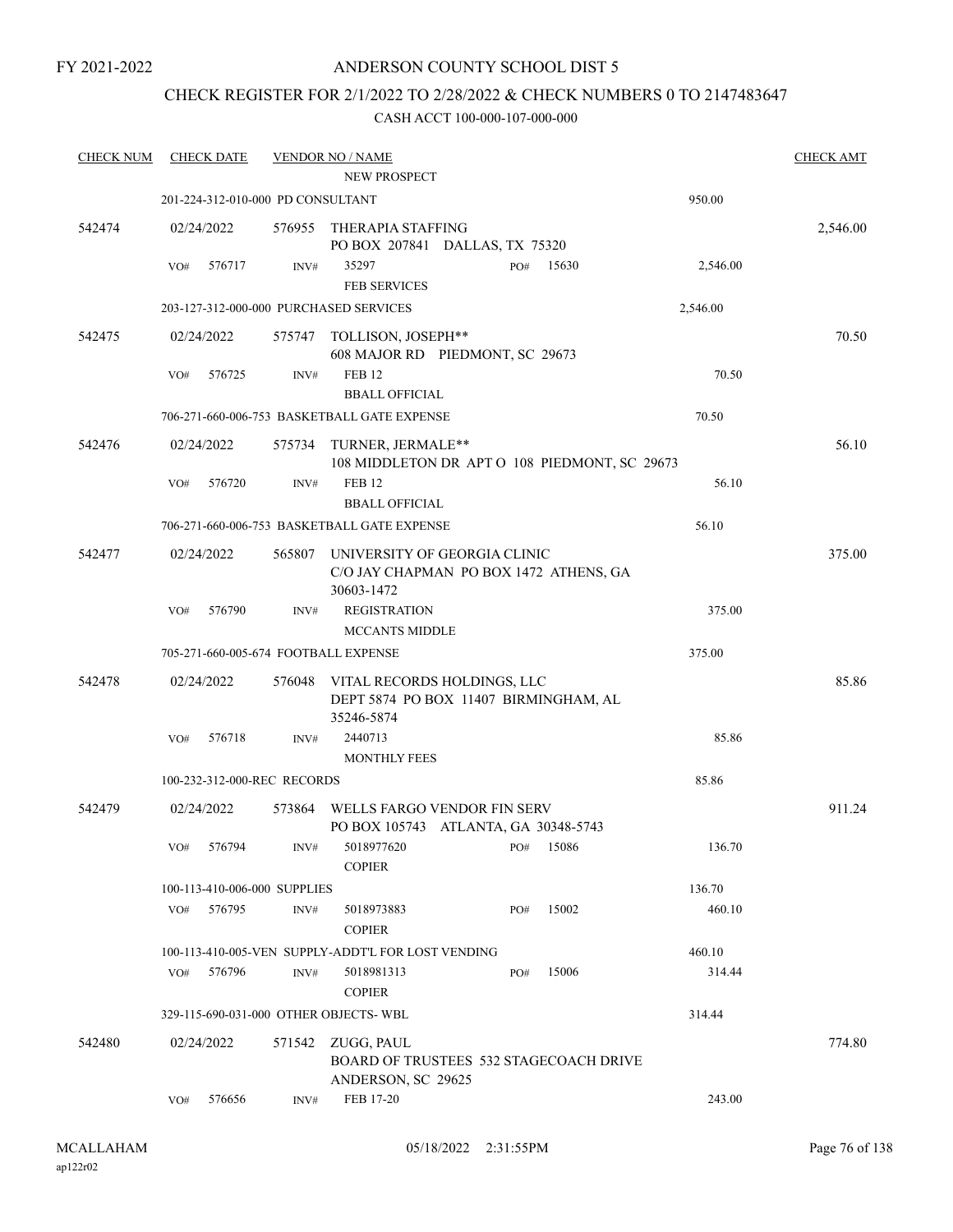### CHECK REGISTER FOR 2/1/2022 TO 2/28/2022 & CHECK NUMBERS 0 TO 2147483647

|        | <b>CHECK NUM</b> |     | <b>CHECK DATE</b> |                                  | <b>VENDOR NO / NAME</b>                                                                     |          | <b>CHECK AMT</b> |  |
|--------|------------------|-----|-------------------|----------------------------------|---------------------------------------------------------------------------------------------|----------|------------------|--|
|        |                  |     |                   |                                  | <b>HILTON HEAD</b>                                                                          |          |                  |  |
|        |                  |     |                   |                                  | 100-231-334-000-000 TRUSTEE EXPENSE                                                         | 243.00   |                  |  |
|        |                  | VO# | 576657            | INV#                             | FEB 17-20                                                                                   | 531.80   |                  |  |
|        |                  |     |                   |                                  | <b>HILTON HEAD</b>                                                                          |          |                  |  |
|        |                  |     |                   |                                  | 100-231-334-000-000 TRUSTEE EXPENSE                                                         | 531.80   |                  |  |
| $\ast$ | 20983            |     | 02/01/2022        |                                  | 147400 EMPLOYEE VENDOR                                                                      |          | 54.32 E          |  |
|        |                  |     | VO# 575722        | INV#                             | <b>SNACKS</b>                                                                               | 54.32    |                  |  |
|        |                  |     |                   |                                  | REIMBURSEMENT                                                                               |          |                  |  |
|        |                  |     |                   |                                  | 100-221-410-000-TST SUPPLIES-TESTING                                                        | 54.32    |                  |  |
|        | 20984            |     | 02/01/2022        |                                  | 111125 ANDERSON AWARDS<br>716 WHITEHALL ROAD ATT: ACCOUNTS<br>RECEIVABLE ANDERSON, SC 29625 |          | 94.16 E          |  |
|        |                  | VO# | 575615            | INV#                             | <b>BADGES</b>                                                                               | 17.12    |                  |  |
|        |                  |     |                   |                                  | <b>CF REAMES</b>                                                                            |          |                  |  |
|        |                  |     |                   | 100-211-410-001-000 SUPPLIES     |                                                                                             | 17.12    |                  |  |
|        |                  | VO# | 575616            | INV#                             | <b>BADGES</b>                                                                               | 17.12    |                  |  |
|        |                  |     |                   |                                  | <b>ANDERSON 5</b>                                                                           |          |                  |  |
|        |                  |     |                   | 100-112-410-000-000 SUPPLIES     |                                                                                             | 17.12    |                  |  |
|        |                  |     | VO# 575730        | INV#                             | <b>CULINARY</b>                                                                             | 42.80    |                  |  |
|        |                  |     |                   |                                  | <b>NAME BADGES</b>                                                                          |          |                  |  |
|        |                  |     |                   | 600-256-410-000-000 SUPPLIES     |                                                                                             | 42.80    |                  |  |
|        |                  |     | VO# 575731        | INV#                             | <b>WESTSIDE</b>                                                                             | 17.12    |                  |  |
|        |                  |     |                   |                                  | <b>NAME BADGES</b>                                                                          |          |                  |  |
|        |                  |     |                   | 100-233-410-003-000 SUPPLIES     |                                                                                             | 17.12    |                  |  |
|        | 20985            |     | 02/01/2022        |                                  | 576307 EMPLOYEE VENDOR                                                                      |          | 114.54 E         |  |
|        |                  |     | VO# 575609        | INV#                             | <b>SAMS CLUB</b>                                                                            | 114.54   |                  |  |
|        |                  |     |                   |                                  | REIMBURSEMENT                                                                               |          |                  |  |
|        |                  |     |                   | 100-114-410-001-ALT SUPPLIES     |                                                                                             | 114.54   |                  |  |
|        |                  |     |                   |                                  |                                                                                             |          |                  |  |
|        | 20986            |     | 02/01/2022        |                                  | 201391 BLICK ART MATERIALS                                                                  |          | 676.49 E         |  |
|        |                  | VO# | 575626            | INV#                             | 6910 EAGLE WAY CHICAGO, IL 60670-1069<br>7896684                                            | 250.17   |                  |  |
|        |                  |     |                   |                                  | TL HANNA                                                                                    |          |                  |  |
|        |                  |     |                   |                                  |                                                                                             |          |                  |  |
|        |                  |     |                   | 100-114-410-002-ART ART SUPPLIES |                                                                                             | 250.17   |                  |  |
|        |                  | VO# | 575736            | INV#                             | 7831343<br><b>SOUTHWOOD</b>                                                                 | 426.32   |                  |  |
|        |                  |     |                   |                                  |                                                                                             |          |                  |  |
|        |                  |     |                   | 309-113-410-021-000 SUPPLIES     |                                                                                             | 426.32   |                  |  |
|        | 20987            |     | 02/01/2022        | 569895                           | BROADWAY TECHNOLOGIES, INC<br>203 N. HAMILTON STREET WILLIAMSTON, SC 29697                  |          | 2,371.80 E       |  |
|        |                  | VO# | 575737            | INV#                             | 9756                                                                                        | 2,371.80 |                  |  |
|        |                  |     |                   |                                  | <b>WESTSIDE</b>                                                                             |          |                  |  |
|        |                  |     |                   | 100-233-410-003-RAD RADIOS       |                                                                                             | 2,371.80 |                  |  |
|        | 20988            |     | 02/01/2022        |                                  | 564176 BSN SPORTS, LLC                                                                      |          | 6,651.33 E       |  |
|        |                  |     |                   |                                  | PO BOX 841393 DALLAS, TX 75284-1393                                                         |          |                  |  |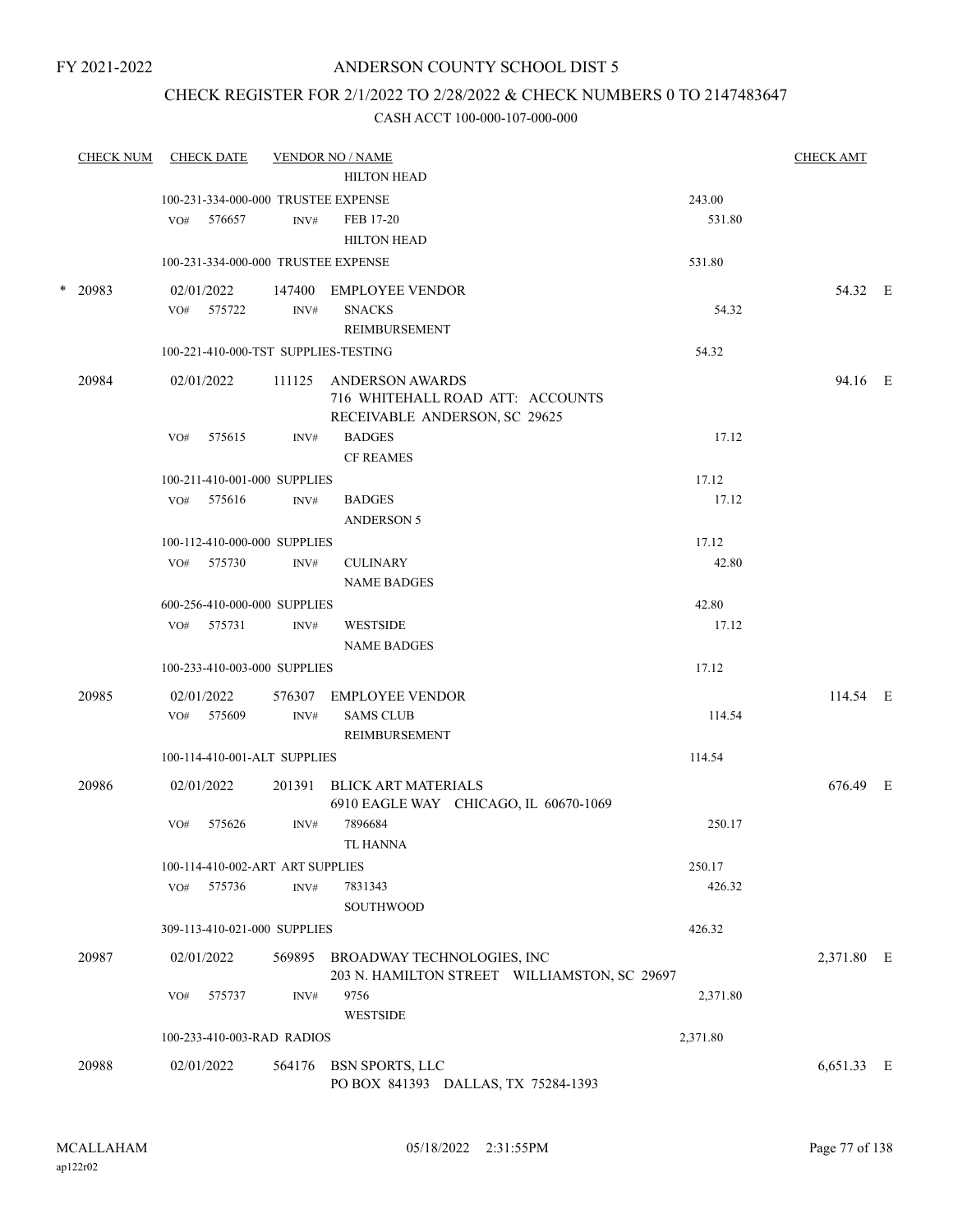# CHECK REGISTER FOR 2/1/2022 TO 2/28/2022 & CHECK NUMBERS 0 TO 2147483647

| <b>CHECK NUM</b> |     | <b>CHECK DATE</b>        |                              | <b>VENDOR NO / NAME</b>                        |     |           |           | <b>CHECK AMT</b> |  |
|------------------|-----|--------------------------|------------------------------|------------------------------------------------|-----|-----------|-----------|------------------|--|
|                  | VO# | 575627                   | INV#                         | 915116229                                      |     |           | 1,991.00  |                  |  |
|                  |     |                          |                              | TL HANNA                                       |     |           |           |                  |  |
|                  |     |                          | 100-271-410-002-000 SUPPLIES |                                                |     |           | 1,991.00  |                  |  |
|                  | VO# | 575738                   | INV#                         | 915560413                                      |     |           | 1,088.20  |                  |  |
|                  |     |                          |                              | TL HANNA                                       |     |           |           |                  |  |
|                  |     |                          | 100-271-410-002-000 SUPPLIES |                                                |     |           | 1,088.20  |                  |  |
|                  |     | VO# 575739               | INV#                         | 915560434                                      |     |           | 1,322.40  |                  |  |
|                  |     |                          |                              | TL HANNA                                       |     |           |           |                  |  |
|                  |     |                          | 100-271-410-002-000 SUPPLIES |                                                |     |           | 1,322.40  |                  |  |
|                  | VO# | 575740                   | INV#                         | 915440505                                      |     |           | 1,368.13  |                  |  |
|                  |     |                          |                              | <b>TL HANNA</b>                                |     |           |           |                  |  |
|                  |     |                          | 100-271-410-002-000 SUPPLIES |                                                |     |           | 1,368.13  |                  |  |
|                  | VO# | 575741                   | INV#                         | 915489474                                      |     |           | 881.60    |                  |  |
|                  |     |                          |                              | <b>TL HANNA</b>                                |     |           |           |                  |  |
|                  |     |                          | 100-271-410-002-000 SUPPLIES |                                                |     |           | 881.60    |                  |  |
| 20989            |     | 02/01/2022               | 575811                       | <b>BULK BOOKSTORE</b>                          |     |           |           | 11,647.27 E      |  |
|                  |     |                          |                              | 3330 NW YEON AVE, SUITE 230 PORTLAND, OR 97210 |     |           |           |                  |  |
|                  | VO# | 575742                   | INV#                         | 99669                                          | PO# | 15641     | 11,647.27 |                  |  |
|                  |     |                          |                              | ROBERT ANDERSON                                |     |           |           |                  |  |
|                  |     |                          | 338-113-410-006-EAR SUPPLIES |                                                |     |           | 11,647.27 |                  |  |
|                  |     |                          |                              |                                                |     |           |           |                  |  |
| 20990            |     | 02/01/2022<br>VO# 575723 | 572771<br>INV#               | <b>EMPLOYEE VENDOR</b><br><b>RED PAPER</b>     |     |           | 23.53     | 23.53 E          |  |
|                  |     |                          |                              | REIMBURSEMENT                                  |     |           |           |                  |  |
|                  |     |                          | 124-114-410-024-000 SUPPLIES |                                                |     |           | 23.53     |                  |  |
|                  |     |                          |                              |                                                |     |           |           |                  |  |
| 20991            |     | 02/01/2022               | 574515                       | <b>EMPLOYEE VENDOR</b>                         |     |           |           | 68.32 E          |  |
|                  | VO# | 575727                   | INV#                         | <b>JAN 25-28</b>                               |     |           | 68.32     |                  |  |
|                  |     |                          |                              | <b>MILEAGE</b>                                 |     |           |           |                  |  |
|                  |     |                          |                              | 600-256-332-000-000 IN DISTRICT TRAVEL         |     |           | 68.32     |                  |  |
| 20992            |     | 02/01/2022               |                              | 568574 CCP CROWE'S CORPORATE PROMOTIONS        |     |           |           | 2,818.87 E       |  |
|                  |     |                          |                              | PO BOX 2647 ANDERSON, SC 29622                 |     |           |           |                  |  |
|                  | VO# | 575630                   | INV#                         | 18004<br>SPORT PACKS                           |     | PO# 15413 | 2,818.87  |                  |  |
|                  |     |                          | 131-115-410-031-000 SUPPLIES |                                                |     |           | 2,818.87  |                  |  |
| 20993            |     | 02/01/2022               |                              | 574644 CEV MULTIMEDA                           |     |           |           | 900.00 E         |  |
|                  |     |                          |                              | 1020 SE LOOP 289 LUBBOCK, TX 79404             |     |           |           |                  |  |
|                  | VO# | 575632                   | INV#                         | 128566                                         |     | PO# 15740 | 900.00    |                  |  |
|                  |     |                          |                              | <b>VOUCHER</b>                                 |     |           |           |                  |  |
|                  |     |                          |                              | 329-115-410-031-000 SUPPLIES-STATE EQUIPMENT   |     |           | 900.00    |                  |  |
| 20994            |     | 02/01/2022               |                              | 572679 DEFENDER SERVICES, INC.                 |     |           |           | 739.84 E         |  |
|                  |     |                          |                              | PO BOX 1775 COLUMBIA, SC 29202                 |     |           |           |                  |  |
|                  | VO# | 575746                   | INV#                         | 1011676                                        | PO# | 15244     | 739.84    |                  |  |
|                  |     |                          |                              | <b>ADULT ED</b>                                |     |           |           |                  |  |
|                  |     |                          |                              | 100-181-312-023-000 PURCHASED SERVICES         |     |           | 739.84    |                  |  |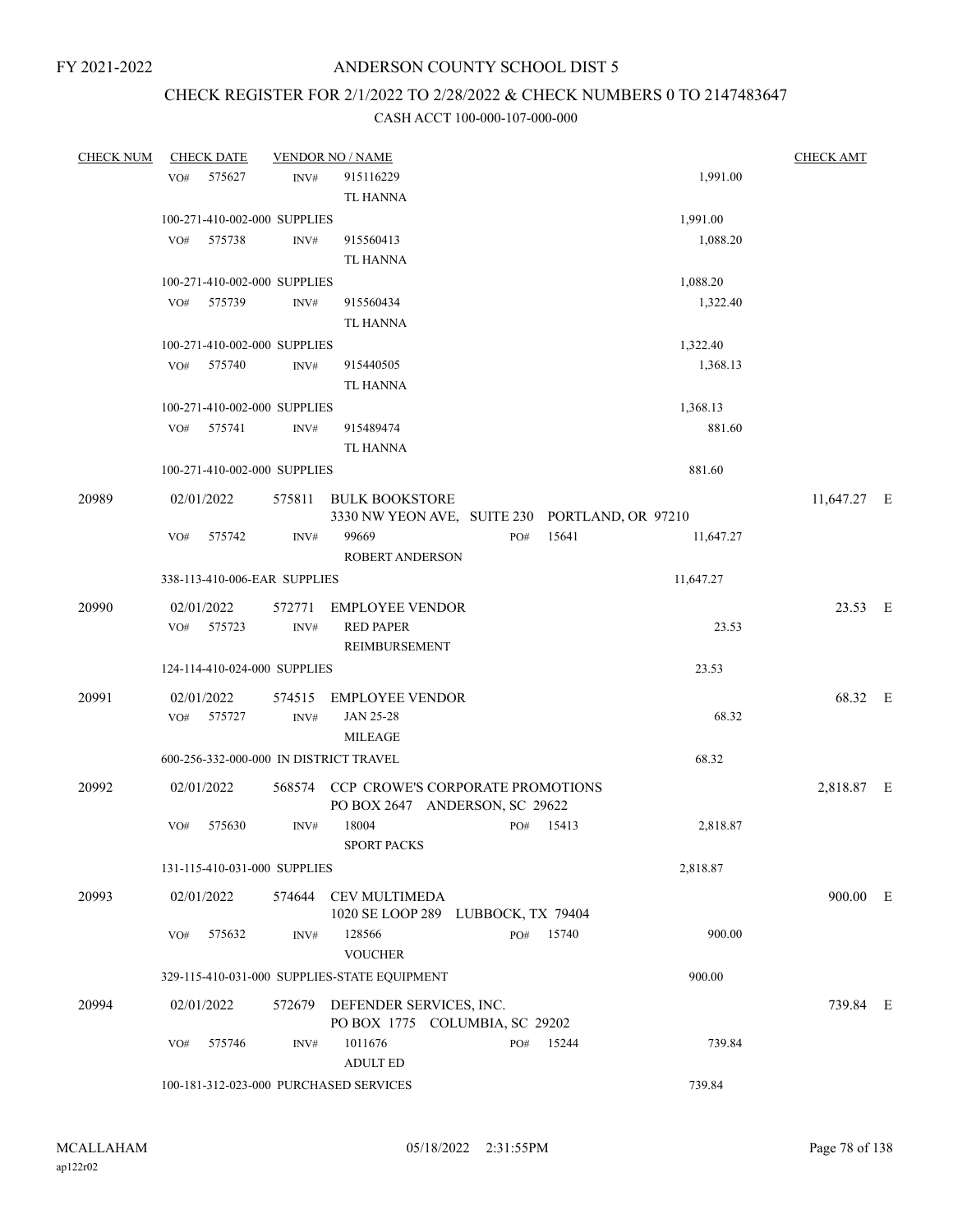# CHECK REGISTER FOR 2/1/2022 TO 2/28/2022 & CHECK NUMBERS 0 TO 2147483647

| <b>CHECK NUM</b> | <b>CHECK DATE</b><br><b>VENDOR NO / NAME</b>                                                                                           |      |                                                                                                                                                                                                                     |     |       |                                                 |            |          |
|------------------|----------------------------------------------------------------------------------------------------------------------------------------|------|---------------------------------------------------------------------------------------------------------------------------------------------------------------------------------------------------------------------|-----|-------|-------------------------------------------------|------------|----------|
| 20995            | 02/01/2022<br>569871 FOLLETT SCHOOL SOLUTIONS, INC<br>91826 COLLECTION CENTER DRIVE ATT: ACCOUNTS<br>RECEIVABLE CHICAGO, IL 60693-0918 |      |                                                                                                                                                                                                                     |     |       |                                                 |            | 961.55 E |
|                  | VO# 575753                                                                                                                             | INV# | 396599<br>MIDWAY ELEM                                                                                                                                                                                               |     |       | 961.55                                          |            |          |
|                  | 100-222-410-017-000 SUPPLIES                                                                                                           |      |                                                                                                                                                                                                                     |     |       | 961.55                                          |            |          |
| 20996            | 02/01/2022                                                                                                                             |      | 237555 FORMS & SUPPLY<br>PO BOX 563953 ATT: ACCOUNTS RECEIVABLE<br>CHARLOTTE, NC 28256                                                                                                                              |     |       |                                                 | 9,362.24 E |          |
|                  | 575640<br>VO#                                                                                                                          | INV# | 6011851<br><b>SUPPLIES</b>                                                                                                                                                                                          | PO# | 15769 | 1,482.95                                        |            |          |
|                  | 201-188-410-011-000 SUPPLIES- PARENTING                                                                                                |      |                                                                                                                                                                                                                     |     |       | 1,482.95                                        |            |          |
|                  | VO#<br>575641                                                                                                                          | INV# | 6001777<br><b>SUPPLIES</b>                                                                                                                                                                                          |     |       | 42.82                                           |            |          |
|                  |                                                                                                                                        |      | 719-271-660-019-201 MISCELLANEOUS EXPENSE                                                                                                                                                                           |     |       | 42.82                                           |            |          |
|                  | 575642<br>VO#                                                                                                                          | INV# | 6009088<br><b>SUPPLIES</b>                                                                                                                                                                                          |     |       | 69.50                                           |            |          |
|                  |                                                                                                                                        |      | 719-271-660-019-201 MISCELLANEOUS EXPENSE                                                                                                                                                                           |     |       | 69.50                                           |            |          |
|                  | VO#<br>575643                                                                                                                          | INV# | 6006247<br><b>SUPPLIES</b>                                                                                                                                                                                          | PO# | 15719 | 1,018.08                                        |            |          |
|                  | 131-115-410-031-000 SUPPLIES                                                                                                           |      |                                                                                                                                                                                                                     |     |       | 1,018.08                                        |            |          |
|                  | VO# 575754                                                                                                                             | INV# | 5920717<br><b>WHSE SUPPLIES</b>                                                                                                                                                                                     | PO# | 15353 | 6,748.89                                        |            |          |
|                  |                                                                                                                                        |      | 100-000-170-000-000 WAREHOUSE INVENTORY<br>100-000-170-000-000 WAREHOUSE INVENTORY<br>100-000-170-000-000 WAREHOUSE INVENTORY<br>100-000-170-000-000 WAREHOUSE INVENTORY<br>100-000-170-000-000 WAREHOUSE INVENTORY |     |       | 309.87<br>381.86<br>538.37<br>18.56<br>5,500.23 |            |          |
| 20997            | 02/01/2022<br>VO# 575721                                                                                                               | INV# | 575971 EMPLOYEE VENDOR<br><b>FOOD</b><br>REIMBURSEMENT                                                                                                                                                              |     |       | 68.44                                           | 68.44 E    |          |
|                  | 631-256-460-031-CAT FOOD-CATERING                                                                                                      |      |                                                                                                                                                                                                                     |     |       | 68.44                                           |            |          |
| 20998            | 02/01/2022<br>575610<br>VO#                                                                                                            | INV# | 576597 EMPLOYEE VENDOR<br><b>LOWES</b><br>REIMBURSEMENT                                                                                                                                                             |     |       | 9.59                                            | 15.36 E    |          |
|                  | 575720<br>VO#                                                                                                                          | INV# | 731-271-660-031-881 MACHINE TOOL EXPENSE<br><b>CRICKETS</b><br>REIMBURSEMENT                                                                                                                                        |     |       | 9.59<br>5.77                                    |            |          |
|                  |                                                                                                                                        |      | 329-115-410-031-000 SUPPLIES-STATE EQUIPMENT                                                                                                                                                                        |     |       | 5.77                                            |            |          |
| 20999            | 02/01/2022                                                                                                                             |      | 570843 GATEWAY SUPPLY CO<br>1312 HAMRICK ST COLUMBIA, SC 29201                                                                                                                                                      |     |       |                                                 | 214.74 E   |          |
|                  | 575755<br>VO#                                                                                                                          | INV# | S5398263<br><b>SUPPLIES</b>                                                                                                                                                                                         |     |       | 214.74                                          |            |          |
|                  |                                                                                                                                        |      | 100-254-410-003-001 SUPPLIES - MAINTENANCE                                                                                                                                                                          |     |       | 97.22                                           |            |          |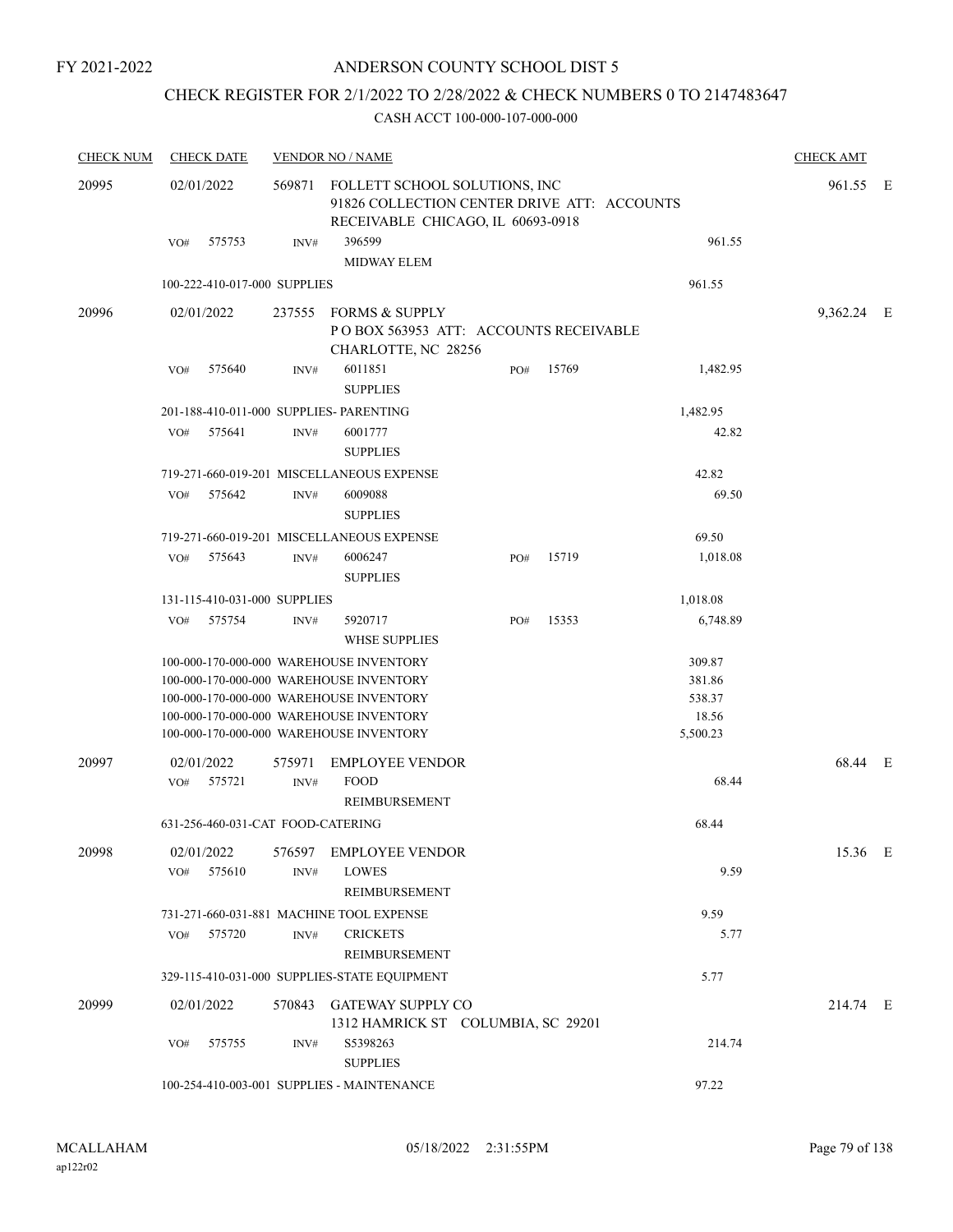### CHECK REGISTER FOR 2/1/2022 TO 2/28/2022 & CHECK NUMBERS 0 TO 2147483647

| <b>CHECK NUM</b> |                   | <b>CHECK DATE</b>                                            |                | <b>VENDOR NO / NAME</b>                                        |     |       |                    | <b>CHECK AMT</b> |   |
|------------------|-------------------|--------------------------------------------------------------|----------------|----------------------------------------------------------------|-----|-------|--------------------|------------------|---|
|                  |                   |                                                              |                | 100-254-410-006-001 SUPPLIES - MAINTENANCE                     |     |       | 21.54              |                  |   |
|                  |                   |                                                              |                | 100-254-410-007-001 SUPPLIES - MAINTENANCE                     |     |       | 22.27              |                  |   |
|                  |                   |                                                              |                | 100-254-410-008-001 SUPPLIES - MAINTENANCE                     |     |       | 34.41              |                  |   |
|                  |                   |                                                              |                | 100-254-410-016-001 SUPPLIES - MAINTENANCE                     |     |       | 39.30              |                  |   |
| 21000            | 02/01/2022        |                                                              | 572701         | <b>GILMAN GEAR</b><br>PO BOX 97 GILMAN, CT 06336               |     |       |                    | 1,950.00         | E |
|                  | VO#               | 575645                                                       | INV#           | SO83775<br><b>TL HANNA</b>                                     |     |       | 1,950.00           |                  |   |
|                  |                   | 100-271-410-002-000 SUPPLIES                                 |                |                                                                |     |       | 1,950.00           |                  |   |
| 21001            | 02/01/2022        |                                                              | 574799         | <b>EMPLOYEE VENDOR</b>                                         |     |       |                    | 18.76 E          |   |
|                  | VO#               | 575725                                                       | INV#           | NOV - DEC<br><b>MILEAGE</b>                                    |     |       | 18.76              |                  |   |
|                  |                   | 283-223-333-000-000 TRIPS/MILEAGE                            |                |                                                                |     |       | 18.76              |                  |   |
| 21002            | 02/01/2022        |                                                              | 565292         | <b>EMPLOYEE VENDOR</b>                                         |     |       |                    | 50.00 E          |   |
|                  | VO#               | 575719                                                       | INV#           | <b>SHOES</b><br>REIMBURSEMENT                                  |     |       | 50.00              |                  |   |
|                  |                   | 600-256-410-000-000 SUPPLIES                                 |                |                                                                |     |       | 50.00              |                  |   |
| 21003            | 02/01/2022        |                                                              | 264114         | <b>HEINEMANN</b><br>15963 COLLECTIONS CENTER DRIVE CHICAGO, IL |     |       |                    | 37,060.00        | E |
|                  |                   |                                                              |                | 60693                                                          |     |       |                    |                  |   |
|                  | VO#               | 575650                                                       | INV#           | 7401978<br>WHITEHALL ELEM                                      | PO# | 15604 | 9,265.00           |                  |   |
|                  |                   | 225-112-410-019-012 SUPPLIES                                 |                |                                                                |     |       | 4,308.24           |                  |   |
|                  |                   | 225-113-410-019-012 SUPPLIES                                 |                |                                                                |     |       | 4,191.76           |                  |   |
|                  |                   | 225-113-410-019-012 SUPPLIES                                 |                |                                                                |     |       | 765.00             |                  |   |
|                  | VO# 575653        |                                                              | INV#           | 7401985<br>MIDWAY ELEM                                         | PO# | 15599 | 9,265.00           |                  |   |
|                  |                   | 225-112-410-017-012 SUPPLIES                                 |                |                                                                |     |       | 4,308.24           |                  |   |
|                  |                   | 225-113-410-017-012 SUPPLIES                                 |                |                                                                |     |       | 4,191.76           |                  |   |
|                  |                   | 225-113-410-017-012 SUPPLIES                                 |                |                                                                |     |       | 765.00             |                  |   |
|                  | VO#               | 575654                                                       | INV#           | 7401986<br>NORTH POINTE                                        | PO# | 15602 | 9,265.00           |                  |   |
|                  |                   | 225-112-410-013-012 SUPPLIES                                 |                |                                                                |     |       | 4,308.24           |                  |   |
|                  |                   | 225-113-410-013-012 SUPPLIES<br>225-113-410-013-012 SUPPLIES |                |                                                                |     |       | 4,191.76<br>765.00 |                  |   |
|                  | VO# 575655        |                                                              | INV#           | 7401979<br><b>CALHOUN ELEM</b>                                 | PO# | 15595 | 9,265.00           |                  |   |
|                  |                   | 225-112-410-014-012 SUPPLIES                                 |                |                                                                |     |       | 4,308.24           |                  |   |
|                  |                   | 225-113-410-014-012 SUPPLIES<br>225-113-410-014-012 SUPPLIES |                |                                                                |     |       | 4,191.76<br>765.00 |                  |   |
| 21004            | 02/01/2022<br>VO# | 575718                                                       | 576375<br>INV# | <b>EMPLOYEE VENDOR</b><br><b>GB SHOES</b>                      |     |       | 50.00              | 50.00 E          |   |
|                  |                   |                                                              |                | REIMBURSEMENT                                                  |     |       |                    |                  |   |
|                  |                   | 600-256-410-000-000 SUPPLIES                                 |                |                                                                |     |       | 50.00              |                  |   |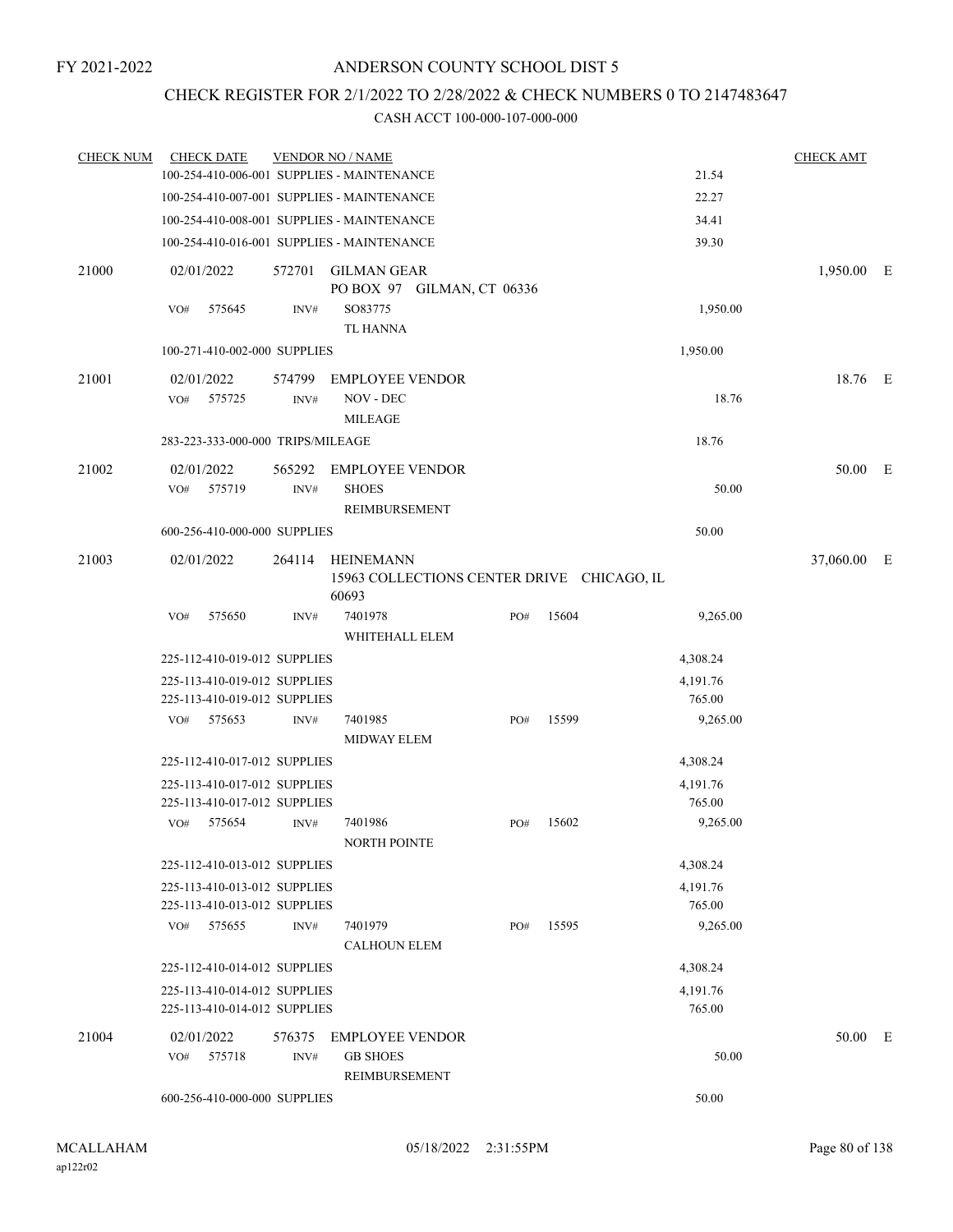### ANDERSON COUNTY SCHOOL DIST 5

### CHECK REGISTER FOR 2/1/2022 TO 2/28/2022 & CHECK NUMBERS 0 TO 2147483647

| <b>CHECK NUM</b> | <b>CHECK DATE</b>            |      | <b>VENDOR NO / NAME</b>                                                                                   |          | <b>CHECK AMT</b> |  |
|------------------|------------------------------|------|-----------------------------------------------------------------------------------------------------------|----------|------------------|--|
| 21005            | 02/01/2022                   |      | 570161 IXL LEARNING<br>777 MARINERS ISLAND BLVD SUITE 600 ATT:<br>ACCOUNTS RECEIVABLE SAN MATEO, CA 94404 |          | 299.00 E         |  |
|                  | VO# 575656                   | INV# | S427406<br>PO# 15725<br>WHITEHALL ELEM                                                                    | 299.00   |                  |  |
|                  | 100-113-410-019-000 SUPPLIES |      |                                                                                                           | 299.00   |                  |  |
| 21006            | 02/01/2022                   |      | 574631 EMPLOYEE VENDOR                                                                                    |          | 12.88 E          |  |
|                  | VO#<br>575724                | INV# | <b>DEC 2021</b><br><b>MILEAGE</b>                                                                         | 12.88    |                  |  |
|                  |                              |      | 203-223-332-000-000 IN-DISTRICT TRAVEL- ADMIN                                                             | 12.88    |                  |  |
| 21007            | 02/01/2022                   |      | 576574 LOC-DOC SECURITY<br>PO BOX 78987 CHARLOTTE, NC 28271                                               |          | 74.68 E          |  |
|                  | VO#<br>575658                | INV# | C206092<br><b>LOCKS/KEYS</b>                                                                              | 47.84    |                  |  |
|                  |                              |      | 100-254-410-001-001 SUPPLIES - MAINTENANCE                                                                | 47.84    |                  |  |
|                  | VO# 575659                   | INV# | C <sub>206041</sub><br>LOCKS/KEYS                                                                         | 26.84    |                  |  |
|                  |                              |      | 131-254-410-031-001 SUPPLIES - MAINTENANCE                                                                | 26.84    |                  |  |
| 21008            | 02/01/2022                   |      | 389900 OFFICE DEPOT<br>POBOX 1413 CHARLOTTE, NC 28201-1413                                                |          | 3,638.96 E       |  |
|                  | VO#<br>575662                | INV# | 215204242001<br><b>SUPPLIES</b>                                                                           | 51.72    |                  |  |
|                  | 100-390-410-001-000 SUPPLIES |      |                                                                                                           | 51.72    |                  |  |
|                  | 575663<br>VO#                | INV# | 215211747001<br><b>SUPPLIES</b>                                                                           | 19.75    |                  |  |
|                  | 100-390-410-001-000 SUPPLIES |      |                                                                                                           | 19.75    |                  |  |
|                  | VO# 575664                   | INV# | 217857767001<br><b>SUPPLIES</b>                                                                           | 1,064.57 |                  |  |
|                  |                              |      | 717-190-660-017-201 MISCELLANEOUS EXPENSE                                                                 | 1,064.57 |                  |  |
|                  | 575665<br>VO#                | INV# | 219350197001<br><b>SUPPLIES</b>                                                                           | 154.88   |                  |  |
|                  | 100-147-410-000-000 SUPPLIES |      |                                                                                                           | 154.88   |                  |  |
|                  | 575666<br>VO#                | INV# | 220763851001<br><b>SUPPLIES</b>                                                                           | 107.13   |                  |  |
|                  | 100-147-410-000-000 SUPPLIES |      |                                                                                                           | 107.13   |                  |  |
|                  | VO#<br>575667                | INV# | 220667378001<br><b>SUPPLIES</b>                                                                           | 23.64    |                  |  |
|                  |                              |      | 100-221-445-000-000 TECHNOLOGY SUPPLIES                                                                   | 23.64    |                  |  |
|                  | 575668<br>VO#                | INV# | 220664730001<br><b>SUPPLIES</b>                                                                           | 79.05    |                  |  |
|                  | 100-112-410-000-000 SUPPLIES |      |                                                                                                           | 79.05    |                  |  |
|                  | 575669<br>VO#                | INV# | 218842329001<br><b>SUPPLIES</b>                                                                           | 152.36   |                  |  |
|                  |                              |      | 100-114-410-002-VEN SUPPLY-ADDT'L FOR LOST VENDING                                                        | 152.36   |                  |  |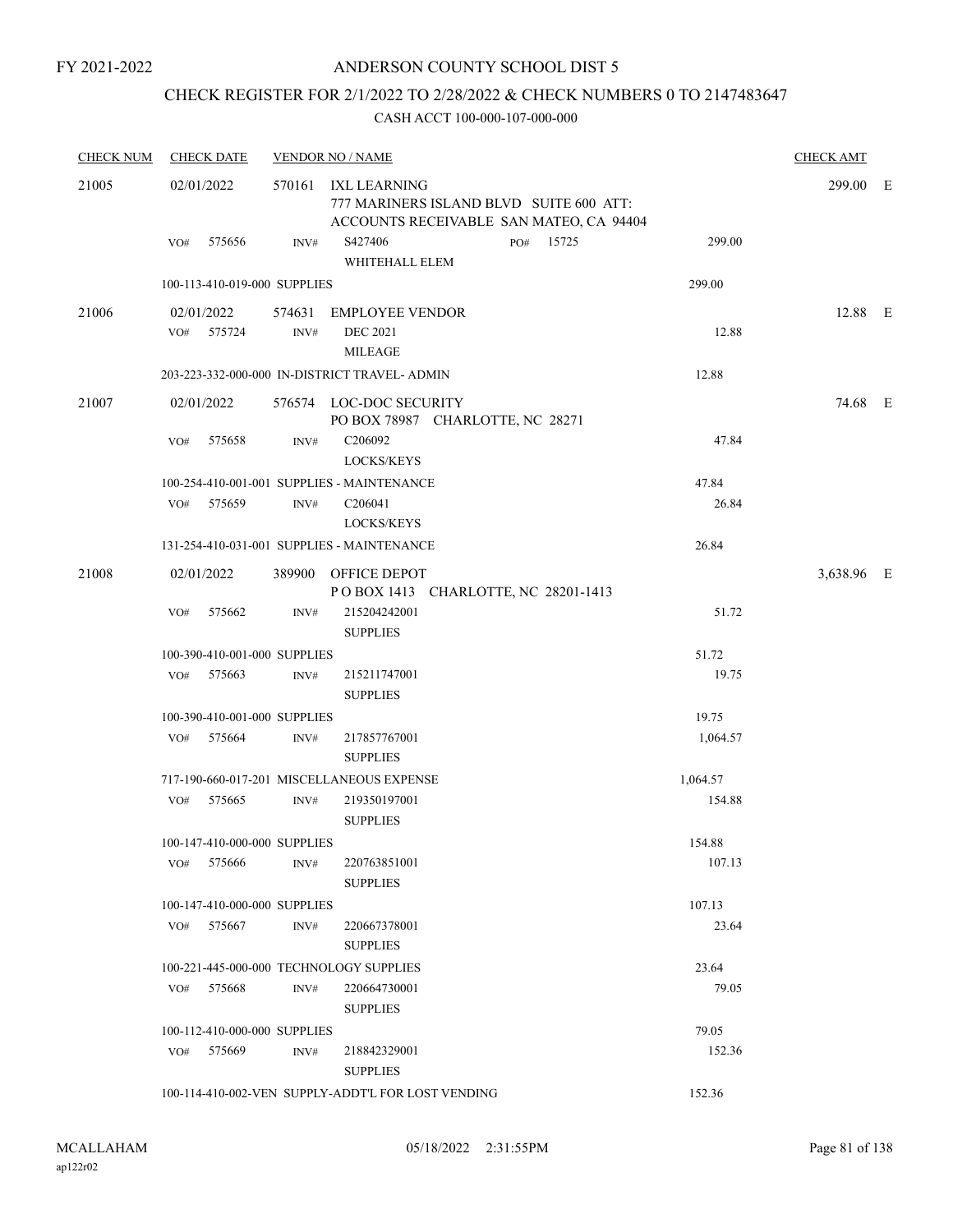# CHECK REGISTER FOR 2/1/2022 TO 2/28/2022 & CHECK NUMBERS 0 TO 2147483647

| <b>CHECK NUM</b> |     | <b>CHECK DATE</b>            |        | <b>VENDOR NO / NAME</b>                                                                                     |     |       |          | <b>CHECK AMT</b> |  |
|------------------|-----|------------------------------|--------|-------------------------------------------------------------------------------------------------------------|-----|-------|----------|------------------|--|
|                  |     | VO# 575766                   | INV#   | 2546109778<br><b>SUPPLIES</b>                                                                               |     |       | 131.00   |                  |  |
|                  |     |                              |        | 100-114-410-003-VEN SUPPLY-ADDT'L FOR LOST VENDING                                                          |     |       | 131.00   |                  |  |
|                  |     | VO# 575767                   | INV#   | 2542494510<br><b>SUPPLIES</b>                                                                               |     |       | 62.68    |                  |  |
|                  |     |                              |        | 100-114-410-003-VEN SUPPLY-ADDT'L FOR LOST VENDING                                                          |     |       | 62.68    |                  |  |
|                  |     | $VO#$ 575768                 | INV#   | 2547346806<br><b>SUPPLIES</b>                                                                               |     |       | 35.96    |                  |  |
|                  |     |                              |        | 100-114-410-003-VEN SUPPLY-ADDT'L FOR LOST VENDING                                                          |     |       | 35.96    |                  |  |
|                  | VO# | 575769                       | INV#   | 220232310001<br><b>SUPPLIES</b>                                                                             |     |       | 986.69   |                  |  |
|                  |     |                              |        | 100-114-410-003-VEN SUPPLY-ADDT'L FOR LOST VENDING                                                          |     |       | 986.69   |                  |  |
|                  |     | VO# 575770                   | INV#   | 2547766159<br><b>SUPPLIES</b>                                                                               |     |       | 116.00   |                  |  |
|                  |     |                              |        | 100-114-410-003-VEN SUPPLY-ADDT'L FOR LOST VENDING                                                          |     |       | 116.00   |                  |  |
|                  |     | VO# 575771                   | INV#   | 221007096001<br><b>SUPPLIES</b>                                                                             |     |       | 91.63    |                  |  |
|                  |     |                              |        | 100-114-410-003-VEN SUPPLY-ADDT'L FOR LOST VENDING                                                          |     |       | 91.63    |                  |  |
|                  |     | VO# 575772                   | INV#   | 218773264001<br><b>SUPPLIES</b>                                                                             |     |       | 20.22    |                  |  |
|                  |     | 600-256-410-000-000 SUPPLIES |        |                                                                                                             |     |       | 20.22    |                  |  |
|                  |     | VO# 575773                   | INV#   | 218774305001<br><b>SUPPLIES</b>                                                                             |     |       | 390.08   |                  |  |
|                  |     | 600-256-410-000-000 SUPPLIES |        |                                                                                                             |     |       | 390.08   |                  |  |
|                  |     | VO# 575774                   | INV#   | 218774301001<br><b>SUPPLIES</b>                                                                             |     |       | 58.00    |                  |  |
|                  |     | 600-256-410-000-000 SUPPLIES |        |                                                                                                             |     |       | 58.00    |                  |  |
|                  |     | VO# 575775                   | INV#   | 219152805001<br><b>SUPPLIES</b>                                                                             |     |       | 93.60    |                  |  |
|                  |     |                              |        | 713-271-660-013-201 MISCELLANEOUS EXPENSE                                                                   |     |       | 93.60    |                  |  |
| 21009            |     | 02/01/2022                   |        | 573462 EMPLOYEE VENDOR                                                                                      |     |       |          | 158.08 E         |  |
|                  |     | VO# 575611                   | INV#   | <b>JAN 28</b><br><b>COLUMBIA</b>                                                                            |     |       | 158.08   |                  |  |
|                  |     |                              |        | 100-252-333-000-000 TRIPS AND CONFERENCES                                                                   |     |       | 158.08   |                  |  |
| 21010            |     | 02/01/2022                   |        | 574624 SCHOLASTIC CLASSROOM MAGAZINES<br>PO BOX 3710 JEFFERSON CITY, MO 65102-9733                          |     |       |          | 3,247.20 E       |  |
|                  | VO# | 575786                       | INV#   | M7071672 5<br>ROBERT ANDERSON                                                                               | PO# | 15095 | 3,247.20 |                  |  |
|                  |     | 100-113-410-006-000 SUPPLIES |        |                                                                                                             |     |       | 3,247.20 |                  |  |
| 21011            |     | 02/01/2022                   | 463000 | SCHOLASTIC INC/SCHOLASTIC MAGAZINES<br>POBOX 3725 ATT: ACCOUNTS RECEIVABLE<br>JEFFERSON CITY, MO 65102-3725 |     |       |          | 2,421.66 E       |  |
|                  | VO# | 575672                       | INV#   | M72195662<br><b>VARENNES ELEM</b>                                                                           | PO# | 15743 | 2,421.66 |                  |  |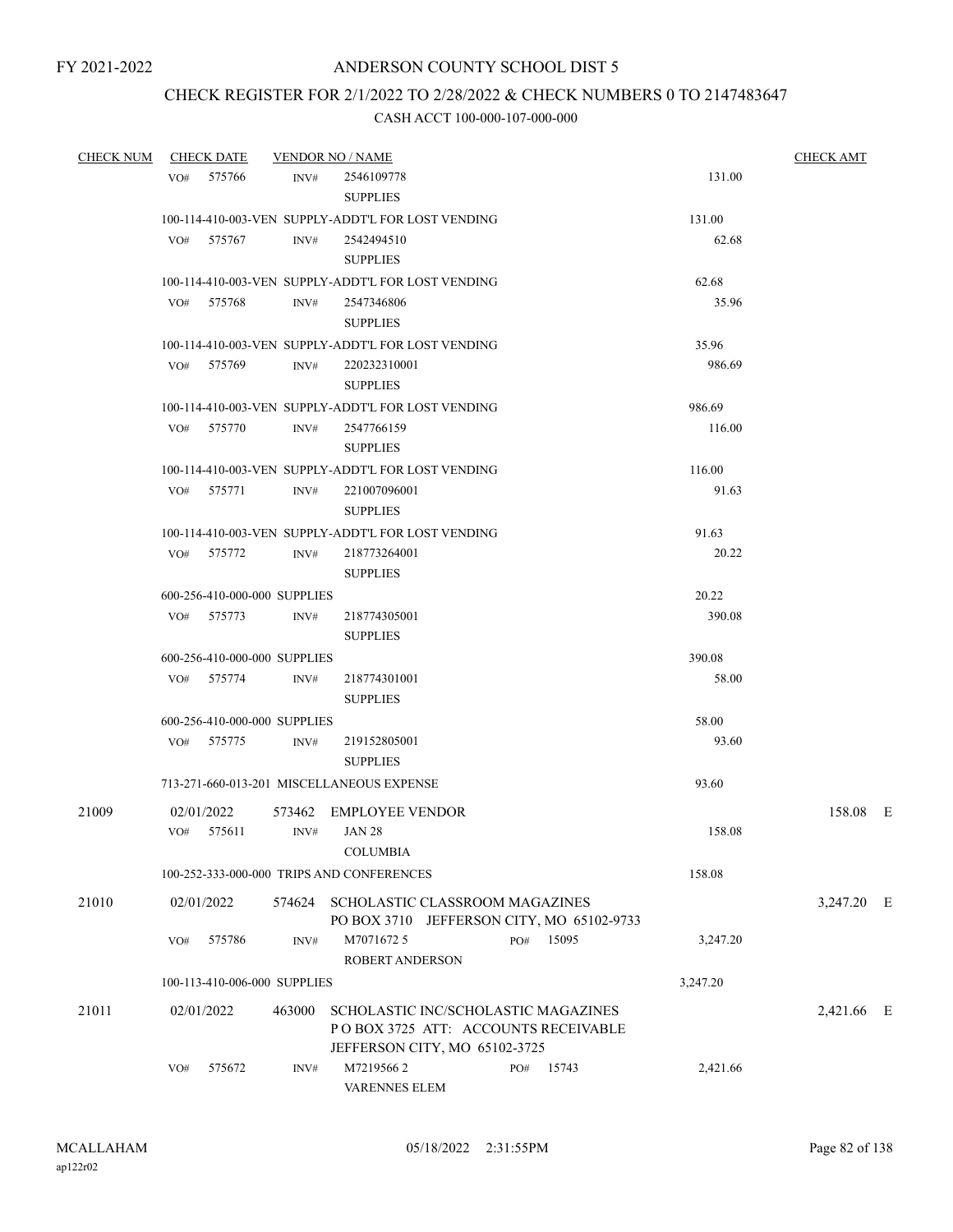# CHECK REGISTER FOR 2/1/2022 TO 2/28/2022 & CHECK NUMBERS 0 TO 2147483647

| <b>CHECK NUM</b> |     | <b>CHECK DATE</b>                |        | <b>VENDOR NO / NAME</b>                                                                            |          | <b>CHECK AMT</b> |  |
|------------------|-----|----------------------------------|--------|----------------------------------------------------------------------------------------------------|----------|------------------|--|
|                  |     |                                  |        | 201-112-410-016-000 SUPPLIES AND MATERIALS                                                         | 2,421.66 |                  |  |
| 21012            |     | 02/01/2022                       |        | 570099 SCHOOL SPECIALTY, LLC<br>PO BOX 825640 PHILADELPHIA, PA 19182-5640                          |          | 2,332.99 E       |  |
|                  | VO# | 575783                           | INV#   | 202501820433<br><b>MIDWAY ELEM</b>                                                                 | 108.97   |                  |  |
|                  |     | 397-113-410-017-000 SUPPLIES     |        |                                                                                                    | 108.97   |                  |  |
|                  | VO# | 575784                           | INV#   | 208129324368<br><b>WESTSIDE</b>                                                                    | 2,160.93 |                  |  |
|                  |     | 100-114-410-003-ART ART SUPPLIES |        |                                                                                                    | 2,160.93 |                  |  |
|                  | VO# | 575785                           | INV#   | 208128864912<br><b>WESTSIDE</b>                                                                    | 63.09    |                  |  |
|                  |     | 100-114-410-003-ART ART SUPPLIES |        |                                                                                                    | 63.09    |                  |  |
| 21013            |     | 02/01/2022                       |        | 469775 SEVEN OAKS DOORS & HARDWARE, INC<br>POBOX 280 ATT: ACCOUNTS RECEIVABLE<br>OAKBORO, NC 28129 |          | 1,841.47 E       |  |
|                  | VO# | 575673                           | INV#   | 985415<br><b>SUPPLIES</b>                                                                          | 849.58   |                  |  |
|                  |     |                                  |        | 100-254-410-017-001 SUPPLIES - MANTENANCE                                                          | 849.58   |                  |  |
|                  | VO# | 575674                           | INV#   | 985411                                                                                             | 991.89   |                  |  |
|                  |     |                                  |        | <b>SUPPLIES</b>                                                                                    |          |                  |  |
|                  |     |                                  |        | 100-254-410-002-001 SUPPLIES - MAINTENANCE                                                         | 991.89   |                  |  |
| 21014            |     | 02/01/2022                       | 570059 | <b>SHARP BUSINESS SYSTEMS</b><br>DEPT 1216 PO BOX 121216 DALLAS, TX 75312-1216                     |          | 4,830.64 E       |  |
|                  | VO# | 575675                           | INV#   | 9003520113<br><b>COPIES</b>                                                                        | 132.64   |                  |  |
|                  |     |                                  |        | 124-114-445-024-000 TECHNOLOGY SUPPLIES                                                            | 132.64   |                  |  |
|                  | VO# | 575676                           | INV#   | 9003650792<br><b>COPIES</b>                                                                        | 140.42   |                  |  |
|                  |     |                                  |        | 201-112-490-016-000 OTHER/ COPIER COST                                                             | 140.42   |                  |  |
|                  | VO# | 575677                           | INV#   | 9003623848<br><b>COPIES</b>                                                                        | 13.48    |                  |  |
|                  |     |                                  |        | 201-112-490-016-000 OTHER/ COPIER COST                                                             | 13.48    |                  |  |
|                  | VO# | 575678                           | INV#   | 9003610519<br><b>COPIES</b>                                                                        | 219.48   |                  |  |
|                  |     |                                  |        | 201-112-490-016-000 OTHER/COPIER COST                                                              | 219.48   |                  |  |
|                  | VO# | 575679                           | INV#   | 9003645042<br><b>COPIES</b>                                                                        | 19.26    |                  |  |
|                  |     | 201-112-490-014-000 COPIER COST  |        |                                                                                                    | 19.26    |                  |  |
|                  | VO# | 575680                           | INV#   | 9003639384<br><b>COPIES</b>                                                                        | 107.96   |                  |  |
|                  |     | 201-112-490-012-000 COPIER COST  |        |                                                                                                    | 107.96   |                  |  |
|                  |     | VO# 575681                       | INV#   | 9003639385<br><b>COPIES</b>                                                                        | 166.59   |                  |  |
|                  |     | 201-112-490-012-000 COPIER COST  |        |                                                                                                    | 166.59   |                  |  |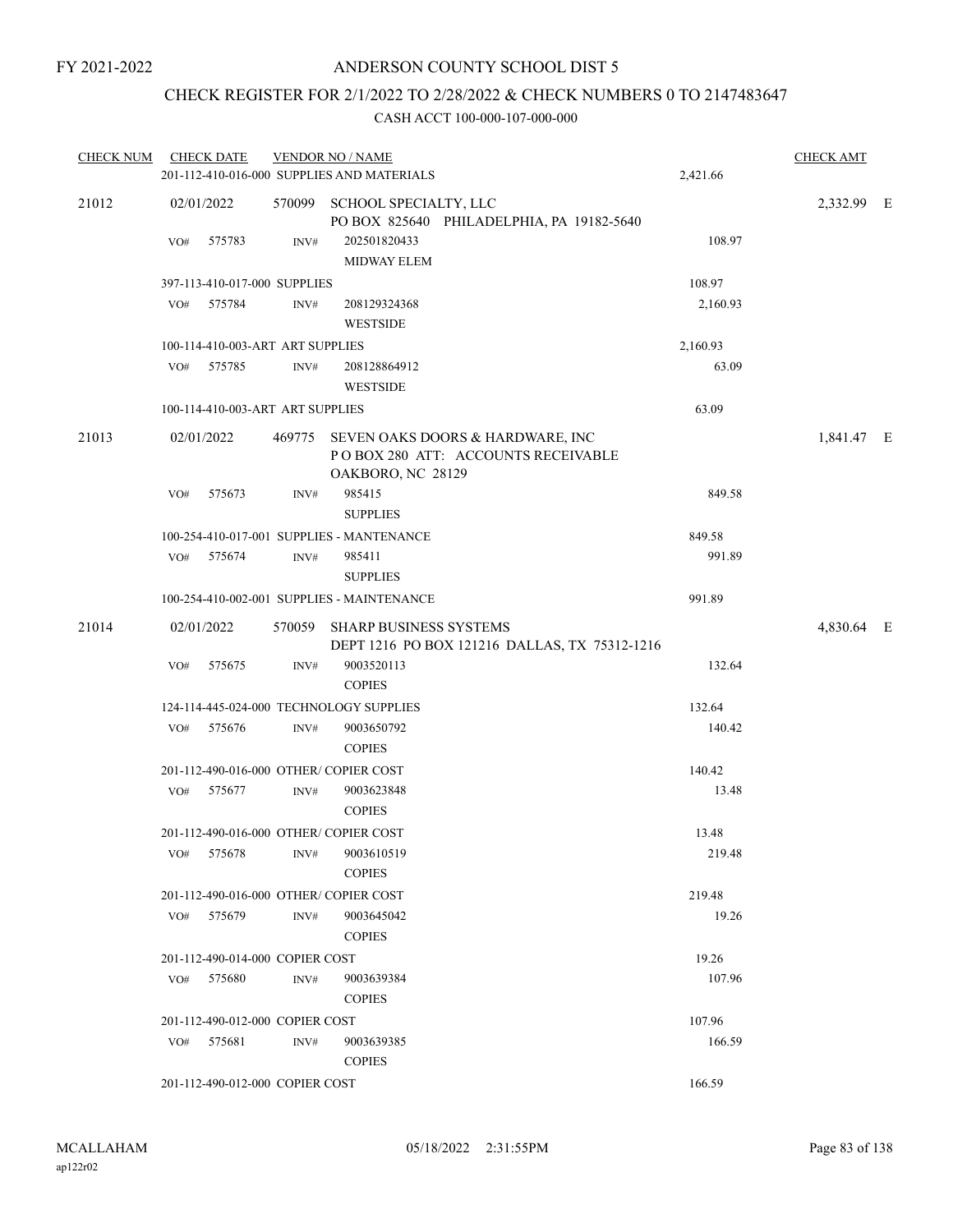# CHECK REGISTER FOR 2/1/2022 TO 2/28/2022 & CHECK NUMBERS 0 TO 2147483647

| <b>CHECK NUM</b> | <b>CHECK DATE</b>                       | <b>VENDOR NO / NAME</b> |               | <b>CHECK AMT</b> |  |
|------------------|-----------------------------------------|-------------------------|---------------|------------------|--|
|                  | VO# 575682                              | INV#                    | 9003617485    | 152.48           |  |
|                  |                                         |                         | <b>COPIES</b> |                  |  |
|                  | 201-112-490-011-000 COPIER COST         |                         |               | 152.48           |  |
|                  | VO# 575683                              | INV#                    | 9003615674    | 689.02           |  |
|                  |                                         |                         | <b>COPIES</b> |                  |  |
|                  | 201-112-490-010-000 COPIER COST         |                         |               | 689.02           |  |
|                  | VO# 575684                              | INV#                    | 9003623965    | 13.48            |  |
|                  |                                         |                         | <b>COPIES</b> |                  |  |
|                  | 201-112-490-010-000 COPIER COST         |                         |               | 13.48            |  |
|                  | VO# 575685                              | INV#                    | 9003645715    | 297.50           |  |
|                  |                                         |                         | <b>COPIES</b> |                  |  |
|                  | 201-112-490-010-000 COPIER COST         |                         |               | 297.50           |  |
|                  | VO# 575686                              | INV#                    | 9003615602    | 13.08            |  |
|                  |                                         |                         | <b>COPIES</b> |                  |  |
|                  | 100-255-323-000-000 CONTRACTED SERVICES |                         |               | 13.08            |  |
|                  | VO# 575687                              | INV#                    | 9003639377    | 92.96            |  |
|                  |                                         |                         | <b>COPIES</b> |                  |  |
|                  | 708-271-660-008-362 COPIER EXPENSE      |                         |               | 92.96            |  |
|                  | VO# 575688                              | INV#                    | 9003623943    | 13.48            |  |
|                  |                                         |                         | <b>COPIES</b> |                  |  |
|                  | 708-271-660-008-362 COPIER EXPENSE      |                         |               | 13.48            |  |
|                  | VO# 575689                              | INV#                    | 9003605921    | 86.15            |  |
|                  |                                         |                         | <b>COPIES</b> |                  |  |
|                  | 723-190-660-023-913 COPIER EXPENSE      |                         |               | 86.15            |  |
|                  | VO# 575690                              | INV#                    | 9003631966    | 3.66             |  |
|                  |                                         |                         | <b>COPIES</b> |                  |  |
|                  | 723-190-660-023-913 COPIER EXPENSE      |                         |               | 3.66             |  |
|                  | VO# 575691                              | INV#                    | 9003623839    | 13.48            |  |
|                  |                                         |                         | <b>COPIES</b> |                  |  |
|                  | 723-190-660-023-913 COPIER EXPENSE      |                         |               | 13.48            |  |
|                  | VO# 575692                              | INV#                    | 9003642277    | 34.69            |  |
|                  |                                         |                         | <b>COPIES</b> |                  |  |
|                  | 201-112-490-019-000 COPIER COST         |                         |               | 34.69            |  |
|                  | VO# 575787                              | INV#                    | 9003648721    | 286.54           |  |
|                  |                                         |                         | <b>COPIES</b> |                  |  |
|                  | 100-115-410-003-000 SUPPLIES            |                         |               | 286.54           |  |
|                  | VO# 575788                              | INV#                    | 9003607944    | 375.60           |  |
|                  |                                         |                         | <b>COPIES</b> |                  |  |
|                  | 100-115-410-003-000 SUPPLIES            |                         |               | 375.60           |  |
|                  | VO# 575789                              | INV#                    | 9003623857    | 47.19            |  |
|                  |                                         |                         | <b>COPIES</b> |                  |  |
|                  | 100-115-410-003-000 SUPPLIES            |                         |               | 47.19            |  |
|                  | VO# 575790                              | INV#                    | 9003615607    | 27.15            |  |
|                  |                                         |                         | <b>COPIES</b> |                  |  |
|                  | 100-115-410-003-000 SUPPLIES            |                         |               | 27.15            |  |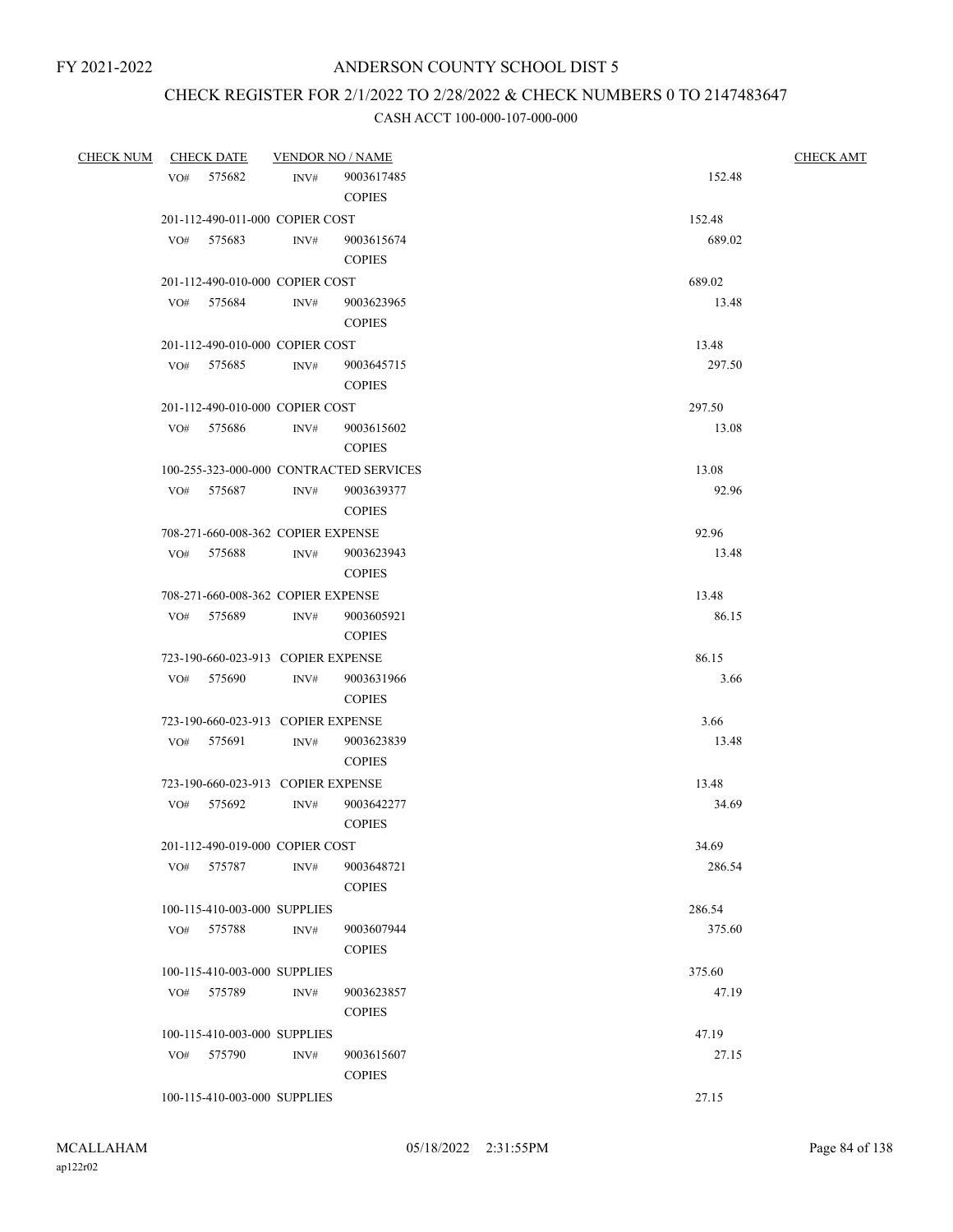# CHECK REGISTER FOR 2/1/2022 TO 2/28/2022 & CHECK NUMBERS 0 TO 2147483647

| <b>CHECK NUM</b> |     | <b>CHECK DATE</b>                  | <b>VENDOR NO / NAME</b> |                                                                                                   |                 | <b>CHECK AMT</b> |
|------------------|-----|------------------------------------|-------------------------|---------------------------------------------------------------------------------------------------|-----------------|------------------|
|                  |     | VO# 575791                         | INV#                    | 9003605959<br><b>COPIES</b>                                                                       | 101.61          |                  |
|                  |     | 100-113-410-021-000 SUPPLIES       |                         |                                                                                                   | 101.61          |                  |
|                  |     | VO# 575792                         | INV#                    | 9003646648                                                                                        | 153.38          |                  |
|                  |     |                                    |                         | <b>COPIES</b>                                                                                     |                 |                  |
|                  |     | 100-113-410-020-000 SUPPLIES       |                         |                                                                                                   | 153.38          |                  |
|                  |     | VO# 575793                         | INV#                    | 9003611641                                                                                        | 206.33          |                  |
|                  |     |                                    |                         | <b>COPIES</b>                                                                                     |                 |                  |
|                  |     | 100-113-410-020-000 SUPPLIES       |                         |                                                                                                   | 206.33          |                  |
|                  |     | VO# 575794                         | INV#                    | 9003623885                                                                                        | 13.48           |                  |
|                  |     |                                    |                         | <b>COPIES</b>                                                                                     |                 |                  |
|                  |     | 100-113-410-020-000 SUPPLIES       |                         |                                                                                                   | 13.48           |                  |
|                  |     | VO# 575795                         | INV#                    | 9003653314                                                                                        | 75.56           |                  |
|                  |     |                                    |                         | <b>COPIES</b>                                                                                     |                 |                  |
|                  |     |                                    |                         | 100-113-410-005-VEN SUPPLY-ADDT'L FOR LOST VENDING                                                | 75.56           |                  |
|                  |     | VO# 575796                         | INV#                    | 9003623948                                                                                        | 13.48           |                  |
|                  |     |                                    |                         | <b>COPIES</b>                                                                                     |                 |                  |
|                  |     |                                    |                         | 100-113-410-005-VEN SUPPLY-ADDT'L FOR LOST VENDING                                                | 13.48           |                  |
|                  |     | VO# 575797                         | INV#                    | 9003615638                                                                                        | 16.40           |                  |
|                  |     |                                    |                         | <b>COPIES</b>                                                                                     |                 |                  |
|                  |     |                                    |                         | 100-113-410-005-VEN SUPPLY-ADDT'L FOR LOST VENDING                                                | 16.40           |                  |
|                  |     | VO# 575798                         | INV#                    | 9003615646                                                                                        | 780.23          |                  |
|                  |     |                                    |                         | <b>COPIES</b>                                                                                     |                 |                  |
|                  |     |                                    |                         | 706-271-660-006-411 MISCELLANEOUS EXPENSE                                                         | 780.23          |                  |
|                  |     | VO# 575799                         | INV#                    | 9003648724                                                                                        | 40.53           |                  |
|                  |     |                                    |                         | <b>COPIES</b>                                                                                     |                 |                  |
|                  |     | 713-271-660-013-362 COPIER EXPENSE |                         |                                                                                                   | 40.53           |                  |
|                  |     | VO# 575800                         | INV#                    | 9003611644                                                                                        | 55.53           |                  |
|                  |     |                                    |                         | <b>COPIES</b>                                                                                     |                 |                  |
|                  |     | 713-271-660-013-362 COPIER EXPENSE |                         |                                                                                                   | 55.53           |                  |
|                  |     | VO# 575801                         | INV#                    | 9003611635                                                                                        | 8.19            |                  |
|                  |     |                                    |                         | <b>COPIES</b>                                                                                     |                 |                  |
|                  |     |                                    |                         | 100-254-323-000-400 CONTRACT SRVS.-HVAC                                                           | 8.19            |                  |
|                  | VO# | 575802                             | INV#                    | 9003652226<br><b>COPIES</b>                                                                       | 17.61           |                  |
|                  |     |                                    |                         |                                                                                                   |                 |                  |
|                  |     | 575803                             | INV#                    | 100-254-323-000-400 CONTRACT SRVS.-HVAC                                                           | 17.61<br>402.02 |                  |
|                  | VO# |                                    |                         | 9003655146<br><b>COPIES</b>                                                                       |                 |                  |
|                  |     |                                    |                         | 100-252-360-000-000 PRINTING AND BINDING                                                          | 402.02          |                  |
| 21015            |     | 02/01/2022                         | 472700                  | <b>SHERWIN WILLIAMS</b><br>613 NORTH MURRAY AVENUE ATT: ACCOUNTS<br>RECEIVABLE ANDERSON, SC 29625 |                 | 129.64 E         |
|                  | VO# | 575693                             | INV#                    | 3549-3                                                                                            | 129.64          |                  |
|                  |     |                                    |                         | <b>SUPPLIES</b>                                                                                   |                 |                  |
|                  |     |                                    |                         | 100-254-410-003-001 SUPPLIES - MAINTENANCE                                                        | 129.64          |                  |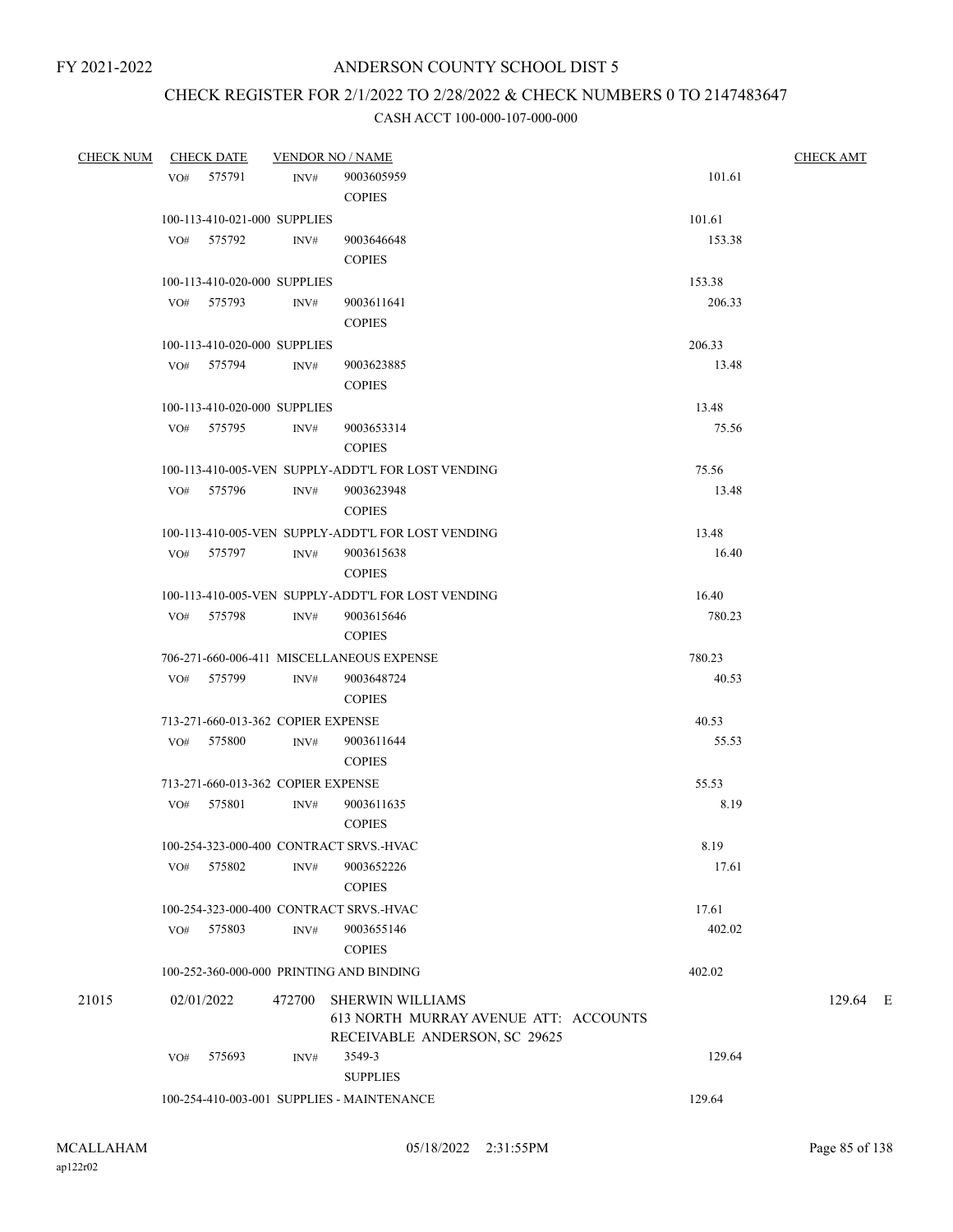### ANDERSON COUNTY SCHOOL DIST 5

### CHECK REGISTER FOR 2/1/2022 TO 2/28/2022 & CHECK NUMBERS 0 TO 2147483647

| <b>CHECK NUM</b> |            | <b>CHECK DATE</b> |                               | <b>VENDOR NO / NAME</b>                                                                                                      |     |       |           | <b>CHECK AMT</b> |  |
|------------------|------------|-------------------|-------------------------------|------------------------------------------------------------------------------------------------------------------------------|-----|-------|-----------|------------------|--|
| 21016            | 02/01/2022 |                   | 563982                        | SOUTHEASTERN PAPER GROUP<br>POBOX 890671 ATT: ACCOUNTS RECEIVABLE<br>CHARLOTTE, NC 28289-0671                                |     |       |           | 10,272.00 E      |  |
|                  | VO#        | 575806            | INV#                          | 5451816<br><b>WHSE SUPPLIES</b>                                                                                              | PO# | 15624 | 10,272.00 |                  |  |
|                  |            |                   |                               | 100-000-170-000-000 WAREHOUSE INVENTORY                                                                                      |     |       | 10,272.00 |                  |  |
| 21017            | 02/01/2022 |                   |                               | 490575 EMPLOYEE VENDOR                                                                                                       |     |       |           | 13.44 E          |  |
|                  | VO#        | 575612            | INV#                          | NOV-JAN<br><b>MILEAGE</b>                                                                                                    |     |       | 13.44     |                  |  |
|                  |            |                   |                               | 714-271-660-014-201 MISCELLANEOUS EXPENSE                                                                                    |     |       | 13.44     |                  |  |
| 21018            | 02/01/2022 |                   |                               | 491400 SUBSCRIPTION SERVICES OF AMERICA, INC<br>88 SUNNYSIDE BLVD, SUITE 301 ATT: ACCOUNTS<br>RECEIVABLE PLAINVIEW, NY 11803 |     |       |           | 257.82 E         |  |
|                  | VO#        | 575694            | INV#                          | 1235046<br>ROBERT ANDERSON                                                                                                   | PO# | 15575 | 257.82    |                  |  |
|                  |            |                   | 100-222-410-006-000 SUPPLIES  |                                                                                                                              |     |       | 257.82    |                  |  |
| 21019            | 02/01/2022 |                   | 568718                        | THE READING WAREHOUSE<br>PO BOX 41328 ATT: ACCOUNTS RECEIVABLE NORTH<br>CHARLESTON, SC 29423                                 |     |       |           | 8,428.93 E       |  |
|                  | VO#        | 575815            | INV#                          | 213941<br><b>ROBERT ANDERSON</b>                                                                                             | PO# | 15547 | 8,428.93  |                  |  |
|                  |            |                   |                               | 218-113-410-006-0LL ONE SCHOOL ONE BOOK SUPPLIES                                                                             |     |       | 8,428.93  |                  |  |
| 21020            | 02/01/2022 |                   | 532300                        | WHITE JONES ACE HARDWARE<br>PO BOX 13012 ATT: ACCOUNTS RECEIVABLE<br>ANDERSON, SC 29624                                      |     |       |           | 27.53 E          |  |
|                  | VO#        | 575708            | INV#                          | 412408<br><b>SUPPLIES</b>                                                                                                    |     |       | 14.74     |                  |  |
|                  |            |                   |                               | 100-254-410-002-001 SUPPLIES - MAINTENANCE                                                                                   |     |       | 14.74     |                  |  |
|                  | VO#        | 575821            | INV#                          | 412329<br><b>SUPPLIES</b>                                                                                                    |     |       | 12.79     |                  |  |
|                  |            |                   |                               | 600-256-323-019-000 REPAIRS TO EQUIPMENT                                                                                     |     |       | 12.79     |                  |  |
| 21021            | 02/01/2022 |                   |                               | 536250 EMPLOYEE VENDOR                                                                                                       |     |       |           | 101.47 E         |  |
|                  | VO# 575726 |                   | INV#                          | NOV - JAN<br><b>MILEAGE</b>                                                                                                  |     |       | 101.47    |                  |  |
|                  |            |                   | 100-221-332-000-000 TRAVEL    |                                                                                                                              |     |       | 101.47    |                  |  |
| 21022            | 02/03/2022 |                   |                               | 114225 ANDERSON RESTAURANT EQUIPMENT<br>112 EAST MAULDIN STREET ATT: ACCOUNTS<br>RECEIVABLE ANDERSON, SC 29621               |     |       |           | 387.89 E         |  |
|                  | VO#        | 575838            | INV#                          | 0864335<br><b>SUPPLIES</b>                                                                                                   |     |       | 387.89    |                  |  |
|                  |            |                   | 631-256-540-031-000 EQUIPMENT |                                                                                                                              |     |       | 387.89    |                  |  |
| 21023            | 02/03/2022 |                   |                               | 536325 EMPLOYEE VENDOR                                                                                                       |     |       |           | 180.94 E         |  |
|                  | VO# 575827 |                   | INV#                          | <b>BBALL MEALS</b>                                                                                                           |     |       | 180.94    |                  |  |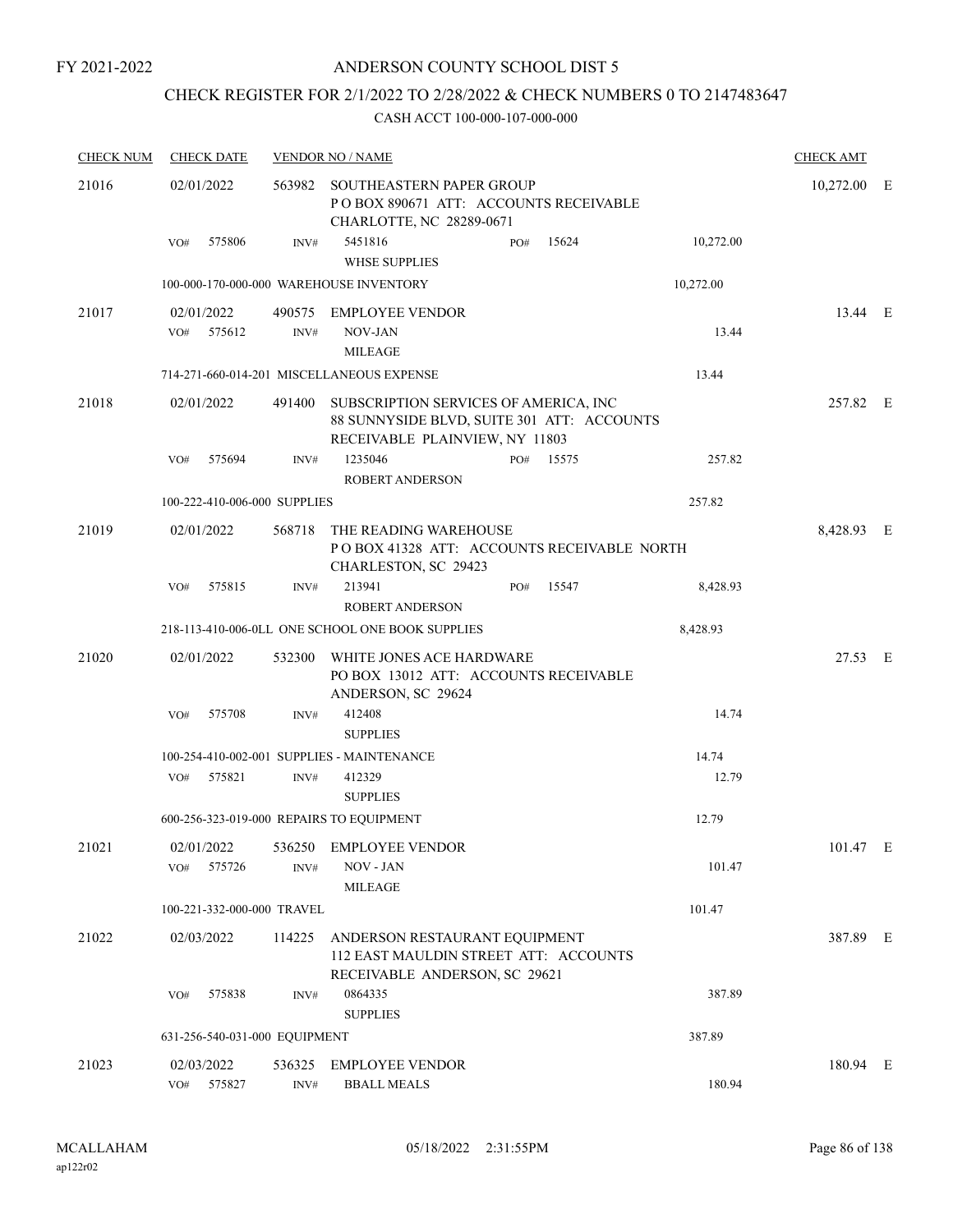### CHECK REGISTER FOR 2/1/2022 TO 2/28/2022 & CHECK NUMBERS 0 TO 2147483647

| <b>CHECK NUM</b> | <b>CHECK DATE</b>                |                | <b>VENDOR NO / NAME</b><br><b>REIMBURSEMENT</b>                                               |          | <b>CHECK AMT</b> |  |
|------------------|----------------------------------|----------------|-----------------------------------------------------------------------------------------------|----------|------------------|--|
|                  |                                  |                |                                                                                               |          |                  |  |
|                  |                                  |                | 720-271-660-020-751 BASKETBALL BOYS EXPENSE                                                   | 180.94   |                  |  |
| 21024            | 02/03/2022                       | 569220         | <b>AUTECH</b><br>POBOX 248 ATT: ACCOUNTS RECEIVABLE<br>WILLIAMSTON, SC 29697                  |          | 350.00 E         |  |
|                  | 575927<br>VO#                    | INV#           | 8863<br><b>SOUTH FANT</b>                                                                     | 200.00   |                  |  |
|                  |                                  |                | 100-254-323-015-400 CONTR SERV-HVAC/ELECT/PLUMBING                                            | 200.00   |                  |  |
|                  | 575928<br>VO#                    | INV#           | 8820<br><b>VARENNES</b>                                                                       | 150.00   |                  |  |
|                  |                                  |                | 100-254-323-016-400 CONTR SERV-HVAC/ELECT/PLUMBING                                            | 150.00   |                  |  |
| 21025            | 02/03/2022                       |                | 573677 EMPLOYEE VENDOR                                                                        |          | 22.06 E          |  |
|                  | 575831<br>VO#                    | INV#           | <b>JAN 25</b><br><b>PICKENS</b>                                                               | 22.06    |                  |  |
|                  |                                  |                | 802-264-333-000-000 TRAVEL - RECRUITMENT FAIRS                                                | 22.06    |                  |  |
| 21026            | 02/03/2022                       | 201391         | <b>BLICK ART MATERIALS</b><br>6910 EAGLE WAY CHICAGO, IL 60670-1069                           |          | 1,252.03 E       |  |
|                  | 575910<br>VO#                    | $\text{INV}\#$ | 7866517-A<br><b>SUPPLIES</b>                                                                  | 1,251.23 |                  |  |
|                  | 100-114-410-002-ART ART SUPPLIES |                |                                                                                               | 1,251.23 |                  |  |
|                  | 575970<br>VO#                    | INV#           | 7800836<br><b>SUPPLIES</b>                                                                    | 0.80     |                  |  |
|                  | 100-114-410-002-ART ART SUPPLIES |                |                                                                                               | 0.80     |                  |  |
| 21027            | 02/03/2022                       |                | 564176 BSN SPORTS, LLC<br>PO BOX 841393 DALLAS, TX 75284-1393                                 |          | 8,101.80 E       |  |
|                  | 575974<br>VO#                    | INV#           | 15689<br>913635973<br>PO#<br><b>SUPPLIES</b>                                                  | 8,101.80 |                  |  |
|                  | 100-271-410-003-000 SUPPLIES     |                |                                                                                               | 8,101.80 |                  |  |
| 21028            | 02/03/2022<br>575895<br>VO#      | 574881<br>INV# | <b>EMPLOYEE VENDOR</b><br><b>CROCS</b><br>REIMBURSEMENT                                       | 50.00    | 50.00 E          |  |
|                  | 600-256-410-000-000 SUPPLIES     |                |                                                                                               | 50.00    |                  |  |
| 21029            | 02/03/2022                       |                | 187300 CRESCENT SUPPLY CO, INC<br>POBOX 8798 ATT: ACCOUNTS RECEIVABLE<br>GREENVILLE, SC 29604 |          | 559.21 E         |  |
|                  | VO#<br>575931                    | INV#           | 393023<br><b>SUPPLIES</b>                                                                     | 221.95   |                  |  |
|                  |                                  |                | 131-254-410-031-001 SUPPLIES - MAINTENANCE                                                    | 221.95   |                  |  |
|                  | 575932<br>VO#                    | INV#           | 392893<br><b>SUPPLIES</b>                                                                     | 112.93   |                  |  |
|                  |                                  |                | 100-254-410-008-001 SUPPLIES - MAINTENANCE                                                    | 112.93   |                  |  |
|                  | 575933<br>VO#                    | INV#           | 393057<br><b>SUPPLIES</b>                                                                     | 111.98   |                  |  |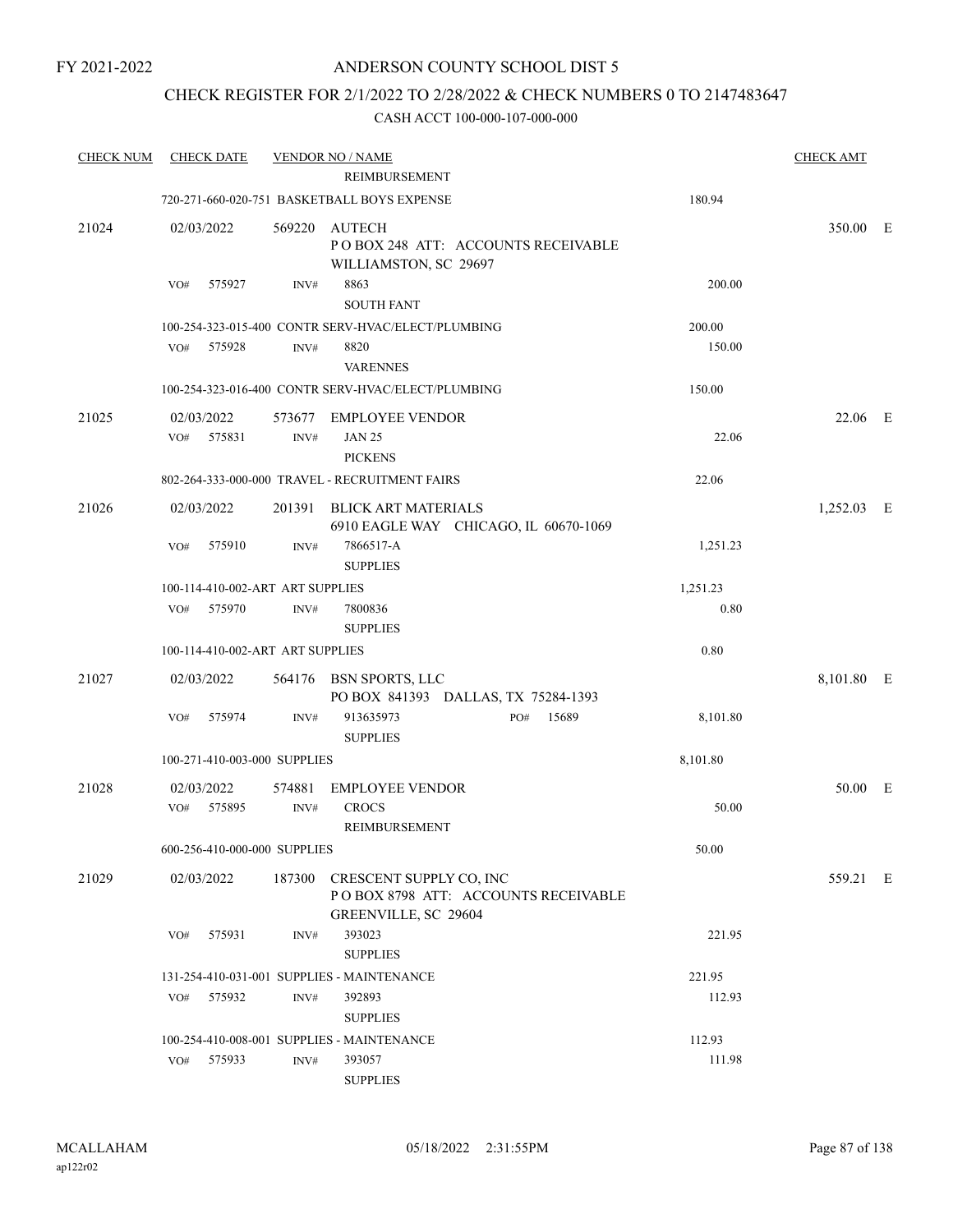# CHECK REGISTER FOR 2/1/2022 TO 2/28/2022 & CHECK NUMBERS 0 TO 2147483647

| <b>CHECK NUM</b> | <b>CHECK DATE</b>                      |      | <b>VENDOR NO / NAME</b>                                                                                    |          | <b>CHECK AMT</b> |  |
|------------------|----------------------------------------|------|------------------------------------------------------------------------------------------------------------|----------|------------------|--|
|                  |                                        |      | 100-254-410-021-001 SUPPLIES - MAINTENANCE                                                                 | 111.98   |                  |  |
|                  | 575966<br>VO#                          | INV# | 393129<br><b>SUPPLIES</b>                                                                                  | 112.35   |                  |  |
|                  |                                        |      | 100-254-410-006-001 SUPPLIES - MAINTENANCE                                                                 | 112.35   |                  |  |
| 21030            | 02/03/2022                             |      | 199000 DEMCO, INC                                                                                          |          | 377.31 E         |  |
|                  |                                        |      | PO BOX 88623<br>MILWAUKEE, WI 53288-8623                                                                   |          |                  |  |
|                  | 575937<br>VO#                          | INV# | 15794<br>7071560<br>PO#<br><b>SUPPLIES</b>                                                                 | 377.31   |                  |  |
|                  | 100-222-410-006-000 SUPPLIES           |      |                                                                                                            | 377.31   |                  |  |
| 21031            | 02/03/2022                             |      | 569871 FOLLETT SCHOOL SOLUTIONS, INC                                                                       |          | 1,055.71 E       |  |
|                  |                                        |      | 91826 COLLECTION CENTER DRIVE ATT: ACCOUNTS<br>RECEIVABLE CHICAGO, IL 60693-0918                           |          |                  |  |
|                  | 575911<br>VO#                          | INV# | 396599A                                                                                                    | 469.59   |                  |  |
|                  |                                        |      | <b>BOOKS</b>                                                                                               |          |                  |  |
|                  | 100-222-410-017-000 SUPPLIES           |      |                                                                                                            | 469.59   |                  |  |
|                  | 575960<br>VO#                          | INV# | 402764                                                                                                     | 586.12   |                  |  |
|                  |                                        |      | <b>BOOKS</b>                                                                                               |          |                  |  |
|                  | 100-222-410-007-000 SUPPLIES           |      |                                                                                                            | 586.12   |                  |  |
| 21032            | 02/03/2022                             |      | 237555 FORMS & SUPPLY<br>POBOX 563953 ATT: ACCOUNTS RECEIVABLE                                             |          | 1,329.98 E       |  |
|                  | 575908<br>VO#                          | INV# | CHARLOTTE, NC 28256<br>5834746-0<br><b>SUPPLIES</b>                                                        | 1,124.12 |                  |  |
|                  | 124-114-410-024-000 SUPPLIES           |      |                                                                                                            | 1,124.12 |                  |  |
|                  | VO#<br>575973                          | INV# | 6024438-0                                                                                                  | 205.86   |                  |  |
|                  |                                        |      | <b>SUPPLIES</b>                                                                                            |          |                  |  |
|                  | 100-112-410-014-000 SUPPLIES           |      |                                                                                                            | 205.86   |                  |  |
| 21033            | 02/03/2022                             |      | 576159 EMPLOYEE VENDOR                                                                                     |          | 15.12 E          |  |
|                  | 575955<br>VO#                          | INV# | <b>JAN 2022</b>                                                                                            | 15.12    |                  |  |
|                  |                                        |      | <b>MILEAGE</b>                                                                                             |          |                  |  |
|                  | 100-266-332-000-000 IN-DISTRICT TRAVEL |      |                                                                                                            | 15.12    |                  |  |
| 21034            |                                        |      | 02/03/2022 251600 GOPHER SPORT<br>POBOX 1450 NW5634 ATT: ACCOUNTS<br>RECEIVABLE MINNEAPOLIS, MN 55485-5634 |          | 97.01 E          |  |
|                  | 575961<br>VO#                          | INV# | 134174<br><b>BASEBALL SET</b>                                                                              | 97.01    |                  |  |
|                  | 937-113-410-007-000 SUPPLIES           |      |                                                                                                            | 97.01    |                  |  |
| 21035            | 02/03/2022                             |      | 577118 EMPLOYEE VENDOR                                                                                     |          | $110.08$ E       |  |
|                  | VO# 575828                             | INV# | <b>SAMS CLUB</b><br>REIMBURSEMENT                                                                          | 110.08   |                  |  |
|                  |                                        |      | 717-190-660-017-201 MISCELLANEOUS EXPENSE                                                                  | 110.08   |                  |  |
| 21036            | 02/03/2022                             |      | 572275 HAPPY CHEF UNIFORMS                                                                                 |          | 356.00 E         |  |
|                  | 575856<br>VO#                          | INV# | 22 PARK PLACE BUTLER, NJ 07405<br>1743457A<br>PO# 15701                                                    | 356.00   |                  |  |
|                  |                                        |      |                                                                                                            |          |                  |  |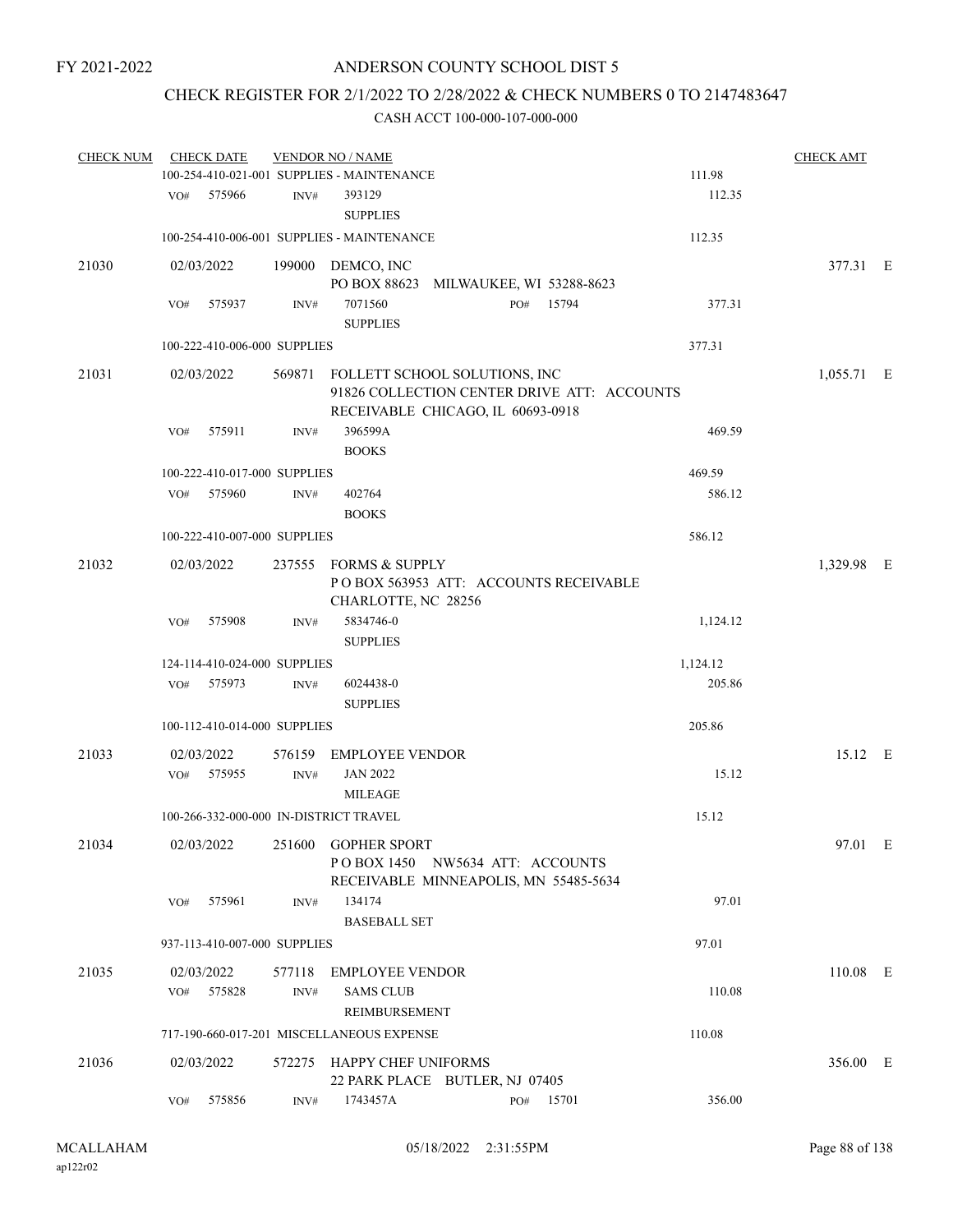### ANDERSON COUNTY SCHOOL DIST 5

### CHECK REGISTER FOR 2/1/2022 TO 2/28/2022 & CHECK NUMBERS 0 TO 2147483647

| <b>CHECK NUM</b> | <b>CHECK DATE</b>                                            |                          | <b>VENDOR NO / NAME</b><br><b>CHEF COATS</b>                                         |     |       |                       | <b>CHECK AMT</b> |  |
|------------------|--------------------------------------------------------------|--------------------------|--------------------------------------------------------------------------------------|-----|-------|-----------------------|------------------|--|
|                  | 600-256-410-000-000 SUPPLIES                                 |                          |                                                                                      |     |       | 356.00                |                  |  |
| 21037            | 02/03/2022<br>575830<br>VO#                                  | INV#                     | 573954 EMPLOYEE VENDOR<br><b>JAN 20</b><br><b>CLEMSON</b>                            |     |       | 18.48                 | 18.48 E          |  |
|                  |                                                              |                          | 809-224-333-000-000 TRIPS AND CONFERENCES                                            |     |       | 18.48                 |                  |  |
| 21038            | 02/03/2022                                                   |                          | 264114 HEINEMANN<br>15963 COLLECTIONS CENTER DRIVE CHICAGO, IL<br>60693              |     |       |                       | 15,030.38 E      |  |
|                  | 575903<br>VO#                                                | INV#                     | PO 15365<br><b>BOOKS</b>                                                             | PO# | 15365 | 15,030.38             |                  |  |
|                  | 225-112-410-012-012 SUPPLIES<br>225-112-410-012-012 SUPPLIES |                          |                                                                                      |     |       | 1,100.24<br>13,930.14 |                  |  |
| 21039            | 02/03/2022<br>VO#<br>575823                                  | 576375<br>INV#           | EMPLOYEE VENDOR<br><b>JAN 2022</b><br><b>MILEAGE</b>                                 |     |       | 10.64                 | 10.64 E          |  |
|                  | 600-256-332-017-000 IN DISTRICT TRAVEL                       |                          |                                                                                      |     |       | 10.64                 |                  |  |
| 21040            | 02/03/2022                                                   |                          | 563608 JW PEPPER & SON, INC<br>POBOX 642 ATT: ACCOUNTS RECEIVABLE EXTON,<br>PA 19341 |     |       |                       | 583.18 E         |  |
|                  | VO#<br>575914                                                | INV#                     | 363965059<br><b>MUSIC</b>                                                            |     |       | 583.18                |                  |  |
|                  | 100-114-410-021-CHR CHORUS SUPPLIES                          |                          |                                                                                      |     |       | 583.18                |                  |  |
| 21041            | 02/03/2022<br>575894<br>VO#                                  | 575250<br>INV#           | EMPLOYEE VENDOR<br>$12/16 - 1/31$<br><b>MILEAGE</b>                                  |     |       | 61.82                 | 61.82 E          |  |
|                  | 100-221-332-000-000 TRAVEL                                   |                          |                                                                                      |     |       | 61.82                 |                  |  |
| 21042            | 02/03/2022<br>VO# 575891                                     | 340065<br>$\text{INV}\#$ | <b>EMPLOYEE VENDOR</b><br>DEC - JAN<br><b>MILEAGE</b>                                |     |       | 40.43                 | 55.88 E          |  |
|                  | 100-221-332-000-000 TRAVEL                                   |                          |                                                                                      |     |       | 40.43                 |                  |  |
|                  | 575896<br>VO#                                                | INV#                     | ORGANIZER<br>REIMBURSEMENT                                                           |     |       | 15.45                 |                  |  |
|                  | 100-221-410-000-TST SUPPLIES-TESTING                         |                          |                                                                                      |     |       | 15.45                 |                  |  |
| 21043            | 02/03/2022<br>575829<br>VO#                                  | 345710<br>INV#           | <b>EMPLOYEE VENDOR</b><br><b>STORAGE</b><br>REIMBURSEMENT                            |     |       | 12.82                 | 12.82 E          |  |
|                  |                                                              |                          | 802-264-410-000-000 SUPPLIES - RECRUITMENT FAIRS                                     |     |       | 12.82                 |                  |  |
| 21044            | 02/03/2022<br>VO#<br>575954                                  | INV#                     | 575527 EMPLOYEE VENDOR<br><b>JAN 2022</b><br><b>MILEAGE</b>                          |     |       | 24.92                 | 24.92 E          |  |
|                  | 100-266-332-000-000 IN-DISTRICT TRAVEL                       |                          |                                                                                      |     |       | 24.92                 |                  |  |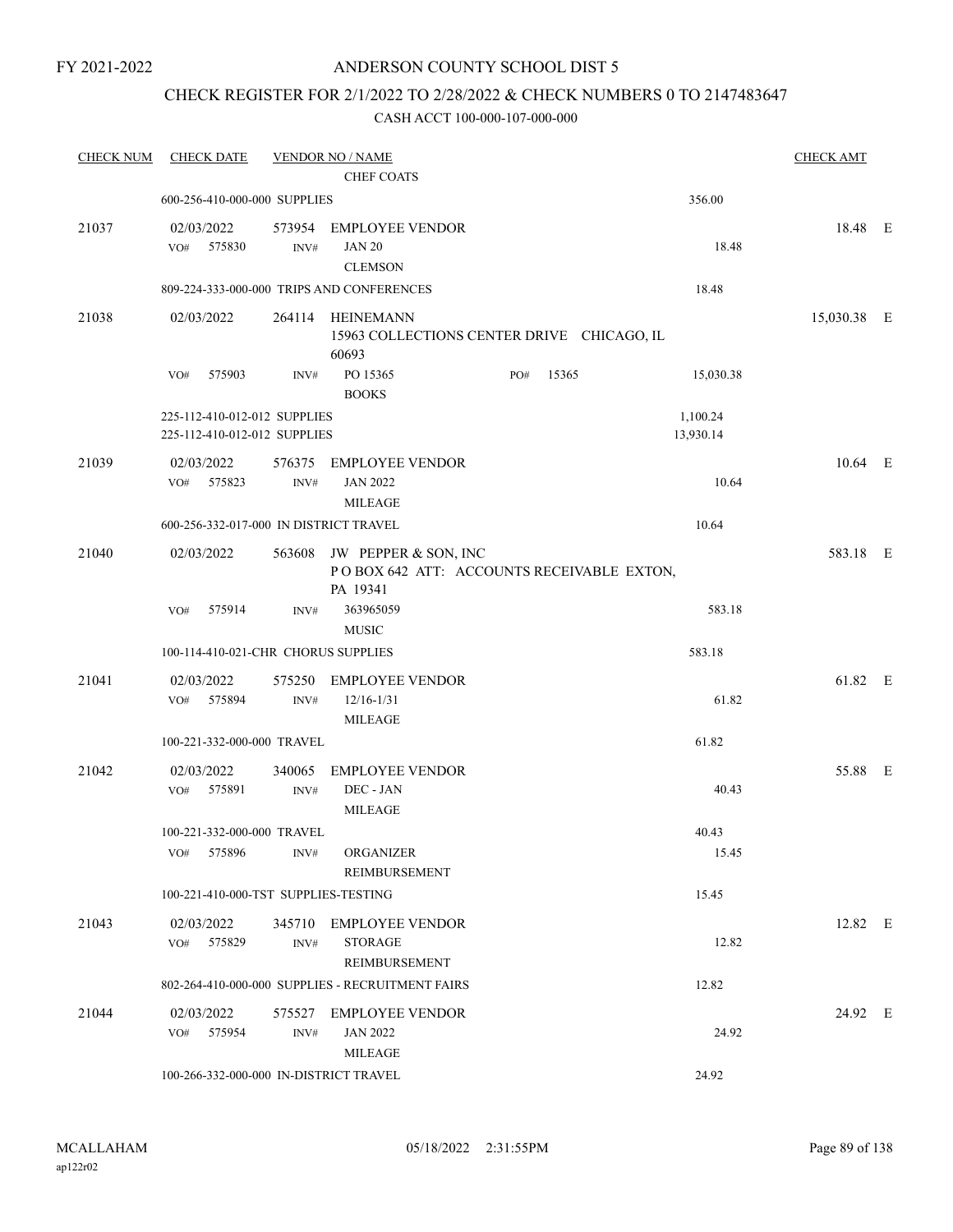### ANDERSON COUNTY SCHOOL DIST 5

# CHECK REGISTER FOR 2/1/2022 TO 2/28/2022 & CHECK NUMBERS 0 TO 2147483647

| <b>CHECK NUM</b> | <b>CHECK DATE</b>                       |                | <b>VENDOR NO / NAME</b>                                                                                 |          | <b>CHECK AMT</b> |  |
|------------------|-----------------------------------------|----------------|---------------------------------------------------------------------------------------------------------|----------|------------------|--|
| 21045            | 02/03/2022                              |                | 349701 MED CENTRAL HEALTH RESOURCES<br>3424 CLEMSON BLVD ATT: ACCOUNTS RECEIVABLE<br>ANDERSON, SC 29621 |          | 325.00 E         |  |
|                  | 575861<br>VO#                           | INV#           | 45801<br><b>SCOTT</b>                                                                                   | 65.00    |                  |  |
|                  | 100-255-323-000-000 CONTRACTED SERVICES |                |                                                                                                         | 65.00    |                  |  |
|                  | VO# 575862                              | INV#           | 15364<br>CARROLL                                                                                        | 45.00    |                  |  |
|                  | 100-255-323-000-000 CONTRACTED SERVICES |                |                                                                                                         | 45.00    |                  |  |
|                  | VO# 575863                              | INV#           | 45511<br><b>CATHEY</b>                                                                                  | 40.00    |                  |  |
|                  | 100-255-323-000-000 CONTRACTED SERVICES |                |                                                                                                         | 40.00    |                  |  |
|                  | VO# 575864                              | INV#           | 56631<br><b>MARTINEZ</b>                                                                                | 45.00    |                  |  |
|                  | 100-255-323-000-000 CONTRACTED SERVICES |                |                                                                                                         | 45.00    |                  |  |
|                  | VO# 575865                              | INV#           | 30035<br><b>RICE</b>                                                                                    | 45.00    |                  |  |
|                  | 100-255-323-000-000 CONTRACTED SERVICES |                |                                                                                                         | 45.00    |                  |  |
|                  | VO# 575866                              | INV#           | 46359<br>WRIGHT                                                                                         | 40.00    |                  |  |
|                  | 100-255-323-000-000 CONTRACTED SERVICES |                |                                                                                                         | 40.00    |                  |  |
|                  | VO# 575867                              | INV#           | 21603<br><b>VALENTINE</b>                                                                               | 45.00    |                  |  |
|                  | 100-255-323-000-000 CONTRACTED SERVICES |                |                                                                                                         | 45.00    |                  |  |
| 21046            | 02/03/2022                              |                | 574388 NAPA AUTO PARTS<br>508 SOUTH MAIN ST ANDERSON, SC 29624                                          |          | 43.38 E          |  |
|                  | VO# 575917                              | INV#           | 842231<br><b>SUPPLES</b>                                                                                | 20.73    |                  |  |
|                  |                                         |                | 100-254-410-000-001 MAINT. SUPPLIES-STRUCTURES                                                          | 20.73    |                  |  |
|                  | VO# 575918                              | INV#           | 841696<br><b>SUPPLES</b>                                                                                | 22.65    |                  |  |
|                  |                                         |                | 100-254-412-000-001 TRUCK SERVICE - MAINTENANCE                                                         | 22.65    |                  |  |
| 21047            | 02/03/2022                              |                | 570874 NEW READERS PRESS<br>101 WYOMING STREET SYRACUSE, NY 13204                                       |          | 2,130.37 E       |  |
|                  | 575969<br>VO#                           | INV#           | 8916<br><b>GED READY VOUCHER</b>                                                                        | 2,130.37 |                  |  |
|                  |                                         |                | 969-183-410-023-000 HSED READINESS SUPPLIES                                                             | 2,130.37 |                  |  |
| 21048            | 02/03/2022<br>575963<br>VO#             | 572183<br>INV# | <b>EMPLOYEE VENDOR</b><br><b>REIMBURSEMENT</b><br><b>CANDY</b>                                          | 33.60    | 33.60 E          |  |
|                  |                                         |                | 100-233-410-001-SNA SNACKS FOR MEETINGS                                                                 | 33.60    |                  |  |
| 21049            | 02/03/2022                              | 389900         | OFFICE DEPOT<br>POBOX 1413 CHARLOTTE, NC 28201-1413                                                     |          | 174.83 E         |  |
|                  | 575871<br>VO#                           | INV#           | 201244249001                                                                                            | 194.73   |                  |  |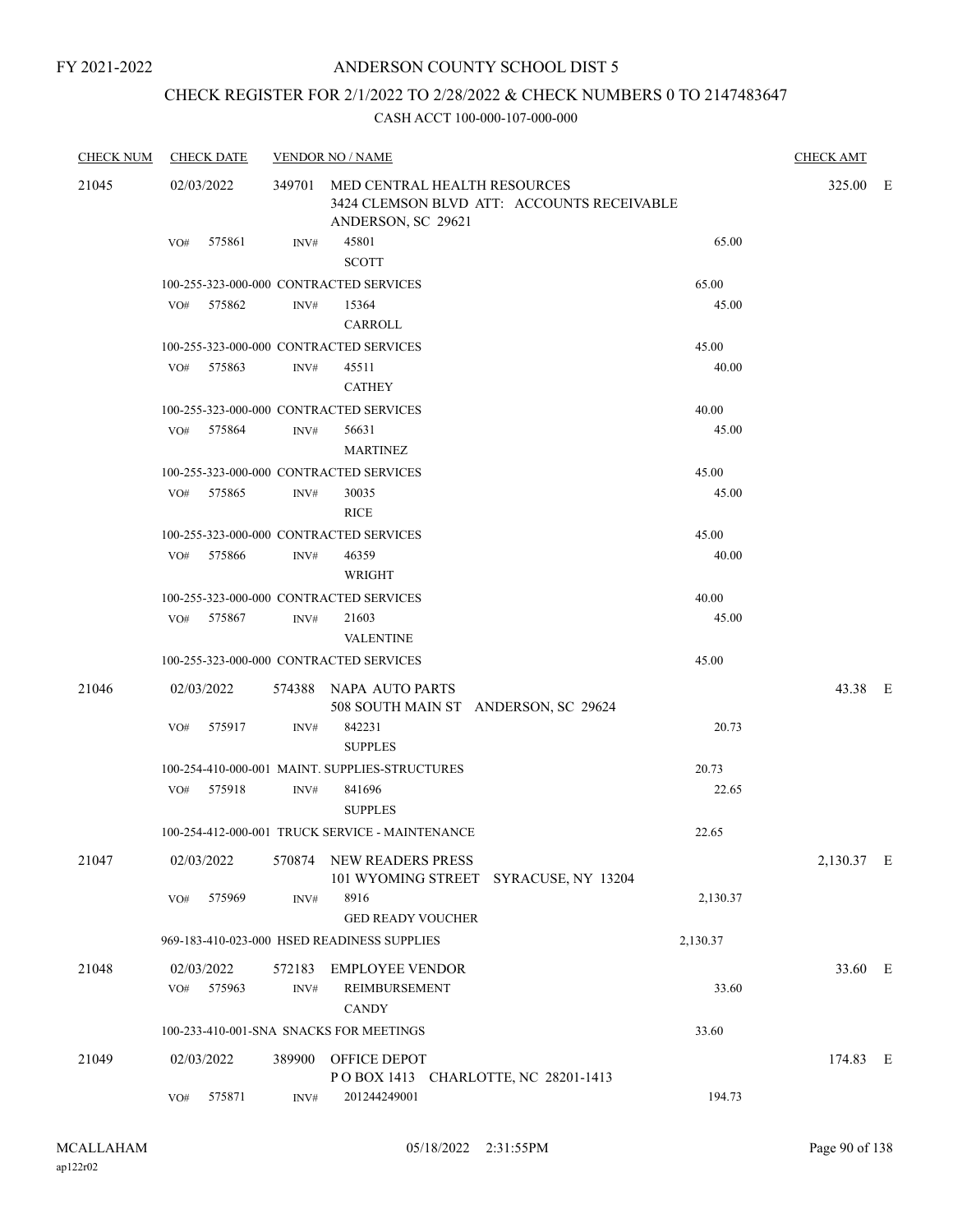### ANDERSON COUNTY SCHOOL DIST 5

# CHECK REGISTER FOR 2/1/2022 TO 2/28/2022 & CHECK NUMBERS 0 TO 2147483647

| CHECK NUM CHECK DATE |            |                                   |        | <b>VENDOR NO / NAME</b>                                                                         |     |       |           | <b>CHECK AMT</b> |
|----------------------|------------|-----------------------------------|--------|-------------------------------------------------------------------------------------------------|-----|-------|-----------|------------------|
|                      |            |                                   |        | <b>SUPPLIES</b>                                                                                 |     |       |           |                  |
|                      |            | 100-114-410-003-000 SUPPLIES      |        |                                                                                                 |     |       | 194.73    |                  |
|                      |            | VO# 575872                        | INV#   | 203787736001<br><b>CREDIT</b>                                                                   |     |       | $-194.73$ |                  |
|                      |            | 100-114-410-003-000 SUPPLIES      |        |                                                                                                 |     |       | $-194.73$ |                  |
|                      |            | VO# 575873                        | INV#   | 2538843032                                                                                      |     |       | $-470.79$ |                  |
|                      |            |                                   |        | <b>CREDIT</b>                                                                                   |     |       |           |                  |
|                      |            | 100-114-410-003-000 SUPPLIES      |        |                                                                                                 |     |       | $-470.79$ |                  |
|                      |            | VO# 575874                        | INV#   | 212291517001<br><b>CREDIT</b>                                                                   |     |       | $-267.50$ |                  |
|                      |            | 100-114-410-002-000 SUPPLIES      |        |                                                                                                 |     |       | $-267.50$ |                  |
|                      |            | VO# 575875                        | INV#   | 214809839001                                                                                    |     |       | 267.50    |                  |
|                      |            |                                   |        | <b>SUPPLIES</b>                                                                                 |     |       |           |                  |
|                      |            | 100-114-410-002-000 SUPPLIES      |        |                                                                                                 |     |       | 267.50    |                  |
|                      |            | VO# 575876                        | INV#   | 2537388639                                                                                      |     |       | 470.79    |                  |
|                      |            |                                   |        | <b>SUPPLIES</b>                                                                                 |     |       |           |                  |
|                      |            | 100-114-410-003-000 SUPPLIES      |        |                                                                                                 |     |       | 470.79    |                  |
|                      |            | VO# 575877                        | INV#   | 211964806001                                                                                    |     |       | 123.49    |                  |
|                      |            |                                   |        | <b>SUPPLIES</b>                                                                                 |     |       |           |                  |
|                      |            | 600-256-410-007-000 SUPPLIES      |        |                                                                                                 |     |       | 123.49    |                  |
|                      |            | VO# 575956                        | INV#   | 211428534001<br><b>SUPPLIES</b>                                                                 | PO# | 15661 | 40.65     |                  |
|                      |            | 100-257-410-000-000 SUPPLIES      |        |                                                                                                 |     |       | 40.65     |                  |
|                      |            | VO# 575971                        | INV#   | 215155995001                                                                                    |     |       | 10.69     |                  |
|                      |            |                                   |        | <b>SUPPLIES</b>                                                                                 |     |       |           |                  |
|                      |            | 100-114-410-002-000 SUPPLIES      |        |                                                                                                 |     |       | 10.69     |                  |
| 21050                | 02/03/2022 |                                   |        | 391100 OLD STONE TRACTOR CO, INC<br>PO BOX 13565 ATT: ACCOUNTS RECEIVABLE<br>ANDERSON, SC 29624 |     |       |           | 270.65 E         |
|                      |            | VO# 575919                        | INV#   | 06001                                                                                           |     |       | 184.38    |                  |
|                      |            |                                   |        | <b>SUPPLES</b>                                                                                  |     |       |           |                  |
|                      |            |                                   |        | 100-254-410-000-001 MAINT. SUPPLIES-STRUCTURES                                                  |     |       | 184.38    |                  |
|                      | VO#        | 575920                            | INV#   | 05814<br><b>SUPPLES</b>                                                                         |     |       | 86.27     |                  |
|                      |            |                                   |        | 100-254-410-000-001 MAINT. SUPPLIES-STRUCTURES                                                  |     |       | 86.27     |                  |
| 21051                | 02/03/2022 |                                   | 405100 | PERMA-BOUND                                                                                     |     |       |           | 766.40 E         |
|                      |            |                                   |        | 617 EAST VANDALIA ROAD ATT: ACCOUNTS<br>RECEIVABLE JACKSONVILLE, IL 62650-3599                  |     |       |           |                  |
|                      | VO#        | 575904                            | INV#   | 1908718-01                                                                                      |     |       | 766.40    |                  |
|                      |            |                                   |        | <b>BOOKS</b>                                                                                    |     |       |           |                  |
|                      |            | 338-222-430-013-EAR LIBRARY BOOKS |        |                                                                                                 |     |       | 766.40    |                  |
| 21052                | 02/03/2022 |                                   | 576835 | <b>EMPLOYEE VENDOR</b>                                                                          |     |       |           | 37.23 E          |
|                      | VO#        | 575826                            | INV#   | <b>FUDDRUCKERS</b><br>REIMBURSEMENT                                                             |     |       | 37.23     |                  |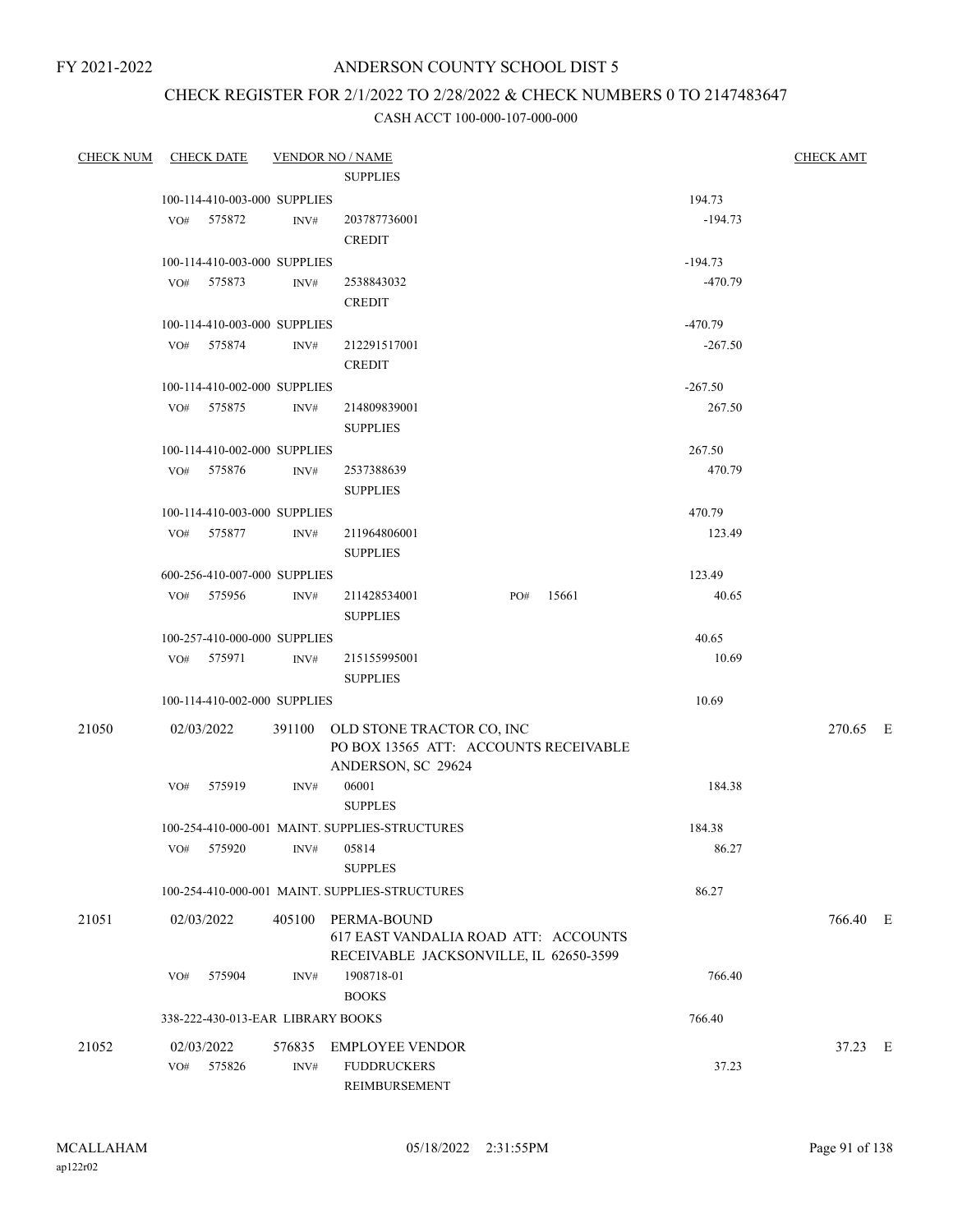### CHECK REGISTER FOR 2/1/2022 TO 2/28/2022 & CHECK NUMBERS 0 TO 2147483647

| <b>CHECK NUM</b> | <b>CHECK DATE</b>                        |      | <b>VENDOR NO / NAME</b><br>720-271-660-020-663 ATHLETIC GENERAL EXPENSE   |     |           | 37.23    | <b>CHECK AMT</b> |  |
|------------------|------------------------------------------|------|---------------------------------------------------------------------------|-----|-----------|----------|------------------|--|
|                  |                                          |      |                                                                           |     |           |          |                  |  |
| 21053            | 02/03/2022<br>VO#<br>575892              | INV# | 575523 EMPLOYEE VENDOR<br>$7/29 - 1/5$<br><b>MILEAGE</b>                  |     |           | 8.85     | 8.85 E           |  |
|                  | 100-221-332-000-000 TRAVEL               |      |                                                                           |     |           | 8.85     |                  |  |
| 21054            | 02/03/2022                               |      | 571719 REPUBLIC SERVICES #744<br>PO BOX 9001099 LOUISVILLE, KY 40290-1099 |     |           |          | 26,962.14 E      |  |
|                  | 575948<br>VO#                            | INV# | 0744-002175769<br><b>SERVICE</b>                                          |     | PO# 14897 | 8,545.58 |                  |  |
|                  | 100-254-323-000-400 CONTRACT SRVS.-HVAC  |      |                                                                           |     |           | 399.67   |                  |  |
|                  |                                          |      | 100-254-323-001-400 CONTR SERV-HVAC/ELECT/PLUMBING                        |     |           | 228.07   |                  |  |
|                  |                                          |      | 100-254-323-002-400 CONTR SERV-HVAC/ELECT/PLUMBING                        |     |           | 892.79   |                  |  |
|                  |                                          |      | 100-254-323-003-400 CONTR SERV-HVAC/ELECT/PLUMBING                        |     |           | 649.50   |                  |  |
|                  |                                          |      | 100-254-323-005-400 CONTR SERV-HVAC/ELECT/PLUMBING                        |     |           | 628.46   |                  |  |
|                  |                                          |      | 100-254-323-006-400 CONTR SERV-HVAC/ELECT/PLUMBING                        |     |           | 513.03   |                  |  |
|                  |                                          |      | 100-254-323-007-400 CONTR SERV-HVAC/ELECT/PLUMBING                        |     |           | 256.51   |                  |  |
|                  |                                          |      | 100-254-323-008-400 CONTR SERV-HVAC/ELECT/PLUMBING                        |     |           | 321.67   |                  |  |
|                  |                                          |      | 100-254-323-009-400 CONTR SERV-HVAC/ELECT/PLUMBING                        |     |           | 268.06   |                  |  |
|                  |                                          |      | 100-254-323-010-400 CONTR SERV-HVAC/ELECT/PLUMBING                        |     |           | 268.06   |                  |  |
|                  |                                          |      | 100-254-323-011-400 CONTR SERV-HVAC/ELECT/PLUMBING                        |     |           | 268.06   |                  |  |
|                  |                                          |      | 100-254-323-012-400 CONTR SERV-HVAC/ELECT/PLUMBING                        |     |           | 458.90   |                  |  |
|                  |                                          |      | 100-254-323-013-400 CONTR SERV-HVAC/ELECT/PLUMBING                        |     |           | 333.23   |                  |  |
|                  |                                          |      | 100-254-323-014-400 CONTR SERV-HVAC/ELECT/PLUMBING                        |     |           | 268.06   |                  |  |
|                  |                                          |      | 100-254-323-015-400 CONTR SERV-HVAC/ELECT/PLUMBING                        |     |           | 268.06   |                  |  |
|                  |                                          |      | 100-254-323-016-400 CONTR SERV-HVAC/ELECT/PLUMBING                        |     |           | 256.51   |                  |  |
|                  |                                          |      | 100-254-323-017-400 CONTR SERV-HVAC/ELECT/PLUMBING                        |     |           | 321.67   |                  |  |
|                  |                                          |      | 100-254-323-018-400 CONTR SERV-HVAC/ELECT/PLUMBING                        |     |           | 268.06   |                  |  |
|                  |                                          |      | 100-254-323-019-400 CONTR SERV-HVAC/ELECT/PLUMBING                        |     |           | 256.51   |                  |  |
|                  |                                          |      | 100-254-323-020-400 CONTR SERV-HVAC/ELECT/PLUMBING                        |     |           | 536.11   |                  |  |
|                  |                                          |      | 100-254-323-021-400 CONTR SERV-HVAC/ELECT/PLUMBING                        |     |           | 522.72   |                  |  |
|                  |                                          |      | 100-254-323-023-400 CONTR SERV.-HVAC/ELECT/PLUMBING                       |     |           | 201.04   |                  |  |
|                  | 131-254-323-031-600 MAINTENANCE SERVICES |      |                                                                           |     |           | 160.83   |                  |  |
|                  | 575949<br>VO#                            | INV# | 0744-002151724<br><b>SERVICE</b>                                          | PO# | 14897     | 8,598.06 |                  |  |
|                  | 100-254-323-000-400 CONTRACT SRVS.-HVAC  |      |                                                                           |     |           | 399.67   |                  |  |
|                  |                                          |      | 100-254-323-001-400 CONTR SERV-HVAC/ELECT/PLUMBING                        |     |           | 449.90   |                  |  |
|                  |                                          |      | 100-254-323-002-400 CONTR SERV-HVAC/ELECT/PLUMBING                        |     |           | 666.94   |                  |  |
|                  |                                          |      | 100-254-323-003-400 CONTR SERV-HVAC/ELECT/PLUMBING                        |     |           | 649.50   |                  |  |
|                  |                                          |      | 100-254-323-005-400 CONTR SERV-HVAC/ELECT/PLUMBING                        |     |           | 694.96   |                  |  |
|                  |                                          |      | 100-254-323-006-400 CONTR SERV-HVAC/ELECT/PLUMBING                        |     |           | 513.03   |                  |  |
|                  |                                          |      | 100-254-323-007-400 CONTR SERV-HVAC/ELECT/PLUMBING                        |     |           | 256.51   |                  |  |
|                  |                                          |      | 100-254-323-008-400 CONTR SERV-HVAC/ELECT/PLUMBING                        |     |           | 321.67   |                  |  |
|                  |                                          |      |                                                                           |     |           |          |                  |  |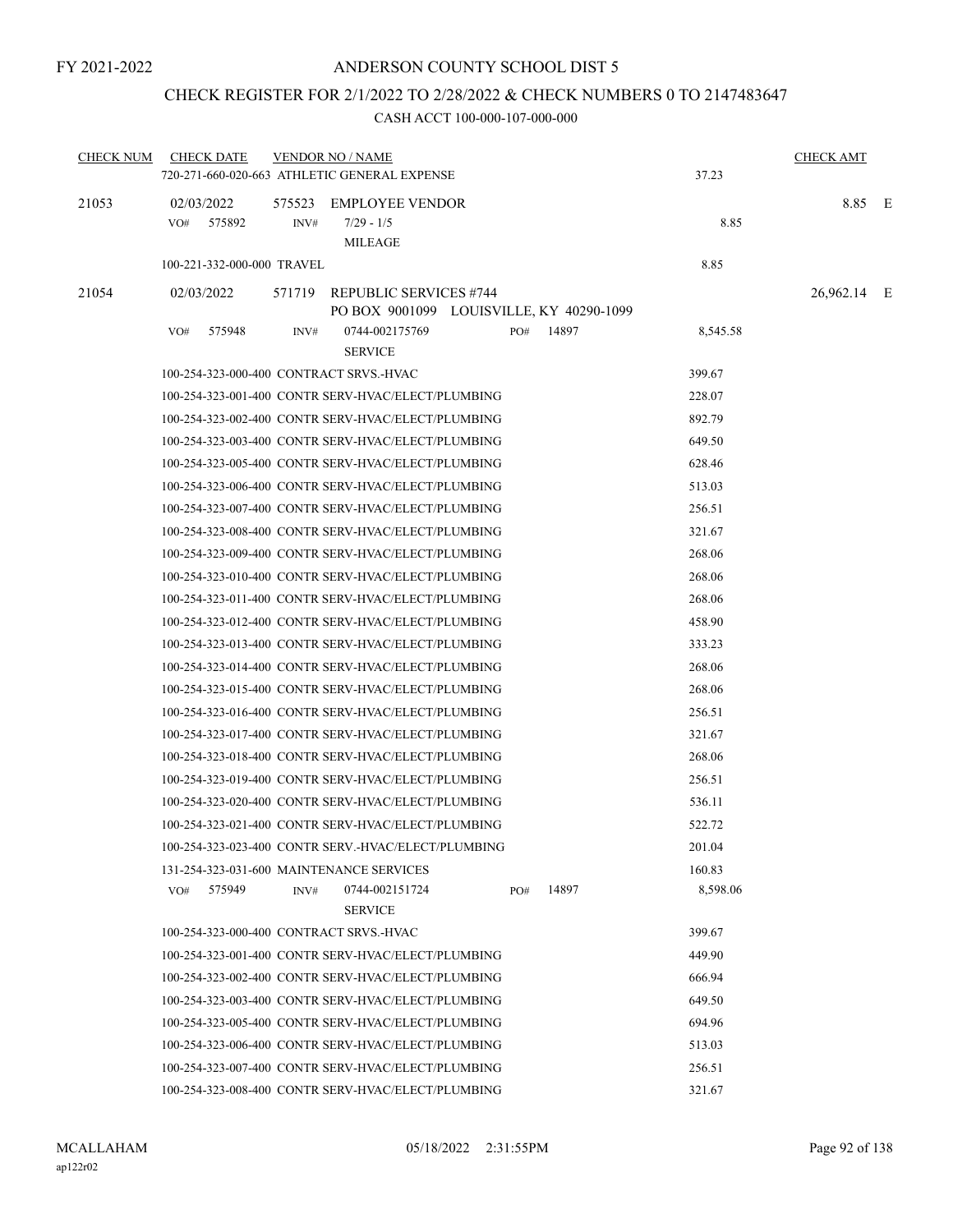### CHECK REGISTER FOR 2/1/2022 TO 2/28/2022 & CHECK NUMBERS 0 TO 2147483647

| <b>CHECK NUM</b> | <b>CHECK DATE</b>                        | <b>VENDOR NO / NAME</b> |                                                     |     |       |          | <b>CHECK AMT</b> |
|------------------|------------------------------------------|-------------------------|-----------------------------------------------------|-----|-------|----------|------------------|
|                  |                                          |                         | 100-254-323-009-400 CONTR SERV-HVAC/ELECT/PLUMBING  |     |       | 268.06   |                  |
|                  |                                          |                         | 100-254-323-010-400 CONTR SERV-HVAC/ELECT/PLUMBING  |     |       | 268.06   |                  |
|                  |                                          |                         | 100-254-323-011-400 CONTR SERV-HVAC/ELECT/PLUMBING  |     |       | 268.06   |                  |
|                  |                                          |                         | 100-254-323-012-400 CONTR SERV-HVAC/ELECT/PLUMBING  |     |       | 448.90   |                  |
|                  |                                          |                         | 100-254-323-013-400 CONTR SERV-HVAC/ELECT/PLUMBING  |     |       | 333.23   |                  |
|                  |                                          |                         | 100-254-323-014-400 CONTR SERV-HVAC/ELECT/PLUMBING  |     |       | 268.06   |                  |
|                  |                                          |                         | 100-254-323-015-400 CONTR SERV-HVAC/ELECT/PLUMBING  |     |       | 268.06   |                  |
|                  |                                          |                         | 100-254-323-016-400 CONTR SERV-HVAC/ELECT/PLUMBING  |     |       | 256.51   |                  |
|                  |                                          |                         | 100-254-323-017-400 CONTR SERV-HVAC/ELECT/PLUMBING  |     |       | 321.67   |                  |
|                  |                                          |                         | 100-254-323-018-400 CONTR SERV-HVAC/ELECT/PLUMBING  |     |       | 268.06   |                  |
|                  |                                          |                         | 100-254-323-019-400 CONTR SERV-HVAC/ELECT/PLUMBING  |     |       | 256.51   |                  |
|                  |                                          |                         | 100-254-323-020-400 CONTR SERV-HVAC/ELECT/PLUMBING  |     |       | 536.11   |                  |
|                  |                                          |                         | 100-254-323-021-400 CONTR SERV-HVAC/ELECT/PLUMBING  |     |       | 522.72   |                  |
|                  |                                          |                         | 100-254-323-023-400 CONTR SERV.-HVAC/ELECT/PLUMBING |     |       | 201.04   |                  |
|                  | 131-254-323-031-600 MAINTENANCE SERVICES |                         |                                                     |     |       | 160.83   |                  |
|                  | $VO#$ 575950                             | INV#                    | 0744-002165771                                      | PO# | 14897 | 9,818.50 |                  |
|                  |                                          |                         | <b>SERVICE</b>                                      |     |       |          |                  |
|                  | 100-254-323-000-400 CONTRACT SRVS.-HVAC  |                         |                                                     |     |       | 399.67   |                  |
|                  |                                          |                         | 100-254-323-001-400 CONTR SERV-HVAC/ELECT/PLUMBING  |     |       | 1,001.09 |                  |
|                  |                                          |                         | 100-254-323-002-400 CONTR SERV-HVAC/ELECT/PLUMBING  |     |       | 1,336.19 |                  |
|                  |                                          |                         | 100-254-323-003-400 CONTR SERV-HVAC/ELECT/PLUMBING  |     |       | 649.50   |                  |
|                  |                                          |                         | 100-254-323-005-400 CONTR SERV-HVAC/ELECT/PLUMBING  |     |       | 628.46   |                  |
|                  |                                          |                         | 100-254-323-006-400 CONTR SERV-HVAC/ELECT/PLUMBING  |     |       | 513.03   |                  |
|                  |                                          |                         | 100-254-323-007-400 CONTR SERV-HVAC/ELECT/PLUMBING  |     |       | 256.51   |                  |
|                  |                                          |                         | 100-254-323-008-400 CONTR SERV-HVAC/ELECT/PLUMBING  |     |       | 321.67   |                  |
|                  |                                          |                         | 100-254-323-009-400 CONTR SERV-HVAC/ELECT/PLUMBING  |     |       | 268.06   |                  |
|                  |                                          |                         | 100-254-323-010-400 CONTR SERV-HVAC/ELECT/PLUMBING  |     |       | 268.06   |                  |
|                  |                                          |                         | 100-254-323-011-400 CONTR SERV-HVAC/ELECT/PLUMBING  |     |       | 268.06   |                  |
|                  |                                          |                         | 100-254-323-012-400 CONTR SERV-HVAC/ELECT/PLUMBING  |     |       | 515.40   |                  |
|                  |                                          |                         | 100-254-323-013-400 CONTR SERV-HVAC/ELECT/PLUMBING  |     |       | 333.23   |                  |
|                  |                                          |                         | 100-254-323-014-400 CONTR SERV-HVAC/ELECT/PLUMBING  |     |       | 268.06   |                  |
|                  |                                          |                         | 100-254-323-015-400 CONTR SERV-HVAC/ELECT/PLUMBING  |     |       | 268.06   |                  |
|                  |                                          |                         | 100-254-323-016-400 CONTR SERV-HVAC/ELECT/PLUMBING  |     |       | 256.51   |                  |
|                  |                                          |                         | 100-254-323-017-400 CONTR SERV-HVAC/ELECT/PLUMBING  |     |       | 321.67   |                  |
|                  |                                          |                         | 100-254-323-018-400 CONTR SERV-HVAC/ELECT/PLUMBING  |     |       | 268.06   |                  |
|                  |                                          |                         | 100-254-323-019-400 CONTR SERV-HVAC/ELECT/PLUMBING  |     |       | 256.51   |                  |
|                  |                                          |                         | 100-254-323-020-400 CONTR SERV-HVAC/ELECT/PLUMBING  |     |       | 536.11   |                  |
|                  |                                          |                         | 100-254-323-021-400 CONTR SERV-HVAC/ELECT/PLUMBING  |     |       | 522.72   |                  |
|                  |                                          |                         | 100-254-323-023-400 CONTR SERV.-HVAC/ELECT/PLUMBING |     |       | 201.04   |                  |
|                  | 131-254-323-031-600 MAINTENANCE SERVICES |                         |                                                     |     |       | 160.83   |                  |
| 21055            | 02/03/2022                               | 574513                  | <b>EMPLOYEE VENDOR</b>                              |     |       |          | 67.93 E          |
|                  | VO# 575893                               | INV#                    | <b>JAN 2022</b>                                     |     |       | 67.93    |                  |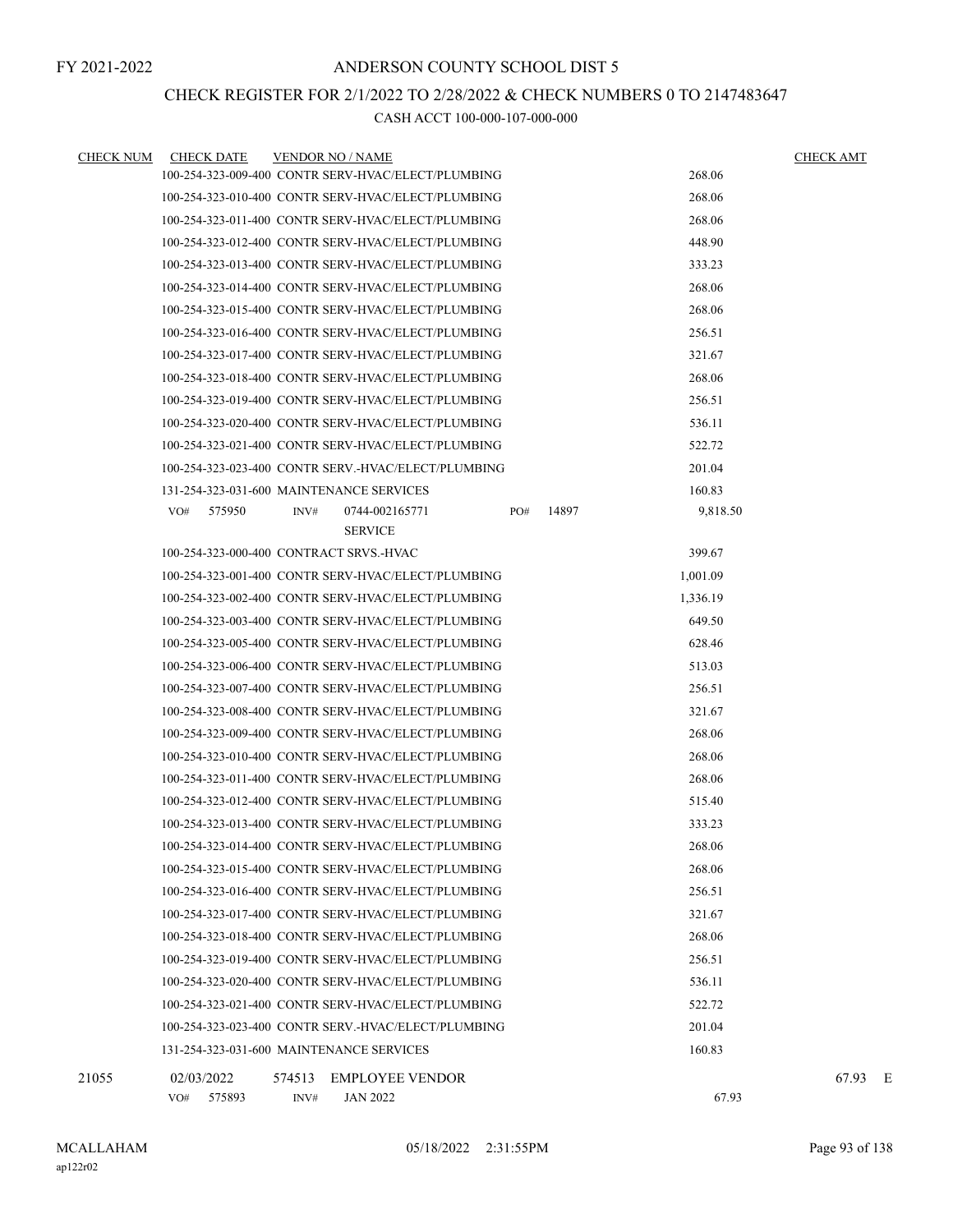### ANDERSON COUNTY SCHOOL DIST 5

### CHECK REGISTER FOR 2/1/2022 TO 2/28/2022 & CHECK NUMBERS 0 TO 2147483647

| <b>CHECK NUM</b> | <b>CHECK DATE</b>                                            |        | <b>VENDOR NO / NAME</b>                                                                               |                  | <b>CHECK AMT</b> |  |
|------------------|--------------------------------------------------------------|--------|-------------------------------------------------------------------------------------------------------|------------------|------------------|--|
|                  |                                                              |        | <b>MILEAGE</b>                                                                                        |                  |                  |  |
|                  | 100-221-332-000-000 TRAVEL                                   |        |                                                                                                       | 67.93            |                  |  |
| 21056            | 02/03/2022                                                   |        | 463575 SCHOOL HEALTH CORPORATION<br>6764 EAGLE WAY ATT: ACCOUNTS RECEIVABLE<br>CHICAGO, IL 60678-1067 |                  | 457.95 E         |  |
|                  | VO#<br>575880                                                | INV#   | 3997502-01<br>15588<br>PO#<br>CUST #16507                                                             | 457.95           |                  |  |
|                  | 100-213-410-000-000 SUPPLIES<br>100-213-410-000-000 SUPPLIES |        |                                                                                                       | 272.76<br>185.19 |                  |  |
| 21057            | 02/03/2022                                                   |        | 570059 SHARP BUSINESS SYSTEMS<br>DEPT 1216 PO BOX 121216 DALLAS, TX 75312-1216                        |                  | 569.91 E         |  |
|                  | 575881<br>VO#                                                | INV#   | 9003615626<br><b>COPIES</b>                                                                           | 76.34            |                  |  |
|                  | 717-190-660-017-362 COPIER EXPENSE                           |        |                                                                                                       | 76.34            |                  |  |
|                  | 575882<br>VO#                                                | INV#   | 9003623955<br><b>COPIES</b>                                                                           | 6.74             |                  |  |
|                  | 717-190-660-017-362 COPIER EXPENSE                           |        |                                                                                                       | 6.74             |                  |  |
|                  | VO#<br>575883                                                | INV#   | 9003605931<br><b>COPIES</b>                                                                           | 84.98            |                  |  |
|                  | 723-190-660-023-913 COPIER EXPENSE                           |        |                                                                                                       | 84.98            |                  |  |
|                  | 575884<br>VO#                                                | INV#   | 9003655061<br><b>COPIES</b>                                                                           | 21.57            |                  |  |
|                  | 100-255-323-000-000 CONTRACTED SERVICES                      |        |                                                                                                       | 21.57            |                  |  |
|                  | VO#<br>575906                                                | INV#   | 9003658977<br><b>HOMELAND PARK</b>                                                                    | 279.69           |                  |  |
|                  | 201-112-490-011-000 COPIER COST                              |        |                                                                                                       | 279.69           |                  |  |
|                  | 575977<br>VO#                                                | INV#   | 9003612749<br><b>SOUTH FANT</b>                                                                       | 93.85            |                  |  |
|                  | 715-271-660-015-362 COPIER                                   |        |                                                                                                       | 93.85            |                  |  |
|                  | 575978<br>VO#                                                | INV#   | 9003623977<br><b>SOUTH FANT</b>                                                                       | 6.74             |                  |  |
|                  | 715-271-660-015-362 COPIER                                   |        |                                                                                                       | 6.74             |                  |  |
| 21058            | 02/03/2022                                                   | 472700 | SHERWIN WILLIAMS<br>613 NORTH MURRAY AVENUE ATT: ACCOUNTS<br>RECEIVABLE ANDERSON, SC 29625            |                  | 115.63 E         |  |
|                  | 575921<br>VO#                                                | INV#   | 0899-6<br><b>PAINT</b>                                                                                | 19.51            |                  |  |
|                  |                                                              |        | 100-254-410-003-001 SUPPLIES - MAINTENANCE                                                            | 19.51            |                  |  |
|                  | VO#<br>575922                                                | INV#   | 0865-7<br><b>PAINT</b>                                                                                | 96.12            |                  |  |
|                  |                                                              |        | 100-254-410-000-001 MAINT. SUPPLIES-STRUCTURES                                                        | 96.12            |                  |  |
| 21059            | 02/03/2022<br>575825<br>VO#                                  | INV#   | 574596 EMPLOYEE VENDOR<br><b>JAN 2022</b><br><b>MILEAGE</b>                                           | 16.13            | 16.13 E          |  |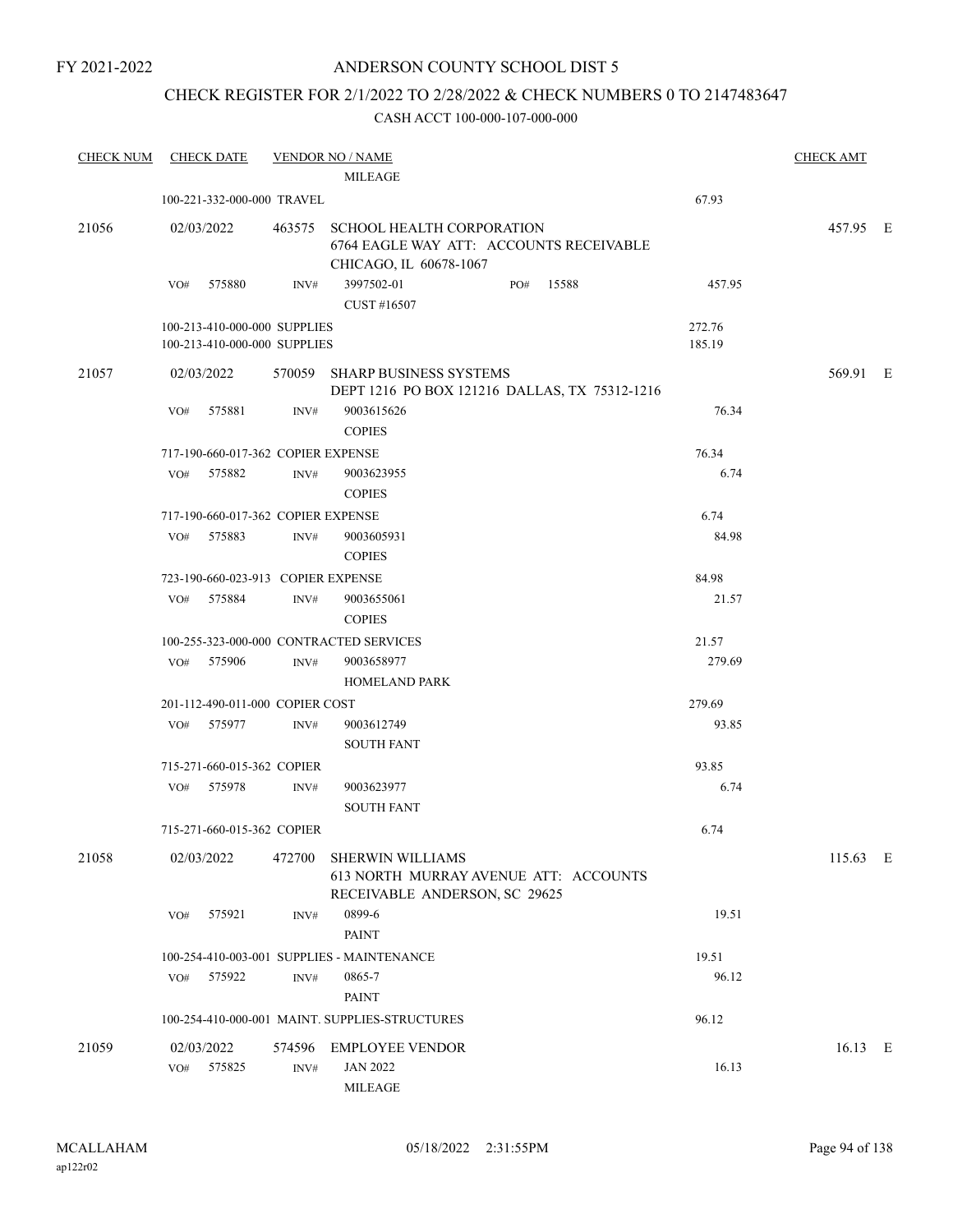### ANDERSON COUNTY SCHOOL DIST 5

### CHECK REGISTER FOR 2/1/2022 TO 2/28/2022 & CHECK NUMBERS 0 TO 2147483647

| <b>CHECK NUM</b> | <b>CHECK DATE</b> |        |        | <b>VENDOR NO / NAME</b><br>600-256-332-003-000 IN DISTRICT TRAVEL                                     | 16.13    | <b>CHECK AMT</b> |  |
|------------------|-------------------|--------|--------|-------------------------------------------------------------------------------------------------------|----------|------------------|--|
| 21060            | 02/03/2022        |        |        | 563982 SOUTHEASTERN PAPER GROUP<br>PO BOX 890671 ATT: ACCOUNTS RECEIVABLE<br>CHARLOTTE, NC 28289-0671 |          | 1,019.27 E       |  |
|                  | VO#               | 575957 | INV#   | 15064<br>5344572,5366110<br>PO#<br><b>PAPER</b>                                                       | 1,019.27 |                  |  |
|                  |                   |        |        | 100-000-170-000-000 WAREHOUSE INVENTORY                                                               | 1,019.27 |                  |  |
| 21061            | 02/03/2022        |        |        | 507850 TRANE<br>POBOX 406469 ATT: ACCOUNTS RECEIVABLE<br>ATLANTA, GA 30384-6469                       |          | 981.69 E         |  |
|                  | VO#               | 575967 | INV#   | 11476762<br><b>SUPPLIES</b>                                                                           | 981.69   |                  |  |
|                  |                   |        |        | 100-254-410-003-001 SUPPLIES - MAINTENANCE                                                            | 981.69   |                  |  |
| 21062            | 02/03/2022        |        |        | 529275 WESTAR TIRE<br>P O BOX 400<br>715 NORTH MURRAY ATT:<br>ACCOUNTS RECEIVABLE ANDERSON, SC 29622  |          | 138.29 E         |  |
|                  | VO#               | 575923 | INV#   | 169582<br><b>TIRE</b>                                                                                 | 138.29   |                  |  |
|                  |                   |        |        | 100-254-412-000-001 TRUCK SERVICE - MAINTENANCE                                                       | 138.29   |                  |  |
| 21063            | 02/03/2022        |        |        | 532300 WHITE JONES ACE HARDWARE<br>PO BOX 13012 ATT: ACCOUNTS RECEIVABLE<br>ANDERSON, SC 29624        |          | 31.86 E          |  |
|                  | VO#               | 575935 | INV#   | 903124/1<br><b>SUPPLIES</b>                                                                           | 12.26    |                  |  |
|                  |                   |        |        | 100-254-410-012-001 SUPPLIES - MAINTENANCE                                                            | 12.26    |                  |  |
|                  | VO#               | 575936 | INV#   | 412616/2<br><b>SUPPLIES</b>                                                                           | 19.60    |                  |  |
|                  |                   |        |        | 131-254-410-031-001 SUPPLIES - MAINTENANCE                                                            | 19.60    |                  |  |
| 21064            | 02/03/2022        |        |        | 576041 EMPLOYEE VENDOR                                                                                |          | $7.95$ E         |  |
|                  | VO#               | 575824 | INV#   | JAN <sub>3</sub><br><b>MILEAGE</b>                                                                    | 7.95     |                  |  |
|                  |                   |        |        | 631-256-332-031-000 IN-DISTRICT TRAVEL                                                                | 7.95     |                  |  |
| 21065            | 02/08/2022        |        |        | 569031 AIRGAS USA<br>POBOX 532609 ATT: ACCOUNTS RECEIVABLE<br>ATLANTA, GA 30353-2609                  |          | 1,345.47 E       |  |
|                  | VO#               | 576006 | INV#   | 9121295391<br><b>SUPPLIES</b>                                                                         | 248.05   |                  |  |
|                  |                   |        |        | 329-115-410-031-000 SUPPLIES-STATE EQUIPMENT                                                          | 248.05   |                  |  |
|                  | VO#               | 576007 | INV#   | 9985228792<br><b>RENTALS</b>                                                                          | 1,097.42 |                  |  |
|                  |                   |        |        | 329-115-410-031-000 SUPPLIES-STATE EQUIPMENT                                                          | 1,097.42 |                  |  |
| 21066            | 02/08/2022        |        | 572893 | ANDERSON MAGAZINE<br>POBOX 3848 ANDERSON, SC 29622                                                    |          | 235.00 E         |  |
|                  | VO#               | 576103 | INV#   | 11748                                                                                                 | 235.00   |                  |  |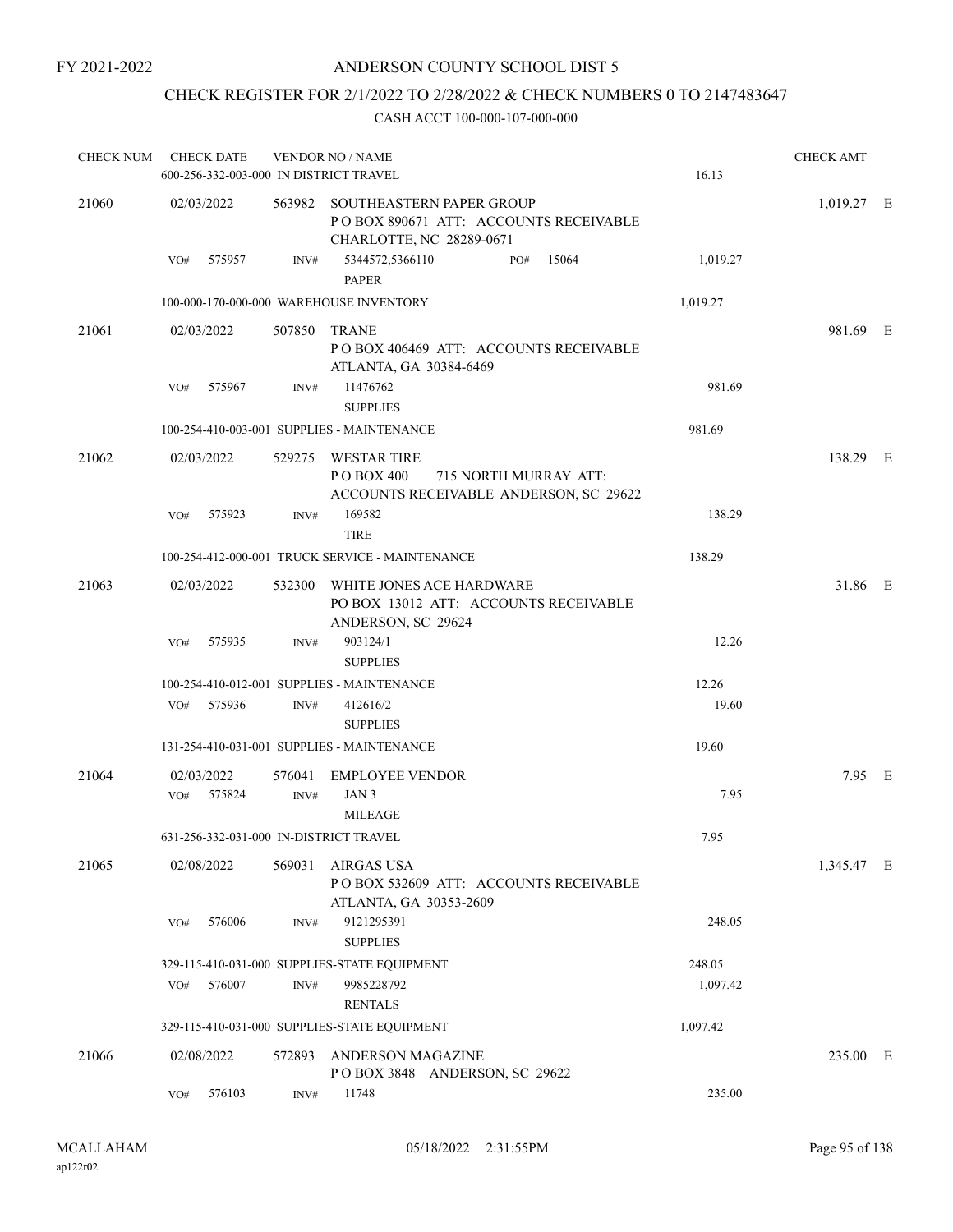### CHECK REGISTER FOR 2/1/2022 TO 2/28/2022 & CHECK NUMBERS 0 TO 2147483647

| <b>CHECK NUM</b> | <b>CHECK DATE</b>                        |                | <b>VENDOR NO / NAME</b>                                                                                      |          | <b>CHECK AMT</b> |  |
|------------------|------------------------------------------|----------------|--------------------------------------------------------------------------------------------------------------|----------|------------------|--|
|                  |                                          |                | <b>MARCH-APRIL ADS</b>                                                                                       |          |                  |  |
|                  | 100-263-360-000-000 PRINTING AND BINDING |                |                                                                                                              | 235.00   |                  |  |
| 21067            | 02/08/2022                               | 566562         | ANDERSON OUTDOOR POWER EQUIPMENT<br>110 MIRACLE MILE DRIVE ATT: ACCOUNTS<br>RECEIVABLE ANDERSON, SC 29621    |          | 149.24 E         |  |
|                  | 576010<br>VO#                            | INV#           | 43296<br><b>SUPPLIES</b>                                                                                     | 149.24   |                  |  |
|                  |                                          |                | 100-254-410-000-001 MAINT. SUPPLIES-STRUCTURES                                                               | 149.24   |                  |  |
| 21068            | 02/08/2022<br>576090<br>VO#              | 574534<br>INV# | <b>EMPLOYEE VENDOR</b><br><b>CAREER FAIR</b><br>REIMBURSEMENT                                                | 60.25    | 60.25 E          |  |
|                  | 802-221-410-000-005 MEETING SUPPLIES     |                |                                                                                                              | 60.25    |                  |  |
| 21069            | 02/08/2022<br>576091<br>VO#              | 536325<br>INV# | <b>EMPLOYEE VENDOR</b><br><b>BBALL MEAL</b><br>REIMBURSEMENT                                                 | 154.86   | 154.86 E         |  |
|                  |                                          |                | 720-271-660-020-751 BASKETBALL BOYS EXPENSE                                                                  | 154.86   |                  |  |
| 21070            | 02/08/2022                               | 201391         | <b>BLICK ART MATERIALS</b><br>6910 EAGLE WAY CHICAGO, IL 60670-1069                                          |          | 1,245.20 E       |  |
|                  | 576104<br>VO#                            | INV#           | 7939947<br><b>GLENVIEW</b>                                                                                   | 1,245.20 |                  |  |
|                  | 100-113-410-020-ART ART SUPPLIES         |                |                                                                                                              | 1,245.20 |                  |  |
| 21071            | 02/08/2022<br>576093<br>VO#              | 143760<br>INV# | EMPLOYEE VENDOR<br><b>STAFF LUNCH</b><br>REIMBURSEMENT                                                       | 358.91   | 358.91 E         |  |
|                  | 802-111-410-011-001 BOOK STUDY SUPPLIES  |                |                                                                                                              | 358.91   |                  |  |
| 21072            | 02/08/2022                               | 564176         | BSN SPORTS, LLC<br>PO BOX 841393 DALLAS, TX 75284-1393                                                       |          | 856.04 E         |  |
|                  | VO#<br>576073                            | INV#           | 915787567<br><b>CONCORD ELEM</b>                                                                             | 856.04   |                  |  |
|                  | 937-113-410-009-000 SUPPLIES             |                |                                                                                                              | 856.04   |                  |  |
| 21073            | 02/08/2022                               |                | 155900 CAROLINA BIOLOGICAL SUPPLY<br>POBOX 60232 ATT: ACCOUNTS RECEIVABLE<br><b>CHARLOTTE, NC 28260-0232</b> |          | 169.53 E         |  |
|                  | 576012<br>VO#                            | INV#           | 51587598<br>15523<br>PO#<br><b>SUPPLIES</b>                                                                  | 169.53   |                  |  |
|                  |                                          |                | 329-115-410-031-000 SUPPLIES-STATE EQUIPMENT                                                                 | 169.53   |                  |  |
| 21074            | 02/08/2022<br>575995<br>VO#              | 575543<br>INV# | <b>EMPLOYEE VENDOR</b><br><b>JAN 2022</b><br><b>MILEAGE</b>                                                  | 44.80    | 44.80 E          |  |
|                  |                                          |                | 706-271-660-006-411 MISCELLANEOUS EXPENSE                                                                    | 44.80    |                  |  |
| 21075            | 02/08/2022<br>576000<br>VO#              | 159050<br>INV# | <b>EMPLOYEE VENDOR</b><br>PE SUPPLIES<br>REIMBURSEMENT                                                       | 1,632.17 | 1,632.17 E       |  |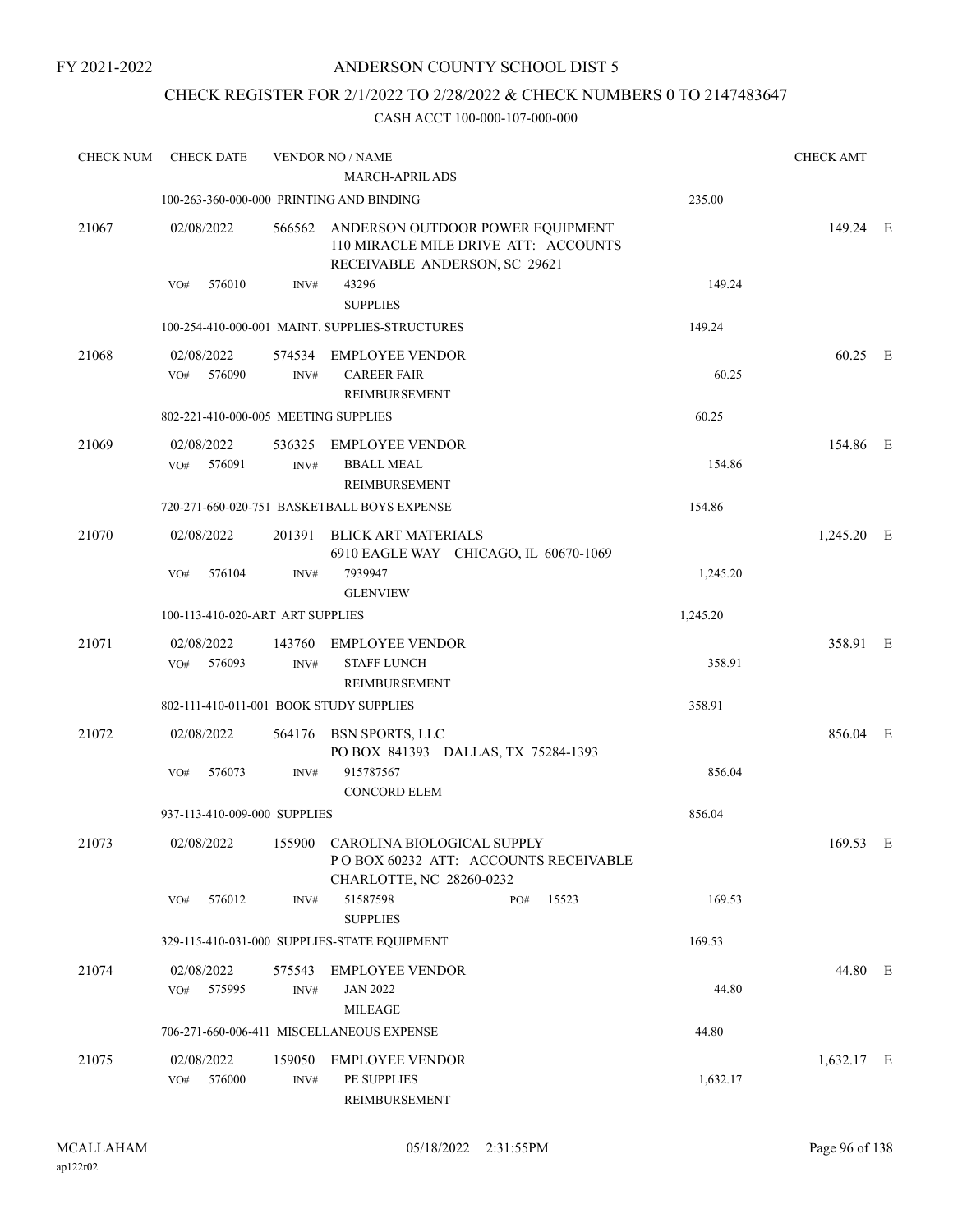### CHECK REGISTER FOR 2/1/2022 TO 2/28/2022 & CHECK NUMBERS 0 TO 2147483647

| CHECK NUM |     | <b>CHECK DATE</b>                                                                            |                | <b>VENDOR NO / NAME</b>                                                                                                  |     |       |                              | <b>CHECK AMT</b> |  |
|-----------|-----|----------------------------------------------------------------------------------------------|----------------|--------------------------------------------------------------------------------------------------------------------------|-----|-------|------------------------------|------------------|--|
|           |     | 937-113-410-009-000 SUPPLIES                                                                 |                |                                                                                                                          |     |       | 1,632.17                     |                  |  |
| 21076     | VO# | 02/08/2022<br>575998                                                                         | INV#           | 575730 EMPLOYEE VENDOR<br><b>CAPSTONE PROJ</b><br>REIMBURSEMENT                                                          |     |       | 122.52                       | 122.52 E         |  |
|           |     |                                                                                              |                | 731-271-660-031-869 DIGITAL ARTS & DESIGN EXPENSE                                                                        |     |       | 122.52                       |                  |  |
| 21077     | VO# | 02/08/2022<br>576004                                                                         | INV#           | 577165 EMPLOYEE VENDOR<br><b>WALGREENS</b><br><b>REIMBURSEMENT</b>                                                       |     |       | 7.35                         | $7.35$ E         |  |
|           |     | 100-266-410-000-000 SUPPLIES                                                                 |                |                                                                                                                          |     |       | 7.35                         |                  |  |
| 21078     |     | 02/08/2022                                                                                   |                | 572679 DEFENDER SERVICES, INC.<br>PO BOX 1775 COLUMBIA, SC 29202                                                         |     |       |                              | 369.92 E         |  |
|           | VO# | 576018                                                                                       | $\text{INV}\#$ | 1011931<br><b>ADULT ED</b>                                                                                               | PO# | 15244 | 369.92                       |                  |  |
|           |     |                                                                                              |                | 100-181-312-023-000 PURCHASED SERVICES                                                                                   |     |       | 369.92                       |                  |  |
| 21079     |     | 02/08/2022<br>VO# 576001                                                                     | INV#           | 226585 EMPLOYEE VENDOR<br><b>PUBLIX</b><br>REIMBURSEMENT                                                                 |     |       | 14.41                        | 14.41 E          |  |
|           |     |                                                                                              |                | 705-271-660-005-411 MISCELLANEOUS EXPENSE                                                                                |     |       | 14.41                        |                  |  |
| 21080     |     | 02/08/2022                                                                                   |                | 569871 FOLLETT SCHOOL SOLUTIONS, INC<br>91826 COLLECTION CENTER DRIVE ATT: ACCOUNTS<br>RECEIVABLE CHICAGO, IL 60693-0918 |     |       |                              | 2,319.60 E       |  |
|           | VO# | 576019                                                                                       | INV#           | 393175F<br>CONCORD                                                                                                       |     |       | 23.19                        |                  |  |
|           |     | 100-222-410-009-000 SUPPLIES                                                                 |                |                                                                                                                          |     |       | 23.19                        |                  |  |
|           | VO# | 576108                                                                                       | INV#           | 394105<br><b>ROBERT ANDERSON</b>                                                                                         | PO# | 15573 | 489.28                       |                  |  |
|           |     | 100-222-410-006-000 SUPPLIES<br>100-222-410-006-000 SUPPLIES                                 |                |                                                                                                                          |     |       | 286.79<br>202.49             |                  |  |
|           |     | VO# 576109                                                                                   | INV#           | 354253<br>ROBERT ANDERSON                                                                                                | PO# | 15274 | 1,807.13                     |                  |  |
|           |     | 100-222-410-006-000 SUPPLIES<br>100-222-410-006-000 SUPPLIES<br>100-222-410-006-000 SUPPLIES |                |                                                                                                                          |     |       | 254.09<br>477.39<br>1,075.65 |                  |  |
| 21081     |     | 02/08/2022                                                                                   |                | 237555 FORMS & SUPPLY<br>POBOX 563953 ATT: ACCOUNTS RECEIVABLE<br>CHARLOTTE, NC 28256                                    |     |       |                              | 1,037.40 E       |  |
|           | VO# | 576020                                                                                       | INV#           | 6024376<br>CONCORD                                                                                                       |     |       | 103.89                       |                  |  |
|           |     | 100-233-410-009-000 SUPPLIES                                                                 |                |                                                                                                                          |     |       | 103.89                       |                  |  |
|           | VO# | 576021                                                                                       | INV#           | 6006268<br><b>SUPPLIES</b>                                                                                               | PO# | 15720 | 658.05                       |                  |  |
|           |     |                                                                                              |                | 329-115-410-031-000 SUPPLIES-STATE EQUIPMENT                                                                             |     |       | 658.05                       |                  |  |
|           | VO# | 576022                                                                                       | INV#           | 6019276<br><b>SUPPLIES</b>                                                                                               |     |       | 114.98                       |                  |  |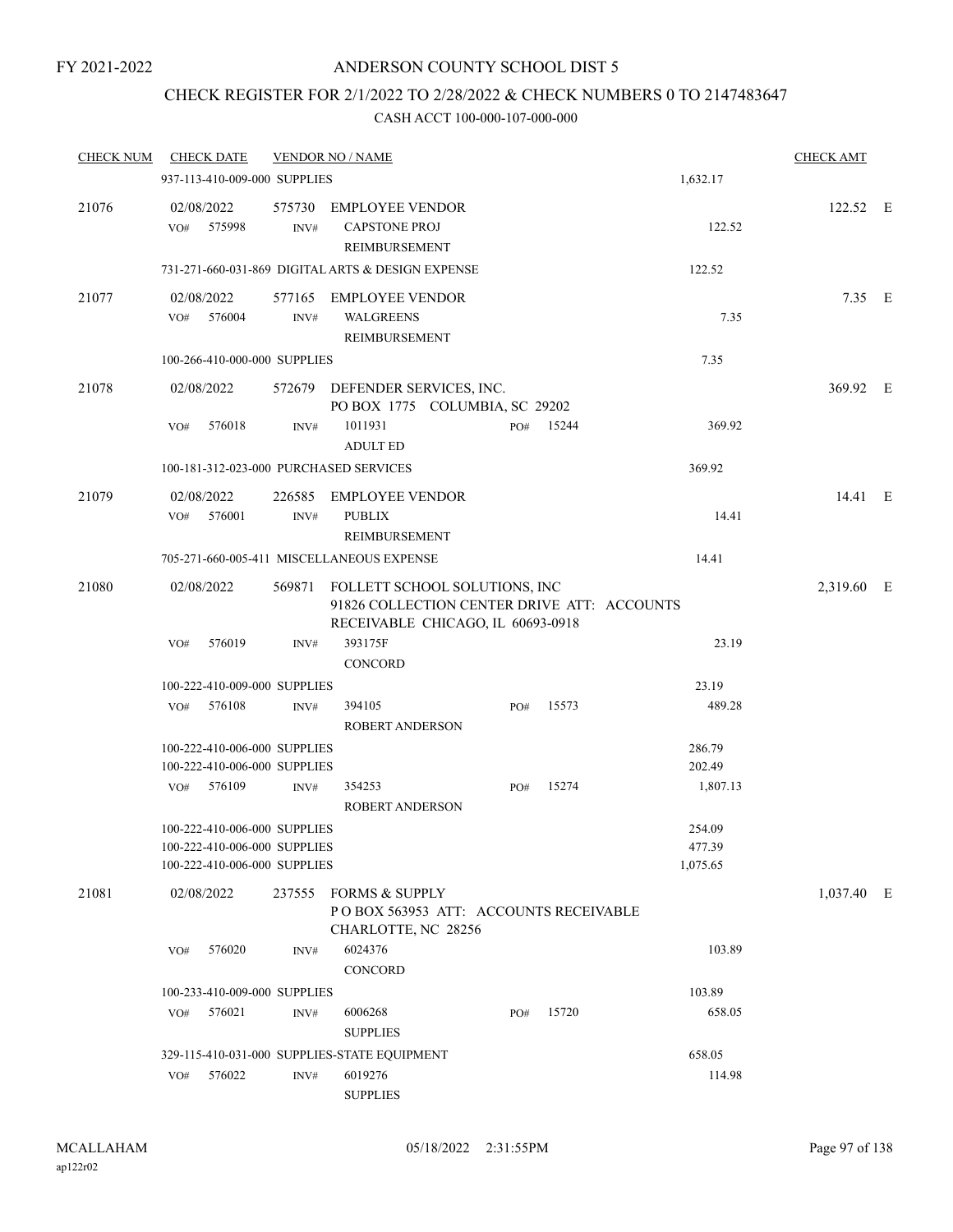### CHECK REGISTER FOR 2/1/2022 TO 2/28/2022 & CHECK NUMBERS 0 TO 2147483647

| <b>CHECK NUM</b> |     | <b>CHECK DATE</b>            |      | <b>VENDOR NO / NAME</b>                                                     |        | <b>CHECK AMT</b> |  |
|------------------|-----|------------------------------|------|-----------------------------------------------------------------------------|--------|------------------|--|
|                  |     | 100-112-410-011-000 SUPPLIES |      |                                                                             | 114.98 |                  |  |
|                  | VO# | 576110                       | INV# | 6020993                                                                     | 71.68  |                  |  |
|                  |     |                              |      | <b>SUPPLIES</b>                                                             |        |                  |  |
|                  |     | 100-252-410-000-000 SUPPLIES |      |                                                                             | 71.68  |                  |  |
|                  | VO# | 576111                       | INV# | 6025514                                                                     | 88.80  |                  |  |
|                  |     |                              |      | <b>SUPPLIES</b>                                                             |        |                  |  |
|                  |     | 100-233-410-014-000 SUPPLIES |      |                                                                             | 88.80  |                  |  |
| 21082            |     | 02/08/2022                   |      | 243860 EMPLOYEE VENDOR                                                      |        | 78.93 E          |  |
|                  |     | VO# 576097                   | INV# | <b>SAKURA</b>                                                               | 78.93  |                  |  |
|                  |     |                              |      | <b>REIMBURSEMENT</b>                                                        |        |                  |  |
|                  |     |                              |      | 720-271-660-020-411 MISCELLANEOUS EXPENSE                                   | 78.93  |                  |  |
| 21083            |     | 02/08/2022                   |      | 251600 GOPHER SPORT                                                         |        | 202.52 E         |  |
|                  |     |                              |      | POBOX 1450 NW5634 ATT: ACCOUNTS                                             |        |                  |  |
|                  |     |                              |      | RECEIVABLE MINNEAPOLIS, MN 55485-5634                                       |        |                  |  |
|                  | VO# | 576112                       | INV# | 127726                                                                      | 202.52 |                  |  |
|                  |     |                              |      | <b>NORTH POINTE</b>                                                         |        |                  |  |
|                  |     | 937-113-410-013-000 SUPPLIES |      |                                                                             | 202.52 |                  |  |
| 21084            |     | 02/08/2022                   |      | 573279 HERSHEY CREAMERY COMPANY<br>710 CORPORATE CIRCLE SALISBURY, NC 28145 |        | 747.99 E         |  |
|                  | VO# | 576024                       |      | 0017429434                                                                  | 279.27 |                  |  |
|                  |     |                              | INV# |                                                                             |        |                  |  |
|                  |     |                              |      | <b>NEVITT FOREST</b>                                                        |        |                  |  |
|                  |     |                              |      | 712-271-660-012-391 ICE CREAM SALES EXPENSE                                 | 279.27 |                  |  |
|                  | VO# | 576114                       | INV# | 0017405921                                                                  | 468.72 |                  |  |
|                  |     |                              |      | <b>NORTH POINTE</b>                                                         |        |                  |  |
|                  |     |                              |      | 713-271-660-013-391 ICE CREAM SALES EXPENSE                                 | 468.72 |                  |  |
| 21085            |     | 02/08/2022                   |      | 272800 HOUSE OF TROPHIES                                                    |        | 22.47 E          |  |
|                  |     |                              |      | 616 NORTH MURRAY AVENUE ATT: ACCOUNTS<br>RECEIVABLE ANDERSON, SC 29625-4311 |        |                  |  |
|                  | VO# | 576026                       | INV# | 33130                                                                       | 22.47  |                  |  |
|                  |     |                              |      | <b>CONCORD ELEM</b>                                                         |        |                  |  |
|                  |     |                              |      | 709-271-660-009-201 MISCELLANEOUS EXPENSE                                   | 22.47  |                  |  |
| 21086            |     | 02/08/2022                   |      | 573252 EMPLOYEE VENDOR                                                      |        | 118.27 E         |  |
|                  | VO# | 575997                       | INV# | NOV - JAN<br><b>MILEAGE</b>                                                 | 118.27 |                  |  |
|                  |     |                              |      | 394-114-332-000-000 IN-DISTRICT TRAVEL                                      | 118.27 |                  |  |
|                  |     |                              |      |                                                                             |        |                  |  |
| 21087            |     | 02/08/2022                   |      | 299250 EMPLOYEE VENDOR                                                      |        | 70.14 E          |  |
|                  | VO# | 576098                       | INV# | <b>DEMCO</b>                                                                | 70.14  |                  |  |
|                  |     |                              |      | <b>REIMBURSEMENT</b>                                                        |        |                  |  |
|                  |     |                              |      | 707-190-660-007-305 LIBRARY EXPENSE                                         | 70.14  |                  |  |
| 21088            |     | 02/08/2022                   |      | 563608 JW PEPPER & SON, INC                                                 |        | 146.62 E         |  |
|                  |     |                              |      | POBOX 642 ATT: ACCOUNTS RECEIVABLE EXTON,                                   |        |                  |  |
|                  |     |                              |      | PA 19341                                                                    |        |                  |  |
|                  | VO# | 576028                       | INV# | 363999991                                                                   | 125.48 |                  |  |
|                  |     |                              |      | SOUTHWOOD                                                                   |        |                  |  |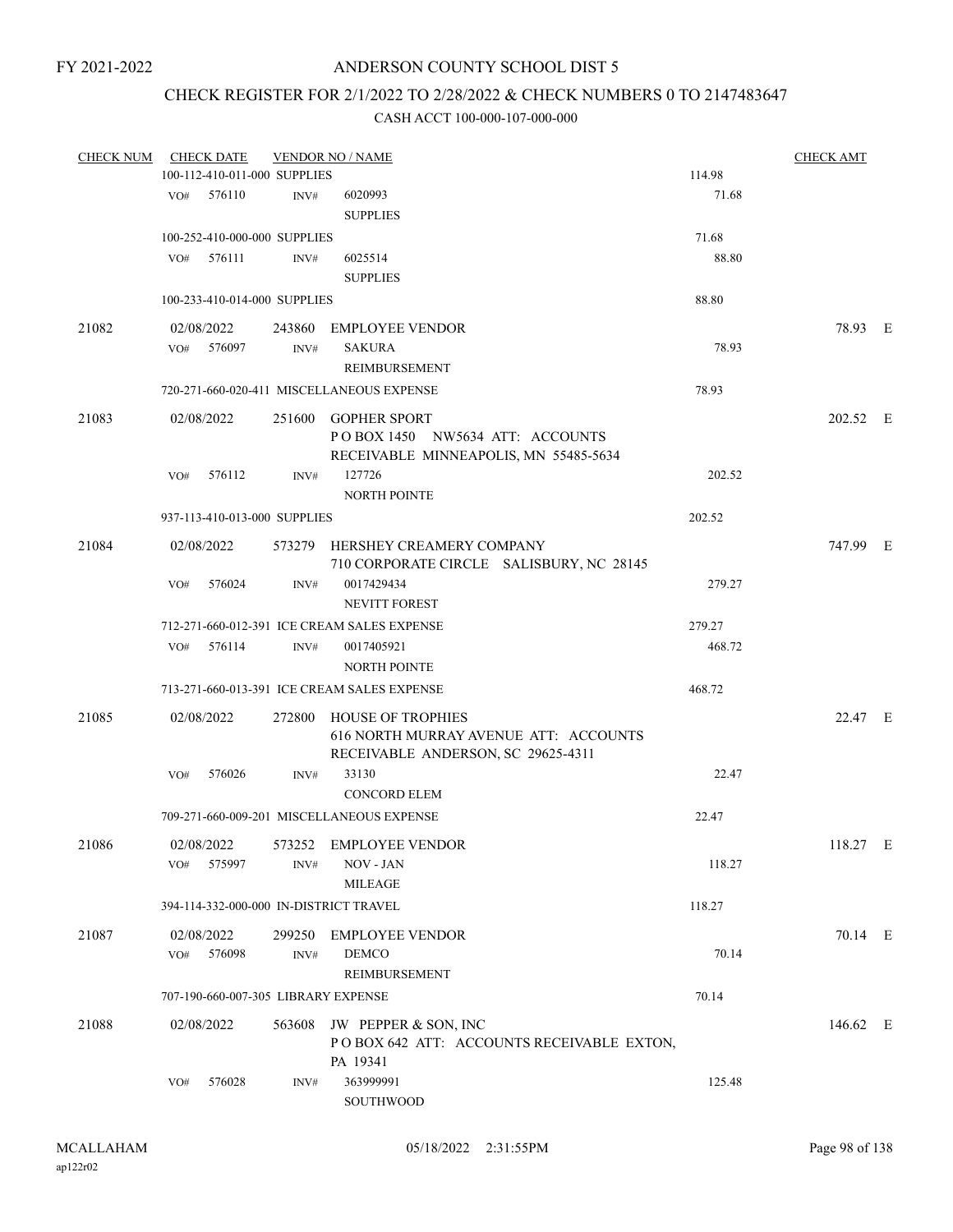### CHECK REGISTER FOR 2/1/2022 TO 2/28/2022 & CHECK NUMBERS 0 TO 2147483647

| <b>CHECK NUM</b> | <b>CHECK DATE</b>                      |                | <b>VENDOR NO / NAME</b>                                        |     |           |          | <b>CHECK AMT</b> |  |
|------------------|----------------------------------------|----------------|----------------------------------------------------------------|-----|-----------|----------|------------------|--|
|                  | 100-114-410-021-COB SUPPLIES           |                |                                                                |     |           | 125.48   |                  |  |
|                  | 576029<br>VO#                          | INV#           | 364003786<br>SOUTHWOOD                                         |     |           | 3.90     |                  |  |
|                  |                                        |                | 100-113-410-005-COB CHORUS, ORCHESTRA & BAND                   |     |           | 3.90     |                  |  |
|                  | 576030<br>VO#                          | INV#           | 364000914<br><b>MCCANTS</b>                                    |     |           | 17.24    |                  |  |
|                  |                                        |                | 100-113-410-005-COB CHORUS, ORCHESTRA & BAND                   |     |           | 17.24    |                  |  |
| 21089            | 02/08/2022<br>576096<br>VO#            | INV#           | 574698 EMPLOYEE VENDOR<br><b>RUGZA LUNCH</b>                   |     |           | 23.42    | 23.42 E          |  |
|                  |                                        |                | REIMBURSEMENT                                                  |     |           |          |                  |  |
|                  |                                        |                | 713-271-660-013-201 MISCELLANEOUS EXPENSE                      |     |           | 23.42    |                  |  |
| 21090            | 02/08/2022<br>576100<br>VO#            | 345710<br>INV# | <b>EMPLOYEE VENDOR</b><br>FEB <sub>2</sub><br><b>ROCK HILL</b> |     |           | 153.60   | 153.60 E         |  |
|                  |                                        |                | 802-264-333-000-000 TRAVEL - RECRUITMENT FAIRS                 |     |           | 153.60   |                  |  |
| 21091            | 02/08/2022<br>VO# 576005               | 577103<br>INV# | <b>EMPLOYEE VENDOR</b><br>DEC - JAN                            |     |           | 81.98    | 81.98 E          |  |
|                  |                                        |                | MILEAGE                                                        |     |           |          |                  |  |
|                  | 100-211-332-001-000 IN-DISTRICT TRAVEL |                |                                                                |     |           | 81.98    |                  |  |
| 21092            | 02/08/2022<br>VO# 576089               | INV#           | 574772 EMPLOYEE VENDOR<br><b>COSTUMES</b><br>REIMBURSEMENT     |     |           | 1,711.58 | 1,711.58 E       |  |
|                  | 817-112-410-014-000 SUPPLIES           |                |                                                                |     |           | 1,711.58 |                  |  |
| 21093            | 02/08/2022                             | 363600         | <b>EMPLOYEE VENDOR</b>                                         |     |           |          | 99.68 E          |  |
|                  | 576099<br>VO#                          | INV#           | FEB <sub>4</sub><br><b>COLUMBIA</b>                            |     |           | 99.68    |                  |  |
|                  | 202-223-333-000-000 TRAVEL - ADMIN     |                |                                                                |     |           | 99.68    |                  |  |
| 21094            | 02/08/2022                             |                | 574388 NAPA AUTO PARTS<br>508 SOUTH MAIN ST ANDERSON, SC 29624 |     |           |          | 1,148.86 E       |  |
|                  | 576036<br>VO#                          | INV#           | 842754<br><b>BATTERIES</b>                                     |     | PO# 15830 | 1,148.86 |                  |  |
|                  |                                        |                | 100-255-323-000-000 CONTRACTED SERVICES                        |     |           | 1,148.86 |                  |  |
| 21095            | 02/08/2022                             |                | 389900 OFFICE DEPOT<br>POBOX 1413 CHARLOTTE, NC 28201-1413     |     |           |          | 448.76 E         |  |
|                  | 576037<br>VO#                          | INV#           | 211678690001<br><b>SUPPLIES</b>                                | PO# | 15649     | 24.91    |                  |  |
|                  | 100-233-410-000-000 SUPPLIES           |                |                                                                |     |           | 24.91    |                  |  |
|                  | 576038<br>VO#                          | INV#           | 211672021001<br><b>SUPPLIES</b>                                | PO# | 15649     | 49.21    |                  |  |
|                  | 100-233-410-000-000 SUPPLIES           |                |                                                                |     |           | 49.21    |                  |  |
|                  | VO# 576039                             | INV#           | 211678824001<br><b>SUPPLIES</b>                                | PO# | 15649     | 53.49    |                  |  |
|                  | 100-233-410-000-000 SUPPLIES           |                |                                                                |     |           | 53.49    |                  |  |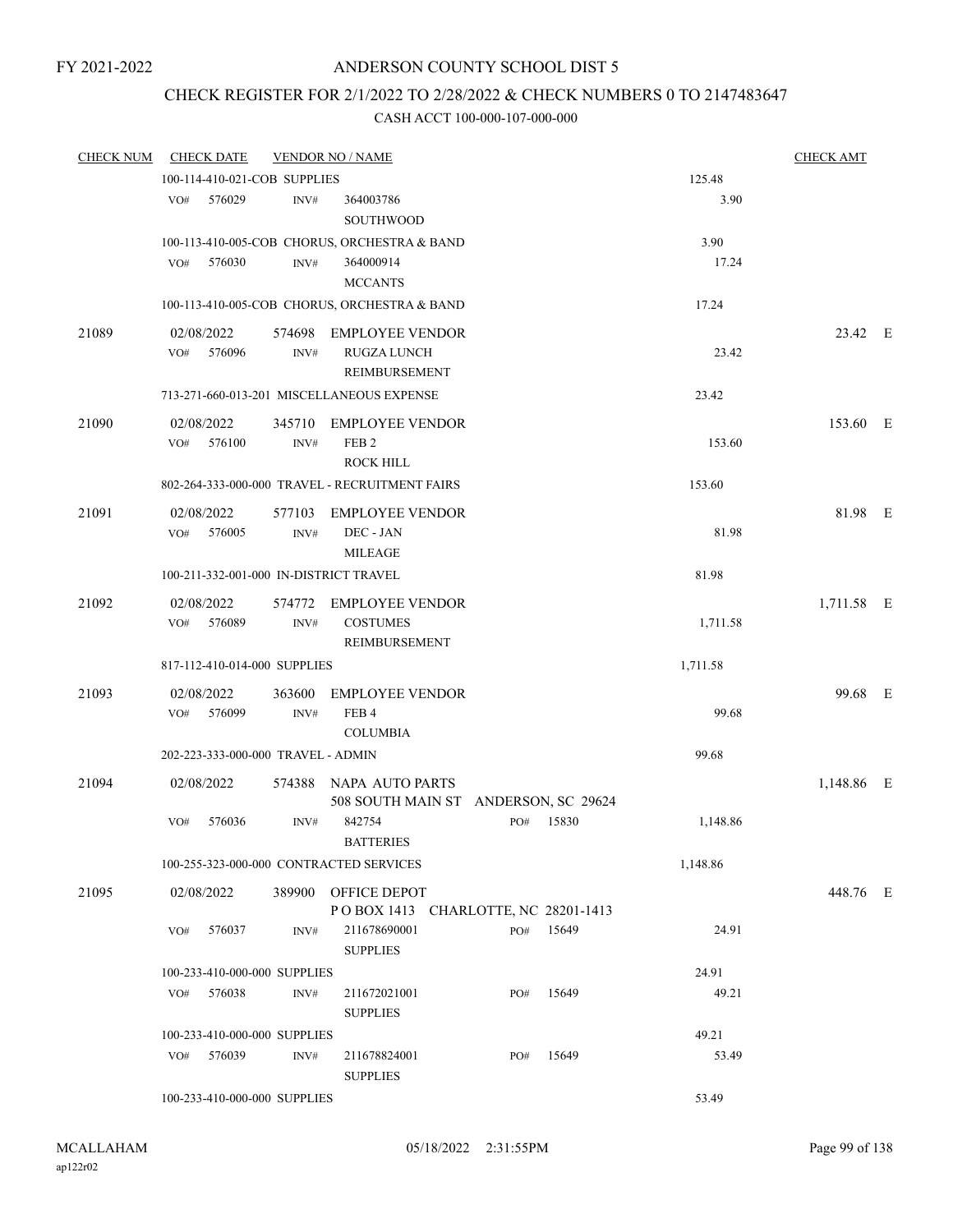# CHECK REGISTER FOR 2/1/2022 TO 2/28/2022 & CHECK NUMBERS 0 TO 2147483647

| <b>CHECK NUM</b> |                 | <b>CHECK DATE</b>            |        | <b>VENDOR NO / NAME</b>                                                                         |     |       |          | <b>CHECK AMT</b> |   |
|------------------|-----------------|------------------------------|--------|-------------------------------------------------------------------------------------------------|-----|-------|----------|------------------|---|
|                  | VO <sub>#</sub> | 576040                       | INV#   | 211678700001<br><b>SUPPLIES</b>                                                                 | PO# | 15649 | 63.52    |                  |   |
|                  |                 | 100-233-410-000-000 SUPPLIES |        |                                                                                                 |     |       | 63.52    |                  |   |
|                  | VO#             | 576041                       | INV#   | 221768456002<br><b>SUPPLIES</b>                                                                 | PO# | 15748 | 8.07     |                  |   |
|                  |                 |                              |        | 100-221-410-000-TST SUPPLIES-TESTING                                                            |     |       | 8.07     |                  |   |
|                  | VO#             | 576042                       | INV#   | 221768456001<br><b>SUPPLIES</b>                                                                 | PO# | 15748 | 160.63   |                  |   |
|                  |                 |                              |        | 100-221-410-000-TST SUPPLIES-TESTING                                                            |     |       | 160.63   |                  |   |
|                  | VO#             | 576117                       | INV#   | 213426202001<br><b>SUPPLIES</b>                                                                 |     |       | 21.40    |                  |   |
|                  |                 |                              |        | 713-271-660-013-201 MISCELLANEOUS EXPENSE                                                       |     |       | 21.40    |                  |   |
|                  | VO#             | 576118                       | INV#   | 219152805002<br><b>SUPPLIES</b>                                                                 |     |       | 12.69    |                  |   |
|                  |                 |                              |        | 713-271-660-013-201 MISCELLANEOUS EXPENSE                                                       |     |       | 12.69    |                  |   |
|                  | VO#             | 576119                       | INV#   | 213622146001<br><b>SUPPLIES</b>                                                                 |     |       | 54.84    |                  |   |
|                  |                 |                              |        | 724-271-660-024-410 GENERAL ADMINISTRATION EXPENSE                                              |     |       | 54.84    |                  |   |
| 21096            |                 | 02/08/2022                   |        | 391100 OLD STONE TRACTOR CO, INC<br>PO BOX 13565 ATT: ACCOUNTS RECEIVABLE<br>ANDERSON, SC 29624 |     |       |          | $17.16$ E        |   |
|                  | VO#             | 576043                       | INV#   | 05977<br><b>REPAIR PARTS</b>                                                                    |     |       | 17.16    |                  |   |
|                  |                 |                              |        | 100-254-410-000-001 MAINT. SUPPLIES-STRUCTURES                                                  |     |       | 17.16    |                  |   |
| 21097            |                 | 02/08/2022                   | 574722 | <b>EMPLOYEE VENDOR</b>                                                                          |     |       |          | 302.87 E         |   |
|                  | VO#             | 575999                       | INV#   | <b>SWORD</b><br>REIMBURSEMENT                                                                   |     |       | 45.90    |                  |   |
|                  |                 |                              |        | 721-190-660-021-411 MISCELLANEOUS EXPENSE                                                       |     |       | 45.90    |                  |   |
|                  | VO#             | 576002                       | INV#   | <b>LOWES</b><br>REIMBURSEMENT                                                                   |     |       | 256.97   |                  |   |
|                  |                 | 309-113-410-021-000 SUPPLIES |        |                                                                                                 |     |       | 256.97   |                  |   |
| 21098            |                 | 02/08/2022                   |        | 574687 PRIORITY ONE SECURITY<br>PO BOX 36 MAULDIN, SC 29662                                     |     |       |          | 1,282.00         | E |
|                  | VO#             | 576047                       | INV#   | 2206188<br><b>FEB SERVICE</b>                                                                   | PO# | 14898 | 1,282.00 |                  |   |
|                  |                 |                              |        | 100-254-323-000-400 CONTRACT SRVS.-HVAC                                                         |     |       | 92.00    |                  |   |
|                  |                 |                              |        | 100-254-323-001-400 CONTR SERV-HVAC/ELECT/PLUMBING                                              |     |       | 46.00    |                  |   |
|                  |                 |                              |        | 100-254-323-002-400 CONTR SERV-HVAC/ELECT/PLUMBING                                              |     |       | 168.00   |                  |   |
|                  |                 |                              |        | 100-254-323-003-400 CONTR SERV-HVAC/ELECT/PLUMBING                                              |     |       | 102.00   |                  |   |
|                  |                 |                              |        | 100-254-323-005-400 CONTR SERV-HVAC/ELECT/PLUMBING                                              |     |       | 46.00    |                  |   |
|                  |                 |                              |        | 100-254-323-006-400 CONTR SERV-HVAC/ELECT/PLUMBING                                              |     |       | 69.00    |                  |   |
|                  |                 |                              |        | 100-254-323-007-400 CONTR SERV-HVAC/ELECT/PLUMBING                                              |     |       | 46.00    |                  |   |
|                  |                 |                              |        | 100-254-323-008-400 CONTR SERV-HVAC/ELECT/PLUMBING                                              |     |       | 46.00    |                  |   |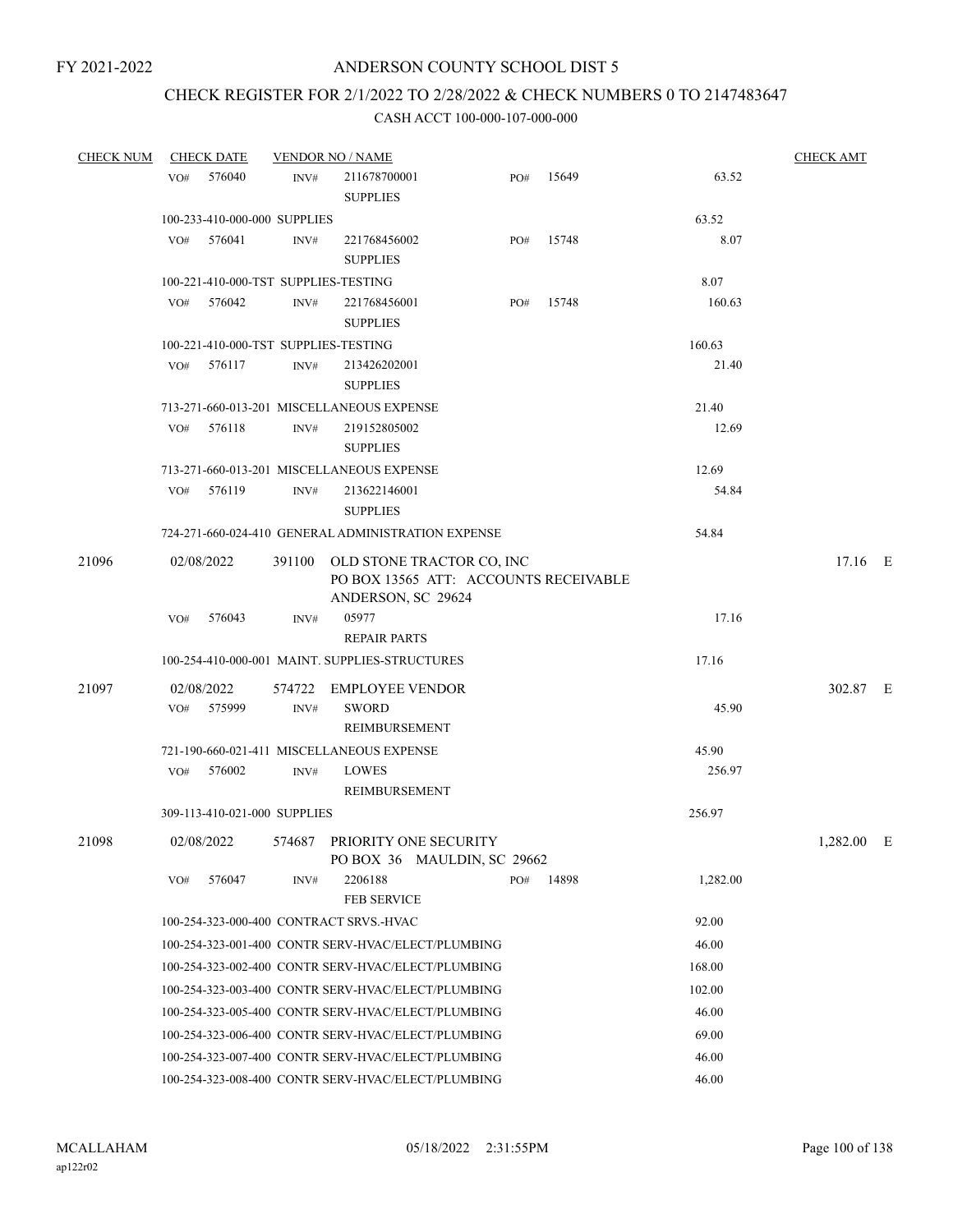### CHECK REGISTER FOR 2/1/2022 TO 2/28/2022 & CHECK NUMBERS 0 TO 2147483647

| <b>CHECK NUM</b> | <b>CHECK DATE</b>                         |                | <b>VENDOR NO / NAME</b>                                                                   |     |       |          | <b>CHECK AMT</b> |  |
|------------------|-------------------------------------------|----------------|-------------------------------------------------------------------------------------------|-----|-------|----------|------------------|--|
|                  |                                           |                | 100-254-323-009-400 CONTR SERV-HVAC/ELECT/PLUMBING                                        |     |       | 46.00    |                  |  |
|                  |                                           |                | 100-254-323-010-400 CONTR SERV-HVAC/ELECT/PLUMBING                                        |     |       | 46.00    |                  |  |
|                  |                                           |                | 100-254-323-011-400 CONTR SERV-HVAC/ELECT/PLUMBING                                        |     |       | 46.00    |                  |  |
|                  |                                           |                | 100-254-323-012-400 CONTR SERV-HVAC/ELECT/PLUMBING                                        |     |       | 46.00    |                  |  |
|                  |                                           |                | 100-254-323-013-400 CONTR SERV-HVAC/ELECT/PLUMBING                                        |     |       | 46.00    |                  |  |
|                  |                                           |                | 100-254-323-014-400 CONTR SERV-HVAC/ELECT/PLUMBING                                        |     |       | 46.00    |                  |  |
|                  |                                           |                | 100-254-323-015-400 CONTR SERV-HVAC/ELECT/PLUMBING                                        |     |       | 46.00    |                  |  |
|                  |                                           |                | 100-254-323-016-400 CONTR SERV-HVAC/ELECT/PLUMBING                                        |     |       | 46.00    |                  |  |
|                  |                                           |                | 100-254-323-017-400 CONTR SERV-HVAC/ELECT/PLUMBING                                        |     |       | 46.00    |                  |  |
|                  |                                           |                | 100-254-323-018-400 CONTR SERV-HVAC/ELECT/PLUMBING                                        |     |       | 46.00    |                  |  |
|                  |                                           |                | 100-254-323-019-400 CONTR SERV-HVAC/ELECT/PLUMBING                                        |     |       | 46.00    |                  |  |
|                  |                                           |                | 100-254-323-020-400 CONTR SERV-HVAC/ELECT/PLUMBING                                        |     |       | 46.00    |                  |  |
|                  |                                           |                | 100-254-323-021-400 CONTR SERV-HVAC/ELECT/PLUMBING                                        |     |       | 46.00    |                  |  |
|                  |                                           |                | 100-254-323-023-400 CONTR SERV.-HVAC/ELECT/PLUMBING                                       |     |       | 69.00    |                  |  |
| 21099            | 02/08/2022                                | 570443         | PROJECT LEAD THE WAY<br>3939 PRIORITY WAY SOUTH DRIVE SUITE 400<br>INDIANAPOLIS, IN 46240 |     |       |          | 57.75 E          |  |
|                  | 576048<br>VO#                             | INV#           | 313436<br><b>MCCANTS</b>                                                                  | PO# | 15182 | 57.75    |                  |  |
|                  | 207-116-410-005-006 SUPPLIES-IMPROVE PRGS |                |                                                                                           |     |       | 57.75    |                  |  |
| 21100            | 02/08/2022<br>VO#<br>576094               | 577035<br>INV# | <b>EMPLOYEE VENDOR</b><br><b>JAN 2022</b>                                                 |     |       | 9.52     | 9.52 E           |  |
|                  |                                           |                | <b>MILEAGE</b>                                                                            |     |       |          |                  |  |
|                  | 600-256-332-012-000 IN DISTRICT TRAVEL    |                |                                                                                           |     |       | 9.52     |                  |  |
| 21101            | 02/08/2022                                | 440950         | ROCHESTER 100 INC<br>POBOX 92801 ATT: ACCOUNTS RECEIVABLE<br>ROCHESTER, NY 14692          |     |       |          | $1,160.00$ E     |  |
|                  | 576052<br>VO#                             | INV#           | 006807<br><b>CENTERVILLE</b>                                                              | PO# | 15776 | 1,160.00 |                  |  |
|                  | 201-112-410-007-000 SUPPLIES              |                |                                                                                           |     |       | 1,160.00 |                  |  |
| 21102            | 02/08/2022<br>VO# 575994                  | INV#           | 576575 EMPLOYEE VENDOR<br><b>JAN 2022</b><br><b>MILEAGE</b>                               |     |       | 18.48    | 18.48 E          |  |
|                  | 100-252-333-000-001 GRANT WRITER TRAVEL   |                |                                                                                           |     |       | 18.48    |                  |  |
| 21103            | 02/08/2022                                |                | 576092 SECURITY CENTRAL<br>PO BOX 602371 CHARLOTTE, NC 28260-2371                         |     |       |          | 425.04 E         |  |
|                  | 576055<br>VO#                             | INV#           | SI002679300<br><b>SOUTHWOOD</b>                                                           |     |       | 425.04   |                  |  |
|                  |                                           |                | 100-254-323-021-400 CONTR SERV-HVAC/ELECT/PLUMBING                                        |     |       | 425.04   |                  |  |
| 21104            | 02/08/2022                                | 570059         | <b>SHARP BUSINESS SYSTEMS</b><br>DEPT 1216 PO BOX 121216 DALLAS, TX 75312-1216            |     |       |          | 130.96 E         |  |
|                  | 576056<br>VO#                             | INV#           | 9003657956<br><b>COPIES</b>                                                               |     |       | 95.55    |                  |  |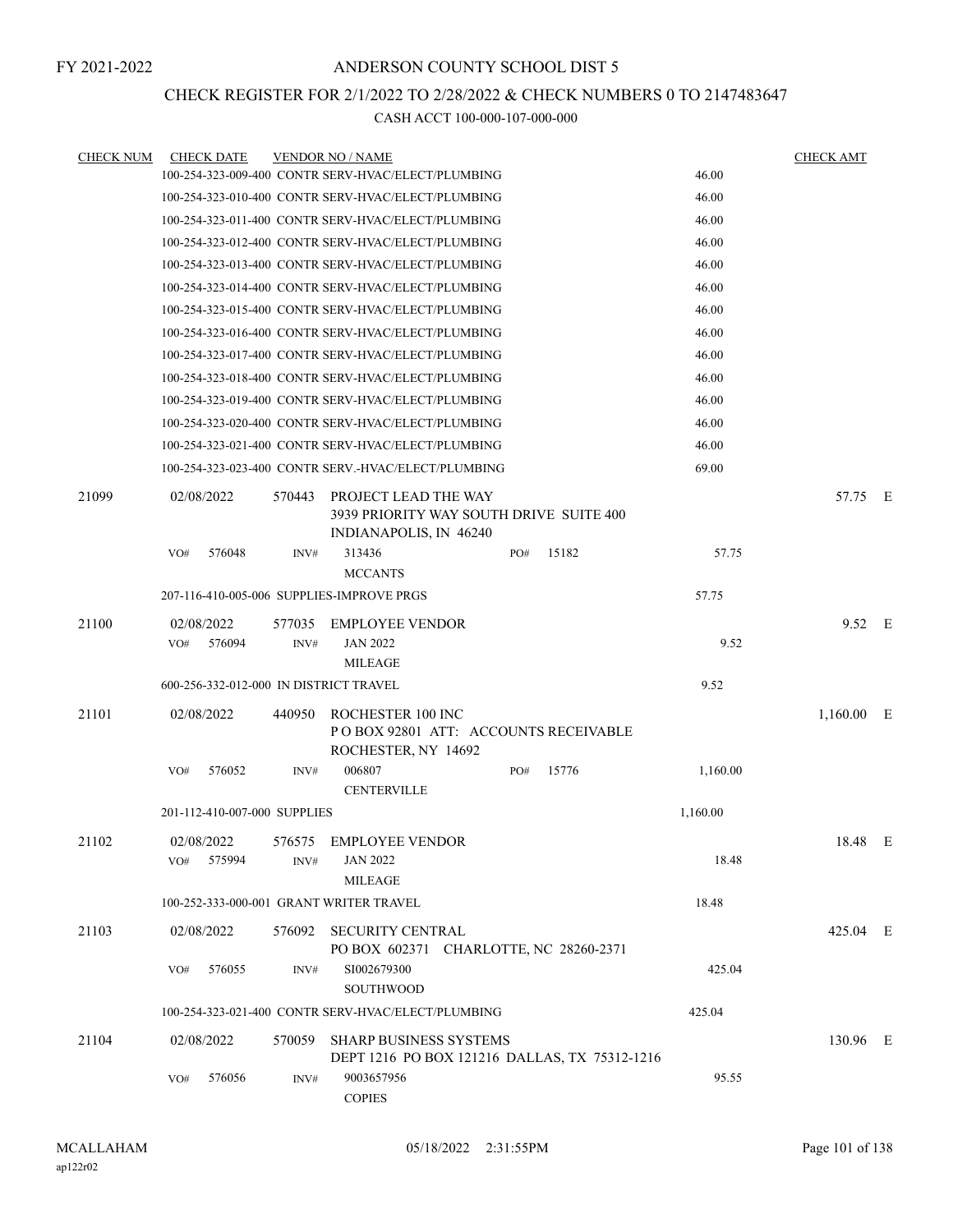### CHECK REGISTER FOR 2/1/2022 TO 2/28/2022 & CHECK NUMBERS 0 TO 2147483647

| <b>CHECK NUM</b> | <b>CHECK DATE</b>                         |        | <b>VENDOR NO / NAME</b>                                            |     |       |          | <b>CHECK AMT</b> |   |
|------------------|-------------------------------------------|--------|--------------------------------------------------------------------|-----|-------|----------|------------------|---|
|                  | 717-190-660-017-362 COPIER EXPENSE        |        |                                                                    |     |       | 95.55    |                  |   |
|                  | 576057<br>VO#                             | INV#   | 9003668727<br><b>COPIES</b>                                        | PO# | 14996 | 21.24    |                  |   |
|                  | 100-114-410-002-000 SUPPLIES              |        |                                                                    |     |       | 21.24    |                  |   |
|                  | 576125<br>VO#                             | INV#   | 9003668576<br><b>COPIER</b>                                        |     |       | 14.17    |                  |   |
|                  | 201-112-490-016-000 OTHER/COPIER COST     |        |                                                                    |     |       | 14.17    |                  |   |
| 21105            | 02/08/2022                                | 568682 | <b>SNA DEPOSITORY</b><br>PO BOX 719297 PHILADELPHIA, PA 19171-9297 |     |       |          | 5,232.00         | E |
|                  | 576124<br>VO#                             | INV#   | SC212022<br><b>DUES</b>                                            | PO# | 15837 | 5,232.00 |                  |   |
|                  | 600-256-640-000-000 DUES AND FEES         |        |                                                                    |     |       | 5,232.00 |                  |   |
| 21106            | 02/08/2022                                | 576642 | <b>EMPLOYEE VENDOR</b>                                             |     |       |          | 21.00 E          |   |
|                  | 576088<br>VO#                             | INV#   | <b>JAN 2022</b><br><b>MILEAGE</b>                                  |     |       | 21.00    |                  |   |
|                  | 600-256-332-012-000 IN DISTRICT TRAVEL    |        |                                                                    |     |       | 21.00    |                  |   |
| 21107            | 02/08/2022                                |        | 569789 UNIFIRST CORPORATION<br>PO BOX 650481 DALLAS, TX 75265-0481 |     |       |          | 404.07 E         |   |
|                  | VO#<br>576069                             | INV#   | ACCT 1578913<br><b>DUST MOPS</b>                                   | PO# | 14870 | 404.07   |                  |   |
|                  |                                           |        | 100-254-410-000-001 MAINT. SUPPLIES-STRUCTURES                     |     |       | 0.00     |                  |   |
|                  |                                           |        | 100-254-410-001-001 SUPPLIES - MAINTENANCE                         |     |       | 8.34     |                  |   |
|                  |                                           |        | 100-254-410-002-001 SUPPLIES - MAINTENANCE                         |     |       | 27.08    |                  |   |
|                  |                                           |        | 100-254-410-003-001 SUPPLIES - MAINTENANCE                         |     |       | 29.86    |                  |   |
|                  |                                           |        | 100-254-410-005-001 SUPPLIES - MAINTENANCE                         |     |       | 20.89    |                  |   |
|                  |                                           |        | 100-254-410-006-001 SUPPLIES - MAINTENANCE                         |     |       | 28.19    |                  |   |
|                  |                                           |        | 100-254-410-007-001 SUPPLIES - MAINTENANCE                         |     |       | 21.71    |                  |   |
|                  |                                           |        | 100-254-410-008-001 SUPPLIES - MAINTENANCE                         |     |       | 20.70    |                  |   |
|                  |                                           |        | 100-254-410-009-001 SUPPLIES - MAINTENANCE                         |     |       | 15.71    |                  |   |
|                  |                                           |        | 100-254-410-010-001 SUPPLIES - MAINTENANCE                         |     |       | 9.21     |                  |   |
|                  |                                           |        | 100-254-410-011-001 SUPPLIES - MAINTENANCE                         |     |       | 18.86    |                  |   |
|                  |                                           |        | 100-254-410-012-001 SUPPLIES - MAINTENANCE                         |     |       | 9.38     |                  |   |
|                  |                                           |        | 100-254-410-013-001 SUPPLIES - MAINTENANCE                         |     |       | 15.46    |                  |   |
|                  |                                           |        | 100-254-410-014-001 SUPPLIES - MAINTENANCE                         |     |       | 14.21    |                  |   |
|                  |                                           |        | 100-254-410-015-001 SUPPLIES - MAINTENANCE                         |     |       | 11.71    |                  |   |
|                  |                                           |        | 100-254-410-016-001 SUPPLIES - MAINTENANCE                         |     |       | 11.71    |                  |   |
|                  | 100-254-410-017-001 SUPPLIES - MANTENANCE |        |                                                                    |     |       | 27.38    |                  |   |
|                  |                                           |        | 100-254-410-018-001 SUPPLIES - MAINTENANCE                         |     |       | 14.61    |                  |   |
|                  |                                           |        | 100-254-410-019-001 SUPPLIES - MAINTENANCE                         |     |       | 18.75    |                  |   |
|                  |                                           |        | 100-254-410-020-001 SUPPLIES - MAINTENANCE                         |     |       | 16.96    |                  |   |
|                  |                                           |        | 100-254-410-021-001 SUPPLIES - MAINTENANCE                         |     |       | 23.95    |                  |   |
|                  | 100-254-410-023-001 SUPPLIES-MAINTENANCE  |        |                                                                    |     |       | 7.59     |                  |   |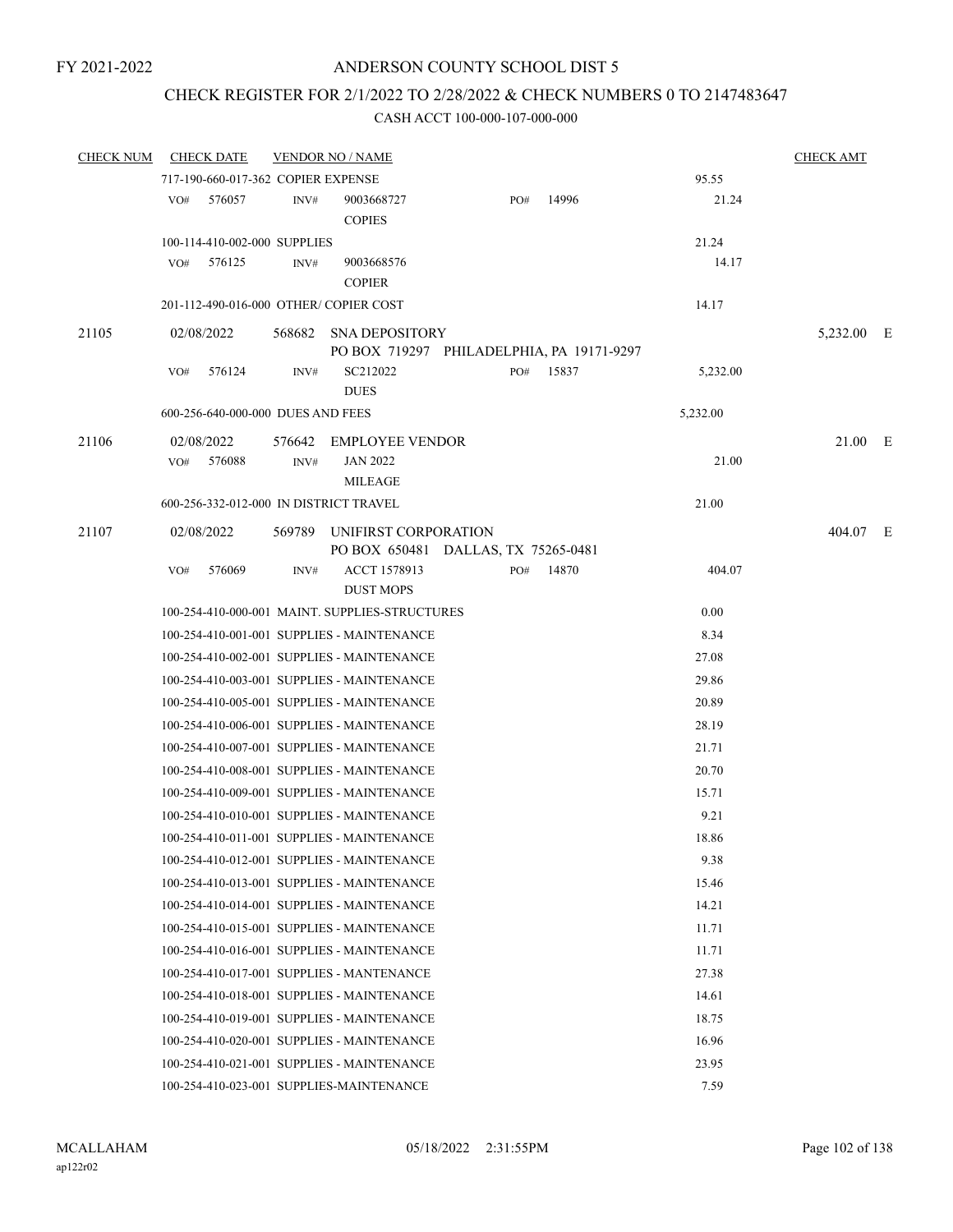### CHECK REGISTER FOR 2/1/2022 TO 2/28/2022 & CHECK NUMBERS 0 TO 2147483647

| <b>CHECK NUM</b> | <b>CHECK DATE</b>                       |                | <b>VENDOR NO / NAME</b><br>131-254-410-031-001 SUPPLIES - MAINTENANCE                                | 31.81  | <b>CHECK AMT</b> |  |
|------------------|-----------------------------------------|----------------|------------------------------------------------------------------------------------------------------|--------|------------------|--|
| 21108            | 02/08/2022                              |                | 529275 WESTAR TIRE<br>P O BOX 400<br>715 NORTH MURRAY ATT:<br>ACCOUNTS RECEIVABLE ANDERSON, SC 29622 |        | 1,379.66 E       |  |
|                  | 576078<br>VO#                           | INV#           | 15829<br>PO# 15829<br><b>TIRES</b>                                                                   | 444.10 |                  |  |
|                  | 100-255-323-000-000 CONTRACTED SERVICES |                |                                                                                                      | 444.10 |                  |  |
|                  | 576079<br>VO#                           | INV#           | 169843<br><b>TIRES</b>                                                                               | 827.00 |                  |  |
|                  |                                         |                | 100-254-412-000-001 TRUCK SERVICE - MAINTENANCE                                                      | 827.00 |                  |  |
|                  | 576080<br>VO#                           | INV#           | 2022<br><b>TIRES</b>                                                                                 | 108.56 |                  |  |
|                  |                                         |                | 100-255-323-000-ACT ACTIVITY BUS CONTRACTED SERVICES                                                 | 108.56 |                  |  |
| 21109            | 02/08/2022                              |                | 532300 WHITE JONES ACE HARDWARE<br>PO BOX 13012 ATT: ACCOUNTS RECEIVABLE<br>ANDERSON, SC 29624       |        | 121.99 E         |  |
|                  | 576081<br>VO#                           | INV#           | 902820<br><b>SUPPLIES</b>                                                                            | 62.97  |                  |  |
|                  |                                         |                | 100-254-410-000-001 MAINT. SUPPLIES-STRUCTURES                                                       | 62.97  |                  |  |
|                  | 576082<br>VO#                           | INV#           | 903131                                                                                               | 59.02  |                  |  |
|                  |                                         |                | <b>SUPPLIES</b>                                                                                      |        |                  |  |
|                  |                                         |                | 100-254-410-005-001 SUPPLIES - MAINTENANCE                                                           | 59.02  |                  |  |
| 21110            | 02/08/2022                              |                | 577166 EMPLOYEE VENDOR                                                                               |        | $1.79$ E         |  |
|                  | VO#<br>576095                           | INV#           | <b>JAN 2022</b><br><b>MILEAGE</b>                                                                    | 1.79   |                  |  |
|                  | 600-256-332-021-000 IN DISTRICT TRAVEL  |                |                                                                                                      | 1.79   |                  |  |
| 21111            | 02/10/2022                              | 111125         | <b>ANDERSON AWARDS</b><br>716 WHITEHALL ROAD ATT: ACCOUNTS<br>RECEIVABLE ANDERSON, SC 29625          |        | 17.12 E          |  |
|                  | 576159<br>VO#                           | INV#           | <b>BADGES</b><br><b>MCINTOSH</b>                                                                     | 17.12  |                  |  |
|                  | 100-221-410-000-000 SUPPLIES            |                |                                                                                                      | 17.12  |                  |  |
| 21112            | 02/10/2022<br>VO# 576140                | 575601<br>INV# | <b>EMPLOYEE VENDOR</b><br><b>JAN 2022</b><br><b>MILEAGE</b>                                          | 41.55  | 41.55 E          |  |
|                  |                                         |                | 809-224-333-000-000 TRIPS AND CONFERENCES                                                            | 41.55  |                  |  |
| 21113            | 02/10/2022<br>576220<br>VO#             | INV#           | 536325 EMPLOYEE VENDOR<br>FEB 7 MEAL<br>REIMBURSEMENT                                                | 56.26  | 56.26 E          |  |
|                  |                                         |                | 720-271-660-020-752 BASKETBALL GIRLS EXPENSE                                                         | 56.26  |                  |  |
| 21114            | 02/10/2022<br>576138<br>VO#             | 576987<br>INV# | <b>EMPLOYEE VENDOR</b><br><b>JAN 2022</b><br><b>MILEAGE</b>                                          | 128.35 | 182.35 E         |  |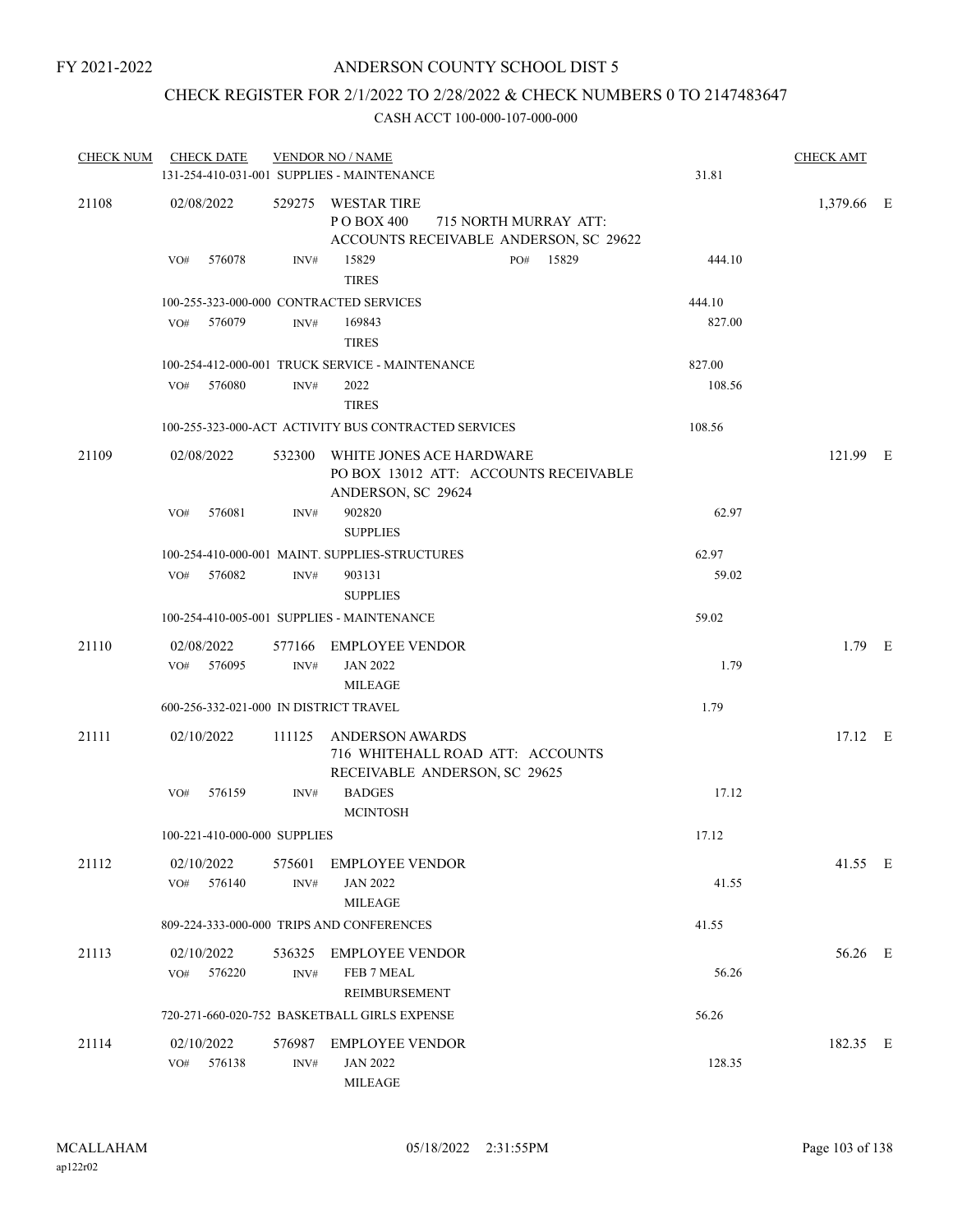# CHECK REGISTER FOR 2/1/2022 TO 2/28/2022 & CHECK NUMBERS 0 TO 2147483647

| <b>CHECK NUM</b> |     | <b>CHECK DATE</b>                 |        | <b>VENDOR NO / NAME</b>                                              |          | <b>CHECK AMT</b> |  |
|------------------|-----|-----------------------------------|--------|----------------------------------------------------------------------|----------|------------------|--|
|                  |     | 283-223-333-000-000 TRIPS/MILEAGE |        |                                                                      | 128.35   |                  |  |
|                  | VO# | 576150                            | INV#   | <b>MATERIALS</b><br>REIMBURSEMENT                                    | 54.00    |                  |  |
|                  |     | 203-127-410-000-000 SUPPLIES      |        |                                                                      | 54.00    |                  |  |
| 21115            |     | 02/10/2022                        |        | 564176 BSN SPORTS, LLC                                               |          | 1,215.20 E       |  |
|                  |     |                                   |        | PO BOX 841393 DALLAS, TX 75284-1393                                  |          |                  |  |
|                  | VO# | 576237                            | INV#   | 915699160                                                            | 1,215.20 |                  |  |
|                  |     |                                   |        | <b>ROBERT ANDERSON</b>                                               |          |                  |  |
|                  |     |                                   |        | 706-271-660-006-674 FOOTBALL EXPENSE                                 | 1,215.20 |                  |  |
| 21116            |     | 02/10/2022                        |        | 572926 EMPLOYEE VENDOR                                               |          | 24.19 E          |  |
|                  | VO# | 576141                            | INV#   | <b>JAN 2022</b>                                                      | 24.19    |                  |  |
|                  |     |                                   |        | <b>MILEAGE</b>                                                       |          |                  |  |
|                  |     |                                   |        | 809-224-333-000-000 TRIPS AND CONFERENCES                            | 24.19    |                  |  |
| 21117            |     | 02/10/2022                        |        | 155900 CAROLINA BIOLOGICAL SUPPLY                                    |          | 605.05 E         |  |
|                  |     |                                   |        | PO BOX 60232 ATT: ACCOUNTS RECEIVABLE                                |          |                  |  |
|                  |     |                                   |        | CHARLOTTE, NC 28260-0232                                             |          |                  |  |
|                  | VO# | 576238                            | INV#   | 51660181<br><b>TLHANNA</b>                                           | 243.67   |                  |  |
|                  |     |                                   |        | 100-114-410-002-SCI SCIENCE MATERIALS                                | 243.67   |                  |  |
|                  | VO# | 576239                            | INV#   | 51655368                                                             | 361.38   |                  |  |
|                  |     |                                   |        | <b>TLHANNA</b>                                                       |          |                  |  |
|                  |     |                                   |        | 100-114-410-002-SCI SCIENCE MATERIALS                                | 361.38   |                  |  |
| 21118            |     | 02/10/2022                        |        | 572778 CAROLINA CAMPUS SUPPLY, INC                                   |          | 277.13 E         |  |
|                  |     |                                   |        | PO BOX 172573 SPARTANBURG, SC 29301                                  |          |                  |  |
|                  | VO# | 576164                            | INV#   | 4268                                                                 | 277.13   |                  |  |
|                  |     |                                   |        | <b>TENNIS RING</b>                                                   |          |                  |  |
|                  |     |                                   |        | 100-231-334-000-000 TRUSTEE EXPENSE                                  | 277.13   |                  |  |
| 21119            |     | 02/10/2022                        |        | 568574 CCP CROWE'S CORPORATE PROMOTIONS                              |          | 1,842.97 E       |  |
|                  |     |                                   |        | PO BOX 2647 ANDERSON, SC 29622                                       |          |                  |  |
|                  | VO# | 576240                            | INV#   | 17757                                                                | 1,842.97 |                  |  |
|                  |     |                                   |        | <b>UMBRELLAS</b><br>802-264-410-000-000 SUPPLIES - RECRUITMENT FAIRS | 1,842.97 |                  |  |
|                  |     |                                   |        |                                                                      |          |                  |  |
| 21120            |     | 02/10/2022                        | 573233 | <b>EMPLOYEE VENDOR</b>                                               |          | 25.98 E          |  |
|                  |     | VO# 576214                        | INV#   | <b>JAN 2022</b>                                                      | 25.98    |                  |  |
|                  |     |                                   |        | MILEAGE<br>100-266-332-000-000 IN-DISTRICT TRAVEL                    | 25.98    |                  |  |
|                  |     |                                   |        |                                                                      |          |                  |  |
| 21121            |     | 02/10/2022                        | 574859 | EMPLOYEE VENDOR                                                      |          | 15.00 E          |  |
|                  | VO# | 576152                            | INV#   | <b>CHAMBER</b>                                                       | 15.00    |                  |  |
|                  |     |                                   |        | REIMBURSEMENT                                                        | 15.00    |                  |  |
|                  |     |                                   |        | 100-224-312-000-000 STAFF DEV - PURCHASED SERVICE                    |          |                  |  |
| 21122            |     | 02/10/2022                        | 575730 | <b>EMPLOYEE VENDOR</b>                                               |          | 213.40 E         |  |
|                  | VO# | 576223                            | INV#   | <b>SUPPLIES</b>                                                      | 131.48   |                  |  |
|                  |     |                                   |        | REIMBURSEMENT                                                        |          |                  |  |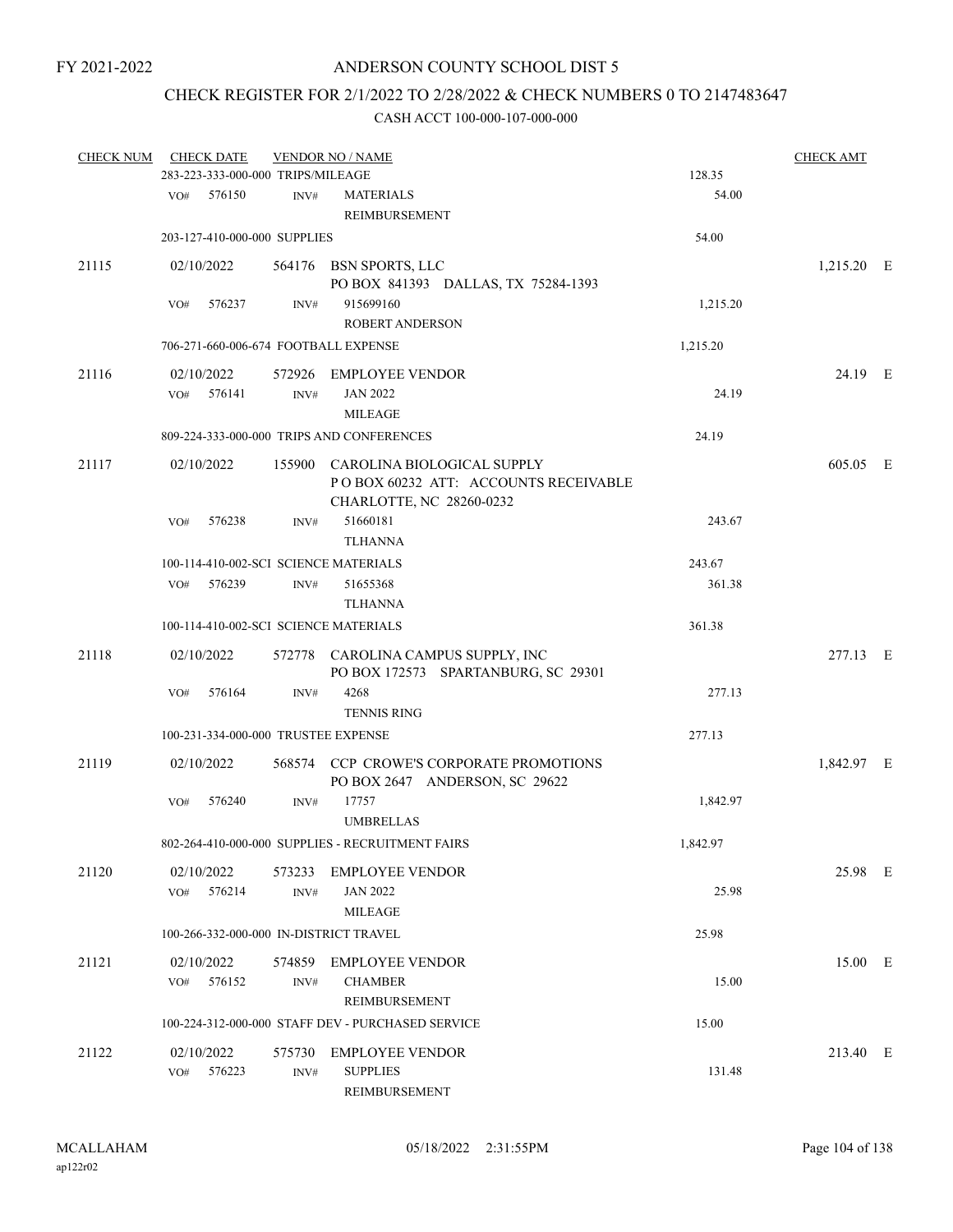# CHECK REGISTER FOR 2/1/2022 TO 2/28/2022 & CHECK NUMBERS 0 TO 2147483647

| <b>CHECK NUM</b> |     | <b>CHECK DATE</b>            |        | <b>VENDOR NO / NAME</b>                                                                                                  |     |           |          | <b>CHECK AMT</b> |  |
|------------------|-----|------------------------------|--------|--------------------------------------------------------------------------------------------------------------------------|-----|-----------|----------|------------------|--|
|                  |     |                              |        | 731-271-660-031-869 DIGITAL ARTS & DESIGN EXPENSE                                                                        |     |           | 131.48   |                  |  |
|                  | VO# | 576224                       | INV#   | <b>SUPPLIES</b><br>REIMBURSEMENT                                                                                         |     |           | 81.92    |                  |  |
|                  |     |                              |        | 731-271-660-031-869 DIGITAL ARTS & DESIGN EXPENSE                                                                        |     |           | 81.92    |                  |  |
| 21123            |     | 02/10/2022                   |        | 572679 DEFENDER SERVICES, INC.<br>PO BOX 1775 COLUMBIA, SC 29202                                                         |     |           |          | 739.84 E         |  |
|                  | VO# | 576241                       | INV#   | 1012070<br><b>ADULT ED</b>                                                                                               |     | PO# 15244 | 739.84   |                  |  |
|                  |     |                              |        | 100-181-312-023-000 PURCHASED SERVICES                                                                                   |     |           | 739.84   |                  |  |
| 21124            |     | 02/10/2022                   |        | 576280 EMPLOYEE VENDOR                                                                                                   |     |           |          | 667.64 E         |  |
|                  | VO# | 576228                       | INV#   | NOV 13-16<br><b>MYRTLE BEACH</b>                                                                                         |     |           | 667.64   |                  |  |
|                  |     |                              |        | 207-224-333-031-004 TRIPS AND CONFERENCES                                                                                |     |           | 667.64   |                  |  |
| 21125            |     | 02/10/2022                   |        | 569871 FOLLETT SCHOOL SOLUTIONS, INC<br>91826 COLLECTION CENTER DRIVE ATT: ACCOUNTS<br>RECEIVABLE CHICAGO, IL 60693-0918 |     |           |          | 206.51 E         |  |
|                  | VO# | 576246                       | INV#   | 1464125                                                                                                                  |     |           | 206.51   |                  |  |
|                  |     |                              |        | <b>MIDWAY ELEM</b>                                                                                                       |     |           |          |                  |  |
|                  |     | 100-222-410-017-000 SUPPLIES |        |                                                                                                                          |     |           | 206.51   |                  |  |
| 21126            |     | 02/10/2022                   |        | 237555 FORMS & SUPPLY<br>POBOX 563953 ATT: ACCOUNTS RECEIVABLE<br>CHARLOTTE, NC 28256                                    |     |           |          | 4,265.26 E       |  |
|                  | VO# | 576169                       | INV#   | 6024794<br><b>SUPPLIES</b>                                                                                               |     |           | 14.08    |                  |  |
|                  |     | 100-252-410-000-000 SUPPLIES |        |                                                                                                                          |     |           | 14.08    |                  |  |
|                  | VO# | 576170                       | INV#   | 5979681<br><b>SUPPLIES</b>                                                                                               | PO# | 15655     | 4,251.18 |                  |  |
|                  |     | 201-112-410-011-000 SUPPLIES |        |                                                                                                                          |     |           | 295.16   |                  |  |
|                  |     | 201-112-410-011-000 SUPPLIES |        |                                                                                                                          |     |           | 1,761.15 |                  |  |
|                  |     | 201-112-410-011-000 SUPPLIES |        |                                                                                                                          |     |           | 557.77   |                  |  |
|                  |     | 201-112-410-011-000 SUPPLIES |        |                                                                                                                          |     |           | 1,637.10 |                  |  |
| 21127            |     | 02/10/2022                   |        | 576597 EMPLOYEE VENDOR                                                                                                   |     |           |          | 64.38 E          |  |
|                  |     | VO# 576227                   | INV#   | <b>SUPPLIES</b><br>REIMBURSEMENT                                                                                         |     |           | 64.38    |                  |  |
|                  |     | 131-115-410-031-000 SUPPLIES |        |                                                                                                                          |     |           | 64.38    |                  |  |
| 21128            |     | 02/10/2022                   | 576968 | EMPLOYEE VENDOR                                                                                                          |     |           |          | 36.96 E          |  |
|                  | VO# | 576212                       | INV#   | <b>JAN 2022</b>                                                                                                          |     |           | 36.96    |                  |  |
|                  |     |                              |        | MILEAGE                                                                                                                  |     |           |          |                  |  |
|                  |     | 100-221-332-000-000 TRAVEL   |        |                                                                                                                          |     |           | 36.96    |                  |  |
| 21129            |     | 02/10/2022                   |        | 576297 EMPLOYEE VENDOR                                                                                                   |     |           |          | 24.95 E          |  |
|                  | VO# | 576221                       | INV#   | <b>SUBSCRIPTION</b><br>REIMBURSEMENT                                                                                     |     |           | 24.95    |                  |  |
|                  |     |                              |        | 723-190-660-023-911 MISCELLANEOUS- ADULT ED EXPENSE                                                                      |     |           | 24.95    |                  |  |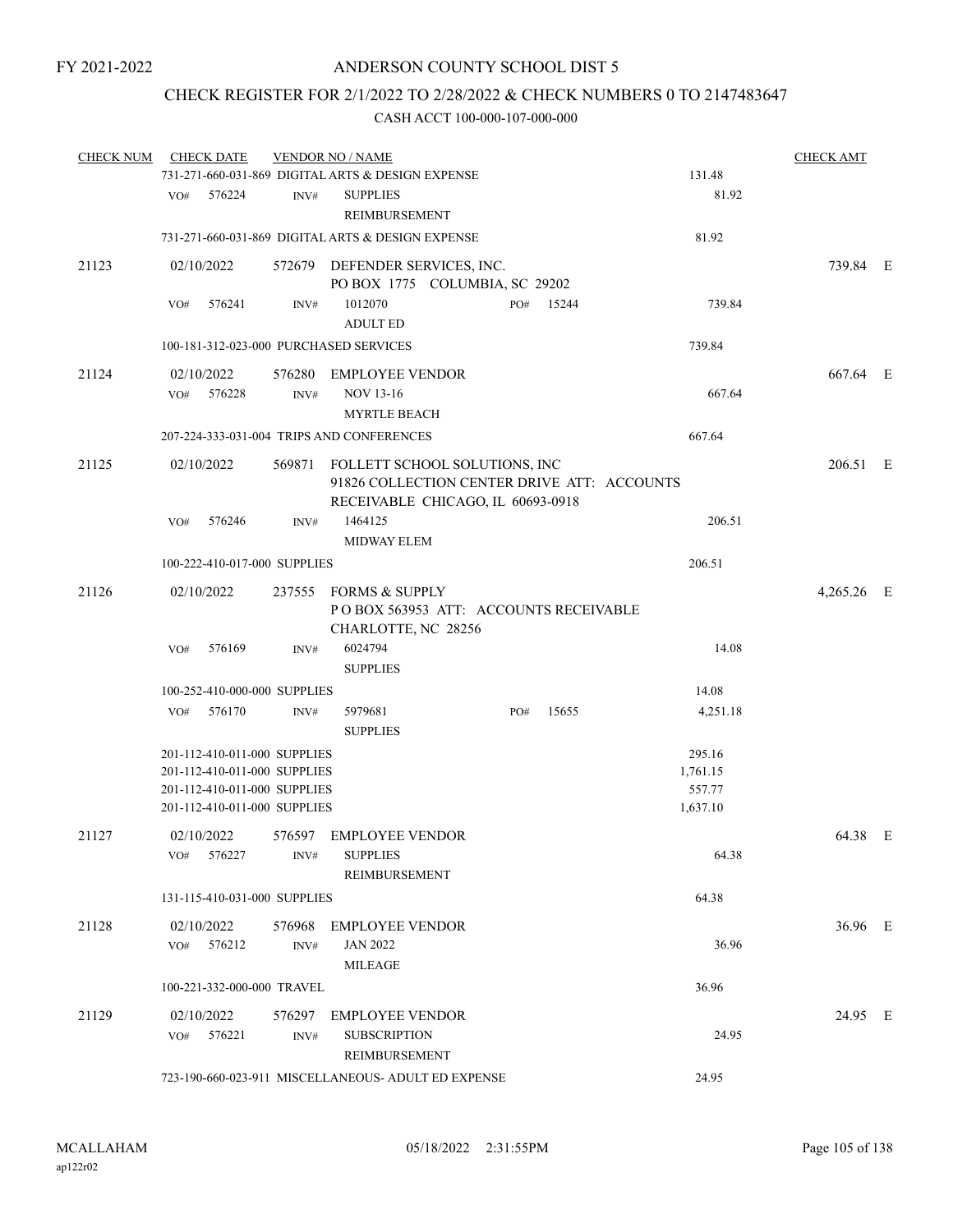### CHECK REGISTER FOR 2/1/2022 TO 2/28/2022 & CHECK NUMBERS 0 TO 2147483647

| <b>CHECK NUM</b> | <b>CHECK DATE</b>                          |                | <b>VENDOR NO / NAME</b>                                                 |     |       |                 | <b>CHECK AMT</b> |  |
|------------------|--------------------------------------------|----------------|-------------------------------------------------------------------------|-----|-------|-----------------|------------------|--|
| 21130            | 02/10/2022<br>576225<br>VO#                | 575140<br>INV# | <b>EMPLOYEE VENDOR</b><br><b>SUPPLIES</b><br>REIMBURSEMENT              |     |       | 19.83           | 154.83 E         |  |
|                  | 817-113-410-021-000 SUPPLIES<br>VO# 576226 | INV#           | <b>SUPPLIES</b><br>REIMBURSEMENT                                        |     |       | 19.83<br>135.00 |                  |  |
|                  | 817-113-410-021-000 SUPPLIES               |                |                                                                         |     |       | 135.00          |                  |  |
| 21131            | 02/10/2022<br>VO# 576143                   | INV#           | 574799 EMPLOYEE VENDOR<br><b>JAN 2022</b><br><b>MILEAGE</b>             |     |       | 15.96           | 15.96 E          |  |
|                  |                                            |                | 809-224-333-000-000 TRIPS AND CONFERENCES                               |     |       | 15.96           |                  |  |
| 21132            | 02/10/2022<br>576147<br>VO#                | 258760<br>INV# | EMPLOYEE VENDOR<br><b>FEB 2-4</b><br><b>OCONEE</b>                      |     |       | 45.28           | 85.26 E          |  |
|                  |                                            |                | 809-224-333-000-000 TRIPS AND CONFERENCES                               |     |       | 45.28           |                  |  |
|                  | VO# 576276                                 | INV#           | DEC-JAN<br><b>MILEAGE</b>                                               |     |       | 39.98           |                  |  |
|                  |                                            |                | 809-224-333-000-000 TRIPS AND CONFERENCES                               |     |       | 39.98           |                  |  |
| 21133            | 02/10/2022<br>$VO#$ 576211                 | INV#           | 573954 EMPLOYEE VENDOR<br><b>JAN 2022</b><br><b>MILEAGE</b>             |     |       | 122.02          | 122.02 E         |  |
|                  |                                            |                | 203-223-332-000-000 IN-DISTRICT TRAVEL- ADMIN                           |     |       | 122.02          |                  |  |
| 21134            | 02/10/2022<br>576213<br>VO#                | 261745<br>INV# | <b>EMPLOYEE VENDOR</b><br><b>JAN 2022</b><br><b>MILEAGE</b>             |     |       | 37.58           | 37.58 E          |  |
|                  | 100-221-332-000-000 TRAVEL                 |                |                                                                         |     |       | 37.58           |                  |  |
| 21135            | 02/10/2022<br>VO# 576146                   | 576829<br>INV# | <b>EMPLOYEE VENDOR</b><br><b>JAN 20-22</b><br><b>HILTON HEAD</b>        |     |       | 582.44          | 582.44 E         |  |
|                  |                                            |                | 100-212-333-000-000 TRIPS AND CONFERENCES                               |     |       | 582.44          |                  |  |
| 21136            | 02/10/2022                                 | 264114         | <b>HEINEMANN</b><br>15963 COLLECTIONS CENTER DRIVE CHICAGO, IL<br>60693 |     |       |                 | 23,162.50 E      |  |
|                  | 576173<br>VO#                              | INV#           | 7401987<br><b>VARENNES ELEM</b>                                         | PO# | 15603 | 4,632.50        |                  |  |
|                  | 225-113-410-016-012 SUPPLIES               |                |                                                                         |     |       | 4,250.00        |                  |  |
|                  | 225-113-410-016-012 SUPPLIES               |                |                                                                         |     |       | 382.50          |                  |  |
|                  | 576174<br>VO#                              | INV#           | 7401984<br><b>MCLEES ELEM</b>                                           | PO# | 15598 | 9,265.00        |                  |  |
|                  | 225-112-410-008-012 SUPPLIES               |                |                                                                         |     |       | 4,250.00        |                  |  |
|                  | 225-112-410-008-012 SUPPLIES               |                |                                                                         |     |       | 382.50          |                  |  |
|                  | 225-113-410-008-012 SUPPLIES               |                |                                                                         |     |       | 4,250.00        |                  |  |
|                  | 225-113-410-008-012 SUPPLIES               |                |                                                                         |     |       | 382.50          |                  |  |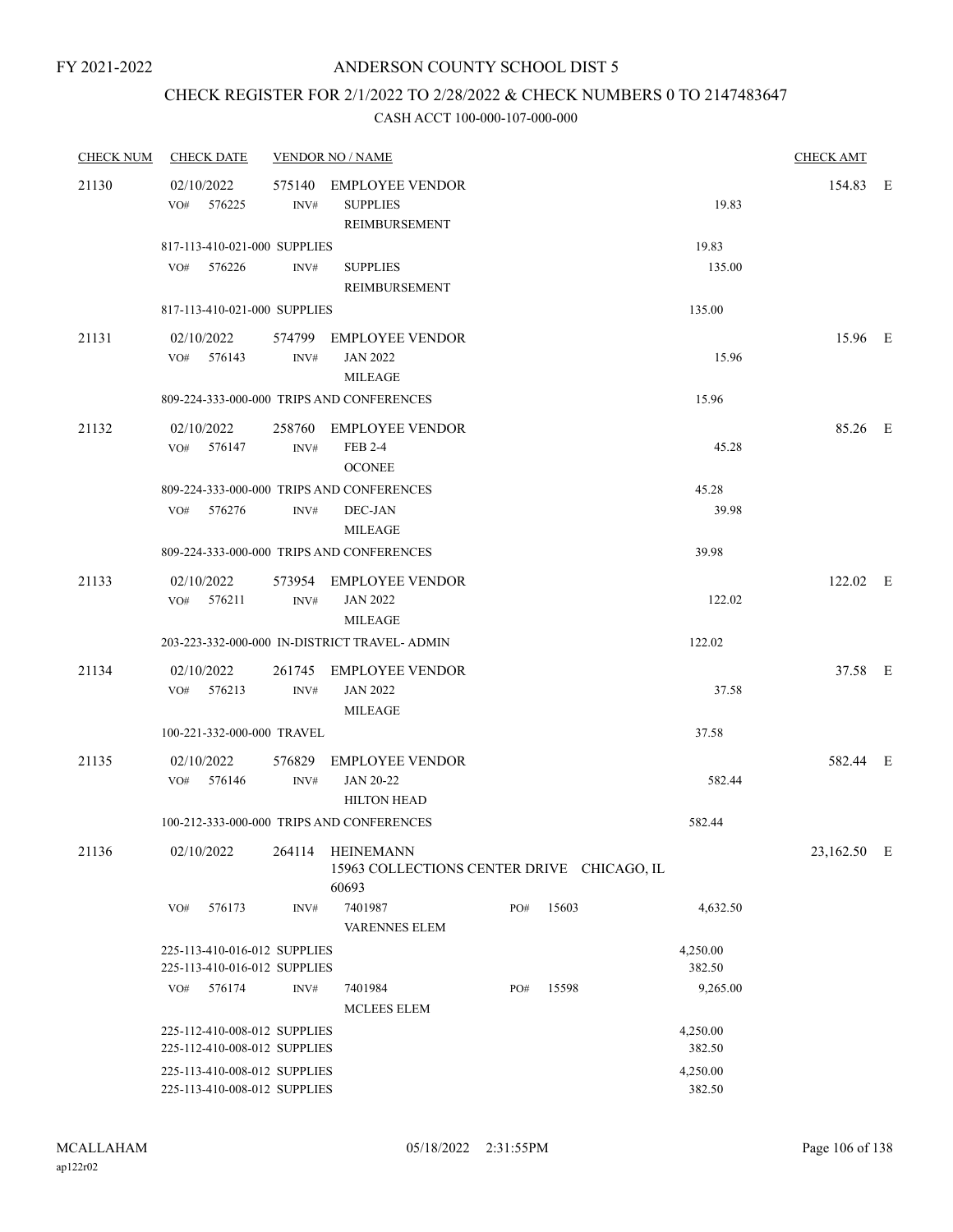# CHECK REGISTER FOR 2/1/2022 TO 2/28/2022 & CHECK NUMBERS 0 TO 2147483647

| <b>CHECK NUM</b> | <b>CHECK DATE</b>                                            |                | <b>CHECK AMT</b>                                                                              |     |       |                    |            |  |
|------------------|--------------------------------------------------------------|----------------|-----------------------------------------------------------------------------------------------|-----|-------|--------------------|------------|--|
|                  | 576175<br>VO <sub>#</sub>                                    | INV#           | 7401982<br><b>CENTERVILLE</b>                                                                 | PO# | 15597 | 9,265.00           |            |  |
|                  | 225-112-410-007-012 SUPPLIES<br>225-112-410-007-012 SUPPLIES |                |                                                                                               |     |       | 4,250.00<br>382.50 |            |  |
|                  | 225-113-410-007-012 SUPPLIES<br>225-113-410-007-012 SUPPLIES |                |                                                                                               |     |       | 4,250.00<br>382.50 |            |  |
| 21137            | 02/10/2022<br>576142<br>VO#                                  | 576051<br>INV# | <b>EMPLOYEE VENDOR</b><br><b>JAN 2022</b><br><b>MILEAGE</b>                                   |     |       | 58.86              | 58.86 E    |  |
|                  |                                                              |                | 203-223-332-000-000 IN-DISTRICT TRAVEL- ADMIN                                                 |     |       | 58.86              |            |  |
| 21138            | 02/10/2022                                                   | 566745         | JUNIOR LIBRARY GUILD<br>P.O. BOX 6308 ATT: ACCOUNTS RECEIVABLE CAROL<br>STREAM, IL 60197-6308 |     |       |                    | 336.00 E   |  |
|                  | 576247<br>VO#                                                | INV#           | 603542<br><b>CUST J091777</b>                                                                 |     |       | 336.00             |            |  |
|                  | 100-222-410-021-000 SUPPLIES                                 |                |                                                                                               |     |       | 336.00             |            |  |
| 21139            | 02/10/2022                                                   |                | 563608 JW PEPPER & SON, INC<br>POBOX 642 ATT: ACCOUNTS RECEIVABLE EXTON,<br>PA 19341          |     |       |                    | 85.40 E    |  |
|                  | 576248<br>VO#                                                | INV#           | 364012781<br><b>SOUTHWOOD</b>                                                                 |     |       | 25.80              |            |  |
|                  | 100-114-410-021-CHR CHORUS SUPPLIES                          |                |                                                                                               |     |       | 25.80              |            |  |
|                  | VO#<br>576249                                                | INV#           | 363967155<br><b>SOUTHWOOD</b>                                                                 |     |       | 59.60              |            |  |
|                  | 100-114-410-021-CHR CHORUS SUPPLIES                          |                |                                                                                               |     |       | 59.60              |            |  |
| 21140            | 02/10/2022<br>576136<br>VO#                                  | INV#           | 574514 EMPLOYEE VENDOR<br><b>JAN 2022</b><br><b>MILEAGE</b>                                   |     |       | 74.31              | 74.31 E    |  |
|                  | 100-266-332-000-000 IN-DISTRICT TRAVEL                       |                |                                                                                               |     |       | 74.31              |            |  |
| 21141            | 02/10/2022<br>VO#<br>576274                                  | 321400<br>INV# | <b>EMPLOYEE VENDOR</b><br><b>PUBLIX</b><br>REIMBURSEMENT                                      |     |       | 5.18               | 5.18 E     |  |
|                  |                                                              |                | 201-112-312-014-000 CONTRACTED SERVICES/ AUTHOR                                               |     |       | 5.18               |            |  |
| 21142            | 02/10/2022<br>576219<br>VO#                                  | 576240<br>INV# | <b>EMPLOYEE VENDOR</b><br><b>FIELD TRIP</b>                                                   |     |       | 1,853.26           | 1,853.26 E |  |
|                  |                                                              |                | REIMBURSEMENT                                                                                 |     |       |                    |            |  |
|                  | 100-114-410-002-ROT ROTC                                     |                |                                                                                               |     |       | 1,853.26           |            |  |
| 21143            | 02/10/2022<br>576139<br>VO#                                  | 574708<br>INV# | <b>EMPLOYEE VENDOR</b><br><b>JAN 2022</b><br><b>MILEAGE</b>                                   |     |       | 25.76              | 452.79 E   |  |
|                  |                                                              |                | 203-223-332-000-000 IN-DISTRICT TRAVEL- ADMIN                                                 |     |       | 25.76              |            |  |
|                  | VO#<br>576149                                                | INV#           | <b>SUPPLIES</b><br>REIMBURSEMENT                                                              |     |       | 77.03              |            |  |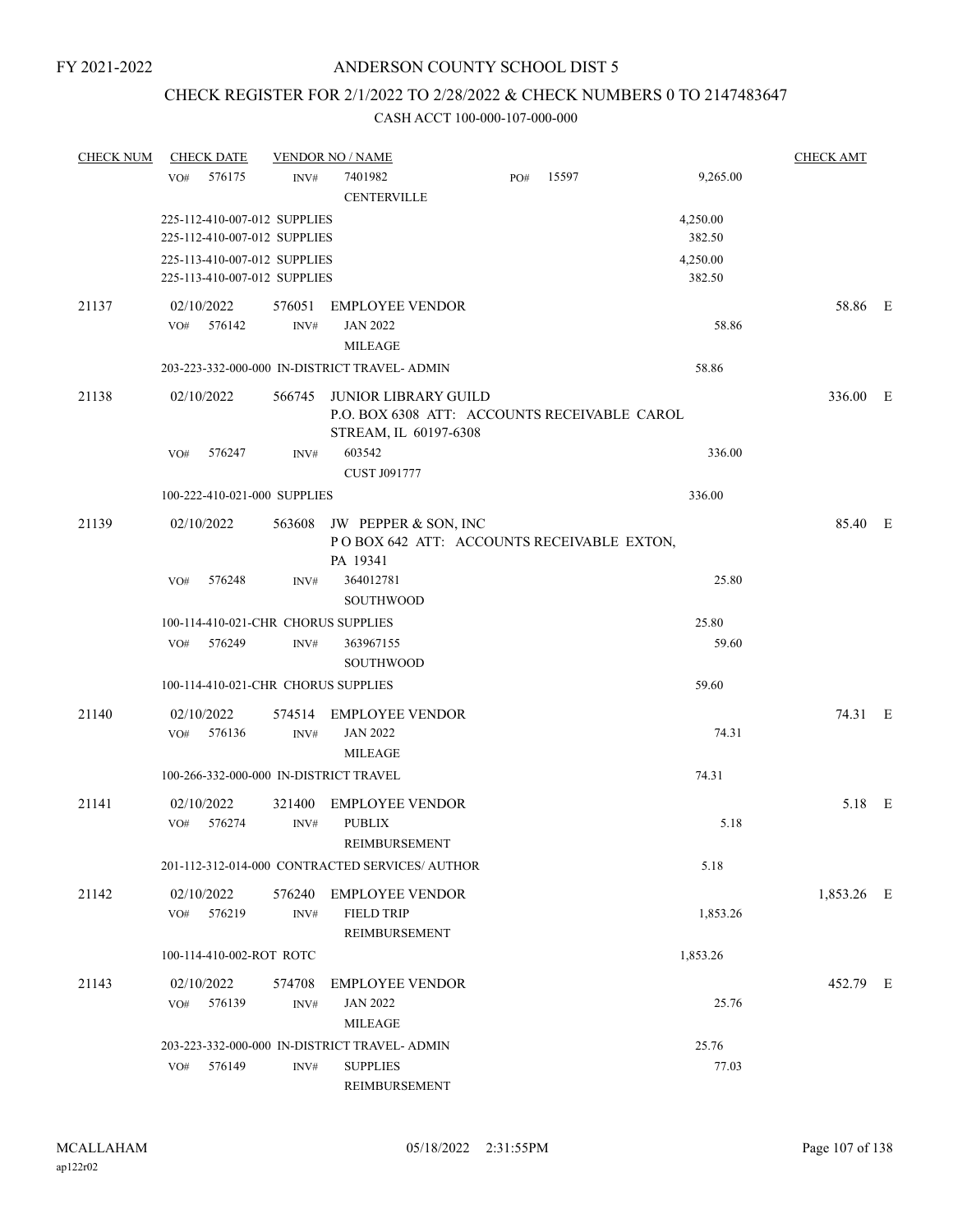### CHECK REGISTER FOR 2/1/2022 TO 2/28/2022 & CHECK NUMBERS 0 TO 2147483647

| <b>CHECK NUM</b> |     | <b>CHECK DATE</b>            |      | <b>VENDOR NO / NAME</b>                           |     |           |        | <b>CHECK AMT</b> |  |
|------------------|-----|------------------------------|------|---------------------------------------------------|-----|-----------|--------|------------------|--|
|                  |     | 883-223-410-000-000 SUPPLIES |      |                                                   |     |           | 77.03  |                  |  |
|                  |     | VO# 576222                   | INV# | <b>REGISTRATION</b><br>REIMBURSEMENT              |     |           | 350.00 |                  |  |
|                  |     |                              |      | 263-224-312-000-PD5 PURCH SERV- SC STANDARDS      |     |           | 350.00 |                  |  |
| 21144            |     | 02/10/2022                   |      | 564683 EMPLOYEE VENDOR                            |     |           |        | 62.83 E          |  |
|                  |     | VO# 576151                   | INV# | <b>SUPPLIES</b>                                   |     |           | 62.83  |                  |  |
|                  |     |                              |      | REIMBURSEMENT                                     |     |           |        |                  |  |
|                  |     | 100-114-410-021-ART SUPPLIES |      |                                                   |     |           | 62.83  |                  |  |
| 21145            |     | 02/10/2022                   |      | 574462 EMPLOYEE VENDOR                            |     |           |        | 165.79 E         |  |
|                  | VO# | 576148                       | INV# | FEB 4 LUNCH                                       |     |           | 165.79 |                  |  |
|                  |     |                              |      | REIMBURSEMENT                                     |     |           |        |                  |  |
|                  |     | 852-252-410-000-000 SUPPLIES |      |                                                   |     |           | 165.79 |                  |  |
| 21146            |     | 02/10/2022                   |      | 572025 EMPLOYEE VENDOR                            |     |           |        | 15.00 E          |  |
|                  |     | VO# 576153                   | INV# | <b>CHAMBER</b>                                    |     |           | 15.00  |                  |  |
|                  |     |                              |      | REIMBURSEMENT                                     |     |           |        |                  |  |
|                  |     |                              |      | 100-224-312-000-000 STAFF DEV - PURCHASED SERVICE |     |           | 15.00  |                  |  |
| 21147            |     | 02/10/2022                   |      | 389900 OFFICE DEPOT                               |     |           |        | 1,886.67 E       |  |
|                  |     |                              |      | POBOX 1413 CHARLOTTE, NC 28201-1413               |     |           |        |                  |  |
|                  | VO# | 576178                       | INV# | 218124506001                                      |     | PO# 15785 | 130.40 |                  |  |
|                  |     |                              |      | <b>SUPPLIES</b>                                   |     |           |        |                  |  |
|                  |     |                              |      | 395-212-410-000-000 SUPPLIES AND MATERIALS        |     |           | 130.40 |                  |  |
|                  |     | VO# 576179                   | INV# | 219284684001<br><b>SUPPLIES</b>                   | PO# | 15785     | 80.54  |                  |  |
|                  |     |                              |      | 395-212-410-000-000 SUPPLIES AND MATERIALS        |     |           | 80.54  |                  |  |
|                  |     | VO# 576180                   | INV# | 224631843001                                      |     |           | 29.92  |                  |  |
|                  |     |                              |      | <b>SUPPLIES</b>                                   |     |           |        |                  |  |
|                  |     | 600-256-410-000-000 SUPPLIES |      |                                                   |     |           | 29.92  |                  |  |
|                  |     | VO# 576181                   | INV# | 224631302001                                      |     |           | 141.11 |                  |  |
|                  |     |                              |      | <b>SUPPLIES</b>                                   |     |           |        |                  |  |
|                  |     | 600-256-410-000-000 SUPPLIES |      |                                                   |     |           | 141.11 |                  |  |
|                  |     | VO# 576182                   | INV# | 224631842001                                      |     |           | 39.40  |                  |  |
|                  |     |                              |      | <b>SUPPLIES</b>                                   |     |           |        |                  |  |
|                  |     | 600-256-410-000-000 SUPPLIES |      |                                                   |     |           | 39.40  |                  |  |
|                  |     | VO# 576183                   | INV# | 225175582001                                      |     |           | 201.05 |                  |  |
|                  |     |                              |      | <b>SUPPLIES</b>                                   |     |           |        |                  |  |
|                  |     | 600-256-410-000-000 SUPPLIES |      |                                                   |     |           | 201.05 |                  |  |
|                  |     | $VO#$ 576251                 | INV# | 225045338001                                      | PO# | 15741     | 449.08 |                  |  |
|                  |     |                              |      | <b>SUPPLIES</b>                                   |     |           |        |                  |  |
|                  |     | 201-112-410-010-000 SUPPLIES |      |                                                   |     |           | 449.08 |                  |  |
|                  |     | VO# 576252                   | INV# | 222519518001<br><b>SUPPLIES</b>                   |     |           | 815.17 |                  |  |
|                  |     | 100-111-410-013-000 SUPPLIES |      |                                                   |     |           | 80.00  |                  |  |
|                  |     | 100-112-410-013-000 SUPPLIES |      |                                                   |     |           | 80.00  |                  |  |
|                  |     | 100-113-410-013-000 SUPPLIES |      |                                                   |     |           | 75.17  |                  |  |
|                  |     |                              |      |                                                   |     |           |        |                  |  |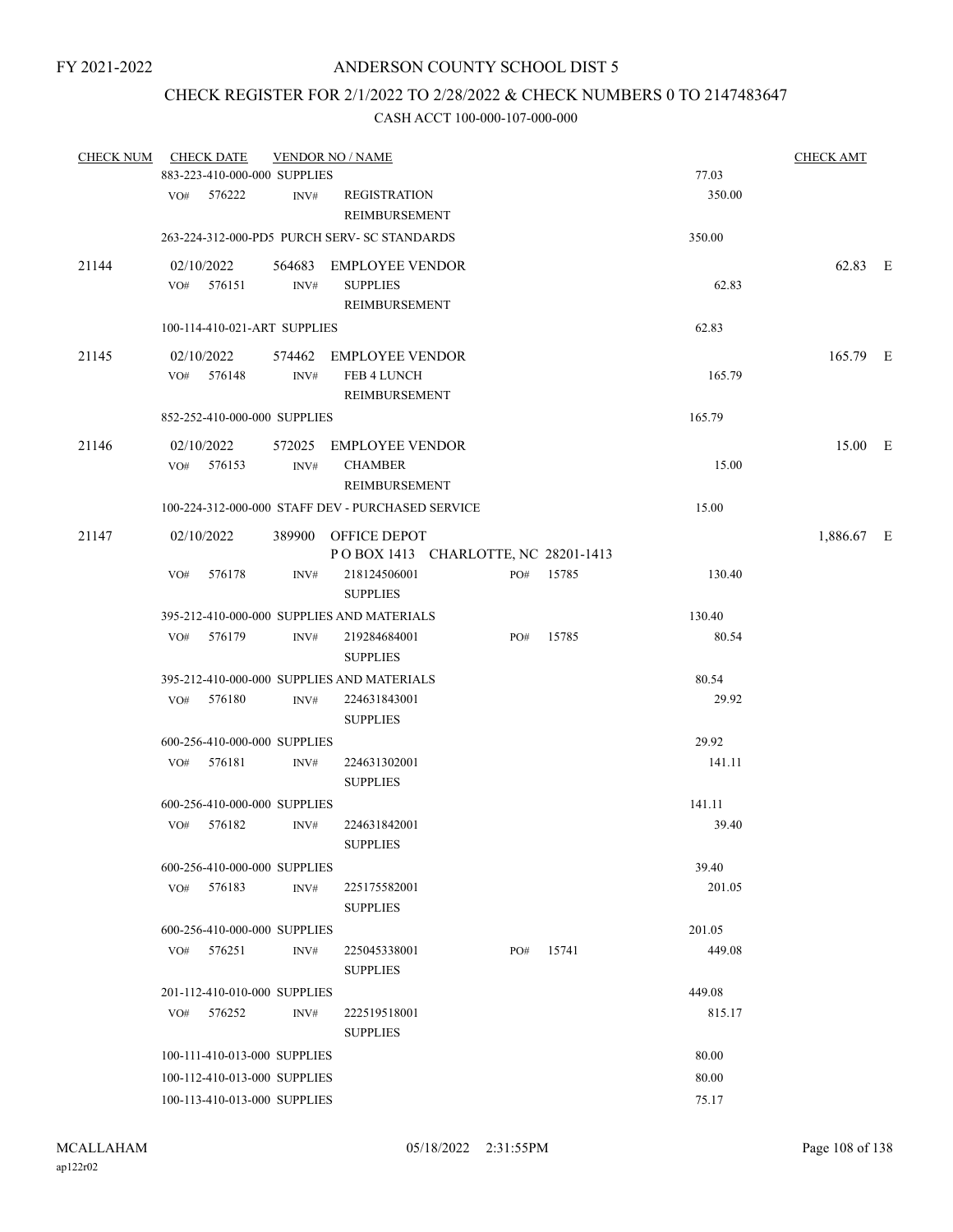## ANDERSON COUNTY SCHOOL DIST 5

## CHECK REGISTER FOR 2/1/2022 TO 2/28/2022 & CHECK NUMBERS 0 TO 2147483647

| <b>CHECK NUM</b> | <b>CHECK DATE</b>                                            |        | <b>VENDOR NO / NAME</b>                                                                                                                                        |              |                        | <b>CHECK AMT</b> |  |
|------------------|--------------------------------------------------------------|--------|----------------------------------------------------------------------------------------------------------------------------------------------------------------|--------------|------------------------|------------------|--|
|                  | 100-147-410-013-000 SUPPLIES                                 |        |                                                                                                                                                                |              | 80.00                  |                  |  |
|                  | 100-222-410-013-000 SUPPLIES                                 |        |                                                                                                                                                                |              | 500.00                 |                  |  |
| 21148            | 02/10/2022                                                   |        | 405100 PERMA-BOUND<br>617 EAST VANDALIA ROAD ATT: ACCOUNTS<br>RECEIVABLE JACKSONVILLE, IL 62650-3599                                                           |              |                        | 161.63 E         |  |
|                  | 576254<br>VO#                                                | INV#   | 1908374<br><b>MCCANTS</b>                                                                                                                                      | 15470<br>PO# | 161.63                 |                  |  |
|                  | 100-222-410-005-000 SUPPLIES<br>100-222-410-005-000 SUPPLIES |        |                                                                                                                                                                |              | 30.74<br>130.89        |                  |  |
| 21149            | 02/10/2022<br>576137<br>VO#                                  | INV#   | 416375 EMPLOYEE VENDOR<br><b>JAN 2022</b><br><b>MILEAGE</b>                                                                                                    |              | 3.36                   | $3.36$ E         |  |
|                  | 600-256-332-009-000 IN DISTRICT TRAVEL                       |        |                                                                                                                                                                |              | 3.36                   |                  |  |
| 21150            | 02/10/2022<br>576144<br>VO#                                  | INV#   | 576879 EMPLOYEE VENDOR<br><b>JAN 28-30</b><br><b>MYRTLE BEACH</b>                                                                                              |              | 507.36                 | 507.36 E         |  |
|                  |                                                              |        | 207-224-333-031-004 TRIPS AND CONFERENCES                                                                                                                      |              | 507.36                 |                  |  |
| 21151            | 02/10/2022                                                   |        | 426200 QUILL CORPORATION<br>POBOX 37600 ATT: ACCOUNTS RECEIVABLE<br>PHILADELPHIA, PA 19101-0600                                                                |              |                        | 171.94 E         |  |
|                  | 576186<br>VO#                                                | INV#   | ACCT 6409914<br><b>SOUTHWOOD</b>                                                                                                                               |              | 171.94                 |                  |  |
|                  |                                                              |        | 100-113-410-021-VEN SUPPLY-ADDT'L FOR LOST VENDING<br>100-113-410-021-VEN SUPPLY-ADDT'L FOR LOST VENDING<br>100-113-410-021-VEN SUPPLY-ADDT'L FOR LOST VENDING |              | 161.26<br>5.34<br>5.34 |                  |  |
| 21152            | 02/10/2022                                                   |        | 462725 SCHOLASTIC BOOK CLUBS, INC<br>POBOX 3745 ATT: ACCOUNTS RECEIVABLE<br>JEFFERSON CITY, MO 65102-3720                                                      |              |                        | $1,177.00$ E     |  |
|                  | 576189<br>VO#                                                | INV#   | 3122570<br><b>WEST MARKET</b>                                                                                                                                  |              | 749.00                 |                  |  |
|                  | 810-147-410-018-000 SUPPLIES                                 |        |                                                                                                                                                                |              | 749.00                 |                  |  |
|                  | 576190<br>VO#                                                | INV#   | 360554<br><b>WEST MARKET</b>                                                                                                                                   |              | 214.00                 |                  |  |
|                  | 810-147-410-018-000 SUPPLIES                                 |        |                                                                                                                                                                |              | 214.00                 |                  |  |
|                  | 576191<br>VO#                                                | INV#   | 2997805<br><b>WEST MARKET</b>                                                                                                                                  |              | 214.00                 |                  |  |
|                  | 810-147-410-018-000 SUPPLIES                                 |        |                                                                                                                                                                |              | 214.00                 |                  |  |
| 21153            | 02/10/2022                                                   | 463575 | <b>SCHOOL HEALTH CORPORATION</b><br>6764 EAGLE WAY ATT: ACCOUNTS RECEIVABLE<br>CHICAGO, IL 60678-1067                                                          |              |                        | $1,091.04$ E     |  |
|                  | 576192<br>VO#                                                | INV#   | 4004197<br><b>SUPPLIES</b>                                                                                                                                     | 15686<br>PO# | 1,091.04               |                  |  |
|                  | 100-213-410-000-000 SUPPLIES                                 |        |                                                                                                                                                                |              | 1,091.04               |                  |  |
| 21154            | 02/10/2022                                                   |        | 570059 SHARP BUSINESS SYSTEMS                                                                                                                                  |              |                        | 600.56 E         |  |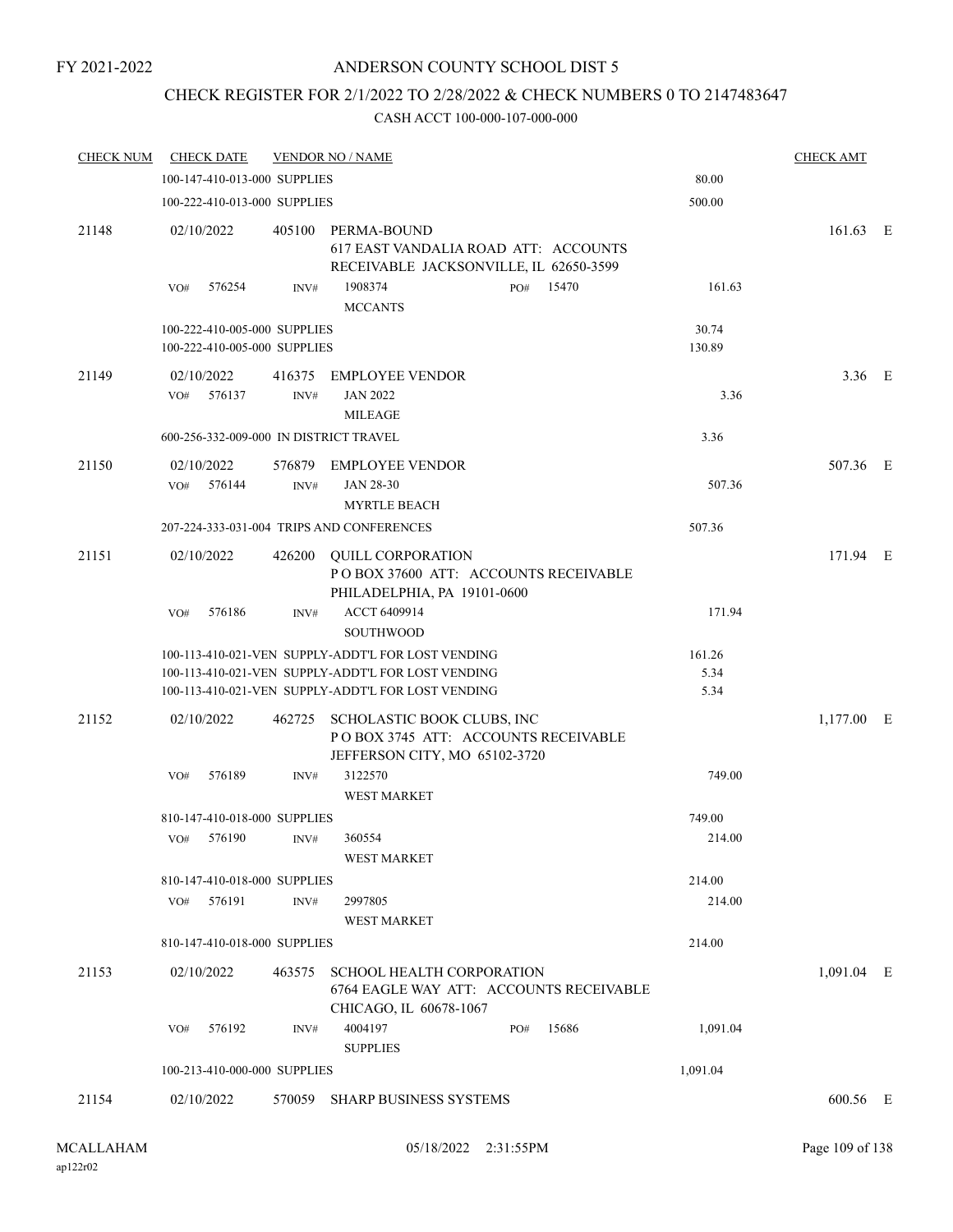#### ANDERSON COUNTY SCHOOL DIST 5

## CHECK REGISTER FOR 2/1/2022 TO 2/28/2022 & CHECK NUMBERS 0 TO 2147483647

| <b>CHECK NUM</b> |     | <b>CHECK DATE</b>                            |      | <b>VENDOR NO / NAME</b>                                            |        | <b>CHECK AMT</b> |
|------------------|-----|----------------------------------------------|------|--------------------------------------------------------------------|--------|------------------|
|                  |     |                                              |      | DEPT 1216 PO BOX 121216 DALLAS, TX 75312-1216                      |        |                  |
|                  | VO# | 576194                                       | INV# | 9003605934                                                         | 80.04  |                  |
|                  |     |                                              |      | <b>COPIES</b>                                                      |        |                  |
|                  |     |                                              |      | 329-115-690-031-000 OTHER OBJECTS-WBL                              | 80.04  |                  |
|                  | VO# | 576195                                       | INV# | 9003611642                                                         | 202.39 |                  |
|                  |     |                                              |      | <b>COPIES</b>                                                      |        |                  |
|                  |     |                                              |      | 329-115-690-031-000 OTHER OBJECTS-WBL                              | 202.39 |                  |
|                  |     | VO# 576196                                   | INV# | 9003645718                                                         | 174.88 |                  |
|                  |     |                                              |      | <b>COPIES</b>                                                      |        |                  |
|                  |     |                                              |      | 329-115-690-031-000 OTHER OBJECTS-WBL                              | 174.88 |                  |
|                  | VO# | 576197                                       | INV# | 9003623936                                                         | 26.96  |                  |
|                  |     |                                              |      | <b>COPIES</b>                                                      |        |                  |
|                  |     |                                              |      | 329-115-690-031-000 OTHER OBJECTS-WBL                              | 26.96  |                  |
|                  | VO# | 576198                                       | INV# | 9003605945                                                         | 1.09   |                  |
|                  |     |                                              |      | <b>COPIES</b>                                                      |        |                  |
|                  |     |                                              |      | 329-115-690-031-000 OTHER OBJECTS- WBL                             | 1.09   |                  |
|                  |     | VO# 576199                                   | INV# | 9003668655                                                         | 14.17  |                  |
|                  |     |                                              |      | <b>COPIES</b>                                                      |        |                  |
|                  |     | 708-271-660-008-362 COPIER EXPENSE           |      |                                                                    | 14.17  |                  |
|                  | VO# | 576256                                       | INV# | 9003668666                                                         | 7.08   |                  |
|                  |     |                                              |      | <b>COPIES</b>                                                      |        |                  |
|                  |     |                                              |      |                                                                    | 7.08   |                  |
|                  |     | 717-190-660-017-362 COPIER EXPENSE<br>576257 |      |                                                                    |        |                  |
|                  | VO# |                                              | INV# | 9003677656<br><b>COPIES</b>                                        | 18.29  |                  |
|                  |     |                                              |      |                                                                    |        |                  |
|                  |     | 723-190-660-023-913 COPIER EXPENSE           |      |                                                                    | 18.29  |                  |
|                  | VO# | 576258                                       | INV# | 9003668700                                                         | 6.74   |                  |
|                  |     |                                              |      | <b>COPIES</b>                                                      |        |                  |
|                  |     | 715-271-660-015-362 COPIER                   |      |                                                                    | 6.74   |                  |
|                  | VO# | 576259                                       | INV# | 9003653315                                                         | 40.59  |                  |
|                  |     |                                              |      | <b>COPIES</b>                                                      |        |                  |
|                  |     | 715-271-660-015-362 COPIER                   |      |                                                                    | 40.59  |                  |
|                  |     | VO# 576272                                   | INV# | 9003668628                                                         | 14.17  |                  |
|                  |     |                                              |      | <b>COPIES</b>                                                      |        |                  |
|                  |     | 100-113-410-020-000 SUPPLIES                 |      |                                                                    | 14.17  |                  |
|                  | VO# | 576273                                       | INV# | 9003668678                                                         | 14.16  |                  |
|                  |     |                                              |      | <b>COPIES</b>                                                      |        |                  |
|                  |     | 201-112-490-010-000 COPIER COST              |      |                                                                    | 14.16  |                  |
| 21155            |     | 02/10/2022                                   |      | 569744 S&S WORLDWIDE, INC<br>POBOX 845825 ATT: ACCOUNTS RECEIVABLE |        | 153.31 E         |
|                  |     |                                              |      | BOSTON, MA 02284-5825                                              |        |                  |
|                  | VO# | 576202                                       | INV# | 100876308                                                          | 153.31 |                  |
|                  |     |                                              |      | <b>CALHOUN</b>                                                     |        |                  |
|                  |     | 937-113-410-014-000 SUPPLIES                 |      |                                                                    | 153.31 |                  |
| 21156            |     | 02/10/2022                                   |      | 568718 THE READING WAREHOUSE                                       |        | 1,570.12 E       |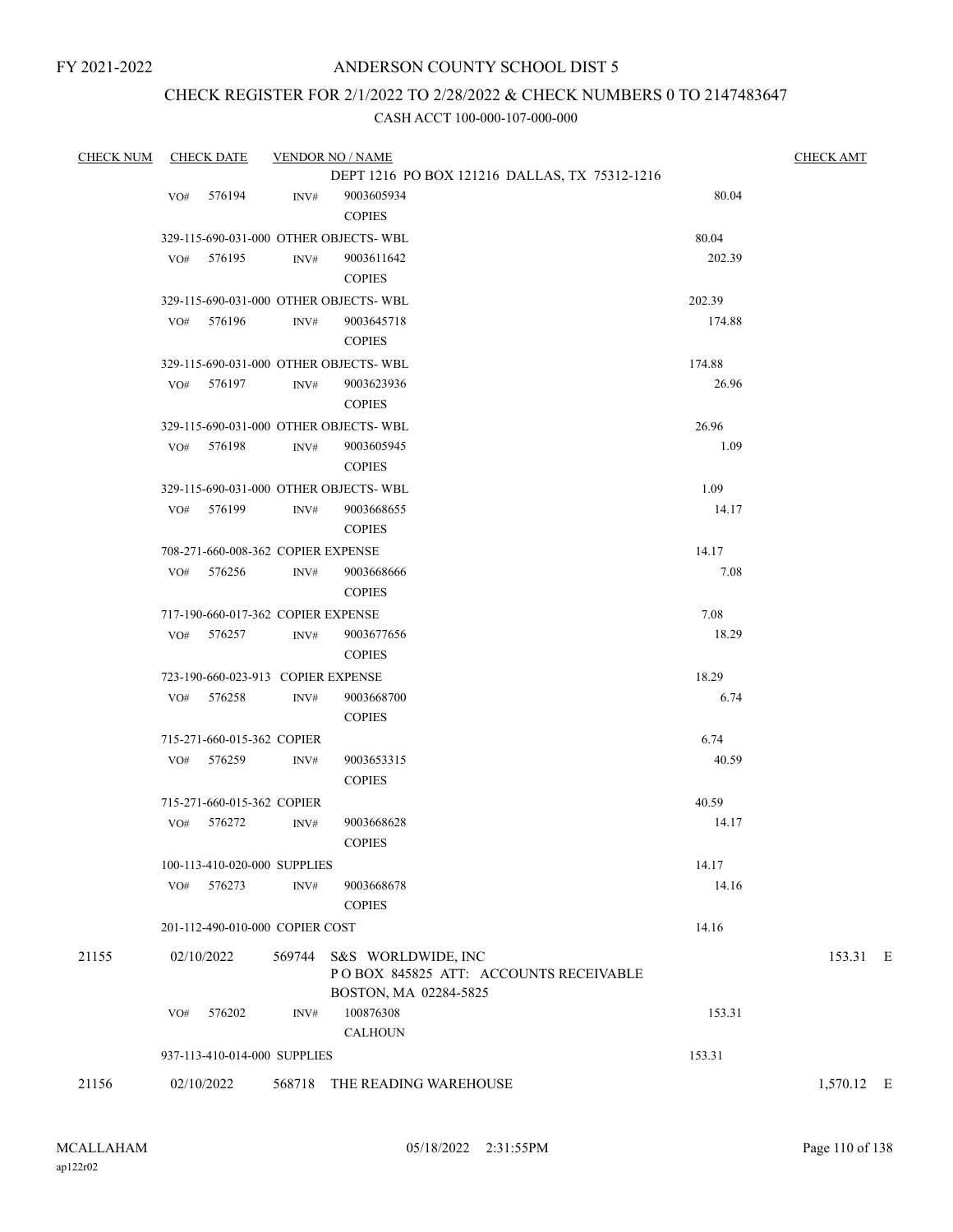## ANDERSON COUNTY SCHOOL DIST 5

## CHECK REGISTER FOR 2/1/2022 TO 2/28/2022 & CHECK NUMBERS 0 TO 2147483647

| <b>CHECK NUM</b> | <b>CHECK DATE</b>                        |        | <b>VENDOR NO / NAME</b>                                             |     |       |          | <b>CHECK AMT</b> |  |
|------------------|------------------------------------------|--------|---------------------------------------------------------------------|-----|-------|----------|------------------|--|
|                  |                                          |        | PO BOX 41328 ATT: ACCOUNTS RECEIVABLE NORTH<br>CHARLESTON, SC 29423 |     |       |          |                  |  |
|                  | 576204<br>VO#                            | INV#   | 214867                                                              | PO# | 15623 | 1,570.12 |                  |  |
|                  |                                          |        | <b>BOOKS</b>                                                        |     |       |          |                  |  |
|                  | 202-188-410-000-000 SUPPLIES- PAT        |        |                                                                     |     |       | 1,570.12 |                  |  |
| 21157            | 02/10/2022                               | 569789 | UNIFIRST CORPORATION                                                |     |       |          | 442.44 E         |  |
|                  |                                          |        | PO BOX 650481 DALLAS, TX 75265-0481                                 |     |       |          |                  |  |
|                  | 576208<br>VO#                            | INV#   | 1578913<br><b>DUST MOPS</b>                                         | PO# | 14870 | 442.44   |                  |  |
|                  |                                          |        | 100-254-410-001-001 SUPPLIES - MAINTENANCE                          |     |       | 26.73    |                  |  |
|                  |                                          |        | 100-254-410-002-001 SUPPLIES - MAINTENANCE                          |     |       | 0.00     |                  |  |
|                  |                                          |        | 100-254-410-003-001 SUPPLIES - MAINTENANCE                          |     |       | 59.72    |                  |  |
|                  |                                          |        | 100-254-410-007-001 SUPPLIES - MAINTENANCE                          |     |       | 22.44    |                  |  |
|                  |                                          |        | 100-254-410-008-001 SUPPLIES - MAINTENANCE                          |     |       | 41.40    |                  |  |
|                  |                                          |        | 100-254-410-009-001 SUPPLIES - MAINTENANCE                          |     |       | 31.42    |                  |  |
|                  |                                          |        | 100-254-410-011-001 SUPPLIES - MAINTENANCE                          |     |       | 19.50    |                  |  |
|                  |                                          |        | 100-254-410-012-001 SUPPLIES - MAINTENANCE                          |     |       | 9.38     |                  |  |
|                  |                                          |        | 100-254-410-015-001 SUPPLIES - MAINTENANCE                          |     |       | 35.14    |                  |  |
|                  |                                          |        | 100-254-410-016-001 SUPPLIES - MAINTENANCE                          |     |       | 23.42    |                  |  |
|                  |                                          |        | 100-254-410-017-001 SUPPLIES - MANTENANCE                           |     |       | 0.00     |                  |  |
|                  |                                          |        | 100-254-410-018-001 SUPPLIES - MAINTENANCE                          |     |       | 29.22    |                  |  |
|                  |                                          |        | 100-254-410-021-001 SUPPLIES - MAINTENANCE                          |     |       | 71.86    |                  |  |
|                  |                                          |        | 100-254-410-023-001 SUPPLIES-MAINTENANCE                            |     |       | 22.77    |                  |  |
|                  |                                          |        | 131-254-410-031-001 SUPPLIES - MAINTENANCE                          |     |       | 49.44    |                  |  |
| 21158            | 02/10/2022                               | 574608 | <b>EMPLOYEE VENDOR</b>                                              |     |       |          | 283.08 E         |  |
|                  | 576275<br>VO#                            | INV#   | <b>TREATS</b>                                                       |     |       | 283.08   |                  |  |
|                  |                                          |        | REIMBURSEMENT                                                       |     |       |          |                  |  |
|                  | 802-114-410-003-000 SUPPLIES - RETENTION |        |                                                                     |     |       | 283.08   |                  |  |
| 21159            | 02/10/2022                               | 575112 | <b>EMPLOYEE VENDOR</b>                                              |     |       |          | 642.80 E         |  |
|                  | VO#<br>576229                            | INV#   | <b>JAN 28-30</b>                                                    |     |       | 642.80   |                  |  |
|                  |                                          |        | <b>MYRTLE BEACH</b>                                                 |     |       |          |                  |  |
|                  |                                          |        | 207-224-333-031-004 TRIPS AND CONFERENCES                           |     |       | 642.80   |                  |  |
| 21160            | 02/10/2022                               | 574879 | EMPLOYEE VENDOR                                                     |     |       |          | 277.80 E         |  |
|                  | 576145<br>VO#                            | INV#   | JAN 20-22                                                           |     |       | 277.80   |                  |  |
|                  |                                          |        | <b>HILTON HEAD</b>                                                  |     |       |          |                  |  |
|                  |                                          |        | 100-212-333-000-000 TRIPS AND CONFERENCES                           |     |       | 277.80   |                  |  |
| 21161            | 02/15/2022                               | 113600 | ANDERSON FIRE & SAFETY<br>PO BOX 1265 ATT: ACCOUNTS RECEIVABLE      |     |       |          | 414.00 E         |  |
|                  |                                          |        | ANDERSON, SC 29622                                                  |     |       |          |                  |  |
|                  | 576301<br>VO#                            | INV#   | PO 15303<br><b>INSPECTIONS</b>                                      | PO# | 15303 | 414.00   |                  |  |
|                  | 100-254-323-000-400 CONTRACT SRVS.-HVAC  |        |                                                                     |     |       | 70.00    |                  |  |
|                  | 100-254-323-000-400 CONTRACT SRVS.-HVAC  |        |                                                                     |     |       | 52.00    |                  |  |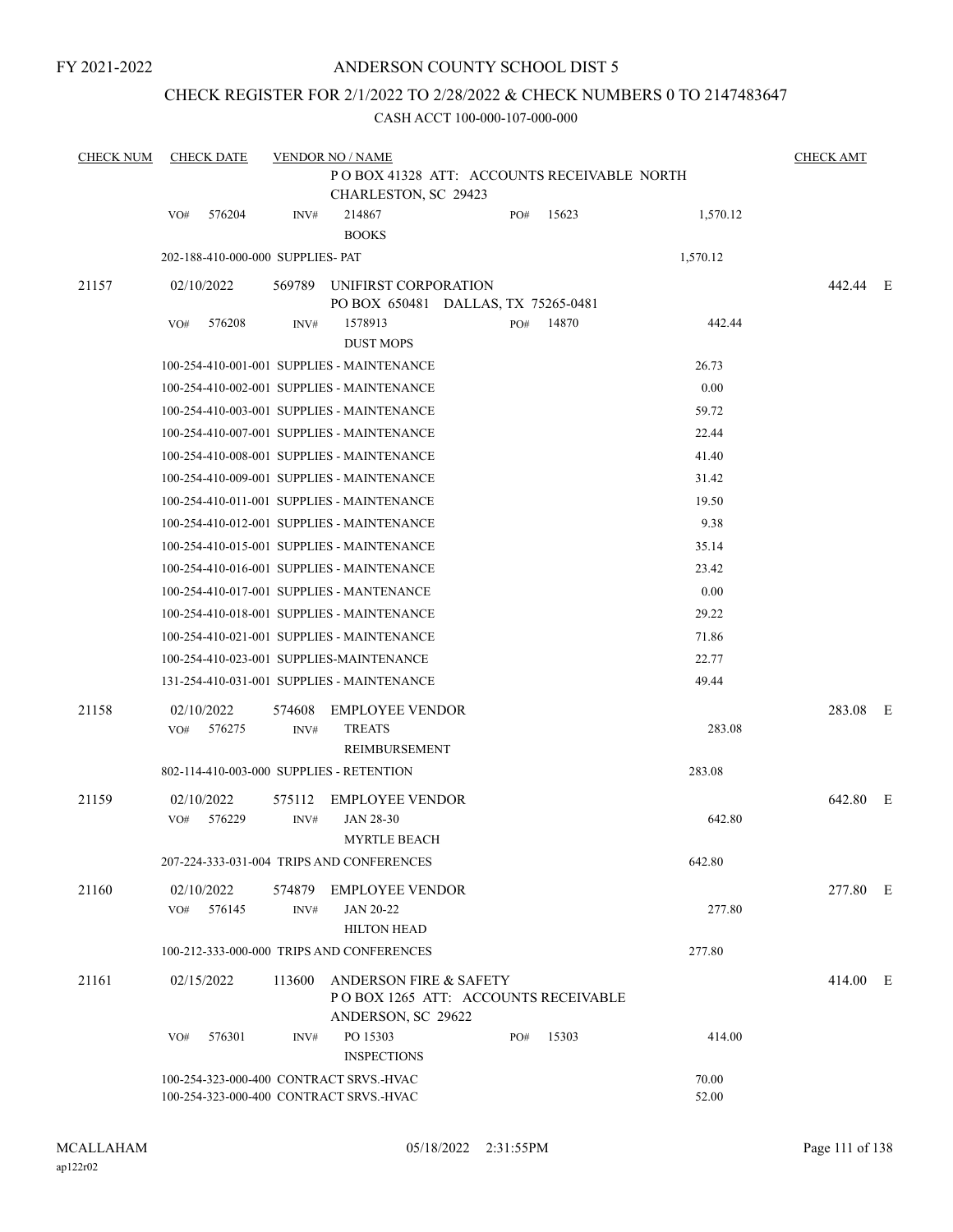## CHECK REGISTER FOR 2/1/2022 TO 2/28/2022 & CHECK NUMBERS 0 TO 2147483647

| <b>CHECK NUM</b> | <b>CHECK DATE</b>            |        | <b>VENDOR NO / NAME</b>                                                                                          |                                                |          | <b>CHECK AMT</b> |  |
|------------------|------------------------------|--------|------------------------------------------------------------------------------------------------------------------|------------------------------------------------|----------|------------------|--|
|                  |                              |        | 100-254-323-011-400 CONTR SERV-HVAC/ELECT/PLUMBING                                                               |                                                | 105.00   |                  |  |
|                  |                              |        | 100-254-323-015-400 CONTR SERV-HVAC/ELECT/PLUMBING                                                               |                                                | 95.00    |                  |  |
|                  |                              |        | 100-254-323-023-400 CONTR SERV.-HVAC/ELECT/PLUMBING                                                              |                                                | 92.00    |                  |  |
| 21162            | 02/15/2022                   |        | 566562 ANDERSON OUTDOOR POWER EQUIPMENT<br>110 MIRACLE MILE DRIVE ATT: ACCOUNTS<br>RECEIVABLE ANDERSON, SC 29621 |                                                |          | 155.32 E         |  |
|                  | 576302<br>VO#                | INV#   | 42673                                                                                                            |                                                | 170.86   |                  |  |
|                  |                              |        | <b>REPAIR PARTS</b>                                                                                              |                                                |          |                  |  |
|                  |                              |        | 100-254-410-000-001 MAINT. SUPPLIES-STRUCTURES                                                                   |                                                | 170.86   |                  |  |
|                  | 576303<br>VO#                | INV#   | 43788<br><b>CREDIT</b>                                                                                           |                                                | $-15.54$ |                  |  |
|                  |                              |        | 100-254-410-000-001 MAINT. SUPPLIES-STRUCTURES                                                                   |                                                | $-15.54$ |                  |  |
| 21163            | 02/15/2022<br>576387<br>VO#  | INV#   | 536325 EMPLOYEE VENDOR<br>REIMBURESMENT                                                                          |                                                | 733.84   | 733.84 E         |  |
|                  |                              |        | PREGAME MEALS                                                                                                    |                                                |          |                  |  |
|                  |                              |        | 720-271-660-020-752 BASKETBALL GIRLS EXPENSE                                                                     |                                                | 733.84   |                  |  |
| 21164            | 02/15/2022                   |        | 201391 BLICK ART MATERIALS<br>6910 EAGLE WAY CHICAGO, IL 60670-1069                                              |                                                |          | 2,245.36 E       |  |
|                  | 576304<br>VO#                | INV#   | 8011992<br><b>CARTS</b>                                                                                          | 15774<br>PO#                                   | 2,342.98 |                  |  |
|                  | 201-112-410-014-000 SUPPLIES |        |                                                                                                                  |                                                | 2,342.98 |                  |  |
|                  | VO#<br>576305                | INV#   | 7950525<br><b>SUPPLIES</b>                                                                                       |                                                | $-97.62$ |                  |  |
|                  | 100-113-410-019-000 SUPPLIES |        |                                                                                                                  |                                                | $-97.62$ |                  |  |
| 21165            | 02/15/2022                   | 564276 | <b>EMPLOYEE VENDOR</b>                                                                                           |                                                |          | 88.19 E          |  |
|                  | VO#<br>576292                | INV#   | <b>LOWES</b><br>REIMBURSEMENT                                                                                    |                                                | 88.19    |                  |  |
|                  | 100-233-410-011-000 SUPPLIES |        |                                                                                                                  |                                                | 88.19    |                  |  |
| 21166            | 02/15/2022                   |        | 564176 BSN SPORTS, LLC<br>PO BOX 841393 DALLAS, TX 75284-1393                                                    |                                                |          | 4,515.47 E       |  |
|                  | 576375<br>VO#                | INV#   | 915609212<br><b>SHORTS</b>                                                                                       |                                                | 2,090.16 |                  |  |
|                  | 100-271-410-002-000 SUPPLIES |        |                                                                                                                  |                                                | 2,090.16 |                  |  |
|                  | 576376<br>VO#                | INV#   | 915731402<br><b>UNIFORMS</b>                                                                                     |                                                | 2,425.31 |                  |  |
|                  | 100-271-410-002-000 SUPPLIES |        |                                                                                                                  |                                                | 2,425.31 |                  |  |
| 21167            | 02/15/2022                   | 572787 | CC&I SERVICES LLC                                                                                                |                                                |          | $1,467.00$ E     |  |
|                  |                              |        |                                                                                                                  | 4795 S CHURCH ST EXT SUITE 2 ROEBUCK, SC 29376 |          |                  |  |
|                  | 576398<br>VO#                | INV#   | 7660<br><b>DO RENO</b>                                                                                           | 14494<br>PO#                                   | 1,467.00 |                  |  |
|                  |                              |        | 515-253-520-000-HQ1 DOWNTOWN PROJECT BLDG 1                                                                      |                                                | 1,467.00 |                  |  |
| 21168            | 02/15/2022                   | 576982 | <b>EMPLOYEE VENDOR</b>                                                                                           |                                                |          | 585.50 E         |  |
|                  | VO#<br>576360                | INV#   | $2/3 - 2/5/22$                                                                                                   |                                                | 585.50   |                  |  |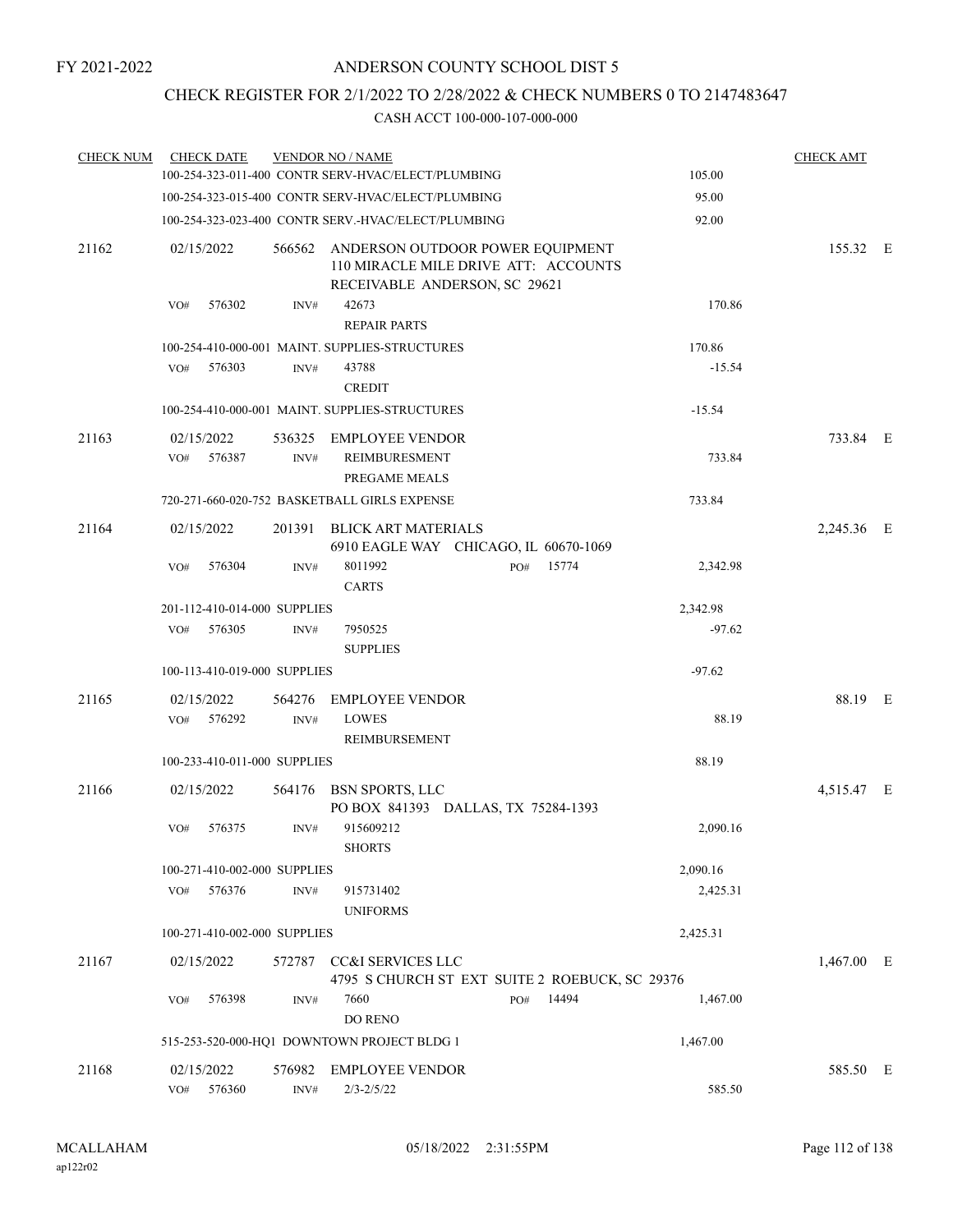## CHECK REGISTER FOR 2/1/2022 TO 2/28/2022 & CHECK NUMBERS 0 TO 2147483647

| <b>CHECK NUM</b> | <b>CHECK DATE</b>                      |                | <b>VENDOR NO / NAME</b>                                                                         |              |        | <b>CHECK AMT</b> |  |
|------------------|----------------------------------------|----------------|-------------------------------------------------------------------------------------------------|--------------|--------|------------------|--|
|                  |                                        |                | <b>COLUMBIA</b>                                                                                 |              |        |                  |  |
|                  | 309-113-333-021-000 TRIPS/ ACTIVITIES  |                |                                                                                                 |              | 585.50 |                  |  |
| 21169            | 02/15/2022                             | 187300         | CRESCENT SUPPLY CO, INC<br>POBOX 8798 ATT: ACCOUNTS RECEIVABLE<br>GREENVILLE, SC 29604          |              |        | 176.55 E         |  |
|                  | 576310<br>VO#                          | INV#           | 392871<br><b>SUPPLIES</b>                                                                       |              | 176.55 |                  |  |
|                  |                                        |                | 100-254-410-012-001 SUPPLIES - MAINTENANCE                                                      |              | 176.55 |                  |  |
| 21170            | 02/15/2022<br>VO#<br>576287            | 573361<br>INV# | <b>EMPLOYEE VENDOR</b><br><b>PHOTOS</b>                                                         |              | 11.16  | $11.16$ E        |  |
|                  |                                        |                | REIMBURSEMENT                                                                                   |              |        |                  |  |
|                  |                                        |                | 719-271-660-019-201 MISCELLANEOUS EXPENSE                                                       |              | 11.16  |                  |  |
| 21171            | 02/15/2022                             |                | 237555 FORMS & SUPPLY<br>POBOX 563953 ATT: ACCOUNTS RECEIVABLE<br>CHARLOTTE, NC 28256           |              |        | 522.27 E         |  |
|                  | VO#<br>576311                          | INV#           | 5985170<br><b>SUPPLIES</b>                                                                      | 15671<br>PO# | 338.98 |                  |  |
|                  |                                        |                | 329-115-410-031-000 SUPPLIES-STATE EQUIPMENT                                                    |              | 338.98 |                  |  |
|                  | 576312<br>VO#                          | INV#           | 6029377<br><b>SUPPLIES</b>                                                                      |              | 183.29 |                  |  |
|                  | 100-112-410-011-000 SUPPLIES           |                |                                                                                                 |              | 183.29 |                  |  |
| 21172            | 02/15/2022                             | 575971         | <b>EMPLOYEE VENDOR</b>                                                                          |              |        | 150.70 E         |  |
|                  | VO <sub>#</sub><br>576282              | INV#           | DEC - JAN<br><b>MILEAGE</b>                                                                     |              | 150.70 |                  |  |
|                  | 600-256-332-000-000 IN DISTRICT TRAVEL |                |                                                                                                 |              | 150.70 |                  |  |
| 21173            | 02/15/2022<br>576381<br>VO#            | 574235<br>INV# | <b>EMPLOYEE VENDOR</b><br>101                                                                   |              | 128.00 | 128.00 E         |  |
|                  |                                        |                | <b>SASHES</b><br>712-271-660-012-324 POSTIVE BEHAVIOR I.S. EXPENSE                              |              | 128.00 |                  |  |
|                  |                                        |                |                                                                                                 |              |        |                  |  |
| 21174            | 02/15/2022<br>$VO#$ 576285             | 575088<br>INV# | <b>EMPLOYEE VENDOR</b><br><b>JAN 2022</b><br>MILEAGE                                            |              | 13.44  | 13.44 E          |  |
|                  | 283-223-333-000-000 TRIPS/MILEAGE      |                |                                                                                                 |              | 13.44  |                  |  |
| 21175            | 02/15/2022<br>VO#<br>576288            | INV#           | 564815 EMPLOYEE VENDOR<br>LUNCH<br>REIMBURSEMENT                                                |              | 287.67 | 287.67 E         |  |
|                  | 721-190-660-021-647 DRAMA HIGH EXPENSE |                |                                                                                                 |              | 287.67 |                  |  |
| 21176            | 02/15/2022                             | 251600         | <b>GOPHER SPORT</b><br>POBOX 1450 NW5634 ATT: ACCOUNTS<br>RECEIVABLE MINNEAPOLIS, MN 55485-5634 |              |        | 799.74 E         |  |
|                  | 576315<br>VO#                          | INV#           | 138937<br>NEVITT FOREST                                                                         |              | 799.74 |                  |  |
|                  | 937-113-410-012-000 SUPPLIES           |                |                                                                                                 |              | 799.74 |                  |  |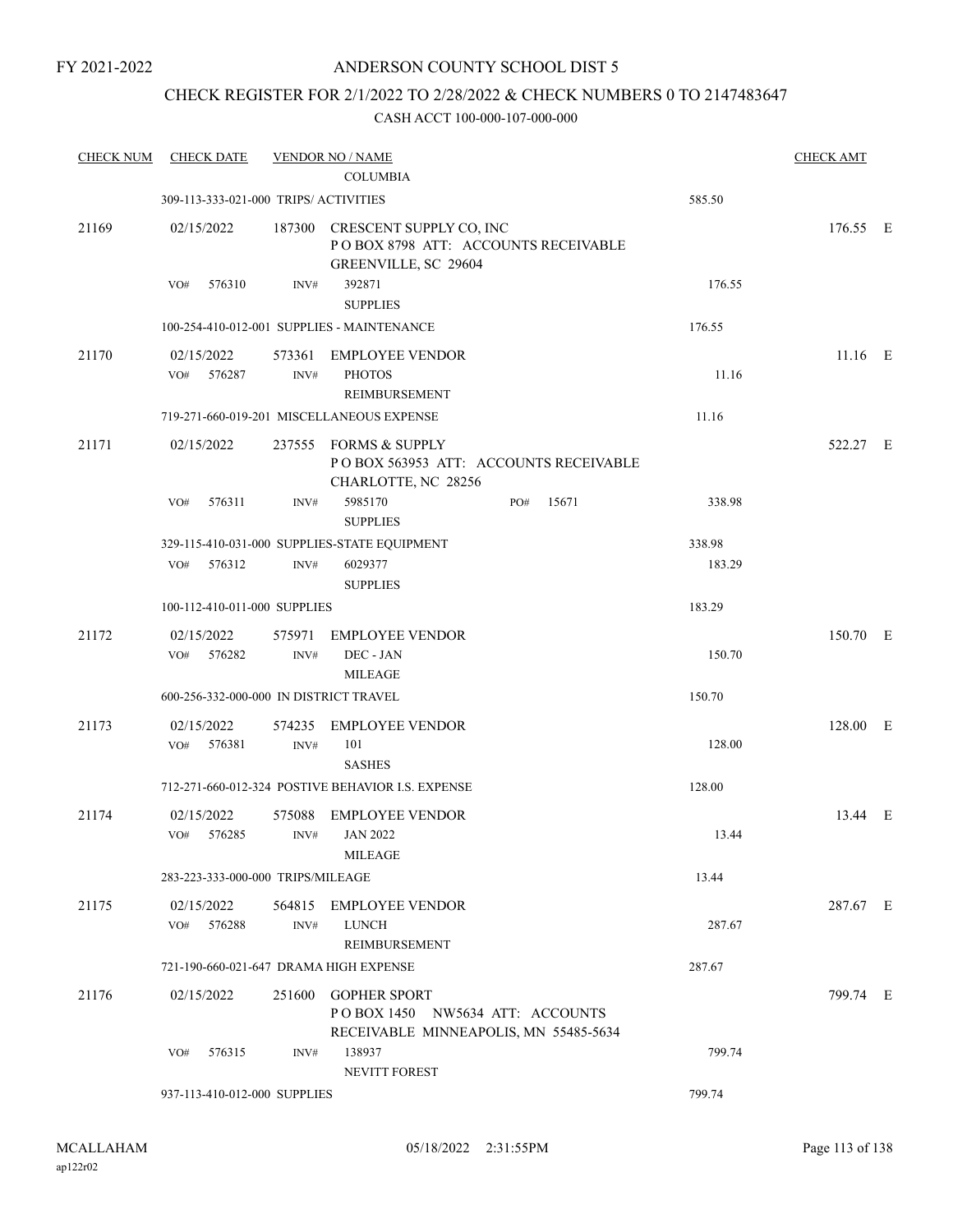## ANDERSON COUNTY SCHOOL DIST 5

## CHECK REGISTER FOR 2/1/2022 TO 2/28/2022 & CHECK NUMBERS 0 TO 2147483647

| <b>CHECK NUM</b> | <b>CHECK DATE</b>                                            |                | <b>VENDOR NO / NAME</b>                                                                                 |                    | <b>CHECK AMT</b> |     |
|------------------|--------------------------------------------------------------|----------------|---------------------------------------------------------------------------------------------------------|--------------------|------------------|-----|
| 21177            | 02/15/2022                                                   | 252650         | GRAINGER<br>DEPT 867098550 ATT: ACCOUNTS RECEIVABLE<br>PALATINE, IL 60038-0001                          |                    | 25.51 E          |     |
|                  | 576316<br>VO#                                                | INV#           | 9201437010<br><b>SUPPLIES</b>                                                                           | 25.51              |                  |     |
|                  |                                                              |                | 100-254-410-013-001 SUPPLIES - MAINTENANCE                                                              | 25.51              |                  |     |
| 21178            | 02/15/2022<br>VO#<br>576361                                  | 575140<br>INV# | EMPLOYEE VENDOR<br>$02/4 - 02/5/22$<br><b>COLUMBIA</b>                                                  | 409.46             | 409.46 E         |     |
|                  | 309-113-333-021-000 TRIPS/ ACTIVITIES                        |                |                                                                                                         | 409.46             |                  |     |
| 21179            | 02/15/2022<br>VO#<br>576366                                  | 258760<br>INV# | EMPLOYEE VENDOR<br>REIMBURSEMENT<br><b>HONOR CORDS</b>                                                  | 79.00              | 79.00 E          |     |
|                  | 883-223-410-000-000 SUPPLIES                                 |                |                                                                                                         | 79.00              |                  |     |
| 21180            | 02/15/2022<br>576291<br>VO#                                  | 261875<br>INV# | <b>EMPLOYEE VENDOR</b><br><b>ART CLASS</b><br><b>REIMBURSEMENT</b>                                      | 130.76             | 130.76 E         |     |
|                  |                                                              |                | 714-271-660-014-201 MISCELLANEOUS EXPENSE                                                               | 130.76             |                  |     |
| 21181            | 02/15/2022<br>VO#<br>576286                                  | 573862<br>INV# | <b>EMPLOYEE VENDOR</b><br><b>STAFF LUNCH</b><br>REIMBURSEMENT                                           | 85.00              | 85.00 E          |     |
|                  | 852-252-410-000-000 SUPPLIES                                 |                |                                                                                                         | 85.00              |                  |     |
| 21182            | 02/15/2022                                                   | 264114         | HEINEMANN<br>15963 COLLECTIONS CENTER DRIVE CHICAGO, IL<br>60693                                        |                    | 9,265.00         | – E |
|                  | 576404<br>VO#                                                | INV#           | 7401980, 1080033<br>15600<br>PO#<br><b>BOOKS</b>                                                        | 9,265.00           |                  |     |
|                  | 225-112-410-012-012 SUPPLIES<br>225-112-410-012-012 SUPPLIES |                |                                                                                                         | 4,250.00<br>324.28 |                  |     |
|                  | 225-113-410-012-012 SUPPLIES<br>225-113-410-012-012 SUPPLIES |                |                                                                                                         | 4,250.00<br>440.72 |                  |     |
| 21183            | 02/15/2022<br>576370<br>VO#                                  | 270775<br>INV# | <b>EMPLOYEE VENDOR</b><br>REIMBURSEMENT<br>LOWE'S                                                       | 1,361.04           | 1,361.04 E       |     |
|                  |                                                              |                | 100-266-345-000-000 TECHNOLOGY INFRASTRUCTURE                                                           | 1,361.04           |                  |     |
| 21184            | 02/15/2022                                                   | 272800         | <b>HOUSE OF TROPHIES</b><br>616 NORTH MURRAY AVENUE ATT: ACCOUNTS<br>RECEIVABLE ANDERSON, SC 29625-4311 |                    | 353.31 E         |     |
|                  | 576386<br>VO#                                                | INV#           | 33154<br><b>TROPHIES</b>                                                                                | 353.31             |                  |     |
|                  |                                                              |                | 712-271-660-012-324 POSTIVE BEHAVIOR I.S. EXPENSE                                                       | 353.31             |                  |     |
| 21185            | 02/15/2022<br>576368<br>VO#                                  | 573295<br>INV# | <b>EMPLOYEE VENDOR</b><br>DEC 2021 & JAN 2022                                                           | 72.13              | 72.13 E          |     |
|                  |                                                              |                |                                                                                                         |                    |                  |     |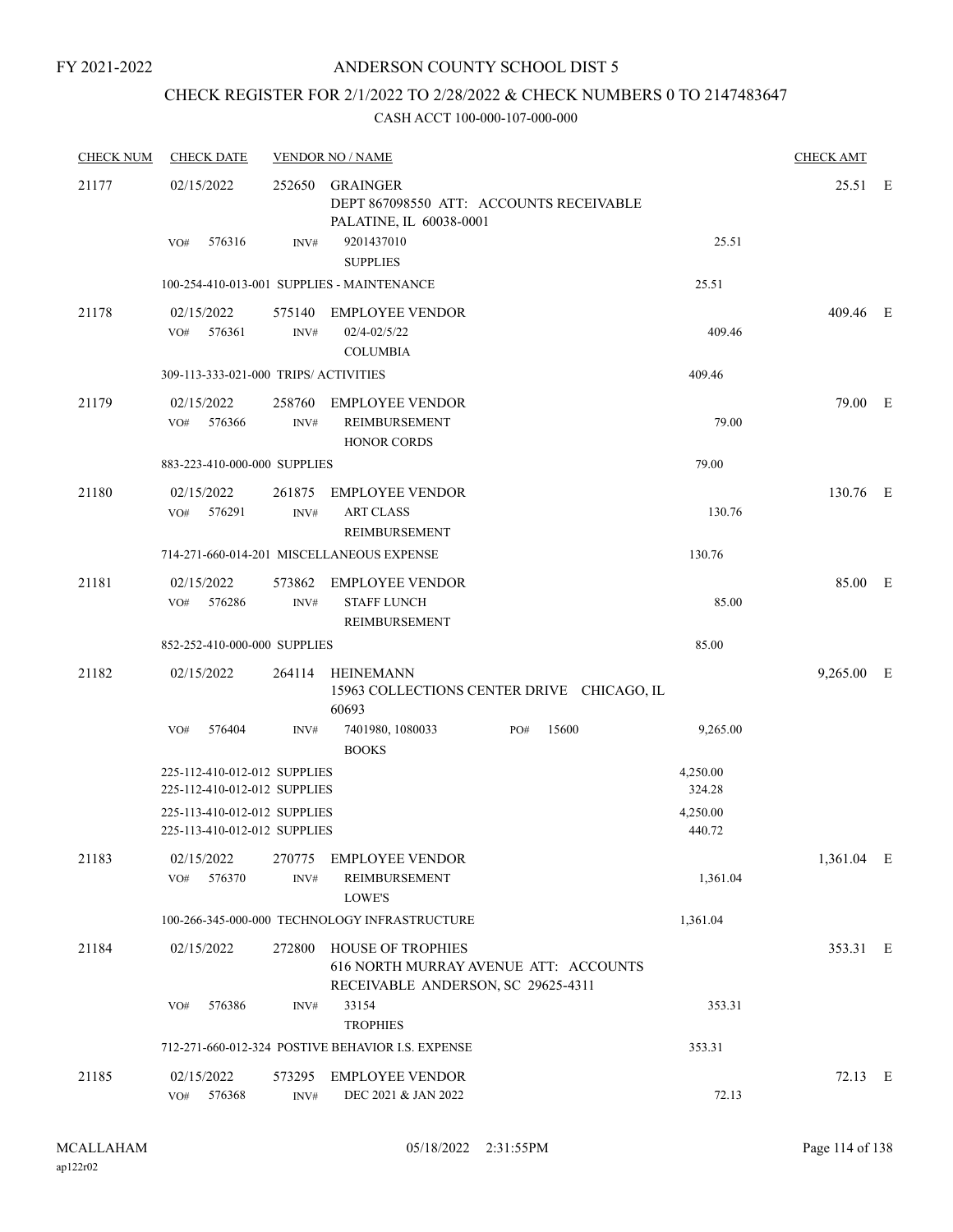## CHECK REGISTER FOR 2/1/2022 TO 2/28/2022 & CHECK NUMBERS 0 TO 2147483647

| <b>CHECK NUM</b> | <b>CHECK DATE</b>                       |                | <b>VENDOR NO / NAME</b>                                                                                 |        | <b>CHECK AMT</b> |  |
|------------------|-----------------------------------------|----------------|---------------------------------------------------------------------------------------------------------|--------|------------------|--|
|                  |                                         |                | <b>MILEAGE</b>                                                                                          |        |                  |  |
|                  | 100-266-332-000-000 IN-DISTRICT TRAVEL  |                |                                                                                                         | 72.13  |                  |  |
| 21186            | 02/15/2022<br>VO# 576394                | 574956<br>INV# | EMPLOYEE VENDOR<br>REIMBURSEMENT<br><b>CANDY</b>                                                        | 102.96 | 102.96 E         |  |
|                  | 724-271-660-024-602 BETA CLUB EXPENSE   |                |                                                                                                         | 102.96 |                  |  |
| 21187            | 02/15/2022<br>$VO#$ 576283              | INV#           | 576152 EMPLOYEE VENDOR<br><b>JAN 2022</b><br><b>MILEAGE</b>                                             | 12.88  | 12.88 E          |  |
|                  | 100-221-332-000-000 TRAVEL              |                |                                                                                                         | 12.88  |                  |  |
| 21188            | 02/15/2022<br>576284<br>VO#             | 574725<br>INV# | <b>EMPLOYEE VENDOR</b><br><b>JAN 2022</b><br><b>MILEAGE</b>                                             | 37.18  | 37.18 E          |  |
|                  |                                         |                | 809-224-333-000-000 TRIPS AND CONFERENCES                                                               | 37.18  |                  |  |
| 21189            | 02/15/2022<br>VO# 576397                | 571837<br>INV# | <b>EMPLOYEE VENDOR</b><br>02/07/22<br><b>TRAVELERS REST</b>                                             | 50.06  | 50.06 E          |  |
|                  |                                         |                | 802-264-333-000-000 TRAVEL - RECRUITMENT FAIRS                                                          | 50.06  |                  |  |
| 21190            | 02/15/2022                              |                | 349701 MED CENTRAL HEALTH RESOURCES<br>3424 CLEMSON BLVD ATT: ACCOUNTS RECEIVABLE<br>ANDERSON, SC 29621 |        | 85.00 E          |  |
|                  | 576400<br>VO#                           | INV#           | 22864<br><b>BELCHER</b>                                                                                 | 65.00  |                  |  |
|                  |                                         |                | 100-255-323-000-000 CONTRACTED SERVICES                                                                 | 65.00  |                  |  |
|                  | VO#<br>576401                           | INV#           | 18236<br><b>MILES</b>                                                                                   | 20.00  |                  |  |
|                  | 100-255-323-000-000 CONTRACTED SERVICES |                |                                                                                                         | 20.00  |                  |  |
| 21191            | 02/15/2022                              | 574388         | NAPA AUTO PARTS<br>508 SOUTH MAIN ST ANDERSON, SC 29624                                                 |        | 26.80 E          |  |
|                  | 576322<br>VO#                           | INV#           | 843026<br><b>SUPPLIES</b>                                                                               | 17.34  |                  |  |
|                  |                                         |                | 100-254-412-000-001 TRUCK SERVICE - MAINTENANCE                                                         | 17.34  |                  |  |
|                  | VO#<br>576323                           | INV#           | 843663<br><b>SUPPLIES</b>                                                                               | 9.46   |                  |  |
|                  |                                         |                | 100-254-412-000-001 TRUCK SERVICE - MAINTENANCE                                                         | 9.46   |                  |  |
| 21192            | 02/15/2022                              | 576089         | <b>EMPLOYEE VENDOR</b>                                                                                  |        | 191.71 E         |  |
|                  | 576407<br>VO#                           | INV#           | 2021/2022<br><b>TEACHER SUPPLY</b>                                                                      | 191.71 |                  |  |
|                  |                                         |                | 377-112-410-013-000 TEACHER SUPPLY - NORTH POINTE                                                       | 191.71 |                  |  |
| 21193            | 02/15/2022                              |                | 389900 OFFICE DEPOT<br>POBOX 1413 CHARLOTTE, NC 28201-1413                                              |        | 1,439.02 E       |  |
|                  | VO#<br>576327                           | INV#           | 2549822503<br><b>SUPPLIES</b>                                                                           | 205.44 |                  |  |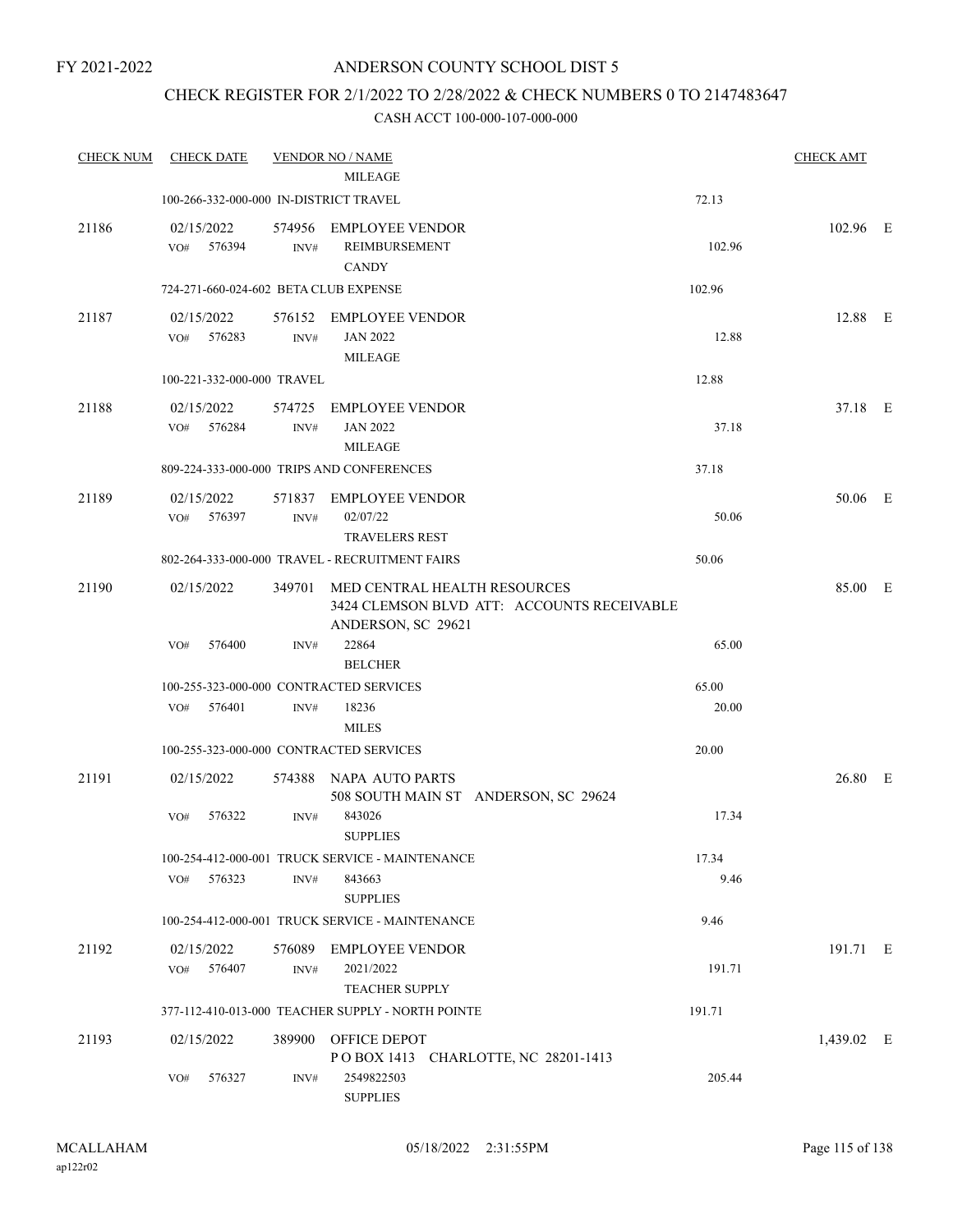## CHECK REGISTER FOR 2/1/2022 TO 2/28/2022 & CHECK NUMBERS 0 TO 2147483647

| CHECK NUM CHECK DATE |     |                              | <b>VENDOR NO / NAME</b> |                                                    | <b>CHECK AMT</b> |          |
|----------------------|-----|------------------------------|-------------------------|----------------------------------------------------|------------------|----------|
|                      |     |                              |                         | 100-114-410-003-VEN SUPPLY-ADDT'L FOR LOST VENDING | 205.44           |          |
|                      |     | VO# 576328                   | INV#                    | 214710177001<br><b>SUPPLIES</b>                    | 80.24            |          |
|                      |     |                              |                         | 100-114-410-003-VEN SUPPLY-ADDT'L FOR LOST VENDING | 80.24            |          |
|                      |     | $VO#$ 576329                 | INV#                    | 223875371001                                       | 367.74           |          |
|                      |     |                              |                         | <b>SUPPLIES</b>                                    |                  |          |
|                      |     |                              |                         | 100-114-410-003-VEN SUPPLY-ADDT'L FOR LOST VENDING | 367.74           |          |
|                      |     | VO# 576330                   | INV#                    | 223890530001                                       | 51.31            |          |
|                      |     |                              |                         | <b>SUPPLIES</b>                                    |                  |          |
|                      |     |                              |                         | 100-114-410-003-VEN SUPPLY-ADDT'L FOR LOST VENDING | 51.31            |          |
|                      |     | VO# 576331                   | INV#                    | 223890528001                                       | 133.51           |          |
|                      |     |                              |                         | <b>SUPPLIES</b>                                    |                  |          |
|                      |     |                              |                         | 100-114-410-003-VEN SUPPLY-ADDT'L FOR LOST VENDING | 133.51           |          |
|                      |     | VO# 576332                   | INV#                    | 2550464189                                         | 133.20           |          |
|                      |     |                              |                         | <b>SUPPLIES</b>                                    |                  |          |
|                      |     |                              |                         | 100-114-410-003-VEN SUPPLY-ADDT'L FOR LOST VENDING | 133.20           |          |
|                      |     | $VO#$ 576333                 | INV#                    | 223039181001                                       | 395.79           |          |
|                      |     |                              |                         | <b>SUPPLIES</b>                                    |                  |          |
|                      |     | 100-113-410-007-000 SUPPLIES |                         |                                                    | 395.79           |          |
|                      |     | VO# 576362                   | INV#                    | 222676124001<br><b>SUPPLIES</b>                    | 25.04            |          |
|                      |     | 100-113-410-020-000 SUPPLIES |                         |                                                    | 25.04            |          |
|                      |     | VO# 576364                   | INV#                    | 225378959001<br><b>SUPPLIES</b>                    | 8.23             |          |
|                      |     | 100-264-410-000-000 SUPPLIES |                         | 8.23                                               |                  |          |
|                      |     | VO# 576365                   | INV#                    | 225378114001                                       | 145.51           |          |
|                      |     |                              |                         | <b>SUPPLIES</b>                                    |                  |          |
|                      |     | 100-264-410-000-000 SUPPLIES |                         |                                                    | 145.51           |          |
|                      |     | VO# 576405                   | INV#                    | 214806851001                                       | $-106.99$        |          |
|                      |     |                              |                         | <b>SUPPLIES</b>                                    |                  |          |
|                      |     | 100-114-410-002-000 SUPPLIES |                         |                                                    | $-106.99$        |          |
| 21194                |     | 02/15/2022                   |                         | 394675 PIP PRINTING                                |                  | 163.00 E |
|                      |     |                              |                         | 1005 NORTH FANT STREET ATT: ACCOUNTS               |                  |          |
|                      |     |                              |                         | RECEIVABLE ANDERSON, SC 29621                      |                  |          |
|                      | VO# | 576334                       | INV#                    | 102869                                             | 163.00           |          |
|                      |     |                              |                         | <b>NAPKINS</b>                                     |                  |          |
|                      |     |                              |                         | 515-253-520-000-HQ1 DOWNTOWN PROJECT BLDG 1        | 163.00           |          |
| 21195                |     | 02/15/2022                   | 577177                  | <b>EMPLOYEE VENDOR</b>                             |                  | 271.20 E |
|                      | VO# | 576395                       | INV#                    | REIMBURSEMENT                                      | 271.20           |          |
|                      |     |                              |                         | ELECTRIC CITY PIZZA                                |                  |          |
|                      |     |                              |                         | 720-271-660-020-593 FIELD TRIPS- MISC. EXPENSE     | 271.20           |          |
| 21196                |     | 02/15/2022                   | 570099                  | SCHOOL SPECIALTY, LLC                              |                  | 106.91 E |
|                      |     |                              |                         | PO BOX 825640 PHILADELPHIA, PA 19182-5640          |                  |          |
|                      | VO# | 576339                       | INV#                    | 208129354307                                       | 75.83            |          |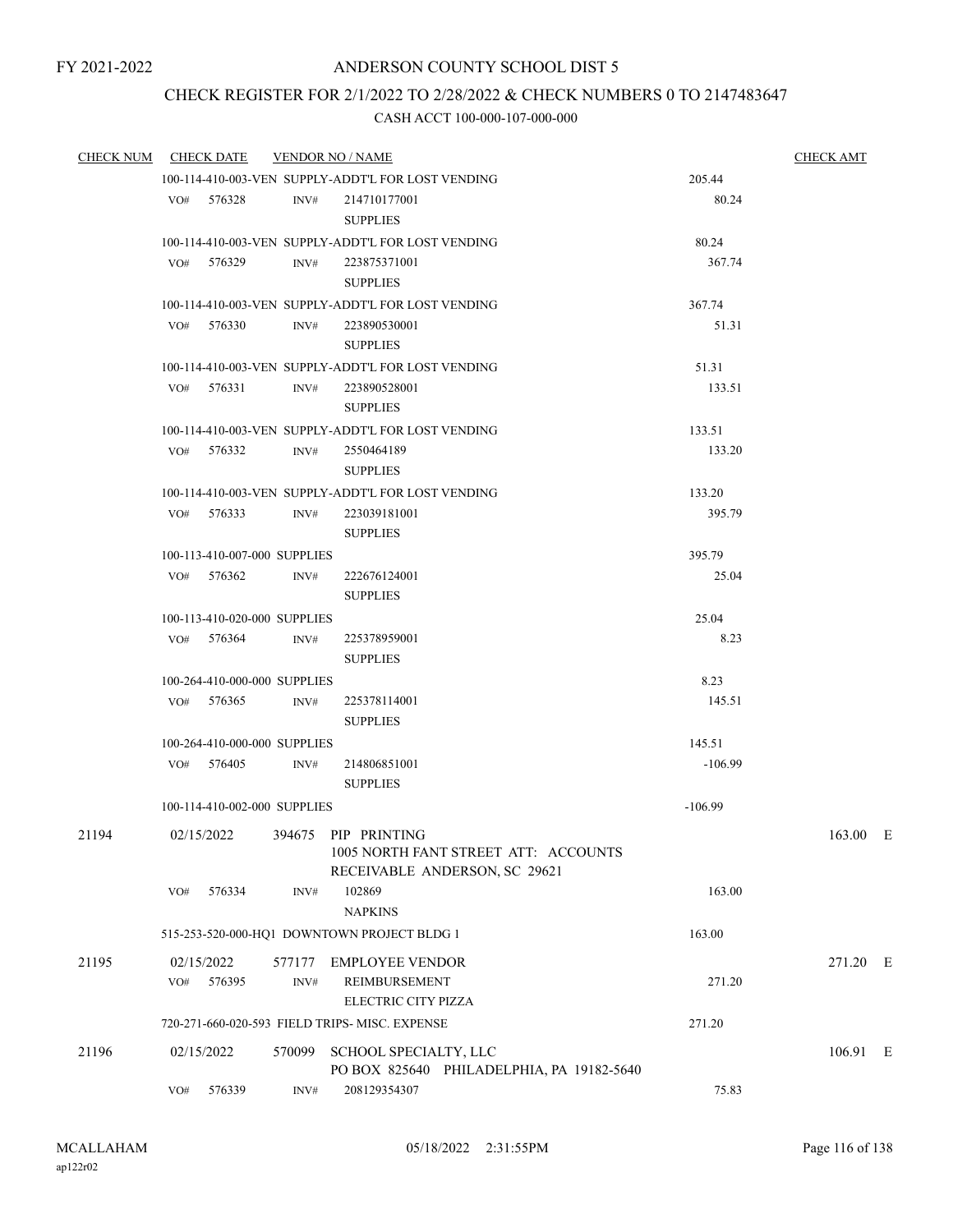## CHECK REGISTER FOR 2/1/2022 TO 2/28/2022 & CHECK NUMBERS 0 TO 2147483647

| <b>CHECK NUM</b> | <b>CHECK DATE</b>                      |        | <b>VENDOR NO / NAME</b>                            |                                                                    |                                               |        | <b>CHECK AMT</b> |  |
|------------------|----------------------------------------|--------|----------------------------------------------------|--------------------------------------------------------------------|-----------------------------------------------|--------|------------------|--|
|                  |                                        |        | <b>SUPPLIES</b>                                    |                                                                    |                                               |        |                  |  |
|                  | 100-114-410-003-ART ART SUPPLIES       |        |                                                    |                                                                    |                                               | 75.83  |                  |  |
|                  | VO# 576340                             | INV#   | 208129386112<br><b>SUPPLIES</b>                    |                                                                    |                                               | 31.08  |                  |  |
|                  | 100-114-410-003-ART ART SUPPLIES       |        |                                                    |                                                                    |                                               | 31.08  |                  |  |
| 21197            | 02/15/2022                             |        | 570059 SHARP BUSINESS SYSTEMS                      |                                                                    | DEPT 1216 PO BOX 121216 DALLAS, TX 75312-1216 |        | 231.78 E         |  |
|                  | 576341<br>VO#                          | INV#   | 9003668646<br><b>COPIES</b>                        |                                                                    |                                               | 26.96  |                  |  |
|                  | 329-115-690-031-000 OTHER OBJECTS-WBL  |        |                                                    |                                                                    |                                               | 26.96  |                  |  |
|                  | VO# 576342                             | INV#   | 9003645708<br><b>COPIES</b>                        |                                                                    |                                               | 30.92  |                  |  |
|                  | 329-115-690-031-000 OTHER OBJECTS-WBL  |        |                                                    |                                                                    |                                               | 30.92  |                  |  |
|                  | $VO#$ 576343                           | INV#   | 9003645740<br><b>COPIES</b>                        |                                                                    |                                               | 0.75   |                  |  |
|                  | 329-115-690-031-000 OTHER OBJECTS-WBL  |        |                                                    |                                                                    |                                               | 0.75   |                  |  |
|                  | VO# 576344                             | INV#   | 9003678648<br><b>COPIES</b>                        |                                                                    |                                               | 65.87  |                  |  |
|                  | 723-190-660-023-913 COPIER EXPENSE     |        |                                                    |                                                                    |                                               | 65.87  |                  |  |
|                  | 576345<br>VO#                          | INV#   | 9003657937<br><b>COPIES</b>                        |                                                                    |                                               | 43.56  |                  |  |
|                  | 100-115-410-003-000 SUPPLIES           |        |                                                    |                                                                    |                                               | 43.56  |                  |  |
|                  | VO# 576346                             | INV#   | 9003668587<br><b>COPIES</b>                        |                                                                    |                                               | 49.55  |                  |  |
|                  | 100-115-410-003-000 SUPPLIES           |        |                                                    |                                                                    |                                               | 49.55  |                  |  |
|                  | VO# 576377                             | INV#   | 9003668656<br><b>COPIER</b>                        |                                                                    |                                               | 14.17  |                  |  |
|                  |                                        |        | 100-113-410-005-VEN SUPPLY-ADDT'L FOR LOST VENDING |                                                                    |                                               | 14.17  |                  |  |
| 21198            | 02/15/2022                             |        | 404675 EMPLOYEE VENDOR                             |                                                                    |                                               |        | 751.23 E         |  |
|                  | VO# 576289                             | INV#   | <b>DRAMA</b><br>REIMBURSEMENT                      |                                                                    |                                               | 338.13 |                  |  |
|                  | 309-113-410-021-000 SUPPLIES           |        |                                                    |                                                                    |                                               | 338.13 |                  |  |
|                  | 576290<br>VO#                          | INV#   | <b>DRAMA</b><br>REIMBURSEMENT                      |                                                                    |                                               | 413.10 |                  |  |
|                  | 309-113-410-021-000 SUPPLIES           |        |                                                    |                                                                    |                                               | 413.10 |                  |  |
| 21199            | 02/15/2022                             | 508675 | TRI-COUNTY BATTERY SALES                           | 1413 WHITEHALL ROAD ATT: ACCOUNTS<br>RECEIVABLE ANDERSON, SC 29625 |                                               |        | 522.12 E         |  |
|                  | 576351<br>VO#                          | INV#   | 73961<br><b>BATTERIES</b>                          |                                                                    |                                               | 522.12 |                  |  |
|                  | 100-254-410-000-000 CUSTODIAL SUPPLIES |        |                                                    |                                                                    |                                               | 522.12 |                  |  |
| 21200            | 02/15/2022                             | 569789 | UNIFIRST CORPORATION                               | PO BOX 650481 DALLAS, TX 75265-0481                                |                                               |        | 317.11 E         |  |
|                  | 576380<br>VO#                          | INV#   | 2961914094                                         | PO#                                                                | 15302                                         | 317.11 |                  |  |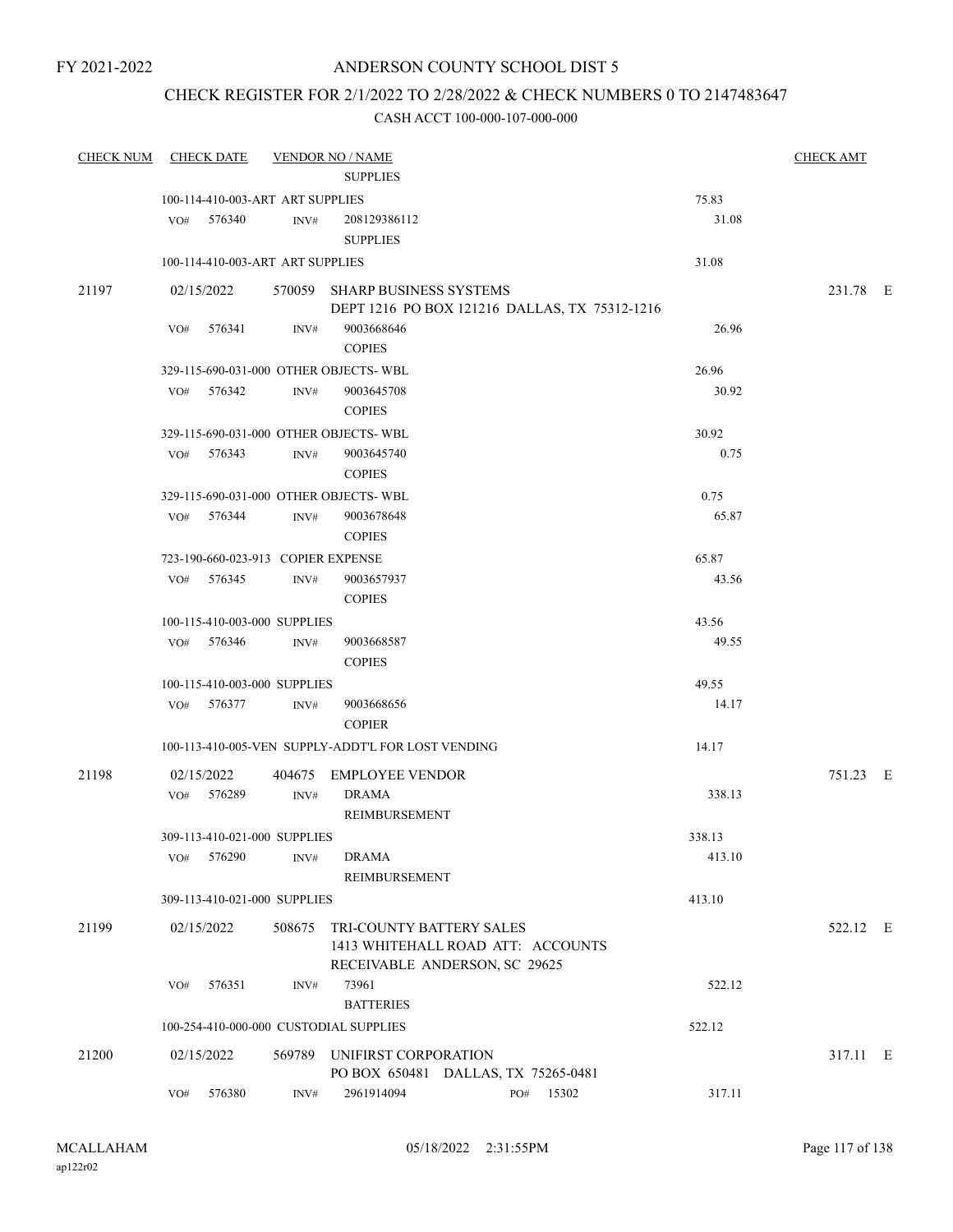## CHECK REGISTER FOR 2/1/2022 TO 2/28/2022 & CHECK NUMBERS 0 TO 2147483647

| <b>CHECK NUM</b> | <b>CHECK DATE</b>                        |                | <b>VENDOR NO / NAME</b>                                                                               |          | <b>CHECK AMT</b> |  |
|------------------|------------------------------------------|----------------|-------------------------------------------------------------------------------------------------------|----------|------------------|--|
|                  |                                          |                | 2961914093                                                                                            |          |                  |  |
|                  | 100-254-410-008-075 UNIFORM PURCHASES    |                |                                                                                                       | 158.74   |                  |  |
|                  | 100-254-410-009-075 UNIFORM PURCHASES    |                |                                                                                                       | 158.37   |                  |  |
| 21201            | 02/15/2022<br>576396<br>VO#              | 576298<br>INV# | <b>EMPLOYEE VENDOR</b><br>02/03-02/05/22                                                              | 386.64   | 386.64 E         |  |
|                  |                                          |                | <b>COLUMBIA</b>                                                                                       |          |                  |  |
|                  | 309-113-410-021-000 SUPPLIES             |                |                                                                                                       | 386.64   |                  |  |
| 21202            | 02/15/2022<br>576371<br>VO#              | 565855<br>INV# | <b>EMPLOYEE VENDOR</b><br>02/11/22<br><b>COLUMBIA</b>                                                 | 133.28   | 133.28 E         |  |
|                  | 100-266-333-000-000 TRIPS & CONFERENCES  |                |                                                                                                       | 133.28   |                  |  |
| 21203            | 02/17/2022                               | 111125         | <b>ANDERSON AWARDS</b><br>716 WHITEHALL ROAD ATT: ACCOUNTS<br>RECEIVABLE ANDERSON, SC 29625           |          | 12.84 E          |  |
|                  | 576429<br>VO#                            | INV#           | ASD5<br><b>SUPPLIES</b>                                                                               | 12.84    |                  |  |
|                  | 100-231-334-000-000 TRUSTEE EXPENSE      |                |                                                                                                       | 12.84    |                  |  |
| 21204            | 02/17/2022                               | 536325         | <b>EMPLOYEE VENDOR</b>                                                                                |          | 1,376.79 E       |  |
|                  | VO#<br>576499                            | INV#           | <b>GIRLS BBALL</b><br><b>REIMBURSEMENT</b>                                                            | 173.11   |                  |  |
|                  |                                          |                | 720-271-660-020-752 BASKETBALL GIRLS EXPENSE                                                          | 173.11   |                  |  |
|                  | 576500<br>VO#                            | INV#           | PREGAME MEALS<br>REIMBURSEMENT                                                                        | 1,203.68 |                  |  |
|                  | 720-271-660-020-674 FOOTBALL EXPENSE     |                |                                                                                                       | 1,203.68 |                  |  |
| 21205            | 02/17/2022                               | 130300         | <b>BAKER DISTRIBUTING COMPANY</b><br>PO BOX 409635 ATT: ACCOUNTS RECEIVABLE<br>ATLANTA, GA 30384-9635 |          | 335.12 E         |  |
|                  | 576434<br>VO#                            | INV#           | CT22504<br><b>REPAIR PARTS</b>                                                                        | 172.40   |                  |  |
|                  |                                          |                | 100-254-410-000-001 MAINT, SUPPLIES-STRUCTURES                                                        | 172.40   |                  |  |
|                  | 576498<br>VO#                            | INV#           | CT13369<br><b>REPAIR PARTS</b>                                                                        | 162.72   |                  |  |
|                  | 600-256-323-015-000 REPAIRS TO EQUIPMENT |                |                                                                                                       | 162.72   |                  |  |
| 21206            | 02/17/2022                               | 573677         | <b>EMPLOYEE VENDOR</b>                                                                                |          | 22.87 E          |  |
|                  | 576415<br>VO#                            | INV#           | <b>DONUTS</b><br>REIMBURSEMENT                                                                        | 22.87    |                  |  |
|                  |                                          |                | 716-271-660-016-201 MISCELLANEOUS EXPENSE                                                             | 22.87    |                  |  |
| 21207            | 02/17/2022<br>576490<br>VO#              | 143760<br>INV# | <b>EMPLOYEE VENDOR</b><br><b>FEB 8-9</b>                                                              | 187.40   | 187.40 E         |  |
|                  |                                          |                | <b>COLUMBIA</b>                                                                                       |          |                  |  |
|                  |                                          |                | 267-224-333-000-P15 TRIPS- NEW PRINC/ASST PRINC                                                       | 187.40   |                  |  |
| 21208            | 02/17/2022                               |                | 564662 BRADY'S SCREEN PRINTING                                                                        |          | 318.00 E         |  |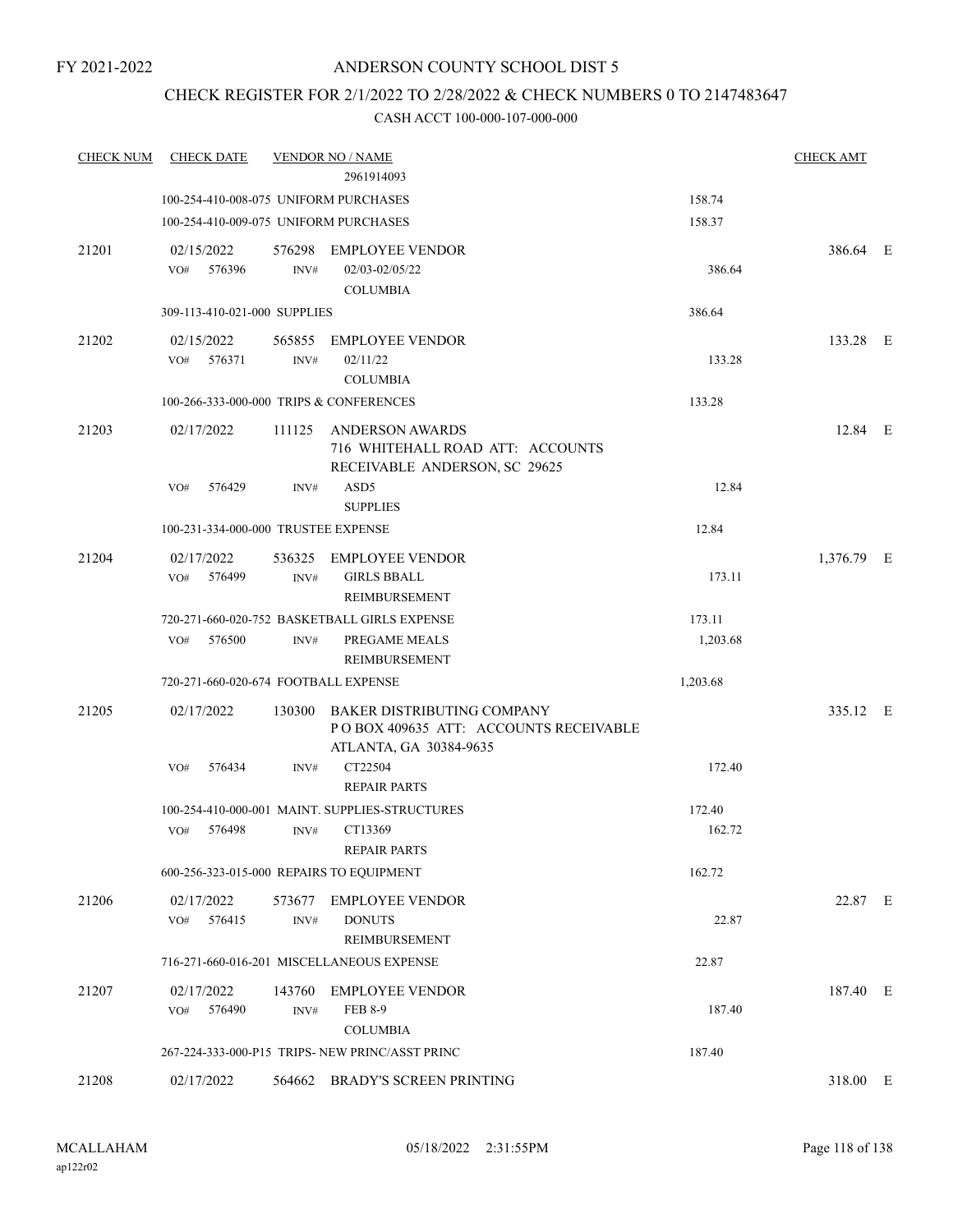## ANDERSON COUNTY SCHOOL DIST 5

## CHECK REGISTER FOR 2/1/2022 TO 2/28/2022 & CHECK NUMBERS 0 TO 2147483647

| <b>CHECK NUM</b> | <b>CHECK DATE</b>                       |                | <b>VENDOR NO / NAME</b>                                          |        |          |  |  |
|------------------|-----------------------------------------|----------------|------------------------------------------------------------------|--------|----------|--|--|
|                  |                                         |                | 106 CONCORD ROAD ATT: ACCOUNTS RECEIVABLE<br>ANDERSON, SC 29621  |        |          |  |  |
|                  | 576435<br>VO#                           | INV#           | 39863<br><b>SOUTHWOOD</b>                                        | 318.00 |          |  |  |
|                  | 721-190-660-021-443 PHYSICAL ED EXPENSE |                |                                                                  | 318.00 |          |  |  |
| 21209            | 02/17/2022<br>VO# 576494                | 159900<br>INV# | <b>EMPLOYEE VENDOR</b><br><b>CLIPBOARDS</b><br>REIMBURSEMENT     | 32.09  | 32.09 E  |  |  |
|                  | 131-115-410-031-000 SUPPLIES            |                |                                                                  | 32.09  |          |  |  |
| 21210            | 02/17/2022<br>576497<br>VO#             | INV#           | 574515 EMPLOYEE VENDOR<br>FEB 4-14<br><b>MILEAGE</b>             | 64.18  | 64.18 E  |  |  |
|                  | 600-256-332-000-000 IN DISTRICT TRAVEL  |                |                                                                  | 64.18  |          |  |  |
| 21211            | 02/17/2022<br>576492<br>VO#             | INV#           | 575397 EMPLOYEE VENDOR<br>DEC & JAN<br><b>MILEAGE</b>            | 79.97  | 79.97 E  |  |  |
|                  |                                         |                | 809-224-333-000-000 TRIPS AND CONFERENCES                        | 79.97  |          |  |  |
| 21212            | 02/17/2022<br>VO# 576416                | 573021<br>INV# | <b>EMPLOYEE VENDOR</b><br><b>CHOCOLATE</b><br>REIMBURSEMENT      | 51.84  | 51.84 E  |  |  |
|                  |                                         |                | 721-190-660-021-502 STUDENT GOV/COUNCIL EXPENSE                  | 51.84  |          |  |  |
| 21213            | 02/17/2022<br>VO# 576411                | INV#           | 576999 EMPLOYEE VENDOR<br><b>JAN 2022</b><br><b>MILEAGE</b>      | 7.45   | $7.45$ E |  |  |
|                  | 100-266-332-000-000 IN-DISTRICT TRAVEL  |                |                                                                  | 7.45   |          |  |  |
| 21214            | 02/17/2022                              |                | 572679 DEFENDER SERVICES, INC.<br>PO BOX 1775 COLUMBIA, SC 29202 |        | 855.44 E |  |  |
|                  | 576486<br>VO#                           | INV#           | 1012292<br>15244<br>PO#<br><b>ADULT ED</b>                       | 855.44 |          |  |  |
|                  | 100-181-312-023-000 PURCHASED SERVICES  |                |                                                                  | 855.44 |          |  |  |
| 21215            | 02/17/2022                              |                | 199000 DEMCO, INC<br>PO BOX 88623 MILWAUKEE, WI 53288-8623       |        | 882.97 E |  |  |
|                  | VO# 576439                              | INV#           | 7076690<br>MCLEES ELEM                                           | 882.97 |          |  |  |
|                  | 100-222-410-008-000 SUPPLIES            |                |                                                                  | 882.97 |          |  |  |
| 21216            | 02/17/2022<br>VO# 576412                | INV#           | 573361 EMPLOYEE VENDOR<br><b>JAN 2022</b><br>MILEAGE             | 34.83  | 34.83 E  |  |  |
|                  | 100-266-332-000-000 IN-DISTRICT TRAVEL  |                |                                                                  | 34.83  |          |  |  |
| 21217            | 02/17/2022<br>VO# 576419                | INV#           | 226585 EMPLOYEE VENDOR<br><b>VALENTINES</b><br>REIMBURSEMENT     | 640.20 | 640.20 E |  |  |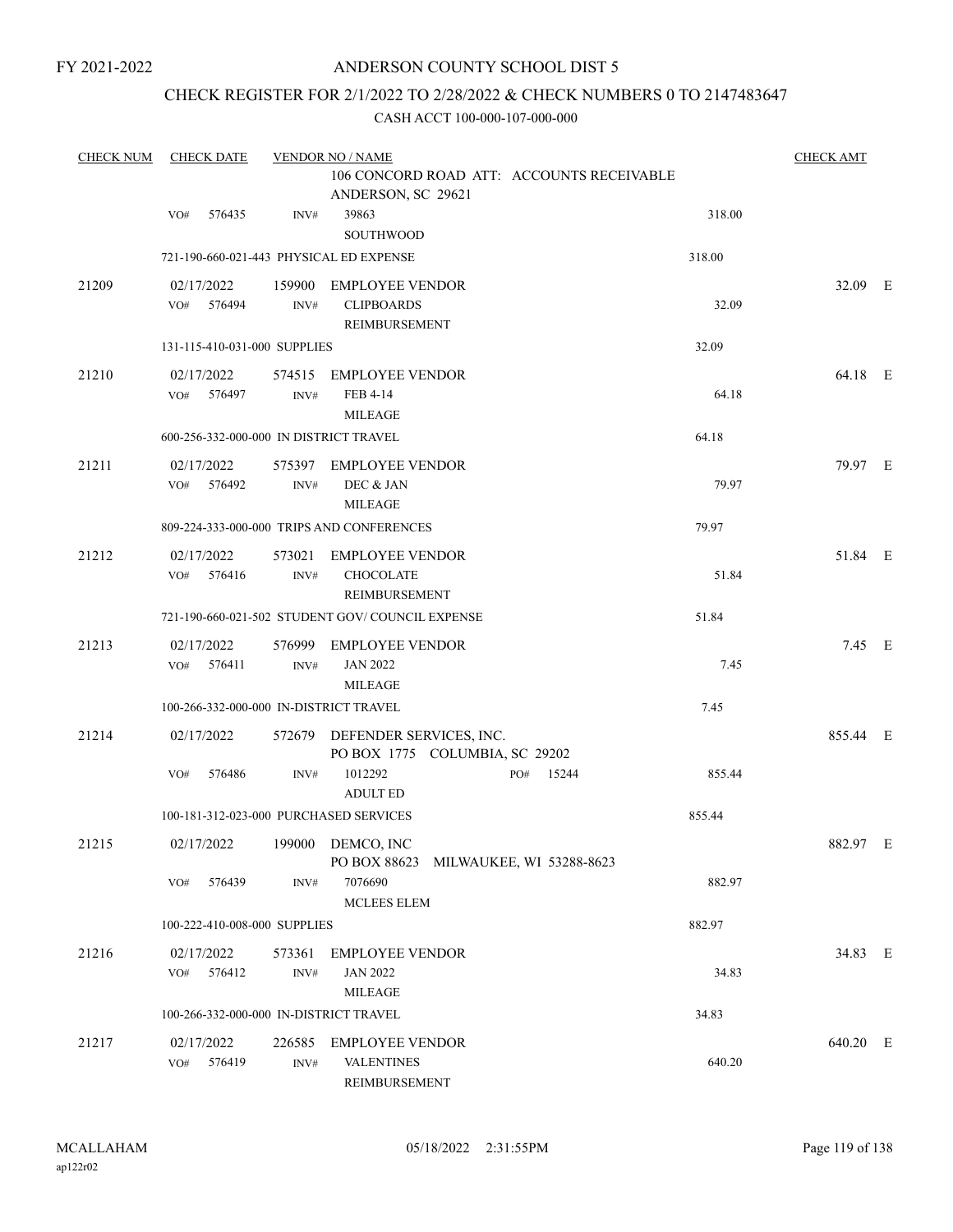## CHECK REGISTER FOR 2/1/2022 TO 2/28/2022 & CHECK NUMBERS 0 TO 2147483647

| <b>CHECK NUM</b> | <b>CHECK DATE</b><br>802-113-410-005-000 SUPPLIES - RETENTION |                | <b>VENDOR NO / NAME</b>                                                                                                  | 640.20   | <b>CHECK AMT</b> |  |
|------------------|---------------------------------------------------------------|----------------|--------------------------------------------------------------------------------------------------------------------------|----------|------------------|--|
| 21218            | 02/17/2022                                                    |                | 569871 FOLLETT SCHOOL SOLUTIONS, INC<br>91826 COLLECTION CENTER DRIVE ATT: ACCOUNTS<br>RECEIVABLE CHICAGO, IL 60693-0918 |          | 1,183.68 E       |  |
|                  | 576442<br>VO#                                                 | INV#           | 387933<br>PO# 15541<br>WHITEHALL ELEM                                                                                    | 1,183.68 |                  |  |
|                  | 100-222-410-019-000 SUPPLIES                                  |                |                                                                                                                          | 310.53   |                  |  |
|                  | 100-222-410-019-000 SUPPLIES                                  |                |                                                                                                                          | 237.23   |                  |  |
|                  | 100-222-410-019-000 SUPPLIES                                  |                |                                                                                                                          | 635.92   |                  |  |
| 21219            | 02/17/2022                                                    |                | 237555 FORMS & SUPPLY<br>POBOX 563953 ATT: ACCOUNTS RECEIVABLE<br>CHARLOTTE, NC 28256                                    |          | 484.76 E         |  |
|                  | 576443<br>VO#                                                 | INV#           | 6035442                                                                                                                  | 416.81   |                  |  |
|                  |                                                               |                | <b>SUPPLIES</b>                                                                                                          |          |                  |  |
|                  | 100-113-410-007-000 SUPPLIES                                  |                |                                                                                                                          | 416.81   |                  |  |
|                  | 576444<br>VO#                                                 | INV#           | 6035741                                                                                                                  | 67.95    |                  |  |
|                  |                                                               |                | <b>SUPPLIES</b>                                                                                                          |          |                  |  |
|                  | 100-252-410-000-000 SUPPLIES                                  |                |                                                                                                                          | 67.95    |                  |  |
|                  |                                                               |                | <b>EMPLOYEE VENDOR</b>                                                                                                   |          | 37.56 E          |  |
| 21220            | 02/17/2022<br>VO# 576424                                      | 575971<br>INV# | <b>WALMART</b><br>REIMBURSEMENT                                                                                          | 37.56    |                  |  |
|                  | 631-256-460-031-000 PURCHASED FOOD                            |                |                                                                                                                          | 37.56    |                  |  |
|                  |                                                               |                |                                                                                                                          |          |                  |  |
| 21221            | 02/17/2022<br>576421<br>VO#                                   | INV#           | 576597 EMPLOYEE VENDOR<br><b>TRIVIA</b>                                                                                  | 54.62    | 54.62 E          |  |
|                  |                                                               |                | REIMBURSEMENT                                                                                                            |          |                  |  |
|                  | 131-115-410-031-000 SUPPLIES                                  |                |                                                                                                                          | 54.62    |                  |  |
|                  |                                                               |                |                                                                                                                          |          |                  |  |
| 21222            | 02/17/2022                                                    |                | 570843 GATEWAY SUPPLY CO                                                                                                 |          | 215.15 E         |  |
|                  |                                                               |                | 1312 HAMRICK ST COLUMBIA, SC 29201                                                                                       |          |                  |  |
|                  | 576445<br>VO#                                                 | INV#           | S5413291                                                                                                                 | 70.83    |                  |  |
|                  |                                                               |                | <b>SUPPLIES</b>                                                                                                          |          |                  |  |
|                  |                                                               |                | 100-254-410-000-001 MAINT. SUPPLIES-STRUCTURES                                                                           | 3.75     |                  |  |
|                  |                                                               |                | 100-254-410-003-001 SUPPLIES - MAINTENANCE                                                                               | 54.06    |                  |  |
|                  |                                                               |                | 100-254-410-015-001 SUPPLIES - MAINTENANCE                                                                               | 13.02    |                  |  |
|                  | VO#<br>576446                                                 | INV#           | S5398192<br><b>SUPPLIES</b>                                                                                              | 144.32   |                  |  |
|                  |                                                               |                | 100-254-410-002-001 SUPPLIES - MAINTENANCE                                                                               | 121.70   |                  |  |
|                  |                                                               |                | 100-254-410-016-001 SUPPLIES - MAINTENANCE                                                                               | 22.62    |                  |  |
| 21223            | 02/17/2022                                                    |                | 251600 GOPHER SPORT<br>POBOX 1450 NW5634 ATT: ACCOUNTS                                                                   |          | 75.13 E          |  |
|                  |                                                               |                | RECEIVABLE MINNEAPOLIS, MN 55485-5634                                                                                    |          |                  |  |
|                  | 576489<br>VO#                                                 | INV#           | 142717<br><b>CALHOUN ELEM</b>                                                                                            | 75.13    |                  |  |
|                  |                                                               |                |                                                                                                                          |          |                  |  |
|                  | 937-113-410-014-000 SUPPLIES                                  |                |                                                                                                                          | 75.13    |                  |  |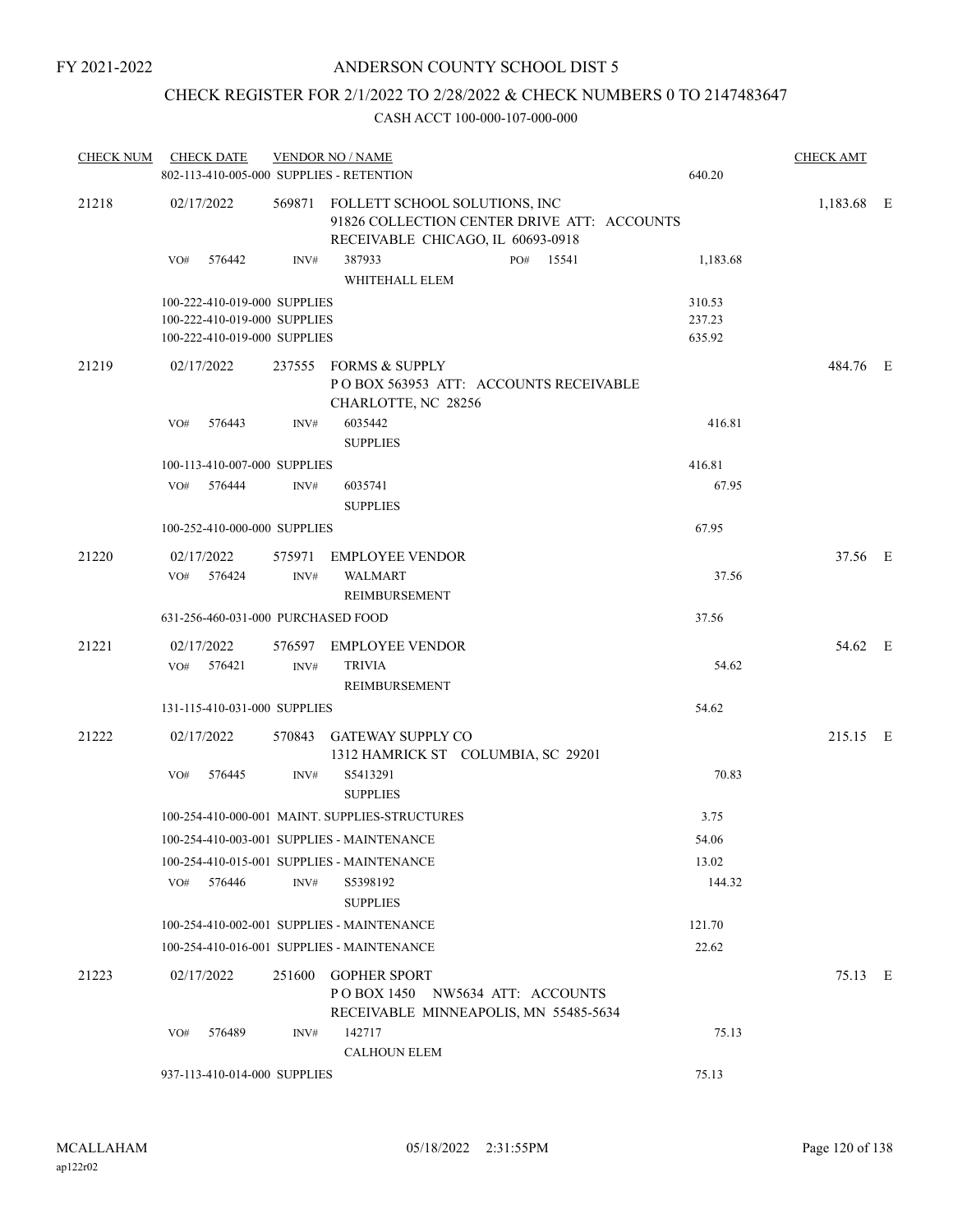## CHECK REGISTER FOR 2/1/2022 TO 2/28/2022 & CHECK NUMBERS 0 TO 2147483647

| <b>CHECK NUM</b> | <b>CHECK DATE</b>                       |                | <b>VENDOR NO / NAME</b>                                        |                                                     | <b>CHECK AMT</b> |  |
|------------------|-----------------------------------------|----------------|----------------------------------------------------------------|-----------------------------------------------------|------------------|--|
| 21224            | 02/17/2022<br>576414<br>VO#             | 565738<br>INV# | EMPLOYEE VENDOR<br><b>VERIZON</b><br>REIMBURSEMENT             | 51.74                                               | 51.74 E          |  |
|                  | 100-254-410-000-OPS SUPPLIES-OPERATIONS |                |                                                                | 51.74                                               |                  |  |
| 21225            | 02/17/2022<br>576447<br>VO#             | INV#           | 572168 GREENVILLE THEATRE<br>1395                              | 444 COLLEGE STREET GREENVILLE, SC 29601<br>1,500.00 | 1,500.00 E       |  |
|                  |                                         |                | <b>CONCORD ELEM</b>                                            |                                                     |                  |  |
|                  | 709-271-660-009-305 LIBRARY EXPENSE     |                |                                                                | 1,500.00                                            |                  |  |
| 21226            | 02/17/2022<br>VO#<br>576491             | INV#           | 573954 EMPLOYEE VENDOR<br><b>FEB 11</b><br><b>SENECA</b>       | 22.18                                               | 22.18 E          |  |
|                  |                                         |                | 203-223-332-000-000 IN-DISTRICT TRAVEL- ADMIN                  | 22.18                                               |                  |  |
| 21227            | 02/17/2022<br>576422<br>VO#             | INV#           | 261875 EMPLOYEE VENDOR<br><b>LOWES</b><br>REIMBURSEMENT        | 66.25                                               | 414.29 E         |  |
|                  | 817-112-410-014-000 SUPPLIES            |                |                                                                | 66.25                                               |                  |  |
|                  | VO# 576423                              | INV#           | <b>ART SUPPLIES</b><br>REIMBURSEMENT                           | 348.04                                              |                  |  |
|                  | 817-112-410-014-000 SUPPLIES            |                |                                                                | 348.04                                              |                  |  |
| 21228            | 02/17/2022<br>VO#<br>576420             | INV#           | 576947 EMPLOYEE VENDOR<br><b>FUEL</b><br>REIMBURSEMENT         | 105.00                                              | 105.00 E         |  |
|                  | 131-115-410-031-000 SUPPLIES            |                |                                                                | 105.00                                              |                  |  |
| 21229            | 02/17/2022                              | 272800         | <b>HOUSE OF TROPHIES</b><br>RECEIVABLE ANDERSON, SC 29625-4311 | 616 NORTH MURRAY AVENUE ATT: ACCOUNTS               | 29.23 E          |  |
|                  | 576450<br>VO#                           | INV#           | 33113<br><b>GAVEL</b>                                          | 29.23                                               |                  |  |
|                  | 100-231-334-000-000 TRUSTEE EXPENSE     |                |                                                                | 29.23                                               |                  |  |
| 21230            | 02/17/2022                              |                | 563608 JW PEPPER & SON, INC<br>PA 19341                        | POBOX 642 ATT: ACCOUNTS RECEIVABLE EXTON,           | 48.00 E          |  |
|                  | 576451<br>VO#                           | INV#           | 364028967<br><b>SOUTHWOOD</b>                                  | 48.00                                               |                  |  |
|                  |                                         |                | 100-113-410-021-COB CHORUS, ORCHESTRA & BAND                   | 48.00                                               |                  |  |
| 21231            | 02/17/2022                              |                | 564922 EMPLOYEE VENDOR                                         |                                                     | 75.57 E          |  |
|                  | VO#<br>576418                           | INV#           | COSTCO<br>REIMBURSEMENT                                        | 75.57                                               |                  |  |
|                  |                                         |                | 718-271-660-018-290 MISC. FUNDRAISER EXPENSE                   | 75.57                                               |                  |  |
| 21232            | 02/17/2022                              |                | 576574 LOC-DOC SECURITY<br>PO BOX 78987 CHARLOTTE, NC 28271    |                                                     | 25.68 E          |  |
|                  | 576455<br>VO#                           | INV#           | C206244                                                        | 25.68                                               |                  |  |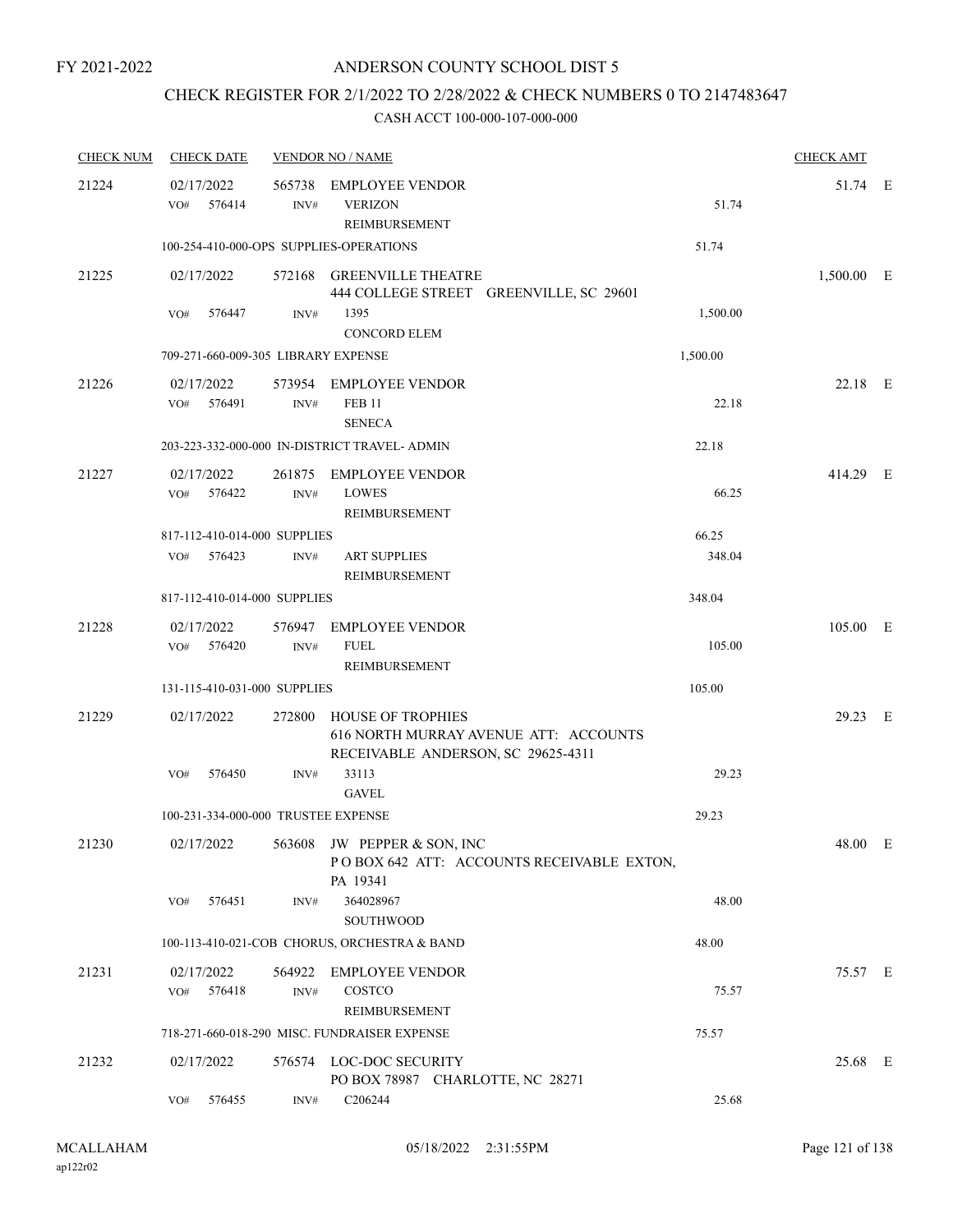## CHECK REGISTER FOR 2/1/2022 TO 2/28/2022 & CHECK NUMBERS 0 TO 2147483647

| <b>CHECK NUM</b> | <b>CHECK DATE</b>                        |        | <b>VENDOR NO / NAME</b>                                                                               |     |           |          | <b>CHECK AMT</b> |  |
|------------------|------------------------------------------|--------|-------------------------------------------------------------------------------------------------------|-----|-----------|----------|------------------|--|
|                  |                                          |        | <b>KEYS</b>                                                                                           |     |           |          |                  |  |
|                  |                                          |        | 100-254-410-000-001 MAINT. SUPPLIES-STRUCTURES                                                        |     |           | 25.68    |                  |  |
| 21233            | 02/17/2022<br>VO# 576493                 | INV#   | 573789 EMPLOYEE VENDOR<br><b>LAMINATION</b><br>REIMBURSEMENT                                          |     |           | 141.05   | 141.05 E         |  |
|                  | 100-111-410-010-000 SUPPLIES             |        |                                                                                                       |     |           | 141.05   |                  |  |
| 21234            | 02/17/2022<br>VO#<br>576409              | INV#   | 127350 EMPLOYEE VENDOR<br><b>JAN 2022</b><br><b>MILEAGE</b>                                           |     |           | 78.96    | 78.96 E          |  |
|                  | 100-221-332-000-000 TRAVEL               |        |                                                                                                       |     |           | 78.96    |                  |  |
| 21235            | 02/17/2022                               |        | 389900 OFFICE DEPOT<br>POBOX 1413 CHARLOTTE, NC 28201-1413                                            |     |           |          | 359.30 E         |  |
|                  | VO#<br>576458                            | INV#   | 226062168001<br><b>SUPPLIES</b>                                                                       | PO# | 15816     | 75.85    |                  |  |
|                  | 100-221-410-000-TST SUPPLIES-TESTING     |        |                                                                                                       |     |           | 75.85    |                  |  |
|                  | VO# 576459                               | INV#   | 2547158551<br><b>SUPPLIES</b>                                                                         |     |           | 172.12   |                  |  |
|                  | 131-115-410-031-000 SUPPLIES             |        |                                                                                                       |     |           | 172.12   |                  |  |
|                  | VO# 576460                               | INV#   | 222226895001<br><b>SUPPLIES</b>                                                                       |     |           | 111.33   |                  |  |
|                  | 717-190-660-017-362 COPIER EXPENSE       |        |                                                                                                       |     |           | 111.33   |                  |  |
| 21236            | 02/17/2022<br>VO# 576417                 | INV#   | 576154 EMPLOYEE VENDOR<br><b>SNACKS</b><br>REIMBURSEMENT                                              |     |           | 40.65    | $40.65$ E        |  |
|                  | 100-221-410-000-TST SUPPLIES-TESTING     |        |                                                                                                       |     |           | 40.65    |                  |  |
| 21237            | 02/17/2022                               |        | 394675 PIP PRINTING<br>1005 NORTH FANT STREET ATT: ACCOUNTS<br>RECEIVABLE ANDERSON, SC 29621          |     |           |          | 152.77 E         |  |
|                  | 576461<br>VO#                            | INV#   | 102406<br><b>CATALOGS</b>                                                                             |     |           | 152.77   |                  |  |
|                  | 131-115-410-031-000 SUPPLIES             |        |                                                                                                       |     |           | 152.77   |                  |  |
| 21238            | 02/17/2022                               | 463575 | <b>SCHOOL HEALTH CORPORATION</b><br>6764 EAGLE WAY ATT: ACCOUNTS RECEIVABLE<br>CHICAGO, IL 60678-1067 |     |           |          | 816.40 E         |  |
|                  | 576466<br>VO#                            | INV#   | 4021149<br><b>AED PADS</b>                                                                            | PO# | 15843     | 816.40   |                  |  |
|                  | 210-213-410-000-021 SUPPLIES             |        |                                                                                                       |     |           | 816.40   |                  |  |
| 21239            | 02/17/2022                               | 570059 | <b>SHARP BUSINESS SYSTEMS</b><br>DEPT 1216 PO BOX 121216 DALLAS, TX 75312-1216                        |     |           |          | 4,222.49 E       |  |
|                  | 576467<br>VO#                            | INV#   | 9003686428<br><b>COPIES</b>                                                                           |     |           | 2,152.90 |                  |  |
|                  | 100-252-360-000-000 PRINTING AND BINDING |        |                                                                                                       |     |           | 2,152.90 |                  |  |
|                  | VO# 576468                               | INV#   | 9003686478                                                                                            |     | PO# 14996 | 2,069.59 |                  |  |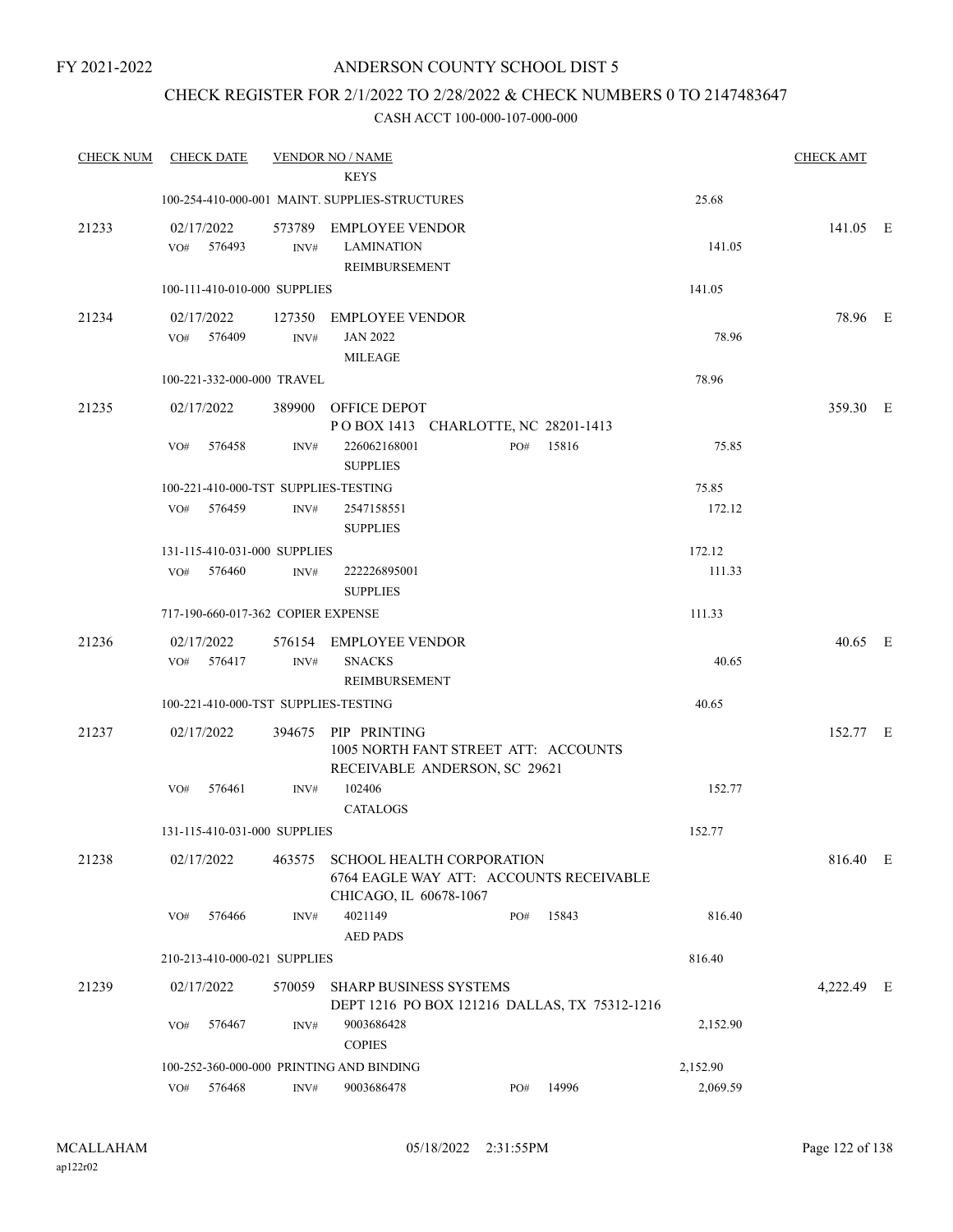## ANDERSON COUNTY SCHOOL DIST 5

## CHECK REGISTER FOR 2/1/2022 TO 2/28/2022 & CHECK NUMBERS 0 TO 2147483647

| <b>CHECK NUM</b> | <b>CHECK DATE</b>                        |                          | <b>VENDOR NO / NAME</b>                                                              |          | <b>CHECK AMT</b> |  |
|------------------|------------------------------------------|--------------------------|--------------------------------------------------------------------------------------|----------|------------------|--|
|                  |                                          |                          | <b>COPIES</b>                                                                        |          |                  |  |
|                  | 100-114-410-002-000 SUPPLIES             |                          |                                                                                      | 2,069.59 |                  |  |
| 21240            | 02/17/2022<br>576408<br>VO#              | 576765<br>INV#           | <b>EMPLOYEE VENDOR</b><br>$12/10-2/9$<br><b>MILEAGE</b>                              | 48.33    | 48.33 E          |  |
|                  |                                          |                          | 713-271-660-013-201 MISCELLANEOUS EXPENSE                                            | 48.33    |                  |  |
| 21241            | 02/17/2022<br>VO#<br>576495              | 577186<br>$\text{INV}\#$ | EMPLOYEE VENDOR<br>2021-22<br><b>TEACHER SUPPLY</b>                                  | 267.23   | 267.23 E         |  |
|                  | 377-114-410-003-000 TEACHER SUPPLY - WHS |                          |                                                                                      | 267.23   |                  |  |
| 21242            | 02/17/2022<br>VO#<br>576413              | 575113<br>INV#           | <b>EMPLOYEE VENDOR</b><br><b>JAN 2022</b><br><b>MILEAGE</b>                          | 3.70     | $3.70$ E         |  |
|                  |                                          |                          | 100-213-333-000-000 TRIPS AND CONFERENCES                                            | 3.70     |                  |  |
| 21243            | 02/17/2022<br>$VO#$ 576410               | 145025<br>INV#           | <b>EMPLOYEE VENDOR</b><br>$11/2 - 2/14$<br><b>MILEAGE</b>                            | 14.22    | 14.22 E          |  |
|                  | 100-221-332-000-000 TRAVEL               |                          |                                                                                      | 14.22    |                  |  |
| 21244            | 02/17/2022<br>VO# 576496                 | 576491<br>INV#           | <b>EMPLOYEE VENDOR</b><br><b>JW PEPPER</b><br>REIMBURSEMENT                          | 140.29   | 140.29 E         |  |
|                  |                                          |                          | 100-113-410-006-COB CHORUS, ORCHESTRA & BAND                                         | 140.29   |                  |  |
| 21245            | 02/22/2022                               | 111125                   | ANDERSON AWARDS<br>716 WHITEHALL ROAD ATT: ACCOUNTS<br>RECEIVABLE ANDERSON, SC 29625 |          | 8.56 E           |  |
|                  | 576520<br>VO#                            | INV#                     | <b>ZIEGLER</b><br><b>NAME BADGE</b>                                                  | 8.56     |                  |  |
|                  | 600-256-410-000-000 SUPPLIES             |                          |                                                                                      | 8.56     |                  |  |
| 21246            | 02/22/2022                               | 569220                   | AUTECH<br>POBOX 248 ATT: ACCOUNTS RECEIVABLE<br>WILLIAMSTON, SC 29697                |          | $1,037.90$ E     |  |
|                  | $VO#$ 576521                             | INV#                     | 8886<br><b>CALHOUN ELEM</b>                                                          | 438.70   |                  |  |
|                  |                                          |                          | 100-254-410-014-001 SUPPLIES - MAINTENANCE                                           | 438.70   |                  |  |
|                  | VO# 576522                               | INV#                     | 8870<br>ASD <sub>5</sub>                                                             | 599.20   |                  |  |
|                  |                                          |                          | 100-254-410-000-001 MAINT. SUPPLIES-STRUCTURES                                       | 599.20   |                  |  |
| 21247            | 02/22/2022<br>VO# 576615                 | INV#                     | 576307 EMPLOYEE VENDOR<br><b>COPPER RIVER</b><br>REIMBURSEMENT                       | 295.60   | 295.60 E         |  |
|                  | 100-114-410-001-ALT SUPPLIES             |                          |                                                                                      | 295.60   |                  |  |
| 21248            | 02/22/2022                               |                          | 201391 BLICK ART MATERIALS                                                           |          | 250.09 E         |  |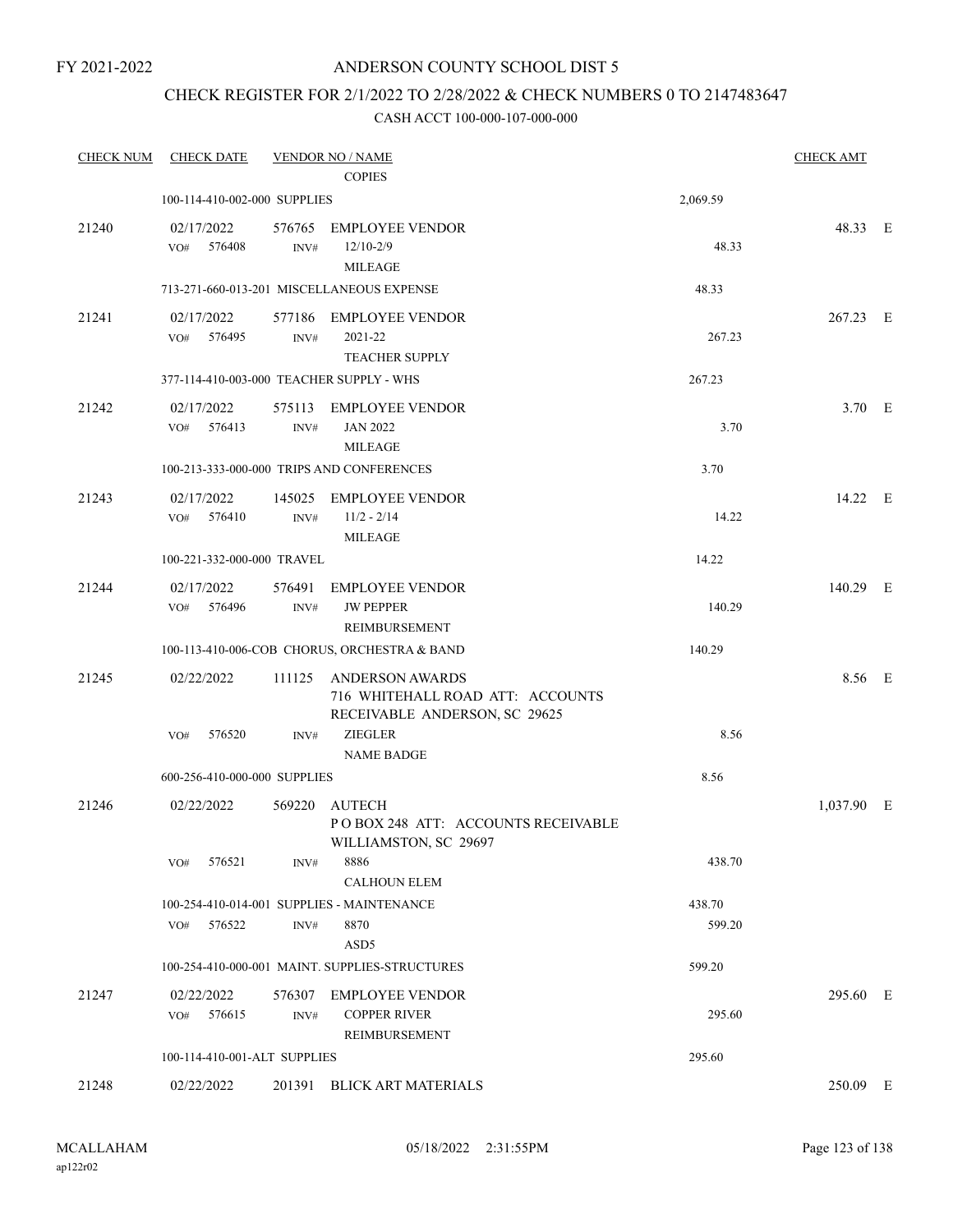## CHECK REGISTER FOR 2/1/2022 TO 2/28/2022 & CHECK NUMBERS 0 TO 2147483647

| <b>CHECK NUM</b> | <b>CHECK DATE</b>                        |      | <b>VENDOR NO / NAME</b>                                                                       |        | <b>CHECK AMT</b> |  |
|------------------|------------------------------------------|------|-----------------------------------------------------------------------------------------------|--------|------------------|--|
|                  | 576524<br>VO#                            | INV# | 6910 EAGLE WAY CHICAGO, IL 60670-1069<br>8026889<br><b>GLENVIEW</b>                           | 250.09 |                  |  |
|                  | 100-113-410-020-ART ART SUPPLIES         |      |                                                                                               | 250.09 |                  |  |
| 21249            | 02/22/2022<br>576519<br>VO#              | INV# | 577136 EMPLOYEE VENDOR<br>JAN 20-22<br><b>HILTON HEAD</b>                                     | 321.80 | 321.80 E         |  |
|                  |                                          |      | 100-212-333-000-000 TRIPS AND CONFERENCES                                                     | 321.80 |                  |  |
| 21250            | 02/22/2022<br>576614<br>VO#              | INV# | 147625 EMPLOYEE VENDOR<br><b>SUPPLIES</b><br>REIMBURSEMENT                                    | 44.87  | 44.87 E          |  |
|                  | 201-112-410-007-000 SUPPLIES             |      |                                                                                               | 44.87  |                  |  |
| 21251            | 02/22/2022                               |      | 564176 BSN SPORTS, LLC<br>PO BOX 841393 DALLAS, TX 75284-1393                                 |        | 445.02 E         |  |
|                  | 576525<br>VO#                            | INV# | 915789897<br><b>GLENVIEW</b>                                                                  | 445.02 |                  |  |
|                  |                                          |      | 720-271-660-020-663 ATHLETIC GENERAL EXPENSE                                                  | 445.02 |                  |  |
| 21252            | 02/22/2022<br>VO#<br>576518              | INV# | 576442 EMPLOYEE VENDOR<br>JAN 20-22<br><b>HILTON HEAD</b>                                     | 277.80 | 277.80 E         |  |
|                  |                                          |      | 100-212-333-000-000 TRIPS AND CONFERENCES                                                     | 277.80 |                  |  |
| 21253            | 02/22/2022<br>VO# 576506                 | INV# | 573021 EMPLOYEE VENDOR<br><b>CHOCOLATE</b><br>REIMBURSEMENT                                   | 104.46 | 104.46 E         |  |
|                  |                                          |      | 721-190-660-021-502 STUDENT GOV/COUNCIL EXPENSE                                               | 104.46 |                  |  |
| 21254            | 02/22/2022                               |      | 187300 CRESCENT SUPPLY CO, INC<br>POBOX 8798 ATT: ACCOUNTS RECEIVABLE<br>GREENVILLE, SC 29604 |        | 1,839.02 E       |  |
|                  | 576532<br>VO#                            | INV# | 393214<br><b>SUPPLIES</b>                                                                     | 182.97 |                  |  |
|                  | 600-256-323-003-000 REPAIRS TO EQUIPMENT |      |                                                                                               | 182.97 |                  |  |
|                  | 576533<br>VO#                            | INV# | 393261<br><b>SUPPLIES</b>                                                                     | 374.50 |                  |  |
|                  |                                          |      | 100-254-410-007-001 SUPPLIES - MAINTENANCE                                                    | 374.50 |                  |  |
|                  | 576534<br>VO#                            | INV# | 393320<br><b>SUPPLIES</b>                                                                     | 224.70 |                  |  |
|                  |                                          |      | 100-254-410-017-001 SUPPLIES - MANTENANCE                                                     | 224.70 |                  |  |
|                  | 576535<br>VO#                            | INV# | 393130<br><b>SUPPLIES</b>                                                                     | 48.43  |                  |  |
|                  |                                          |      | 100-254-410-000-001 MAINT. SUPPLIES-STRUCTURES                                                | 48.43  |                  |  |
|                  | VO# 576536                               | INV# | 393341<br><b>SUPPLIES</b>                                                                     | 382.79 |                  |  |
|                  |                                          |      | 100-254-410-003-001 SUPPLIES - MAINTENANCE                                                    | 382.79 |                  |  |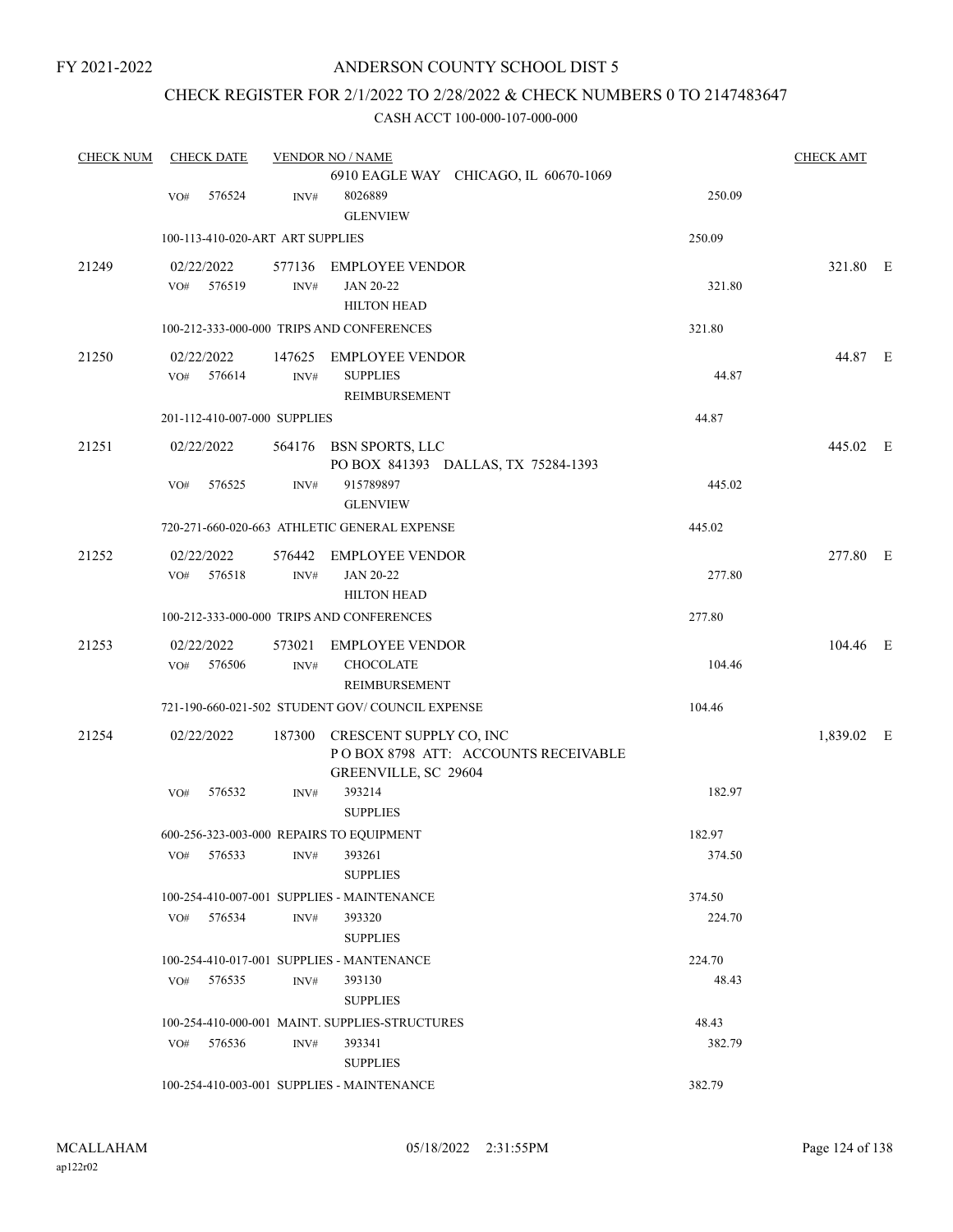## CHECK REGISTER FOR 2/1/2022 TO 2/28/2022 & CHECK NUMBERS 0 TO 2147483647

| <b>CHECK NUM</b> |     | <b>CHECK DATE</b>            |        | <b>VENDOR NO / NAME</b>                                        |     |           |           | <b>CHECK AMT</b> |  |
|------------------|-----|------------------------------|--------|----------------------------------------------------------------|-----|-----------|-----------|------------------|--|
|                  | VO# | 576537                       | INV#   | 393262                                                         |     |           | 21.49     |                  |  |
|                  |     |                              |        | <b>SUPPLIES</b>                                                |     |           |           |                  |  |
|                  |     |                              |        | 100-254-410-003-001 SUPPLIES - MAINTENANCE                     |     |           | 21.49     |                  |  |
|                  | VO# | 576538                       | INV#   | 393362                                                         |     |           | 128.74    |                  |  |
|                  |     |                              |        | <b>SUPPLIES</b>                                                |     |           |           |                  |  |
|                  |     |                              |        | 100-254-410-001-001 SUPPLIES - MAINTENANCE                     |     |           | 128.74    |                  |  |
|                  | VO# | 576539                       | INV#   | 393321                                                         |     |           | 475.40    |                  |  |
|                  |     |                              |        | <b>SUPPLIES</b>                                                |     |           |           |                  |  |
|                  |     |                              |        | 131-254-410-031-001 SUPPLIES - MAINTENANCE                     |     |           | 475.40    |                  |  |
| 21255            |     | 02/22/2022                   | 574680 | EMPLOYEE VENDOR                                                |     |           |           | 50.00 E          |  |
|                  | VO# | 576612                       | INV#   | <b>WORK BOOTS</b>                                              |     |           | 50.00     |                  |  |
|                  |     |                              |        | <b>REIMBURSEMENT</b>                                           |     |           |           |                  |  |
|                  |     |                              |        | 100-254-410-000-075 UNIFORM PURCHASES                          |     |           | 50.00     |                  |  |
| 21256            |     | 02/22/2022                   |        | 569871 FOLLETT SCHOOL SOLUTIONS, INC                           |     |           |           | 299.14 E         |  |
|                  |     |                              |        | 91826 COLLECTION CENTER DRIVE ATT: ACCOUNTS                    |     |           |           |                  |  |
|                  | VO# | 576543                       | INV#   | RECEIVABLE CHICAGO, IL 60693-0918<br>426242                    |     |           | 299.14    |                  |  |
|                  |     |                              |        | SOUTHWOOD                                                      |     |           |           |                  |  |
|                  |     | 100-222-410-021-000 SUPPLIES |        |                                                                |     |           | 299.14    |                  |  |
|                  |     |                              |        |                                                                |     |           |           |                  |  |
| 21257            |     | 02/22/2022                   |        | 237555 FORMS & SUPPLY<br>POBOX 563953 ATT: ACCOUNTS RECEIVABLE |     |           |           | 25,408.70 E      |  |
|                  |     |                              |        | CHARLOTTE, NC 28256                                            |     |           |           |                  |  |
|                  | VO# | 576625                       | INV#   | 6039679                                                        |     |           | 27.23     |                  |  |
|                  |     |                              |        | <b>SUPPLIES</b>                                                |     |           |           |                  |  |
|                  |     |                              |        | 709-271-660-009-201 MISCELLANEOUS EXPENSE                      |     |           | 27.23     |                  |  |
|                  | VO# | 576626                       | INV#   | 6021453                                                        | PO# | 15801     | 16,499.40 |                  |  |
|                  |     |                              |        | <b>WHSE SUPPLIES</b>                                           |     |           |           |                  |  |
|                  |     |                              |        | 100-000-170-000-000 WAREHOUSE INVENTORY                        |     |           | 16,499.40 |                  |  |
|                  | VO# | 576627                       | INV#   | 6020533                                                        | PO# | 15795     | 8,882.07  |                  |  |
|                  |     |                              |        | <b>WHSE SUPPLIES</b>                                           |     |           |           |                  |  |
|                  |     |                              |        | 100-000-170-000-000 WAREHOUSE INVENTORY                        |     |           | 8,882.07  |                  |  |
| 21258            |     | 02/22/2022                   |        | 576644 EMPLOYEE VENDOR                                         |     |           |           | 186.50 E         |  |
|                  | VO# | 576512                       | INV#   | CHICK FIL A                                                    |     |           | 186.50    |                  |  |
|                  |     |                              |        | <b>REIMBURSEMENT</b>                                           |     |           |           |                  |  |
|                  |     |                              |        | 802-113-410-021-000 SUPPLIES - RETENTION                       |     |           | 186.50    |                  |  |
| 21259            |     | 02/22/2022                   |        | 564031 GLOVES PLUS INC                                         |     |           |           | 2,549.73 E       |  |
|                  |     |                              |        | 227 NEELY FERRY ROAD ATT: ACCOUNTS                             |     |           |           |                  |  |
|                  |     |                              |        | RECEIVABLE SIMPSONVILLE, SC 29680                              |     |           |           |                  |  |
|                  | VO# | 576628                       | INV#   | 156475<br><b>WHSE SUPPLIES</b>                                 |     | PO# 15798 | 2,549.73  |                  |  |
|                  |     |                              |        | 100-000-170-000-000 WAREHOUSE INVENTORY                        |     |           | 2,549.73  |                  |  |
|                  |     |                              |        |                                                                |     |           |           |                  |  |
| 21260            |     | 02/22/2022                   |        | 251600 GOPHER SPORT<br>POBOX 1450 NW5634 ATT: ACCOUNTS         |     |           |           | 1,468.07 E       |  |
|                  |     |                              |        | RECEIVABLE MINNEAPOLIS, MN 55485-5634                          |     |           |           |                  |  |
|                  |     |                              |        |                                                                |     |           |           |                  |  |
|                  |     |                              |        |                                                                |     |           |           |                  |  |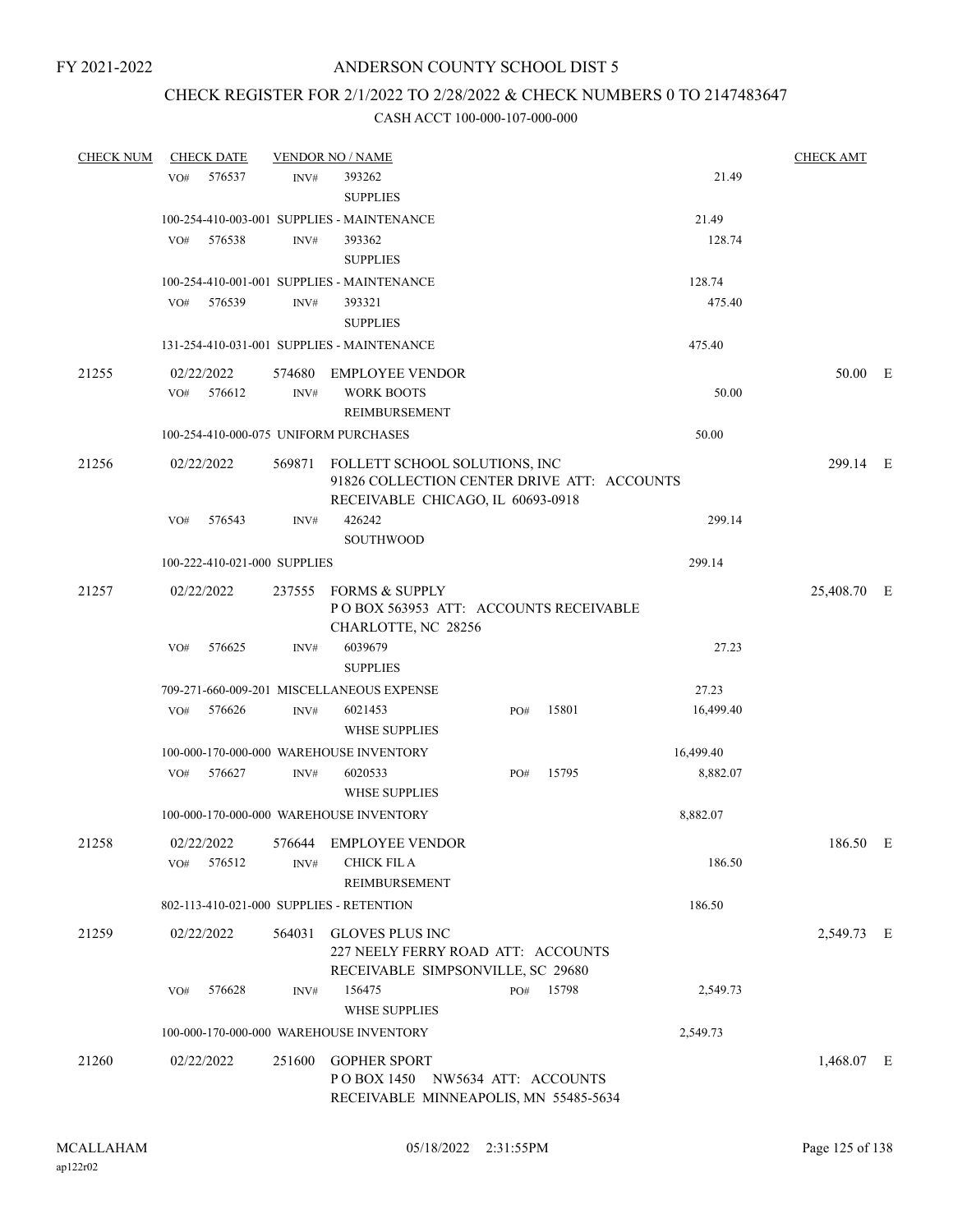## CHECK REGISTER FOR 2/1/2022 TO 2/28/2022 & CHECK NUMBERS 0 TO 2147483647

| <b>CHECK NUM</b> | <b>CHECK DATE</b>               |      | <b>VENDOR NO / NAME</b>                                                     |     |       |          | <b>CHECK AMT</b> |  |
|------------------|---------------------------------|------|-----------------------------------------------------------------------------|-----|-------|----------|------------------|--|
|                  | 576629<br>VO#                   | INV# | 142918                                                                      |     |       | 412.51   |                  |  |
|                  |                                 |      | MCLEES ELEM                                                                 |     |       |          |                  |  |
|                  | 937-113-410-008-000 SUPPLIES    |      |                                                                             |     |       | 412.51   |                  |  |
|                  | 576630<br>VO#                   | INV# | 142192                                                                      |     |       | 1,055.56 |                  |  |
|                  |                                 |      | MCLEES ELEM                                                                 |     |       |          |                  |  |
|                  | 937-113-410-008-000 SUPPLIES    |      |                                                                             |     |       | 1,055.56 |                  |  |
| 21261            | 02/22/2022                      |      | 575140 EMPLOYEE VENDOR                                                      |     |       |          | 34.78 E          |  |
|                  | VO# 576511                      | INV# | <b>MUSIC</b>                                                                |     |       | 34.78    |                  |  |
|                  |                                 |      | REIMBURSEMENT                                                               |     |       |          |                  |  |
|                  | 817-113-410-021-000 SUPPLIES    |      |                                                                             |     |       | 34.78    |                  |  |
| 21262            | 02/22/2022                      |      | 573279 HERSHEY CREAMERY COMPANY<br>710 CORPORATE CIRCLE SALISBURY, NC 28145 |     |       |          | 289.08 E         |  |
|                  | 576545<br>VO#                   | INV# | 0017477154                                                                  |     |       | 289.08   |                  |  |
|                  |                                 |      | <b>NEVITT FOREST</b>                                                        |     |       |          |                  |  |
|                  |                                 |      | 712-271-660-012-391 ICE CREAM SALES EXPENSE                                 |     |       | 289.08   |                  |  |
| 21263            | 02/22/2022                      |      | 576051 EMPLOYEE VENDOR                                                      |     |       |          | 356.65 E         |  |
|                  | VO# 576508                      | INV# | CONFERENCE                                                                  |     |       | 356.65   |                  |  |
|                  |                                 |      | <b>REIMBURSEMENT</b>                                                        |     |       |          |                  |  |
|                  |                                 |      | 809-224-333-000-000 TRIPS AND CONFERENCES                                   |     |       | 356.65   |                  |  |
| 21264            | 02/22/2022                      |      | 577190 EMPLOYEE VENDOR                                                      |     |       |          | 33.15 E          |  |
|                  | VO# 576611                      | INV# | <b>MICROPHONE</b>                                                           |     |       | 33.15    |                  |  |
|                  |                                 |      | REIMBURSEMENT                                                               |     |       |          |                  |  |
|                  |                                 |      | 712-271-660-012-201 MISCELLANEOUS EXPENSE                                   |     |       | 33.15    |                  |  |
| 21265            | 02/22/2022                      |      | 113700 INDEPENDENT MAIL                                                     |     |       |          | 145.00 E         |  |
|                  |                                 |      | PO BOX 1411 CHARLOTTE, NC 28201-1411                                        |     |       |          |                  |  |
|                  | VO#<br>576634                   | INV# | 4398190<br>JAN 25 AD                                                        | PO# | 15915 | 87.00    |                  |  |
|                  | 100-257-350-000-000 ADVERTISING |      |                                                                             |     |       | 87.00    |                  |  |
|                  | 576635<br>VO#                   | INV# | 4334483                                                                     | PO# | 15914 | 58.00    |                  |  |
|                  |                                 |      | DEC 6 AD                                                                    |     |       |          |                  |  |
|                  | 100-257-350-000-000 ADVERTISING |      |                                                                             |     |       | 58.00    |                  |  |
| 21266            | 02/22/2022                      |      | 575449 EMPLOYEE VENDOR                                                      |     |       |          | 15.00 E          |  |
|                  | 576513<br>VO#                   | INV# | <b>TRUCK WASH</b>                                                           |     |       | 15.00    |                  |  |
|                  |                                 |      | REIMBURSEMENT                                                               |     |       |          |                  |  |
|                  |                                 |      | 100-254-412-000-001 TRUCK SERVICE - MAINTENANCE                             |     |       | 15.00    |                  |  |
| 21267            | 02/22/2022                      |      | 576574 LOC-DOC SECURITY                                                     |     |       |          | 499.86 E         |  |
|                  |                                 |      | PO BOX 78987 CHARLOTTE, NC 28271                                            |     |       |          |                  |  |
|                  | 576547<br>VO#                   | INV# | C206245                                                                     |     |       | 136.68   |                  |  |
|                  |                                 |      | LOCKS/KEYS                                                                  |     |       |          |                  |  |
|                  |                                 |      | 100-254-410-002-001 SUPPLIES - MAINTENANCE                                  |     |       | 136.68   |                  |  |
|                  | 576548<br>VO#                   | INV# | C <sub>206218</sub>                                                         |     |       | 8.42     |                  |  |
|                  |                                 |      | LOCKS/KEYS                                                                  |     |       |          |                  |  |
|                  |                                 |      | 100-254-410-002-001 SUPPLIES - MAINTENANCE                                  |     |       | 8.42     |                  |  |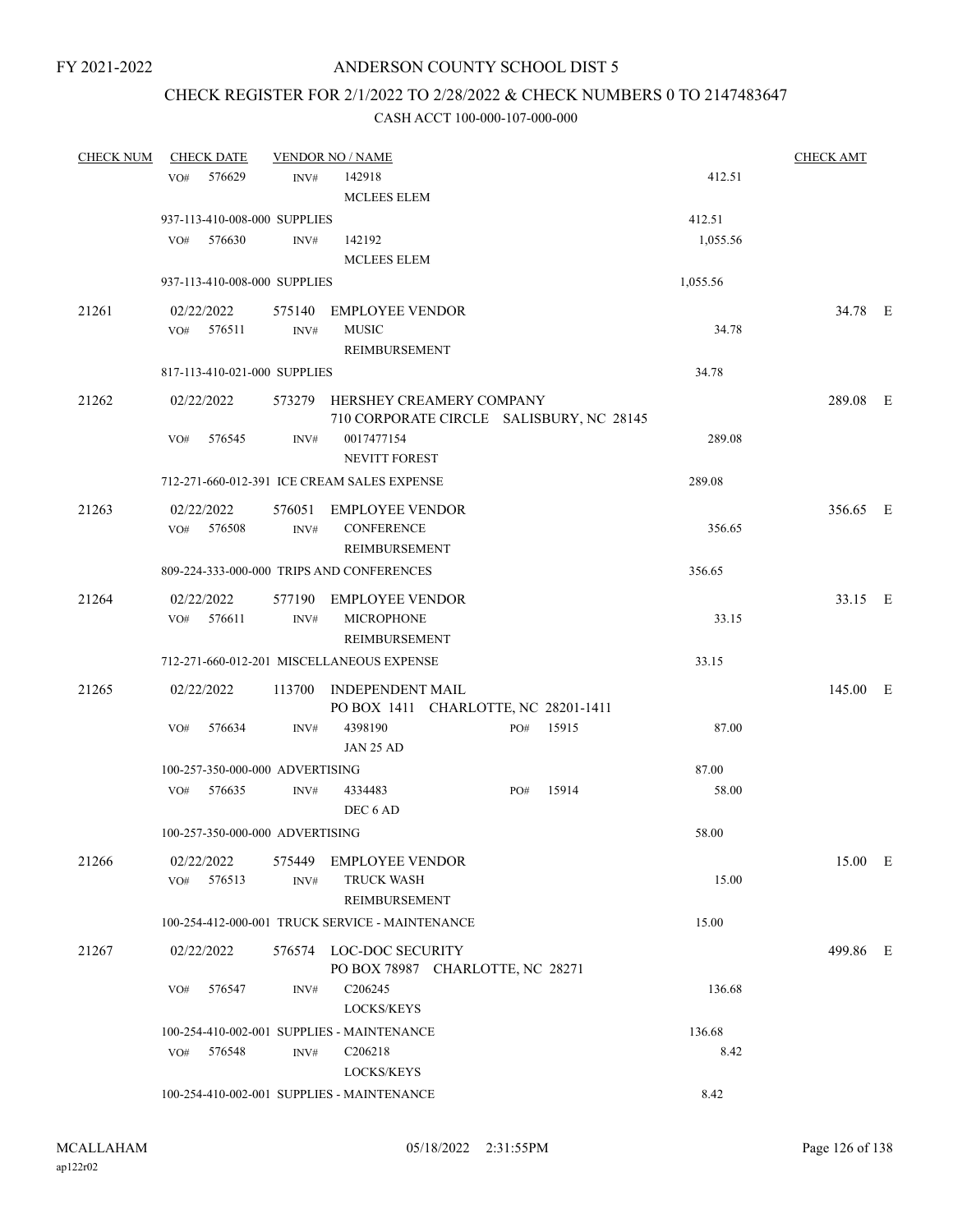## CHECK REGISTER FOR 2/1/2022 TO 2/28/2022 & CHECK NUMBERS 0 TO 2147483647

| <b>CHECK NUM</b> | <b>CHECK DATE</b>            |        | <b>VENDOR NO / NAME</b>                               |        | <b>CHECK AMT</b> |  |
|------------------|------------------------------|--------|-------------------------------------------------------|--------|------------------|--|
|                  | 576549<br>VO#                | INV#   | C206176                                               | 16.88  |                  |  |
|                  |                              |        | LOCKS/KEYS                                            |        |                  |  |
|                  |                              |        | 100-254-410-002-001 SUPPLIES - MAINTENANCE            | 16.88  |                  |  |
|                  | VO#<br>576550                | INV#   | C <sub>206191</sub>                                   | 321.00 |                  |  |
|                  |                              |        | LOCKS/KEYS                                            |        |                  |  |
|                  |                              |        | 100-254-410-009-001 SUPPLIES - MAINTENANCE            | 321.00 |                  |  |
|                  | VO# 576551                   | INV#   | C <sub>206219</sub>                                   | 16.88  |                  |  |
|                  |                              |        | LOCKS/KEYS                                            |        |                  |  |
|                  |                              |        | 100-254-410-000-001 MAINT. SUPPLIES-STRUCTURES        | 16.88  |                  |  |
| 21268            | 02/22/2022                   |        | 565441 EMPLOYEE VENDOR                                |        | 436.90 E         |  |
|                  | 576613<br>VO#                | INV#   | <b>VEX EXPENSES</b>                                   | 436.90 |                  |  |
|                  |                              |        | REIMBURSEMENT                                         |        |                  |  |
|                  |                              |        | 900-115-410-031-048 FIRST QUALITY - VEX ROBOTICS KITS | 436.90 |                  |  |
| 21269            | 02/22/2022                   |        | 575139 EMPLOYEE VENDOR                                |        | 599.60 E         |  |
|                  | VO#<br>576516                | INV#   | JAN 27-29                                             | 599.60 |                  |  |
|                  |                              |        | <b>MYRTLE BEACH</b>                                   |        |                  |  |
|                  |                              |        | 263-224-333-021-PD5 TRIPS- SC STANDARDS               | 599.60 |                  |  |
| 21270            | 02/22/2022                   | 572183 | <b>EMPLOYEE VENDOR</b>                                |        | 148.81 E         |  |
|                  | 576509<br>VO#                | INV#   | <b>TUCKERS</b>                                        | 148.81 |                  |  |
|                  |                              |        | REIMBURSEMENT                                         |        |                  |  |
|                  | 100-211-410-001-000 SUPPLIES |        |                                                       | 94.59  |                  |  |
|                  |                              |        | 100-233-410-001-SNA SNACKS FOR MEETINGS               | 54.22  |                  |  |
| 21271            | 02/22/2022                   |        | 572304 EMPLOYEE VENDOR                                |        | 592.88 E         |  |
|                  | VO# 576517                   | INV#   | JAN 27-29                                             | 592.88 |                  |  |
|                  |                              |        | <b>MYRTLE BEACH</b>                                   |        |                  |  |
|                  |                              |        | 263-224-333-021-PD5 TRIPS- SC STANDARDS               | 592.88 |                  |  |
| 21272            | 02/22/2022                   |        | 389900 OFFICE DEPOT                                   |        | 1,495.77 E       |  |
|                  |                              |        | POBOX 1413 CHARLOTTE, NC 28201-1413                   |        |                  |  |
|                  | 576555<br>VO#                | INV#   | 2553152110                                            | 17.88  |                  |  |
|                  |                              |        | <b>SUPPLIES</b>                                       |        |                  |  |
|                  |                              |        | 100-254-410-000-001 MAINT. SUPPLIES-STRUCTURES        | 17.88  |                  |  |
|                  | 576556<br>VO#                | INV#   | 226260291002                                          | 17.42  |                  |  |
|                  |                              |        | <b>SUPPLIES</b>                                       |        |                  |  |
|                  | 100-112-410-007-000 SUPPLIES |        |                                                       | 17.42  |                  |  |
|                  | 576557<br>VO#                | INV#   | 221421798001                                          | 44.27  |                  |  |
|                  |                              |        | <b>SUPPLIES</b>                                       |        |                  |  |
|                  | 100-112-410-007-000 SUPPLIES |        |                                                       | 44.27  |                  |  |
|                  | $VO#$ 576558                 | INV#   | 226260291001                                          | 407.98 |                  |  |
|                  |                              |        | <b>SUPPLIES</b>                                       |        |                  |  |
|                  | 100-112-410-007-000 SUPPLIES |        |                                                       | 407.98 |                  |  |
|                  | VO# 576559                   | INV#   | 225242487001                                          | 475.83 |                  |  |
|                  |                              |        | <b>SUPPLIES</b>                                       |        |                  |  |
|                  | 100-111-410-007-000 SUPPLIES |        |                                                       | 475.83 |                  |  |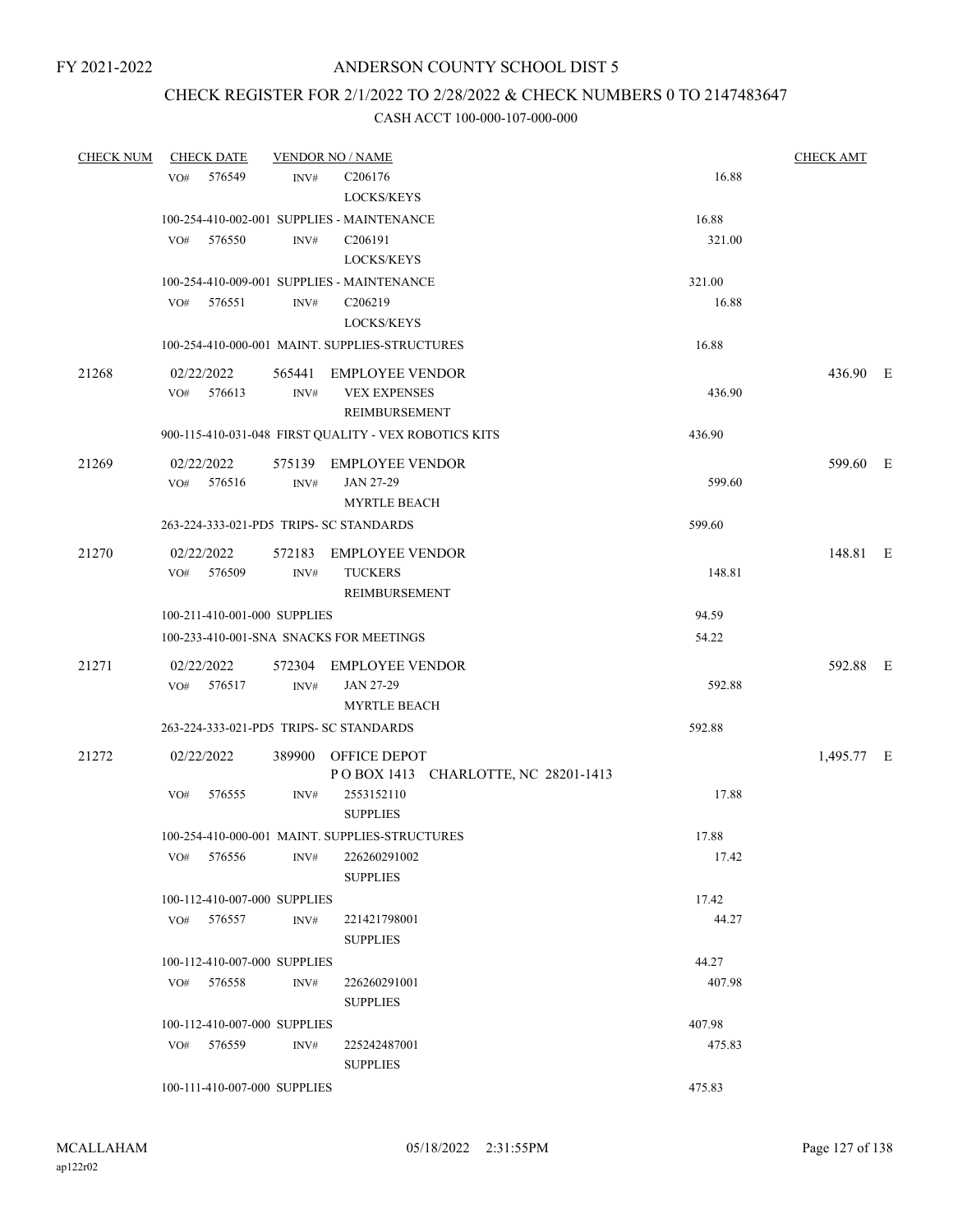## CHECK REGISTER FOR 2/1/2022 TO 2/28/2022 & CHECK NUMBERS 0 TO 2147483647

| <b>CHECK NUM</b> |     | <b>CHECK DATE</b>            |                | <b>VENDOR NO / NAME</b>                                                                    |     |       |                  | <b>CHECK AMT</b> |  |
|------------------|-----|------------------------------|----------------|--------------------------------------------------------------------------------------------|-----|-------|------------------|------------------|--|
|                  | VO# | 576560                       | INV#           | 224503608001                                                                               |     |       | 395.79           |                  |  |
|                  |     |                              |                | <b>SUPPLIES</b>                                                                            |     |       |                  |                  |  |
|                  |     | 100-113-410-007-000 SUPPLIES |                |                                                                                            |     |       | 395.79           |                  |  |
|                  |     | VO# 576561                   | INV#           | 221449434001                                                                               |     |       | 14.55            |                  |  |
|                  |     |                              |                | <b>SUPPLIES</b>                                                                            |     |       |                  |                  |  |
|                  |     | 100-112-410-007-000 SUPPLIES |                |                                                                                            |     |       | 14.55            |                  |  |
|                  |     | $VO#$ 576562                 | INV#           | 222656784001                                                                               |     |       | 34.68            |                  |  |
|                  |     |                              |                | <b>SUPPLIES</b>                                                                            |     |       |                  |                  |  |
|                  |     | 100-113-410-020-000 SUPPLIES |                |                                                                                            |     |       | 34.68            |                  |  |
|                  |     | VO# 576563                   | INV#           | 2552470811                                                                                 | PO# | 15814 | 48.51            |                  |  |
|                  |     |                              |                | <b>SUPPLIES</b>                                                                            |     |       |                  |                  |  |
|                  |     | 100-233-410-000-000 SUPPLIES |                |                                                                                            |     |       | 48.51            |                  |  |
|                  |     | VO# 576647                   | INV#           | 224500440001                                                                               |     |       | $-395.79$        |                  |  |
|                  |     |                              |                | <b>CREDIT</b>                                                                              |     |       |                  |                  |  |
|                  |     | 100-113-410-007-000 SUPPLIES |                |                                                                                            |     |       | $-395.79$        |                  |  |
|                  |     | VO# 576648                   | INV#           | 227571129001                                                                               | PO# | 15861 | 77.45            |                  |  |
|                  |     |                              |                | <b>SUPPLIES</b>                                                                            |     |       |                  |                  |  |
|                  |     | 100-213-410-000-000 SUPPLIES |                |                                                                                            |     |       | 22.03            |                  |  |
|                  |     | 100-213-410-013-000 SUPPLIES |                |                                                                                            |     |       | 55.42            |                  |  |
|                  |     | VO# 576649                   | INV#           | 227573286001                                                                               | PO# | 15861 | 21.26            |                  |  |
|                  |     |                              |                | <b>SUPPLIES</b>                                                                            |     |       |                  |                  |  |
|                  |     | 100-213-410-000-000 SUPPLIES |                |                                                                                            |     |       | 21.26            |                  |  |
|                  |     | 100-213-410-013-000 SUPPLIES |                |                                                                                            |     |       | 0.00             |                  |  |
|                  |     | VO# 576650                   | INV#           | 225783348001<br><b>SUPPLIES</b>                                                            |     |       | 20.49            |                  |  |
|                  |     | 124-114-410-024-000 SUPPLIES |                |                                                                                            |     |       | 20.49            |                  |  |
|                  |     | VO# 576651                   | INV#           | 225286070001                                                                               |     |       | 315.45           |                  |  |
|                  |     |                              |                | <b>SUPPLIES</b>                                                                            |     |       |                  |                  |  |
|                  |     | 100-114-410-001-ALT SUPPLIES |                |                                                                                            |     |       | 315.45           |                  |  |
|                  |     |                              |                |                                                                                            |     |       |                  |                  |  |
| 21273            |     | 02/22/2022                   |                | 391100 OLD STONE TRACTOR CO, INC<br>PO BOX 13565 ATT: ACCOUNTS RECEIVABLE                  |     |       |                  | 3,999.42 E       |  |
|                  |     |                              |                | ANDERSON, SC 29624                                                                         |     |       |                  |                  |  |
|                  | VO# | 576564                       | INV#           | PO 15681                                                                                   | PO# | 15681 | 3,999.42         |                  |  |
|                  |     |                              |                | <b>MOWER REPAIRS</b>                                                                       |     |       |                  |                  |  |
|                  |     |                              |                | 100-254-540-000-001 EQUIPMENT - MAINTENANCE                                                |     |       | 1,641.72         |                  |  |
|                  |     |                              |                | 100-254-540-000-001 EQUIPMENT - MAINTENANCE<br>100-254-540-000-001 EQUIPMENT - MAINTENANCE |     |       | 527.56<br>634.25 |                  |  |
|                  |     |                              |                | 100-254-540-000-001 EQUIPMENT - MAINTENANCE                                                |     |       | 1,195.89         |                  |  |
|                  |     |                              |                |                                                                                            |     |       |                  |                  |  |
| 21274            | VO# | 02/22/2022<br>576510         | 574722<br>INV# | <b>EMPLOYEE VENDOR</b><br><b>DUES</b>                                                      |     |       | 90.00            | 90.00 E          |  |
|                  |     |                              |                | <b>REIMBURSEMENT</b>                                                                       |     |       |                  |                  |  |
|                  |     | 100-233-410-021-000 SUPPLIES |                |                                                                                            |     |       | 90.00            |                  |  |
|                  |     |                              |                |                                                                                            |     |       |                  |                  |  |
| 21275            |     | 02/22/2022                   |                | 416350 PRESENTATION SYSTEMS SOUTH, INC                                                     |     |       |                  | 9,306.86 E       |  |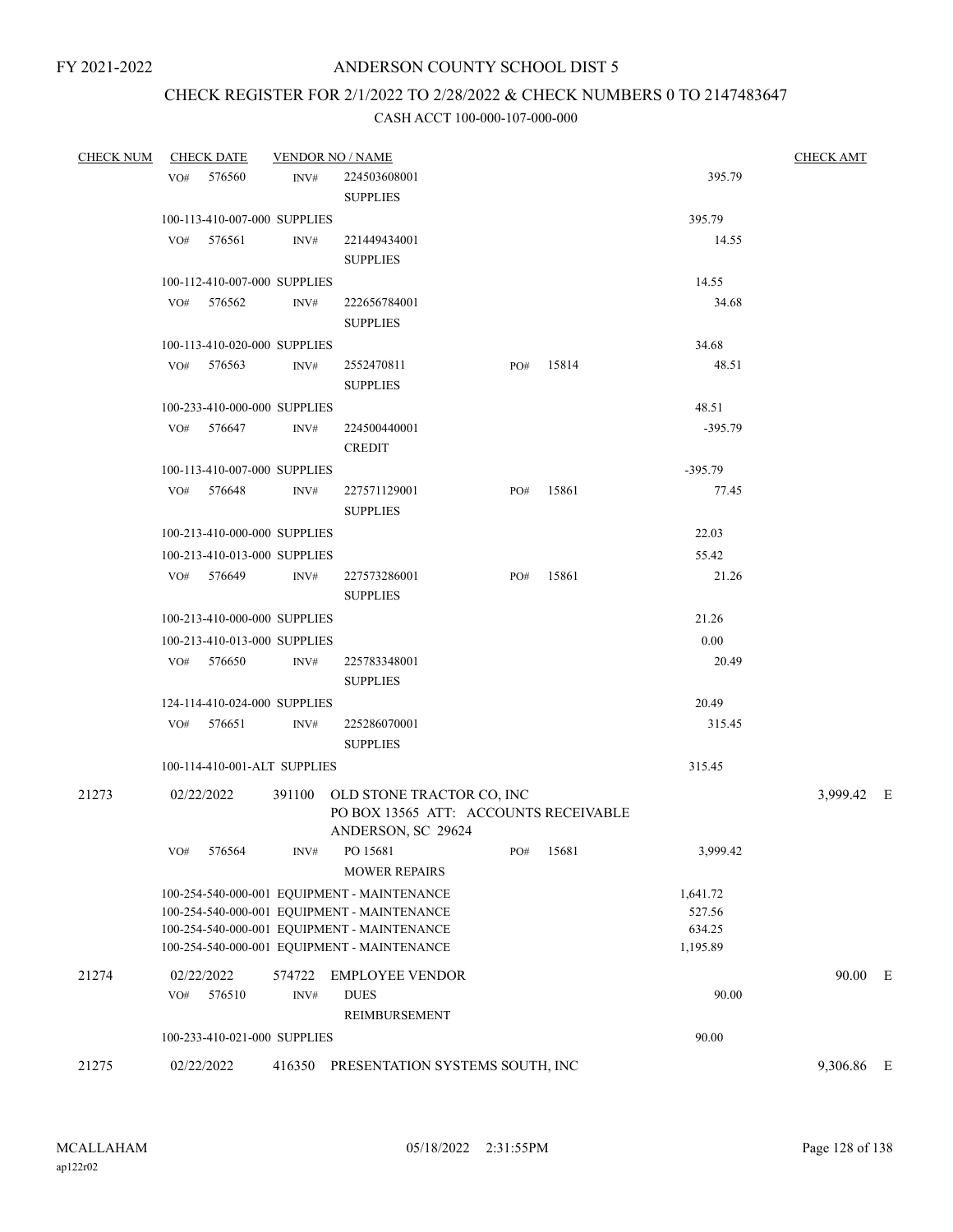## ANDERSON COUNTY SCHOOL DIST 5

## CHECK REGISTER FOR 2/1/2022 TO 2/28/2022 & CHECK NUMBERS 0 TO 2147483647

| <b>CHECK NUM</b> |     | <b>CHECK DATE</b>                  |        | <b>VENDOR NO / NAME</b>                                                        |     |       |           | <b>CHECK AMT</b> |  |
|------------------|-----|------------------------------------|--------|--------------------------------------------------------------------------------|-----|-------|-----------|------------------|--|
|                  |     |                                    |        | POBOX 3872 ATT: ACCOUNTS RECEIVABLE                                            |     |       |           |                  |  |
|                  |     |                                    |        | MOORESVILLE, NC 28117                                                          |     |       |           |                  |  |
|                  | VO# | 576569                             | INV#   | <b>GLENVIEW MS</b><br>POSTER MAKER                                             | PO# | 15797 | 9,306.86  |                  |  |
|                  |     | 397-113-410-020-000 SUPPLIES       |        |                                                                                |     |       | 9,306.86  |                  |  |
| 21276            |     | 02/22/2022                         |        | 574606 EMPLOYEE VENDOR                                                         |     |       |           | 55.85 E          |  |
|                  | VO# | 576515                             | INV#   | FEB 8-9                                                                        |     |       | 55.85     |                  |  |
|                  |     |                                    |        | <b>COLUMBIA</b>                                                                |     |       |           |                  |  |
|                  |     |                                    |        | 267-224-333-000-P15 TRIPS- NEW PRINC/ASST PRINC                                |     |       | 55.85     |                  |  |
| 21277            |     | 02/22/2022                         | 573830 | <b>SCHOLASTIC EDUCATION</b>                                                    |     |       |           | 22,004.16 E      |  |
|                  |     |                                    |        | PO BOX 7502 JEFFERSON CITY, MO 65102                                           |     |       |           |                  |  |
|                  | VO# | 576582                             | INV#   | 36218330<br><b>HOMELAND PARK</b>                                               | PO# | 15787 | 22,004.16 |                  |  |
|                  |     | 201-112-410-011-000 SUPPLIES       |        |                                                                                |     |       | 20,187.30 |                  |  |
|                  |     | 201-112-410-011-000 SUPPLIES       |        |                                                                                |     |       | 1,816.86  |                  |  |
| 21278            |     | 02/22/2022                         | 575327 | <b>EMPLOYEE VENDOR</b>                                                         |     |       |           | 44.85 E          |  |
|                  | VO# | 576616                             | INV#   | <b>SCIENCE LAB</b>                                                             |     |       | 44.85     |                  |  |
|                  |     |                                    |        | REIMBURSEMENT                                                                  |     |       |           |                  |  |
|                  |     |                                    |        | 100-114-410-002-SCI SCIENCE MATERIALS                                          |     |       | 44.85     |                  |  |
| 21279            |     | 02/22/2022                         | 570059 | <b>SHARP BUSINESS SYSTEMS</b><br>DEPT 1216 PO BOX 121216 DALLAS, TX 75312-1216 |     |       |           | 425.20 E         |  |
|                  | VO# | 576583                             | INV#   | 9003687975                                                                     |     |       | 19.26     |                  |  |
|                  |     |                                    |        | <b>COPIES</b>                                                                  |     |       |           |                  |  |
|                  |     | 100-111-410-007-000 SUPPLIES       |        |                                                                                |     |       | 19.26     |                  |  |
|                  | VO# | 576584                             | INV#   | 9003682243<br><b>COPIES</b>                                                    |     |       | 161.62    |                  |  |
|                  |     | 708-271-660-008-362 COPIER EXPENSE |        |                                                                                |     |       | 161.62    |                  |  |
|                  | VO# | 576585                             | INV#   | 9003690517<br><b>COPIES</b>                                                    |     |       | 244.32    |                  |  |
|                  |     |                                    |        | 100-252-360-000-000 PRINTING AND BINDING                                       |     |       | 244.32    |                  |  |
| 21280            |     | 02/22/2022                         |        | 472700 SHERWIN WILLIAMS                                                        |     |       |           | 647.04 E         |  |
|                  |     |                                    |        | 613 NORTH MURRAY AVENUE ATT: ACCOUNTS                                          |     |       |           |                  |  |
|                  |     |                                    |        | RECEIVABLE ANDERSON, SC 29625                                                  |     |       |           |                  |  |
|                  | VO# | 576586                             | INV#   | 1354-1                                                                         |     |       | 37.81     |                  |  |
|                  |     |                                    |        | <b>SUPPLIES</b>                                                                |     |       |           |                  |  |
|                  |     |                                    |        | 100-254-410-003-001 SUPPLIES - MAINTENANCE                                     |     |       | 37.81     |                  |  |
|                  | VO# | 576587                             | INV#   | 1060-4                                                                         |     |       | 347.95    |                  |  |
|                  |     |                                    |        | <b>SUPPLIES</b>                                                                |     |       |           |                  |  |
|                  |     |                                    |        | 100-254-410-003-001 SUPPLIES - MAINTENANCE                                     |     |       | 347.95    |                  |  |
|                  | VO# | 576588                             | INV#   | 1220-4<br><b>SUPPLIES</b>                                                      |     |       | 63.12     |                  |  |
|                  |     |                                    |        | 100-254-410-002-001 SUPPLIES - MAINTENANCE                                     |     |       | 63.12     |                  |  |
|                  | VO# | 576589                             | INV#   | 3893-5                                                                         |     |       | 142.37    |                  |  |
|                  |     |                                    |        | <b>SUPPLIES</b>                                                                |     |       |           |                  |  |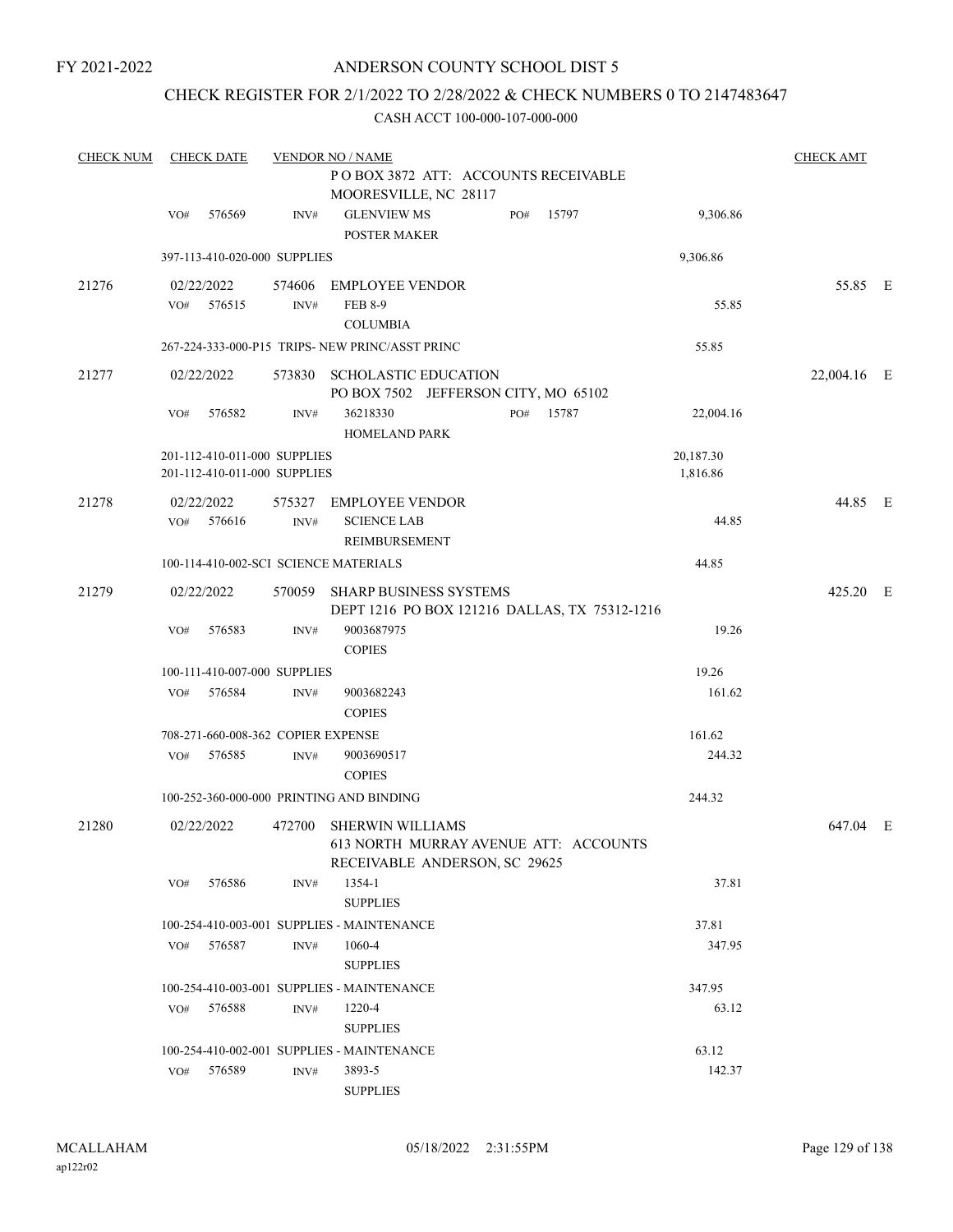#### CHECK REGISTER FOR 2/1/2022 TO 2/28/2022 & CHECK NUMBERS 0 TO 2147483647

| <b>CHECK NUM</b> | <b>CHECK DATE</b>                       |        | <b>VENDOR NO / NAME</b>                                                                         |     |       |          | <b>CHECK AMT</b> |  |
|------------------|-----------------------------------------|--------|-------------------------------------------------------------------------------------------------|-----|-------|----------|------------------|--|
|                  |                                         |        | 100-254-410-020-001 SUPPLIES - MAINTENANCE                                                      |     |       | 142.37   |                  |  |
|                  | VO# 576590                              | INV#   | 1034-9<br><b>SUPPLIES</b>                                                                       |     |       | 55.79    |                  |  |
|                  |                                         |        | 100-254-410-000-001 MAINT. SUPPLIES-STRUCTURES                                                  |     |       | 55.79    |                  |  |
| 21281            | 02/22/2022                              |        | 574928 EMPLOYEE VENDOR                                                                          |     |       |          | 21.95 E          |  |
|                  | 576514<br>VO#                           | INV#   | <b>JAN 2022</b>                                                                                 |     |       | 21.95    |                  |  |
|                  |                                         |        | <b>MILEAGE</b>                                                                                  |     |       |          |                  |  |
|                  |                                         |        | 802-221-333-000-000 TRAVEL - INDUCTION COACH                                                    |     |       | 21.95    |                  |  |
| 21282            | 02/22/2022                              |        | 574599 EMPLOYEE VENDOR                                                                          |     |       |          | 2,524.49 E       |  |
|                  | 576507<br>VO#                           | INV#   | <b>EXPENSES</b>                                                                                 |     |       | 2,524.49 |                  |  |
|                  |                                         |        | REIMBURSEMENT                                                                                   |     |       |          |                  |  |
|                  |                                         |        | 100-113-410-021-VEN SUPPLY-ADDT'L FOR LOST VENDING                                              |     |       | 163.25   |                  |  |
|                  | 100-114-410-021-CHR CHORUS SUPPLIES     |        |                                                                                                 |     |       | 160.00   |                  |  |
|                  | 721-190-660-021-514 PRODUCTIONS EXPENSE |        |                                                                                                 |     |       | 1,911.83 |                  |  |
|                  |                                         |        | 721-190-660-021-641 CHORUS MIDDLE EXPENSE                                                       |     |       | 289.41   |                  |  |
| 21283            | 02/22/2022                              |        | 532300 WHITE JONES ACE HARDWARE<br>PO BOX 13012 ATT: ACCOUNTS RECEIVABLE<br>ANDERSON, SC 29624  |     |       |          | 107.64 E         |  |
|                  | VO#<br>576604                           | INV#   | 412714                                                                                          |     |       | 49.94    |                  |  |
|                  |                                         |        | <b>SUPPLIES</b>                                                                                 |     |       |          |                  |  |
|                  |                                         |        | 100-254-410-006-001 SUPPLIES - MAINTENANCE                                                      |     |       | 49.94    |                  |  |
|                  | 576605<br>VO#                           | INV#   | 412751                                                                                          |     |       | 14.26    |                  |  |
|                  |                                         |        | <b>SUPPLIES</b>                                                                                 |     |       |          |                  |  |
|                  |                                         |        | 131-254-410-031-001 SUPPLIES - MAINTENANCE                                                      |     |       | 14.26    |                  |  |
|                  | 576606<br>VO#                           | INV#   | 903237<br><b>SUPPLIES</b>                                                                       |     |       | 21.65    |                  |  |
|                  |                                         |        | 131-254-410-031-001 SUPPLIES - MAINTENANCE                                                      |     |       | 21.65    |                  |  |
|                  | 576607<br>VO#                           | INV#   | 903415                                                                                          |     |       | 19.65    |                  |  |
|                  |                                         |        | <b>SUPPLIES</b>                                                                                 |     |       |          |                  |  |
|                  |                                         |        | 100-254-410-000-001 MAINT. SUPPLIES-STRUCTURES                                                  |     |       | 12.29    |                  |  |
|                  |                                         |        | 100-254-410-002-001 SUPPLIES - MAINTENANCE                                                      |     |       | 3.44     |                  |  |
|                  |                                         |        | 100-254-410-021-001 SUPPLIES - MAINTENANCE                                                      |     |       | 3.92     |                  |  |
|                  | 576608<br>VO#                           | INV#   | 903365<br><b>SUPPLIES</b>                                                                       |     |       | 2.14     |                  |  |
|                  |                                         |        | 100-254-410-021-001 SUPPLIES - MAINTENANCE                                                      |     |       | 2.14     |                  |  |
| 21284            | 02/22/2022                              | 332750 | WILLIAM V MACGILL & CO<br>1000 NORTH LOMBARD ROAD ATT: ACCOUNTS<br>RECEIVABLE LOMBARD, IL 60148 |     |       |          | 2,710.88 E       |  |
|                  | 576609<br>VO#                           | INV#   | 0785578<br><b>SUPPLIES</b>                                                                      | PO# | 15842 | 1,765.52 |                  |  |
|                  |                                         |        | 100-000-170-000-000 WAREHOUSE INVENTORY                                                         |     |       | 1,765.52 |                  |  |
|                  | 576610<br>VO#                           | INV#   | 0784586<br><b>SUPPLIES</b>                                                                      | PO# | 15654 | 945.36   |                  |  |
|                  | 100-213-410-000-000 SUPPLIES            |        |                                                                                                 |     |       | 638.85   |                  |  |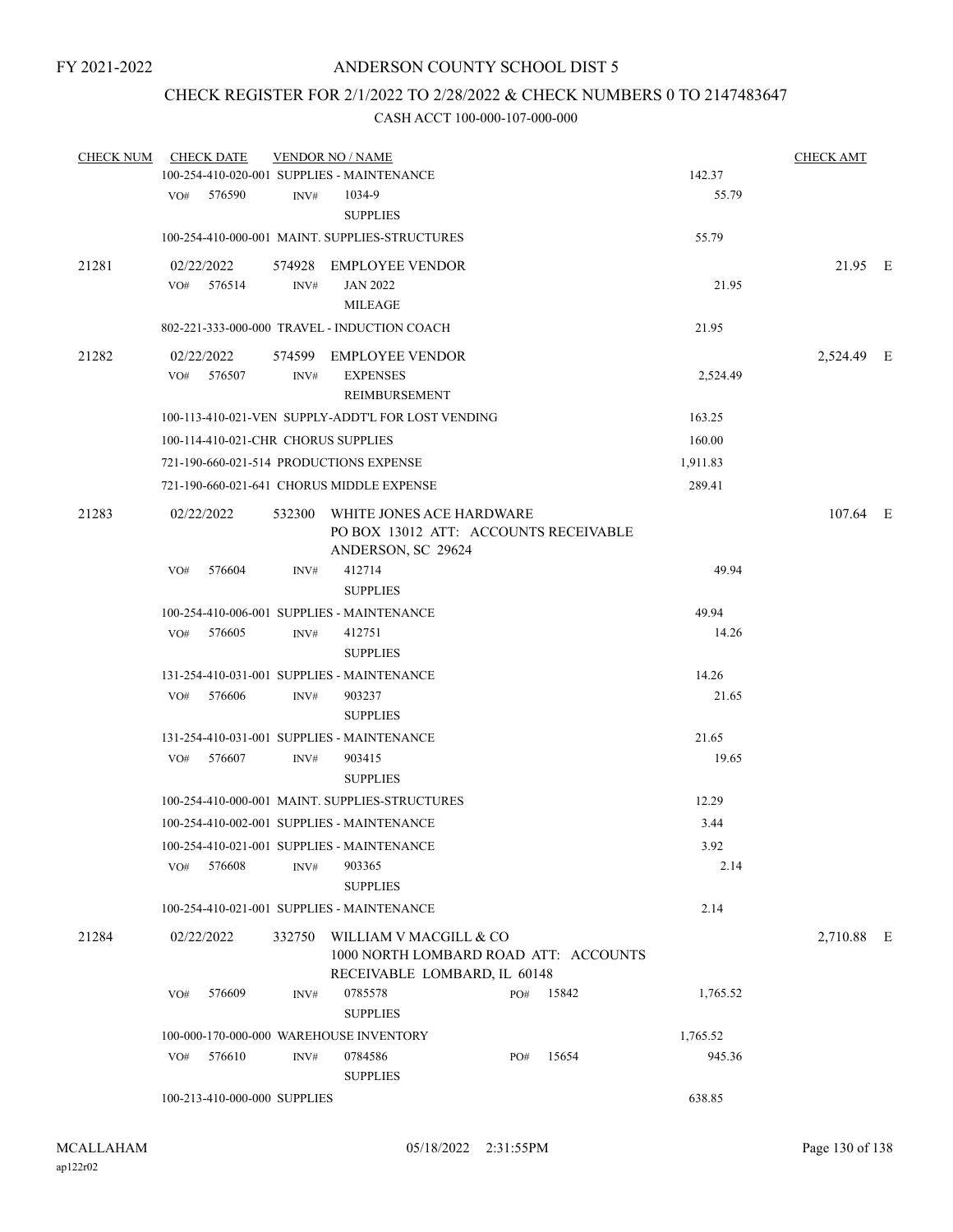## ANDERSON COUNTY SCHOOL DIST 5

## CHECK REGISTER FOR 2/1/2022 TO 2/28/2022 & CHECK NUMBERS 0 TO 2147483647

| <b>CHECK NUM</b> | <b>CHECK DATE</b>                   |                | <b>VENDOR NO / NAME</b>                                                        |          | <b>CHECK AMT</b> |  |
|------------------|-------------------------------------|----------------|--------------------------------------------------------------------------------|----------|------------------|--|
|                  | 100-213-410-003-000 SUPPLIES        |                |                                                                                | 55.70    |                  |  |
|                  | 100-213-410-005-000 SUPPLIES        |                |                                                                                | 21.50    |                  |  |
|                  | 100-213-410-007-000 SUPPLIES        |                |                                                                                | 12.99    |                  |  |
|                  | 100-213-410-009-000 SUPPLIES        |                |                                                                                | 8.49     |                  |  |
|                  | 100-213-410-012-000 SUPPLIES        |                |                                                                                | 94.49    |                  |  |
|                  | 100-213-410-013-000 SUPPLIES        |                |                                                                                | 21.50    |                  |  |
|                  | 100-213-410-014-000 SUPPLIES        |                |                                                                                | 12.99    |                  |  |
|                  | 100-213-410-020-000 SUPPLIES        |                |                                                                                | 46.95    |                  |  |
|                  | 100-213-410-021-000 SUPPLIES        |                |                                                                                | 31.90    |                  |  |
| 21285            | 02/24/2022                          | 572731         | ACCO BRANDS USA LLC<br>PO BOX 203412 DALLAS, TX 75320-3412                     |          | 218.54 E         |  |
|                  | 576730<br>VO#                       | INV#           | 4718959739<br><b>ROBERT ANDERSON</b>                                           | 218.54   |                  |  |
|                  | 706-271-660-006-519 LIBRARY EXPENSE |                |                                                                                | 218.54   |                  |  |
| 21286            | 02/24/2022                          | 569031         | AIRGAS USA<br>PO BOX 532609 ATT: ACCOUNTS RECEIVABLE<br>ATLANTA, GA 30353-2609 |          | 1,096.97 E       |  |
|                  | 576677<br>VO#                       | INV#           | 9985926876<br><b>RENTAL</b>                                                    | 1,096.97 |                  |  |
|                  |                                     |                | 329-115-410-031-000 SUPPLIES-STATE EQUIPMENT                                   | 1,096.97 |                  |  |
| 21287            | 02/24/2022                          |                | 574902 EMPLOYEE VENDOR                                                         |          | 21.17 E          |  |
|                  | 576676<br>VO#                       | INV#           | DEC-JAN<br><b>MILEAGE</b>                                                      | 21.17    |                  |  |
|                  | 283-223-333-000-000 TRIPS/MILEAGE   |                |                                                                                | 21.17    |                  |  |
| 21288            | 02/24/2022<br>VO#<br>576751         | 576113<br>INV# | <b>EMPLOYEE VENDOR</b><br><b>FEB 21</b>                                        | 25.87    | 25.87 E          |  |
|                  |                                     |                | <b>WILLIAMSTON</b><br>100-212-333-000-000 TRIPS AND CONFERENCES                | 25.87    |                  |  |
|                  |                                     |                |                                                                                |          |                  |  |
| 21289            | 02/24/2022                          | 126675         | ATTAWAY INC<br>PO BOX 302 ATT: ACCOUNTS RECEIVABLE<br>ANDERSON, SC 29622       |          | 148.08 E         |  |
|                  | VO# 576764                          | INV#           | 237462<br><b>NOTE PADS</b>                                                     | 148.08   |                  |  |
|                  | 802-221-410-000-008 DTLP SUPPLIES   |                |                                                                                | 148.08   |                  |  |
| 21290            | 02/24/2022<br>VO# 576752            | INV#           | 574512 EMPLOYEE VENDOR<br>FEB 20-22<br><b>ATLANTA</b>                          | 248.80   | 248.80 E         |  |
|                  |                                     |                | 100-221-410-000-DIS DIGITAL INTEGRATION SUPPLIES                               | 248.80   |                  |  |
|                  |                                     |                |                                                                                |          |                  |  |
| 21291            | 02/24/2022<br>576797<br>VO#         | INV#           | 573677 EMPLOYEE VENDOR<br><b>FEB 8-9</b><br><b>COLUMBIA</b>                    | 428.70   | 428.70 E         |  |
|                  |                                     |                | 267-224-333-000-P15 TRIPS- NEW PRINC/ASST PRINC                                | 428.70   |                  |  |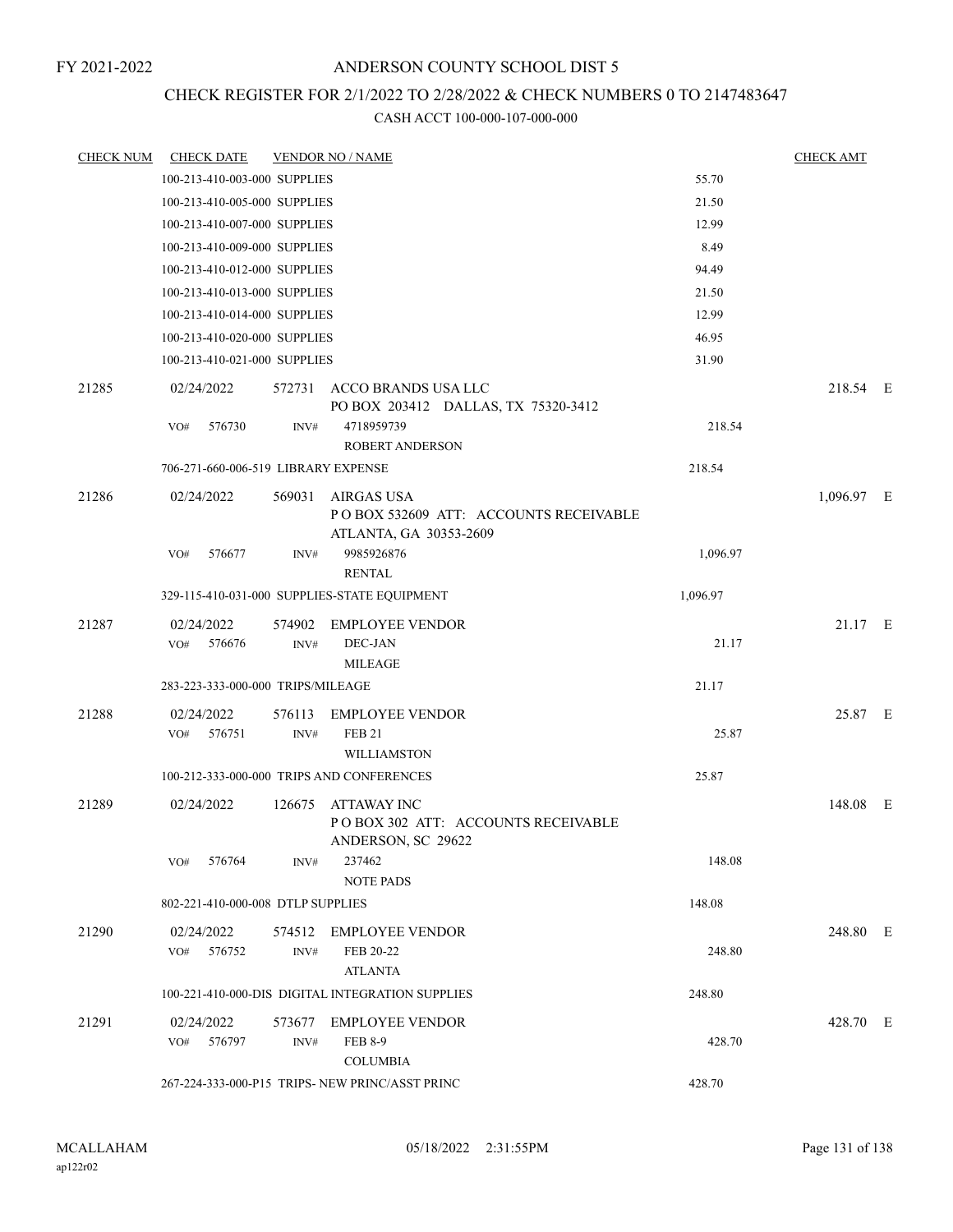## CHECK REGISTER FOR 2/1/2022 TO 2/28/2022 & CHECK NUMBERS 0 TO 2147483647

| <b>CHECK NUM</b> | <b>CHECK DATE</b>                        |                | <b>VENDOR NO / NAME</b>                                                                           |          | <b>CHECK AMT</b> |  |
|------------------|------------------------------------------|----------------|---------------------------------------------------------------------------------------------------|----------|------------------|--|
| 21292            | 02/24/2022                               |                | 201391 BLICK ART MATERIALS<br>6910 EAGLE WAY CHICAGO, IL 60670-1069                               |          | 230.69 E         |  |
|                  | 576765<br>VO#                            | INV#           | 8089330<br>15758<br>PO#<br><b>SOUTHWOOD</b>                                                       | 230.69   |                  |  |
|                  | 309-113-410-021-000 SUPPLIES             |                |                                                                                                   | 230.69   |                  |  |
| 21293            | 02/24/2022                               | 564662         | <b>BRADY'S SCREEN PRINTING</b><br>106 CONCORD ROAD ATT: ACCOUNTS RECEIVABLE<br>ANDERSON, SC 29621 |          | $1,040.04$ E     |  |
|                  | 576766<br>VO#                            | INV#           | 39910<br>15924<br>PO#<br><b>ARNOLD</b>                                                            | 1,040.04 |                  |  |
|                  | 100-212-410-000-000 SUPPLIES             |                |                                                                                                   | 1,040.04 |                  |  |
| 21294            | 02/24/2022<br>VO#<br>576664              | 572034<br>INV# | <b>EMPLOYEE VENDOR</b><br><b>LOWES</b><br>REIMBURSEMENT                                           | 40.62    | 40.62 E          |  |
|                  | 100-114-410-002-SCI SCIENCE MATERIALS    |                |                                                                                                   | 40.62    |                  |  |
| 21295            | 02/24/2022<br>576755<br>VO#              | INV#           | 147195 EMPLOYEE VENDOR<br><b>SPARE TIME</b><br><b>REIMBURSEMENT</b>                               | 339.20   | 339.20 E         |  |
|                  | 802-114-410-001-000 SUPPLIES - RETENTION |                |                                                                                                   | 339.20   |                  |  |
| 21296            | 02/24/2022                               |                | 568574 CCP CROWE'S CORPORATE PROMOTIONS<br>PO BOX 2647 ANDERSON, SC 29622                         |          | 1,674.97 E       |  |
|                  | 576732<br>VO#                            | INV#           | 18150<br><b>WRITING PADS</b>                                                                      | 1,674.97 |                  |  |
|                  | 802-221-410-000-008 DTLP SUPPLIES        |                |                                                                                                   | 1,674.97 |                  |  |
| 21297            | 02/24/2022<br>576756<br>VO#              | 574842<br>INV# | <b>EMPLOYEE VENDOR</b><br><b>REFRESHMENTS</b><br><b>REIMBURSEMENT</b>                             | 103.29   | 103.29 E         |  |
|                  |                                          |                | 705-271-660-005-411 MISCELLANEOUS EXPENSE                                                         | 103.29   |                  |  |
| 21298            | 02/24/2022                               | 572679         | DEFENDER SERVICES, INC.<br>PO BOX 1775 COLUMBIA, SC 29202                                         |          | 739.84 E         |  |
|                  | 576689<br>VO#                            | INV#           | 1012499<br>15244<br>PO#<br><b>ADULT ED</b>                                                        | 739.84   |                  |  |
|                  | 100-181-312-023-000 PURCHASED SERVICES   |                |                                                                                                   | 739.84   |                  |  |
| 21299            | 02/24/2022                               | 199000         | DEMCO, INC<br>PO BOX 88623<br>MILWAUKEE, WI 53288-8623                                            |          | 66.42 E          |  |
|                  | VO#<br>576733                            | INV#           | 7079964<br>15868<br>PO#<br><b>MCCANTS</b>                                                         | 66.42    |                  |  |
|                  | 100-222-410-005-000 SUPPLIES             |                |                                                                                                   | 66.42    |                  |  |
| 21300            | 02/24/2022<br>576669<br>VO#              | 564667<br>INV# | <b>EMPLOYEE VENDOR</b><br><b>SNACKS</b><br>REIMBURSEMENT                                          | 41.69    | 41.69 E          |  |
|                  | 100-221-410-000-TST SUPPLIES-TESTING     |                |                                                                                                   | 41.69    |                  |  |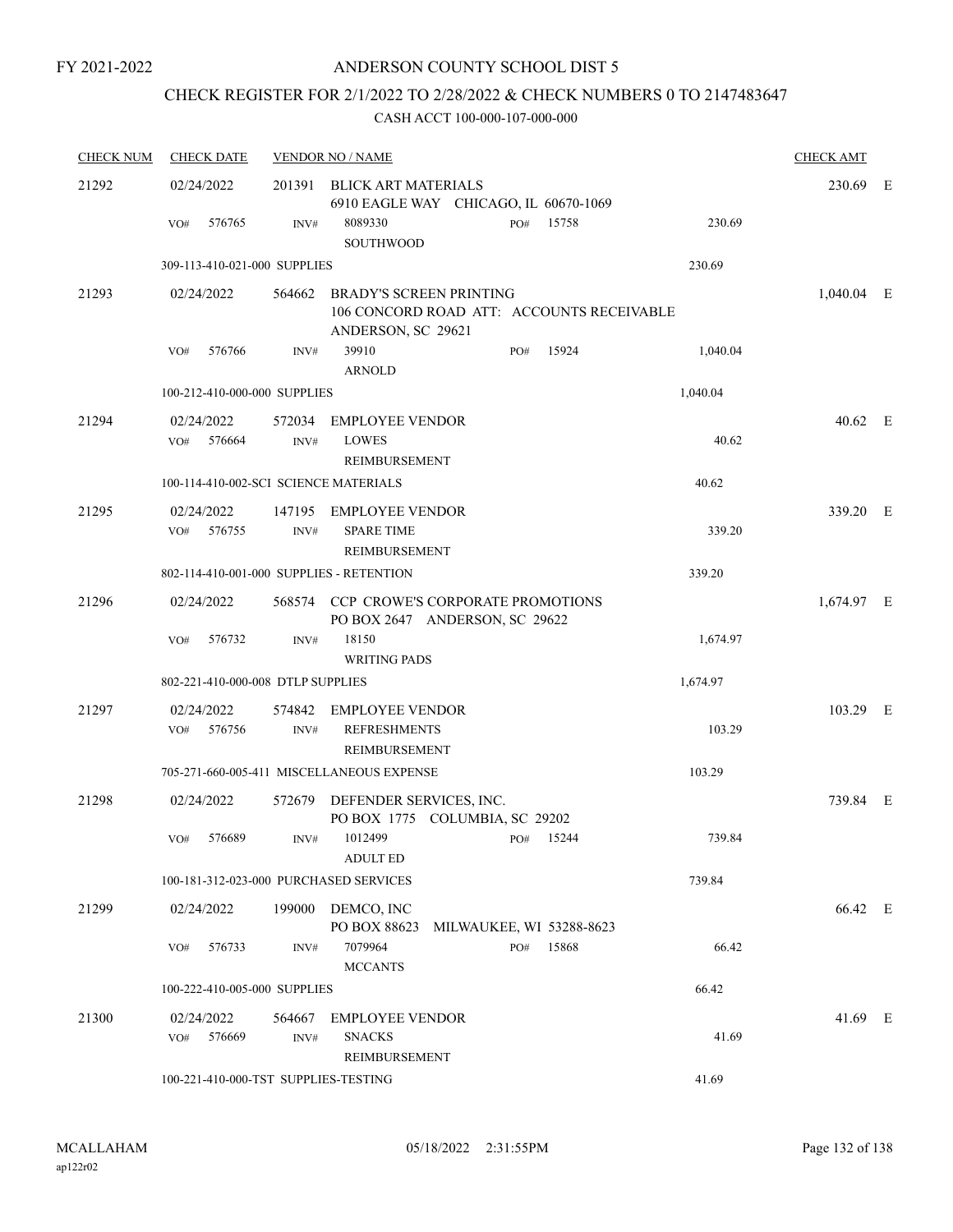## CHECK REGISTER FOR 2/1/2022 TO 2/28/2022 & CHECK NUMBERS 0 TO 2147483647

| <b>CHECK NUM</b> | <b>CHECK DATE</b> |        |                                                              | <b>VENDOR NO / NAME</b>                                                                                                  |     |       |                    |          | <b>CHECK AMT</b> |  |
|------------------|-------------------|--------|--------------------------------------------------------------|--------------------------------------------------------------------------------------------------------------------------|-----|-------|--------------------|----------|------------------|--|
| 21301            | 02/24/2022<br>VO# | 576668 | INV#                                                         | 226585 EMPLOYEE VENDOR<br><b>CONFERENCE</b><br><b>ADVANCEMENT</b>                                                        |     |       |                    | 809.24   | 809.24 E         |  |
|                  |                   |        |                                                              | 263-224-312-000-P14 CLASSROOM BEHAV SVS                                                                                  |     |       | 809.24             |          |                  |  |
| 21302            | 02/24/2022        |        |                                                              | 569871 FOLLETT SCHOOL SOLUTIONS, INC<br>91826 COLLECTION CENTER DRIVE ATT: ACCOUNTS<br>RECEIVABLE CHICAGO, IL 60693-0918 |     |       |                    |          | 2,063.43 E       |  |
|                  | VO#               | 576740 | INV#                                                         | 379206F<br>TL HANNA                                                                                                      | PO# | 15495 |                    | 2,063.43 |                  |  |
|                  |                   |        | 100-222-410-002-000 SUPPLIES                                 |                                                                                                                          |     |       | 421.66             |          |                  |  |
|                  |                   |        | 100-222-410-002-000 SUPPLIES                                 |                                                                                                                          |     |       | 583.98             |          |                  |  |
|                  |                   |        | 100-222-410-002-000 SUPPLIES                                 |                                                                                                                          |     |       | 1,057.79           |          |                  |  |
| 21303            | 02/24/2022        |        |                                                              | 237555 FORMS & SUPPLY<br>POBOX 563953 ATT: ACCOUNTS RECEIVABLE<br>CHARLOTTE, NC 28256                                    |     |       |                    |          | 403.53 E         |  |
|                  | VO#               | 576693 | INV#                                                         | 6038370<br><b>SUPPLIES</b>                                                                                               |     |       |                    | 102.44   |                  |  |
|                  |                   |        |                                                              | 706-271-660-006-411 MISCELLANEOUS EXPENSE                                                                                |     |       | 102.44             |          |                  |  |
|                  | VO#               | 576770 | INV#                                                         | 6038376<br><b>SUPPLIES</b>                                                                                               |     |       |                    | 211.85   |                  |  |
|                  |                   |        | 100-252-410-000-000 SUPPLIES                                 |                                                                                                                          |     |       | 211.85             |          |                  |  |
|                  | VO#               | 576771 | INV#                                                         | 6039544<br><b>SUPPLIES</b>                                                                                               |     |       |                    | 89.24    |                  |  |
|                  |                   |        |                                                              | 714-271-660-014-201 MISCELLANEOUS EXPENSE                                                                                |     |       | 89.24              |          |                  |  |
| 21304            | 02/24/2022        |        | 565738                                                       | <b>EMPLOYEE VENDOR</b>                                                                                                   |     |       |                    |          | 63.28 E          |  |
|                  | VO#               | 576753 | INV#                                                         | FEB 16-18<br><b>SPARTANBURG</b>                                                                                          |     |       |                    | 63.28    |                  |  |
|                  |                   |        |                                                              | 100-254-333-000-OPS TRIPS-OPERATIONS                                                                                     |     |       | 63.28              |          |                  |  |
| 21305            | 02/24/2022        |        |                                                              | 264114 HEINEMANN<br>15963 COLLECTIONS CENTER DRIVE CHICAGO, IL                                                           |     |       |                    |          | 7,848.00 E       |  |
|                  |                   |        |                                                              | 60693                                                                                                                    |     |       |                    |          |                  |  |
|                  | VO#               | 576696 | INV#                                                         | 7416218<br><b>CENTERVILLE ELEM</b>                                                                                       | PO# | 15826 |                    | 7,848.00 |                  |  |
|                  |                   |        | 201-112-410-007-000 SUPPLIES<br>201-112-410-007-000 SUPPLIES |                                                                                                                          |     |       | 7,200.00<br>648.00 |          |                  |  |
| 21306            | 02/24/2022        |        | 576152                                                       | <b>EMPLOYEE VENDOR</b>                                                                                                   |     |       |                    |          | 78.40 E          |  |
|                  | VO#               | 576670 | INV#                                                         | <b>SNACKS</b><br>REIMBURSEMENT                                                                                           |     |       |                    | 78.40    |                  |  |
|                  |                   |        |                                                              | 100-221-410-000-TST SUPPLIES-TESTING                                                                                     |     |       | 78.40              |          |                  |  |
| 21307            | 02/24/2022        |        | 300176                                                       | <b>JOSTENS INC</b>                                                                                                       |     |       |                    |          | 4,285.67 E       |  |
|                  |                   |        |                                                              | 21336 NETWORK PLACE ATT: ACCOUNTS<br>RECEIVABLE CHICAGO, IL 60673                                                        |     |       |                    |          |                  |  |
|                  | VO#               | 576697 | INV#                                                         | N002962487<br><b>CHARTER SCHOOL</b>                                                                                      |     |       |                    | 1,958.26 |                  |  |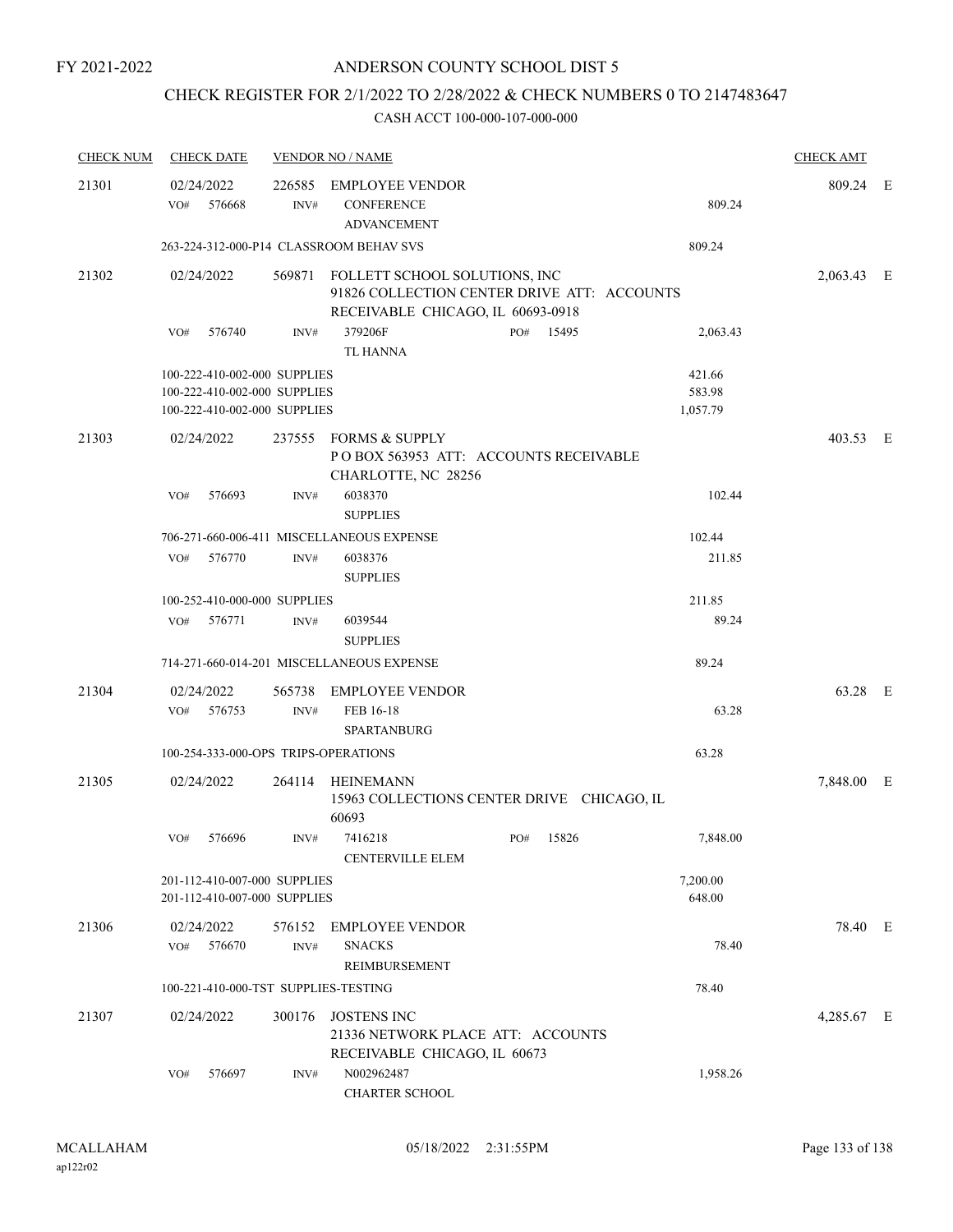## CHECK REGISTER FOR 2/1/2022 TO 2/28/2022 & CHECK NUMBERS 0 TO 2147483647

| <b>CHECK NUM</b> | <b>CHECK DATE</b>                       |        | <b>VENDOR NO / NAME</b>                                                              |          | <b>CHECK AMT</b> |  |
|------------------|-----------------------------------------|--------|--------------------------------------------------------------------------------------|----------|------------------|--|
|                  | 124-114-410-024-000 SUPPLIES            |        |                                                                                      | 1,958.26 |                  |  |
|                  | VO# 576698                              | INV#   | N002962487<br><b>ADULT ED</b>                                                        | 1,958.26 |                  |  |
|                  |                                         |        | 723-190-660-023-911 MISCELLANEOUS- ADULT ED EXPENSE                                  | 1,958.26 |                  |  |
|                  | 576774<br>VO#                           | INV#   | 25297506                                                                             | 369.15   |                  |  |
|                  |                                         |        | <b>CHARTER SCHOOL</b>                                                                |          |                  |  |
|                  | 124-114-410-024-000 SUPPLIES            |        |                                                                                      | 369.15   |                  |  |
|                  |                                         |        |                                                                                      |          |                  |  |
| 21308            | 02/24/2022                              |        | 563608 JW PEPPER & SON, INC<br>POBOX 642 ATT: ACCOUNTS RECEIVABLE EXTON,<br>PA 19341 |          | 473.84 E         |  |
|                  | VO#<br>576775                           | INV#   | 363996708<br>SOUTHWOOD                                                               | 254.92   |                  |  |
|                  |                                         |        | 100-113-410-021-COB CHORUS, ORCHESTRA & BAND                                         | 254.92   |                  |  |
|                  | 576776<br>VO#                           | INV#   | 364064318                                                                            | 44.98    |                  |  |
|                  |                                         |        | <b>MCCANTS</b>                                                                       |          |                  |  |
|                  | 705-271-660-005-604 CHORUS CLUB EXPENSE |        |                                                                                      | 44.98    |                  |  |
|                  | VO# 576777                              | INV#   | 364063179<br><b>MCCANTS</b>                                                          | 113.96   |                  |  |
|                  |                                         |        | 100-113-410-005-COB CHORUS, ORCHESTRA & BAND                                         | 78.94    |                  |  |
|                  | 705-271-660-005-604 CHORUS CLUB EXPENSE |        |                                                                                      | 35.02    |                  |  |
|                  | VO# 576778                              | INV#   | 364069690<br><b>MCCANTS</b>                                                          | 59.98    |                  |  |
|                  | 705-271-660-005-604 CHORUS CLUB EXPENSE |        |                                                                                      | 59.98    |                  |  |
| 21309            | 02/24/2022                              |        | 575624 EMPLOYEE VENDOR                                                               |          | 316.85 E         |  |
|                  | VO# 576661                              | INV#   | <b>AFTER SCHOOL</b><br>REIMBURSEMENT                                                 | 301.14   |                  |  |
|                  | 201-112-410-010-000 SUPPLIES            |        |                                                                                      | 301.14   |                  |  |
|                  | 576666<br>VO#                           | INV#   | <b>RAINES</b><br><b>REIMBURSEMENT</b>                                                | 15.71    |                  |  |
|                  |                                         |        | 710-271-660-010-201 MISCELLANEOUS EXPENSE                                            | 15.71    |                  |  |
| 21310            | 02/24/2022                              |        | 576574 LOC-DOC SECURITY<br>PO BOX 78987 CHARLOTTE, NC 28271                          |          | 33.68 E          |  |
|                  | 576700<br>VO#                           | INV#   | C <sub>206278</sub><br><b>KEYS</b>                                                   | 33.68    |                  |  |
|                  | 100-255-323-000-000 CONTRACTED SERVICES |        |                                                                                      | 33.68    |                  |  |
| 21311            | 02/24/2022                              | 577049 | <b>EMPLOYEE VENDOR</b>                                                               |          | 690.90 E         |  |
|                  | 576750<br>VO#                           | INV#   | FEB 16-19<br><b>HILTON HEAD</b>                                                      | 690.90   |                  |  |
|                  |                                         |        | 100-221-333-000-MHC TRIPS AND CONFERENCES                                            | 690.90   |                  |  |
| 21312            | 02/24/2022                              | 576176 | <b>EMPLOYEE VENDOR</b>                                                               |          | 34.47 E          |  |
|                  | VO#<br>576761                           | INV#   | <b>ART PROJECT</b><br>REIMBURSEMENT                                                  | 34.47    |                  |  |
|                  | 713-271-660-013-228 ART EXPENSE         |        |                                                                                      | 34.47    |                  |  |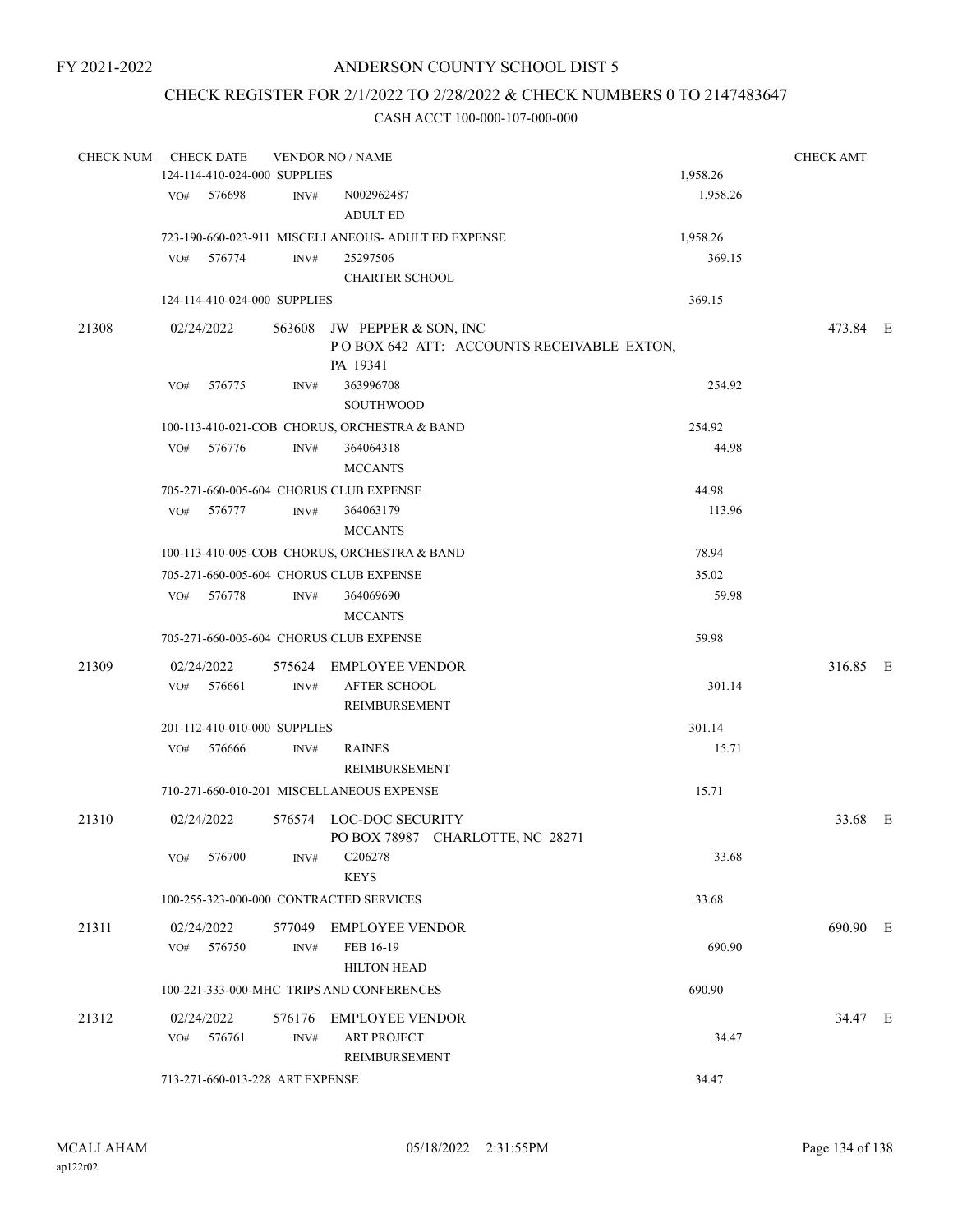## CHECK REGISTER FOR 2/1/2022 TO 2/28/2022 & CHECK NUMBERS 0 TO 2147483647

| <b>CHECK NUM</b> |                                                    | <b>CHECK DATE</b>                  |      | <b>VENDOR NO / NAME</b>                                          |  |     |           |        | <b>CHECK AMT</b> |  |
|------------------|----------------------------------------------------|------------------------------------|------|------------------------------------------------------------------|--|-----|-----------|--------|------------------|--|
| 21313            | 02/24/2022                                         | VO# 576658                         | INV# | 340065 EMPLOYEE VENDOR<br><b>FEB 16</b><br><b>COLUMBIA</b>       |  |     |           | 126.00 | 126.00 E         |  |
|                  |                                                    | 100-221-333-000-TST TESTING TRAVEL |      |                                                                  |  |     |           | 126.00 |                  |  |
| 21314            | 02/24/2022                                         | VO# 576659                         | INV# | 574462 EMPLOYEE VENDOR<br>D. STOWE<br>REIMBURSEMENT              |  |     |           | 44.88  | 44.88 E          |  |
|                  |                                                    | 852-252-410-000-000 SUPPLIES       |      |                                                                  |  |     |           | 44.88  |                  |  |
| 21315            | 02/24/2022                                         | VO# 576758                         | INV# | 574772 EMPLOYEE VENDOR<br><b>DRAMA</b><br>REIMBURSEMENT          |  |     |           | 327.03 | 327.03 E         |  |
|                  |                                                    |                                    |      | 817-112-333-014-000 TRIPS AND CONFERENCES                        |  |     |           | 53.00  |                  |  |
|                  |                                                    | 817-112-410-014-000 SUPPLIES       |      |                                                                  |  |     |           | 274.03 |                  |  |
| 21316            | 02/24/2022                                         | VO# 576665                         | INV# | 370175 EMPLOYEE VENDOR<br><b>WALMART</b><br><b>REIMBURSEMENT</b> |  |     |           | 16.96  | 16.96 E          |  |
|                  |                                                    |                                    |      | 731-271-660-031-860 HEALTH SCIENCE EXPENSE                       |  |     |           | 16.96  |                  |  |
| 21317            | 02/24/2022                                         |                                    |      | 389900 OFFICE DEPOT<br>POBOX 1413 CHARLOTTE, NC 28201-1413       |  |     |           |        | 1,848.59 E       |  |
|                  | VO#                                                | 576702                             | INV# | 227117122001<br><b>SUPPLIES</b>                                  |  |     | PO# 15854 | 287.38 |                  |  |
|                  |                                                    | 100-221-410-000-000 SUPPLIES       |      |                                                                  |  |     |           | 287.38 |                  |  |
|                  |                                                    | VO# 576703                         | INV# | 227148520001<br><b>SUPPLIES</b>                                  |  | PO# | 15854     | 89.87  |                  |  |
|                  |                                                    | 100-221-410-000-000 SUPPLIES       |      |                                                                  |  |     |           | 89.87  |                  |  |
|                  | VO#                                                | 576704                             | INV# | 227148522001<br><b>SUPPLIES</b>                                  |  | PO# | 15854     | 181.88 |                  |  |
|                  |                                                    | 100-221-410-000-000 SUPPLIES       |      |                                                                  |  |     |           | 181.88 |                  |  |
|                  | VO#                                                | 576705                             | INV# | 224607738001<br><b>SUPPLIES</b>                                  |  | PO# | 15869     | 448.12 |                  |  |
|                  |                                                    | 201-112-410-010-000 SUPPLIES       |      |                                                                  |  |     |           | 448.12 |                  |  |
|                  | VO#                                                | 576706                             | INV# | 226912463001<br><b>SUPPLIES</b>                                  |  |     |           | 52.71  |                  |  |
|                  |                                                    | 100-264-410-000-000 SUPPLIES       |      |                                                                  |  |     |           | 52.71  |                  |  |
|                  | VO#                                                | 576707                             | INV# | 226912043001<br><b>SUPPLIES</b>                                  |  |     |           | 8.75   |                  |  |
|                  | 100-264-410-000-000 SUPPLIES                       |                                    |      |                                                                  |  |     |           | 8.75   |                  |  |
|                  | VO#                                                | 576743                             | INV# | 225782845001<br><b>SUPPLIES</b>                                  |  |     |           | 36.28  |                  |  |
|                  | 724-271-660-024-410 GENERAL ADMINISTRATION EXPENSE |                                    |      |                                                                  |  |     |           | 36.28  |                  |  |
|                  | VO#                                                | 576780                             | INV# | 227286075001<br><b>SUPPLIES</b>                                  |  |     |           | 17.00  |                  |  |
|                  |                                                    |                                    |      | 100-114-410-002-SCI SCIENCE MATERIALS                            |  |     |           | 17.00  |                  |  |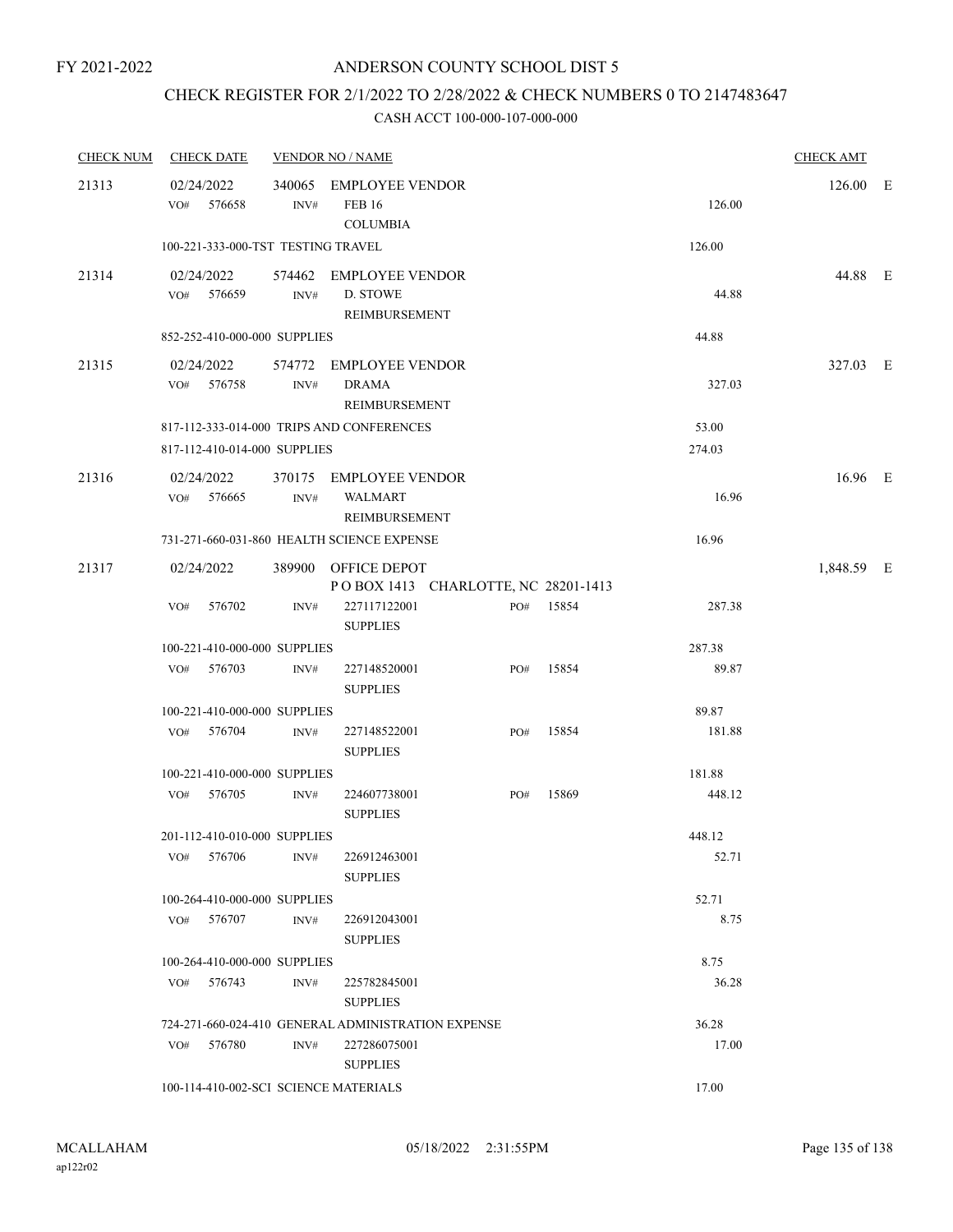# CHECK REGISTER FOR 2/1/2022 TO 2/28/2022 & CHECK NUMBERS 0 TO 2147483647

| <b>CHECK NUM</b> | <b>CHECK DATE</b>                   |              | <b>VENDOR NO / NAME</b>                                                                              |          | <b>CHECK AMT</b> |  |
|------------------|-------------------------------------|--------------|------------------------------------------------------------------------------------------------------|----------|------------------|--|
|                  | 576781<br>VO#                       | INV#         | 227287179001                                                                                         | 36.90    |                  |  |
|                  |                                     |              | <b>SUPPLIES</b>                                                                                      |          |                  |  |
|                  | 100-114-410-002-000 SUPPLIES        |              |                                                                                                      | 36.90    |                  |  |
|                  | 576782<br>VO#                       | INV#         | 226260291003<br><b>SUPPLIES</b>                                                                      | 29.62    |                  |  |
|                  | 100-111-410-007-000 SUPPLIES        |              |                                                                                                      | 29.62    |                  |  |
|                  | 576783<br>VO#                       | INV#         | 227550365001                                                                                         | 518.35   |                  |  |
|                  |                                     |              | <b>SUPPLIES</b>                                                                                      |          |                  |  |
|                  | 817-112-410-014-000 SUPPLIES        |              |                                                                                                      | 518.35   |                  |  |
|                  | 576784<br>VO#                       | INV#         | 227269108001<br><b>SUPPLIES</b>                                                                      | 141.73   |                  |  |
|                  | 817-112-410-014-000 SUPPLIES        |              |                                                                                                      | 141.73   |                  |  |
| 21318            | 02/24/2022                          |              | 405100 PERMA-BOUND<br>617 EAST VANDALIA ROAD ATT: ACCOUNTS<br>RECEIVABLE JACKSONVILLE, IL 62650-3599 |          | 923.27 E         |  |
|                  | 576785<br>VO#                       | INV#         | 1915893<br><b>SOUTHWOOD</b>                                                                          | 923.27   |                  |  |
|                  | 100-222-410-021-000 SUPPLIES        |              |                                                                                                      | 90.80    |                  |  |
|                  | 721-190-660-021-519 LIBRARY EXPENSE |              |                                                                                                      | 832.47   |                  |  |
| 21319            | 02/24/2022                          |              | 416350 PRESENTATION SYSTEMS SOUTH, INC<br>POBOX 3872 ATT: ACCOUNTS RECEIVABLE                        |          | 4,977.86 E       |  |
|                  |                                     |              | MOORESVILLE, NC 28117                                                                                |          |                  |  |
|                  | 576709<br>VO#                       | INV#         | 6541<br>15796<br>PO#<br><b>POSTER MAKER</b>                                                          | 4,977.86 |                  |  |
|                  | 397-112-410-012-000 SUPPLIES        |              |                                                                                                      | 4,977.86 |                  |  |
| 21320            | 02/24/2022                          | 445100 SCASA | SC ASSOC SCHOOL ADMINISTRATORS 1<br>FERNANDINA COURT COLUMBIA, SC 29212                              |          | 330.00 E         |  |
|                  | 576713<br>VO#                       | INV#         | <b>SHERRY MARTIN</b><br><b>REGISTRATION</b>                                                          | 330.00   |                  |  |
|                  | 100-221-333-000-TST TESTING TRAVEL  |              |                                                                                                      | 330.00   |                  |  |
| 21321            | 02/24/2022                          |              | 570059 SHARP BUSINESS SYSTEMS<br>DEPT 1216 PO BOX 121216 DALLAS, TX 75312-1216                       |          | 99.77 E          |  |
|                  | VO#<br>576786                       | INV#         | 9003688962<br><b>COPIES</b>                                                                          | 85.60    |                  |  |
|                  | 723-190-660-023-913 COPIER EXPENSE  |              |                                                                                                      | 85.60    |                  |  |
|                  | 576787<br>VO#                       | INV#         | 9003688960<br><b>COPIES</b>                                                                          | 14.17    |                  |  |
|                  | 723-190-660-023-913 COPIER EXPENSE  |              |                                                                                                      | 14.17    |                  |  |
| 21322            | 02/24/2022                          |              | 574928 EMPLOYEE VENDOR                                                                               |          | 761.45 E         |  |
|                  | VO# 576660                          | INV#         | <b>NTA SUPPLIES</b><br>REIMBURSEMENT                                                                 | 761.45   |                  |  |
|                  | 802-112-410-000-005 SUPPLIES        |              |                                                                                                      | 761.45   |                  |  |
| 21323            | 02/24/2022                          |              | 576763 EMPLOYEE VENDOR                                                                               |          | 16.69 E          |  |
|                  |                                     |              |                                                                                                      |          |                  |  |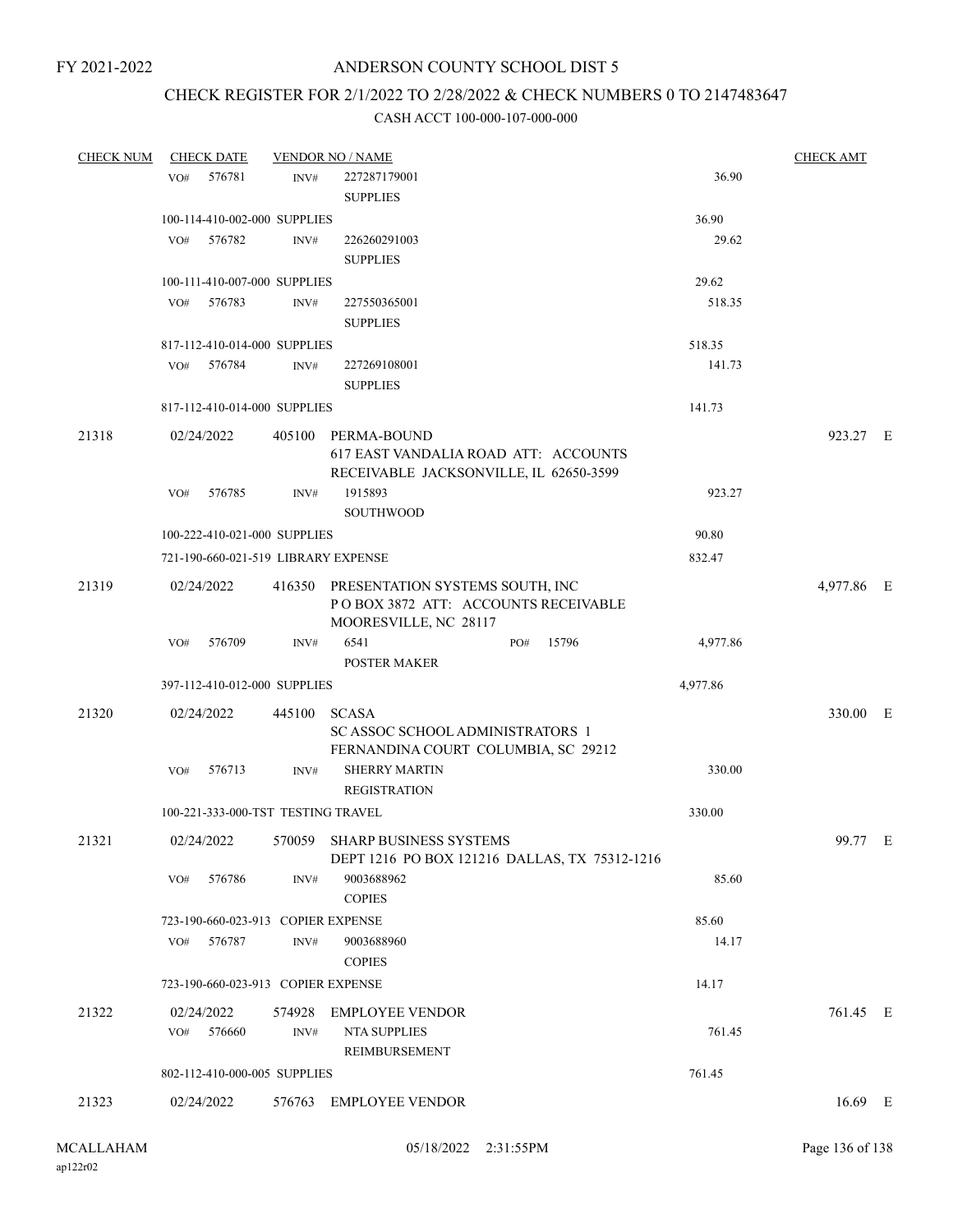## CHECK REGISTER FOR 2/1/2022 TO 2/28/2022 & CHECK NUMBERS 0 TO 2147483647

| <b>CHECK NUM</b> | <b>CHECK DATE</b>                        |        | <b>VENDOR NO / NAME</b>                   |     |       |          | <b>CHECK AMT</b> |  |
|------------------|------------------------------------------|--------|-------------------------------------------|-----|-------|----------|------------------|--|
|                  | 576719<br>VO#                            | INV#   | FEB 16-22                                 |     |       | 16.69    |                  |  |
|                  |                                          |        | <b>MILEAGE</b>                            |     |       |          |                  |  |
|                  | 100-252-332-000-000 TRAVEL               |        |                                           |     |       | 16.69    |                  |  |
| 21324            | 02/24/2022                               | 574671 | <b>EMPLOYEE VENDOR</b>                    |     |       |          | 53.03 E          |  |
|                  | 576667<br>VO#                            | INV#   | <b>SULLIVANS</b>                          |     |       | 53.03    |                  |  |
|                  |                                          |        | REIMBURSEMENT                             |     |       |          |                  |  |
|                  | 100-212-410-006-000 SUPPLIES             |        |                                           |     |       | 53.03    |                  |  |
| 21325            | 02/24/2022                               | 563805 | <b>EMPLOYEE VENDOR</b>                    |     |       |          | $101.21$ E       |  |
|                  | VO#<br>576757                            | INV#   | <b>WALMART</b>                            |     |       | 101.21   |                  |  |
|                  |                                          |        | REIMBURSEMENT                             |     |       |          |                  |  |
|                  | 100-212-410-000-000 SUPPLIES             |        |                                           |     |       | 101.21   |                  |  |
| 21326            | 02/24/2022                               | 573376 | <b>EMPLOYEE VENDOR</b>                    |     |       |          | 34.72 E          |  |
|                  | 576662<br>VO#                            | INV#   | <b>WALGREENS</b>                          |     |       | 34.72    |                  |  |
|                  |                                          |        | REIMBURSEMENT                             |     |       |          |                  |  |
|                  | 714-271-660-014-328 PRODUCTIONS EXPENSE  |        |                                           |     |       | 34.72    |                  |  |
| 21327            | 02/24/2022                               | 573929 | VEX ROBOTICS, INC                         |     |       |          | 17,115.72 E      |  |
|                  |                                          |        | 6725 W FM 1570 GREENVILLE, TX 75402       |     |       |          |                  |  |
|                  | VO#<br>576791                            | INV#   | 556201                                    | PO# | 15546 | 4,278.93 |                  |  |
|                  |                                          |        | <b>MCCANTS</b>                            |     |       |          |                  |  |
|                  |                                          |        | 207-116-410-005-006 SUPPLIES-IMPROVE PRGS |     |       | 4,278.93 |                  |  |
|                  | 576792<br>VO#                            | INV#   | 556199                                    | PO# | 15544 | 4,278.93 |                  |  |
|                  |                                          |        | <b>CF REMES</b>                           |     |       |          |                  |  |
|                  |                                          |        | 207-116-410-005-006 SUPPLIES-IMPROVE PRGS |     |       | 418.00   |                  |  |
|                  |                                          |        | 207-116-410-006-006 SUPPLIES-IMPROVE PRGS |     |       | 900.00   |                  |  |
|                  |                                          |        | 207-116-410-020-006 SUPPLIES-IMPROVE PRGS |     |       | 1,591.92 |                  |  |
|                  | 329-113-410-005-0CO SUPPLIES-STATE (C/O) |        |                                           |     |       | 437.79   |                  |  |
|                  | 329-113-410-006-0CO SUPPLIES-STATE (C/O) |        |                                           |     |       | 811.57   |                  |  |
|                  | 329-113-410-020-0CO SUPPLIES-STATE (C/O) |        |                                           |     |       | 119.65   |                  |  |
|                  | VO#<br>576793                            | INV#   | 556200                                    | PO# | 15545 | 8,557.86 |                  |  |
|                  |                                          |        | <b>ROBERT ANDERSON</b>                    |     |       |          |                  |  |
|                  |                                          |        | 207-116-410-006-006 SUPPLIES-IMPROVE PRGS |     |       | 8,557.86 |                  |  |
| 21328            | 02/24/2022                               |        | 526475 EMPLOYEE VENDOR                    |     |       |          | 966.12 E         |  |
|                  | 576663<br>VO#                            | INV#   | <b>DONUTS</b>                             |     |       | 19.62    |                  |  |
|                  |                                          |        | REIMBURSEMENT                             |     |       |          |                  |  |
|                  | 715-271-660-015-375 FACULTY EXPENSE      |        |                                           |     |       | 19.62    |                  |  |
|                  | 576759<br>VO#                            | INV#   | <b>SUPPLIES</b><br>REIMBURSEMENT          |     |       | 105.75   |                  |  |
|                  | 802-147-410-015-000 SUPPLIES - RETENTION |        |                                           |     |       | 105.75   |                  |  |
|                  | 576760<br>VO#                            | INV#   | <b>BIG RED DOG</b>                        |     |       | 840.75   |                  |  |
|                  |                                          |        | REIMBURSEMENT                             |     |       |          |                  |  |
|                  | 715-271-660-015-357 FIELD TRIPS EXPENSE  |        |                                           |     |       | 840.75   |                  |  |
| 21329            | 02/24/2022                               | 575112 | <b>EMPLOYEE VENDOR</b>                    |     |       |          | 92.90 E          |  |
|                  | 576671<br>VO#                            | INV#   | PET SMART                                 |     |       | 54.41    |                  |  |
|                  |                                          |        |                                           |     |       |          |                  |  |